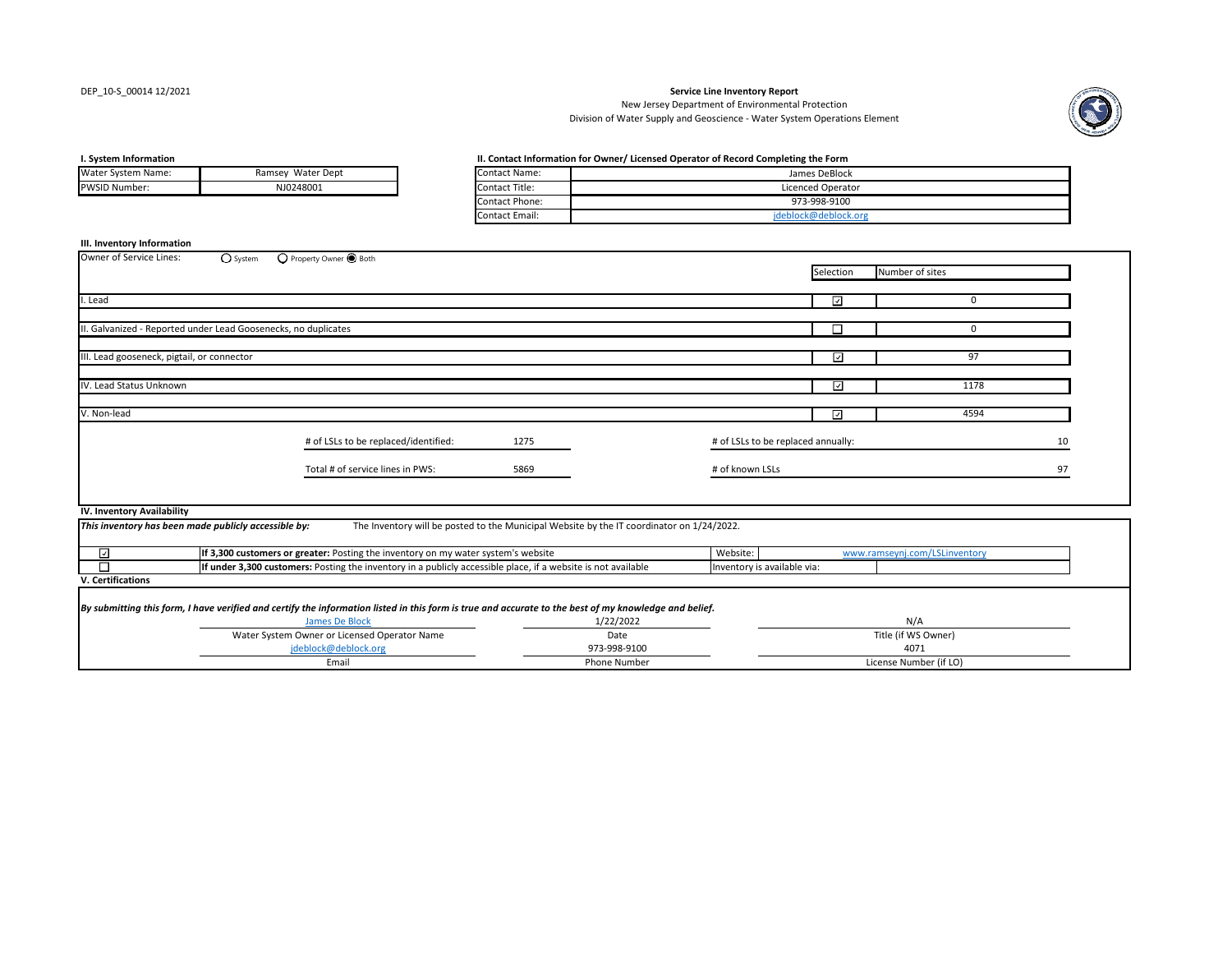# Service Line Inventory Table – Tab 2

This table is used to provide information on each of the service lines in the PWS. The notes below correspond to the respective column in the "Service Line Inventory Table". Fields marked as 'optional', with the green column header are not required but are included if any data is entered. Required fields on the form have blue column headers.

| <b>Column Name</b>            | <b>Description</b>                                                     |
|-------------------------------|------------------------------------------------------------------------|
| <b>PBCU Sample Site ID</b>    | Enter the name of the sample site if there is one. If not applicable,  |
| (Optional)                    | enter 'NA.'                                                            |
| <b>Street Address</b>         | Provide the street address of the service line, e.g., 146 Main Street. |
| <b>Zip Code</b>               | Provide the zip code in which the service line is in, e.g., 12345.     |
| <b>Town</b>                   | Provide the town name in which the service line is in, e.g.,           |
|                               | Trenton.                                                               |
| Lot (Optional)                | Provide the Lot of the service line, e.g., 42.                         |
| <b>Block (Optional)</b>       | Provide the Block of the service line, e.g., 5.                        |
| <b>Easting (X) (Optional)</b> | Provide the easting (X) coordinate in NAD83 US Feet, e.g.,             |
|                               | 123456.78.                                                             |
| Northing (Y) (Optional)       | Provide the northing (Y) coordinate in NAD83 US Feet, e.g.,            |
|                               | 123456.78.                                                             |
| Latitude (Optional)           | Provide the latitude of the service line, e.g., 40.217052.             |
| <b>Longitude (Optional)</b>   | Provide the longitude of the service line, e.g., -74.742935.           |
| <b>Locational Identifier</b>  | Provide a landmark or intersection near the service line, e.g., Side   |
| (Optional)                    | Street. This should be consistent with any locational identifier       |
|                               | being used in the publicly accessible version of the inventory         |
| <b>Service Line Category</b>  | Use the dropdown to select the service line category, see below for    |
|                               | a legend of the abbreviations:                                         |
|                               | $L -$ Lead                                                             |
|                               | G - Galvanized                                                         |
|                               | $LC$ – Lead connector                                                  |
|                               | UL - Lead status unknown                                               |
|                               | $NL - Non-lead$                                                        |
|                               | Provide a Yes (Y) or No (N) answer if service line category is         |
|                               | unknown.                                                               |
| <b>Public Service Line</b>    | Use the dropdown to select the public service line material, see       |
| <b>Materials</b>              | below for a legend of the abbreviations:                               |
|                               | $L -$ Lead<br>$\bullet$                                                |
|                               | G – Galvanized Iron/Steel                                              |
|                               | $C$ – Copper                                                           |
|                               | $P-Plastic$                                                            |
|                               | $O - Other$                                                            |
|                               | $UX - Unknown$                                                         |
|                               | $NA - Not applicable$                                                  |
|                               | Suspected to be lead $(Y/N)$                                           |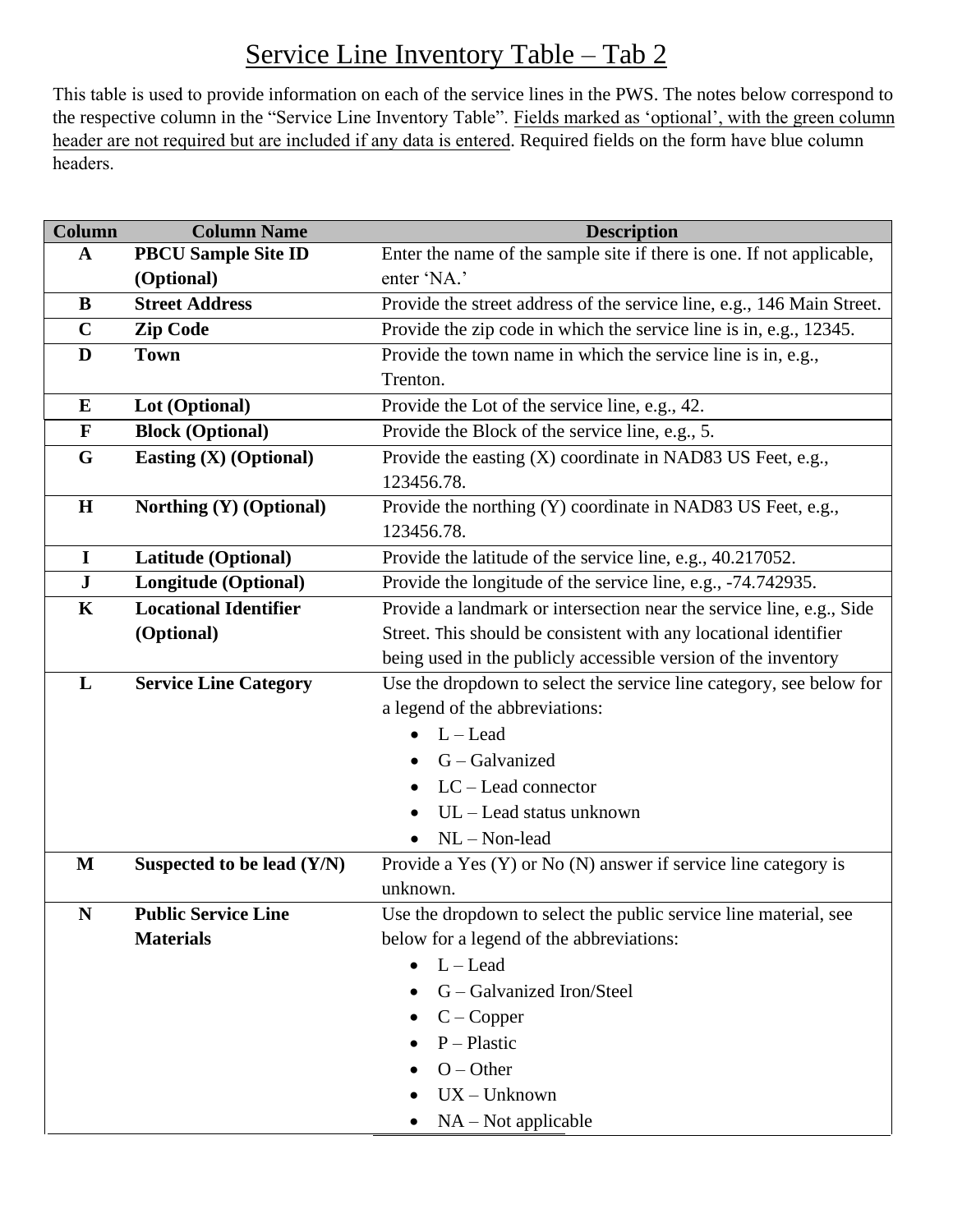| $\mathbf 0$  | <b>Public Service Line - Other</b> | Describe the material of the public service line if option was not                           |
|--------------|------------------------------------|----------------------------------------------------------------------------------------------|
|              | <b>Materials (Provide only if</b>  | provided above, e.g., PVC                                                                    |
|              | Column N is indicated as O)        |                                                                                              |
| ${\bf P}$    | <b>Customer Service Line</b>       | Use the dropdown to select the customer's service line materials,                            |
|              | <b>Materials</b>                   | see N above for the legend of the abbreviations. Use N/A if system                           |
|              |                                    | owns the entire line                                                                         |
| Q            | <b>Customer Service Line -</b>     | Describe the material of the customer service line, e.g., PVC                                |
|              | <b>Other Materials (Provide</b>    |                                                                                              |
|              | only if Column P is                |                                                                                              |
|              | indicated as O)                    |                                                                                              |
| $\bf R$      | <b>PWS Service Line Install</b>    | Provide the date that the public service line was installed, e.g.,                           |
|              | Date (Optional)                    | 10/10/1970.                                                                                  |
| S            | <b>Customer Service Line</b>       | Provide the date that the customer's service line was installed, e.g.,                       |
|              | <b>Install Date (Optional)</b>     | 10/10/1970.                                                                                  |
| T            | <b>Service Line Length (ft.)</b>   | Provide the total length of the service line in feet, e.g., 250.                             |
|              | (Optional)                         |                                                                                              |
| U            | <b>Verification Source</b>         | Use the dropdown to select the source $(s)$ used to identify the                             |
|              | (Optional)                         | service line's materials. Multiple selections can be made but must                           |
|              |                                    | be selected one at a time. See below for a legend of the                                     |
|              |                                    | abbreviations:                                                                               |
|              |                                    | $R$ – Distribution system resources, including DS maps,                                      |
|              |                                    | drawings                                                                                     |
|              |                                    | RRN – Records: residential and non-residential building                                      |
|              |                                    | resources, excluding I, S, A, SR as defined below                                            |
|              |                                    | $F1$ – Field/visual inspection without full excavation<br>$\bullet$                          |
|              |                                    | $F2$ – Field/visual inspection with full excavation<br>$\bullet$                             |
|              |                                    | I – Input from customers and non-paying customers                                            |
|              |                                    | $A - Statistical$ analysis                                                                   |
|              |                                    | $S - Sequential$ monitoring                                                                  |
|              |                                    | $SR - Sampling$ results and water quality information (other                                 |
|              |                                    | than sequential)                                                                             |
|              |                                    | $O$ – Other (explain in column V)                                                            |
| $\mathbf{V}$ | <b>Other Source (Optional)</b>     | Describe the source used to verify the materials of the service line                         |
|              |                                    | if not described above.                                                                      |
|              |                                    | Columns W, X, and Y only need to be answered if Column L has the answer "UL" for Lead status |
|              |                                    | unknown. If not applicable, continue to Column Z.                                            |
|              |                                    |                                                                                              |
| W            | <b>Reasoning (Optional)</b>        | Explain the reasoning for the Y/N answer in column M.                                        |
| $\mathbf X$  | <b>Steps to be Taken to ID</b>     | Provide the steps that the PWS will take to identify the materials                           |
|              | (Optional)                         | of the service line.                                                                         |
|              |                                    |                                                                                              |
| $\mathbf Y$  | <b>Attachments?</b> (Y/N)          | If there are attachments to the form, provide Y, otherwise provide                           |
|              | (Optional)                         | N.                                                                                           |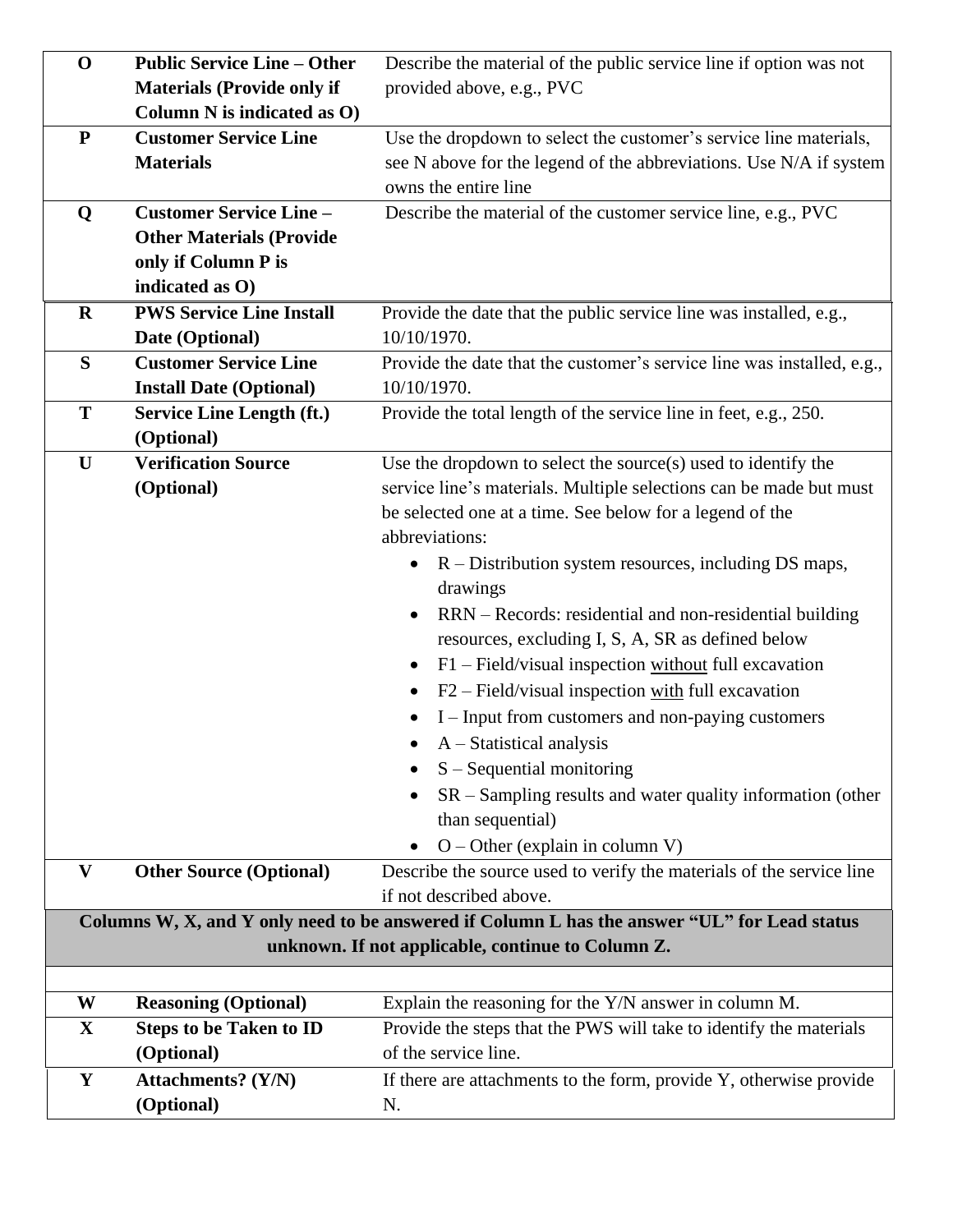| Z                      | <b>PWS Service Line Diameter</b> | Provide the diameter, in inches, of the public service line, e.g., 12. |
|------------------------|----------------------------------|------------------------------------------------------------------------|
|                        | (Optional)                       |                                                                        |
| AA                     | <b>Customer Service Line</b>     | Provide the diameter, in inches, of the customer's service line,       |
|                        | <b>Diameter (Optional)</b>       | e.g., 6.                                                               |
| $\mathbf{A}\mathbf{B}$ | <b>Building Type (Optional)</b>  | Use the dropdown to select the building type, see below for a          |
|                        |                                  | legend of the abbreviations:                                           |
|                        |                                  | SFR – Single family residence<br>$\bullet$                             |
|                        |                                  | MFR – Multiple family residence<br>$\bullet$                           |
|                        |                                  | School or childcare center                                             |
|                        |                                  | Child-care (In-home)                                                   |
|                        |                                  | Other non-residential                                                  |
| AC                     | <b>PWS Comments (Optional)</b>   | Provide any additional comments as necessary.                          |
| AD                     | <b>DEP Comments</b>              | Leave this column blank.                                               |

u.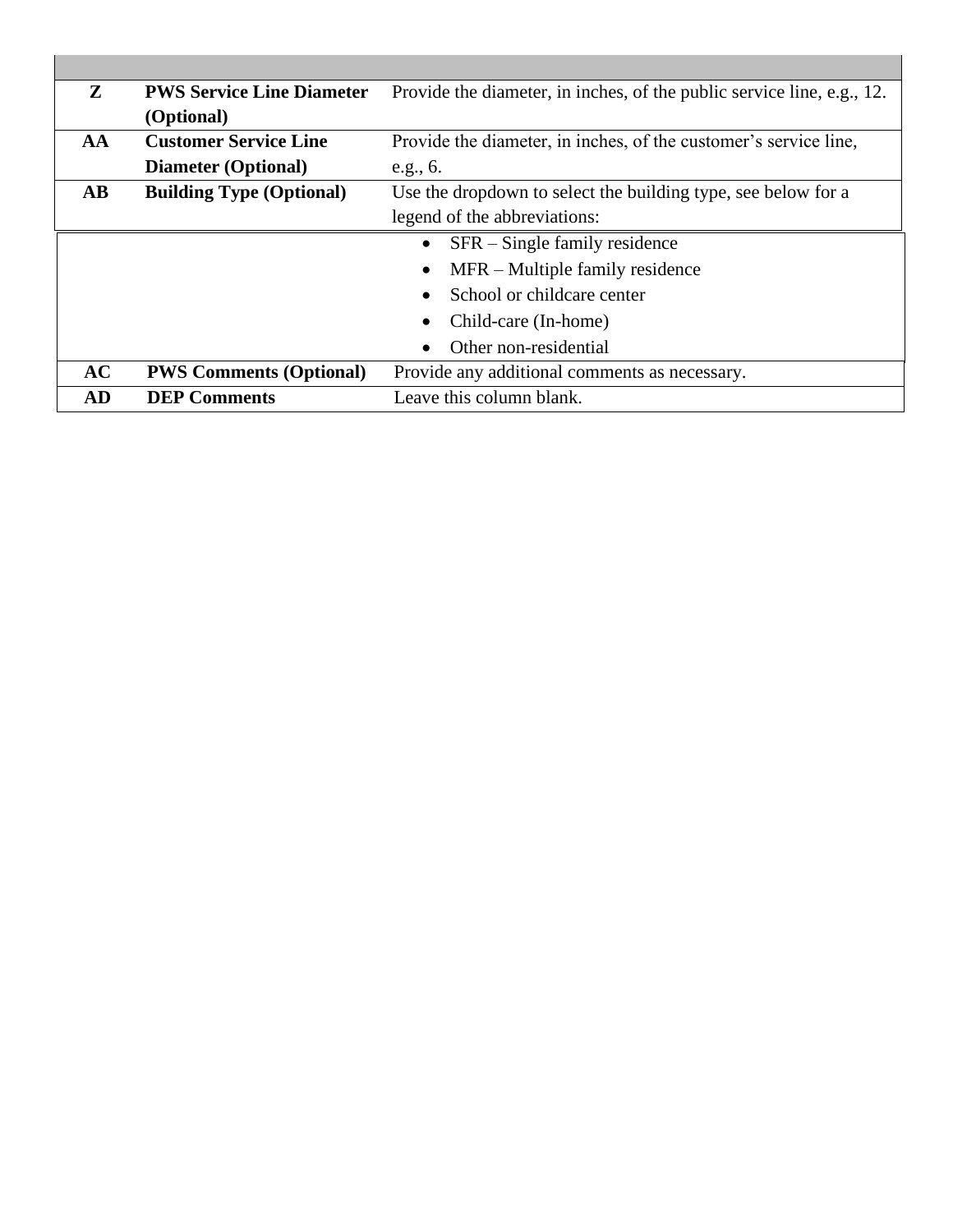| <b>PBCU Sample</b><br>Site ID (e.g.<br>PBCU01)<br>(Optional) | <b>Street Address</b>      | <b>Zip Code</b> | <b>Town</b>               | Lot<br>(Optional) | <b>Block</b><br>(Optional) | <b>Service Line</b><br><b>Category</b> | <b>Suspected to be</b><br>lead? (Y/N)<br>(Complete if<br>answered UL for<br>column L) | <b>Public</b><br><b>Service</b><br><b>Line</b><br><b>Materials</b> | <b>Public Service Line -</b><br><b>Other Materials</b><br>(Provide only if<br><b>Column N is</b><br>indicated as O) | <b>Customer</b><br><b>Service</b><br><b>Line</b><br><b>Materials</b> | <b>Customer Service</b><br>Line - Other<br><b>Materials (Only</b><br>provide if Column P<br>is indicated as O) | <b>PWS Comments</b><br>(Optional) |  |
|--------------------------------------------------------------|----------------------------|-----------------|---------------------------|-------------------|----------------------------|----------------------------------------|---------------------------------------------------------------------------------------|--------------------------------------------------------------------|---------------------------------------------------------------------------------------------------------------------|----------------------------------------------------------------------|----------------------------------------------------------------------------------------------------------------|-----------------------------------|--|
|                                                              | <b>STATE HIGHWAY 17</b>    | 07458           | <b>Upper Saddle River</b> |                   |                            | <b>UL</b>                              |                                                                                       |                                                                    |                                                                                                                     | <b>UX</b>                                                            |                                                                                                                |                                   |  |
|                                                              | 40 STATE HIGHWAY 17        | 07446           | Ramsey                    | $\overline{3}$    | 5504                       | UL                                     | N                                                                                     |                                                                    |                                                                                                                     | UX                                                                   |                                                                                                                |                                   |  |
|                                                              | 65 STATE HIGHWAY 17        | 07446           | Ramsey                    | 42                | 5503                       | <b>UL</b>                              | IN.                                                                                   |                                                                    |                                                                                                                     | <b>UX</b>                                                            |                                                                                                                |                                   |  |
|                                                              | 65 STATE HIGHWAY 17        | 07446           | Ramsey                    | 42                | 5503                       | UL                                     |                                                                                       |                                                                    |                                                                                                                     | <b>UX</b>                                                            |                                                                                                                |                                   |  |
|                                                              | 66 STATE HIGHWAY 17        | 07446           | Ramsey                    | $\overline{2}$    | 5504                       | <b>UL</b>                              | IN.                                                                                   |                                                                    |                                                                                                                     | <b>UX</b>                                                            |                                                                                                                |                                   |  |
|                                                              | <b>66 STATE HIGHWAY 17</b> | 07446           | Ramsey                    | $\overline{2}$    | 5504                       | UL                                     |                                                                                       |                                                                    |                                                                                                                     | <b>UX</b>                                                            |                                                                                                                |                                   |  |
|                                                              | 75 STATE HIGHWAY 17        | 07446           | Ramsey                    | 41                | 5503                       | UL                                     |                                                                                       |                                                                    |                                                                                                                     | <b>UX</b>                                                            |                                                                                                                |                                   |  |
|                                                              | 112 STATE HIGHWAY 17       | 07446           | Ramsey                    | 1                 | 5504                       | UL                                     |                                                                                       |                                                                    |                                                                                                                     | UX                                                                   |                                                                                                                |                                   |  |
|                                                              | 112 STATE HIGHWAY 17       | 07446           | Ramsey                    | $\mathbf{1}$      | 5504                       | <b>UL</b>                              | IN.                                                                                   |                                                                    |                                                                                                                     | <b>UX</b>                                                            |                                                                                                                |                                   |  |
|                                                              | 112 STATE HIGHWAY 17       | 07446           | Ramsey                    | 1                 | 5504                       | UL                                     | N                                                                                     |                                                                    |                                                                                                                     | UX                                                                   |                                                                                                                |                                   |  |
|                                                              | 112 STATE HIGHWAY 17       | 07446           | Ramsey                    | $\mathbf{1}$      | 5504                       | UL                                     | IN.                                                                                   |                                                                    |                                                                                                                     | <b>UX</b>                                                            |                                                                                                                |                                   |  |
|                                                              | 142 STATE HIGHWAY 17       | 07458           | <b>Upper Saddle River</b> |                   |                            | UL                                     | IN.                                                                                   |                                                                    |                                                                                                                     | UX                                                                   |                                                                                                                |                                   |  |
|                                                              | 145 STATE HIGHWAY 17       | 07458           | Upper Saddle River        |                   |                            | UL                                     | IN.                                                                                   |                                                                    |                                                                                                                     | <b>UX</b>                                                            |                                                                                                                |                                   |  |
|                                                              | 209 STATE HIGHWAY 17       | 07458           | Upper Saddle River        |                   |                            | <b>UL</b>                              | IN.                                                                                   |                                                                    |                                                                                                                     | UX                                                                   |                                                                                                                |                                   |  |
|                                                              | 211 STATE HIGHWAY 17       | 07458           | <b>Upper Saddle River</b> |                   |                            | UL                                     |                                                                                       |                                                                    |                                                                                                                     | <b>UX</b>                                                            |                                                                                                                |                                   |  |
|                                                              | 243 STATE HIGHWAY 17       | 07458           | <b>Upper Saddle River</b> |                   |                            | <b>UL</b>                              | N                                                                                     |                                                                    |                                                                                                                     | <b>UX</b>                                                            |                                                                                                                |                                   |  |
|                                                              | 243 STATE HIGHWAY 17       | 07458           | Upper Saddle River        |                   |                            | UL                                     | IN.                                                                                   |                                                                    |                                                                                                                     | <b>UX</b>                                                            |                                                                                                                |                                   |  |
|                                                              | 255 STATE HIGHWAY 17       | 07458           | Upper Saddle River        |                   |                            | <b>UL</b>                              |                                                                                       |                                                                    |                                                                                                                     | <b>UX</b>                                                            |                                                                                                                |                                   |  |
|                                                              | 265 STATE HIGHWAY 17       | 07458           | <b>Upper Saddle River</b> |                   |                            | UL                                     |                                                                                       |                                                                    |                                                                                                                     | <b>UX</b>                                                            |                                                                                                                |                                   |  |
|                                                              | 281 STATE HIGHWAY 17       | 07458           | Upper Saddle River        |                   |                            | UL                                     | N                                                                                     |                                                                    |                                                                                                                     | <b>UX</b>                                                            |                                                                                                                |                                   |  |
|                                                              | 335 STATE HIGHWAY 17       | 07458           | Upper Saddle River        |                   |                            | <b>UL</b>                              | N <sub>1</sub>                                                                        |                                                                    |                                                                                                                     | <b>UX</b>                                                            |                                                                                                                |                                   |  |
|                                                              | 335 STATE HIGHWAY 17       | 07458           | <b>Upper Saddle River</b> |                   |                            | UL                                     |                                                                                       |                                                                    |                                                                                                                     | UX                                                                   |                                                                                                                |                                   |  |
|                                                              | 345 STATE HIGHWAY 17       | 07458           | Upper Saddle River        |                   |                            | UL                                     | IN.                                                                                   |                                                                    |                                                                                                                     | <b>UX</b>                                                            |                                                                                                                |                                   |  |
|                                                              | 345 STATE HIGHWAY 17       | 07458           | <b>Upper Saddle River</b> |                   |                            | UL                                     | N                                                                                     |                                                                    |                                                                                                                     | UX                                                                   |                                                                                                                |                                   |  |
|                                                              | 365 STATE HIGHWAY 17       | 07458           | <b>Upper Saddle River</b> |                   |                            | UL                                     | IN.                                                                                   |                                                                    |                                                                                                                     | <b>UX</b>                                                            |                                                                                                                |                                   |  |
|                                                              | 365 STATE HIGHWAY 17       | 07458           | <b>Upper Saddle River</b> |                   |                            | <b>UL</b>                              |                                                                                       |                                                                    |                                                                                                                     | <b>UX</b>                                                            |                                                                                                                |                                   |  |
|                                                              | 400 STATE HIGHWAY 17       | 07458           | Upper Saddle River        |                   |                            | <b>UL</b>                              | IN.                                                                                   |                                                                    |                                                                                                                     | <b>UX</b>                                                            |                                                                                                                |                                   |  |
|                                                              | 401 STATE HIGHWAY 17       | 07458           | Upper Saddle River        |                   |                            | <b>UL</b>                              |                                                                                       |                                                                    |                                                                                                                     | UX                                                                   |                                                                                                                |                                   |  |
|                                                              | 415 STATE HIGHWAY 17       | 07458           | <b>Upper Saddle River</b> |                   |                            | UL                                     |                                                                                       |                                                                    |                                                                                                                     | <b>UX</b>                                                            |                                                                                                                |                                   |  |
|                                                              | 415 STATE HIGHWAY 17       | 07458           | <b>Upper Saddle River</b> |                   |                            | <b>UL</b>                              |                                                                                       |                                                                    |                                                                                                                     | UX                                                                   |                                                                                                                |                                   |  |
|                                                              | 415 STATE HIGHWAY 17       | 07458           | <b>Upper Saddle River</b> |                   |                            | UL                                     | N <sub>1</sub>                                                                        |                                                                    |                                                                                                                     | <b>UX</b>                                                            |                                                                                                                |                                   |  |
|                                                              | 416 STATE HIGHWAY 17       | 07446           | Ramsey                    | 6                 | 5103                       | lul.                                   | IN.                                                                                   |                                                                    |                                                                                                                     | <b>UX</b>                                                            |                                                                                                                |                                   |  |
|                                                              | 416 STATE HIGHWAY 17       | 07446           | Ramsey                    | 6                 | 5103                       | UL                                     |                                                                                       |                                                                    |                                                                                                                     | UX                                                                   |                                                                                                                |                                   |  |
|                                                              | 425 STATE HIGHWAY 17       | 07446           | Ramsey                    | 12                | 5101                       | UL                                     | IN.                                                                                   |                                                                    |                                                                                                                     | <b>UX</b>                                                            |                                                                                                                |                                   |  |
|                                                              | 436 STATE HIGHWAY 17       | 07446           | Ramsey                    | 5                 | 5103                       | <b>UL</b>                              | IN.                                                                                   |                                                                    |                                                                                                                     | UX                                                                   |                                                                                                                |                                   |  |
|                                                              | 436 STATE HIGHWAY 17       | 07446           | Ramsey                    | 5                 | 5103                       | UL                                     | N                                                                                     |                                                                    |                                                                                                                     | <b>UX</b>                                                            |                                                                                                                |                                   |  |
|                                                              | 455 STATE HIGHWAY 17       | 07446           | Ramsey                    | 11                | 5101                       | UL                                     |                                                                                       |                                                                    |                                                                                                                     | <b>UX</b>                                                            |                                                                                                                |                                   |  |
|                                                              | 456 STATE HIGHWAY 17       | 07446           | Ramsey                    | $\overline{3}$    | 5103                       | UL                                     |                                                                                       |                                                                    |                                                                                                                     | UX                                                                   |                                                                                                                |                                   |  |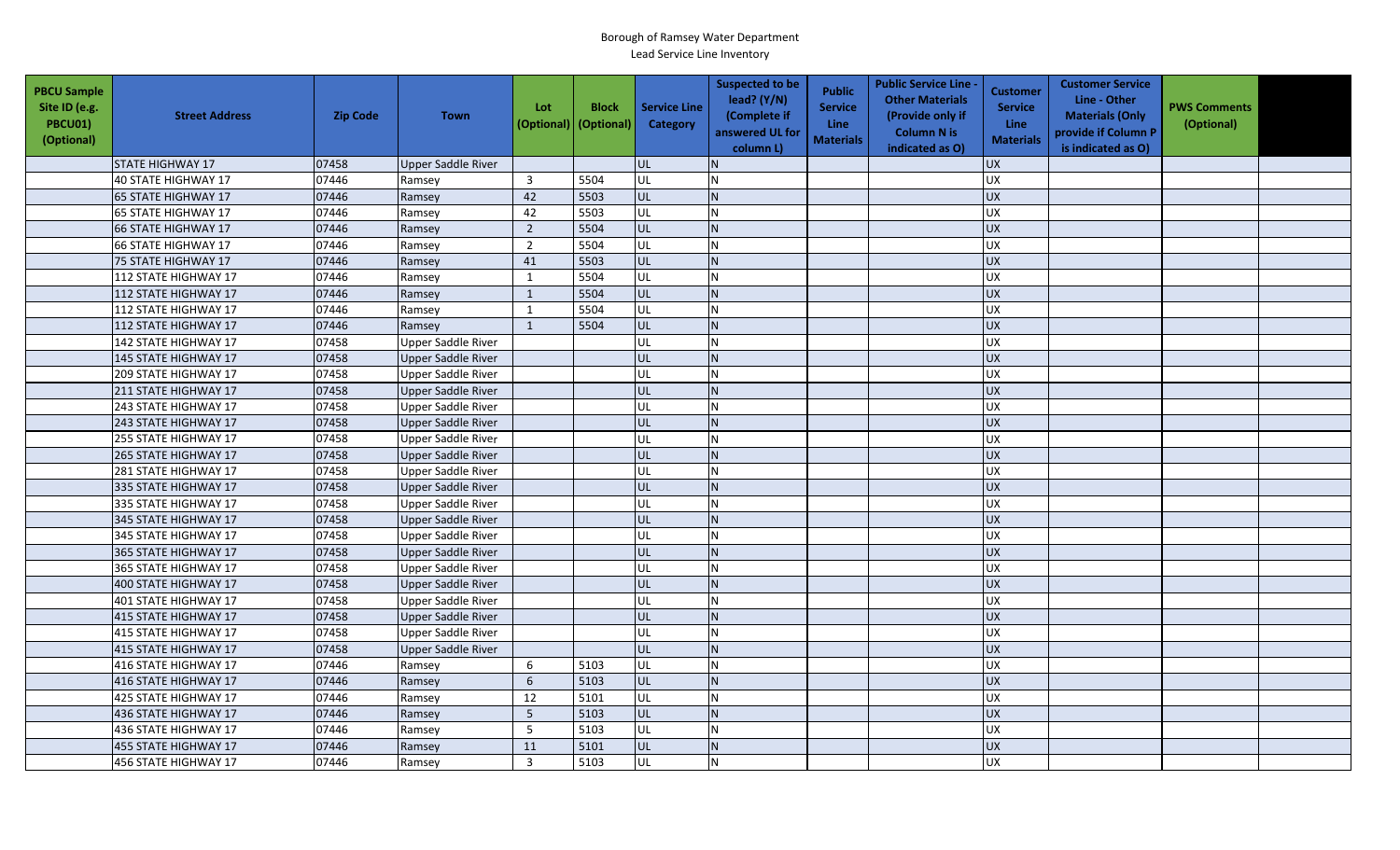| <b>PBCU Sample</b><br>Site ID (e.g.<br>PBCU01)<br>(Optional) | <b>Street Address</b>    | <b>Zip Code</b> | <b>Town</b>               | Lot                     | <b>Block</b><br>(Optional)   (Optional) | <b>Service Line</b><br>Category | <b>Suspected to be</b><br>lead? (Y/N)<br>(Complete if<br>answered UL for<br>column L) | Public<br><b>Service</b><br><b>Line</b><br><b>Materials</b> | <b>Public Service Line</b><br><b>Other Materials</b><br>(Provide only if<br><b>Column N is</b><br>indicated as O) | <b>Customer</b><br><b>Service</b><br><b>Line</b><br><b>Materials</b> | <b>Customer Service</b><br>Line - Other<br><b>Materials (Only</b><br>provide if Column P<br>is indicated as O) | <b>PWS Comments</b><br>(Optional) |  |
|--------------------------------------------------------------|--------------------------|-----------------|---------------------------|-------------------------|-----------------------------------------|---------------------------------|---------------------------------------------------------------------------------------|-------------------------------------------------------------|-------------------------------------------------------------------------------------------------------------------|----------------------------------------------------------------------|----------------------------------------------------------------------------------------------------------------|-----------------------------------|--|
|                                                              | 465 STATE HIGHWAY 17     | 07446           | Ramsey                    | 10                      | 5101                                    | UL                              |                                                                                       |                                                             |                                                                                                                   | <b>UX</b>                                                            |                                                                                                                |                                   |  |
|                                                              | 465 STATE HIGHWAY 17     | 07446           | Ramsey                    | 10                      | 5101                                    | UL                              | IN.                                                                                   |                                                             |                                                                                                                   | <b>UX</b>                                                            |                                                                                                                |                                   |  |
|                                                              | 475 STATE HIGHWAY 17     | 07446           | Ramsey                    | 9                       | 5101                                    | UL                              | IN.                                                                                   |                                                             |                                                                                                                   | <b>UX</b>                                                            |                                                                                                                |                                   |  |
|                                                              | 476 STATE HIGHWAY 17     | 07446           | Ramsey                    | $\overline{2}$          | 5103                                    | UL                              | <b>N</b>                                                                              |                                                             |                                                                                                                   | UX                                                                   |                                                                                                                |                                   |  |
|                                                              | 506 STATE HIGHWAY 17     | 07446           | Ramsey                    | 5                       | 5102                                    | UL                              | IN.                                                                                   |                                                             |                                                                                                                   | <b>UX</b>                                                            |                                                                                                                |                                   |  |
|                                                              | 506 STATE HIGHWAY 17     | 07446           | Ramsey                    | 5                       | 5102                                    | UL                              | <b>N</b>                                                                              |                                                             |                                                                                                                   | <b>UX</b>                                                            |                                                                                                                |                                   |  |
|                                                              | 515 STATE HIGHWAY 17     | 07446           | Ramsey                    | 8                       | 5101                                    | UL                              | IN.                                                                                   |                                                             |                                                                                                                   | <b>UX</b>                                                            |                                                                                                                |                                   |  |
|                                                              | 526 STATE HIGHWAY 17     | 07446           | Ramsey                    | $\overline{4}$          | 5102                                    | UL                              | N                                                                                     |                                                             |                                                                                                                   | <b>UX</b>                                                            |                                                                                                                |                                   |  |
|                                                              | 526 STATE HIGHWAY 17     | 07458           | <b>Upper Saddle River</b> |                         |                                         | UL                              | <b>N</b>                                                                              |                                                             |                                                                                                                   | UX                                                                   |                                                                                                                |                                   |  |
|                                                              | 536 STATE HIGHWAY 17     | 07458           | <b>Upper Saddle River</b> | $\overline{\mathbf{3}}$ | 5102                                    | UL                              | N                                                                                     |                                                             |                                                                                                                   | <b>UX</b>                                                            |                                                                                                                |                                   |  |
|                                                              | 555 STATE HIGHWAY 17     | 07458           | <b>Upper Saddle River</b> | 5.01                    | 5101                                    | UL                              | <sup>I</sup> N                                                                        |                                                             |                                                                                                                   | <b>UX</b>                                                            |                                                                                                                |                                   |  |
|                                                              | 555 STATE HIGHWAY 17     | 07458           | <b>Upper Saddle River</b> | 5.01                    | 5101                                    | UL                              | IN.                                                                                   |                                                             |                                                                                                                   | <b>UX</b>                                                            |                                                                                                                |                                   |  |
|                                                              | 555-565 STATE HIGHWAY 17 | 07458           | <b>Upper Saddle River</b> | 5.01                    | 5101                                    | UL                              | <sup>N</sup>                                                                          |                                                             |                                                                                                                   | <b>UX</b>                                                            |                                                                                                                |                                   |  |
|                                                              | 555-565 STATE HIGHWAY 17 | 07458           | <b>Upper Saddle River</b> | 5.01                    | 5101                                    | UL                              | <b>N</b>                                                                              |                                                             |                                                                                                                   | <b>UX</b>                                                            |                                                                                                                |                                   |  |
|                                                              | 585 STATE HIGHWAY 17     | 07458           | <b>Upper Saddle River</b> | $\overline{4}$          | 5101                                    | UL                              | <b>N</b>                                                                              |                                                             |                                                                                                                   | <b>UX</b>                                                            |                                                                                                                |                                   |  |
|                                                              | 606 STATE HIGHWAY 17     | 07458           | <b>Upper Saddle River</b> | 1                       | 5102                                    | UL                              | IN.                                                                                   |                                                             |                                                                                                                   | <b>UX</b>                                                            |                                                                                                                |                                   |  |
|                                                              | 606 STATE HIGHWAY 17     | 07458           | <b>Upper Saddle River</b> | $\mathbf{1}$            | 5102                                    | UL                              | IN.                                                                                   |                                                             |                                                                                                                   | <b>UX</b>                                                            |                                                                                                                |                                   |  |
|                                                              | 706 STATE HIGHWAY 17     | 07458           | <b>Upper Saddle River</b> | $\overline{7}$          | 4705                                    | UL                              | N                                                                                     |                                                             |                                                                                                                   | <b>UX</b>                                                            |                                                                                                                |                                   |  |
|                                                              | 706 STATE HIGHWAY 17     | 07458           | <b>Upper Saddle River</b> | $\overline{7}$          | 4705                                    | UL                              | <b>N</b>                                                                              |                                                             |                                                                                                                   | <b>UX</b>                                                            |                                                                                                                |                                   |  |
|                                                              | 726 STATE HIGHWAY 17     | 07458           | <b>Upper Saddle River</b> | 6                       | 4705                                    | UL                              | N                                                                                     |                                                             |                                                                                                                   | <b>UX</b>                                                            |                                                                                                                |                                   |  |
|                                                              | 726 STATE HIGHWAY 17     | 07458           | <b>Upper Saddle River</b> | $\sqrt{6}$              | 4705                                    | UL                              | IN.                                                                                   |                                                             |                                                                                                                   | <b>UX</b>                                                            |                                                                                                                |                                   |  |
|                                                              | 735 STATE HIGHWAY 17     | 07458           | <b>Upper Saddle River</b> | 15                      | 4704                                    | UL                              | N                                                                                     |                                                             |                                                                                                                   | <b>UX</b>                                                            |                                                                                                                |                                   |  |
|                                                              | 735 STATE HIGHWAY 17     | 07458           | <b>Upper Saddle River</b> | 15                      | 4704                                    | UL                              | IN.                                                                                   |                                                             |                                                                                                                   | <b>UX</b>                                                            |                                                                                                                |                                   |  |
|                                                              | 735 STATE HIGHWAY 17     | 07458           | <b>Upper Saddle River</b> | 15                      | 4704                                    | UL                              | <b>N</b>                                                                              |                                                             |                                                                                                                   | <b>UX</b>                                                            |                                                                                                                |                                   |  |
|                                                              | 755 STATE HIGHWAY 17     | 07458           | <b>Upper Saddle River</b> | 14                      | 4704                                    | UL                              | IN.                                                                                   |                                                             |                                                                                                                   | <b>UX</b>                                                            |                                                                                                                |                                   |  |
|                                                              | 775 STATE HIGHWAY 17     | 07458           | <b>Upper Saddle River</b> | 12                      | 4701                                    | UL                              |                                                                                       |                                                             |                                                                                                                   | <b>UX</b>                                                            |                                                                                                                |                                   |  |
|                                                              | 785 STATE HIGHWAY 17     | 07458           | <b>Upper Saddle River</b> | 11                      | 4701                                    | <b>NL</b>                       |                                                                                       | lo                                                          | Cast Iron                                                                                                         | lo                                                                   | Cast Iron                                                                                                      |                                   |  |
|                                                              | 806 STATE HIGHWAY 17     | 07458           | <b>Upper Saddle River</b> | $\overline{4}$          | 4702                                    | UL                              | IN.                                                                                   |                                                             |                                                                                                                   | <b>UX</b>                                                            |                                                                                                                |                                   |  |
|                                                              | 806 STATE HIGHWAY 17     | 07458           | <b>Upper Saddle River</b> | $\overline{4}$          | 4702                                    | UL                              |                                                                                       |                                                             |                                                                                                                   | <b>UX</b>                                                            |                                                                                                                |                                   |  |
|                                                              | 815 STATE HIGHWAY 17     | 07458           | <b>Upper Saddle River</b> | 10                      | 4701                                    | UL                              | N                                                                                     |                                                             |                                                                                                                   | <b>UX</b>                                                            |                                                                                                                |                                   |  |
|                                                              | 835 STATE HIGHWAY 17     | 07458           | <b>Upper Saddle River</b> | 9                       | 4701                                    | UL                              | <sup>N</sup>                                                                          |                                                             |                                                                                                                   | <b>UX</b>                                                            |                                                                                                                |                                   |  |
|                                                              | 842 STATE HIGHWAY 17     | 07458           | <b>Upper Saddle River</b> | $\overline{3}$          | 4702                                    | UL                              | N                                                                                     |                                                             |                                                                                                                   | <b>UX</b>                                                            |                                                                                                                |                                   |  |
|                                                              | 846 STATE HIGHWAY 17     | 07458           | <b>Upper Saddle River</b> | $\overline{2}$          | 4702                                    | UL                              | N                                                                                     |                                                             |                                                                                                                   | <b>UX</b>                                                            |                                                                                                                |                                   |  |
|                                                              | 846 STATE HIGHWAY 17     | 07458           | <b>Upper Saddle River</b> | $\overline{2}$          | 4702                                    | UL                              | <b>N</b>                                                                              |                                                             |                                                                                                                   | <b>UX</b>                                                            |                                                                                                                |                                   |  |
|                                                              | 875 STATE HIGHWAY 17     | 07458           | <b>Upper Saddle River</b> | $\sqrt{ }$              | 4701                                    | UL                              | <b>N</b>                                                                              |                                                             |                                                                                                                   | UX                                                                   |                                                                                                                |                                   |  |
|                                                              | 875 STATE HIGHWAY 17     | 07458           | <b>Upper Saddle River</b> | $\overline{7}$          | 4701                                    | UL                              | <b>N</b>                                                                              |                                                             |                                                                                                                   | <b>UX</b>                                                            |                                                                                                                |                                   |  |
|                                                              | 875 STATE HIGHWAY 17     | 07458           | <b>Upper Saddle River</b> | $\overline{7}$          | 4701                                    | UL                              | <b>N</b>                                                                              |                                                             |                                                                                                                   | <b>UX</b>                                                            |                                                                                                                |                                   |  |
|                                                              | 900 A STATE HIGHWAY 17   | 07458           | <b>Upper Saddle River</b> | 1.01                    | 4702                                    | UL                              | <b>N</b>                                                                              |                                                             |                                                                                                                   | <b>UX</b>                                                            |                                                                                                                |                                   |  |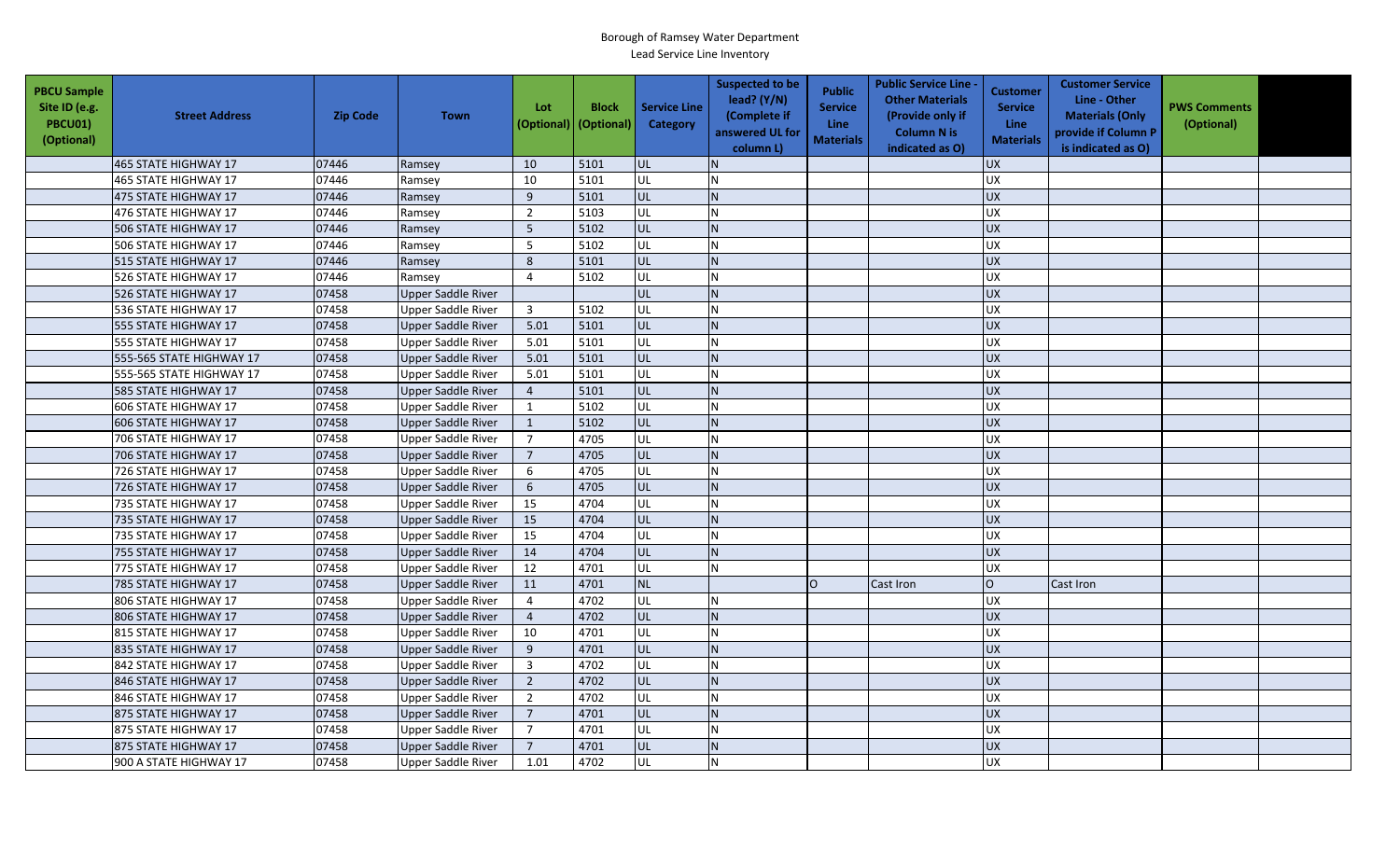| <b>PBCU Sample</b><br>Site ID (e.g.<br>PBCU01)<br>(Optional) | <b>Street Address</b>  | <b>Zip Code</b> | <b>Town</b>               | Lot<br>(Optional) | <b>Block</b><br>(Optional) | <b>Service Line</b><br>Category | <b>Suspected to be</b><br>lead? $(Y/N)$<br>(Complete if<br>answered UL for<br>column L) | <b>Public</b><br><b>Service</b><br>Line<br><b>Materials</b> | <b>Public Service Line -</b><br><b>Other Materials</b><br>(Provide only if<br><b>Column N is</b><br>indicated as O) | Customer<br><b>Service</b><br><b>Line</b><br><b>Materials</b> | <b>Customer Service</b><br>Line - Other<br><b>Materials (Only</b><br>provide if Column P<br>is indicated as O) | <b>PWS Comments</b><br>(Optional) |  |
|--------------------------------------------------------------|------------------------|-----------------|---------------------------|-------------------|----------------------------|---------------------------------|-----------------------------------------------------------------------------------------|-------------------------------------------------------------|---------------------------------------------------------------------------------------------------------------------|---------------------------------------------------------------|----------------------------------------------------------------------------------------------------------------|-----------------------------------|--|
|                                                              | 900 A STATE HIGHWAY 17 | 07458           | Upper Saddle River        | 1.01              | 4702                       | lul                             |                                                                                         |                                                             |                                                                                                                     | <b>UX</b>                                                     |                                                                                                                |                                   |  |
|                                                              | 900 A STATE HIGHWAY 17 | 07458           | <b>Upper Saddle River</b> | 1.01              | 4702                       | UL                              |                                                                                         |                                                             |                                                                                                                     | <b>UX</b>                                                     |                                                                                                                |                                   |  |
|                                                              | 900 A STATE HIGHWAY 17 | 07458           | Upper Saddle River        | 1.01              | 4702                       | UL                              |                                                                                         |                                                             |                                                                                                                     | <b>UX</b>                                                     |                                                                                                                |                                   |  |
|                                                              | 900 B STATE HIGHWAY 17 | 07458           | <b>Upper Saddle River</b> | 1.02              | 4702                       | UL                              |                                                                                         |                                                             |                                                                                                                     | <b>UX</b>                                                     |                                                                                                                |                                   |  |
|                                                              | 905 STATE HIGHWAY 17   | 07458           | Upper Saddle River        | 48                | 4603                       | UL                              |                                                                                         |                                                             |                                                                                                                     | <b>UX</b>                                                     |                                                                                                                |                                   |  |
|                                                              | 905 STATE HIGHWAY 17   | 07458           | Upper Saddle River        |                   |                            | UL                              |                                                                                         |                                                             |                                                                                                                     | <b>UX</b>                                                     |                                                                                                                |                                   |  |
|                                                              | 925 STATE HIGHWAY 17   | 07458           | Upper Saddle River        | 47                | 4603                       | UL                              |                                                                                         |                                                             |                                                                                                                     | <b>UX</b>                                                     |                                                                                                                |                                   |  |
|                                                              | 926 STATE HIGHWAY 17   | 07458           | <b>Upper Saddle River</b> | 12                | 4301                       | UL                              |                                                                                         |                                                             |                                                                                                                     | <b>UX</b>                                                     |                                                                                                                |                                   |  |
|                                                              | 946 STATE HIGHWAY 17   | 07458           | <b>Upper Saddle River</b> | 11                | 4301                       | UL                              |                                                                                         |                                                             |                                                                                                                     | <b>UX</b>                                                     |                                                                                                                |                                   |  |
|                                                              | 946 STATE HIGHWAY 17   | 07458           | Upper Saddle River        | 11                | 4301                       | UL                              |                                                                                         |                                                             |                                                                                                                     | <b>UX</b>                                                     |                                                                                                                |                                   |  |
|                                                              | 946 STATE HIGHWAY 17   | 07458           | Upper Saddle River        | 11                | 4301                       | UL                              |                                                                                         |                                                             |                                                                                                                     | <b>UX</b>                                                     |                                                                                                                |                                   |  |
|                                                              | 946 STATE HIGHWAY 17   | 07458           | Upper Saddle River        | 11                | 4301                       | UL                              |                                                                                         |                                                             |                                                                                                                     | <b>UX</b>                                                     |                                                                                                                |                                   |  |
|                                                              | 946 STATE HIGHWAY 17   | 07458           | <b>Upper Saddle River</b> | 11                | 4301                       | UL                              |                                                                                         |                                                             |                                                                                                                     | <b>UX</b>                                                     |                                                                                                                |                                   |  |
|                                                              | 955 STATE HIGHWAY 17   | 07458           | Upper Saddle River        |                   |                            | UL                              |                                                                                         |                                                             |                                                                                                                     | <b>UX</b>                                                     |                                                                                                                |                                   |  |
|                                                              | 966 STATE HIGHWAY 17   | 07458           | <b>Upper Saddle River</b> | 14.01             | 4301                       | UL                              |                                                                                         |                                                             |                                                                                                                     | <b>UX</b>                                                     |                                                                                                                |                                   |  |
|                                                              | 984 STATE HIGHWAY 17   | 07458           | <b>Upper Saddle River</b> | 14.06             | 4301                       | UL                              |                                                                                         |                                                             |                                                                                                                     | UX                                                            |                                                                                                                |                                   |  |
|                                                              | 984 STATE HIGHWAY 17   | 07458           | Upper Saddle River        | 14.06             | 4301                       | UL                              |                                                                                         |                                                             |                                                                                                                     | <b>UX</b>                                                     |                                                                                                                |                                   |  |
|                                                              | 984 STATE HIGHWAY 17   | 07458           | Upper Saddle River        | 14.06             | 4301                       | UL                              |                                                                                         |                                                             |                                                                                                                     | <b>UX</b>                                                     |                                                                                                                |                                   |  |
|                                                              | 984 STATE HIGHWAY 17   | 07458           | Upper Saddle River        | 14.06             | 4301                       | UL                              |                                                                                         |                                                             |                                                                                                                     | <b>UX</b>                                                     |                                                                                                                |                                   |  |
|                                                              | 984 STATE HIGHWAY 17   | 07458           | <b>Upper Saddle River</b> | 14.06             | 4301                       | <b>UL</b>                       |                                                                                         |                                                             |                                                                                                                     | <b>UX</b>                                                     |                                                                                                                |                                   |  |
|                                                              | 984 STATE HIGHWAY 17   | 07458           | Upper Saddle River        | 14.06             | 4301                       | UL                              |                                                                                         |                                                             |                                                                                                                     | <b>UX</b>                                                     |                                                                                                                |                                   |  |
|                                                              | 985 STATE HIGHWAY 17   | 07458           | <b>Upper Saddle River</b> | 45.01             | 4603                       | UL                              |                                                                                         |                                                             |                                                                                                                     | <b>UX</b>                                                     |                                                                                                                |                                   |  |
|                                                              | 985 STATE HIGHWAY 17   | 07458           | <b>Upper Saddle River</b> | 45.01             | 4603                       | UL                              |                                                                                         |                                                             |                                                                                                                     | <b>UX</b>                                                     |                                                                                                                |                                   |  |
|                                                              | 985 STATE HIGHWAY 17   | 07458           | <b>Upper Saddle River</b> | 45.01             | 4603                       | UL                              |                                                                                         |                                                             |                                                                                                                     | <b>UX</b>                                                     |                                                                                                                |                                   |  |
|                                                              | 985 STATE HIGHWAY 17   | 07458           | Upper Saddle River        | 45.01             | 4603                       | UL                              | N.                                                                                      |                                                             |                                                                                                                     | <b>UX</b>                                                     |                                                                                                                |                                   |  |
|                                                              | 985 STATE HIGHWAY 17   | 07458           | <b>Upper Saddle River</b> | 45.01             | 4603                       | <b>UL</b>                       |                                                                                         |                                                             |                                                                                                                     | <b>UX</b>                                                     |                                                                                                                |                                   |  |
|                                                              | 995 STATE HIGHWAY 17   | 07458           | <b>Upper Saddle River</b> | 42.01             | 4603                       | UL                              |                                                                                         |                                                             |                                                                                                                     | <b>UX</b>                                                     |                                                                                                                |                                   |  |
|                                                              | 1000 STATE HIGHWAY 17  | 07458           | Upper Saddle River        | 14.03             | 4301.01                    | lul                             |                                                                                         |                                                             |                                                                                                                     | <b>UX</b>                                                     |                                                                                                                |                                   |  |
|                                                              | 1000 STATE HIGHWAY 17  | 07458           | Upper Saddle River        | 14.03             | 4301.01                    | <b>JUL</b>                      |                                                                                         |                                                             |                                                                                                                     | <b>UX</b>                                                     |                                                                                                                |                                   |  |
|                                                              | 1000 STATE HIGHWAY 17  | 07458           | Upper Saddle River        | 14.03             | 4301.01                    | UL                              |                                                                                         |                                                             |                                                                                                                     | UX                                                            |                                                                                                                |                                   |  |
|                                                              | 1000 STATE HIGHWAY 17  | 07458           | <b>Upper Saddle River</b> | 14.03             | 4301.01                    | <b>UL</b>                       |                                                                                         |                                                             |                                                                                                                     | <b>UX</b>                                                     |                                                                                                                |                                   |  |
|                                                              | 1045 STATE HIGHWAY 17  | 07458           | <b>Upper Saddle River</b> | 41                | 4603                       | <b>UL</b>                       |                                                                                         |                                                             |                                                                                                                     | <b>UX</b>                                                     |                                                                                                                |                                   |  |
|                                                              | 1065 STATE HIGHWAY 17  | 07458           | <b>Upper Saddle River</b> | 40                | 4603                       | UL                              |                                                                                         |                                                             |                                                                                                                     | <b>UX</b>                                                     |                                                                                                                |                                   |  |
|                                                              | 1096 STATE HIGHWAY 17  | 07458           | <b>Upper Saddle River</b> | 15                | 4301.01                    | UL                              |                                                                                         |                                                             |                                                                                                                     | <b>UX</b>                                                     |                                                                                                                |                                   |  |
|                                                              | 1096 STATE HIGHWAY 17  | 07458           | Upper Saddle River        | 15                | 4301.01                    | <b>JUL</b>                      |                                                                                         |                                                             |                                                                                                                     | <b>UX</b>                                                     |                                                                                                                |                                   |  |
|                                                              | 1096 STATE HIGHWAY 17  | 07458           | Upper Saddle River        | 15                | 4301.01                    | <b>UL</b>                       |                                                                                         |                                                             |                                                                                                                     | <b>UX</b>                                                     |                                                                                                                |                                   |  |
|                                                              | 1100 STATE HIGHWAY 17  | 07458           | Upper Saddle River        | 16                | 4301.01                    | UL                              |                                                                                         |                                                             |                                                                                                                     | <b>UX</b>                                                     |                                                                                                                |                                   |  |
|                                                              | 1100 STATE HIGHWAY 17  | 07458           | Upper Saddle River        | 16                | 4301.01                    | UL                              |                                                                                         |                                                             |                                                                                                                     | <b>UX</b>                                                     |                                                                                                                |                                   |  |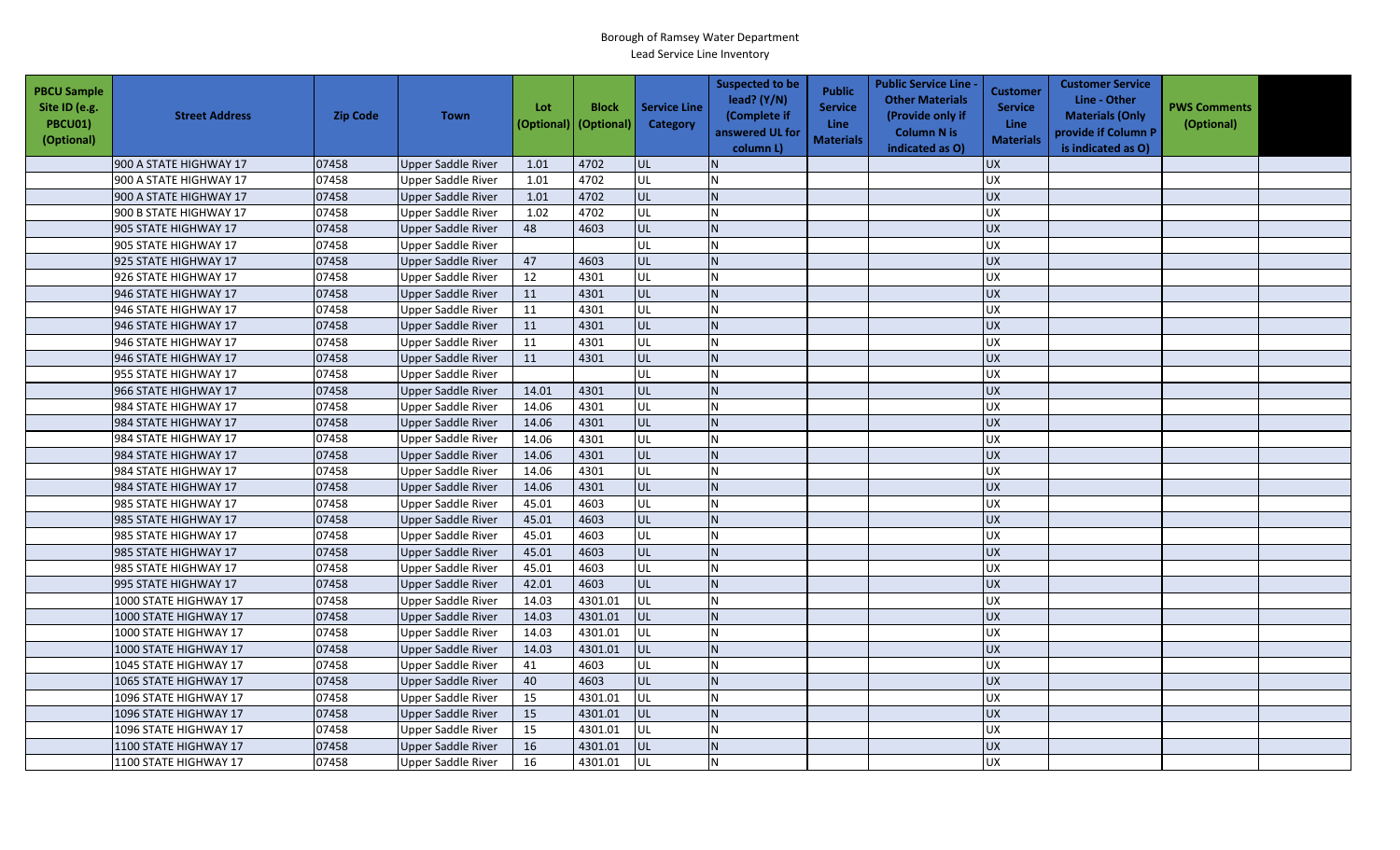| <b>PBCU Sample</b><br>Site ID (e.g.<br>PBCU01)<br>(Optional) | <b>Street Address</b> | <b>Zip Code</b> | <b>Town</b>               | Lot<br>(Optional) | <b>Block</b><br>(Optional) | <b>Service Line</b><br><b>Category</b> | <b>Suspected to be</b><br>lead? (Y/N)<br>(Complete if<br>answered UL for<br>column L) | <b>Public</b><br><b>Service</b><br><b>Line</b><br><b>Materials</b> | <b>Public Service Line -</b><br><b>Other Materials</b><br>(Provide only if<br><b>Column N is</b><br>indicated as O) | Customer<br><b>Service</b><br><b>Line</b><br><b>Materials</b> | <b>Customer Service</b><br>Line - Other<br><b>Materials (Only</b><br>provide if Column P<br>is indicated as O) | <b>PWS Comments</b><br>(Optional) |  |
|--------------------------------------------------------------|-----------------------|-----------------|---------------------------|-------------------|----------------------------|----------------------------------------|---------------------------------------------------------------------------------------|--------------------------------------------------------------------|---------------------------------------------------------------------------------------------------------------------|---------------------------------------------------------------|----------------------------------------------------------------------------------------------------------------|-----------------------------------|--|
|                                                              | 1100 STATE HIGHWAY 17 | 07458           | <b>Upper Saddle River</b> | 16                | 4301.01                    | <b>UL</b>                              |                                                                                       |                                                                    |                                                                                                                     | <b>UX</b>                                                     |                                                                                                                |                                   |  |
|                                                              | 1100 STATE HIGHWAY 17 | 07458           | <b>Upper Saddle River</b> | 16                | 4301.01                    | UL                                     |                                                                                       |                                                                    |                                                                                                                     | <b>UX</b>                                                     |                                                                                                                |                                   |  |
|                                                              | 1100 STATE HIGHWAY 17 | 07458           | Upper Saddle River        | 16                | 4301.01                    | <b>UL</b>                              | N <sub>1</sub>                                                                        |                                                                    |                                                                                                                     | <b>UX</b>                                                     |                                                                                                                |                                   |  |
|                                                              | 1136 STATE HIGHWAY 17 | 07458           | <b>Upper Saddle River</b> | 17                | 4301.01                    | UL                                     |                                                                                       |                                                                    |                                                                                                                     | <b>UX</b>                                                     |                                                                                                                |                                   |  |
|                                                              | 1136 STATE HIGHWAY 17 | 07458           | <b>Upper Saddle River</b> | 17                | 4301.01                    | <b>UL</b>                              |                                                                                       |                                                                    |                                                                                                                     | <b>UX</b>                                                     |                                                                                                                |                                   |  |
|                                                              | 1205 STATE HIGHWAY 17 | 07458           | Upper Saddle River        | 2.01              | 4203                       | UL                                     |                                                                                       |                                                                    |                                                                                                                     | <b>UX</b>                                                     |                                                                                                                |                                   |  |
|                                                              | 1205 STATE HIGHWAY 17 | 07458           | Upper Saddle River        | 2.01              | 4203                       | UL                                     |                                                                                       |                                                                    |                                                                                                                     | <b>UX</b>                                                     |                                                                                                                |                                   |  |
|                                                              | 1205 STATE HIGHWAY 17 | 07458           | Upper Saddle River        | 2.01              | 4203                       | UL                                     |                                                                                       |                                                                    |                                                                                                                     | UX                                                            |                                                                                                                |                                   |  |
|                                                              | 1205 STATE HIGHWAY 17 | 07458           | Upper Saddle River        | 2.01              | 4203                       | UL                                     |                                                                                       |                                                                    |                                                                                                                     | <b>UX</b>                                                     |                                                                                                                |                                   |  |
|                                                              | 1205 STATE HIGHWAY 17 | 07458           | Upper Saddle River        | 2.01              | 4203                       | UL                                     |                                                                                       |                                                                    |                                                                                                                     | UX                                                            |                                                                                                                |                                   |  |
|                                                              | 1205 STATE HIGHWAY 17 | 07458           | Upper Saddle River        | 2.01              | 4203                       | UL                                     |                                                                                       |                                                                    |                                                                                                                     | <b>UX</b>                                                     |                                                                                                                |                                   |  |
|                                                              | 1205 STATE HIGHWAY 17 | 07458           | Upper Saddle River        | 2.01              | 4203                       | UL                                     |                                                                                       |                                                                    |                                                                                                                     | <b>UX</b>                                                     |                                                                                                                |                                   |  |
|                                                              | 1205 STATE HIGHWAY 17 | 07458           | Upper Saddle River        | 2.01              | 4203                       | UL                                     |                                                                                       |                                                                    |                                                                                                                     | <b>UX</b>                                                     |                                                                                                                |                                   |  |
|                                                              | 1205 STATE HIGHWAY 17 | 07458           | Upper Saddle River        | 2.01              | 4203                       | UL                                     |                                                                                       |                                                                    |                                                                                                                     | <b>UX</b>                                                     |                                                                                                                |                                   |  |
|                                                              | 1205 STATE HIGHWAY 17 | 07458           | Upper Saddle River        | 2.01              | 4203                       | UL                                     |                                                                                       |                                                                    |                                                                                                                     | <b>UX</b>                                                     |                                                                                                                |                                   |  |
|                                                              | 1205 STATE HIGHWAY 17 | 07458           | Upper Saddle River        | 2.01              | 4203                       | UL                                     |                                                                                       |                                                                    |                                                                                                                     | <b>UX</b>                                                     |                                                                                                                |                                   |  |
|                                                              | 1205 STATE HIGHWAY 17 | 07458           | Upper Saddle River        | 2.01              | 4203                       | <b>UL</b>                              |                                                                                       |                                                                    |                                                                                                                     | UX                                                            |                                                                                                                |                                   |  |
|                                                              | 1205 STATE HIGHWAY 17 | 07458           | Upper Saddle River        | 2.01              | 4203                       | UL                                     |                                                                                       |                                                                    |                                                                                                                     | <b>UX</b>                                                     |                                                                                                                |                                   |  |
|                                                              | 1205 STATE HIGHWAY 17 | 07458           | Upper Saddle River        | 2.01              | 4203                       | UL                                     |                                                                                       |                                                                    |                                                                                                                     | <b>UX</b>                                                     |                                                                                                                |                                   |  |
|                                                              | 1205 STATE HIGHWAY 17 | 07458           | <b>Upper Saddle River</b> | 2.01              | 4203                       | UL                                     |                                                                                       |                                                                    |                                                                                                                     | <b>UX</b>                                                     |                                                                                                                |                                   |  |
|                                                              | 1205 STATE HIGHWAY 17 | 07458           | Upper Saddle River        | 2.01              | 4203                       | UL                                     |                                                                                       |                                                                    |                                                                                                                     | UX                                                            |                                                                                                                |                                   |  |
|                                                              | 1205 STATE HIGHWAY 17 | 07458           | <b>Upper Saddle River</b> | 2.01              | 4203                       | UL                                     |                                                                                       |                                                                    |                                                                                                                     | UX                                                            |                                                                                                                |                                   |  |
|                                                              | 1205 STATE HIGHWAY 17 | 07458           | Upper Saddle River        | 2.01              | 4203                       | UL                                     |                                                                                       |                                                                    |                                                                                                                     | <b>UX</b>                                                     |                                                                                                                |                                   |  |
|                                                              | 1205 STATE HIGHWAY 17 | 07458           | <b>Upper Saddle River</b> | 2.01              | 4203                       | UL                                     |                                                                                       |                                                                    |                                                                                                                     | <b>UX</b>                                                     |                                                                                                                |                                   |  |
|                                                              | 1205 STATE HIGHWAY 17 | 07458           | Upper Saddle River        | 2.01              | 4203                       | UL                                     | $\mathsf{N}$                                                                          |                                                                    |                                                                                                                     | <b>UX</b>                                                     |                                                                                                                |                                   |  |
|                                                              | 1205 STATE HIGHWAY 17 | 07458           | Upper Saddle River        | 2.01              | 4203                       | UL                                     |                                                                                       |                                                                    |                                                                                                                     | <b>UX</b>                                                     |                                                                                                                |                                   |  |
|                                                              | 1205 STATE HIGHWAY 17 | 07458           | Upper Saddle River        | 2.01              | 4203                       | UL                                     |                                                                                       |                                                                    |                                                                                                                     | <b>UX</b>                                                     |                                                                                                                |                                   |  |
|                                                              | 1205 STATE HIGHWAY 17 | 07458           | Upper Saddle River        | 2.01              | 4203                       | UL                                     |                                                                                       |                                                                    |                                                                                                                     | <b>UX</b>                                                     |                                                                                                                |                                   |  |
|                                                              | 1205 STATE HIGHWAY 17 | 07458           | Upper Saddle River        | 2.01              | 4203                       | UL                                     |                                                                                       |                                                                    |                                                                                                                     | <b>UX</b>                                                     |                                                                                                                |                                   |  |
|                                                              | 1205 STATE HIGHWAY 17 | 07458           | Upper Saddle River        | 2.01              | 4203                       | UL                                     |                                                                                       |                                                                    |                                                                                                                     | <b>UX</b>                                                     |                                                                                                                |                                   |  |
|                                                              | 1205 STATE HIGHWAY 17 | 07458           | <b>Upper Saddle River</b> | 2.01              | 4203                       | UL                                     |                                                                                       |                                                                    |                                                                                                                     | <b>UX</b>                                                     |                                                                                                                |                                   |  |
|                                                              | 1205 STATE HIGHWAY 17 | 07458           | <b>Upper Saddle River</b> | 2.01              | 4203                       | UL                                     |                                                                                       |                                                                    |                                                                                                                     | <b>UX</b>                                                     |                                                                                                                |                                   |  |
|                                                              | 1205 STATE HIGHWAY 17 | 07458           | <b>Upper Saddle River</b> | 2.01              | 4203                       | UL                                     |                                                                                       |                                                                    |                                                                                                                     | <b>UX</b>                                                     |                                                                                                                |                                   |  |
|                                                              | 1205 STATE HIGHWAY 17 | 07458           | <b>Upper Saddle River</b> | 2.01              | 4203                       | UL                                     |                                                                                       |                                                                    |                                                                                                                     | <b>UX</b>                                                     |                                                                                                                |                                   |  |
|                                                              | 1205 STATE HIGHWAY 17 | 07458           | Upper Saddle River        | 2.01              | 4203                       | UL                                     |                                                                                       |                                                                    |                                                                                                                     | <b>UX</b>                                                     |                                                                                                                |                                   |  |
|                                                              | 1205 STATE HIGHWAY 17 | 07458           | Upper Saddle River        | 2.01              | 4203                       | UL                                     |                                                                                       |                                                                    |                                                                                                                     | <b>UX</b>                                                     |                                                                                                                |                                   |  |
|                                                              | 1205 STATE HIGHWAY 17 | 07458           | Upper Saddle River        | 2.01              | 4203                       | UL                                     |                                                                                       |                                                                    |                                                                                                                     | <b>UX</b>                                                     |                                                                                                                |                                   |  |
|                                                              | 1205 STATE HIGHWAY 17 | 07458           | Upper Saddle River        | 2.01              | 4203                       | <b>UL</b>                              |                                                                                       |                                                                    |                                                                                                                     | <b>UX</b>                                                     |                                                                                                                |                                   |  |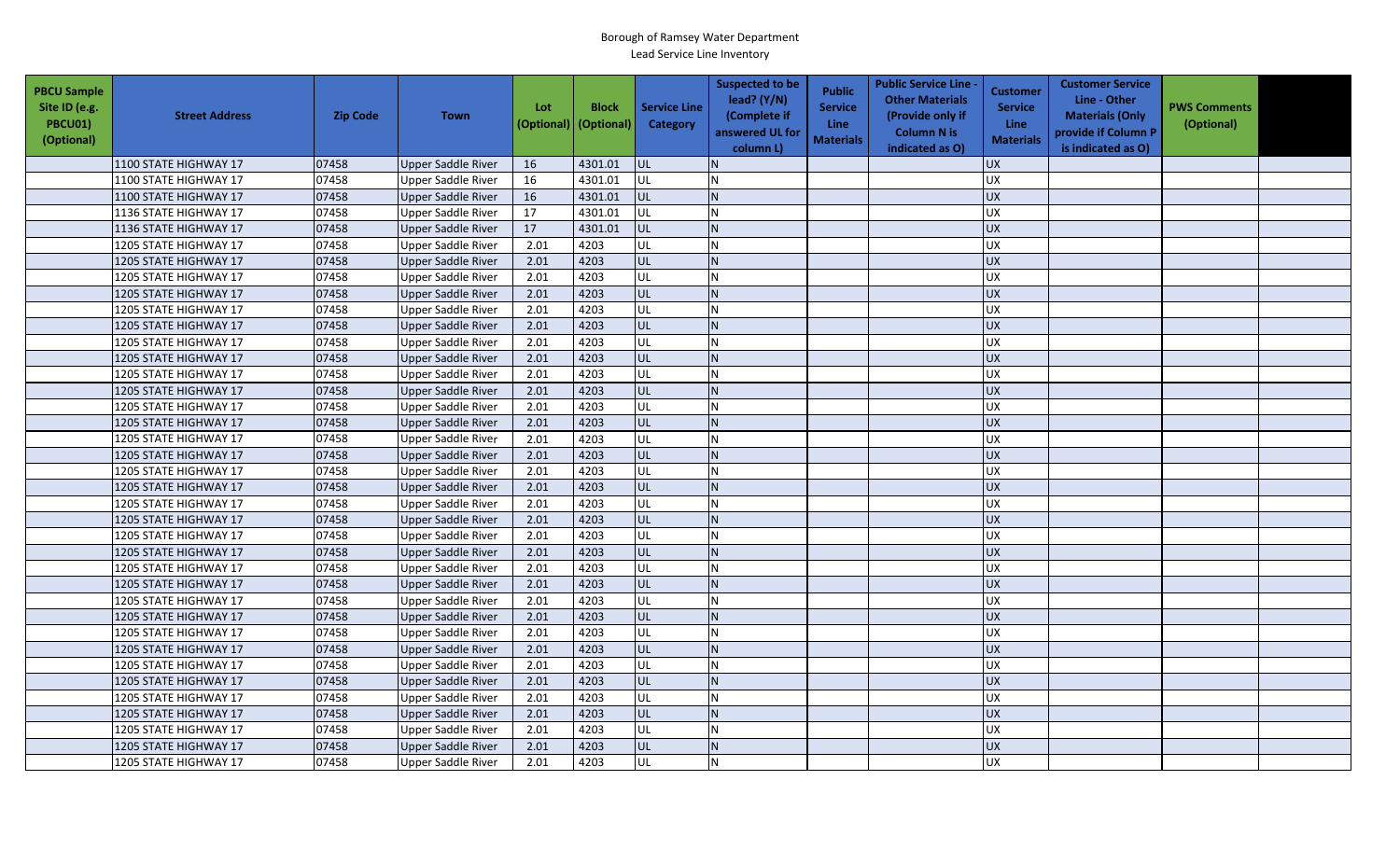| <b>PBCU Sample</b><br>Site ID (e.g.<br><b>PBCU01)</b><br>(Optional) | <b>Street Address</b> | <b>Zip Code</b> | <b>Town</b>               | Lot<br>(Optional) | <b>Block</b><br>(Optional) | <b>Service Line</b><br><b>Category</b> | <b>Suspected to be</b><br>lead? $(Y/N)$<br>(Complete if<br>answered UL for<br>column L) | <b>Public</b><br><b>Service</b><br><b>Line</b><br><b>Materials</b> | <b>Public Service Line -</b><br><b>Other Materials</b><br>(Provide only if<br><b>Column N is</b><br>indicated as O) | Customer<br><b>Service</b><br><b>Line</b><br><b>Materials</b> | <b>Customer Service</b><br>Line - Other<br><b>Materials (Only</b><br>provide if Column P<br>is indicated as O) | <b>PWS Comments</b><br>(Optional) |  |
|---------------------------------------------------------------------|-----------------------|-----------------|---------------------------|-------------------|----------------------------|----------------------------------------|-----------------------------------------------------------------------------------------|--------------------------------------------------------------------|---------------------------------------------------------------------------------------------------------------------|---------------------------------------------------------------|----------------------------------------------------------------------------------------------------------------|-----------------------------------|--|
|                                                                     | 1205 STATE HIGHWAY 17 | 07458           | <b>Upper Saddle River</b> | 2.01              | 4203                       | lul                                    |                                                                                         |                                                                    |                                                                                                                     | <b>UX</b>                                                     |                                                                                                                |                                   |  |
|                                                                     | 1205 STATE HIGHWAY 17 | 07458           | Upper Saddle River        | 2.01              | 4203                       | UL                                     |                                                                                         |                                                                    |                                                                                                                     | <b>UX</b>                                                     |                                                                                                                |                                   |  |
|                                                                     | 1205 STATE HIGHWAY 17 | 07458           | Upper Saddle River        | 2.01              | 4203                       | <b>UL</b>                              |                                                                                         |                                                                    |                                                                                                                     | <b>UX</b>                                                     |                                                                                                                |                                   |  |
|                                                                     | 1205 STATE HIGHWAY 17 | 07458           | <b>Upper Saddle River</b> | 2.01              | 4203                       | UL                                     |                                                                                         |                                                                    |                                                                                                                     | $\overline{UX}$                                               |                                                                                                                |                                   |  |
|                                                                     | 1205 STATE HIGHWAY 17 | 07458           | Upper Saddle River        | 2.01              | 4203                       | UL                                     |                                                                                         |                                                                    |                                                                                                                     | <b>UX</b>                                                     |                                                                                                                |                                   |  |
|                                                                     | 1205 STATE HIGHWAY 17 | 07458           | Upper Saddle River        | 2.01              | 4203                       | UL                                     |                                                                                         |                                                                    |                                                                                                                     | <b>UX</b>                                                     |                                                                                                                |                                   |  |
|                                                                     | 1205 STATE HIGHWAY 17 | 07458           | Upper Saddle River        | 2.01              | 4203                       | UL                                     |                                                                                         |                                                                    |                                                                                                                     | <b>UX</b>                                                     |                                                                                                                |                                   |  |
|                                                                     | 1205 STATE HIGHWAY 17 | 07458           | <b>Upper Saddle River</b> | 2.01              | 4203                       | UL                                     |                                                                                         |                                                                    |                                                                                                                     | <b>UX</b>                                                     |                                                                                                                |                                   |  |
|                                                                     | 1205 STATE HIGHWAY 17 | 07458           | <b>Upper Saddle River</b> | 2.01              | 4203                       | UL                                     |                                                                                         |                                                                    |                                                                                                                     | <b>UX</b>                                                     |                                                                                                                |                                   |  |
|                                                                     | 1205 STATE HIGHWAY 17 | 07458           | Upper Saddle River        | 2.01              | 4203                       | UL                                     |                                                                                         |                                                                    |                                                                                                                     | <b>UX</b>                                                     |                                                                                                                |                                   |  |
|                                                                     | 1216 STATE HIGHWAY 17 | 07458           | Upper Saddle River        | 1                 | 4204                       | UL                                     |                                                                                         |                                                                    |                                                                                                                     | <b>UX</b>                                                     |                                                                                                                |                                   |  |
|                                                                     | 1246 STATE HIGHWAY 17 | 07458           | <b>Upper Saddle River</b> | 10                | 3802                       | UL                                     |                                                                                         |                                                                    |                                                                                                                     | <b>UX</b>                                                     |                                                                                                                |                                   |  |
|                                                                     | 1255 STATE HIGHWAY 17 | 07458           | <b>Upper Saddle River</b> | $\mathbf{1}$      | 4203                       | UL                                     |                                                                                         |                                                                    |                                                                                                                     | <b>UX</b>                                                     |                                                                                                                |                                   |  |
|                                                                     | 1255 STATE HIGHWAY 17 | 07458           | <b>Upper Saddle River</b> | $\mathbf{1}$      | 4203                       | UL                                     |                                                                                         |                                                                    |                                                                                                                     | <b>UX</b>                                                     |                                                                                                                |                                   |  |
|                                                                     | 1255 STATE HIGHWAY 17 | 07458           | <b>Upper Saddle River</b> | $\mathbf{1}$      | 4203                       | UL                                     |                                                                                         |                                                                    |                                                                                                                     | <b>UX</b>                                                     |                                                                                                                |                                   |  |
|                                                                     | 1255 STATE HIGHWAY 17 | 07458           | <b>Upper Saddle River</b> | 1                 | 4203                       | U                                      |                                                                                         |                                                                    |                                                                                                                     | <b>UX</b>                                                     |                                                                                                                |                                   |  |
|                                                                     | 1255 STATE HIGHWAY 17 | 07458           | <b>Upper Saddle River</b> | $\mathbf{1}$      | 4203                       | UL                                     |                                                                                         |                                                                    |                                                                                                                     | <b>UX</b>                                                     |                                                                                                                |                                   |  |
|                                                                     | 1275 STATE HIGHWAY 17 | 07458           | Upper Saddle River        | -5                | 3804                       | UL                                     |                                                                                         |                                                                    |                                                                                                                     | <b>UX</b>                                                     |                                                                                                                |                                   |  |
|                                                                     | 1300 STATE HIGHWAY 17 | 07458           | Upper Saddle River        | 8                 | 3802                       | UL                                     |                                                                                         |                                                                    |                                                                                                                     | <b>UX</b>                                                     |                                                                                                                |                                   |  |
|                                                                     | 1300 STATE HIGHWAY 17 | 07458           | Upper Saddle River        | 8                 | 3802                       | UL                                     |                                                                                         |                                                                    |                                                                                                                     | <b>UX</b>                                                     |                                                                                                                |                                   |  |
|                                                                     | 1300 STATE HIGHWAY 17 | 07458           | Upper Saddle River        | 8                 | 3802                       | UL                                     |                                                                                         |                                                                    |                                                                                                                     | <b>UX</b>                                                     |                                                                                                                |                                   |  |
|                                                                     | 1300 STATE HIGHWAY 17 | 07458           | <b>Upper Saddle River</b> | 8                 | 3802                       | UL                                     |                                                                                         |                                                                    |                                                                                                                     | <b>UX</b>                                                     |                                                                                                                |                                   |  |
|                                                                     | 1300 STATE HIGHWAY 17 | 07458           | Upper Saddle River        | 8                 | 3802                       | UL                                     |                                                                                         |                                                                    |                                                                                                                     | <b>UX</b>                                                     |                                                                                                                |                                   |  |
|                                                                     | 1300 STATE HIGHWAY 17 | 07458           | <b>Upper Saddle River</b> | 8                 | 3802                       | UL                                     |                                                                                         |                                                                    |                                                                                                                     | <b>UX</b>                                                     |                                                                                                                |                                   |  |
|                                                                     | 1300 STATE HIGHWAY 17 | 07458           | <b>Upper Saddle River</b> | 8                 | 3802                       | <b>UL</b>                              | N.                                                                                      |                                                                    |                                                                                                                     | <b>UX</b>                                                     |                                                                                                                |                                   |  |
|                                                                     | 1300 STATE HIGHWAY 17 | 07458           | <b>Upper Saddle River</b> | 8                 | 3802                       | UL                                     |                                                                                         |                                                                    |                                                                                                                     | <b>UX</b>                                                     |                                                                                                                |                                   |  |
|                                                                     | 1300 STATE HIGHWAY 17 | 07458           | <b>Upper Saddle River</b> | 8                 | 3802                       | UL                                     |                                                                                         |                                                                    |                                                                                                                     | <b>UX</b>                                                     |                                                                                                                |                                   |  |
|                                                                     | 1300 STATE HIGHWAY 17 | 07458           | Upper Saddle River        | 8                 | 3802                       | UL                                     |                                                                                         |                                                                    |                                                                                                                     | UX                                                            |                                                                                                                |                                   |  |
|                                                                     | 1300 STATE HIGHWAY 17 | 07458           | Upper Saddle River        | 8                 | 3802                       | UL                                     |                                                                                         |                                                                    |                                                                                                                     | <b>UX</b>                                                     |                                                                                                                |                                   |  |
|                                                                     | 1300 STATE HIGHWAY 17 | 07458           | Upper Saddle River        | 8                 | 3802                       | UL                                     |                                                                                         |                                                                    |                                                                                                                     | <b>UX</b>                                                     |                                                                                                                |                                   |  |
|                                                                     | 1300 STATE HIGHWAY 17 | 07458           | Upper Saddle River        | 8                 | 3802                       | UL                                     |                                                                                         |                                                                    |                                                                                                                     | <b>UX</b>                                                     |                                                                                                                |                                   |  |
|                                                                     | 1300 STATE HIGHWAY 17 | 07458           | Upper Saddle River        | 8                 | 3802                       | UL                                     |                                                                                         |                                                                    |                                                                                                                     | <b>UX</b>                                                     |                                                                                                                |                                   |  |
|                                                                     | 1300 STATE HIGHWAY 17 | 07458           | Upper Saddle River        | 8                 | 3802                       | UL                                     |                                                                                         |                                                                    |                                                                                                                     | <b>UX</b>                                                     |                                                                                                                |                                   |  |
|                                                                     | 1300 STATE HIGHWAY 17 | 07458           | Upper Saddle River        | 8                 | 3802                       | UL                                     |                                                                                         |                                                                    |                                                                                                                     | <b>UX</b>                                                     |                                                                                                                |                                   |  |
|                                                                     | 1300 STATE HIGHWAY 17 | 07458           | <b>Upper Saddle River</b> | $8\phantom{1}$    | 3802                       | UL                                     |                                                                                         |                                                                    |                                                                                                                     | <b>UX</b>                                                     |                                                                                                                |                                   |  |
|                                                                     | 1300 STATE HIGHWAY 17 | 07458           | Upper Saddle River        | 8                 | 3802                       | UL                                     |                                                                                         |                                                                    |                                                                                                                     | <b>UX</b>                                                     |                                                                                                                |                                   |  |
|                                                                     | 1315 STATE HIGHWAY 17 | 07458           | <b>Upper Saddle River</b> | $\overline{3}$    | 3804                       | <b>NL</b>                              |                                                                                         | O                                                                  | Cast Iron                                                                                                           | $\mathsf O$                                                   | Cast Iron                                                                                                      |                                   |  |
|                                                                     | 1355 STATE HIGHWAY 17 | 07458           | Upper Saddle River        | 1                 | 3804                       | UL                                     |                                                                                         |                                                                    |                                                                                                                     | <b>UX</b>                                                     |                                                                                                                |                                   |  |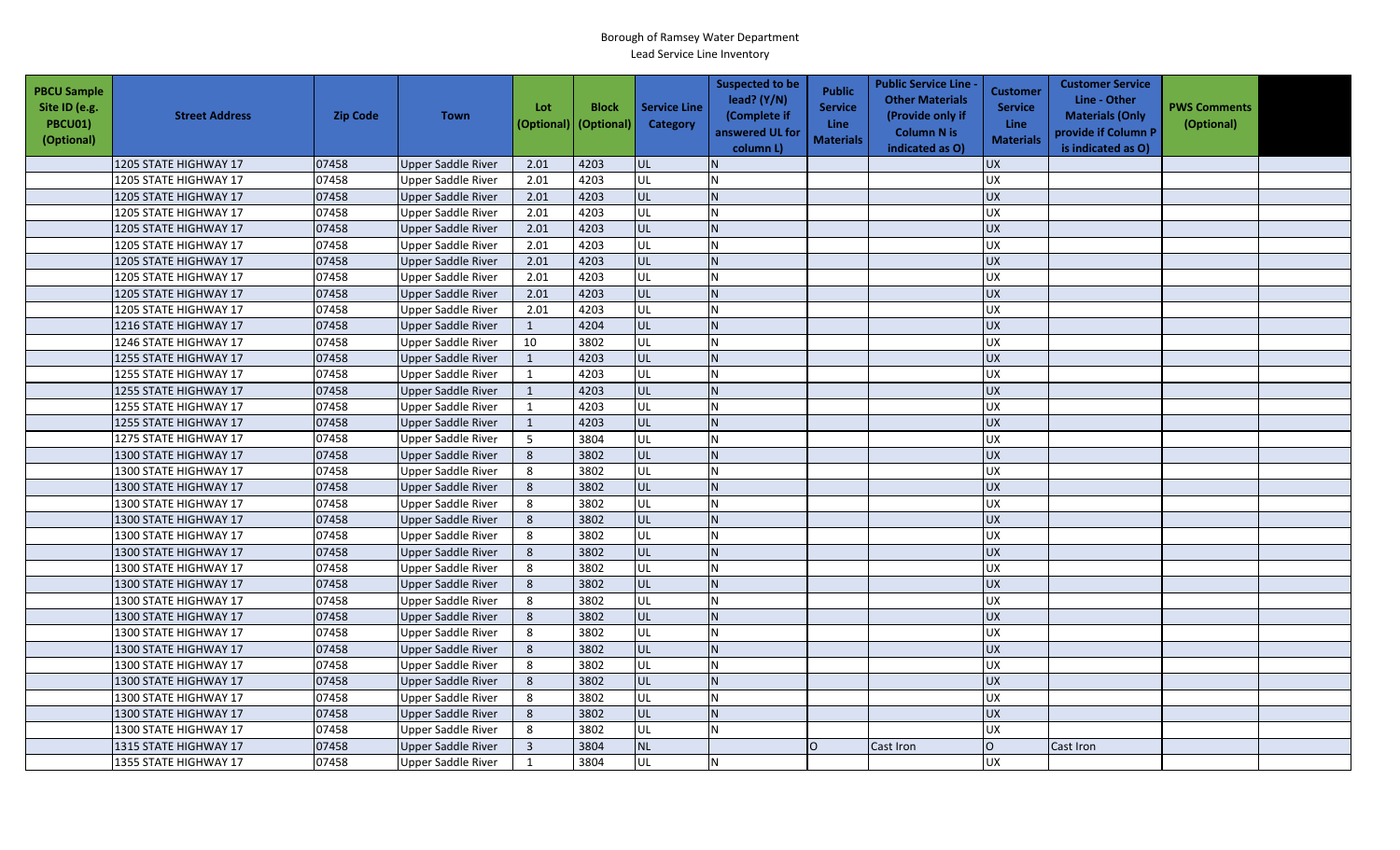| <b>PBCU Sample</b><br>Site ID (e.g.<br><b>PBCU01)</b><br>(Optional) | <b>Street Address</b> | <b>Zip Code</b> | <b>Town</b>               | Lot<br>(Optional) | <b>Block</b><br>(Optional) | <b>Service Line</b><br>Category | <b>Suspected to be</b><br>lead? (Y/N)<br>(Complete if<br>answered UL for<br>column L) | <b>Public</b><br><b>Service</b><br><b>Line</b><br><b>Materials</b> | <b>Public Service Line -</b><br><b>Other Materials</b><br>(Provide only if<br><b>Column N is</b><br>indicated as O) | <b>Customer</b><br><b>Service</b><br><b>Line</b><br><b>Materials</b> | <b>Customer Service</b><br>Line - Other<br><b>Materials (Only</b><br>provide if Column P<br>is indicated as O) | <b>PWS Comments</b><br>(Optional) |  |
|---------------------------------------------------------------------|-----------------------|-----------------|---------------------------|-------------------|----------------------------|---------------------------------|---------------------------------------------------------------------------------------|--------------------------------------------------------------------|---------------------------------------------------------------------------------------------------------------------|----------------------------------------------------------------------|----------------------------------------------------------------------------------------------------------------|-----------------------------------|--|
|                                                                     | 1355 STATE HIGHWAY 17 | 07458           | <b>Upper Saddle River</b> | 1                 | 3804                       | UL                              |                                                                                       |                                                                    |                                                                                                                     | <b>UX</b>                                                            |                                                                                                                |                                   |  |
|                                                                     | 1358 STATE HIGHWAY 17 | 07458           | <b>Upper Saddle River</b> | 12                | 3802                       | UL                              | N                                                                                     |                                                                    |                                                                                                                     | <b>UX</b>                                                            |                                                                                                                |                                   |  |
|                                                                     | 1358 STATE HIGHWAY 17 | 07458           | <b>Upper Saddle River</b> | 12                | 3802                       | UL                              | IN.                                                                                   |                                                                    |                                                                                                                     | <b>UX</b>                                                            |                                                                                                                |                                   |  |
|                                                                     | 1555 STATE HIGHWAY 17 | 07458           | Upper Saddle River        | $\mathbf{1}$      | 3601                       | UL                              |                                                                                       |                                                                    |                                                                                                                     | <b>UX</b>                                                            |                                                                                                                |                                   |  |
|                                                                     | 1555 STATE HIGHWAY 17 | 07458           | Upper Saddle River        | $\mathbf{1}$      | 3601                       | UL                              | IN.                                                                                   |                                                                    |                                                                                                                     | <b>UX</b>                                                            |                                                                                                                |                                   |  |
|                                                                     | <b>4 ABBEY COURT</b>  | 07458           | Upper Saddle River        | 48                | 5410                       | <b>NL</b>                       |                                                                                       |                                                                    |                                                                                                                     | <b>UX</b>                                                            |                                                                                                                |                                   |  |
|                                                                     | <b>12 ABBEY COURT</b> | 07458           | <b>Upper Saddle River</b> | 1                 | 5410                       | <b>NL</b>                       |                                                                                       |                                                                    |                                                                                                                     | <b>UX</b>                                                            |                                                                                                                |                                   |  |
|                                                                     | 22 ABBEY COURT        | 07458           | <b>Upper Saddle River</b> | 11                | 5403                       | <b>NL</b>                       |                                                                                       |                                                                    |                                                                                                                     | UX                                                                   |                                                                                                                |                                   |  |
|                                                                     | <b>32 ABBEY COURT</b> | 07458           | <b>Upper Saddle River</b> | 12                | 5403                       | <b>NL</b>                       |                                                                                       |                                                                    |                                                                                                                     | <b>UX</b>                                                            |                                                                                                                |                                   |  |
|                                                                     | 40 ABBEY COURT        | 07458           | Upper Saddle River        | 13                | 5403                       | <b>NL</b>                       |                                                                                       |                                                                    |                                                                                                                     | UX                                                                   |                                                                                                                |                                   |  |
|                                                                     | <b>44 ABBEY COURT</b> | 07458           | <b>Upper Saddle River</b> | 14                | 5403                       | <b>NL</b>                       |                                                                                       |                                                                    |                                                                                                                     | <b>UX</b>                                                            |                                                                                                                |                                   |  |
|                                                                     | <b>52 ABBEY COURT</b> | 07458           | <b>Upper Saddle River</b> | 15                | 5403                       | <b>NL</b>                       |                                                                                       |                                                                    |                                                                                                                     | UX                                                                   |                                                                                                                |                                   |  |
|                                                                     | <b>60 ABBEY COURT</b> | 07458           | <b>Upper Saddle River</b> | 16                | 5403                       | <b>NL</b>                       |                                                                                       |                                                                    |                                                                                                                     | <b>UX</b>                                                            |                                                                                                                |                                   |  |
|                                                                     | 70 ABBEY COURT        | 07458           | <b>Upper Saddle River</b> | 17                | 5403                       | <b>NL</b>                       |                                                                                       |                                                                    |                                                                                                                     | UX                                                                   |                                                                                                                |                                   |  |
|                                                                     | <b>78 ABBEY COURT</b> | 07458           | <b>Upper Saddle River</b> | $\mathbf{1}$      | 5403                       | NL                              |                                                                                       |                                                                    |                                                                                                                     | UX                                                                   |                                                                                                                |                                   |  |
|                                                                     | 85 ABBEY COURT        | 07458           | <b>Upper Saddle River</b> | 35                | 5301                       | <b>NL</b>                       |                                                                                       |                                                                    |                                                                                                                     | <b>UX</b>                                                            |                                                                                                                |                                   |  |
|                                                                     | 93 ABBEY COURT        | 07458           | Upper Saddle River        | 34                | 5301                       | NL                              |                                                                                       |                                                                    |                                                                                                                     | <b>UX</b>                                                            |                                                                                                                |                                   |  |
|                                                                     | 97 ABBEY COURT        | 07458           | Upper Saddle River        | 33                | 5301                       | <b>NL</b>                       |                                                                                       |                                                                    |                                                                                                                     | UX                                                                   |                                                                                                                |                                   |  |
|                                                                     | 101 ABBEY COURT       | 07458           | Upper Saddle River        | 32                | 5301                       | <b>NL</b>                       |                                                                                       |                                                                    |                                                                                                                     | <b>UX</b>                                                            |                                                                                                                |                                   |  |
|                                                                     | 109 ABBEY COURT       | 07458           | <b>Upper Saddle River</b> | 31                | 5301                       | <b>NL</b>                       |                                                                                       |                                                                    |                                                                                                                     | <b>UX</b>                                                            |                                                                                                                |                                   |  |
|                                                                     | 115 ABBEY COURT       | 07458           | <b>Upper Saddle River</b> | 30                | 5301                       | <b>NL</b>                       |                                                                                       |                                                                    |                                                                                                                     | <b>UX</b>                                                            |                                                                                                                |                                   |  |
|                                                                     | 121 ABBEY COURT       | 07458           | Upper Saddle River        | 29                | 5301                       | <b>NL</b>                       |                                                                                       |                                                                    |                                                                                                                     | UX                                                                   |                                                                                                                |                                   |  |
|                                                                     | 40 ACKERMAN AVE.      | 07458           | <b>Upper Saddle River</b> | 11                | 2304                       | <b>NL</b>                       |                                                                                       |                                                                    |                                                                                                                     | <b>UX</b>                                                            |                                                                                                                |                                   |  |
|                                                                     | 43 ACKERMAN AVE.      | 07458           | <b>Upper Saddle River</b> | 13                | 2201                       | <b>NL</b>                       |                                                                                       |                                                                    |                                                                                                                     | <b>UX</b>                                                            |                                                                                                                |                                   |  |
|                                                                     | 50 ACKERMAN AVE.      | 07458           | Upper Saddle River        | 12                | 2304                       | <b>NL</b>                       |                                                                                       |                                                                    |                                                                                                                     | <b>UX</b>                                                            |                                                                                                                |                                   |  |
|                                                                     | 51 ACKERMAN AVE.      | 07458           | Upper Saddle River        | 12                | 2201                       | <b>NL</b>                       |                                                                                       |                                                                    |                                                                                                                     | <b>UX</b>                                                            |                                                                                                                |                                   |  |
|                                                                     | 57 ACKERMAN AVE.      | 07458           | Upper Saddle River        | 11                | 2201                       | <b>NL</b>                       |                                                                                       |                                                                    |                                                                                                                     | <b>UX</b>                                                            |                                                                                                                |                                   |  |
|                                                                     | 60 ACKERMAN AVE.      | 07458           | Upper Saddle River        | 13                | 2304                       | <b>NL</b>                       |                                                                                       |                                                                    |                                                                                                                     | <b>UX</b>                                                            |                                                                                                                |                                   |  |
|                                                                     | 65 ACKERMAN AVE.      | 07458           | Upper Saddle River        | 10                | 2201                       | <b>NL</b>                       |                                                                                       |                                                                    |                                                                                                                     | <b>UX</b>                                                            |                                                                                                                |                                   |  |
|                                                                     | 66 ACKERMAN AVE.      | 07458           | <b>Upper Saddle River</b> | 14                | 2304                       | <b>NL</b>                       |                                                                                       |                                                                    |                                                                                                                     | UX                                                                   |                                                                                                                |                                   |  |
|                                                                     | 69 ACKERMAN AVE.      | 07458           | <b>Upper Saddle River</b> | 9                 | 2201                       | <b>NL</b>                       |                                                                                       |                                                                    |                                                                                                                     | <b>UX</b>                                                            |                                                                                                                |                                   |  |
|                                                                     | 75 ACKERMAN AVE.      | 07458           | Upper Saddle River        | $\,8\,$           | 2201                       | <b>NL</b>                       |                                                                                       |                                                                    |                                                                                                                     | <b>UX</b>                                                            |                                                                                                                |                                   |  |
|                                                                     | 76 ACKERMAN AVE.      | 07458           | <b>Upper Saddle River</b> | 15                | 2304                       | <b>NL</b>                       |                                                                                       |                                                                    |                                                                                                                     | UX                                                                   |                                                                                                                |                                   |  |
|                                                                     | 81 ACKERMAN AVE.      | 07458           | <b>Upper Saddle River</b> | $\overline{7}$    | 2201                       | <b>NL</b>                       |                                                                                       |                                                                    |                                                                                                                     | UX                                                                   |                                                                                                                |                                   |  |
|                                                                     | 82 ACKERMAN AVE.      | 07458           | <b>Upper Saddle River</b> | $\mathbf{1}$      | 2304                       | <b>NL</b>                       |                                                                                       |                                                                    |                                                                                                                     | UX                                                                   |                                                                                                                |                                   |  |
|                                                                     | 91 ACKERMAN AVE.      | 07458           | <b>Upper Saddle River</b> | 8                 | 2301                       | <b>NL</b>                       |                                                                                       |                                                                    |                                                                                                                     | UX                                                                   |                                                                                                                |                                   |  |
|                                                                     | 97 ACKERMAN AVE.      | 07458           | <b>Upper Saddle River</b> | $\overline{7}$    | 2301                       | <b>NL</b>                       |                                                                                       |                                                                    |                                                                                                                     | UX                                                                   |                                                                                                                |                                   |  |
|                                                                     | 100 ACKERMAN AVE.     | 07458           | <b>Upper Saddle River</b> | 8                 | 2302                       | <b>NL</b>                       |                                                                                       |                                                                    |                                                                                                                     | <b>UX</b>                                                            |                                                                                                                |                                   |  |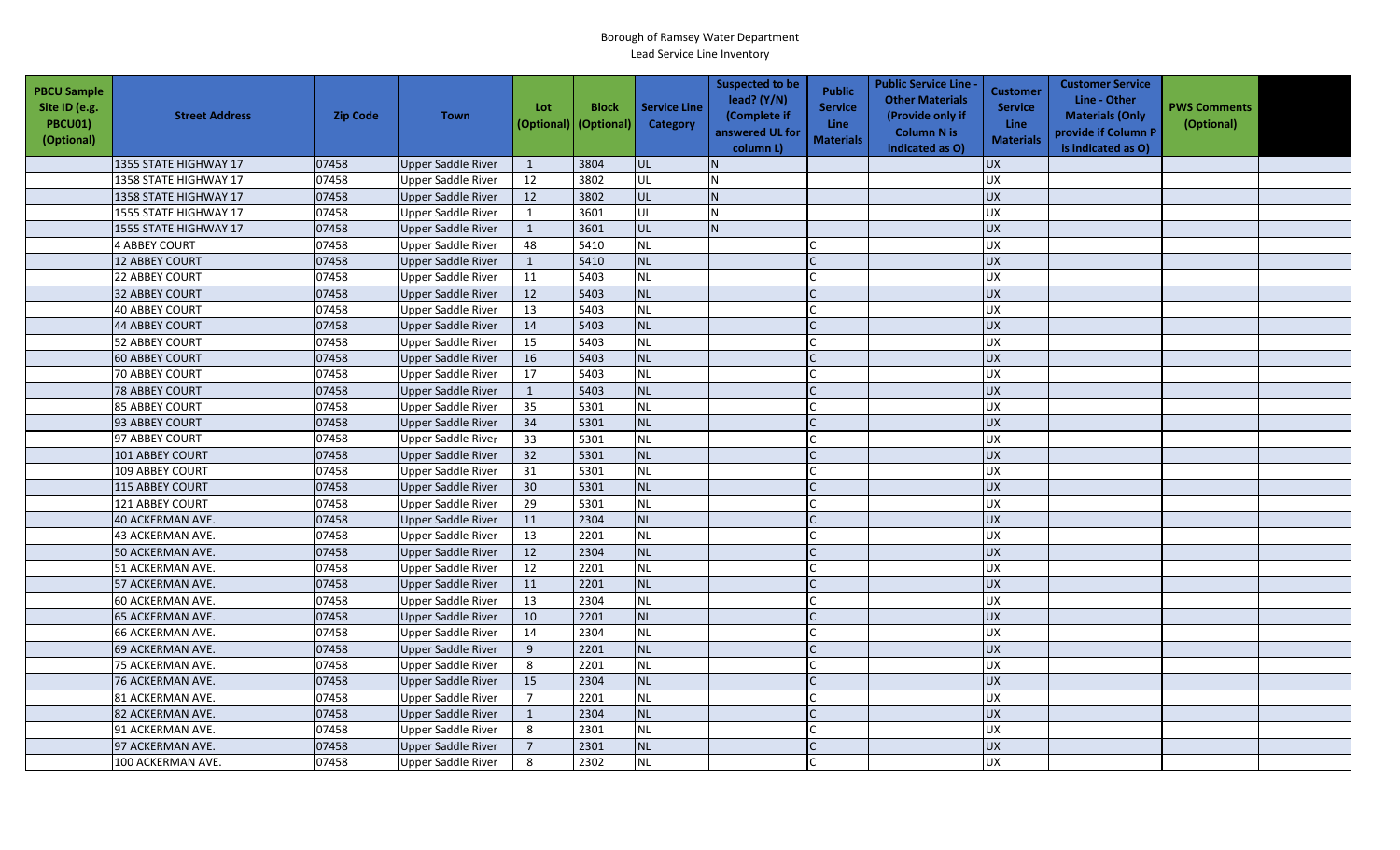| <b>PBCU Sample</b><br>Site ID (e.g.<br><b>PBCU01)</b><br>(Optional) | <b>Street Address</b>     | <b>Zip Code</b> | <b>Town</b>               | Lot<br>(Optional)       | <b>Block</b><br>(Optional) | <b>Service Line</b><br><b>Category</b> | <b>Suspected to be</b><br>lead? $(Y/N)$<br>(Complete if<br>answered UL for<br>column L) | <b>Public</b><br><b>Service</b><br><b>Line</b><br><b>Materials</b> | <b>Public Service Line -</b><br><b>Other Materials</b><br>(Provide only if<br><b>Column N is</b><br>indicated as O) | <b>Customer</b><br><b>Service</b><br><b>Line</b><br><b>Materials</b> | <b>Customer Service</b><br>Line - Other<br><b>Materials (Only</b><br>provide if Column P<br>is indicated as O) | <b>PWS Comments</b><br>(Optional) |  |
|---------------------------------------------------------------------|---------------------------|-----------------|---------------------------|-------------------------|----------------------------|----------------------------------------|-----------------------------------------------------------------------------------------|--------------------------------------------------------------------|---------------------------------------------------------------------------------------------------------------------|----------------------------------------------------------------------|----------------------------------------------------------------------------------------------------------------|-----------------------------------|--|
|                                                                     | 101 ACKERMAN AVE.         | 07458           | <b>Upper Saddle River</b> | 6                       | 2301                       | <b>NL</b>                              |                                                                                         |                                                                    |                                                                                                                     | <b>UX</b>                                                            |                                                                                                                |                                   |  |
|                                                                     | 104 ACKERMAN AVE.         | 07458           | <b>Upper Saddle River</b> | 9                       | 2302                       | <b>NL</b>                              |                                                                                         |                                                                    |                                                                                                                     | <b>UX</b>                                                            |                                                                                                                |                                   |  |
|                                                                     | 109 ACKERMAN AVE.         | 07458           | Upper Saddle River        | 5                       | 2301                       | NL                                     |                                                                                         |                                                                    |                                                                                                                     | <b>UX</b>                                                            |                                                                                                                |                                   |  |
|                                                                     | 112 ACKERMAN AVE.         | 07458           | <b>Upper Saddle River</b> | 10                      | 2302                       | <b>NL</b>                              |                                                                                         |                                                                    |                                                                                                                     | UX                                                                   |                                                                                                                |                                   |  |
|                                                                     | 115 ACKERMAN AVE.         | 07458           | <b>Upper Saddle River</b> | 5.01                    | 2301                       | NL                                     |                                                                                         |                                                                    |                                                                                                                     | <b>UX</b>                                                            |                                                                                                                |                                   |  |
|                                                                     | 3 ACORN COURT             | 07458           | <b>Upper Saddle River</b> | 9                       | 3101                       | <b>NL</b>                              |                                                                                         |                                                                    |                                                                                                                     | <b>UX</b>                                                            |                                                                                                                |                                   |  |
|                                                                     | 4 ACORN COURT             | 07458           | Upper Saddle River        | 12                      | 3101                       | <b>NL</b>                              |                                                                                         |                                                                    |                                                                                                                     | <b>UX</b>                                                            |                                                                                                                |                                   |  |
|                                                                     | 5 ACORN COURT             | 07458           | Upper Saddle River        | 10                      | 3101                       | <b>NL</b>                              |                                                                                         |                                                                    |                                                                                                                     | <b>UX</b>                                                            |                                                                                                                |                                   |  |
|                                                                     | <b>6 ACORN COURT</b>      | 07458           | <b>Upper Saddle River</b> | 11                      | 3101                       | <b>NL</b>                              |                                                                                         |                                                                    |                                                                                                                     | UX                                                                   |                                                                                                                |                                   |  |
|                                                                     | <b>14 ADDISON PLACE</b>   | 07458           | <b>Upper Saddle River</b> | 2                       | 4205                       | <b>NL</b>                              |                                                                                         |                                                                    |                                                                                                                     | <b>UX</b>                                                            |                                                                                                                |                                   |  |
|                                                                     | <b>22 ADDISON PLACE</b>   | 07458           | <b>Upper Saddle River</b> | $\overline{3}$          | 4205                       | <b>NL</b>                              |                                                                                         |                                                                    |                                                                                                                     | <b>UX</b>                                                            |                                                                                                                |                                   |  |
|                                                                     | 32 ADDISON PLACE          | 07458           | <b>Upper Saddle River</b> | $\overline{4}$          | 4205                       | <b>NL</b>                              |                                                                                         |                                                                    |                                                                                                                     | <b>UX</b>                                                            |                                                                                                                |                                   |  |
|                                                                     | <b>42 ADDISON PLACE</b>   | 07458           | <b>Upper Saddle River</b> | 5                       | 4205                       | <b>NL</b>                              |                                                                                         |                                                                    |                                                                                                                     | <b>UX</b>                                                            |                                                                                                                |                                   |  |
|                                                                     | <b>48 ADDISON PLACE</b>   | 07458           | <b>Upper Saddle River</b> | 6                       | 4205                       | <b>NL</b>                              |                                                                                         |                                                                    |                                                                                                                     | <b>UX</b>                                                            |                                                                                                                |                                   |  |
|                                                                     | <b>54 ADDISON PLACE</b>   | 07458           | <b>Upper Saddle River</b> | $\overline{7}$          | 4205                       | <b>NL</b>                              |                                                                                         |                                                                    |                                                                                                                     | <b>UX</b>                                                            |                                                                                                                |                                   |  |
|                                                                     | 2 AIRMOUNT AVENUE         | 07458           | <b>Upper Saddle River</b> | 1.01                    | 4703                       | UL                                     |                                                                                         |                                                                    |                                                                                                                     | <b>UX</b>                                                            |                                                                                                                |                                   |  |
|                                                                     | 4 AIRMOUNT AVENUE         | 07458           | Upper Saddle River        | 1.01                    | 4703                       | UL                                     |                                                                                         |                                                                    |                                                                                                                     | <b>UX</b>                                                            |                                                                                                                |                                   |  |
|                                                                     | 6 AIRMOUNT AVENUE         | 07458           | Upper Saddle River        | 1.01                    | 4703                       | UL                                     |                                                                                         |                                                                    |                                                                                                                     | UX                                                                   |                                                                                                                |                                   |  |
|                                                                     | 8 AIRMOUNT AVENUE         | 07458           | <b>Upper Saddle River</b> | 1.01                    | 4703                       | UL                                     |                                                                                         |                                                                    |                                                                                                                     | <b>UX</b>                                                            |                                                                                                                |                                   |  |
|                                                                     | 10 AIRMOUNT AVENUE        | 07458           | <b>Upper Saddle River</b> | 1.01                    | 4703                       | UL                                     |                                                                                         |                                                                    |                                                                                                                     | <b>UX</b>                                                            |                                                                                                                |                                   |  |
|                                                                     | 12 AIRMOUNT AVENUE        | 07458           | Upper Saddle River        | 1.01                    | 4703                       | UL                                     |                                                                                         |                                                                    |                                                                                                                     | <b>UX</b>                                                            |                                                                                                                |                                   |  |
|                                                                     | 14 AIRMOUNT AVENUE        | 07458           | <b>Upper Saddle River</b> | 1.01                    | 4703                       | UL                                     |                                                                                         |                                                                    |                                                                                                                     | <b>UX</b>                                                            |                                                                                                                |                                   |  |
|                                                                     | <b>16 AIRMOUNT AVENUE</b> | 07458           | <b>Upper Saddle River</b> | 1.01                    | 4703                       | UL                                     |                                                                                         |                                                                    |                                                                                                                     | <b>UX</b>                                                            |                                                                                                                |                                   |  |
|                                                                     | 19 AIRMOUNT AVE.          | 07458           | <b>Upper Saddle River</b> | 74                      | 4603                       | UL                                     |                                                                                         |                                                                    |                                                                                                                     | <b>UX</b>                                                            |                                                                                                                |                                   |  |
|                                                                     | 23 AIRMOUNT AVE.          | 07458           | <b>Upper Saddle River</b> | 73                      | 4603                       | UL                                     |                                                                                         |                                                                    |                                                                                                                     | <b>UX</b>                                                            |                                                                                                                |                                   |  |
|                                                                     | 27 AIRMOUNT AVE.          | 07458           | Upper Saddle River        | 72                      | 4603                       | UL                                     |                                                                                         |                                                                    |                                                                                                                     | UX                                                                   |                                                                                                                |                                   |  |
|                                                                     | 30 AIRMOUNT AVE.          | 07458           | <b>Upper Saddle River</b> | $\overline{2}$          | 4703                       | UL                                     |                                                                                         |                                                                    |                                                                                                                     | <b>UX</b>                                                            |                                                                                                                |                                   |  |
|                                                                     | 33 AIRMOUNT AVE.          | 07458           | Upper Saddle River        | 71                      | 4603                       | UL                                     |                                                                                         |                                                                    |                                                                                                                     | <b>UX</b>                                                            |                                                                                                                |                                   |  |
|                                                                     | 36 AIRMOUNT AVE.          | 07458           | <b>Upper Saddle River</b> | $\overline{3}$          | 4703                       | UL                                     |                                                                                         |                                                                    |                                                                                                                     | <b>UX</b>                                                            |                                                                                                                |                                   |  |
|                                                                     | 39 AIRMOUNT AVE.          | 07458           | <b>Upper Saddle River</b> | 70                      | 4603                       | UL                                     |                                                                                         |                                                                    |                                                                                                                     | <b>UX</b>                                                            |                                                                                                                |                                   |  |
|                                                                     | 45 AIRMOUNT AVE.          | 07458           | <b>Upper Saddle River</b> | 69                      | 4603                       | UL                                     |                                                                                         |                                                                    |                                                                                                                     | UX                                                                   |                                                                                                                |                                   |  |
|                                                                     | 49 AIRMOUNT AVE.          | 07458           | <b>Upper Saddle River</b> | 68                      | 4603                       | UL                                     |                                                                                         |                                                                    |                                                                                                                     | <b>UX</b>                                                            |                                                                                                                |                                   |  |
|                                                                     | 50 AIRMOUNT AVE.          | 07458           | <b>Upper Saddle River</b> | $\mathbf{1}$            | 4701                       | UL                                     |                                                                                         |                                                                    |                                                                                                                     | $\overline{UX}$                                                      |                                                                                                                |                                   |  |
|                                                                     | 55 AIRMOUNT AVE.          | 07458           | <b>Upper Saddle River</b> | 67                      | 4603                       | UL                                     |                                                                                         |                                                                    |                                                                                                                     | UX                                                                   |                                                                                                                |                                   |  |
|                                                                     | 56 AIRMOUNT AVE.          | 07458           | <b>Upper Saddle River</b> | $\overline{2}$          | 4701                       | UL                                     |                                                                                         |                                                                    |                                                                                                                     | UX                                                                   |                                                                                                                |                                   |  |
|                                                                     | 63 AIRMOUNT AVE.          | 07458           | <b>Upper Saddle River</b> | 66                      | 4603                       | UL                                     |                                                                                         |                                                                    |                                                                                                                     | <b>UX</b>                                                            |                                                                                                                |                                   |  |
|                                                                     | 64 AIRMOUNT AVE.          | 07458           | Upper Saddle River        | $\overline{\mathbf{3}}$ | 4701                       | UL                                     |                                                                                         |                                                                    |                                                                                                                     | <b>UX</b>                                                            |                                                                                                                |                                   |  |
|                                                                     | 67 AIRMOUNT AVE.          | 07458           | <b>Upper Saddle River</b> | 65                      | 4603                       | UL                                     |                                                                                         |                                                                    |                                                                                                                     | UX                                                                   |                                                                                                                |                                   |  |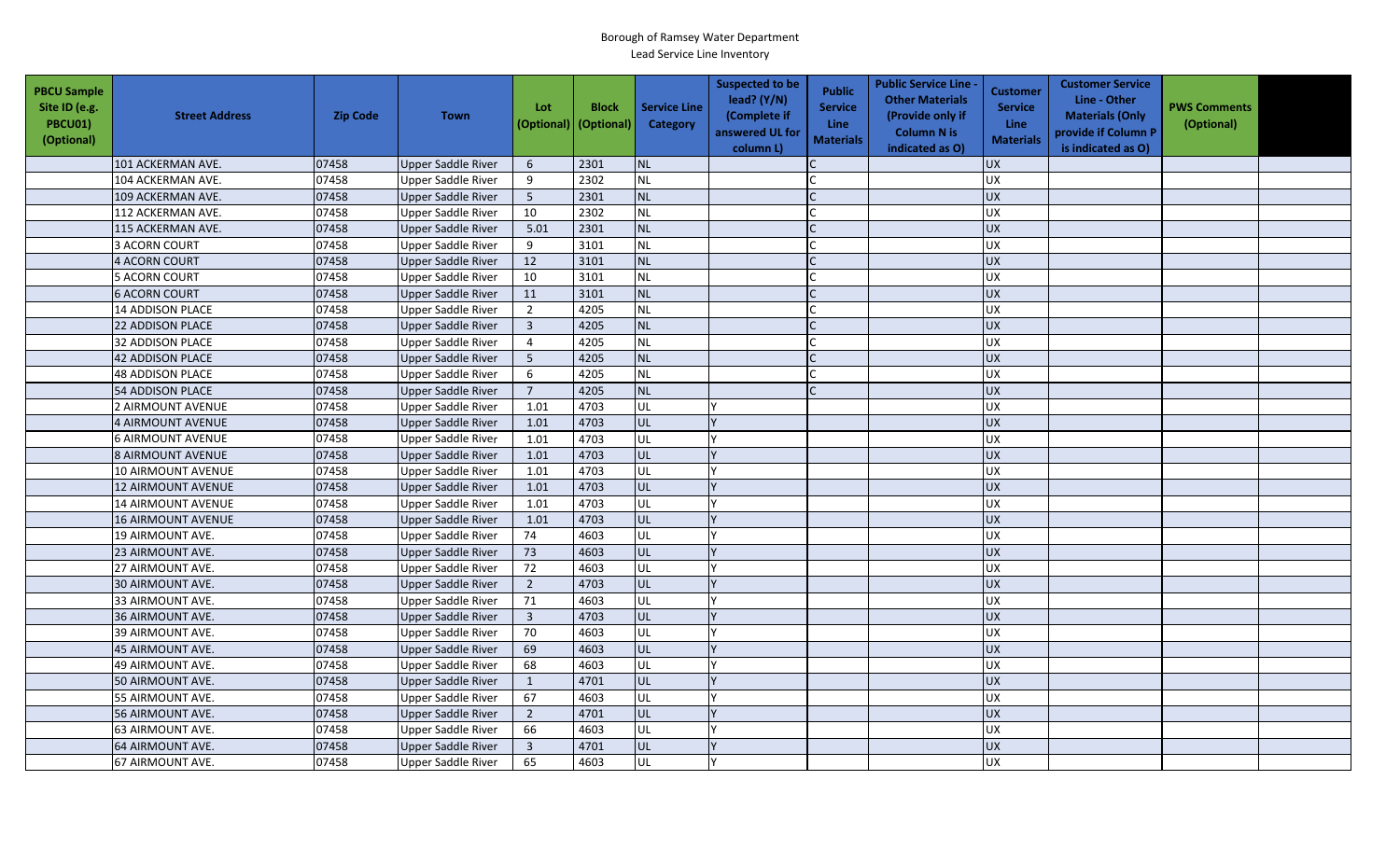| <b>PBCU Sample</b><br>Site ID (e.g.<br><b>PBCU01)</b><br>(Optional) | <b>Street Address</b> | <b>Zip Code</b> | <b>Town</b>               | Lot<br>(Optional) | <b>Block</b><br>(Optional) | <b>Service Line</b><br><b>Category</b> | <b>Suspected to be</b><br>lead? (Y/N)<br>(Complete if<br>answered UL for<br>column L) | <b>Public</b><br><b>Service</b><br><b>Line</b><br><b>Materials</b> | <b>Public Service Line -</b><br><b>Other Materials</b><br>(Provide only if<br><b>Column N is</b><br>indicated as O) | <b>Customer</b><br><b>Service</b><br><b>Line</b><br><b>Materials</b> | <b>Customer Service</b><br>Line - Other<br><b>Materials (Only</b><br>provide if Column P<br>is indicated as O) | <b>PWS Comments</b><br>(Optional) |  |
|---------------------------------------------------------------------|-----------------------|-----------------|---------------------------|-------------------|----------------------------|----------------------------------------|---------------------------------------------------------------------------------------|--------------------------------------------------------------------|---------------------------------------------------------------------------------------------------------------------|----------------------------------------------------------------------|----------------------------------------------------------------------------------------------------------------|-----------------------------------|--|
|                                                                     | 68 AIRMOUNT AVE.      | 07458           | <b>Upper Saddle River</b> | $\overline{4}$    | 4701                       | UL                                     |                                                                                       |                                                                    |                                                                                                                     | <b>UX</b>                                                            |                                                                                                                |                                   |  |
|                                                                     | 71 AIRMOUNT AVE.      | 07458           | <b>Upper Saddle River</b> | 64                | 4603                       | UL                                     |                                                                                       |                                                                    |                                                                                                                     | <b>UX</b>                                                            |                                                                                                                |                                   |  |
|                                                                     | 76 AIRMOUNT AVE.      | 07458           | Upper Saddle River        | 5                 | 4701                       | UL                                     |                                                                                       |                                                                    |                                                                                                                     | <b>UX</b>                                                            |                                                                                                                |                                   |  |
|                                                                     | 81 AIRMOUNT AVE.      | 07458           | <b>Upper Saddle River</b> | 63                | 4603                       | UL                                     |                                                                                       |                                                                    |                                                                                                                     | UX                                                                   |                                                                                                                |                                   |  |
|                                                                     | 82 AIRMOUNT AVE.      | 07458           | <b>Upper Saddle River</b> | 6                 | 4701                       | UL                                     |                                                                                       |                                                                    |                                                                                                                     | <b>UX</b>                                                            |                                                                                                                |                                   |  |
|                                                                     | 173 AIRMOUNT AVE.     | 07458           | <b>Upper Saddle River</b> | 10                | 4301                       | UL                                     |                                                                                       |                                                                    |                                                                                                                     | <b>UX</b>                                                            |                                                                                                                |                                   |  |
|                                                                     | 181 AIRMOUNT AVE.     | 07458           | Upper Saddle River        | 9                 | 4301                       | UL                                     |                                                                                       |                                                                    |                                                                                                                     | <b>UX</b>                                                            |                                                                                                                |                                   |  |
|                                                                     | 185 AIRMOUNT AVE.     | 07458           | Upper Saddle River        | 8                 | 4301                       | UL                                     |                                                                                       |                                                                    |                                                                                                                     | <b>UX</b>                                                            |                                                                                                                |                                   |  |
|                                                                     | 192 AIRMOUNT AVE.     | 07458           | <b>Upper Saddle River</b> | 14                | 4401                       | UL                                     |                                                                                       |                                                                    |                                                                                                                     | UX                                                                   |                                                                                                                |                                   |  |
|                                                                     | 192 AIRMOUNT AVE.     | 07458           | <b>Upper Saddle River</b> | 14                | 4401                       | UL                                     |                                                                                       |                                                                    |                                                                                                                     | <b>UX</b>                                                            |                                                                                                                |                                   |  |
|                                                                     | 192 AIRMOUNT AVE.     | 07458           | <b>Upper Saddle River</b> | 14                | 4401                       | UL                                     |                                                                                       |                                                                    |                                                                                                                     | <b>UX</b>                                                            |                                                                                                                |                                   |  |
|                                                                     | 193 AIRMOUNT AVE.     | 07458           | <b>Upper Saddle River</b> | $\overline{7}$    | 4301                       | UL                                     |                                                                                       |                                                                    |                                                                                                                     | <b>UX</b>                                                            |                                                                                                                |                                   |  |
|                                                                     | 207 AIRMOUNT AVE.     | 07458           | <b>Upper Saddle River</b> | 14.05             | 4301                       | UL                                     |                                                                                       |                                                                    |                                                                                                                     | <b>UX</b>                                                            |                                                                                                                |                                   |  |
|                                                                     | 215 AIRMOUNT AVE.     | 07458           | <b>Upper Saddle River</b> | 6                 | 4301                       | UL                                     |                                                                                       |                                                                    |                                                                                                                     | <b>UX</b>                                                            |                                                                                                                |                                   |  |
|                                                                     | 233 AIRMOUNT AVE.     | 07458           | <b>Upper Saddle River</b> | 5                 | 4301                       | UL                                     |                                                                                       |                                                                    |                                                                                                                     | <b>UX</b>                                                            |                                                                                                                |                                   |  |
|                                                                     | 240 AIRMOUNT AVE.     | 07458           | <b>Upper Saddle River</b> | 22                | 4401                       | UL                                     |                                                                                       |                                                                    |                                                                                                                     | <b>UX</b>                                                            |                                                                                                                |                                   |  |
|                                                                     | 247 AIRMOUNT AVE.     | 07458           | Upper Saddle River        | $\overline{4}$    | 4301                       | UL                                     |                                                                                       |                                                                    |                                                                                                                     | <b>UX</b>                                                            |                                                                                                                |                                   |  |
|                                                                     | 250 AIRMOUNT AVE.     | 07458           | Upper Saddle River        | 23                | 4401                       | UL                                     |                                                                                       |                                                                    |                                                                                                                     | UX                                                                   |                                                                                                                |                                   |  |
|                                                                     | 253 AIRMOUNT AVE.     | 07458           | <b>Upper Saddle River</b> | $\mathbf{3}$      | 4301                       | UL                                     |                                                                                       |                                                                    |                                                                                                                     | <b>UX</b>                                                            |                                                                                                                |                                   |  |
|                                                                     | 259 AIRMOUNT AVE.     | 07458           | <b>Upper Saddle River</b> | $\overline{2}$    | 4301                       | UL                                     |                                                                                       |                                                                    |                                                                                                                     | <b>UX</b>                                                            |                                                                                                                |                                   |  |
|                                                                     | 260 AIRMOUNT AVE.     | 07458           | Upper Saddle River        | 24                | 4401                       | UL                                     |                                                                                       |                                                                    |                                                                                                                     | <b>UX</b>                                                            |                                                                                                                |                                   |  |
|                                                                     | 262 AIRMOUNT AVE.     | 07458           | <b>Upper Saddle River</b> | 25                | 4401                       | UL                                     |                                                                                       |                                                                    |                                                                                                                     | <b>UX</b>                                                            |                                                                                                                |                                   |  |
|                                                                     | 267 AIRMOUNT AVE.     | 07458           | <b>Upper Saddle River</b> | $\mathbf{1}$      | 4301                       | UL                                     |                                                                                       |                                                                    |                                                                                                                     | <b>UX</b>                                                            |                                                                                                                |                                   |  |
|                                                                     | 280 AIRMOUNT AVE.     | 07458           | <b>Upper Saddle River</b> | 26                | 4401                       | UL                                     |                                                                                       |                                                                    |                                                                                                                     | <b>UX</b>                                                            |                                                                                                                |                                   |  |
|                                                                     | 290 AIRMOUNT AVE.     | 07458           | <b>Upper Saddle River</b> | 27                | 4401                       | UL                                     |                                                                                       |                                                                    |                                                                                                                     | <b>UX</b>                                                            |                                                                                                                |                                   |  |
|                                                                     | 300 AIRMOUNT AVE.     | 07458           | Upper Saddle River        | 1                 | 4401                       | UL                                     |                                                                                       |                                                                    |                                                                                                                     | UX                                                                   |                                                                                                                |                                   |  |
|                                                                     | 325 AIRMOUNT AVE.     | 07458           | <b>Upper Saddle River</b> | 10                | 3901                       | UL                                     |                                                                                       |                                                                    |                                                                                                                     | <b>UX</b>                                                            |                                                                                                                |                                   |  |
|                                                                     | 330 AIRMOUNT AVE.     | 07458           | Upper Saddle River        | 18                | 4001                       | UL                                     |                                                                                       |                                                                    |                                                                                                                     | <b>UX</b>                                                            |                                                                                                                |                                   |  |
|                                                                     | 360 AIRMOUNT AVE.     | 07458           | <b>Upper Saddle River</b> | 16                | 4001                       | UL                                     |                                                                                       |                                                                    |                                                                                                                     | <b>UX</b>                                                            |                                                                                                                |                                   |  |
|                                                                     | 362 AIRMOUNT AVE.     | 07458           | <b>Upper Saddle River</b> | 15                | 4001                       | UL                                     |                                                                                       |                                                                    |                                                                                                                     | <b>UX</b>                                                            |                                                                                                                |                                   |  |
|                                                                     | 374 AIRMOUNT AVE.     | 07458           | <b>Upper Saddle River</b> | 14                | 4001                       | UL                                     |                                                                                       |                                                                    |                                                                                                                     | <b>UX</b>                                                            |                                                                                                                |                                   |  |
|                                                                     | 376 AIRMOUNT AVE.     | 07458           | <b>Upper Saddle River</b> | 13                | 4001                       | UL                                     |                                                                                       |                                                                    |                                                                                                                     | <b>UX</b>                                                            |                                                                                                                |                                   |  |
|                                                                     | 390 AIRMOUNT AVE.     | 07458           | <b>Upper Saddle River</b> | 12                | 4001                       | UL                                     |                                                                                       |                                                                    |                                                                                                                     | $\overline{UX}$                                                      |                                                                                                                |                                   |  |
|                                                                     | 391 AIRMOUNT AVE.     | 07458           | <b>Upper Saddle River</b> | 9                 | 3901                       | UL                                     |                                                                                       |                                                                    |                                                                                                                     | UX                                                                   |                                                                                                                |                                   |  |
|                                                                     | 394 AIRMOUNT AVE.     | 07458           | <b>Upper Saddle River</b> | 11                | 4001                       | UL                                     |                                                                                       |                                                                    |                                                                                                                     | UX                                                                   |                                                                                                                |                                   |  |
|                                                                     | 396 AIRMOUNT AVE.     | 07458           | <b>Upper Saddle River</b> | 10                | 4001                       | UL                                     |                                                                                       |                                                                    |                                                                                                                     | <b>UX</b>                                                            |                                                                                                                |                                   |  |
|                                                                     | 413 AIRMOUNT AVE.     | 07458           | Upper Saddle River        | 8                 | 3901                       | UL                                     |                                                                                       |                                                                    |                                                                                                                     | <b>UX</b>                                                            |                                                                                                                |                                   |  |
|                                                                     | 420 AIRMOUNT AVE.     | 07458           | <b>Upper Saddle River</b> | 9                 | 4001                       | UL                                     |                                                                                       |                                                                    |                                                                                                                     | UX                                                                   |                                                                                                                |                                   |  |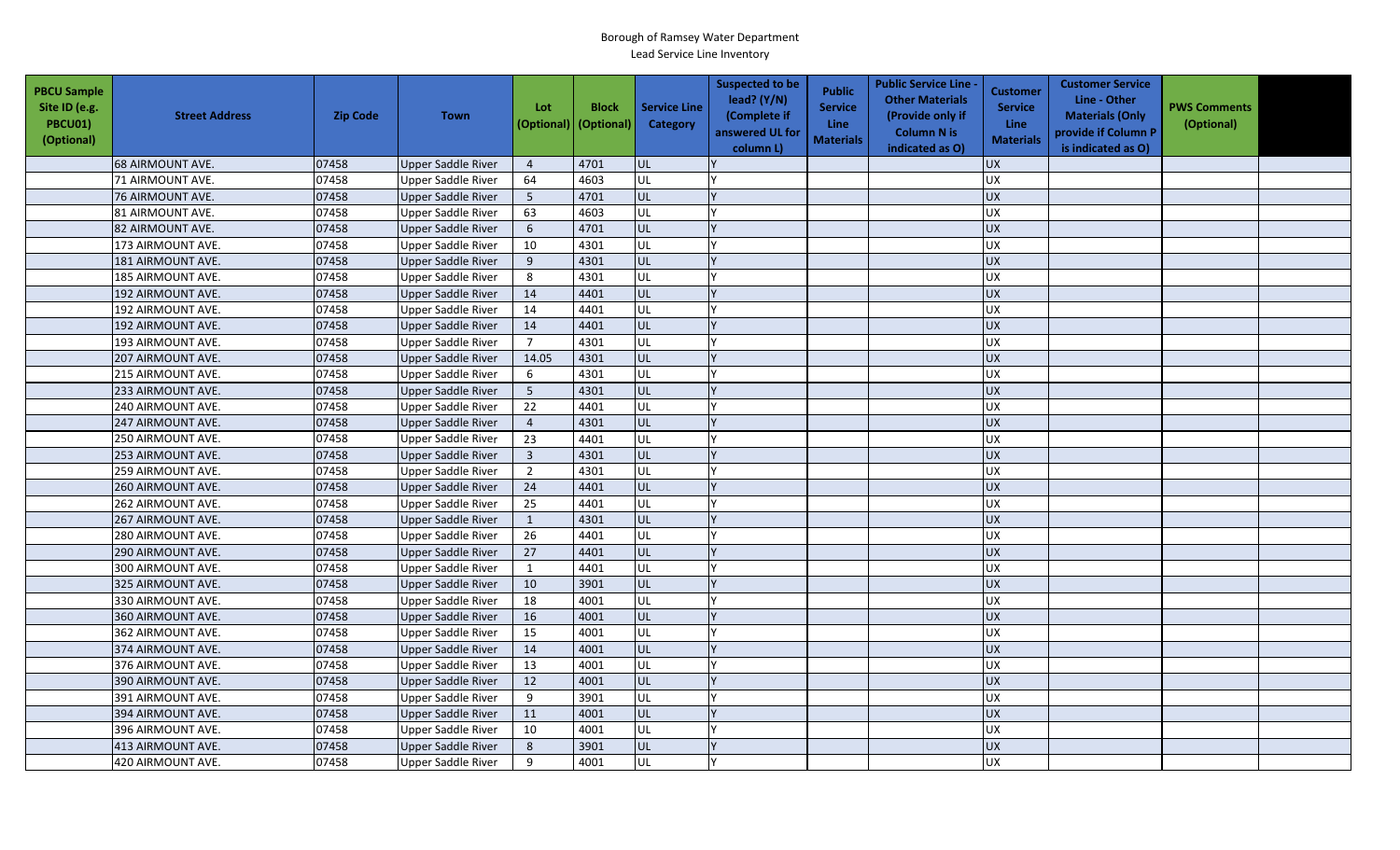| <b>PBCU Sample</b><br>Site ID (e.g.<br>PBCU01)<br>(Optional) | <b>Street Address</b> | <b>Zip Code</b> | <b>Town</b>               | Lot            | <b>Block</b><br>(Optional) (Optional) | <b>Service Line</b><br>Category | <b>Suspected to be</b><br>lead? (Y/N)<br>(Complete if<br>answered UL for<br>column L) | <b>Public</b><br><b>Service</b><br><b>Line</b><br><b>Materials</b> | <b>Public Service Line -</b><br><b>Other Materials</b><br>(Provide only if<br><b>Column N is</b><br>indicated as O) | Customer<br><b>Service</b><br><b>Line</b><br><b>Materials</b> | <b>Customer Service</b><br>Line - Other<br><b>Materials (Only</b><br>provide if Column P<br>is indicated as O) | <b>PWS Comments</b><br>(Optional) |  |
|--------------------------------------------------------------|-----------------------|-----------------|---------------------------|----------------|---------------------------------------|---------------------------------|---------------------------------------------------------------------------------------|--------------------------------------------------------------------|---------------------------------------------------------------------------------------------------------------------|---------------------------------------------------------------|----------------------------------------------------------------------------------------------------------------|-----------------------------------|--|
|                                                              | 422 AIRMOUNT AVE.     | 07458           | <b>Upper Saddle River</b> | 8              | 4001                                  | <b>UL</b>                       |                                                                                       |                                                                    |                                                                                                                     | <b>UX</b>                                                     |                                                                                                                |                                   |  |
|                                                              | 426 AIRMOUNT AVE.     | 07458           | Upper Saddle River        | 6              | 4001                                  | UL                              |                                                                                       |                                                                    |                                                                                                                     | <b>UX</b>                                                     |                                                                                                                |                                   |  |
|                                                              | 440 AIRMOUNT AVE.     | 07458           | Upper Saddle River        | 5              | 4001                                  | UL                              |                                                                                       |                                                                    |                                                                                                                     | UX                                                            |                                                                                                                |                                   |  |
|                                                              | 441 AIRMOUNT AVE.     | 07458           | <b>Upper Saddle River</b> | 7.01           | 3901                                  | UL                              |                                                                                       |                                                                    |                                                                                                                     | <b>UX</b>                                                     |                                                                                                                |                                   |  |
|                                                              | 450 AIRMOUNT AVE.     | 07458           | <b>Upper Saddle River</b> | $\overline{4}$ | 4001                                  | UL                              |                                                                                       |                                                                    |                                                                                                                     | <b>UX</b>                                                     |                                                                                                                |                                   |  |
|                                                              | 455 AIRMOUNT AVE.     | 07458           | <b>Upper Saddle River</b> | 5.02           | 3703                                  | UL                              |                                                                                       |                                                                    |                                                                                                                     | <b>UX</b>                                                     |                                                                                                                |                                   |  |
|                                                              | 462 AIRMOUNT AVE.     | 07458           | <b>Upper Saddle River</b> | $\overline{3}$ | 4001                                  | UL                              |                                                                                       |                                                                    |                                                                                                                     | <b>UX</b>                                                     |                                                                                                                |                                   |  |
|                                                              | 481 AIRMOUNT AVE.     | 07458           | <b>Upper Saddle River</b> | $\overline{4}$ | 3703                                  | UL                              |                                                                                       |                                                                    |                                                                                                                     | <b>UX</b>                                                     |                                                                                                                |                                   |  |
|                                                              | 484 AIRMOUNT AVE.     | 07458           | <b>Upper Saddle River</b> | $\overline{2}$ | 4001                                  | UL                              |                                                                                       |                                                                    |                                                                                                                     | <b>UX</b>                                                     |                                                                                                                |                                   |  |
|                                                              | 485 AIRMOUNT AVE.     | 07458           | <b>Upper Saddle River</b> | 3              | 3703                                  | UL                              |                                                                                       |                                                                    |                                                                                                                     | UX                                                            |                                                                                                                |                                   |  |
|                                                              | 493 AIRMOUNT AVE.     | 07458           | <b>Upper Saddle River</b> | $\overline{2}$ | 3703                                  | <b>UL</b>                       |                                                                                       |                                                                    |                                                                                                                     | <b>UX</b>                                                     |                                                                                                                |                                   |  |
|                                                              | 508 AIRMOUNT AVE.     | 07458           | <b>Upper Saddle River</b> | $\mathbf{1}$   | 4001                                  | UL                              |                                                                                       |                                                                    |                                                                                                                     | UX                                                            |                                                                                                                |                                   |  |
|                                                              | 4 ALDER DRIVE         | 07458           | <b>Upper Saddle River</b> | 5              | 3210                                  | <b>NL</b>                       |                                                                                       |                                                                    |                                                                                                                     | <b>UX</b>                                                     |                                                                                                                |                                   |  |
|                                                              | 20 ALDER DRIVE        | 07458           | <b>Upper Saddle River</b> | $\mathbf{1}$   | 3211                                  | <b>NL</b>                       |                                                                                       |                                                                    |                                                                                                                     | UX                                                            |                                                                                                                |                                   |  |
|                                                              | 26 ALDER DRIVE        | 07458           | <b>Upper Saddle River</b> | $\overline{2}$ | 3211                                  | <b>NL</b>                       |                                                                                       |                                                                    |                                                                                                                     | UX                                                            |                                                                                                                |                                   |  |
|                                                              | <b>32 ALDER DRIVE</b> | 07458           | <b>Upper Saddle River</b> | $\overline{3}$ | 3211                                  | <b>NL</b>                       |                                                                                       |                                                                    |                                                                                                                     | <b>UX</b>                                                     |                                                                                                                |                                   |  |
|                                                              | <b>38 ALDER DRIVE</b> | 07458           | <b>Upper Saddle River</b> | $\overline{4}$ | 3211                                  | <b>NL</b>                       |                                                                                       |                                                                    |                                                                                                                     | <b>UX</b>                                                     |                                                                                                                |                                   |  |
|                                                              | 44 ALDER DRIVE        | 07458           | <b>Upper Saddle River</b> | 5              | 3211                                  | <b>NL</b>                       |                                                                                       |                                                                    |                                                                                                                     | UX                                                            |                                                                                                                |                                   |  |
|                                                              | <b>45 ALDER DRIVE</b> | 07458           | <b>Upper Saddle River</b> | 16             | 3207                                  | <b>NL</b>                       |                                                                                       |                                                                    |                                                                                                                     | <b>UX</b>                                                     |                                                                                                                |                                   |  |
|                                                              | 51 ALDER DRIVE        | 07458           | <b>Upper Saddle River</b> | 15             | 3207                                  | <b>NL</b>                       |                                                                                       |                                                                    |                                                                                                                     | <b>UX</b>                                                     |                                                                                                                |                                   |  |
|                                                              | 52 ALDER DRIVE        | 07458           | <b>Upper Saddle River</b> | 6              | 3211                                  | NL                              |                                                                                       |                                                                    |                                                                                                                     | <b>UX</b>                                                     |                                                                                                                |                                   |  |
|                                                              | 57 ALDER DRIVE        | 07458           | Upper Saddle River        | 14             | 3207                                  | <b>NL</b>                       |                                                                                       |                                                                    |                                                                                                                     | <b>UX</b>                                                     |                                                                                                                |                                   |  |
|                                                              | <b>58 ALDER DRIVE</b> | 07458           | <b>Upper Saddle River</b> | $\overline{7}$ | 3211                                  | <b>NL</b>                       |                                                                                       |                                                                    |                                                                                                                     | UX                                                            |                                                                                                                |                                   |  |
|                                                              | 64 ALDER DRIVE        | 07458           | <b>Upper Saddle River</b> | 8              | 3211                                  | <b>NL</b>                       |                                                                                       |                                                                    |                                                                                                                     | <b>UX</b>                                                     |                                                                                                                |                                   |  |
|                                                              | 67 ALDER DRIVE        | 07458           | <b>Upper Saddle River</b> | 13             | 3207                                  | <b>NL</b>                       |                                                                                       |                                                                    |                                                                                                                     | UX                                                            |                                                                                                                |                                   |  |
|                                                              | 70 ALDER DRIVE        | 07458           | <b>Upper Saddle River</b> | 9              | 3211                                  | <b>NL</b>                       |                                                                                       |                                                                    |                                                                                                                     | <b>UX</b>                                                     |                                                                                                                |                                   |  |
|                                                              | 73 ALDER DRIVE        | 07458           | <b>Upper Saddle River</b> | 12             | 3207                                  | <b>NL</b>                       |                                                                                       |                                                                    |                                                                                                                     | <b>UX</b>                                                     |                                                                                                                |                                   |  |
|                                                              | 76 ALDER DRIVE        | 07458           | <b>Upper Saddle River</b> | 10             | 3211                                  | <b>NL</b>                       |                                                                                       |                                                                    |                                                                                                                     | <b>UX</b>                                                     |                                                                                                                |                                   |  |
|                                                              | 79 ALDER DRIVE        | 07458           | <b>Upper Saddle River</b> | 11             | 3207                                  | <b>NL</b>                       |                                                                                       |                                                                    |                                                                                                                     | <b>UX</b>                                                     |                                                                                                                |                                   |  |
|                                                              | 82 ALDER DRIVE        | 07458           | <b>Upper Saddle River</b> | 11             | 3211                                  | <b>NL</b>                       |                                                                                       |                                                                    |                                                                                                                     | UX                                                            |                                                                                                                |                                   |  |
|                                                              | 85 ALDER DRIVE        | 07458           | <b>Upper Saddle River</b> | 10             | 3207                                  | <b>NL</b>                       |                                                                                       |                                                                    |                                                                                                                     | <b>UX</b>                                                     |                                                                                                                |                                   |  |
|                                                              | <b>88 ALDER DRIVE</b> | 07458           | <b>Upper Saddle River</b> | 12             | 3211                                  | <b>NL</b>                       |                                                                                       |                                                                    |                                                                                                                     | UX                                                            |                                                                                                                |                                   |  |
|                                                              | 91 ALDER DRIVE        | 07458           | <b>Upper Saddle River</b> | 9              | 3207                                  | <b>NL</b>                       |                                                                                       |                                                                    |                                                                                                                     | <b>UX</b>                                                     |                                                                                                                |                                   |  |
|                                                              | 94 ALDER DRIVE        | 07458           | Upper Saddle River        | 13             | 3211                                  | <b>NL</b>                       |                                                                                       |                                                                    |                                                                                                                     | UX                                                            |                                                                                                                |                                   |  |
|                                                              | 100 ALDER DRIVE       | 07458           | <b>Upper Saddle River</b> | 14             | 3211                                  | NL                              |                                                                                       |                                                                    |                                                                                                                     | <b>UX</b>                                                     |                                                                                                                |                                   |  |
|                                                              | 103 ALDER DRIVE       | 07458           | <b>Upper Saddle River</b> | 22             | 3208                                  | <b>NL</b>                       |                                                                                       |                                                                    |                                                                                                                     | <b>UX</b>                                                     |                                                                                                                |                                   |  |
|                                                              | 106 ALDER DRIVE       | 07458           | <b>Upper Saddle River</b> | 15             | 3211                                  | <b>NL</b>                       |                                                                                       |                                                                    |                                                                                                                     | <b>UX</b>                                                     |                                                                                                                |                                   |  |
|                                                              | 109 ALDER DRIVE       | 07458           | <b>Upper Saddle River</b> | 21             | 3208                                  | <b>NL</b>                       |                                                                                       |                                                                    |                                                                                                                     | <b>UX</b>                                                     |                                                                                                                |                                   |  |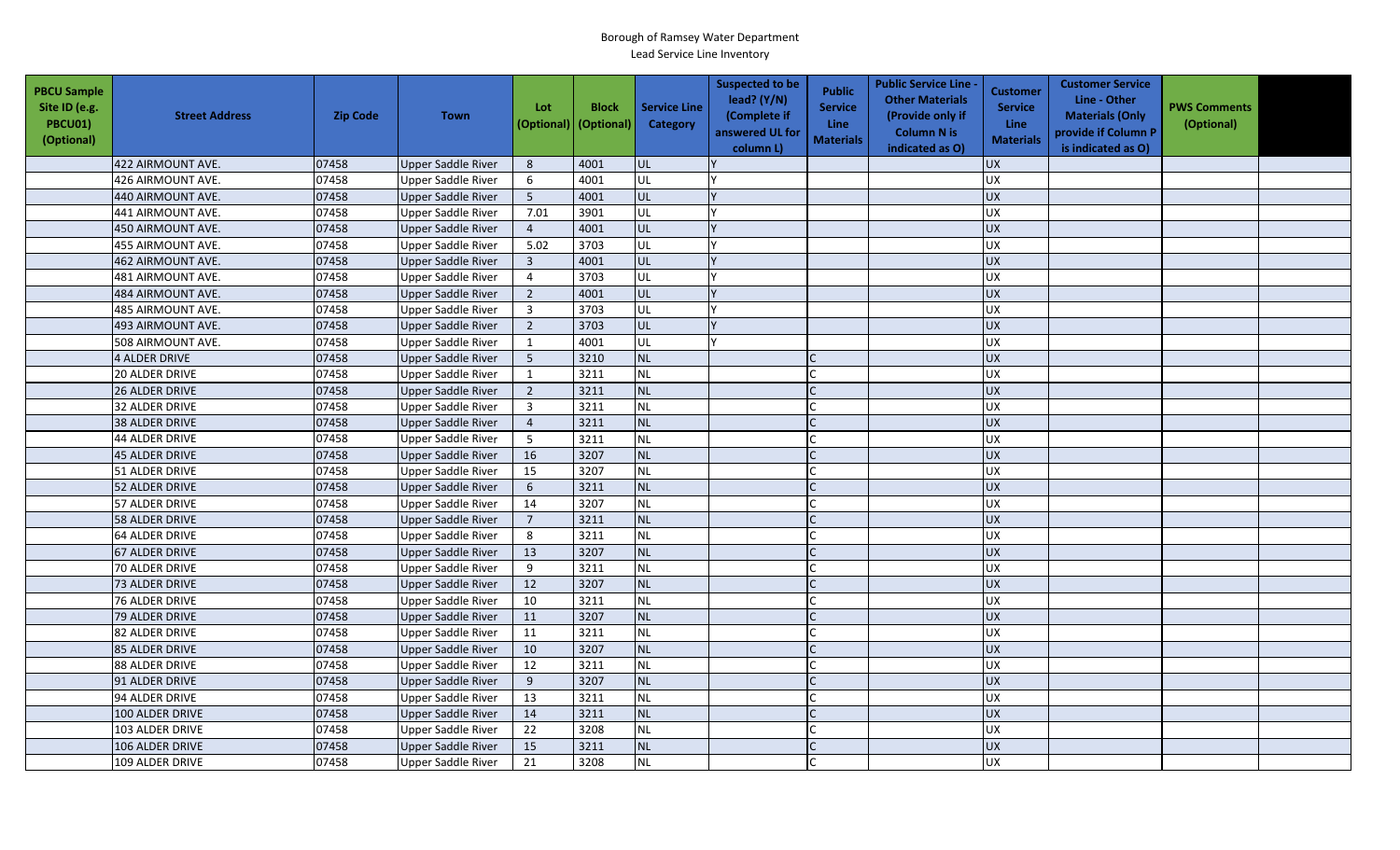| <b>PBCU Sample</b><br>Site ID (e.g.<br>PBCU01)<br>(Optional) | <b>Street Address</b> | <b>Zip Code</b> | <b>Town</b>               | Lot            | <b>Block</b><br>(Optional) (Optional) | <b>Service Line</b><br>Category | <b>Suspected to be</b><br>lead? (Y/N)<br>(Complete if<br>answered UL for<br>column L) | <b>Public</b><br><b>Service</b><br><b>Line</b><br><b>Materials</b> | <b>Public Service Line -</b><br><b>Other Materials</b><br>(Provide only if<br><b>Column N is</b><br>indicated as O) | Customer<br><b>Service</b><br><b>Line</b><br><b>Materials</b> | <b>Customer Service</b><br>Line - Other<br><b>Materials (Only</b><br>provide if Column P<br>is indicated as O) | <b>PWS Comments</b><br>(Optional) |  |
|--------------------------------------------------------------|-----------------------|-----------------|---------------------------|----------------|---------------------------------------|---------------------------------|---------------------------------------------------------------------------------------|--------------------------------------------------------------------|---------------------------------------------------------------------------------------------------------------------|---------------------------------------------------------------|----------------------------------------------------------------------------------------------------------------|-----------------------------------|--|
|                                                              | 114 ALDER DRIVE       | 07458           | <b>Upper Saddle River</b> | 1              | 3209                                  | <b>NL</b>                       |                                                                                       |                                                                    |                                                                                                                     | <b>UX</b>                                                     |                                                                                                                |                                   |  |
|                                                              | 115 ALDER DRIVE       | 07458           | Upper Saddle River        | 20             | 3208                                  | <b>NL</b>                       |                                                                                       |                                                                    |                                                                                                                     | <b>UX</b>                                                     |                                                                                                                |                                   |  |
|                                                              | 121 ALDER DRIVE       | 07458           | Upper Saddle River        | 19             | 3208                                  | <b>NL</b>                       |                                                                                       |                                                                    |                                                                                                                     | <b>UX</b>                                                     |                                                                                                                |                                   |  |
|                                                              | 127 ALDER DRIVE       | 07458           | <b>Upper Saddle River</b> | 18             | 3208                                  | <b>NL</b>                       |                                                                                       |                                                                    |                                                                                                                     | <b>UX</b>                                                     |                                                                                                                |                                   |  |
|                                                              | 132 ALDER DRIVE       | 07458           | <b>Upper Saddle River</b> | $\overline{2}$ | 3209                                  | <b>NL</b>                       |                                                                                       |                                                                    |                                                                                                                     | <b>UX</b>                                                     |                                                                                                                |                                   |  |
|                                                              | 133 ALDER DRIVE       | 07458           | Upper Saddle River        | 17             | 3208                                  | <b>NL</b>                       |                                                                                       |                                                                    |                                                                                                                     | <b>UX</b>                                                     |                                                                                                                |                                   |  |
|                                                              | 139 ALDER DRIVE       | 07458           | <b>Upper Saddle River</b> | 16             | 3208                                  | <b>NL</b>                       |                                                                                       |                                                                    |                                                                                                                     | <b>UX</b>                                                     |                                                                                                                |                                   |  |
|                                                              | 145 ALDER DRIVE       | 07458           | <b>Upper Saddle River</b> | 15             | 3208                                  | <b>NL</b>                       |                                                                                       |                                                                    |                                                                                                                     | <b>UX</b>                                                     |                                                                                                                |                                   |  |
|                                                              | 150 ALDER DRIVE       | 07458           | <b>Upper Saddle River</b> | $\overline{3}$ | 3209                                  | NL                              |                                                                                       |                                                                    |                                                                                                                     | <b>UX</b>                                                     |                                                                                                                |                                   |  |
|                                                              | 151 ALDER DRIVE       | 07458           | Upper Saddle River        | 14             | 3208                                  | <b>NL</b>                       |                                                                                       |                                                                    |                                                                                                                     | UX                                                            |                                                                                                                |                                   |  |
|                                                              | ALEXANDRIA COURT      | 07458           | <b>Upper Saddle River</b> |                |                                       | <b>NL</b>                       |                                                                                       |                                                                    |                                                                                                                     | <b>UX</b>                                                     |                                                                                                                |                                   |  |
|                                                              | 842 ALEXANDRIA COURT  | 07458           | <b>Upper Saddle River</b> | 12             | 4001                                  | <b>NL</b>                       |                                                                                       |                                                                    |                                                                                                                     | UX                                                            |                                                                                                                |                                   |  |
|                                                              | 843 ALEXANDRIA COURT  | 07458           | <b>Upper Saddle River</b> | 12             | 4001                                  | <b>NL</b>                       |                                                                                       |                                                                    |                                                                                                                     | <b>UX</b>                                                     |                                                                                                                |                                   |  |
|                                                              | 844 ALEXANDRIA COURT  | 07458           | <b>Upper Saddle River</b> | 12             | 4001                                  | <b>NL</b>                       |                                                                                       |                                                                    |                                                                                                                     | <b>UX</b>                                                     |                                                                                                                |                                   |  |
|                                                              | 845 ALEXANDRIA COURT  | 07458           | Upper Saddle River        | 12             | 4001                                  | <b>NL</b>                       |                                                                                       |                                                                    |                                                                                                                     | <b>UX</b>                                                     |                                                                                                                |                                   |  |
|                                                              | 846 ALEXANDRIA COURT  | 07458           | <b>Upper Saddle River</b> | 12             | 4001                                  | <b>NL</b>                       |                                                                                       |                                                                    |                                                                                                                     | <b>UX</b>                                                     |                                                                                                                |                                   |  |
|                                                              | 847 ALEXANDRIA COURT  | 07458           | Upper Saddle River        | 12             | 4001                                  | <b>NL</b>                       |                                                                                       |                                                                    |                                                                                                                     | <b>UX</b>                                                     |                                                                                                                |                                   |  |
|                                                              | 848 ALEXANDRIA COURT  | 07458           | <b>Upper Saddle River</b> | 12             | 4001                                  | <b>NL</b>                       |                                                                                       |                                                                    |                                                                                                                     | <b>UX</b>                                                     |                                                                                                                |                                   |  |
|                                                              | 849 ALEXANDRIA COURT  | 07458           | <b>Upper Saddle River</b> | 12             | 4001                                  | <b>NL</b>                       |                                                                                       |                                                                    |                                                                                                                     | <b>UX</b>                                                     |                                                                                                                |                                   |  |
|                                                              | 850 ALEXANDRIA COURT  | 07458           | Upper Saddle River        | 12             | 4001                                  | <b>NL</b>                       |                                                                                       |                                                                    |                                                                                                                     | <b>UX</b>                                                     |                                                                                                                |                                   |  |
|                                                              | 851 ALEXANDRIA COURT  | 07458           | <b>Upper Saddle River</b> | 12             | 4001                                  | <b>NL</b>                       |                                                                                       |                                                                    |                                                                                                                     | <b>UX</b>                                                     |                                                                                                                |                                   |  |
|                                                              | 852 ALEXANDRIA COURT  | 07458           | Upper Saddle River        | 12             | 4001                                  | <b>NL</b>                       |                                                                                       |                                                                    |                                                                                                                     | <b>UX</b>                                                     |                                                                                                                |                                   |  |
|                                                              | 853 ALEXANDRIA COURT  | 07458           | <b>Upper Saddle River</b> | 12             | 4001                                  | NL                              |                                                                                       |                                                                    |                                                                                                                     | UX                                                            |                                                                                                                |                                   |  |
|                                                              | 854 ALEXANDRIA COURT  | 07458           | <b>Upper Saddle River</b> | 12             | 4001                                  | <b>NL</b>                       |                                                                                       |                                                                    |                                                                                                                     | <b>UX</b>                                                     |                                                                                                                |                                   |  |
|                                                              | 855 ALEXANDRIA COURT  | 07458           | <b>Upper Saddle River</b> | 12             | 4001                                  | <b>NL</b>                       |                                                                                       |                                                                    |                                                                                                                     | UX                                                            |                                                                                                                |                                   |  |
|                                                              | 856 ALEXANDRIA COURT  | 07458           | <b>Upper Saddle River</b> | 12             | 4001                                  | <b>NL</b>                       |                                                                                       |                                                                    |                                                                                                                     | <b>UX</b>                                                     |                                                                                                                |                                   |  |
|                                                              | 857 ALEXANDRIA COURT  | 07458           | <b>Upper Saddle River</b> | 12             | 4001                                  | NL                              |                                                                                       |                                                                    |                                                                                                                     | <b>UX</b>                                                     |                                                                                                                |                                   |  |
|                                                              | 858 ALEXANDRIA COURT  | 07458           | <b>Upper Saddle River</b> | 12             | 4001                                  | <b>NL</b>                       |                                                                                       |                                                                    |                                                                                                                     | <b>UX</b>                                                     |                                                                                                                |                                   |  |
|                                                              | 859 ALEXANDRIA COURT  | 07458           | Upper Saddle River        | 12             | 4001                                  | <b>NL</b>                       |                                                                                       |                                                                    |                                                                                                                     | <b>UX</b>                                                     |                                                                                                                |                                   |  |
|                                                              | 860 ALEXANDRIA COURT  | 07458           | <b>Upper Saddle River</b> | 12             | 4001                                  | <b>NL</b>                       |                                                                                       |                                                                    |                                                                                                                     | UX                                                            |                                                                                                                |                                   |  |
|                                                              | 861 ALEXANDRIA COURT  | 07458           | <b>Upper Saddle River</b> | 12             | 4001                                  | <b>NL</b>                       |                                                                                       |                                                                    |                                                                                                                     | <b>UX</b>                                                     |                                                                                                                |                                   |  |
|                                                              | 862 ALEXANDRIA COURT  | 07458           | <b>Upper Saddle River</b> | 12             | 4001                                  | <b>NL</b>                       |                                                                                       |                                                                    |                                                                                                                     | UX                                                            |                                                                                                                |                                   |  |
|                                                              | 863 ALEXANDRIA COURT  | 07458           | <b>Upper Saddle River</b> | 12             | 4001                                  | <b>NL</b>                       |                                                                                       |                                                                    |                                                                                                                     | <b>UX</b>                                                     |                                                                                                                |                                   |  |
|                                                              | 864 ALEXANDRIA COURT  | 07458           | <b>Upper Saddle River</b> | 12             | 4001                                  | <b>NL</b>                       |                                                                                       |                                                                    |                                                                                                                     | <b>UX</b>                                                     |                                                                                                                |                                   |  |
|                                                              | 865 ALEXANDRIA COURT  | 07458           | Upper Saddle River        | 12             | 4001                                  | <b>NL</b>                       |                                                                                       |                                                                    |                                                                                                                     | <b>UX</b>                                                     |                                                                                                                |                                   |  |
|                                                              | 866 ALEXANDRIA COURT  | 07458           | <b>Upper Saddle River</b> | 12             | 4001                                  | <b>NL</b>                       |                                                                                       |                                                                    |                                                                                                                     | <b>UX</b>                                                     |                                                                                                                |                                   |  |
|                                                              | 867 ALEXANDRIA COURT  | 07458           | Upper Saddle River        | 12             | 4001                                  | NL                              |                                                                                       |                                                                    |                                                                                                                     | <b>UX</b>                                                     |                                                                                                                |                                   |  |
|                                                              | 868 ALEXANDRIA COURT  | 07458           | <b>Upper Saddle River</b> | 12             | 4001                                  | <b>NL</b>                       |                                                                                       |                                                                    |                                                                                                                     | <b>UX</b>                                                     |                                                                                                                |                                   |  |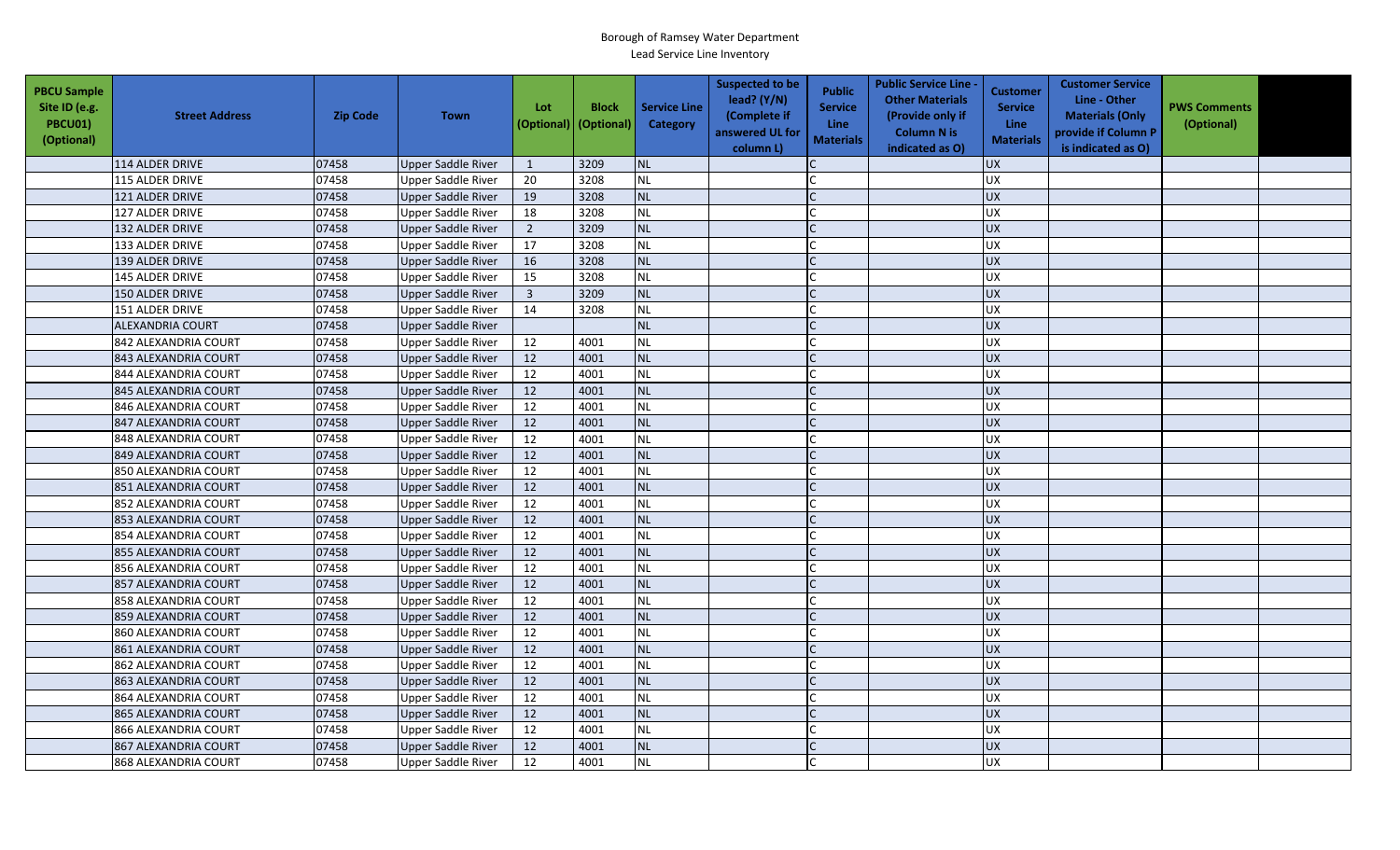| <b>PBCU Sample</b><br>Site ID (e.g.<br><b>PBCU01)</b><br>(Optional) | <b>Street Address</b> | <b>Zip Code</b> | <b>Town</b>               | Lot<br>(Optional)       | <b>Block</b><br>(Optional) | <b>Service Line</b><br>Category | <b>Suspected to be</b><br>lead? $(Y/N)$<br>(Complete if<br>answered UL for<br>column L) | <b>Public</b><br><b>Service</b><br><b>Line</b><br><b>Materials</b> | <b>Public Service Line -</b><br><b>Other Materials</b><br>(Provide only if<br><b>Column N is</b><br>indicated as O) | Customer<br><b>Service</b><br><b>Line</b><br><b>Materials</b> | <b>Customer Service</b><br>Line - Other<br><b>Materials (Only</b><br>provide if Column P<br>is indicated as O) | <b>PWS Comments</b><br>(Optional) |  |
|---------------------------------------------------------------------|-----------------------|-----------------|---------------------------|-------------------------|----------------------------|---------------------------------|-----------------------------------------------------------------------------------------|--------------------------------------------------------------------|---------------------------------------------------------------------------------------------------------------------|---------------------------------------------------------------|----------------------------------------------------------------------------------------------------------------|-----------------------------------|--|
|                                                                     | 869 ALEXANDRIA COURT  | 07458           | <b>Upper Saddle River</b> | 12                      | 4001                       | NL                              |                                                                                         |                                                                    |                                                                                                                     | <b>UX</b>                                                     |                                                                                                                |                                   |  |
|                                                                     | 870 ALEXANDRIA COURT  | 07458           | <b>Upper Saddle River</b> | 12                      | 4001                       | $\sf NL$                        |                                                                                         |                                                                    |                                                                                                                     | <b>UX</b>                                                     |                                                                                                                |                                   |  |
|                                                                     | 871 ALEXANDRIA COURT  | 07458           | <b>Upper Saddle River</b> | 12                      | 4001                       | NL                              |                                                                                         |                                                                    |                                                                                                                     | <b>UX</b>                                                     |                                                                                                                |                                   |  |
|                                                                     | 872 ALEXANDRIA COURT  | 07458           | <b>Upper Saddle River</b> | 12                      | 4001                       | <b>NL</b>                       |                                                                                         |                                                                    |                                                                                                                     | <b>UX</b>                                                     |                                                                                                                |                                   |  |
|                                                                     | 873 ALEXANDRIA COURT  | 07458           | <b>Upper Saddle River</b> | 12                      | 4001                       | <b>NL</b>                       |                                                                                         |                                                                    |                                                                                                                     | <b>UX</b>                                                     |                                                                                                                |                                   |  |
|                                                                     | 874 ALEXANDRIA COURT  | 07458           | <b>Upper Saddle River</b> | 12                      | 4001                       | NL                              |                                                                                         |                                                                    |                                                                                                                     | <b>UX</b>                                                     |                                                                                                                |                                   |  |
|                                                                     | 875 ALEXANDRIA COURT  | 07458           | <b>Upper Saddle River</b> | 12                      | 4001                       | <b>NL</b>                       |                                                                                         |                                                                    |                                                                                                                     | <b>UX</b>                                                     |                                                                                                                |                                   |  |
|                                                                     | <b>6 ALIDA PLACE</b>  | 07458           | <b>Upper Saddle River</b> | 22                      | 1602                       | <b>NL</b>                       |                                                                                         |                                                                    |                                                                                                                     | <b>UX</b>                                                     |                                                                                                                |                                   |  |
|                                                                     | 7 ALIDA PLACE         | 07458           | <b>Upper Saddle River</b> | $\overline{\mathbf{3}}$ | 1602                       | NL                              |                                                                                         |                                                                    |                                                                                                                     | <b>UX</b>                                                     |                                                                                                                |                                   |  |
|                                                                     | 8 ALIDA PLACE         | 07458           | <b>Upper Saddle River</b> | 16                      | 1602                       | NL                              |                                                                                         |                                                                    |                                                                                                                     | UX                                                            |                                                                                                                |                                   |  |
|                                                                     | 9 ALIDA PLACE         | 07458           | <b>Upper Saddle River</b> | $\overline{4}$          | 1602                       | NL                              |                                                                                         |                                                                    |                                                                                                                     | <b>UX</b>                                                     |                                                                                                                |                                   |  |
|                                                                     | 10 ALIDA PLACE        | 07458           | <b>Upper Saddle River</b> | 15                      | 1602                       | <b>NL</b>                       |                                                                                         |                                                                    |                                                                                                                     | <b>UX</b>                                                     |                                                                                                                |                                   |  |
|                                                                     | 11 ALIDA PLACE        | 07458           | <b>Upper Saddle River</b> | 5                       | 1602                       | NL                              |                                                                                         |                                                                    |                                                                                                                     | <b>UX</b>                                                     |                                                                                                                |                                   |  |
|                                                                     | 12 ALIDA PLACE        | 07458           | <b>Upper Saddle River</b> | 14                      | 1602                       | <b>NL</b>                       |                                                                                         |                                                                    |                                                                                                                     | UX                                                            |                                                                                                                |                                   |  |
|                                                                     | 13 ALIDA PLACE        | 07458           | <b>Upper Saddle River</b> | 7.01                    | 1602                       | <b>NL</b>                       |                                                                                         |                                                                    |                                                                                                                     | <b>UX</b>                                                     |                                                                                                                |                                   |  |
|                                                                     | 15 ALIDA PLACE        | 07458           | <b>Upper Saddle River</b> | 7.02                    | 1602                       | NL                              |                                                                                         |                                                                    |                                                                                                                     | <b>UX</b>                                                     |                                                                                                                |                                   |  |
|                                                                     | 17 ALIDA PLACE        | 07458           | <b>Upper Saddle River</b> | 8                       | 1602                       | <b>NL</b>                       |                                                                                         |                                                                    |                                                                                                                     | <b>UX</b>                                                     |                                                                                                                |                                   |  |
|                                                                     | 18 ALIDA PLACE        | 07458           | <b>Upper Saddle River</b> | 13                      | 1602                       | NL                              |                                                                                         |                                                                    |                                                                                                                     | <b>UX</b>                                                     |                                                                                                                |                                   |  |
|                                                                     | <b>19 ALIDA PLACE</b> | 07458           | <b>Upper Saddle River</b> | 9                       | 1602                       | <b>NL</b>                       |                                                                                         |                                                                    |                                                                                                                     | <b>UX</b>                                                     |                                                                                                                |                                   |  |
|                                                                     | 20 ALIDA PLACE        | 07458           | <b>Upper Saddle River</b> | 12                      | 1602                       | NL                              |                                                                                         |                                                                    |                                                                                                                     | <b>UX</b>                                                     |                                                                                                                |                                   |  |
|                                                                     | 21 ALIDA PLACE        | 07458           | <b>Upper Saddle River</b> | 10                      | 1602                       | NL                              |                                                                                         |                                                                    |                                                                                                                     | <b>UX</b>                                                     |                                                                                                                |                                   |  |
|                                                                     | 9 ALLEN COURT         | 07458           | <b>Upper Saddle River</b> | $5\phantom{.0}$         | 1103                       | NL                              |                                                                                         |                                                                    |                                                                                                                     | UX                                                            |                                                                                                                |                                   |  |
|                                                                     | 10 ALLEN COURT        | 07458           | <b>Upper Saddle River</b> | 18                      | 1102                       | <b>NL</b>                       |                                                                                         |                                                                    |                                                                                                                     | <b>UX</b>                                                     |                                                                                                                |                                   |  |
|                                                                     | 16 ALLEN COURT        | 07458           | <b>Upper Saddle River</b> | 19                      | 1102                       | NL                              |                                                                                         |                                                                    |                                                                                                                     | <b>UX</b>                                                     |                                                                                                                |                                   |  |
|                                                                     | 22 ALLEN COURT        | 07458           | <b>Upper Saddle River</b> | 20                      | 1102                       | NL                              |                                                                                         |                                                                    |                                                                                                                     | <b>UX</b>                                                     |                                                                                                                |                                   |  |
|                                                                     | 27 ALLEN COURT        | 07458           | <b>Upper Saddle River</b> | 26                      | 1102                       | <b>NL</b>                       |                                                                                         |                                                                    |                                                                                                                     | <b>UX</b>                                                     |                                                                                                                |                                   |  |
|                                                                     | 28 ALLEN COURT        | 07458           | <b>Upper Saddle River</b> | 21                      | 1102                       | <b>NL</b>                       |                                                                                         |                                                                    |                                                                                                                     | <b>UX</b>                                                     |                                                                                                                |                                   |  |
|                                                                     | <b>34 ALLEN COURT</b> | 07458           | <b>Upper Saddle River</b> | 22                      | 1102                       | <b>NL</b>                       |                                                                                         |                                                                    |                                                                                                                     | <b>UX</b>                                                     |                                                                                                                |                                   |  |
|                                                                     | 4 AMANDA COURT        | 07458           | Upper Saddle River        | 1                       | 4501                       | <b>NL</b>                       |                                                                                         |                                                                    |                                                                                                                     | <b>UX</b>                                                     |                                                                                                                |                                   |  |
|                                                                     | 5 AMANDA COURT        | 07458           | <b>Upper Saddle River</b> | 12.01                   | 4201                       | NL                              |                                                                                         |                                                                    |                                                                                                                     | <b>UX</b>                                                     |                                                                                                                |                                   |  |
|                                                                     | <b>6 AMANDA COURT</b> | 07458           | <b>Upper Saddle River</b> | 1.01                    | 4501                       | <b>NL</b>                       |                                                                                         |                                                                    |                                                                                                                     | <b>UX</b>                                                     |                                                                                                                |                                   |  |
|                                                                     | 7 AMANDA COURT        | 07458           | <b>Upper Saddle River</b> | 12                      | 4201                       | NL                              |                                                                                         |                                                                    |                                                                                                                     | UX                                                            |                                                                                                                |                                   |  |
|                                                                     | 8 AMANDA COURT        | 07458           | <b>Upper Saddle River</b> | 1.02                    | 4501                       | <b>NL</b>                       |                                                                                         |                                                                    |                                                                                                                     | <b>UX</b>                                                     |                                                                                                                |                                   |  |
|                                                                     | 10 AMANDA COURT       | 07458           | <b>Upper Saddle River</b> | 1.03                    | 4501                       | <b>NL</b>                       |                                                                                         |                                                                    |                                                                                                                     | <b>UX</b>                                                     |                                                                                                                |                                   |  |
|                                                                     | 12 AMANDA COURT       | 07458           | <b>Upper Saddle River</b> | 1.04                    | 4501                       | NL                              |                                                                                         |                                                                    |                                                                                                                     | <b>UX</b>                                                     |                                                                                                                |                                   |  |
|                                                                     | 3 ANNE AVE.           | 07458           | <b>Upper Saddle River</b> | 21                      | 3403                       | NL                              |                                                                                         |                                                                    |                                                                                                                     | <b>UX</b>                                                     |                                                                                                                |                                   |  |
|                                                                     | 11 ANNE AVE.          | 07458           | <b>Upper Saddle River</b> | 20                      | 3403                       | NL                              |                                                                                         |                                                                    |                                                                                                                     | <b>UX</b>                                                     |                                                                                                                |                                   |  |
|                                                                     | 12 ANNE AVE.          | 07458           | <b>Upper Saddle River</b> | $\mathbf{1}$            | 3404                       | <b>NL</b>                       |                                                                                         |                                                                    |                                                                                                                     | <b>UX</b>                                                     |                                                                                                                |                                   |  |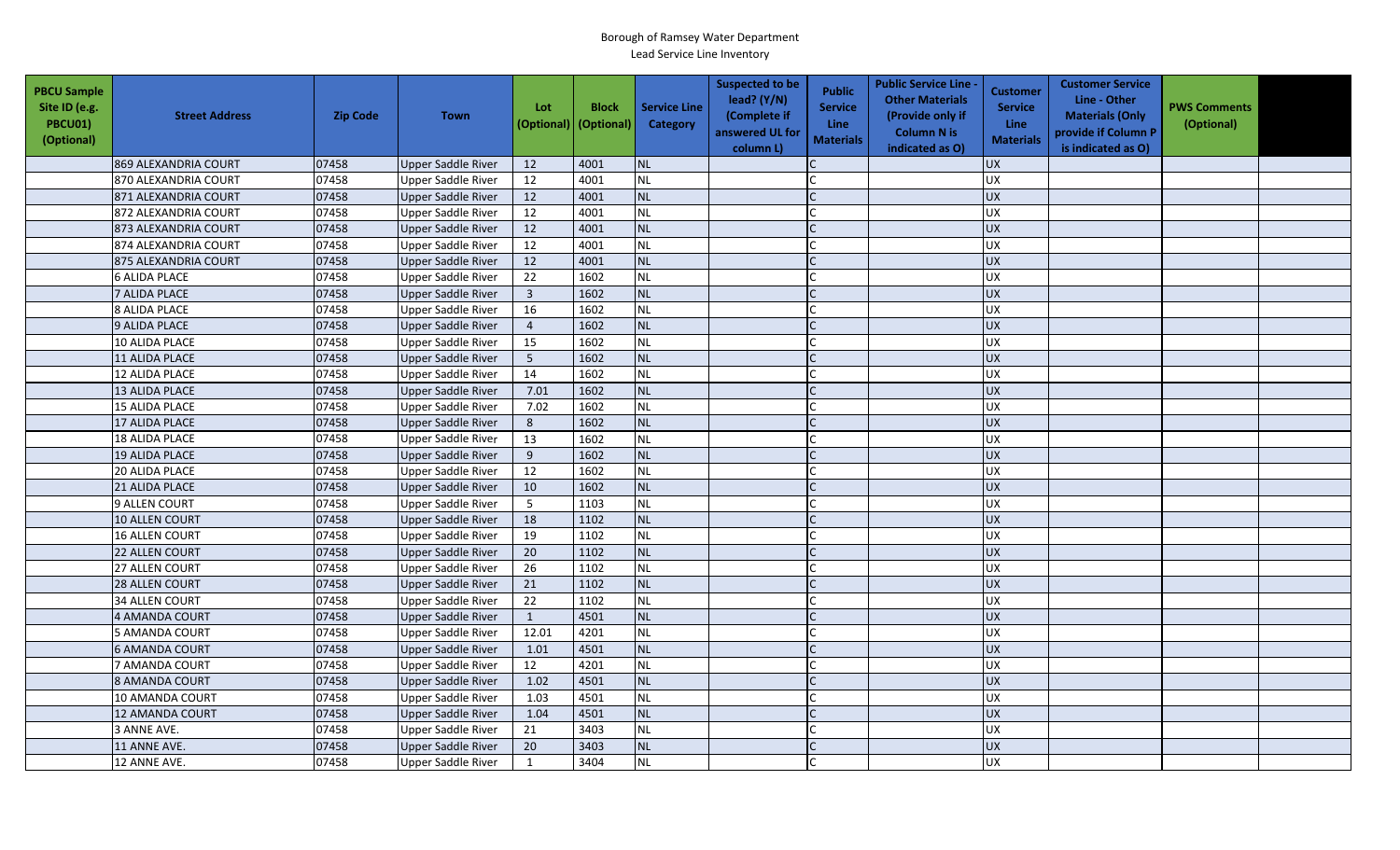| <b>PBCU Sample</b><br>Site ID (e.g.<br><b>PBCU01)</b><br>(Optional) | <b>Street Address</b> | <b>Zip Code</b> | <b>Town</b>               | Lot             | <b>Block</b><br>(Optional) (Optional) | <b>Service Line</b><br>Category | <b>Suspected to be</b><br>lead? $(Y/N)$<br>(Complete if<br>answered UL for<br>column L) | <b>Public</b><br><b>Service</b><br><b>Line</b><br><b>Materials</b> | <b>Public Service Line -</b><br><b>Other Materials</b><br>(Provide only if<br><b>Column N is</b><br>indicated as O) | Customer<br><b>Service</b><br><b>Line</b><br><b>Materials</b> | <b>Customer Service</b><br>Line - Other<br><b>Materials (Only</b><br>provide if Column P<br>is indicated as O) | <b>PWS Comments</b><br>(Optional) |  |
|---------------------------------------------------------------------|-----------------------|-----------------|---------------------------|-----------------|---------------------------------------|---------------------------------|-----------------------------------------------------------------------------------------|--------------------------------------------------------------------|---------------------------------------------------------------------------------------------------------------------|---------------------------------------------------------------|----------------------------------------------------------------------------------------------------------------|-----------------------------------|--|
|                                                                     | 19 ANNE AVE.          | 07458           | <b>Upper Saddle River</b> | 19              | 3403                                  | <b>NL</b>                       |                                                                                         |                                                                    |                                                                                                                     | <b>UX</b>                                                     |                                                                                                                |                                   |  |
|                                                                     | 20 ANNE AVE.          | 07458           | <b>Upper Saddle River</b> | $\overline{2}$  | 3404                                  | <b>NL</b>                       |                                                                                         |                                                                    |                                                                                                                     | <b>UX</b>                                                     |                                                                                                                |                                   |  |
|                                                                     | 27 ANNE AVE.          | 07458           | <b>Upper Saddle River</b> | 18              | 3403                                  | <b>NL</b>                       |                                                                                         |                                                                    |                                                                                                                     | UX                                                            |                                                                                                                |                                   |  |
|                                                                     | 28 ANNE AVE.          | 07458           | <b>Upper Saddle River</b> | $\overline{3}$  | 3404                                  | <b>NL</b>                       |                                                                                         |                                                                    |                                                                                                                     | <b>UX</b>                                                     |                                                                                                                |                                   |  |
|                                                                     | 36 ANNE AVE.          | 07458           | <b>Upper Saddle River</b> | $\sqrt{4}$      | 3404                                  | <b>NL</b>                       |                                                                                         |                                                                    |                                                                                                                     | <b>UX</b>                                                     |                                                                                                                |                                   |  |
|                                                                     | 21 ARCH STREET        | 07458           | <b>Upper Saddle River</b> | 14              | 4810                                  | <b>NL</b>                       |                                                                                         |                                                                    |                                                                                                                     | <b>UX</b>                                                     |                                                                                                                |                                   |  |
|                                                                     | 21 ARCH STREET        | 07458           | <b>Upper Saddle River</b> | 14              | 4810                                  | <b>NL</b>                       |                                                                                         |                                                                    |                                                                                                                     | <b>UX</b>                                                     |                                                                                                                |                                   |  |
|                                                                     | 21 ARCH STREET        | 07458           | <b>Upper Saddle River</b> | 14              | 4810                                  | <b>NL</b>                       |                                                                                         |                                                                    |                                                                                                                     | UX                                                            |                                                                                                                |                                   |  |
|                                                                     | 21 ARCH STREET        | 07458           | <b>Upper Saddle River</b> | 14              | 4810                                  | <b>NL</b>                       |                                                                                         |                                                                    |                                                                                                                     | <b>UX</b>                                                     |                                                                                                                |                                   |  |
|                                                                     | 21 ARCH STREET        | 07458           | <b>Upper Saddle River</b> | 14              | 4810                                  | <b>NL</b>                       |                                                                                         |                                                                    |                                                                                                                     | UX                                                            |                                                                                                                |                                   |  |
|                                                                     | 27 ARCH STREET        | 07458           | <b>Upper Saddle River</b> | 13              | 4810                                  | NL                              |                                                                                         |                                                                    |                                                                                                                     | UX                                                            |                                                                                                                |                                   |  |
|                                                                     | <b>31 ARCH STREET</b> | 07458           | <b>Upper Saddle River</b> | 12              | 4810                                  | <b>NL</b>                       |                                                                                         |                                                                    |                                                                                                                     | UX                                                            |                                                                                                                |                                   |  |
|                                                                     | 31 ARCH STREET        | 07458           | <b>Upper Saddle River</b> | 12              | 4810                                  | NL                              |                                                                                         |                                                                    |                                                                                                                     | <b>UX</b>                                                     |                                                                                                                |                                   |  |
|                                                                     | <b>34 ARCH STREET</b> | 07458           | <b>Upper Saddle River</b> | $\overline{2}$  | 4811                                  | <b>NL</b>                       |                                                                                         |                                                                    |                                                                                                                     | UX                                                            |                                                                                                                |                                   |  |
|                                                                     | 37 ARCH STREET        | 07458           | <b>Upper Saddle River</b> | 11              | 4810                                  | <b>NL</b>                       |                                                                                         |                                                                    |                                                                                                                     | UX                                                            |                                                                                                                |                                   |  |
|                                                                     | 37 ARCH STREET        | 07458           | <b>Upper Saddle River</b> | 11              | 4810                                  | <b>NL</b>                       |                                                                                         |                                                                    |                                                                                                                     | <b>UX</b>                                                     |                                                                                                                |                                   |  |
|                                                                     | 37 ARCH STREET        | 07458           | <b>Upper Saddle River</b> | 11              | 4810                                  | NL                              |                                                                                         |                                                                    |                                                                                                                     | <b>UX</b>                                                     |                                                                                                                |                                   |  |
|                                                                     | <b>37 ARCH STREET</b> | 07458           | <b>Upper Saddle River</b> | 11              | 4810                                  | <b>NL</b>                       |                                                                                         |                                                                    |                                                                                                                     | UX                                                            |                                                                                                                |                                   |  |
|                                                                     | 38 ARCH STREET        | 07458           | <b>Upper Saddle River</b> | $\overline{3}$  | 4811                                  | <b>NL</b>                       |                                                                                         |                                                                    |                                                                                                                     | <b>UX</b>                                                     |                                                                                                                |                                   |  |
|                                                                     | <b>43 ARCH STREET</b> | 07458           | <b>Upper Saddle River</b> | 10              | 4810                                  | <b>NL</b>                       |                                                                                         |                                                                    |                                                                                                                     | <b>UX</b>                                                     |                                                                                                                |                                   |  |
|                                                                     | 44 ARCH STREET        | 07458           | <b>Upper Saddle River</b> | $\overline{4}$  | 4811                                  | NL                              |                                                                                         |                                                                    |                                                                                                                     | UX                                                            |                                                                                                                |                                   |  |
|                                                                     | 47-49 ARCH STREET     | 07458           | Upper Saddle River        | 9               | 4810                                  | <b>NL</b>                       |                                                                                         |                                                                    |                                                                                                                     | <b>UX</b>                                                     |                                                                                                                |                                   |  |
|                                                                     | 47-49 ARCH STREET     | 07458           | <b>Upper Saddle River</b> | 9               | 4810                                  | <b>NL</b>                       |                                                                                         |                                                                    |                                                                                                                     | UX                                                            |                                                                                                                |                                   |  |
|                                                                     | 48 ARCH STREET        | 07458           | <b>Upper Saddle River</b> | 5.01            | 4811                                  | NL                              |                                                                                         |                                                                    |                                                                                                                     | UX                                                            |                                                                                                                |                                   |  |
|                                                                     | 48 ARCH STREET        | 07458           | <b>Upper Saddle River</b> | 5.01            | 4811                                  | <b>NL</b>                       |                                                                                         |                                                                    |                                                                                                                     | UX                                                            |                                                                                                                |                                   |  |
|                                                                     | 52 ARCH STREET        | 07458           | <b>Upper Saddle River</b> | $5\phantom{.0}$ | 4811                                  | <b>NL</b>                       |                                                                                         |                                                                    |                                                                                                                     | <b>UX</b>                                                     |                                                                                                                |                                   |  |
|                                                                     | 52 ARCH STREET        | 07458           | <b>Upper Saddle River</b> |                 |                                       | <b>NL</b>                       |                                                                                         |                                                                    |                                                                                                                     | <b>UX</b>                                                     |                                                                                                                |                                   |  |
|                                                                     | 60 ARCH STREET        | 07446           | Ramsey                    | $\overline{7}$  | 4811                                  | <b>NL</b>                       |                                                                                         |                                                                    |                                                                                                                     | <b>UX</b>                                                     |                                                                                                                |                                   |  |
|                                                                     | <b>60 ARCH STREET</b> | 07446           | Ramsey                    | $\overline{7}$  | 4811                                  | <b>NL</b>                       |                                                                                         |                                                                    |                                                                                                                     | <b>UX</b>                                                     |                                                                                                                |                                   |  |
|                                                                     | <b>61 ARCH STREET</b> | 07446           | Ramsey                    | $\overline{7}$  | 4810                                  | <b>NL</b>                       |                                                                                         |                                                                    |                                                                                                                     | UX                                                            |                                                                                                                |                                   |  |
|                                                                     | 67 ARCH STREET        | 07446           | Ramsey                    | 8               | 4810                                  | <b>NL</b>                       |                                                                                         |                                                                    |                                                                                                                     | <b>UX</b>                                                     |                                                                                                                |                                   |  |
|                                                                     | <b>67 ARCH STREET</b> | 07446           | Ramsey                    | $\,8\,$         | 4810                                  | <b>NL</b>                       |                                                                                         |                                                                    |                                                                                                                     | UX                                                            |                                                                                                                |                                   |  |
|                                                                     | <b>76 ARCH STREET</b> | 07446           | Ramsey                    | 8               | 4811                                  | <b>NL</b>                       |                                                                                         |                                                                    |                                                                                                                     | <b>UX</b>                                                     |                                                                                                                |                                   |  |
|                                                                     | 93 ARCH STREET        | 07446           | Ramsey                    | 11              | 4806                                  | <b>NL</b>                       |                                                                                         |                                                                    |                                                                                                                     | UX                                                            |                                                                                                                |                                   |  |
|                                                                     | 93 ARCH STREET        | 07446           | Ramsey                    | 11              | 4806                                  | NL                              |                                                                                         |                                                                    |                                                                                                                     | <b>UX</b>                                                     |                                                                                                                |                                   |  |
|                                                                     | 99 ARCH STREET        | 07446           | Ramsey                    | 10              | 4806                                  | <b>NL</b>                       |                                                                                         |                                                                    |                                                                                                                     | UX                                                            |                                                                                                                |                                   |  |
|                                                                     | 105 ARCH STREET       | 07446           | Ramsey                    | 9               | 4806                                  | NL                              |                                                                                         |                                                                    |                                                                                                                     | <b>UX</b>                                                     |                                                                                                                |                                   |  |
|                                                                     | 109 ARCH STREET       | 07446           | Ramsey                    | 8.01            | 4806                                  | NL                              |                                                                                         |                                                                    |                                                                                                                     | <b>UX</b>                                                     |                                                                                                                |                                   |  |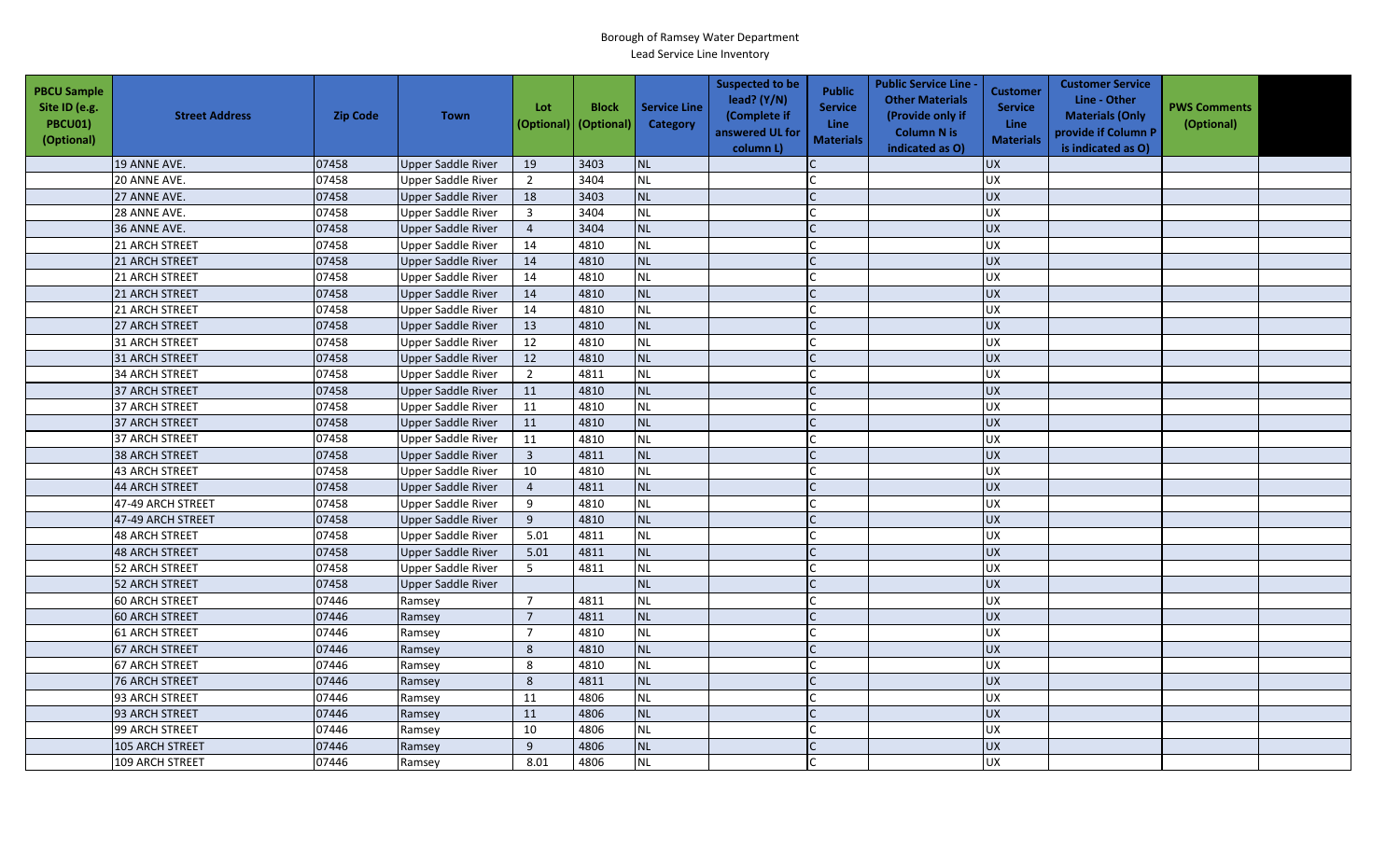| <b>PBCU Sample</b><br>Site ID (e.g.<br><b>PBCU01)</b><br>(Optional) | <b>Street Address</b>    | <b>Zip Code</b> | <b>Town</b> | Lot<br>(Optional) | <b>Block</b><br>(Optional) | <b>Service Line</b><br>Category | <b>Suspected to be</b><br>lead? (Y/N)<br>(Complete if<br>answered UL for<br>column L) | <b>Public</b><br><b>Service</b><br><b>Line</b><br><b>Materials</b> | <b>Public Service Line -</b><br><b>Other Materials</b><br>(Provide only if<br><b>Column N is</b><br>indicated as O) | <b>Customer</b><br><b>Service</b><br><b>Line</b><br><b>Materials</b> | <b>Customer Service</b><br>Line - Other<br><b>Materials (Only</b><br>provide if Column P<br>is indicated as O) | <b>PWS Comments</b><br>(Optional) |  |
|---------------------------------------------------------------------|--------------------------|-----------------|-------------|-------------------|----------------------------|---------------------------------|---------------------------------------------------------------------------------------|--------------------------------------------------------------------|---------------------------------------------------------------------------------------------------------------------|----------------------------------------------------------------------|----------------------------------------------------------------------------------------------------------------|-----------------------------------|--|
|                                                                     | 109 ARCH STREET          | 07446           | Ramsey      | 8.01              | 4806                       | <b>NL</b>                       |                                                                                       |                                                                    |                                                                                                                     | <b>UX</b>                                                            |                                                                                                                |                                   |  |
|                                                                     | 109 ARCH STREET          | 07446           | Ramsey      | 8.01              | 4806                       | <b>NL</b>                       |                                                                                       |                                                                    |                                                                                                                     | UX                                                                   |                                                                                                                |                                   |  |
|                                                                     | 111 ARCH STREET          | 07446           | Ramsey      | 8                 | 4806                       | <b>NL</b>                       |                                                                                       |                                                                    |                                                                                                                     | <b>UX</b>                                                            |                                                                                                                |                                   |  |
|                                                                     | 111 ARCH STREET          | 07446           | Ramsey      | 8                 | 4806                       | <b>NL</b>                       |                                                                                       |                                                                    |                                                                                                                     | <b>UX</b>                                                            |                                                                                                                |                                   |  |
|                                                                     | 111 ARCH STREET          | 07446           | Ramsey      | $\,8\,$           | 4806                       | <b>NL</b>                       |                                                                                       |                                                                    |                                                                                                                     | <b>UX</b>                                                            |                                                                                                                |                                   |  |
|                                                                     | 112 ARCH STREET          | 07446           | Ramsey      | $\overline{2}$    | 4812                       | <b>NL</b>                       |                                                                                       |                                                                    |                                                                                                                     | <b>UX</b>                                                            |                                                                                                                |                                   |  |
|                                                                     | 112 ARCH STREET          | 07446           | Ramsey      | $\overline{2}$    | 4812                       | <b>NL</b>                       |                                                                                       | $\mathsf{C}$                                                       |                                                                                                                     | <b>UX</b>                                                            |                                                                                                                |                                   |  |
|                                                                     | 118 ARCH STREET          | 07446           | Ramsey      | $\overline{3}$    | 4812                       | <b>NL</b>                       |                                                                                       |                                                                    |                                                                                                                     | <b>UX</b>                                                            |                                                                                                                |                                   |  |
|                                                                     | 119 ARCH STREET          | 07446           | Ramsey      | $\overline{7}$    | 4806                       | <b>NL</b>                       |                                                                                       |                                                                    |                                                                                                                     | <b>UX</b>                                                            |                                                                                                                |                                   |  |
|                                                                     | 123 ARCH STREET          | 07446           | Ramsey      | 9                 | 4807                       | NL                              |                                                                                       |                                                                    |                                                                                                                     | UX                                                                   |                                                                                                                |                                   |  |
|                                                                     | 124 ARCH STREET          | 07446           | Ramsey      | $\overline{4}$    | 4812                       | <b>NL</b>                       |                                                                                       | C                                                                  |                                                                                                                     | <b>UX</b>                                                            |                                                                                                                |                                   |  |
|                                                                     | 132 ARCH STREET          | 07446           | Ramsey      | 5                 | 4812                       | <b>NL</b>                       |                                                                                       |                                                                    |                                                                                                                     | <b>UX</b>                                                            |                                                                                                                |                                   |  |
|                                                                     | 136 ARCH STREET          | 07446           | Ramsey      | 6                 | 4812                       | <b>NL</b>                       |                                                                                       |                                                                    |                                                                                                                     | <b>UX</b>                                                            |                                                                                                                |                                   |  |
|                                                                     | 139 ARCH STREET          | 07446           | Ramsey      | 8                 | 4807                       | <b>NL</b>                       |                                                                                       |                                                                    |                                                                                                                     | <b>UX</b>                                                            |                                                                                                                |                                   |  |
|                                                                     | 142 ARCH STREET          | 07446           | Ramsey      | $\overline{7}$    | 4812                       | <b>NL</b>                       |                                                                                       |                                                                    |                                                                                                                     | <b>UX</b>                                                            |                                                                                                                |                                   |  |
|                                                                     | 145 ARCH STREET          | 07446           | Ramsey      | $\overline{7}$    | 4807                       | <b>NL</b>                       |                                                                                       |                                                                    |                                                                                                                     | <b>UX</b>                                                            |                                                                                                                |                                   |  |
|                                                                     | 145 ARCH STREET          | 07446           | Ramsey      | $\overline{7}$    | 4807                       | <b>NL</b>                       |                                                                                       |                                                                    |                                                                                                                     | UX                                                                   |                                                                                                                |                                   |  |
|                                                                     | 146 ARCH STREET          | 07446           | Ramsey      | 8                 | 4812                       | <b>NL</b>                       |                                                                                       |                                                                    |                                                                                                                     | UX                                                                   |                                                                                                                |                                   |  |
|                                                                     | 149 ARCH STREET          | 07446           | Ramsey      | 6                 | 4807                       | <b>NL</b>                       |                                                                                       |                                                                    |                                                                                                                     | <b>UX</b>                                                            |                                                                                                                |                                   |  |
|                                                                     | 163 ARCH STREET          | 07446           | Ramsey      | 10                | 4808                       | <b>NL</b>                       |                                                                                       |                                                                    |                                                                                                                     | <b>UX</b>                                                            |                                                                                                                |                                   |  |
|                                                                     | 169 ARCH STREET          | 07446           | Ramsey      | 9                 | 4808                       | <b>NL</b>                       |                                                                                       |                                                                    |                                                                                                                     | <b>UX</b>                                                            |                                                                                                                |                                   |  |
|                                                                     | 175 ARCH STREET          | 07446           | Ramsey      | $\,8\,$           | 4808                       | <b>NL</b>                       |                                                                                       |                                                                    |                                                                                                                     | <b>UX</b>                                                            |                                                                                                                |                                   |  |
|                                                                     | 185 ARCH STREET          | 07446           | Ramsey      | 6                 | 4808                       | <b>NL</b>                       |                                                                                       |                                                                    |                                                                                                                     | UX                                                                   |                                                                                                                |                                   |  |
|                                                                     | 185 ARCH STREET          | 07446           | Ramsey      | 6                 | 4808                       | <b>NL</b>                       |                                                                                       |                                                                    |                                                                                                                     | UX                                                                   |                                                                                                                |                                   |  |
|                                                                     | 5 ARLENA TERR.           | 07446           | Ramsey      | $\overline{2}$    | 5204                       | <b>NL</b>                       |                                                                                       |                                                                    |                                                                                                                     | UX                                                                   |                                                                                                                |                                   |  |
|                                                                     | 10 ARLENA TERR.          | 07446           | Ramsey      | 15                | 5205                       | <b>NL</b>                       |                                                                                       |                                                                    |                                                                                                                     | <b>UX</b>                                                            |                                                                                                                |                                   |  |
|                                                                     | 11 ARLENA TERR.          | 07446           | Ramsey      | $\mathbf{3}$      | 5204                       | <b>NL</b>                       |                                                                                       |                                                                    |                                                                                                                     | UX                                                                   |                                                                                                                |                                   |  |
|                                                                     | 21 ARLENA TERR.          | 07446           | Ramsey      | $\overline{4}$    | 5204                       | <b>NL</b>                       |                                                                                       |                                                                    |                                                                                                                     | <b>UX</b>                                                            |                                                                                                                |                                   |  |
|                                                                     | 22 ARLENA TERR.          | 07446           | Ramsey      | 14                | 5205                       | <b>NL</b>                       |                                                                                       |                                                                    |                                                                                                                     | <b>UX</b>                                                            |                                                                                                                |                                   |  |
|                                                                     | 26 ARLENA TERR.          | 07446           | Ramsey      | 13                | 5205                       | <b>NL</b>                       |                                                                                       |                                                                    |                                                                                                                     | UX                                                                   |                                                                                                                |                                   |  |
|                                                                     | 27 ARLENA TERR.          | 07446           | Ramsey      | 5                 | 5204                       | <b>NL</b>                       |                                                                                       |                                                                    |                                                                                                                     | <b>UX</b>                                                            |                                                                                                                |                                   |  |
|                                                                     | 33 ARLENA TERR.          | 07446           | Ramsey      | 6                 | 5204                       | <b>NL</b>                       |                                                                                       |                                                                    |                                                                                                                     | UX                                                                   |                                                                                                                |                                   |  |
|                                                                     | <b>34 ARLENA TERRACE</b> | 07446           | Ramsey      | 12                | 5205                       | <b>NL</b>                       |                                                                                       |                                                                    |                                                                                                                     | <b>UX</b>                                                            |                                                                                                                |                                   |  |
|                                                                     | 37 ARLENA TERR.          | 07446           | Ramsey      | $\overline{7}$    | 5204                       | <b>NL</b>                       |                                                                                       |                                                                    |                                                                                                                     | <b>UX</b>                                                            |                                                                                                                |                                   |  |
|                                                                     | 38 ARLENA TERR.          | 07446           | Ramsey      | 11                | 5205                       | <b>NL</b>                       |                                                                                       |                                                                    |                                                                                                                     | <b>UX</b>                                                            |                                                                                                                |                                   |  |
|                                                                     | 40 ARLENA TERR.          | 07446           | Ramsey      | 10                | 5205                       | <b>NL</b>                       |                                                                                       |                                                                    |                                                                                                                     | <b>UX</b>                                                            |                                                                                                                |                                   |  |
|                                                                     | 45 ARLENA TERR.          | 07446           | Ramsey      | $\,8\,$           | 5204                       | <b>NL</b>                       |                                                                                       |                                                                    |                                                                                                                     | UX                                                                   |                                                                                                                |                                   |  |
|                                                                     | 53 ARLENA TERR.          | 07446           | Ramsey      | 9                 | 5204                       | <b>NL</b>                       |                                                                                       |                                                                    |                                                                                                                     | <b>UX</b>                                                            |                                                                                                                |                                   |  |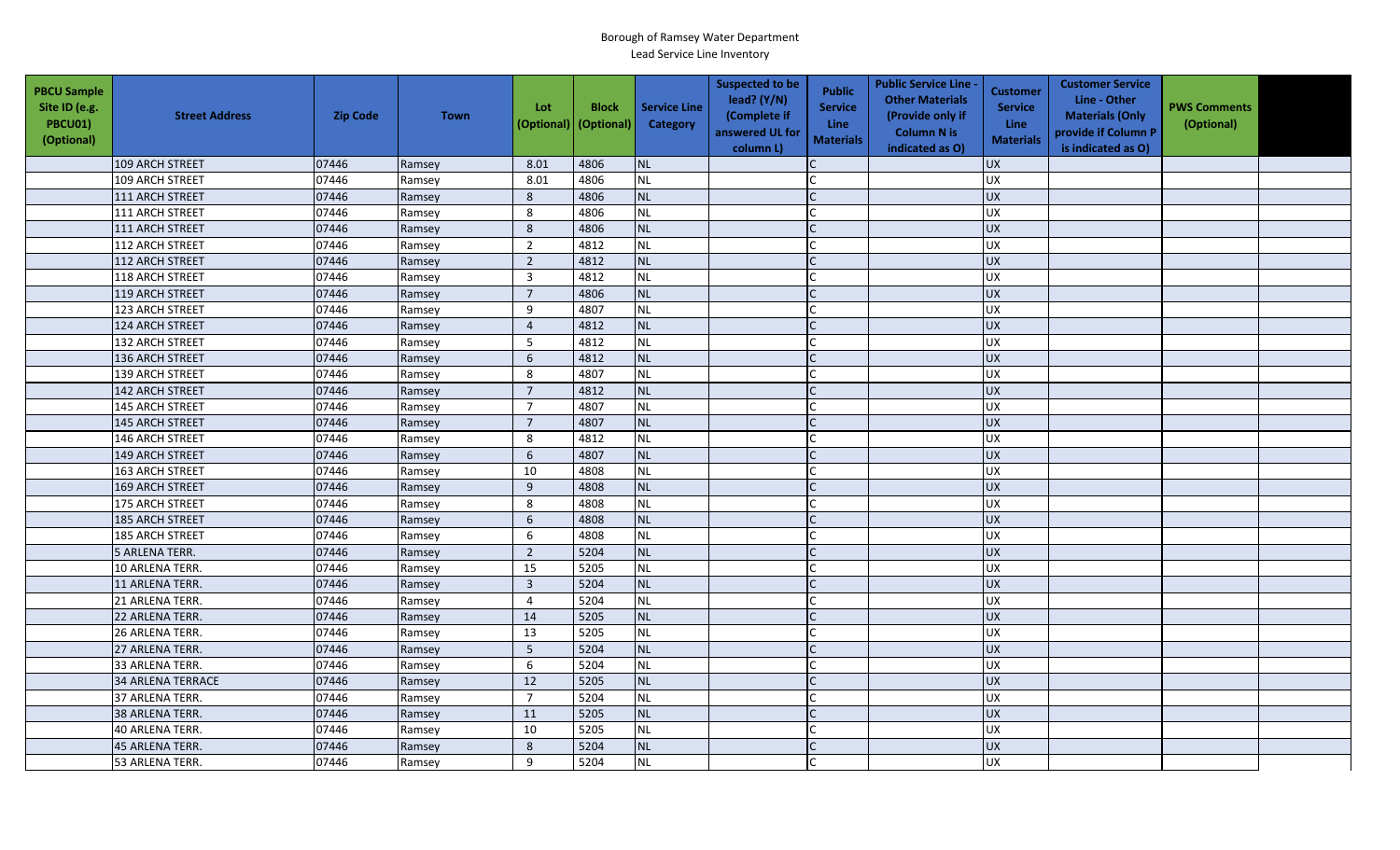| <b>PBCU Sample</b><br>Site ID (e.g.<br>PBCU01)<br>(Optional) | <b>Street Address</b>     | <b>Zip Code</b> | <b>Town</b> | Lot<br>(Optional) | <b>Block</b><br>(Optional) | <b>Service Line</b><br>Category | <b>Suspected to be</b><br>lead? $(Y/N)$<br>(Complete if<br>answered UL for<br>column L) | <b>Public</b><br><b>Service</b><br><b>Line</b><br><b>Materials</b> | <b>Public Service Line -</b><br><b>Other Materials</b><br>(Provide only if<br><b>Column N is</b><br>indicated as O) | <b>Customer</b><br><b>Service</b><br>Line<br><b>Materials</b> | <b>Customer Service</b><br>Line - Other<br><b>Materials (Only</b><br>provide if Column P<br>is indicated as O) | <b>PWS Comments</b><br>(Optional) |  |
|--------------------------------------------------------------|---------------------------|-----------------|-------------|-------------------|----------------------------|---------------------------------|-----------------------------------------------------------------------------------------|--------------------------------------------------------------------|---------------------------------------------------------------------------------------------------------------------|---------------------------------------------------------------|----------------------------------------------------------------------------------------------------------------|-----------------------------------|--|
|                                                              | 57 ARLENA TERR.           | 07446           | Ramsey      | 10                | 5204                       | <b>NL</b>                       |                                                                                         |                                                                    |                                                                                                                     | <b>UX</b>                                                     |                                                                                                                |                                   |  |
|                                                              | 65 ARLENA TERR.           | 07446           | Ramsey      | 11                | 5204                       | <b>NL</b>                       |                                                                                         |                                                                    |                                                                                                                     | <b>UX</b>                                                     |                                                                                                                |                                   |  |
|                                                              | 74 ARLENA TERR.           | 07446           | Ramsey      | 19                | 5206                       | <b>NL</b>                       |                                                                                         |                                                                    |                                                                                                                     | <b>UX</b>                                                     |                                                                                                                |                                   |  |
|                                                              | 82 ARLENA TERR.           | 07446           | Ramsey      | 18                | 5206                       | <b>NL</b>                       |                                                                                         |                                                                    |                                                                                                                     | UX                                                            |                                                                                                                |                                   |  |
|                                                              | 88 ARLENA TERR.           | 07446           | Ramsey      | $17\,$            | 5206                       | <b>NL</b>                       |                                                                                         |                                                                    |                                                                                                                     | <b>UX</b>                                                     |                                                                                                                |                                   |  |
|                                                              | 3 ARLTON AVENUE           | 07446           | Ramsey      | 42                | 5410                       | <b>NL</b>                       |                                                                                         |                                                                    |                                                                                                                     | <b>UX</b>                                                     |                                                                                                                |                                   |  |
|                                                              | 11 ARLTON AVE.            | 07446           | Ramsey      | 41                | 5410                       | <b>NL</b>                       |                                                                                         | $\mathsf{C}$                                                       |                                                                                                                     | <b>UX</b>                                                     |                                                                                                                |                                   |  |
|                                                              | 19 ARLTON AVE.            | 07446           | Ramsey      | 40                | 5410                       | <b>NL</b>                       |                                                                                         |                                                                    |                                                                                                                     | <b>UX</b>                                                     |                                                                                                                |                                   |  |
|                                                              | 20 ARLTON AVE.            | 07401           | Allendale   |                   |                            | <b>NL</b>                       |                                                                                         |                                                                    |                                                                                                                     | <b>UX</b>                                                     |                                                                                                                |                                   |  |
|                                                              | 27 ARLTON AVE.            | 07446           | Ramsey      | 39                | 5410                       | <b>NL</b>                       |                                                                                         |                                                                    |                                                                                                                     | UX                                                            |                                                                                                                |                                   |  |
|                                                              | 30 ARLTON AVE.            | 07401           | Allendale   |                   |                            | <b>NL</b>                       |                                                                                         | C                                                                  |                                                                                                                     | <b>UX</b>                                                     |                                                                                                                |                                   |  |
|                                                              | <b>33 ARLTON AVENUE</b>   | 07446           | Ramsey      | 38                | 5410                       | <b>NL</b>                       |                                                                                         |                                                                    |                                                                                                                     | <b>UX</b>                                                     |                                                                                                                |                                   |  |
|                                                              | 40 ARLTON AVE.            | 07401           | Allendale   |                   |                            | <b>NL</b>                       |                                                                                         |                                                                    |                                                                                                                     | <b>UX</b>                                                     |                                                                                                                |                                   |  |
|                                                              | 43 ARLTON AVE.            | 07446           | Ramsey      | 37                | 5410                       | <b>NL</b>                       |                                                                                         |                                                                    |                                                                                                                     | <b>UX</b>                                                     |                                                                                                                |                                   |  |
|                                                              | 1 ARMSTRONG AVE.          | 07446           | Ramsey      | 12                | 3406                       | <b>NL</b>                       |                                                                                         |                                                                    |                                                                                                                     | <b>UX</b>                                                     |                                                                                                                |                                   |  |
|                                                              | 2 ARMSTRONG AVE.          | 07446           | Ramsey      | $\overline{4}$    | 3405                       | <b>NL</b>                       |                                                                                         |                                                                    |                                                                                                                     | <b>UX</b>                                                     |                                                                                                                |                                   |  |
|                                                              | 3 ARMSTRONG AVE.          | 07446           | Ramsey      | 13                | 3406                       | <b>NL</b>                       |                                                                                         |                                                                    |                                                                                                                     | UX                                                            |                                                                                                                |                                   |  |
|                                                              | 4 ARMSTRONG AVE.          | 07446           | Ramsey      | $\overline{3}$    | 3405                       | <b>NL</b>                       |                                                                                         |                                                                    |                                                                                                                     | UX                                                            |                                                                                                                |                                   |  |
|                                                              | 5 ARMSTRONG AVE.          | 07446           | Ramsey      | $\mathbf{1}$      | 3406                       | <b>NL</b>                       |                                                                                         |                                                                    |                                                                                                                     | <b>UX</b>                                                     |                                                                                                                |                                   |  |
|                                                              | <b>6 ARMSTRONG AVE.</b>   | 07446           | Ramsey      | $\overline{2}$    | 3405                       | <b>NL</b>                       |                                                                                         |                                                                    |                                                                                                                     | <b>UX</b>                                                     |                                                                                                                |                                   |  |
|                                                              | <b>6 ARROW ROAD</b>       | 07446           | Ramsey      | $\overline{3}$    | 4401                       | <b>NL</b>                       |                                                                                         |                                                                    |                                                                                                                     | <b>UX</b>                                                     |                                                                                                                |                                   |  |
|                                                              | <b>6 ARROW ROAD</b>       | 07446           | Ramsey      | $\mathbf{3}$      | 4401                       | <b>NL</b>                       |                                                                                         |                                                                    |                                                                                                                     | <b>UX</b>                                                     |                                                                                                                |                                   |  |
|                                                              | <b>15 ARROW ROAD</b>      | 07446           | Ramsey      | $\overline{7}$    | 4401                       | <b>NL</b>                       |                                                                                         |                                                                    |                                                                                                                     | UX                                                            |                                                                                                                |                                   |  |
|                                                              | 15 ARROW ROAD             | 07446           | Ramsey      | $\overline{7}$    | 4401                       | <b>NL</b>                       |                                                                                         |                                                                    |                                                                                                                     | UX                                                            |                                                                                                                |                                   |  |
|                                                              | 16 ARROW ROAD             | 07446           | Ramsey      | 5                 | 4401                       | <b>NL</b>                       |                                                                                         |                                                                    |                                                                                                                     | UX                                                            |                                                                                                                |                                   |  |
|                                                              | 16 ARROW ROAD             | 07446           | Ramsey      | 5                 | 4401                       | <b>NL</b>                       |                                                                                         |                                                                    |                                                                                                                     | <b>UX</b>                                                     |                                                                                                                |                                   |  |
|                                                              | <b>25 ARROW ROAD</b>      | 07446           | Ramsey      | $\boldsymbol{6}$  | 4401                       | <b>NL</b>                       |                                                                                         |                                                                    |                                                                                                                     | UX                                                            |                                                                                                                |                                   |  |
|                                                              | 25 ARROW ROAD             | 07446           | Ramsey      | 6                 | 4401                       | <b>NL</b>                       |                                                                                         |                                                                    |                                                                                                                     | <b>UX</b>                                                     |                                                                                                                |                                   |  |
|                                                              | 2 ARROWHEAD COURT         | 07446           | Ramsey      | 2.04              | 1702                       | <b>NL</b>                       |                                                                                         |                                                                    |                                                                                                                     | <b>UX</b>                                                     |                                                                                                                |                                   |  |
|                                                              | 4 ARROWHEAD COURT         | 07446           | Ramsey      | 2.05              | 1702                       | <b>NL</b>                       |                                                                                         |                                                                    |                                                                                                                     | UX                                                            |                                                                                                                |                                   |  |
|                                                              | <b>6 ARROWHEAD COURT</b>  | 07446           | Ramsey      | 2.06              | 1702                       | <b>NL</b>                       |                                                                                         |                                                                    |                                                                                                                     | <b>UX</b>                                                     |                                                                                                                |                                   |  |
|                                                              | 8 ARROWHEAD COURT         | 07446           | Ramsey      | 2.07              | 1702                       | NL                              |                                                                                         |                                                                    |                                                                                                                     | UX                                                            |                                                                                                                |                                   |  |
|                                                              | <b>10 ARROWHEAD COURT</b> | 07446           | Ramsey      | 2.08              | 1702                       | <b>NL</b>                       |                                                                                         |                                                                    |                                                                                                                     | <b>UX</b>                                                     |                                                                                                                |                                   |  |
|                                                              | <b>12 ARROWHEAD COURT</b> | 07446           | Ramsey      | 2.09              | 1702                       | <b>NL</b>                       |                                                                                         |                                                                    |                                                                                                                     | <b>UX</b>                                                     |                                                                                                                |                                   |  |
|                                                              | <b>14 ARROWHEAD COURT</b> | 07446           | Ramsey      | 2.10              | 1702                       | NL                              |                                                                                         |                                                                    |                                                                                                                     | <b>UX</b>                                                     |                                                                                                                |                                   |  |
|                                                              | <b>16 ARROWHEAD COURT</b> | 07446           | Ramsey      | 2.11              | 1702                       | <b>NL</b>                       |                                                                                         |                                                                    |                                                                                                                     | <b>UX</b>                                                     |                                                                                                                |                                   |  |
|                                                              | <b>9 BAKER COURT</b>      | 07446           | Ramsey      | 56                | 2601                       | <b>NL</b>                       |                                                                                         |                                                                    |                                                                                                                     | UX                                                            |                                                                                                                |                                   |  |
|                                                              | <b>10 BAKER COURT</b>     | 07446           | Ramsey      | 52                | 2601                       | NL                              |                                                                                         |                                                                    |                                                                                                                     | <b>UX</b>                                                     |                                                                                                                |                                   |  |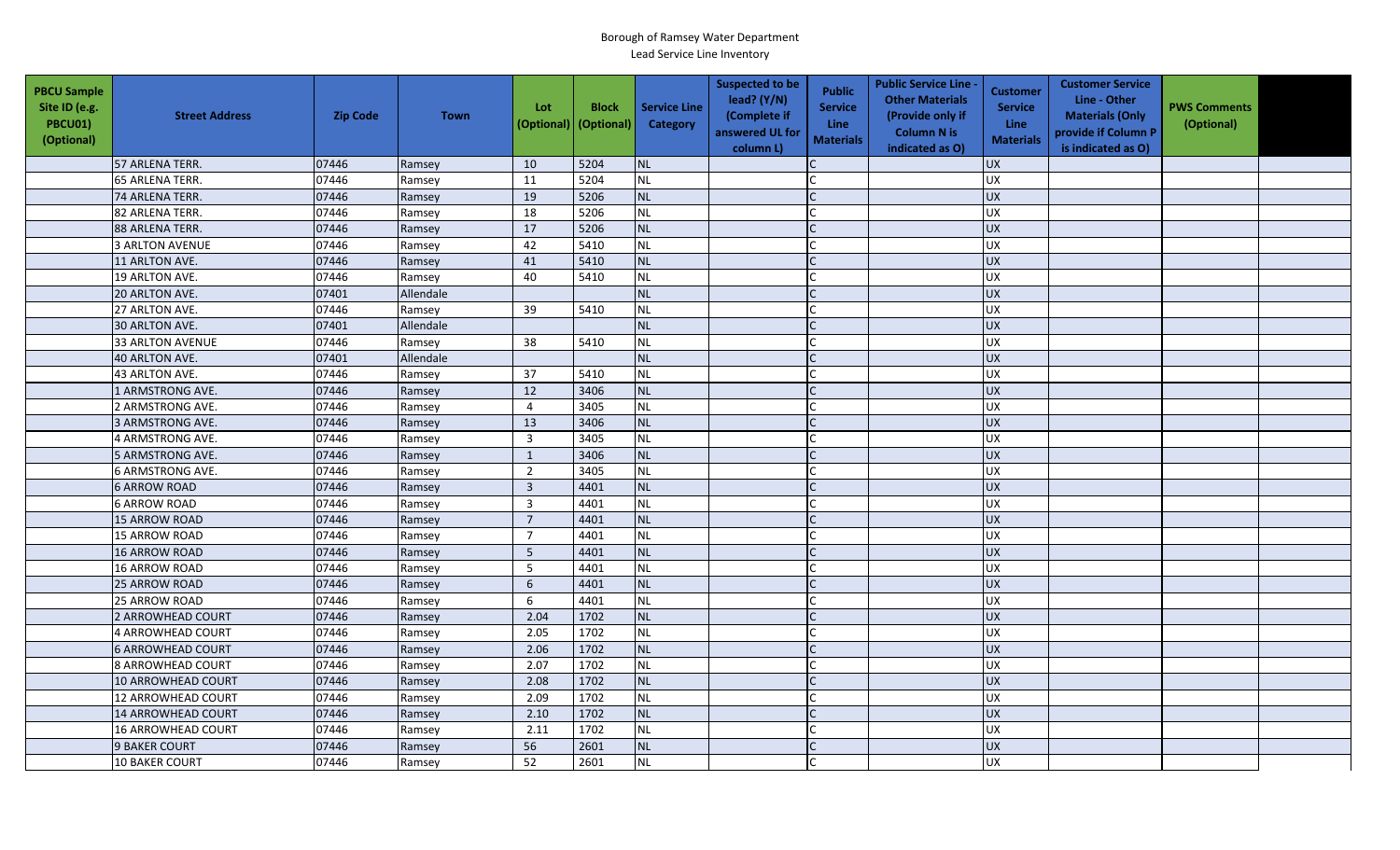| <b>PBCU Sample</b><br>Site ID (e.g.<br><b>PBCU01)</b><br>(Optional) | <b>Street Address</b>      | <b>Zip Code</b> | <b>Town</b>               | Lot<br>(Optional) | <b>Block</b><br>(Optional) | <b>Service Line</b><br><b>Category</b> | <b>Suspected to be</b><br>lead? $(Y/N)$<br>(Complete if<br>answered UL for<br>column L) | <b>Public</b><br><b>Service</b><br>Line<br><b>Materials</b> | <b>Public Service Line -</b><br><b>Other Materials</b><br>(Provide only if<br><b>Column N is</b><br>indicated as O) | <b>Customer</b><br><b>Service</b><br><b>Line</b><br><b>Materials</b> | <b>Customer Service</b><br>Line - Other<br><b>Materials (Only</b><br>provide if Column P<br>is indicated as O) | <b>PWS Comments</b><br>(Optional) |  |
|---------------------------------------------------------------------|----------------------------|-----------------|---------------------------|-------------------|----------------------------|----------------------------------------|-----------------------------------------------------------------------------------------|-------------------------------------------------------------|---------------------------------------------------------------------------------------------------------------------|----------------------------------------------------------------------|----------------------------------------------------------------------------------------------------------------|-----------------------------------|--|
|                                                                     | 16 BAKER COURT             | 07446           | Ramsey                    | 53                | 2601                       | <b>NL</b>                              |                                                                                         |                                                             |                                                                                                                     | <b>UX</b>                                                            |                                                                                                                |                                   |  |
|                                                                     | <b>17 BAKER COURT</b>      | 07446           | Ramsey                    | 55                | 2601                       | <b>NL</b>                              |                                                                                         |                                                             |                                                                                                                     | <b>UX</b>                                                            |                                                                                                                |                                   |  |
|                                                                     | <b>25 BAKER COURT</b>      | 07446           | Ramsey                    | 54                | 2601                       | <b>NL</b>                              |                                                                                         |                                                             |                                                                                                                     | <b>UX</b>                                                            |                                                                                                                |                                   |  |
|                                                                     | <b>6 BALFOUR LANE</b>      | 07446           | Ramsey                    | $\mathbf{1}$      | 5408                       | <b>NL</b>                              |                                                                                         |                                                             |                                                                                                                     | <b>UX</b>                                                            |                                                                                                                |                                   |  |
|                                                                     | <b>15 BALFOUR LANE</b>     | 07446           | Ramsey                    | $\overline{2}$    | 5410                       | <b>NL</b>                              |                                                                                         |                                                             |                                                                                                                     | <b>UX</b>                                                            |                                                                                                                |                                   |  |
|                                                                     | <b>16 BALFOUR LANE</b>     | 07446           | Ramsey                    | 17                | 5408                       | <b>NL</b>                              |                                                                                         |                                                             |                                                                                                                     | <b>UX</b>                                                            |                                                                                                                |                                   |  |
|                                                                     | <b>21 BALFOUR LANE</b>     | 07446           | Ramsey                    | 46.01             | 5410                       | <b>NL</b>                              |                                                                                         |                                                             |                                                                                                                     | <b>UX</b>                                                            |                                                                                                                |                                   |  |
|                                                                     | <b>22 BALFOUR LANE</b>     | 07446           | Ramsey                    | 16                | 5408                       | <b>NL</b>                              |                                                                                         |                                                             |                                                                                                                     | <b>UX</b>                                                            |                                                                                                                |                                   |  |
|                                                                     | 24 BALFOUR LANE            | 07446           | Ramsey                    | 15                | 5408                       | <b>NL</b>                              |                                                                                         | $\mathcal{C}$                                               |                                                                                                                     | <b>UX</b>                                                            |                                                                                                                |                                   |  |
|                                                                     | <b>29 BALFOUR LANE</b>     | 07446           | Ramsey                    | $\overline{3}$    | 5410                       | <b>NL</b>                              |                                                                                         |                                                             |                                                                                                                     | UX                                                                   |                                                                                                                |                                   |  |
|                                                                     | <b>33 BALFOUR LANE</b>     | 07446           | Ramsey                    | $\overline{4}$    | 5410                       | <b>NL</b>                              |                                                                                         |                                                             |                                                                                                                     | <b>UX</b>                                                            |                                                                                                                |                                   |  |
|                                                                     | <b>34 BALFOUR LANE</b>     | 07446           | Ramsey                    | 14                | 5408                       | <b>NL</b>                              |                                                                                         |                                                             |                                                                                                                     | <b>UX</b>                                                            |                                                                                                                |                                   |  |
|                                                                     | <b>39 BALFOUR LANE</b>     | 07446           | Ramsey                    | $5\phantom{.0}$   | 5410                       | <b>NL</b>                              |                                                                                         |                                                             |                                                                                                                     | <b>UX</b>                                                            |                                                                                                                |                                   |  |
|                                                                     | <b>40 BALFOUR LANE</b>     | 07446           | Ramsey                    | 13                | 5408                       | <b>NL</b>                              |                                                                                         |                                                             |                                                                                                                     | UX                                                                   |                                                                                                                |                                   |  |
|                                                                     | 45 BALFOUR LANE            | 07446           | Ramsey                    | 6                 | 5410                       | <b>NL</b>                              |                                                                                         |                                                             |                                                                                                                     | <b>UX</b>                                                            |                                                                                                                |                                   |  |
|                                                                     | <b>46 BALFOUR LANE</b>     | 07446           | Ramsey                    | 12                | 5408                       | <b>NL</b>                              |                                                                                         |                                                             |                                                                                                                     | <b>UX</b>                                                            |                                                                                                                |                                   |  |
|                                                                     | <b>50 BALFOUR LANE</b>     | 07446           | Ramsey                    | 11                | 5408                       | <b>NL</b>                              |                                                                                         | $\Gamma$                                                    |                                                                                                                     | UX                                                                   |                                                                                                                |                                   |  |
|                                                                     | <b>53 BALFOUR LANE</b>     | 07446           | Ramsey                    | $\overline{7}$    | 5410                       | <b>NL</b>                              |                                                                                         |                                                             |                                                                                                                     | <b>UX</b>                                                            |                                                                                                                |                                   |  |
|                                                                     | 61 BALFOUR LANE            | 07446           | Ramsey                    | 8                 | 5410                       | <b>NL</b>                              |                                                                                         |                                                             |                                                                                                                     | <b>UX</b>                                                            |                                                                                                                |                                   |  |
|                                                                     | 62 BALFOUR LANE            | 07446           | Ramsey                    | 10                | 5408                       | <b>NL</b>                              |                                                                                         |                                                             |                                                                                                                     | UX                                                                   |                                                                                                                |                                   |  |
|                                                                     | <b>65 BALFOUR LANE</b>     | 07446           | Ramsey                    | 9                 | 5410                       | <b>NL</b>                              |                                                                                         | $\mathsf{C}$                                                |                                                                                                                     | UX                                                                   |                                                                                                                |                                   |  |
|                                                                     | 1 BALSAM CT-10             | 07458           | <b>Upper Saddle River</b> |                   |                            | <b>NL</b>                              |                                                                                         |                                                             |                                                                                                                     | <b>UX</b>                                                            |                                                                                                                |                                   |  |
|                                                                     | 7 BAYBERRY                 | 07458           | <b>Upper Saddle River</b> |                   |                            | <b>NL</b>                              |                                                                                         |                                                             |                                                                                                                     | <b>UX</b>                                                            |                                                                                                                |                                   |  |
|                                                                     | 7 BAYBERRY                 | 07458           | <b>Upper Saddle River</b> |                   |                            | <b>NL</b>                              |                                                                                         |                                                             |                                                                                                                     | ΧŊ                                                                   |                                                                                                                |                                   |  |
|                                                                     | <b>8A BAYBERRY/JUNIPER</b> | 07458           | <b>Upper Saddle River</b> |                   |                            | <b>NL</b>                              |                                                                                         | $\mathsf{C}$                                                |                                                                                                                     | <b>UX</b>                                                            |                                                                                                                |                                   |  |
|                                                                     | <b>8A BAYBERRY/JUNIPER</b> | 07458           | <b>Upper Saddle River</b> |                   |                            | <b>NL</b>                              |                                                                                         |                                                             |                                                                                                                     | <b>UX</b>                                                            |                                                                                                                |                                   |  |
|                                                                     | <b>8B BAYBERRY/JUNIPER</b> | 07458           | <b>Upper Saddle River</b> |                   |                            | <b>NL</b>                              |                                                                                         |                                                             |                                                                                                                     | <b>UX</b>                                                            |                                                                                                                |                                   |  |
|                                                                     | <b>8B BAYBERRY/JUNIPER</b> | 07458           | Upper Saddle River        |                   |                            | <b>NL</b>                              |                                                                                         |                                                             |                                                                                                                     | <b>UX</b>                                                            |                                                                                                                |                                   |  |
|                                                                     | 14 BEDFORD PLACE           | 07446           | Ramsey                    | 8                 | 3306                       | <b>NL</b>                              |                                                                                         |                                                             |                                                                                                                     | <b>UX</b>                                                            |                                                                                                                |                                   |  |
|                                                                     | <b>19 BEDFORD PLACE</b>    | 07446           | Ramsey                    | 8                 | 3305                       | <b>NL</b>                              |                                                                                         |                                                             |                                                                                                                     | <b>UX</b>                                                            |                                                                                                                |                                   |  |
|                                                                     | <b>20 BEDFORD PLACE</b>    | 07446           | Ramsey                    | $\overline{7}$    | 3306                       | <b>NL</b>                              |                                                                                         |                                                             |                                                                                                                     | <b>UX</b>                                                            |                                                                                                                |                                   |  |
|                                                                     | 27 BEDFORD PLACE           | 07446           | Ramsey                    | 9                 | 3305                       | <b>NL</b>                              |                                                                                         | $\mathsf{C}$                                                |                                                                                                                     | <b>UX</b>                                                            |                                                                                                                |                                   |  |
|                                                                     | 28 BEDFORD PLACE           | 07446           | Ramsey                    | 6                 | 3306                       | <b>NL</b>                              |                                                                                         |                                                             |                                                                                                                     | UX                                                                   |                                                                                                                |                                   |  |
|                                                                     | 36 BEDFORD PLACE           | 07446           | Ramsey                    | 5                 | 3306                       | <b>NL</b>                              |                                                                                         |                                                             |                                                                                                                     | <b>UX</b>                                                            |                                                                                                                |                                   |  |
|                                                                     | 37 BEDFORD PLACE           | 07446           | Ramsey                    | 10                | 3305                       | <b>NL</b>                              |                                                                                         |                                                             |                                                                                                                     | <b>UX</b>                                                            |                                                                                                                |                                   |  |
|                                                                     | 43 BEDFORD PLACE           | 07446           | Ramsey                    | 11                | 3305                       | <b>NL</b>                              |                                                                                         |                                                             |                                                                                                                     | <b>UX</b>                                                            |                                                                                                                |                                   |  |
|                                                                     | 44 BEDFORD PLACE           | 07446           | Ramsey                    | $\overline{4}$    | 3306                       | <b>NL</b>                              |                                                                                         |                                                             |                                                                                                                     | <b>UX</b>                                                            |                                                                                                                |                                   |  |
|                                                                     | 51 BEDFORD PLACE           | 07446           | Ramsey                    | 12                | 3305                       | <b>NL</b>                              |                                                                                         |                                                             |                                                                                                                     | <b>UX</b>                                                            |                                                                                                                |                                   |  |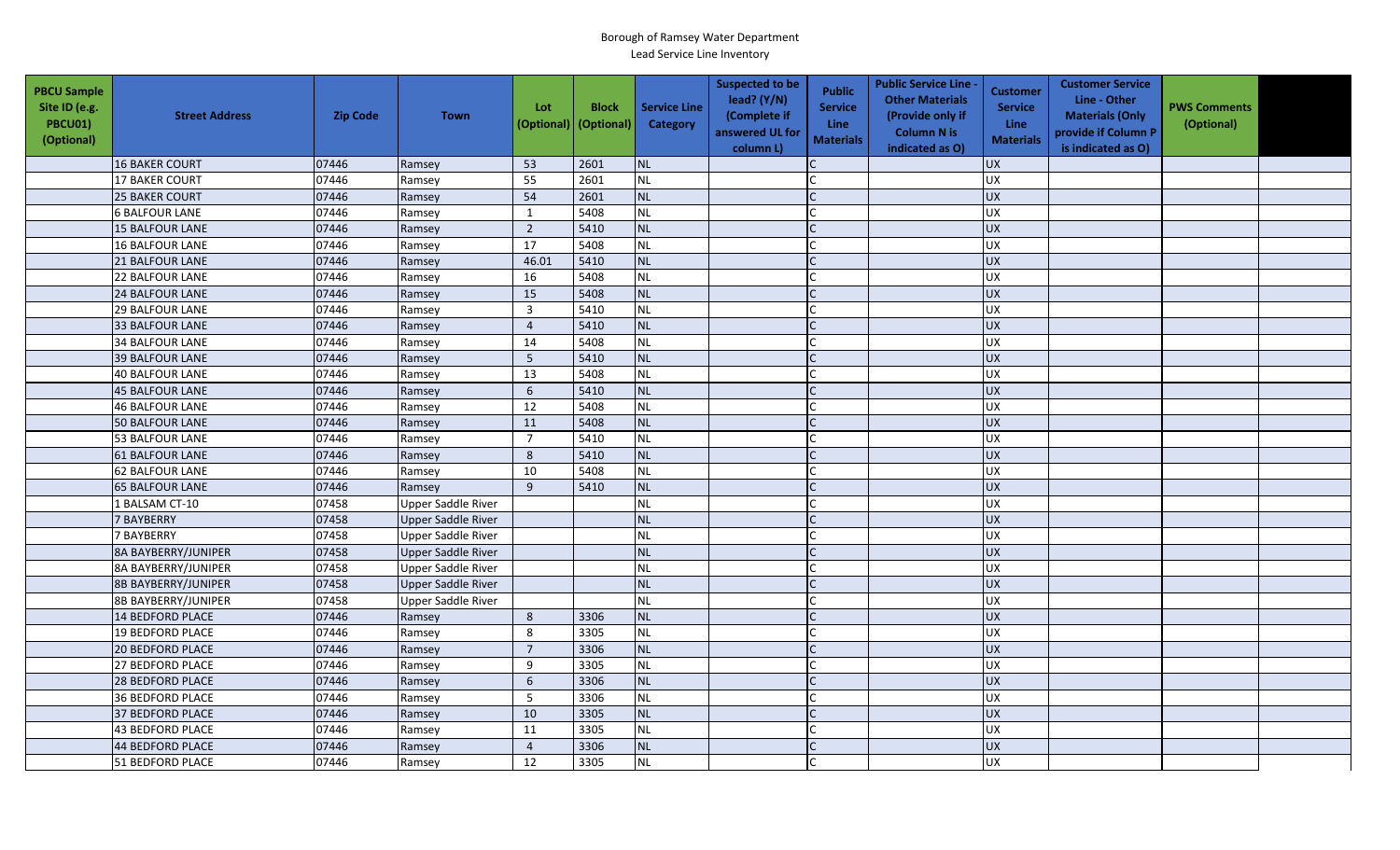| <b>PBCU Sample</b><br>Site ID (e.g.<br>PBCU01)<br>(Optional) | <b>Street Address</b>   | <b>Zip Code</b> | <b>Town</b> | Lot<br>(Optional)       | <b>Block</b><br>(Optional) | <b>Service Line</b><br>Category | <b>Suspected to be</b><br>lead? $(Y/N)$<br>(Complete if<br>answered UL for<br>column L) | <b>Public</b><br><b>Service</b><br>Line<br><b>Materials</b> | <b>Public Service Line -</b><br><b>Other Materials</b><br>(Provide only if<br><b>Column N is</b><br>indicated as O) | Customer<br><b>Service</b><br>Line<br><b>Materials</b> | <b>Customer Service</b><br>Line - Other<br><b>Materials (Only</b><br>provide if Column P<br>is indicated as O) | <b>PWS Comments</b><br>(Optional) |  |
|--------------------------------------------------------------|-------------------------|-----------------|-------------|-------------------------|----------------------------|---------------------------------|-----------------------------------------------------------------------------------------|-------------------------------------------------------------|---------------------------------------------------------------------------------------------------------------------|--------------------------------------------------------|----------------------------------------------------------------------------------------------------------------|-----------------------------------|--|
|                                                              | 52 BEDFORD PLACE        | 07446           | Ramsey      | $\overline{\mathbf{3}}$ | 3306                       | <b>NL</b>                       |                                                                                         |                                                             |                                                                                                                     | <b>UX</b>                                              |                                                                                                                |                                   |  |
|                                                              | <b>59 BEDFORD PLACE</b> | 07446           | Ramsey      | 13                      | 3305                       | <b>NL</b>                       |                                                                                         |                                                             |                                                                                                                     | <b>UX</b>                                              |                                                                                                                |                                   |  |
|                                                              | <b>60 BEDFORD PLACE</b> | 07446           | Ramsey      | $\overline{2}$          | 3306                       | <b>NL</b>                       |                                                                                         |                                                             |                                                                                                                     | <b>UX</b>                                              |                                                                                                                |                                   |  |
|                                                              | <b>67 BEDFORD PLACE</b> | 07446           | Ramsey      | 14                      | 3305                       | <b>NL</b>                       |                                                                                         |                                                             |                                                                                                                     | <b>UX</b>                                              |                                                                                                                |                                   |  |
|                                                              | 68 BEDFORD PLACE        | 07446           | Ramsey      | $\mathbf{1}$            | 3306                       | <b>NL</b>                       |                                                                                         |                                                             |                                                                                                                     | <b>UX</b>                                              |                                                                                                                |                                   |  |
|                                                              | 12 BEECH STREET         | 07446           | Ramsey      | $\overline{2}$          | 1802                       | <b>NL</b>                       |                                                                                         |                                                             |                                                                                                                     | UX                                                     |                                                                                                                |                                   |  |
|                                                              | 13 BEECH STREET         | 07446           | Ramsey      | 23                      | 1503                       | <b>NL</b>                       |                                                                                         |                                                             |                                                                                                                     | <b>UX</b>                                              |                                                                                                                |                                   |  |
|                                                              | <b>19 BEECH STREET</b>  | 07446           | Ramsey      | 22                      | 1503                       | <b>NL</b>                       |                                                                                         |                                                             |                                                                                                                     | <b>UX</b>                                              |                                                                                                                |                                   |  |
|                                                              | 25 BEECH STREET         | 07446           | Ramsey      | 21                      | 1503                       | <b>NL</b>                       |                                                                                         |                                                             |                                                                                                                     | <b>UX</b>                                              |                                                                                                                |                                   |  |
|                                                              | 26 BEECH STREET         | 07446           | Ramsey      | $\overline{3}$          | 1802                       | <b>NL</b>                       |                                                                                         |                                                             |                                                                                                                     | UX                                                     |                                                                                                                |                                   |  |
|                                                              | 31 BEECH STREET         | 07446           | Ramsey      | 20                      | 1503                       | <b>NL</b>                       |                                                                                         |                                                             |                                                                                                                     | <b>UX</b>                                              |                                                                                                                |                                   |  |
|                                                              | <b>39 BEECH STREET</b>  | 07446           | Ramsey      | 19                      | 1503                       | <b>NL</b>                       |                                                                                         |                                                             |                                                                                                                     | <b>UX</b>                                              |                                                                                                                |                                   |  |
|                                                              | 47 BEECH STREET         | 07446           | Ramsey      | 18                      | 1503                       | <b>NL</b>                       |                                                                                         |                                                             |                                                                                                                     | UX                                                     |                                                                                                                |                                   |  |
|                                                              | 55 BEECH STREET         | 07446           | Ramsey      | 17                      | 1503                       | <b>NL</b>                       |                                                                                         |                                                             |                                                                                                                     | UX                                                     |                                                                                                                |                                   |  |
|                                                              | <b>58 BEECH STREET</b>  | 07446           | Ramsey      | 57                      | 1801                       | NL                              |                                                                                         |                                                             |                                                                                                                     | <b>UX</b>                                              |                                                                                                                |                                   |  |
|                                                              | <b>61 BEECH STREET</b>  | 07446           | Ramsey      | 16                      | 1503                       | <b>NL</b>                       |                                                                                         |                                                             |                                                                                                                     | <b>UX</b>                                              |                                                                                                                |                                   |  |
|                                                              | 64 BEECH STREET         | 07446           | Ramsey      | 58                      | 1801                       | <b>NL</b>                       |                                                                                         |                                                             |                                                                                                                     | <b>UX</b>                                              |                                                                                                                |                                   |  |
|                                                              | 67 BEECH STREET         | 07446           | Ramsey      | 15                      | 1503                       | <b>NL</b>                       |                                                                                         |                                                             |                                                                                                                     | UX                                                     |                                                                                                                |                                   |  |
|                                                              | 70 BEECH STREET         | 07446           | Ramsey      | 59                      | 1801                       | <b>NL</b>                       |                                                                                         |                                                             |                                                                                                                     | <b>UX</b>                                              |                                                                                                                |                                   |  |
|                                                              | 73 BEECH STREET         | 07446           | Ramsey      | 14                      | 1503                       | NL                              |                                                                                         |                                                             |                                                                                                                     | <b>UX</b>                                              |                                                                                                                |                                   |  |
|                                                              | 77 BEECH STREET         | 07446           | Ramsey      | 13                      | 1503                       | <b>NL</b>                       |                                                                                         |                                                             |                                                                                                                     | <b>UX</b>                                              |                                                                                                                |                                   |  |
|                                                              | 87 BEECH STREET         | 07446           | Ramsey      | 12                      | 1503                       | <b>NL</b>                       |                                                                                         |                                                             |                                                                                                                     | UX                                                     |                                                                                                                |                                   |  |
|                                                              | 93 BEECH STREET         | 07446           | Ramsey      | 12.01                   | 1503                       | NL                              |                                                                                         |                                                             |                                                                                                                     | UX                                                     |                                                                                                                |                                   |  |
|                                                              | <b>13 BIRCH STREET</b>  | 07446           | Ramsey      | 12                      | 4502                       | UL                              |                                                                                         |                                                             |                                                                                                                     | UX                                                     |                                                                                                                |                                   |  |
|                                                              | 17 BIRCH STREET         | 07446           | Ramsey      | 11                      | 4502                       | UL                              |                                                                                         |                                                             |                                                                                                                     | UX                                                     |                                                                                                                |                                   |  |
|                                                              | 31 BIRCH STREET         | 07446           | Ramsey      | 10                      | 4502                       | UL                              |                                                                                         |                                                             |                                                                                                                     | <b>UX</b>                                              |                                                                                                                |                                   |  |
|                                                              | 37 BIRCH STREET         | 07446           | Ramsey      | 9                       | 4502                       | UL                              |                                                                                         |                                                             |                                                                                                                     | <b>UX</b>                                              |                                                                                                                |                                   |  |
|                                                              | <b>45 BIRCH STREET</b>  | 07446           | Ramsey      | 8                       | 4502                       | UL                              |                                                                                         |                                                             |                                                                                                                     | <b>UX</b>                                              |                                                                                                                |                                   |  |
|                                                              | <b>50 BIRCH STREET</b>  | 07446           | Ramsey      | $\overline{1}$          | 4504                       | UL                              |                                                                                         |                                                             |                                                                                                                     | <b>UX</b>                                              |                                                                                                                |                                   |  |
|                                                              | 51 BIRCH STREET         | 07446           | Ramsey      | $\overline{7}$          | 4502                       | UL                              |                                                                                         |                                                             |                                                                                                                     | <b>UX</b>                                              |                                                                                                                |                                   |  |
|                                                              | 57 BIRCH STREET         | 07446           | Ramsey      | 6.01                    | 4502                       | UL                              |                                                                                         |                                                             |                                                                                                                     | <b>UX</b>                                              |                                                                                                                |                                   |  |
|                                                              | 65 BIRCH STREET         | 07446           | Ramsey      | 6                       | 4502                       | UL                              |                                                                                         |                                                             |                                                                                                                     | UX                                                     |                                                                                                                |                                   |  |
|                                                              | <b>68 BIRCH STREET</b>  | 07446           | Ramsey      | $\overline{2}$          | 4504                       | UL                              |                                                                                         |                                                             |                                                                                                                     | UX                                                     |                                                                                                                |                                   |  |
|                                                              | <b>71 BIRCH STREET</b>  | 07446           | Ramsey      | 6.02                    | 4502                       | UL                              |                                                                                         |                                                             |                                                                                                                     | <b>UX</b>                                              |                                                                                                                |                                   |  |
|                                                              | 3 BIRCHWOOD LANE        | 07446           | Ramsey      | 25.21                   | 2601                       | <b>NL</b>                       |                                                                                         |                                                             |                                                                                                                     | UX                                                     |                                                                                                                |                                   |  |
|                                                              | 7 BIRCHWOOD LANE        | 07446           | Ramsey      | 25.20                   | 2601                       | <b>NL</b>                       |                                                                                         |                                                             |                                                                                                                     | <b>UX</b>                                              |                                                                                                                |                                   |  |
|                                                              | 11 BIRCHWOOD LANE       | 07446           | Ramsey      | 25.19                   | 2601                       | <b>NL</b>                       |                                                                                         |                                                             |                                                                                                                     | <b>UX</b>                                              |                                                                                                                |                                   |  |
|                                                              | 15 BIRCHWOOD LANE       | 07446           | Ramsey      | 25.18                   | 2601                       | NL                              |                                                                                         |                                                             |                                                                                                                     | <b>UX</b>                                              |                                                                                                                |                                   |  |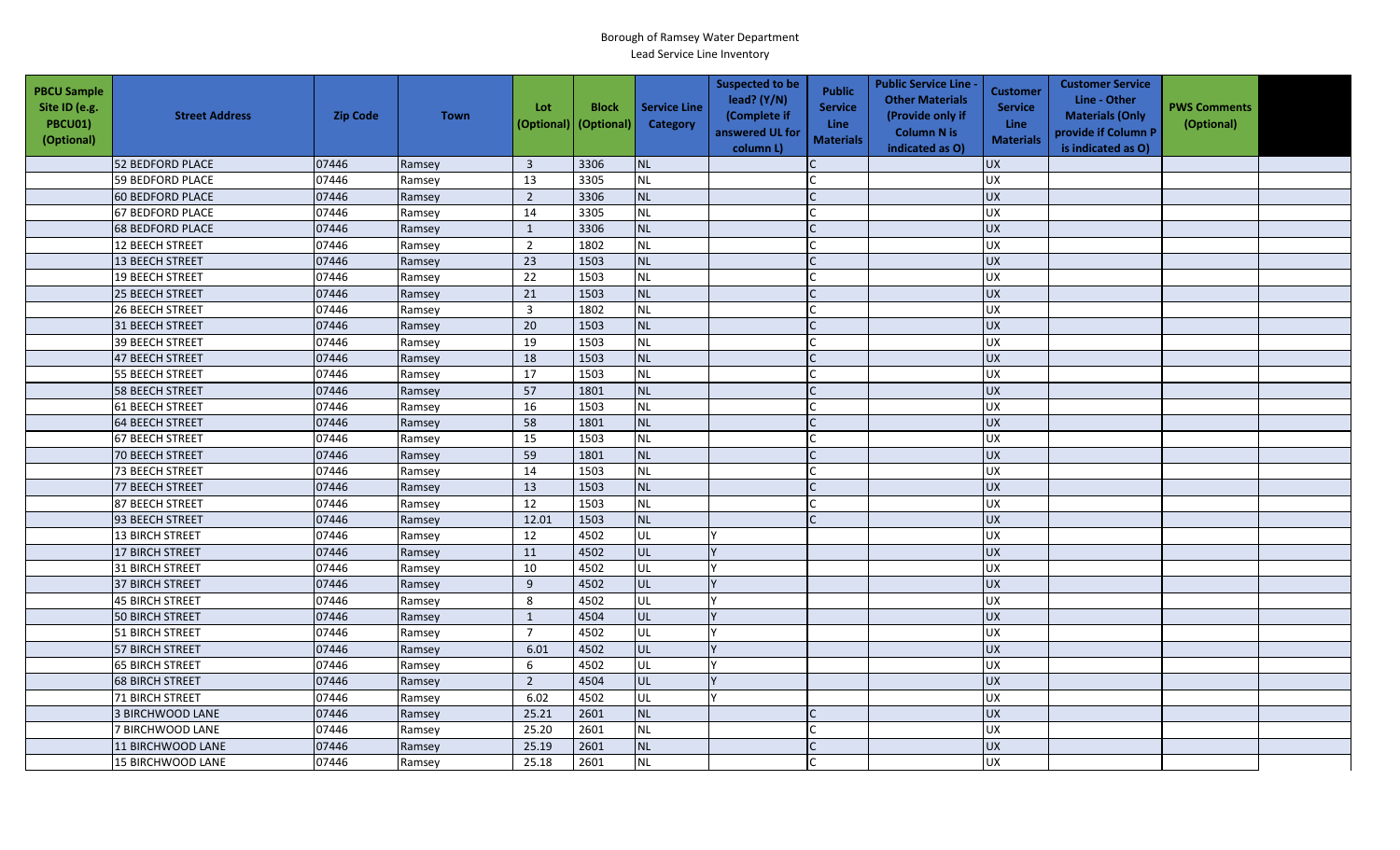| <b>PBCU Sample</b><br>Site ID (e.g.<br>PBCU01)<br>(Optional) | <b>Street Address</b>    | <b>Zip Code</b> | <b>Town</b> | Lot<br>(Optional) | <b>Block</b><br>(Optional) | <b>Service Line</b><br><b>Category</b> | <b>Suspected to be</b><br>lead? (Y/N)<br>(Complete if<br>answered UL for<br>column L) | <b>Public</b><br><b>Service</b><br><b>Line</b><br><b>Materials</b> | <b>Public Service Line -</b><br><b>Other Materials</b><br>(Provide only if<br><b>Column N is</b><br>indicated as O) | <b>Customer</b><br><b>Service</b><br>Line<br><b>Materials</b> | <b>Customer Service</b><br>Line - Other<br><b>Materials (Only</b><br>provide if Column P<br>is indicated as O) | <b>PWS Comments</b><br>(Optional) |  |
|--------------------------------------------------------------|--------------------------|-----------------|-------------|-------------------|----------------------------|----------------------------------------|---------------------------------------------------------------------------------------|--------------------------------------------------------------------|---------------------------------------------------------------------------------------------------------------------|---------------------------------------------------------------|----------------------------------------------------------------------------------------------------------------|-----------------------------------|--|
|                                                              | 18 BIRCHWOOD LANE        | 07446           | Ramsey      | 25.14             | 2601                       | <b>NL</b>                              |                                                                                       |                                                                    |                                                                                                                     | <b>UX</b>                                                     |                                                                                                                |                                   |  |
|                                                              | 22 BIRCHWOOD LANE        | 07446           | Ramsey      | 25.15             | 2601                       | <b>NL</b>                              |                                                                                       |                                                                    |                                                                                                                     | <b>UX</b>                                                     |                                                                                                                |                                   |  |
|                                                              | <b>26 BIRCHWOOD LANE</b> | 07446           | Ramsey      | 25.16             | 2601                       | <b>NL</b>                              |                                                                                       |                                                                    |                                                                                                                     | <b>UX</b>                                                     |                                                                                                                |                                   |  |
|                                                              | <b>3 BISCAYNE DRIVE</b>  | 07446           | Ramsey      | 37.02             | 5302                       | <b>NL</b>                              |                                                                                       |                                                                    |                                                                                                                     | <b>UX</b>                                                     |                                                                                                                |                                   |  |
|                                                              | <b>4 BISCAYNE DRIVE</b>  | 07446           | Ramsey      | 26.02             | 5405                       | <b>NL</b>                              |                                                                                       |                                                                    |                                                                                                                     | <b>UX</b>                                                     |                                                                                                                |                                   |  |
|                                                              | <b>5 BISCAYNE DRIVE</b>  | 07446           | Ramsey      | 37.03             | 5302                       | <b>NL</b>                              |                                                                                       |                                                                    |                                                                                                                     | <b>UX</b>                                                     |                                                                                                                |                                   |  |
|                                                              | <b>7 BISCAYNE DRIVE</b>  | 07446           | Ramsey      | 38                | 5302                       | <b>NL</b>                              |                                                                                       | $\mathsf{C}$                                                       |                                                                                                                     | <b>UX</b>                                                     |                                                                                                                |                                   |  |
|                                                              | 9 BISCAYNE DRIVE         | 07446           | Ramsey      | 39                | 5302                       | <b>NL</b>                              |                                                                                       |                                                                    |                                                                                                                     | <b>UX</b>                                                     |                                                                                                                |                                   |  |
|                                                              | 10 BISCAYNE DRIVE        | 07446           | Ramsey      | $\overline{3}$    | 5406                       | <b>NL</b>                              |                                                                                       |                                                                    |                                                                                                                     | <b>UX</b>                                                     |                                                                                                                |                                   |  |
|                                                              | <b>11 BISCAYNE DRIVE</b> | 07446           | Ramsey      | 40                | 5302                       | NL                                     |                                                                                       |                                                                    |                                                                                                                     | UX                                                            |                                                                                                                |                                   |  |
|                                                              | <b>12 BISCAYNE DRIVE</b> | 07446           | Ramsey      | $\overline{2}$    | 5406                       | <b>NL</b>                              |                                                                                       | C                                                                  |                                                                                                                     | <b>UX</b>                                                     |                                                                                                                |                                   |  |
|                                                              | <b>13 BISCAYNE DRIVE</b> | 07446           | Ramsey      | 41                | 5302                       | <b>NL</b>                              |                                                                                       |                                                                    |                                                                                                                     | <b>UX</b>                                                     |                                                                                                                |                                   |  |
|                                                              | 14 BISCAYNE DRIVE        | 07446           | Ramsey      | $\mathbf{1}$      | 5406                       | <b>NL</b>                              |                                                                                       |                                                                    |                                                                                                                     | <b>UX</b>                                                     |                                                                                                                |                                   |  |
|                                                              | <b>15 BISCAYNE DRIVE</b> | 07446           | Ramsey      | 42                | 5302                       | <b>NL</b>                              |                                                                                       |                                                                    |                                                                                                                     | <b>UX</b>                                                     |                                                                                                                |                                   |  |
|                                                              | 17 BISCAYNE DRIVE        | 07446           | Ramsey      | 43                | 5302                       | <b>NL</b>                              |                                                                                       |                                                                    |                                                                                                                     | <b>UX</b>                                                     |                                                                                                                |                                   |  |
|                                                              | 19 BISCAYNE DRIVE        | 07446           | Ramsey      | 39                | 5405                       | <b>NL</b>                              |                                                                                       |                                                                    |                                                                                                                     | <b>UX</b>                                                     |                                                                                                                |                                   |  |
|                                                              | 21 BISCAYNE DRIVE        | 07446           | Ramsey      | 38                | 5405                       | <b>NL</b>                              |                                                                                       |                                                                    |                                                                                                                     | UX                                                            |                                                                                                                |                                   |  |
|                                                              | 22 BISCAYNE DRIVE        | 07446           | Ramsey      | $\overline{7}$    | 5406                       | <b>NL</b>                              |                                                                                       |                                                                    |                                                                                                                     | UX                                                            |                                                                                                                |                                   |  |
|                                                              | <b>23 BISCAYNE DRIVE</b> | 07446           | Ramsey      | 37                | 5405                       | <b>NL</b>                              |                                                                                       |                                                                    |                                                                                                                     | <b>UX</b>                                                     |                                                                                                                |                                   |  |
|                                                              | <b>25 BISCAYNE DRIVE</b> | 07446           | Ramsey      | 36                | 5405                       | <b>NL</b>                              |                                                                                       |                                                                    |                                                                                                                     | <b>UX</b>                                                     |                                                                                                                |                                   |  |
|                                                              | <b>26 BISCAYNE DRIVE</b> | 07446           | Ramsey      | 6                 | 5406                       | <b>NL</b>                              |                                                                                       |                                                                    |                                                                                                                     | <b>UX</b>                                                     |                                                                                                                |                                   |  |
|                                                              | 27 BISCAYNE DRIVE        | 07446           | Ramsey      | 35                | 5405                       | <b>NL</b>                              |                                                                                       |                                                                    |                                                                                                                     | <b>UX</b>                                                     |                                                                                                                |                                   |  |
|                                                              | <b>29 BISCAYNE DRIVE</b> | 07446           | Ramsey      | 34                | 5405                       | <b>NL</b>                              |                                                                                       |                                                                    |                                                                                                                     | UX                                                            |                                                                                                                |                                   |  |
|                                                              | 31 BISCAYNE DRIVE        | 07446           | Ramsey      | 33                | 5405                       | <b>NL</b>                              |                                                                                       |                                                                    |                                                                                                                     | UX                                                            |                                                                                                                |                                   |  |
|                                                              | 33 BISCAYNE DRIVE        | 07446           | Ramsey      | 32                | 5405                       | <b>NL</b>                              |                                                                                       |                                                                    |                                                                                                                     | UX                                                            |                                                                                                                |                                   |  |
|                                                              | 35 BISCAYNE DRIVE        | 07446           | Ramsey      | 31                | 5405                       | <b>NL</b>                              |                                                                                       |                                                                    |                                                                                                                     | <b>UX</b>                                                     |                                                                                                                |                                   |  |
|                                                              | <b>37 BISCAYNE DRIVE</b> | 07446           | Ramsey      | 30                | 5405                       | <b>NL</b>                              |                                                                                       |                                                                    |                                                                                                                     | UX                                                            |                                                                                                                |                                   |  |
|                                                              | 14 BLAUVELT AVE.         | 07446           | Ramsey      | $\overline{2}$    | 2304                       | <b>NL</b>                              |                                                                                       |                                                                    |                                                                                                                     | <b>UX</b>                                                     |                                                                                                                |                                   |  |
|                                                              | 19 BLAUVELT AVE.         | 07446           | Ramsey      | 6                 | 2302                       | <b>NL</b>                              |                                                                                       |                                                                    |                                                                                                                     | <b>UX</b>                                                     |                                                                                                                |                                   |  |
|                                                              | 20 BLAUVELT AVE.         | 07446           | Ramsey      | 2.01              | 2304                       | <b>NL</b>                              |                                                                                       |                                                                    |                                                                                                                     | <b>UX</b>                                                     |                                                                                                                |                                   |  |
|                                                              | 25 BLAUVELT AVE.         | 07446           | Ramsey      | $\overline{7}$    | 2302                       | <b>NL</b>                              |                                                                                       |                                                                    |                                                                                                                     | <b>UX</b>                                                     |                                                                                                                |                                   |  |
|                                                              | 50 BLAUVELT AVE.         | 07446           | Ramsey      | 6                 | 2201                       | NL                                     |                                                                                       |                                                                    |                                                                                                                     | UX                                                            |                                                                                                                |                                   |  |
|                                                              | 60 BLAUVELT AVE.         | 07446           | Ramsey      | 5                 | 2201                       | <b>NL</b>                              |                                                                                       |                                                                    |                                                                                                                     | <b>UX</b>                                                     |                                                                                                                |                                   |  |
|                                                              | 70 BLAUVELT AVE.         | 07446           | Ramsey      | 20.02             | 2201                       | <b>NL</b>                              |                                                                                       |                                                                    |                                                                                                                     | <b>UX</b>                                                     |                                                                                                                |                                   |  |
|                                                              | 19 BONNIEVIEW TERR.      | 07446           | Ramsey      | 6                 | 5001                       | <b>NL</b>                              |                                                                                       |                                                                    |                                                                                                                     | <b>UX</b>                                                     |                                                                                                                |                                   |  |
|                                                              | 20 BONNIEVIEW TERR.      | 07446           | Ramsey      | 9                 | 5001                       | <b>NL</b>                              |                                                                                       |                                                                    |                                                                                                                     | <b>UX</b>                                                     |                                                                                                                |                                   |  |
|                                                              | 24 BONNIEVIEW TERR.      | 07446           | Ramsey      | 8                 | 5001                       | <b>NL</b>                              |                                                                                       |                                                                    |                                                                                                                     | UX                                                            |                                                                                                                |                                   |  |
|                                                              | 25 BONNIEVIEW TERR.      | 07446           | Ramsey      | $\overline{7}$    | 5001                       | <b>NL</b>                              |                                                                                       |                                                                    |                                                                                                                     | <b>UX</b>                                                     |                                                                                                                |                                   |  |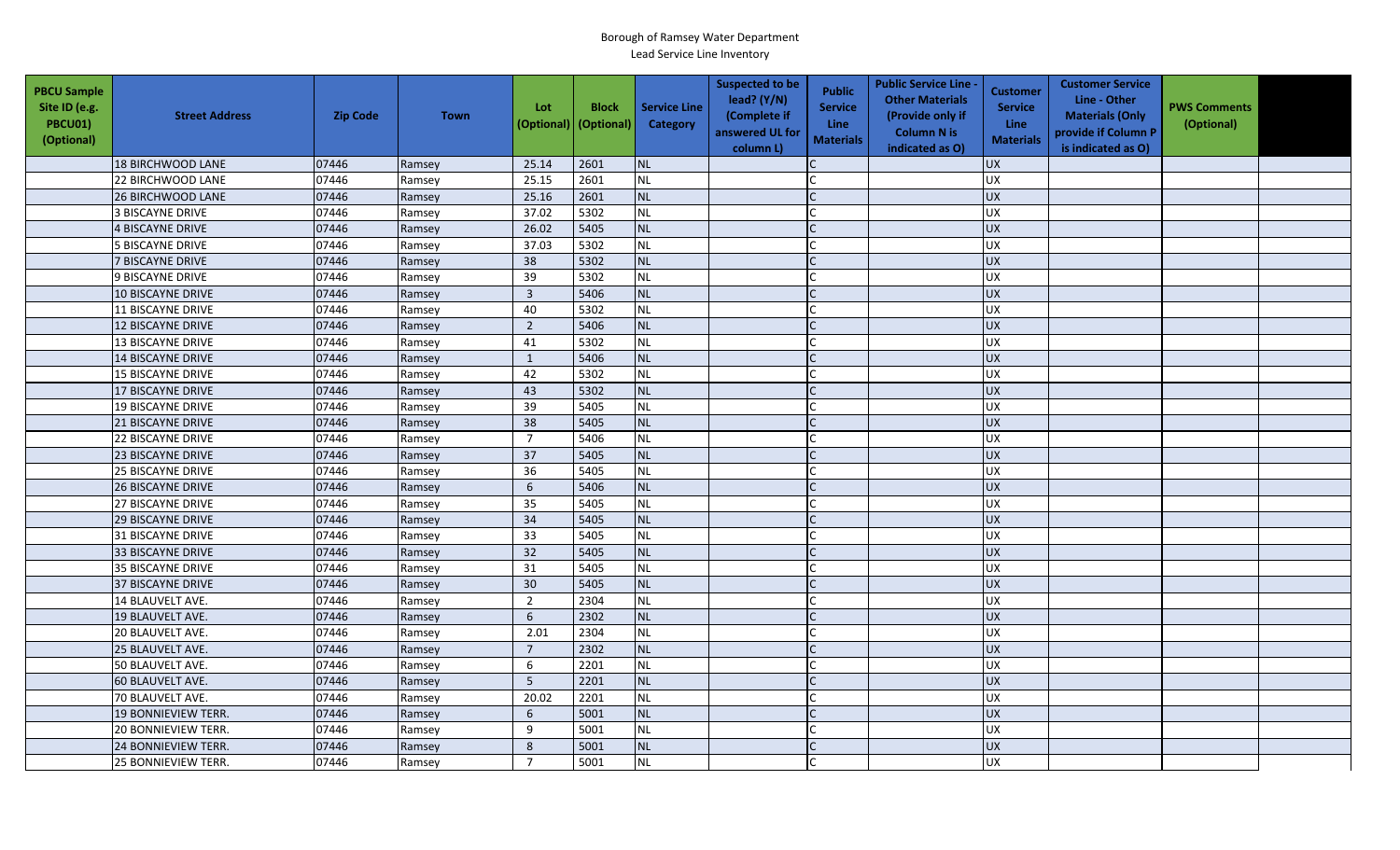| <b>PBCU Sample</b><br>Site ID (e.g.<br>PBCU01)<br>(Optional) | <b>Street Address</b>      | <b>Zip Code</b> | <b>Town</b>        | Lot<br>(Optional) | <b>Block</b><br>(Optional) | <b>Service Line</b><br><b>Category</b> | <b>Suspected to be</b><br>lead? (Y/N)<br>(Complete if<br>answered UL for<br>column L) | <b>Public</b><br><b>Service</b><br><b>Line</b><br><b>Materials</b> | <b>Public Service Line -</b><br><b>Other Materials</b><br>(Provide only if<br><b>Column N is</b><br>indicated as O) | <b>Customer</b><br><b>Service</b><br>Line<br><b>Materials</b> | <b>Customer Service</b><br>Line - Other<br><b>Materials (Only</b><br>provide if Column P<br>is indicated as O) | <b>PWS Comments</b><br>(Optional) |  |
|--------------------------------------------------------------|----------------------------|-----------------|--------------------|-------------------|----------------------------|----------------------------------------|---------------------------------------------------------------------------------------|--------------------------------------------------------------------|---------------------------------------------------------------------------------------------------------------------|---------------------------------------------------------------|----------------------------------------------------------------------------------------------------------------|-----------------------------------|--|
|                                                              | 1 BRIARCLIFF COURT         | 07446           | Ramsey             | 32.08             | 5302                       | <b>NL</b>                              |                                                                                       |                                                                    |                                                                                                                     | <b>UX</b>                                                     |                                                                                                                |                                   |  |
|                                                              | <b>7 BRIARCLIFF COURT</b>  | 07446           | Ramsey             | 32.09             | 5302                       | <b>NL</b>                              |                                                                                       |                                                                    |                                                                                                                     | <b>UX</b>                                                     |                                                                                                                |                                   |  |
|                                                              | <b>8 BRIARCLIFF COURT</b>  | 07446           | Ramsey             | 32.13             | 5302                       | <b>NL</b>                              |                                                                                       |                                                                    |                                                                                                                     | <b>UX</b>                                                     |                                                                                                                |                                   |  |
|                                                              | <b>11 BRIARCLIFF COURT</b> | 07446           | Ramsey             | 32.10             | 5302                       | <b>NL</b>                              |                                                                                       |                                                                    |                                                                                                                     | <b>UX</b>                                                     |                                                                                                                |                                   |  |
|                                                              | <b>12 BRIARCLIFF COURT</b> | 07446           | Ramsey             | 32.12             | 5302                       | <b>NL</b>                              |                                                                                       |                                                                    |                                                                                                                     | <b>UX</b>                                                     |                                                                                                                |                                   |  |
|                                                              | <b>16 BRIARCLIFF COURT</b> | 07446           | Ramsey             | 32.11             | 5302                       | <b>NL</b>                              |                                                                                       |                                                                    |                                                                                                                     | <b>UX</b>                                                     |                                                                                                                |                                   |  |
|                                                              | <b>BRIARWOOD COURT</b>     | 07458           | Upper Saddle River |                   |                            | <b>NL</b>                              |                                                                                       |                                                                    |                                                                                                                     | <b>UX</b>                                                     |                                                                                                                |                                   |  |
|                                                              | 1 BRIARWOOD COURT          | 07446           | Ramsey             | 38                | 4601                       | <b>NL</b>                              |                                                                                       |                                                                    |                                                                                                                     | <b>UX</b>                                                     |                                                                                                                |                                   |  |
|                                                              | 2 BRIARWOOD COURT          | 07446           | Ramsey             | 38                | 4601                       | <b>NL</b>                              |                                                                                       |                                                                    |                                                                                                                     | <b>UX</b>                                                     |                                                                                                                |                                   |  |
|                                                              | 3 BRIARWOOD COURT          | 07446           | Ramsey             | 38                | 4601                       | NL                                     |                                                                                       |                                                                    |                                                                                                                     | UX                                                            |                                                                                                                |                                   |  |
|                                                              | 4 BRIARWOOD COURT          | 07446           | Ramsey             | 38                | 4601                       | <b>NL</b>                              |                                                                                       |                                                                    |                                                                                                                     | <b>UX</b>                                                     |                                                                                                                |                                   |  |
|                                                              | 5 BRIARWOOD COURT UNIT M   | 07446           | Ramsey             | 38                | 4601                       | <b>NL</b>                              |                                                                                       |                                                                    |                                                                                                                     | <b>UX</b>                                                     |                                                                                                                |                                   |  |
|                                                              | <b>6 BRIARWOOD COURT</b>   | 07446           | Ramsey             | 38                | 4601                       | <b>NL</b>                              |                                                                                       |                                                                    |                                                                                                                     | <b>UX</b>                                                     |                                                                                                                |                                   |  |
|                                                              | 7 BRIARWOOD COURT          | 07446           | Ramsey             | 38                | 4601                       | <b>NL</b>                              |                                                                                       |                                                                    |                                                                                                                     | <b>UX</b>                                                     |                                                                                                                |                                   |  |
|                                                              | <b>8 BRIARWOOD COURT</b>   | 07446           | Ramsey             | 38                | 4601                       | <b>NL</b>                              |                                                                                       |                                                                    |                                                                                                                     | <b>UX</b>                                                     |                                                                                                                |                                   |  |
|                                                              | 9 BRIARWOOD COURT          | 07446           | Ramsey             | 38                | 4601                       | <b>NL</b>                              |                                                                                       |                                                                    |                                                                                                                     | <b>UX</b>                                                     |                                                                                                                |                                   |  |
|                                                              | 10 BRIARWOOD COURT         | 07446           | Ramsey             | 38                | 4601                       | <b>NL</b>                              |                                                                                       |                                                                    |                                                                                                                     | UX                                                            |                                                                                                                |                                   |  |
|                                                              | 11 BRIARWOOD COURT         | 07446           | Ramsey             | 38                | 4601                       | <b>NL</b>                              |                                                                                       |                                                                    |                                                                                                                     | UX                                                            |                                                                                                                |                                   |  |
|                                                              | 12 BRIARWOOD COURT         | 07446           | Ramsey             | 38                | 4601                       | <b>NL</b>                              |                                                                                       |                                                                    |                                                                                                                     | <b>UX</b>                                                     |                                                                                                                |                                   |  |
|                                                              | 13 BRIARWOOD COURT         | 07446           | Ramsey             | 38                | 4601                       | <b>NL</b>                              |                                                                                       |                                                                    |                                                                                                                     | <b>UX</b>                                                     |                                                                                                                |                                   |  |
|                                                              | 14 BRIARWOOD COURT UNIT D  | 07446           | Ramsey             | 38                | 4601                       | <b>NL</b>                              |                                                                                       |                                                                    |                                                                                                                     | <b>UX</b>                                                     |                                                                                                                |                                   |  |
|                                                              | 15 BRIARWOOD COURT         | 07446           | Ramsey             | 38                | 4601                       | <b>NL</b>                              |                                                                                       |                                                                    |                                                                                                                     | <b>UX</b>                                                     |                                                                                                                |                                   |  |
|                                                              | 16 BRIARWOOD COURT         | 07446           | Ramsey             | 38                | 4601                       | <b>NL</b>                              |                                                                                       |                                                                    |                                                                                                                     | <b>UX</b>                                                     |                                                                                                                |                                   |  |
|                                                              | 17 BRIARWOOD COURT         | 07446           | Ramsey             | 38                | 4601                       | <b>NL</b>                              |                                                                                       |                                                                    |                                                                                                                     | <b>UX</b>                                                     |                                                                                                                |                                   |  |
|                                                              | 10 BRIGGS AVE.             | 07446           | Ramsey             | 25                | 2701                       | <b>NL</b>                              |                                                                                       |                                                                    |                                                                                                                     | <b>UX</b>                                                     |                                                                                                                |                                   |  |
|                                                              | <b>4 BRITTANY COURT</b>    | 07446           | Ramsey             | 31.01             | 1902                       | <b>NL</b>                              |                                                                                       |                                                                    |                                                                                                                     | <b>UX</b>                                                     |                                                                                                                |                                   |  |
|                                                              | <b>5 BRITTANY COURT</b>    | 07446           | Ramsey             | 31.08             | 1902                       | <b>NL</b>                              |                                                                                       |                                                                    |                                                                                                                     | UX                                                            |                                                                                                                |                                   |  |
|                                                              | <b>8 BRITTANY COURT</b>    | 07446           | Ramsey             | 31.02             | 1902                       | <b>NL</b>                              |                                                                                       |                                                                    |                                                                                                                     | <b>UX</b>                                                     |                                                                                                                |                                   |  |
|                                                              | 9 BRITTANY COURT           | 07446           | Ramsey             | 31.07             | 1902                       | <b>NL</b>                              |                                                                                       |                                                                    |                                                                                                                     | <b>UX</b>                                                     |                                                                                                                |                                   |  |
|                                                              | <b>12 BRITTANY COURT</b>   | 07446           | Ramsey             | 31.03             | 1902                       | <b>NL</b>                              |                                                                                       |                                                                    |                                                                                                                     | <b>UX</b>                                                     |                                                                                                                |                                   |  |
|                                                              | <b>15 BRITTANY COURT</b>   | 07446           | Ramsey             | 31.06             | 1902                       | <b>NL</b>                              |                                                                                       |                                                                    |                                                                                                                     | <b>UX</b>                                                     |                                                                                                                |                                   |  |
|                                                              | <b>16 BRITTANY COURT</b>   | 07446           | Ramsey             | 31.04             | 1902                       | NL                                     |                                                                                       |                                                                    |                                                                                                                     | UX                                                            |                                                                                                                |                                   |  |
|                                                              | <b>19 BRITTANY COURT</b>   | 07446           | Ramsey             | 31.05             | 1902                       | <b>NL</b>                              |                                                                                       |                                                                    |                                                                                                                     | <b>UX</b>                                                     |                                                                                                                |                                   |  |
|                                                              | 97 BROAD STREET            | 07446           | Ramsey             | 47                | 2802                       | <b>NL</b>                              |                                                                                       |                                                                    |                                                                                                                     | <b>UX</b>                                                     |                                                                                                                |                                   |  |
|                                                              | 101 BROAD STREET           | 07446           | Ramsey             | 48                | 2802                       | <b>NL</b>                              |                                                                                       |                                                                    |                                                                                                                     | <b>UX</b>                                                     |                                                                                                                |                                   |  |
|                                                              | 102 BROAD STREET           | 07446           | Ramsey             | 51                | 2802                       | <b>NL</b>                              |                                                                                       |                                                                    |                                                                                                                     | <b>UX</b>                                                     |                                                                                                                |                                   |  |
|                                                              | 107 BROAD STREET           | 07446           | Ramsey             | 49                | 2802                       | <b>NL</b>                              |                                                                                       |                                                                    |                                                                                                                     | <b>UX</b>                                                     |                                                                                                                |                                   |  |
|                                                              | 108 BROAD STREET           | 07446           | Ramsey             | 50                | 2802                       | <b>NL</b>                              |                                                                                       |                                                                    |                                                                                                                     | <b>UX</b>                                                     |                                                                                                                |                                   |  |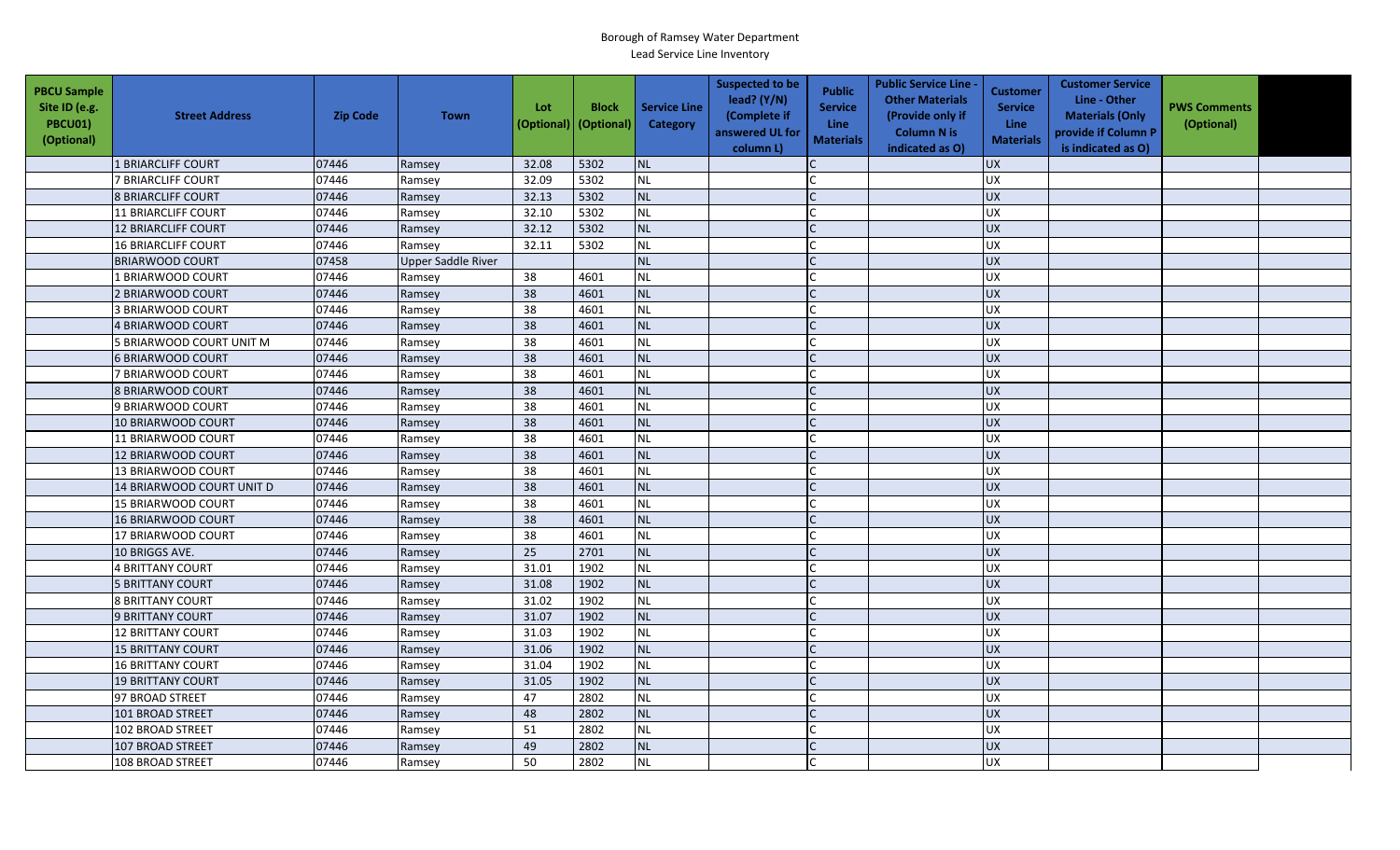| <b>PBCU Sample</b><br>Site ID (e.g.<br><b>PBCU01)</b><br>(Optional) | <b>Street Address</b>      | <b>Zip Code</b> | <b>Town</b>               | Lot<br>(Optional)       | <b>Block</b><br>(Optional) | <b>Service Line</b><br>Category | <b>Suspected to be</b><br>lead? (Y/N)<br>(Complete if<br>answered UL for<br>column L) | <b>Public</b><br><b>Service</b><br><b>Line</b><br><b>Materials</b> | <b>Public Service Line -</b><br><b>Other Materials</b><br>(Provide only if<br><b>Column N is</b><br>indicated as O) | Customer<br><b>Service</b><br>Line<br><b>Materials</b> | <b>Customer Service</b><br>Line - Other<br><b>Materials (Only</b><br>provide if Column P<br>is indicated as O) | <b>PWS Comments</b><br>(Optional) |  |
|---------------------------------------------------------------------|----------------------------|-----------------|---------------------------|-------------------------|----------------------------|---------------------------------|---------------------------------------------------------------------------------------|--------------------------------------------------------------------|---------------------------------------------------------------------------------------------------------------------|--------------------------------------------------------|----------------------------------------------------------------------------------------------------------------|-----------------------------------|--|
|                                                                     | <b>11 BROOKFIELD LANE</b>  | 07446           | Ramsey                    | 9                       | 4102                       | <b>NL</b>                       |                                                                                       |                                                                    |                                                                                                                     | <b>UX</b>                                              |                                                                                                                |                                   |  |
|                                                                     | <b>14 BROOKFIELD LANE</b>  | 07446           | Ramsey                    | $\mathbf{1}$            | 4103                       | <b>NL</b>                       |                                                                                       |                                                                    |                                                                                                                     | <b>UX</b>                                              |                                                                                                                |                                   |  |
|                                                                     | <b>31 BROOKFIELD LANE</b>  | 07446           | Ramsey                    | 8                       | 4102                       | NL                              |                                                                                       |                                                                    |                                                                                                                     | <b>UX</b>                                              |                                                                                                                |                                   |  |
|                                                                     | <b>36 BROOKFIELD LANE</b>  | 07446           | Ramsey                    | 3                       | 4103                       | <b>NL</b>                       |                                                                                       |                                                                    |                                                                                                                     | <b>UX</b>                                              |                                                                                                                |                                   |  |
|                                                                     | 49 BROOKFIELD LANE         | 07446           | Ramsey                    | $\overline{7}$          | 4102                       | <b>NL</b>                       |                                                                                       |                                                                    |                                                                                                                     | <b>UX</b>                                              |                                                                                                                |                                   |  |
|                                                                     | <b>60 BROOKFIELD LANE</b>  | 07446           | Ramsey                    | $\overline{4}$          | 4103                       | NL                              |                                                                                       |                                                                    |                                                                                                                     | <b>UX</b>                                              |                                                                                                                |                                   |  |
|                                                                     | <b>75 BROOKFIELD LANE</b>  | 07446           | Ramsey                    | 6                       | 4102                       | <b>NL</b>                       |                                                                                       |                                                                    |                                                                                                                     | <b>UX</b>                                              |                                                                                                                |                                   |  |
|                                                                     | 82 BROOKFIELD LANE         | 07446           | Ramsey                    | 5                       | 4103                       | NL                              |                                                                                       |                                                                    |                                                                                                                     | <b>UX</b>                                              |                                                                                                                |                                   |  |
|                                                                     | 99 BROOKFIELD LANE         | 07446           | Ramsey                    | 5                       | 4102                       | <b>NL</b>                       |                                                                                       |                                                                    |                                                                                                                     | <b>UX</b>                                              |                                                                                                                |                                   |  |
|                                                                     | 102 BROOKFIELD LANE        | 07446           | Ramsey                    | 6                       | 4103                       | NL                              |                                                                                       |                                                                    |                                                                                                                     | UX                                                     |                                                                                                                |                                   |  |
|                                                                     | 121 BROOKFIELD LANE        | 07446           | Ramsey                    | $\overline{4}$          | 4102                       | <b>NL</b>                       |                                                                                       |                                                                    |                                                                                                                     | <b>UX</b>                                              |                                                                                                                |                                   |  |
|                                                                     | 122 BROOKFIELD LANE        | 07446           | Ramsey                    | $\overline{7}$          | 4103                       | <b>NL</b>                       |                                                                                       |                                                                    |                                                                                                                     | UX                                                     |                                                                                                                |                                   |  |
|                                                                     | 20 BROOKSIDE AVE.          | 07446           | Ramsey                    | 26                      | 2101                       | NL                              |                                                                                       |                                                                    |                                                                                                                     | <b>UX</b>                                              |                                                                                                                |                                   |  |
|                                                                     | 28 BROOKSIDE AVE.          | 07446           | Ramsey                    | 27                      | 2101                       | <b>NL</b>                       |                                                                                       |                                                                    |                                                                                                                     | <b>UX</b>                                              |                                                                                                                |                                   |  |
|                                                                     | 227 BROOKSIDE AVE.         | 07446           | Ramsey                    | $\boldsymbol{9}$        | 2002                       | NL                              |                                                                                       |                                                                    |                                                                                                                     | UX                                                     |                                                                                                                |                                   |  |
|                                                                     | 228 BROOKSIDE AVE.         | 07446           | Ramsey                    | 28                      | 2101                       | <b>NL</b>                       |                                                                                       |                                                                    |                                                                                                                     | <b>UX</b>                                              |                                                                                                                |                                   |  |
|                                                                     | <b>75 BROOKSIDE DRIVE</b>  | 07458           | <b>Upper Saddle River</b> |                         |                            | <b>NL</b>                       |                                                                                       |                                                                    |                                                                                                                     | UX                                                     |                                                                                                                |                                   |  |
|                                                                     | <b>75 BROOKSIDE DRIVE</b>  | 07458           | Upper Saddle River        |                         |                            | <b>NL</b>                       |                                                                                       |                                                                    |                                                                                                                     | <b>UX</b>                                              |                                                                                                                |                                   |  |
|                                                                     | <b>76 BROOKSIDE DRIVE</b>  | 07458           | <b>Upper Saddle River</b> |                         |                            | <b>NL</b>                       |                                                                                       |                                                                    |                                                                                                                     | <b>UX</b>                                              |                                                                                                                |                                   |  |
|                                                                     | <b>76 BROOKSIDE DRIVE</b>  | 07458           | <b>Upper Saddle River</b> |                         |                            | <b>NL</b>                       |                                                                                       |                                                                    |                                                                                                                     | <b>UX</b>                                              |                                                                                                                |                                   |  |
|                                                                     | <b>5 BUCKINGHAM DRIVE</b>  | 07446           | Ramsey                    | $\overline{2}$          | 5403                       | <b>NL</b>                       |                                                                                       |                                                                    |                                                                                                                     | <b>UX</b>                                              |                                                                                                                |                                   |  |
|                                                                     | <b>6 BUCKINGHAM DRIVE</b>  | 07446           | Ramsey                    | $\mathbf{1}$            | 5404                       | NL                              |                                                                                       |                                                                    |                                                                                                                     | ΧŊ                                                     |                                                                                                                |                                   |  |
|                                                                     | 9 BUCKINGHAM DRIVE         | 07446           | Ramsey                    | $\overline{\mathbf{3}}$ | 5403                       | <b>NL</b>                       |                                                                                       |                                                                    |                                                                                                                     | UX                                                     |                                                                                                                |                                   |  |
|                                                                     | <b>10 BUCKINGHAM DRIVE</b> | 07446           | Ramsey                    | 18                      | 5404                       | <b>NL</b>                       |                                                                                       |                                                                    |                                                                                                                     | <b>UX</b>                                              |                                                                                                                |                                   |  |
|                                                                     | <b>15 BUCKINGHAM DRIVE</b> | 07446           | Ramsey                    | $\overline{4}$          | 5403                       | NL                              |                                                                                       |                                                                    |                                                                                                                     | UX                                                     |                                                                                                                |                                   |  |
|                                                                     | 16 BUCKINGHAM DRIVE        | 07446           | Ramsey                    | 17                      | 5404                       | <b>NL</b>                       |                                                                                       |                                                                    |                                                                                                                     | <b>UX</b>                                              |                                                                                                                |                                   |  |
|                                                                     | <b>21 BUCKINGHAM DRIVE</b> | 07446           | Ramsey                    | $5\phantom{.0}$         | 5403                       | <b>NL</b>                       |                                                                                       |                                                                    |                                                                                                                     | <b>UX</b>                                              |                                                                                                                |                                   |  |
|                                                                     | <b>22 BUCKINGHAM DRIVE</b> | 07446           | Ramsey                    | 16                      | 5404                       | NL                              |                                                                                       |                                                                    |                                                                                                                     | <b>UX</b>                                              |                                                                                                                |                                   |  |
|                                                                     | <b>27 BUCKINGHAM DRIVE</b> | 07446           | Ramsey                    | $6\phantom{1}$          | 5403                       | <b>NL</b>                       |                                                                                       |                                                                    |                                                                                                                     | <b>UX</b>                                              |                                                                                                                |                                   |  |
|                                                                     | <b>30 BUCKINGHAM DRIVE</b> | 07446           | Ramsey                    | 15                      | 5404                       | <b>NL</b>                       |                                                                                       |                                                                    |                                                                                                                     | UX                                                     |                                                                                                                |                                   |  |
|                                                                     | <b>33 BUCKINGHAM DRIVE</b> | 07446           | Ramsey                    | $\overline{7}$          | 5403                       | <b>NL</b>                       |                                                                                       |                                                                    |                                                                                                                     | <b>UX</b>                                              |                                                                                                                |                                   |  |
|                                                                     | <b>34 BUCKINGHAM DRIVE</b> | 07446           | Ramsey                    | 14                      | 5404                       | <b>NL</b>                       |                                                                                       |                                                                    |                                                                                                                     | UX                                                     |                                                                                                                |                                   |  |
|                                                                     | <b>39 BUCKINGHAM DRIVE</b> | 07446           | Ramsey                    | 8                       | 5403                       | <b>NL</b>                       |                                                                                       |                                                                    |                                                                                                                     | <b>UX</b>                                              |                                                                                                                |                                   |  |
|                                                                     | <b>40 BUCKINGHAM DRIVE</b> | 07446           | Ramsey                    | 13                      | 5404                       | <b>NL</b>                       |                                                                                       |                                                                    |                                                                                                                     | UX                                                     |                                                                                                                |                                   |  |
|                                                                     | <b>45 BUCKINGHAM DRIVE</b> | 07446           | Ramsey                    | 9                       | 5403                       | NL                              |                                                                                       |                                                                    |                                                                                                                     | <b>UX</b>                                              |                                                                                                                |                                   |  |
|                                                                     | <b>46 BUCKINGHAM DRIVE</b> | 07446           | Ramsey                    | 12                      | 5404                       | <b>NL</b>                       |                                                                                       |                                                                    |                                                                                                                     | <b>UX</b>                                              |                                                                                                                |                                   |  |
|                                                                     | <b>53 BUCKINGHAM DRIVE</b> | 07446           | Ramsey                    | 10                      | 5403                       | <b>NL</b>                       |                                                                                       |                                                                    |                                                                                                                     | <b>UX</b>                                              |                                                                                                                |                                   |  |
|                                                                     | <b>66 BUCKINGHAM DRIVE</b> | 07446           | Ramsey                    | $\mathbf{1}$            | 5409                       | <b>NL</b>                       |                                                                                       |                                                                    |                                                                                                                     | <b>UX</b>                                              |                                                                                                                |                                   |  |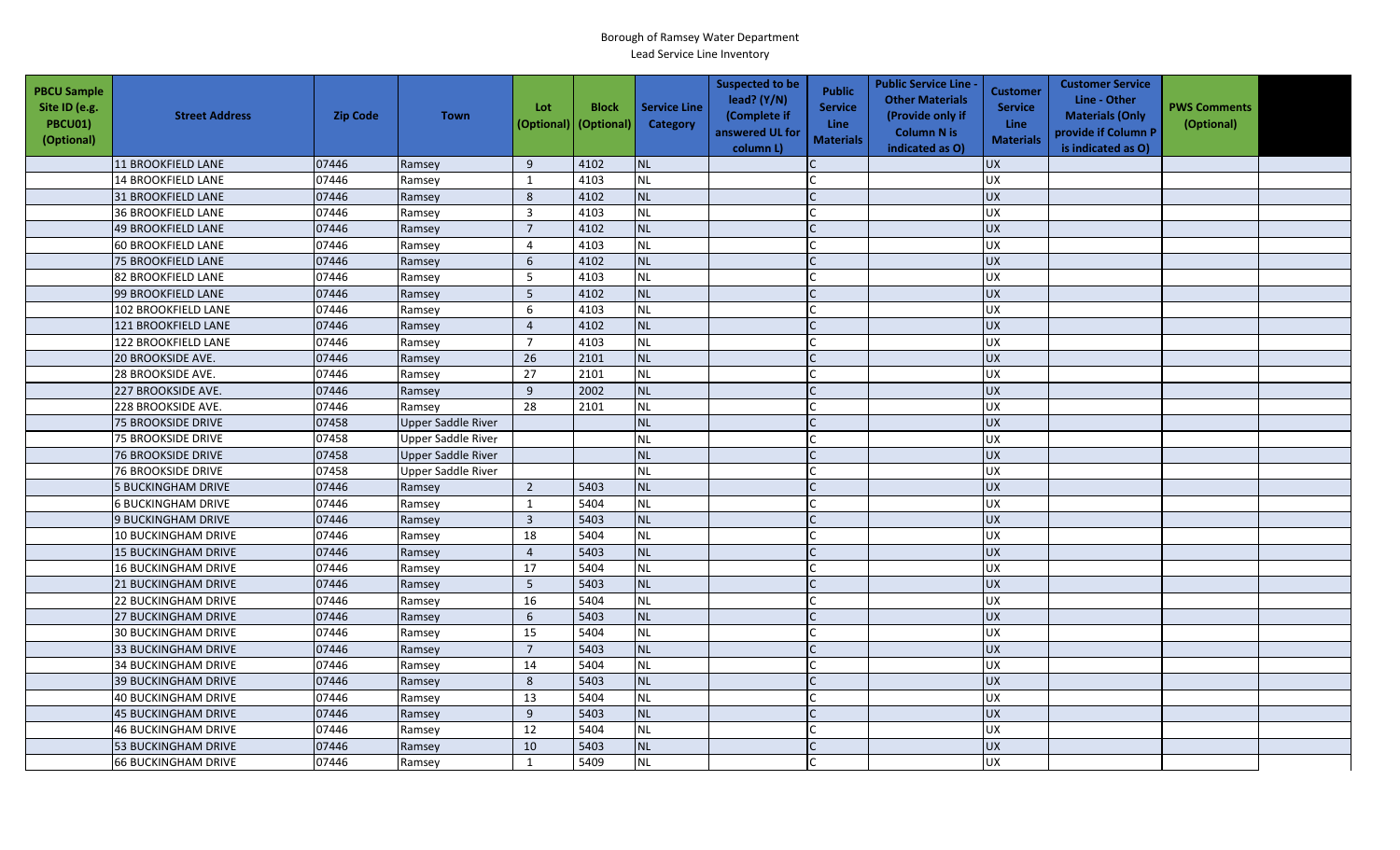| <b>PBCU Sample</b><br>Site ID (e.g.<br>PBCU01)<br>(Optional) | <b>Street Address</b>       | <b>Zip Code</b> | <b>Town</b>               | Lot<br>(Optional) | <b>Block</b><br>(Optional) | <b>Service Line</b><br>Category | <b>Suspected to be</b><br>lead? (Y/N)<br>(Complete if<br>answered UL for<br>column L) | <b>Public</b><br><b>Service</b><br><b>Line</b><br><b>Materials</b> | <b>Public Service Line -</b><br><b>Other Materials</b><br>(Provide only if<br><b>Column N is</b><br>indicated as O) | <b>Customer</b><br><b>Service</b><br><b>Line</b><br><b>Materials</b> | <b>Customer Service</b><br>Line - Other<br><b>Materials (Only</b><br>provide if Column P<br>is indicated as O) | <b>PWS Comments</b><br>(Optional) |  |
|--------------------------------------------------------------|-----------------------------|-----------------|---------------------------|-------------------|----------------------------|---------------------------------|---------------------------------------------------------------------------------------|--------------------------------------------------------------------|---------------------------------------------------------------------------------------------------------------------|----------------------------------------------------------------------|----------------------------------------------------------------------------------------------------------------|-----------------------------------|--|
|                                                              | <b>73 BUCKINGHAM DRIVE</b>  | 07446           | Ramsey                    | $\overline{3}$    | 5408                       | <b>NL</b>                       |                                                                                       |                                                                    |                                                                                                                     | <b>UX</b>                                                            |                                                                                                                |                                   |  |
|                                                              | <b>76 BUCKINGHAM DRIVE</b>  | 07446           | Ramsey                    | $\overline{2}$    | 5409                       | <b>NL</b>                       |                                                                                       |                                                                    |                                                                                                                     | UX                                                                   |                                                                                                                |                                   |  |
|                                                              | 79 BUCKINGHAM DRIVE         | 07446           | Ramsey                    | $\overline{4}$    | 5408                       | NL                              |                                                                                       |                                                                    |                                                                                                                     | <b>UX</b>                                                            |                                                                                                                |                                   |  |
|                                                              | 82 BUCKINGHAM DRIVE         | 07446           | Ramsey                    | $\overline{3}$    | 5409                       | <b>NL</b>                       |                                                                                       |                                                                    |                                                                                                                     | <b>UX</b>                                                            |                                                                                                                |                                   |  |
|                                                              | <b>87 BUCKINGHAM DRIVE</b>  | 07446           | Ramsey                    | 5                 | 5408                       | <b>NL</b>                       |                                                                                       |                                                                    |                                                                                                                     | <b>UX</b>                                                            |                                                                                                                |                                   |  |
|                                                              | <b>88 BUCKINGHAM DRIVE</b>  | 07446           | Ramsey                    | $\overline{4}$    | 5409                       | <b>NL</b>                       |                                                                                       |                                                                    |                                                                                                                     | UX                                                                   |                                                                                                                |                                   |  |
|                                                              | 91 BUCKINGHAM DRIVE         | 07446           | Ramsey                    | 6                 | 5408                       | <b>NL</b>                       |                                                                                       |                                                                    |                                                                                                                     | <b>UX</b>                                                            |                                                                                                                |                                   |  |
|                                                              | 92 BUCKINGHAM DR            | 07446           | Ramsey                    | 5                 | 5409                       | <b>NL</b>                       |                                                                                       |                                                                    |                                                                                                                     | <b>UX</b>                                                            |                                                                                                                |                                   |  |
|                                                              | 99 BUCKINGHAM DRIVE         | 07446           | Ramsey                    | $\overline{7}$    | 5408                       | <b>NL</b>                       |                                                                                       |                                                                    |                                                                                                                     | UX                                                                   |                                                                                                                |                                   |  |
|                                                              | 100 BUCKINGHAM DRIVE        | 07446           | Ramsey                    | 6                 | 5409                       | <b>NL</b>                       |                                                                                       |                                                                    |                                                                                                                     | <b>UX</b>                                                            |                                                                                                                |                                   |  |
|                                                              | 107 BUCKINGHAM DRIVE        | 07446           | Ramsey                    | 8                 | 5408                       | <b>NL</b>                       |                                                                                       |                                                                    |                                                                                                                     | <b>UX</b>                                                            |                                                                                                                |                                   |  |
|                                                              | <b>119 BUCKINGHAM DRIVE</b> | 07446           | Ramsey                    | 9                 | 5408                       | <b>NL</b>                       |                                                                                       |                                                                    |                                                                                                                     | UX                                                                   |                                                                                                                |                                   |  |
|                                                              | <b>BUILDING #1-OUTSIDE</b>  | 07458           | <b>Upper Saddle River</b> |                   |                            | <b>NL</b>                       |                                                                                       |                                                                    |                                                                                                                     | <b>UX</b>                                                            |                                                                                                                |                                   |  |
|                                                              | <b>6 BYRON COURT</b>        | 07446           | Ramsey                    | $\overline{2}$    | 5205                       | <b>NL</b>                       |                                                                                       |                                                                    |                                                                                                                     | UX                                                                   |                                                                                                                |                                   |  |
|                                                              | 14 BYRON COURT              | 07446           | Ramsey                    | $\mathbf{1}$      | 5205                       | <b>NL</b>                       |                                                                                       |                                                                    |                                                                                                                     | UX                                                                   |                                                                                                                |                                   |  |
|                                                              | <b>CAMBRIDGE BLDG #9</b>    | 07446           | Ramsey                    |                   |                            | <b>NL</b>                       |                                                                                       |                                                                    |                                                                                                                     | <b>UX</b>                                                            |                                                                                                                |                                   |  |
|                                                              | CAMBRIDGE BLDG #10          | 07446           | Ramsey                    |                   |                            | <b>NL</b>                       |                                                                                       |                                                                    |                                                                                                                     | <b>UX</b>                                                            |                                                                                                                |                                   |  |
|                                                              | CAMBRIDGE BLDG #11          | 07446           | Ramsey                    |                   |                            | <b>NL</b>                       |                                                                                       |                                                                    |                                                                                                                     | <b>UX</b>                                                            |                                                                                                                |                                   |  |
|                                                              | <b>CAMBRIDGE BLDG #12</b>   | 07446           | Ramsey                    |                   |                            | <b>NL</b>                       |                                                                                       |                                                                    |                                                                                                                     | <b>UX</b>                                                            |                                                                                                                |                                   |  |
|                                                              | CAMBRIDGE BLDG #13          | 07446           | Ramsey                    |                   |                            | <b>NL</b>                       |                                                                                       |                                                                    |                                                                                                                     | <b>UX</b>                                                            |                                                                                                                |                                   |  |
|                                                              | <b>CAMBRIDGE BLDG #13</b>   | 07446           | Ramsey                    |                   |                            | <b>NL</b>                       |                                                                                       |                                                                    |                                                                                                                     | <b>UX</b>                                                            |                                                                                                                |                                   |  |
|                                                              | <b>CAMBRIDGE BLDG #14</b>   | 07446           | Ramsey                    |                   |                            | <b>NL</b>                       |                                                                                       |                                                                    |                                                                                                                     | UX                                                                   |                                                                                                                |                                   |  |
|                                                              | <b>CAMBRIDGE BLDG #15</b>   | 07446           | Ramsey                    |                   |                            | <b>NL</b>                       |                                                                                       |                                                                    |                                                                                                                     | <b>UX</b>                                                            |                                                                                                                |                                   |  |
|                                                              | CAMBRIDGE BLDG #16          | 07446           | Ramsey                    |                   |                            | <b>NL</b>                       |                                                                                       |                                                                    |                                                                                                                     | UX                                                                   |                                                                                                                |                                   |  |
|                                                              | <b>CAMBRIDGE BLDG #16</b>   | 07446           | Ramsey                    |                   |                            | <b>NL</b>                       |                                                                                       | $\mathsf{C}$                                                       |                                                                                                                     | <b>UX</b>                                                            |                                                                                                                |                                   |  |
|                                                              | <b>CAMBRIDGE BLDG #17</b>   | 07446           | Ramsey                    |                   |                            | <b>NL</b>                       |                                                                                       |                                                                    |                                                                                                                     | <b>UX</b>                                                            |                                                                                                                |                                   |  |
|                                                              | CAMBRIDGE BLDG #18          | 07446           | Ramsey                    |                   |                            | <b>NL</b>                       |                                                                                       |                                                                    |                                                                                                                     | <b>UX</b>                                                            |                                                                                                                |                                   |  |
|                                                              | <b>CAMBRIDGE BLDG #19</b>   | 07446           | Ramsey                    |                   |                            | <b>NL</b>                       |                                                                                       |                                                                    |                                                                                                                     | <b>UX</b>                                                            |                                                                                                                |                                   |  |
|                                                              | <b>CAMBRIDGE BLDG #20</b>   | 07446           | Ramsey                    |                   |                            | <b>NL</b>                       |                                                                                       |                                                                    |                                                                                                                     | <b>UX</b>                                                            |                                                                                                                |                                   |  |
|                                                              | <b>CAMBRIDGE BLDG #21</b>   | 07446           | Ramsey                    |                   |                            | <b>NL</b>                       |                                                                                       |                                                                    |                                                                                                                     | <b>UX</b>                                                            |                                                                                                                |                                   |  |
|                                                              | <b>CAMBRIDGE DRIVE</b>      | 07446           | Ramsey                    |                   |                            | <b>NL</b>                       |                                                                                       |                                                                    |                                                                                                                     | <b>UX</b>                                                            |                                                                                                                |                                   |  |
|                                                              | 196 CAMBRIDGE DRIVE         | 07446           | Ramsey                    | 22                | 4001                       | <b>NL</b>                       |                                                                                       |                                                                    |                                                                                                                     | UX                                                                   |                                                                                                                |                                   |  |
|                                                              | 197 CAMBRIDGE DRIVE         | 07446           | Ramsey                    | 22                | 4001                       | <b>NL</b>                       |                                                                                       |                                                                    |                                                                                                                     | UX                                                                   |                                                                                                                |                                   |  |
|                                                              | 198 CAMBRIDGE DRIVE         | 07446           | Ramsey                    | 22                | 4001                       | <b>NL</b>                       |                                                                                       |                                                                    |                                                                                                                     | <b>UX</b>                                                            |                                                                                                                |                                   |  |
|                                                              | 199 CAMBRIDGE DRIVE         | 07446           | Ramsey                    | 22                | 4001                       | <b>NL</b>                       |                                                                                       |                                                                    |                                                                                                                     | UX                                                                   |                                                                                                                |                                   |  |
|                                                              | 200 CAMBRIDGE DRIVE         | 07446           | Ramsey                    | 22                | 4001                       | NL                              |                                                                                       |                                                                    |                                                                                                                     | <b>UX</b>                                                            |                                                                                                                |                                   |  |
|                                                              | <b>201 CAMBRIDGE DRIVE</b>  | 07446           | Ramsey                    | 22                | 4001                       | <b>NL</b>                       |                                                                                       |                                                                    |                                                                                                                     | <b>UX</b>                                                            |                                                                                                                |                                   |  |
|                                                              | 202 CAMBRIDGE DRIVE         | 07446           | Ramsey                    | $\overline{22}$   | 4001                       | <b>NL</b>                       |                                                                                       |                                                                    |                                                                                                                     | <b>UX</b>                                                            |                                                                                                                |                                   |  |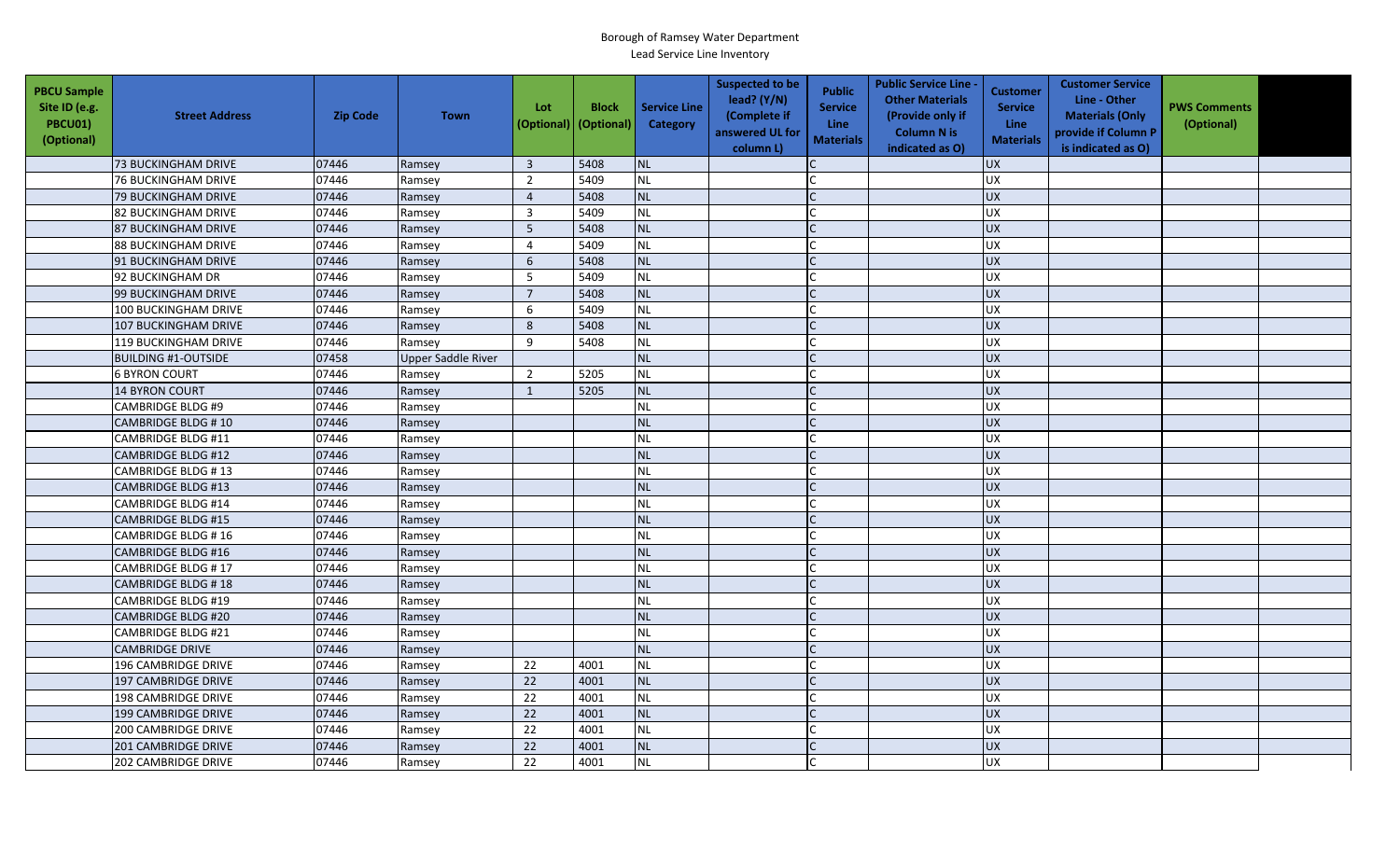| <b>PBCU Sample</b><br>Site ID (e.g.<br>PBCU01)<br>(Optional) | <b>Street Address</b>      | <b>Zip Code</b> | <b>Town</b> | Lot<br>(Optional) | <b>Block</b><br>(Optional) | <b>Service Line</b><br><b>Category</b> | <b>Suspected to be</b><br>lead? (Y/N)<br>(Complete if<br>answered UL for<br>column L) | <b>Public</b><br><b>Service</b><br><b>Line</b><br><b>Materials</b> | <b>Public Service Line -</b><br><b>Other Materials</b><br>(Provide only if<br><b>Column N is</b><br>indicated as O) | <b>Customer</b><br><b>Service</b><br><b>Line</b><br><b>Materials</b> | <b>Customer Service</b><br>Line - Other<br><b>Materials (Only</b><br>provide if Column P<br>is indicated as O) | <b>PWS Comments</b><br>(Optional) |  |
|--------------------------------------------------------------|----------------------------|-----------------|-------------|-------------------|----------------------------|----------------------------------------|---------------------------------------------------------------------------------------|--------------------------------------------------------------------|---------------------------------------------------------------------------------------------------------------------|----------------------------------------------------------------------|----------------------------------------------------------------------------------------------------------------|-----------------------------------|--|
|                                                              | 203 CAMBRIDGE DRIVE        | 07446           | Ramsey      | 22                | 4001                       | <b>NL</b>                              |                                                                                       |                                                                    |                                                                                                                     | <b>UX</b>                                                            |                                                                                                                |                                   |  |
|                                                              | 204 CAMBRIDGE DRIVE        | 07446           | Ramsey      | 22                | 4001                       | <b>NL</b>                              |                                                                                       |                                                                    |                                                                                                                     | UX                                                                   |                                                                                                                |                                   |  |
|                                                              | 205 CAMBRIDGE DRIVE        | 07446           | Ramsey      | 22                | 4001                       | NL                                     |                                                                                       |                                                                    |                                                                                                                     | <b>UX</b>                                                            |                                                                                                                |                                   |  |
|                                                              | 206 CAMBRIDGE DRIVE        | 07446           | Ramsey      | 22                | 4001                       | <b>NL</b>                              |                                                                                       |                                                                    |                                                                                                                     | <b>UX</b>                                                            |                                                                                                                |                                   |  |
|                                                              | <b>207 CAMBRIDGE DRIVE</b> | 07446           | Ramsey      | 22                | 4001                       | <b>NL</b>                              |                                                                                       |                                                                    |                                                                                                                     | <b>UX</b>                                                            |                                                                                                                |                                   |  |
|                                                              | 208 CAMBRIDGE DRIVE        | 07446           | Ramsey      | 22                | 4001                       | <b>NL</b>                              |                                                                                       |                                                                    |                                                                                                                     | <b>UX</b>                                                            |                                                                                                                |                                   |  |
|                                                              | 209 CAMBRIDGE DRIVE        | 07446           | Ramsey      | 22                | 4001                       | <b>NL</b>                              |                                                                                       |                                                                    |                                                                                                                     | <b>UX</b>                                                            |                                                                                                                |                                   |  |
|                                                              | 210 CAMBRIDGE DRIVE        | 07446           | Ramsey      | 22                | 4001                       | <b>NL</b>                              |                                                                                       |                                                                    |                                                                                                                     | UX                                                                   |                                                                                                                |                                   |  |
|                                                              | 211 CAMBRIDGE DRIVE        | 07446           | Ramsey      | 22                | 4001                       | <b>NL</b>                              |                                                                                       |                                                                    |                                                                                                                     | <b>UX</b>                                                            |                                                                                                                |                                   |  |
|                                                              | 212 CAMBRIDGE DRIVE        | 07446           | Ramsey      | 22                | 4001                       | <b>NL</b>                              |                                                                                       |                                                                    |                                                                                                                     | <b>UX</b>                                                            |                                                                                                                |                                   |  |
|                                                              | 213 CAMBRIDGE DRIVE        | 07446           | Ramsey      | 22                | 4001                       | <b>NL</b>                              |                                                                                       |                                                                    |                                                                                                                     | <b>UX</b>                                                            |                                                                                                                |                                   |  |
|                                                              | 214 CAMBRIDGE DRIVE        | 07446           | Ramsey      | $\overline{22}$   | 4001                       | <b>NL</b>                              |                                                                                       |                                                                    |                                                                                                                     | UX                                                                   |                                                                                                                |                                   |  |
|                                                              | <b>215 CAMBRIDGE DRIVE</b> | 07446           | Ramsey      | 22                | 4001                       | <b>NL</b>                              |                                                                                       |                                                                    |                                                                                                                     | <b>UX</b>                                                            |                                                                                                                |                                   |  |
|                                                              | 216 CAMBRIDGE DRIVE        | 07446           | Ramsey      | 22                | 4001                       | NL                                     |                                                                                       |                                                                    |                                                                                                                     | UX                                                                   |                                                                                                                |                                   |  |
|                                                              | <b>217 CAMBRIDGE DRIVE</b> | 07446           | Ramsey      | 22                | 4001                       | <b>NL</b>                              |                                                                                       |                                                                    |                                                                                                                     | <b>UX</b>                                                            |                                                                                                                |                                   |  |
|                                                              | 218 CAMBRIDGE DRIVE        | 07446           | Ramsey      | 22                | 4001                       | <b>NL</b>                              |                                                                                       |                                                                    |                                                                                                                     | <b>UX</b>                                                            |                                                                                                                |                                   |  |
|                                                              | <b>219 CAMBRIDGE DRIVE</b> | 07446           | Ramsey      | 22                | 4001                       | <b>NL</b>                              |                                                                                       |                                                                    |                                                                                                                     | <b>UX</b>                                                            |                                                                                                                |                                   |  |
|                                                              | 220 CAMBRIDGE DRIVE        | 07446           | Ramsey      | 22                | 4001                       | <b>NL</b>                              |                                                                                       |                                                                    |                                                                                                                     | <b>UX</b>                                                            |                                                                                                                |                                   |  |
|                                                              | 221 CAMBRIDGE DRIVE        | 07446           | Ramsey      | 22                | 4001                       | <b>NL</b>                              |                                                                                       |                                                                    |                                                                                                                     | <b>UX</b>                                                            |                                                                                                                |                                   |  |
|                                                              | 222 CAMBRIDGE DRIVE        | 07446           | Ramsey      | 22                | 4001                       | <b>NL</b>                              |                                                                                       |                                                                    |                                                                                                                     | <b>UX</b>                                                            |                                                                                                                |                                   |  |
|                                                              | 223 CAMBRIDGE DRIVE        | 07446           | Ramsey      | 22                | 4001                       | <b>NL</b>                              |                                                                                       |                                                                    |                                                                                                                     | <b>UX</b>                                                            |                                                                                                                |                                   |  |
|                                                              | 224 CAMBRIDGE DRIVE        | 07446           | Ramsey      | 22                | 4001                       | <b>NL</b>                              |                                                                                       |                                                                    |                                                                                                                     | <b>UX</b>                                                            |                                                                                                                |                                   |  |
|                                                              | 225 CAMBRIDGE DRIVE        | 07446           | Ramsey      | 22                | 4001                       | <b>NL</b>                              |                                                                                       |                                                                    |                                                                                                                     | <b>UX</b>                                                            |                                                                                                                |                                   |  |
|                                                              | 226 CAMBRIDGE DRIVE        | 07446           | Ramsey      | 22                | 4001                       | <b>NL</b>                              |                                                                                       |                                                                    |                                                                                                                     | UX                                                                   |                                                                                                                |                                   |  |
|                                                              | 227 CAMBRIDGE DRIVE        | 07446           | Ramsey      | 22                | 4001                       | <b>NL</b>                              |                                                                                       |                                                                    |                                                                                                                     | <b>UX</b>                                                            |                                                                                                                |                                   |  |
|                                                              | 228 CAMBRIDGE DRIVE        | 07446           | Ramsey      | 22                | 4001                       | <b>NL</b>                              |                                                                                       |                                                                    |                                                                                                                     | <b>UX</b>                                                            |                                                                                                                |                                   |  |
|                                                              | <b>229 CAMBRIDGE DRIVE</b> | 07446           | Ramsey      | 22                | 4001                       | <b>NL</b>                              |                                                                                       |                                                                    |                                                                                                                     | <b>UX</b>                                                            |                                                                                                                |                                   |  |
|                                                              | 230 CAMBRIDGE DRIVE        | 07446           | Ramsey      | 22                | 4001                       | <b>NL</b>                              |                                                                                       |                                                                    |                                                                                                                     | <b>UX</b>                                                            |                                                                                                                |                                   |  |
|                                                              | 231 CAMBRIDGE DRIVE        | 07446           | Ramsey      | 22                | 4001                       | <b>NL</b>                              |                                                                                       |                                                                    |                                                                                                                     | <b>UX</b>                                                            |                                                                                                                |                                   |  |
|                                                              | 232 CAMBRIDGE DRIVE        | 07446           | Ramsey      | 22                | 4001                       | <b>NL</b>                              |                                                                                       |                                                                    |                                                                                                                     | <b>UX</b>                                                            |                                                                                                                |                                   |  |
|                                                              | 233 CAMBRIDGE DRIVE        | 07446           | Ramsey      | 22                | 4001                       | <b>NL</b>                              |                                                                                       |                                                                    |                                                                                                                     | <b>UX</b>                                                            |                                                                                                                |                                   |  |
|                                                              | 234 CAMBRIDGE DRIVE        | 07446           | Ramsey      | 22                | 4001                       | <b>NL</b>                              |                                                                                       |                                                                    |                                                                                                                     | <b>UX</b>                                                            |                                                                                                                |                                   |  |
|                                                              | 235 CAMBRIDGE DRIVE        | 07446           | Ramsey      | 22                | 4001                       | <b>NL</b>                              |                                                                                       |                                                                    |                                                                                                                     | UX                                                                   |                                                                                                                |                                   |  |
|                                                              | 236 CAMBRIDGE DRIVE        | 07446           | Ramsey      | 22                | 4001                       | <b>NL</b>                              |                                                                                       |                                                                    |                                                                                                                     | <b>UX</b>                                                            |                                                                                                                |                                   |  |
|                                                              | 237 CAMBRIDGE DRIVE        | 07446           | Ramsey      | 22                | 4001                       | <b>NL</b>                              |                                                                                       |                                                                    |                                                                                                                     | UX                                                                   |                                                                                                                |                                   |  |
|                                                              | 238 CAMBRIDGE DRIVE        | 07446           | Ramsey      | 22                | 4001                       | <b>NL</b>                              |                                                                                       |                                                                    |                                                                                                                     | <b>UX</b>                                                            |                                                                                                                |                                   |  |
|                                                              | <b>239 CAMBRIDGE DRIVE</b> | 07446           | Ramsey      | 22                | 4001                       | <b>NL</b>                              |                                                                                       |                                                                    |                                                                                                                     | <b>UX</b>                                                            |                                                                                                                |                                   |  |
|                                                              | 240 CAMBRIDGE DRIVE        | 07446           | Ramsey      | 22                | 4001                       | <b>NL</b>                              |                                                                                       |                                                                    |                                                                                                                     | <b>UX</b>                                                            |                                                                                                                |                                   |  |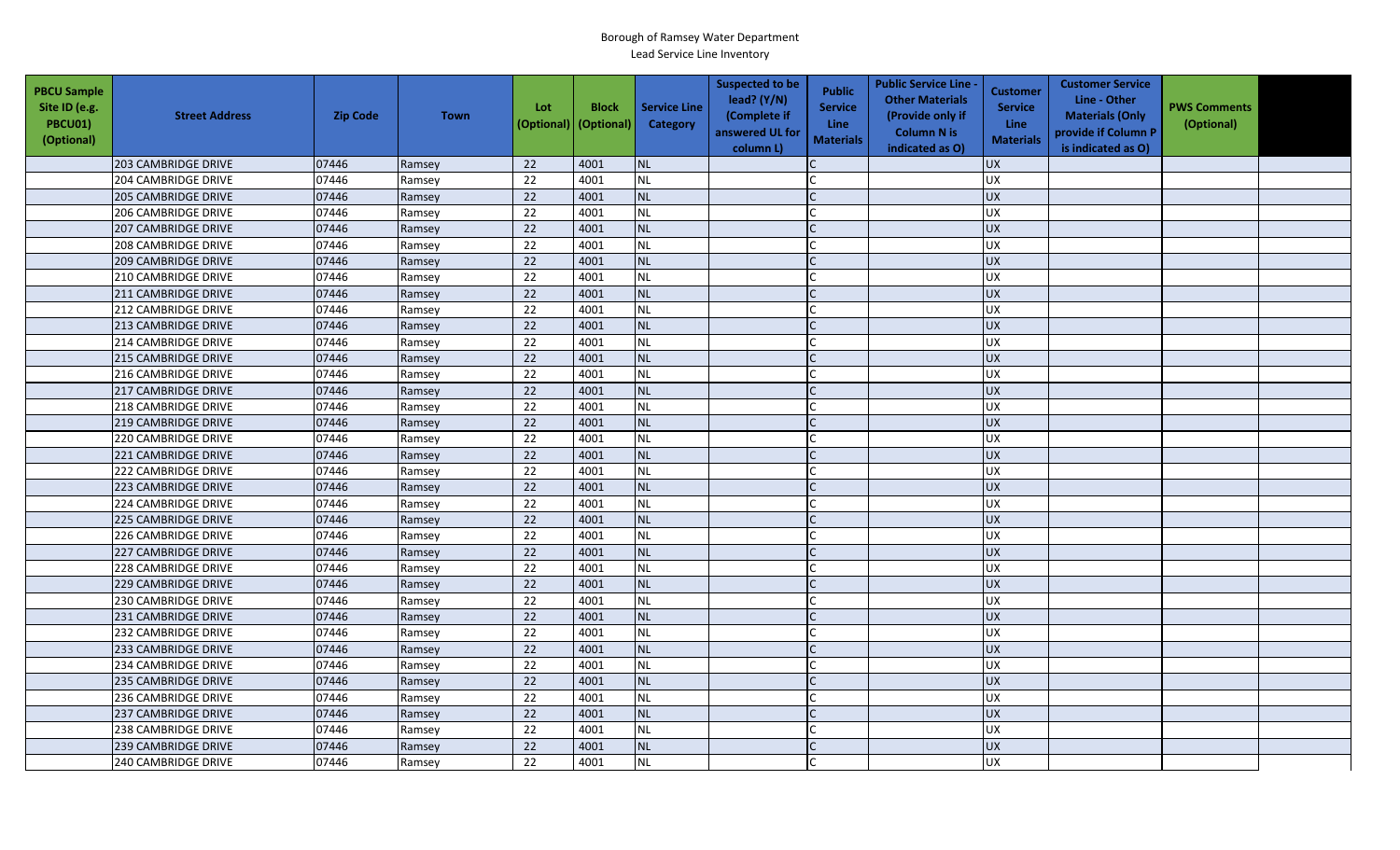| <b>PBCU Sample</b><br>Site ID (e.g.<br>PBCU01)<br>(Optional) | <b>Street Address</b>      | <b>Zip Code</b> | <b>Town</b> | Lot<br>(Optional) | <b>Block</b><br>(Optional) | <b>Service Line</b><br><b>Category</b> | <b>Suspected to be</b><br>lead? (Y/N)<br>(Complete if<br>answered UL for<br>column L) | <b>Public</b><br><b>Service</b><br><b>Line</b><br><b>Materials</b> | <b>Public Service Line -</b><br><b>Other Materials</b><br>(Provide only if<br><b>Column N is</b><br>indicated as O) | <b>Customer</b><br><b>Service</b><br><b>Line</b><br><b>Materials</b> | <b>Customer Service</b><br>Line - Other<br><b>Materials (Only</b><br>provide if Column P<br>is indicated as O) | <b>PWS Comments</b><br>(Optional) |  |
|--------------------------------------------------------------|----------------------------|-----------------|-------------|-------------------|----------------------------|----------------------------------------|---------------------------------------------------------------------------------------|--------------------------------------------------------------------|---------------------------------------------------------------------------------------------------------------------|----------------------------------------------------------------------|----------------------------------------------------------------------------------------------------------------|-----------------------------------|--|
|                                                              | 241 CAMBRIDGE DRIVE        | 07446           | Ramsey      | 22                | 4001                       | <b>NL</b>                              |                                                                                       |                                                                    |                                                                                                                     | <b>UX</b>                                                            |                                                                                                                |                                   |  |
|                                                              | 242 CAMBRIDGE DRIVE        | 07446           | Ramsey      | 22                | 4001                       | <b>NL</b>                              |                                                                                       |                                                                    |                                                                                                                     | UX                                                                   |                                                                                                                |                                   |  |
|                                                              | 243 CAMBRIDGE DRIVE        | 07446           | Ramsey      | 22                | 4001                       | NL                                     |                                                                                       |                                                                    |                                                                                                                     | <b>UX</b>                                                            |                                                                                                                |                                   |  |
|                                                              | 244 CAMBRIDGE DRIVE        | 07446           | Ramsey      | 22                | 4001                       | <b>NL</b>                              |                                                                                       |                                                                    |                                                                                                                     | <b>UX</b>                                                            |                                                                                                                |                                   |  |
|                                                              | <b>245 CAMBRIDGE DRIVE</b> | 07446           | Ramsey      | 22                | 4001                       | <b>NL</b>                              |                                                                                       |                                                                    |                                                                                                                     | <b>UX</b>                                                            |                                                                                                                |                                   |  |
|                                                              | <b>246 CAMBRIDGE DRIVE</b> | 07446           | Ramsey      | 22                | 4001                       | <b>NL</b>                              |                                                                                       |                                                                    |                                                                                                                     | <b>UX</b>                                                            |                                                                                                                |                                   |  |
|                                                              | 247 CAMBRIDGE DRIVE        | 07446           | Ramsey      | 22                | 4001                       | <b>NL</b>                              |                                                                                       |                                                                    |                                                                                                                     | <b>UX</b>                                                            |                                                                                                                |                                   |  |
|                                                              | 248 CAMBRIDGE DRIVE        | 07446           | Ramsey      | 22                | 4001                       | <b>NL</b>                              |                                                                                       |                                                                    |                                                                                                                     | <b>UX</b>                                                            |                                                                                                                |                                   |  |
|                                                              | 249 CAMBRIDGE DRIVE        | 07446           | Ramsey      | 22                | 4001                       | <b>NL</b>                              |                                                                                       |                                                                    |                                                                                                                     | <b>UX</b>                                                            |                                                                                                                |                                   |  |
|                                                              | 250 CAMBRIDGE DRIVE        | 07446           | Ramsey      | 22                | 4001                       | <b>NL</b>                              |                                                                                       |                                                                    |                                                                                                                     | <b>UX</b>                                                            |                                                                                                                |                                   |  |
|                                                              | 251 CAMBRIDGE DRIVE        | 07446           | Ramsey      | 22                | 4001                       | <b>NL</b>                              |                                                                                       |                                                                    |                                                                                                                     | <b>UX</b>                                                            |                                                                                                                |                                   |  |
|                                                              | 252 CAMBRIDGE DRIVE        | 07446           | Ramsey      | $\overline{22}$   | 4001                       | <b>NL</b>                              |                                                                                       |                                                                    |                                                                                                                     | UX                                                                   |                                                                                                                |                                   |  |
|                                                              | 253 CAMBRIDGE DRIVE        | 07446           | Ramsey      | 22                | 4001                       | <b>NL</b>                              |                                                                                       |                                                                    |                                                                                                                     | <b>UX</b>                                                            |                                                                                                                |                                   |  |
|                                                              | 254 CAMBRIDGE DRIVE        | 07446           | Ramsey      | 22                | 4001                       | NL                                     |                                                                                       |                                                                    |                                                                                                                     | UX                                                                   |                                                                                                                |                                   |  |
|                                                              | <b>255 CAMBRIDGE DRIVE</b> | 07446           | Ramsey      | 22                | 4001                       | <b>NL</b>                              |                                                                                       |                                                                    |                                                                                                                     | <b>UX</b>                                                            |                                                                                                                |                                   |  |
|                                                              | <b>256 CAMBRIDGE DRIVE</b> | 07446           | Ramsey      | 22                | 4001                       | <b>NL</b>                              |                                                                                       |                                                                    |                                                                                                                     | <b>UX</b>                                                            |                                                                                                                |                                   |  |
|                                                              | <b>257 CAMBRIDGE DRIVE</b> | 07446           | Ramsey      | 22                | 4001                       | <b>NL</b>                              |                                                                                       |                                                                    |                                                                                                                     | <b>UX</b>                                                            |                                                                                                                |                                   |  |
|                                                              | <b>258 CAMBRIDGE DRIVE</b> | 07446           | Ramsey      | 22                | 4001                       | <b>NL</b>                              |                                                                                       |                                                                    |                                                                                                                     | <b>UX</b>                                                            |                                                                                                                |                                   |  |
|                                                              | <b>259 CAMBRIDGE DRIVE</b> | 07446           | Ramsey      | 22                | 4001                       | <b>NL</b>                              |                                                                                       |                                                                    |                                                                                                                     | <b>UX</b>                                                            |                                                                                                                |                                   |  |
|                                                              | 260 CAMBRIDGE DRIVE        | 07446           | Ramsey      | 22                | 4001                       | <b>NL</b>                              |                                                                                       |                                                                    |                                                                                                                     | <b>UX</b>                                                            |                                                                                                                |                                   |  |
|                                                              | 261 CAMBRIDGE DRIVE        | 07446           | Ramsey      | 22                | 4001                       | <b>NL</b>                              |                                                                                       |                                                                    |                                                                                                                     | <b>UX</b>                                                            |                                                                                                                |                                   |  |
|                                                              | 262 CAMBRIDGE DRIVE        | 07446           | Ramsey      | 22                | 4001                       | <b>NL</b>                              |                                                                                       |                                                                    |                                                                                                                     | <b>UX</b>                                                            |                                                                                                                |                                   |  |
|                                                              | 263 CAMBRIDGE DRIVE        | 07446           | Ramsey      | 22                | 4001                       | <b>NL</b>                              |                                                                                       |                                                                    |                                                                                                                     | <b>UX</b>                                                            |                                                                                                                |                                   |  |
|                                                              | 264 CAMBRIDGE DRIVE        | 07446           | Ramsey      | 22                | 4001                       | <b>NL</b>                              |                                                                                       |                                                                    |                                                                                                                     | UX                                                                   |                                                                                                                |                                   |  |
|                                                              | <b>265 CAMBRIDGE DRIVE</b> | 07446           | Ramsey      | 22                | 4001                       | <b>NL</b>                              |                                                                                       |                                                                    |                                                                                                                     | <b>UX</b>                                                            |                                                                                                                |                                   |  |
|                                                              | 266 CAMBRIDGE DRIVE        | 07446           | Ramsey      | 22                | 4001                       | <b>NL</b>                              |                                                                                       |                                                                    |                                                                                                                     | <b>UX</b>                                                            |                                                                                                                |                                   |  |
|                                                              | <b>267 CAMBRIDGE DRIVE</b> | 07446           | Ramsey      | 22                | 4001                       | <b>NL</b>                              |                                                                                       |                                                                    |                                                                                                                     | <b>UX</b>                                                            |                                                                                                                |                                   |  |
|                                                              | 268 CAMBRIDGE DRIVE        | 07446           | Ramsey      | 22                | 4001                       | <b>NL</b>                              |                                                                                       |                                                                    |                                                                                                                     | <b>UX</b>                                                            |                                                                                                                |                                   |  |
|                                                              | <b>269 CAMBRIDGE DRIVE</b> | 07446           | Ramsey      | 22                | 4001                       | <b>NL</b>                              |                                                                                       |                                                                    |                                                                                                                     | <b>UX</b>                                                            |                                                                                                                |                                   |  |
|                                                              | 270 CAMBRIDGE DRIVE        | 07446           | Ramsey      | 22                | 4001                       | <b>NL</b>                              |                                                                                       |                                                                    |                                                                                                                     | <b>UX</b>                                                            |                                                                                                                |                                   |  |
|                                                              | 271 CAMBRIDGE DRIVE        | 07446           | Ramsey      | 22                | 4001                       | <b>NL</b>                              |                                                                                       |                                                                    |                                                                                                                     | <b>UX</b>                                                            |                                                                                                                |                                   |  |
|                                                              | 272 CAMBRIDGE DRIVE        | 07446           | Ramsey      | 22                | 4001                       | <b>NL</b>                              |                                                                                       |                                                                    |                                                                                                                     | <b>UX</b>                                                            |                                                                                                                |                                   |  |
|                                                              | 273 CAMBRIDGE DRIVE        | 07446           | Ramsey      | 22                | 4001                       | <b>NL</b>                              |                                                                                       |                                                                    |                                                                                                                     | UX                                                                   |                                                                                                                |                                   |  |
|                                                              | 274 CAMBRIDGE DRIVE        | 07446           | Ramsey      | 22                | 4001                       | <b>NL</b>                              |                                                                                       |                                                                    |                                                                                                                     | <b>UX</b>                                                            |                                                                                                                |                                   |  |
|                                                              | 275 CAMBRIDGE DRIVE        | 07446           | Ramsey      | 22                | 4001                       | <b>NL</b>                              |                                                                                       |                                                                    |                                                                                                                     | UX                                                                   |                                                                                                                |                                   |  |
|                                                              | 276 CAMBRIDGE DRIVE        | 07446           | Ramsey      | 22                | 4001                       | <b>NL</b>                              |                                                                                       |                                                                    |                                                                                                                     | <b>UX</b>                                                            |                                                                                                                |                                   |  |
|                                                              | <b>277 CAMBRIDGE DRIVE</b> | 07446           | Ramsey      | 22                | 4001                       | <b>NL</b>                              |                                                                                       |                                                                    |                                                                                                                     | <b>UX</b>                                                            |                                                                                                                |                                   |  |
|                                                              | 278 CAMBRIDGE DRIVE        | 07446           | Ramsey      | 22                | 4001                       | <b>NL</b>                              |                                                                                       |                                                                    |                                                                                                                     | <b>UX</b>                                                            |                                                                                                                |                                   |  |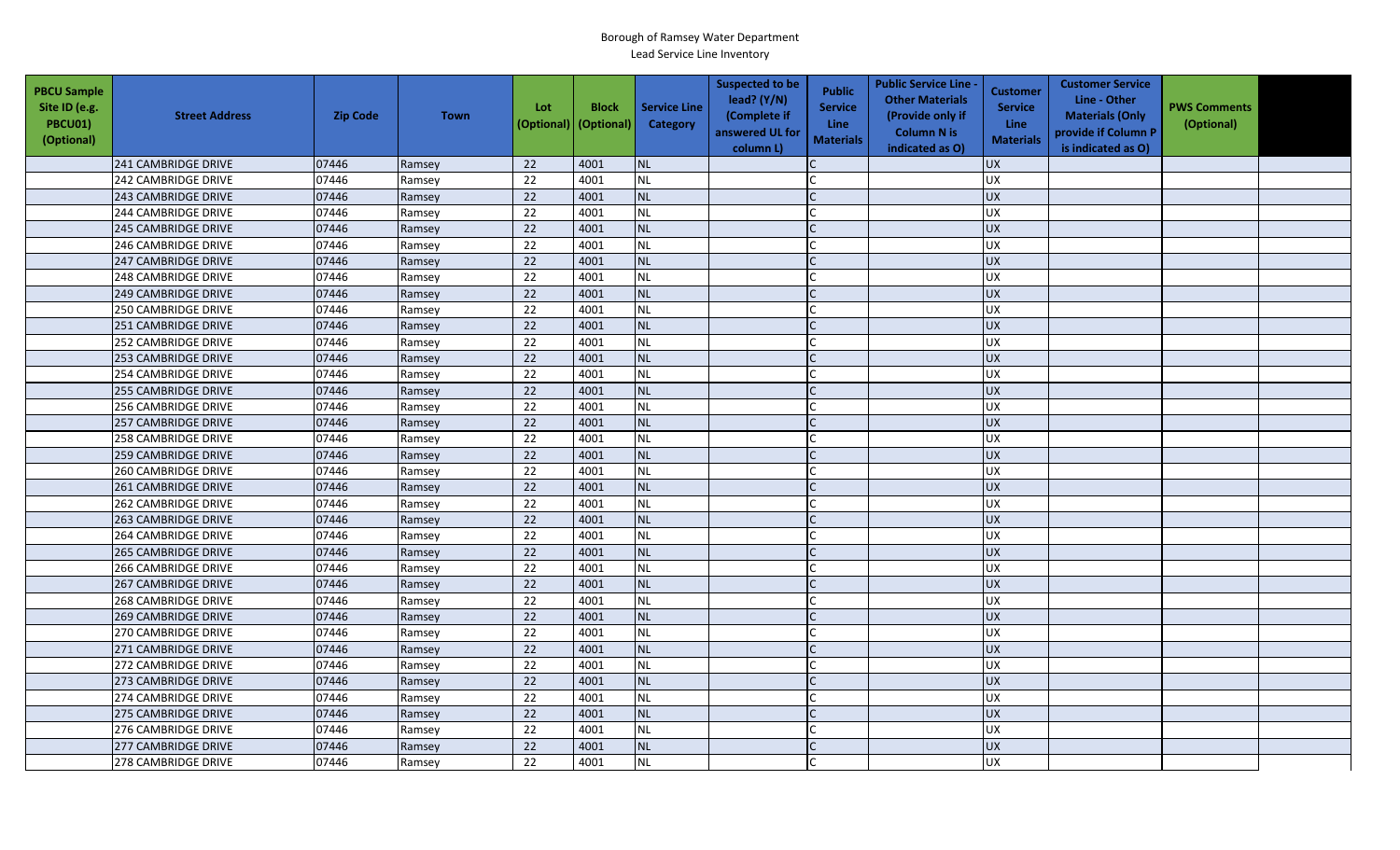| <b>PBCU Sample</b><br>Site ID (e.g.<br>PBCU01)<br>(Optional) | <b>Street Address</b> | <b>Zip Code</b> | <b>Town</b> | Lot<br>(Optional) | <b>Block</b><br>(Optional) | <b>Service Line</b><br><b>Category</b> | <b>Suspected to be</b><br>lead? (Y/N)<br>(Complete if<br>answered UL for<br>column L) | <b>Public</b><br><b>Service</b><br><b>Line</b><br><b>Materials</b> | <b>Public Service Line -</b><br><b>Other Materials</b><br>(Provide only if<br><b>Column N is</b><br>indicated as O) | <b>Customer</b><br><b>Service</b><br><b>Line</b><br><b>Materials</b> | <b>Customer Service</b><br>Line - Other<br><b>Materials (Only</b><br>provide if Column P<br>is indicated as O) | <b>PWS Comments</b><br>(Optional) |  |
|--------------------------------------------------------------|-----------------------|-----------------|-------------|-------------------|----------------------------|----------------------------------------|---------------------------------------------------------------------------------------|--------------------------------------------------------------------|---------------------------------------------------------------------------------------------------------------------|----------------------------------------------------------------------|----------------------------------------------------------------------------------------------------------------|-----------------------------------|--|
|                                                              | 279 CAMBRIDGE DRIVE   | 07446           | Ramsey      | 22                | 4001                       | <b>NL</b>                              |                                                                                       |                                                                    |                                                                                                                     | <b>UX</b>                                                            |                                                                                                                |                                   |  |
|                                                              | 316 CAMBRIDGE DRIVE   | 07446           | Ramsey      | 22                | 4001                       | <b>NL</b>                              |                                                                                       |                                                                    |                                                                                                                     | UX                                                                   |                                                                                                                |                                   |  |
|                                                              | 317 CAMBRIDGE DRIVE   | 07446           | Ramsey      | 22                | 4001                       | NL                                     |                                                                                       |                                                                    |                                                                                                                     | <b>UX</b>                                                            |                                                                                                                |                                   |  |
|                                                              | 318 CAMBRIDGE DRIVE   | 07446           | Ramsey      | 22                | 4001                       | <b>NL</b>                              |                                                                                       |                                                                    |                                                                                                                     | <b>UX</b>                                                            |                                                                                                                |                                   |  |
|                                                              | 319 CAMBRIDGE DRIVE   | 07446           | Ramsey      | 22                | 4001                       | <b>NL</b>                              |                                                                                       |                                                                    |                                                                                                                     | <b>UX</b>                                                            |                                                                                                                |                                   |  |
|                                                              | 320 CAMBRIDGE DRIVE   | 07446           | Ramsey      | 22                | 4001                       | <b>NL</b>                              |                                                                                       |                                                                    |                                                                                                                     | <b>UX</b>                                                            |                                                                                                                |                                   |  |
|                                                              | 321 CAMBRIDGE DRIVE   | 07446           | Ramsey      | 22                | 4001                       | <b>NL</b>                              |                                                                                       |                                                                    |                                                                                                                     | <b>UX</b>                                                            |                                                                                                                |                                   |  |
|                                                              | 322 CAMBRIDGE DRIVE   | 07446           | Ramsey      | 22                | 4001                       | <b>NL</b>                              |                                                                                       |                                                                    |                                                                                                                     | <b>UX</b>                                                            |                                                                                                                |                                   |  |
|                                                              | 323 CAMBRIDGE DRIVE   | 07446           | Ramsey      | 22                | 4001                       | <b>NL</b>                              |                                                                                       |                                                                    |                                                                                                                     | <b>UX</b>                                                            |                                                                                                                |                                   |  |
|                                                              | 324 CAMBRIDGE DRIVE   | 07446           | Ramsey      | 22                | 4001                       | <b>NL</b>                              |                                                                                       |                                                                    |                                                                                                                     | <b>UX</b>                                                            |                                                                                                                |                                   |  |
|                                                              | 325 CAMBRIDGE DRIVE   | 07446           | Ramsey      | 22                | 4001                       | <b>NL</b>                              |                                                                                       |                                                                    |                                                                                                                     | <b>UX</b>                                                            |                                                                                                                |                                   |  |
|                                                              | 326 CAMBRIDGE DRIVE   | 07446           | Ramsey      | $\overline{22}$   | 4001                       | <b>NL</b>                              |                                                                                       |                                                                    |                                                                                                                     | UX                                                                   |                                                                                                                |                                   |  |
|                                                              | 327 CAMBRIDGE DRIVE   | 07446           | Ramsey      | 22                | 4001                       | <b>NL</b>                              |                                                                                       |                                                                    |                                                                                                                     | <b>UX</b>                                                            |                                                                                                                |                                   |  |
|                                                              | 328 CAMBRIDGE DRIVE   | 07446           | Ramsey      | 22                | 4001                       | NL                                     |                                                                                       |                                                                    |                                                                                                                     | UX                                                                   |                                                                                                                |                                   |  |
|                                                              | 329 CAMBRIDGE DRIVE   | 07446           | Ramsey      | 22                | 4001                       | <b>NL</b>                              |                                                                                       |                                                                    |                                                                                                                     | <b>UX</b>                                                            |                                                                                                                |                                   |  |
|                                                              | 330 CAMBRIDGE DRIVE   | 07446           | Ramsey      | 22                | 4001                       | <b>NL</b>                              |                                                                                       |                                                                    |                                                                                                                     | <b>UX</b>                                                            |                                                                                                                |                                   |  |
|                                                              | 331 CAMBRIDGE DRIVE   | 07446           | Ramsey      | 22                | 4001                       | <b>NL</b>                              |                                                                                       |                                                                    |                                                                                                                     | <b>UX</b>                                                            |                                                                                                                |                                   |  |
|                                                              | 332 CAMBRIDGE DRIVE   | 07446           | Ramsey      | 22                | 4001                       | <b>NL</b>                              |                                                                                       |                                                                    |                                                                                                                     | <b>UX</b>                                                            |                                                                                                                |                                   |  |
|                                                              | 333 CAMBRIDGE DRIVE   | 07446           | Ramsey      | 22                | 4001                       | <b>NL</b>                              |                                                                                       |                                                                    |                                                                                                                     | UX                                                                   |                                                                                                                |                                   |  |
|                                                              | 334 CAMBRIDGE DRIVE   | 07446           | Ramsey      | 22                | 4001                       | <b>NL</b>                              |                                                                                       |                                                                    |                                                                                                                     | <b>UX</b>                                                            |                                                                                                                |                                   |  |
|                                                              | 335 CAMBRIDGE DRIVE   | 07446           | Ramsey      | 22                | 4001                       | <b>NL</b>                              |                                                                                       |                                                                    |                                                                                                                     | <b>UX</b>                                                            |                                                                                                                |                                   |  |
|                                                              | 336 CAMBRIDGE DRIVE   | 07446           | Ramsey      | 22                | 4001                       | <b>NL</b>                              |                                                                                       |                                                                    |                                                                                                                     | <b>UX</b>                                                            |                                                                                                                |                                   |  |
|                                                              | 337 CAMBRIDGE DRIVE   | 07446           | Ramsey      | 22                | 4001                       | <b>NL</b>                              |                                                                                       |                                                                    |                                                                                                                     | <b>UX</b>                                                            |                                                                                                                |                                   |  |
|                                                              | 338 CAMBRIDGE DRIVE   | 07446           | Ramsey      | 22                | 4001                       | <b>NL</b>                              |                                                                                       |                                                                    |                                                                                                                     | UX                                                                   |                                                                                                                |                                   |  |
|                                                              | 339 CAMBRIDGE DRIVE   | 07446           | Ramsey      | 22                | 4001                       | <b>NL</b>                              |                                                                                       |                                                                    |                                                                                                                     | <b>UX</b>                                                            |                                                                                                                |                                   |  |
|                                                              | 340 CAMBRIDGE DRIVE   | 07446           | Ramsey      | 22                | 4001                       | <b>NL</b>                              |                                                                                       |                                                                    |                                                                                                                     | <b>UX</b>                                                            |                                                                                                                |                                   |  |
|                                                              | 341 CAMBRIDGE DRIVE   | 07446           | Ramsey      | 22                | 4001                       | <b>NL</b>                              |                                                                                       |                                                                    |                                                                                                                     | <b>UX</b>                                                            |                                                                                                                |                                   |  |
|                                                              | 342 CAMBRIDGE DRIVE   | 07446           | Ramsey      | 22                | 4001                       | <b>NL</b>                              |                                                                                       |                                                                    |                                                                                                                     | <b>UX</b>                                                            |                                                                                                                |                                   |  |
|                                                              | 343 CAMBRIDGE DRIVE   | 07446           | Ramsey      | 22                | 4001                       | <b>NL</b>                              |                                                                                       |                                                                    |                                                                                                                     | <b>UX</b>                                                            |                                                                                                                |                                   |  |
|                                                              | 344 CAMBRIDGE DRIVE   | 07446           | Ramsey      | 22                | 4001                       | <b>NL</b>                              |                                                                                       |                                                                    |                                                                                                                     | <b>UX</b>                                                            |                                                                                                                |                                   |  |
|                                                              | 345 CAMBRIDGE DRIVE   | 07446           | Ramsey      | 22                | 4001                       | <b>NL</b>                              |                                                                                       |                                                                    |                                                                                                                     | <b>UX</b>                                                            |                                                                                                                |                                   |  |
|                                                              | 346 CAMBRIDGE DRIVE   | 07446           | Ramsey      | 22                | 4001                       | <b>NL</b>                              |                                                                                       |                                                                    |                                                                                                                     | UX                                                                   |                                                                                                                |                                   |  |
|                                                              | 347 CAMBRIDGE DRIVE   | 07446           | Ramsey      | 22                | 4001                       | <b>NL</b>                              |                                                                                       |                                                                    |                                                                                                                     | UX                                                                   |                                                                                                                |                                   |  |
|                                                              | 348 CAMBRIDGE DRIVE   | 07446           | Ramsey      | 22                | 4001                       | <b>NL</b>                              |                                                                                       |                                                                    |                                                                                                                     | <b>UX</b>                                                            |                                                                                                                |                                   |  |
|                                                              | 349 CAMBRIDGE DRIVE   | 07446           | Ramsey      | 22                | 4001                       | <b>NL</b>                              |                                                                                       |                                                                    |                                                                                                                     | UX                                                                   |                                                                                                                |                                   |  |
|                                                              | 350 CAMBRIDGE DRIVE   | 07446           | Ramsey      | 22                | 4001                       | <b>NL</b>                              |                                                                                       |                                                                    |                                                                                                                     | <b>UX</b>                                                            |                                                                                                                |                                   |  |
|                                                              | 351 CAMBRIDGE DRIVE   | 07446           | Ramsey      | 22                | 4001                       | <b>NL</b>                              |                                                                                       |                                                                    |                                                                                                                     | <b>UX</b>                                                            |                                                                                                                |                                   |  |
|                                                              | 352 CAMBRIDGE DRIVE   | 07446           | Ramsey      | 22                | 4001                       | <b>NL</b>                              |                                                                                       |                                                                    |                                                                                                                     | <b>UX</b>                                                            |                                                                                                                |                                   |  |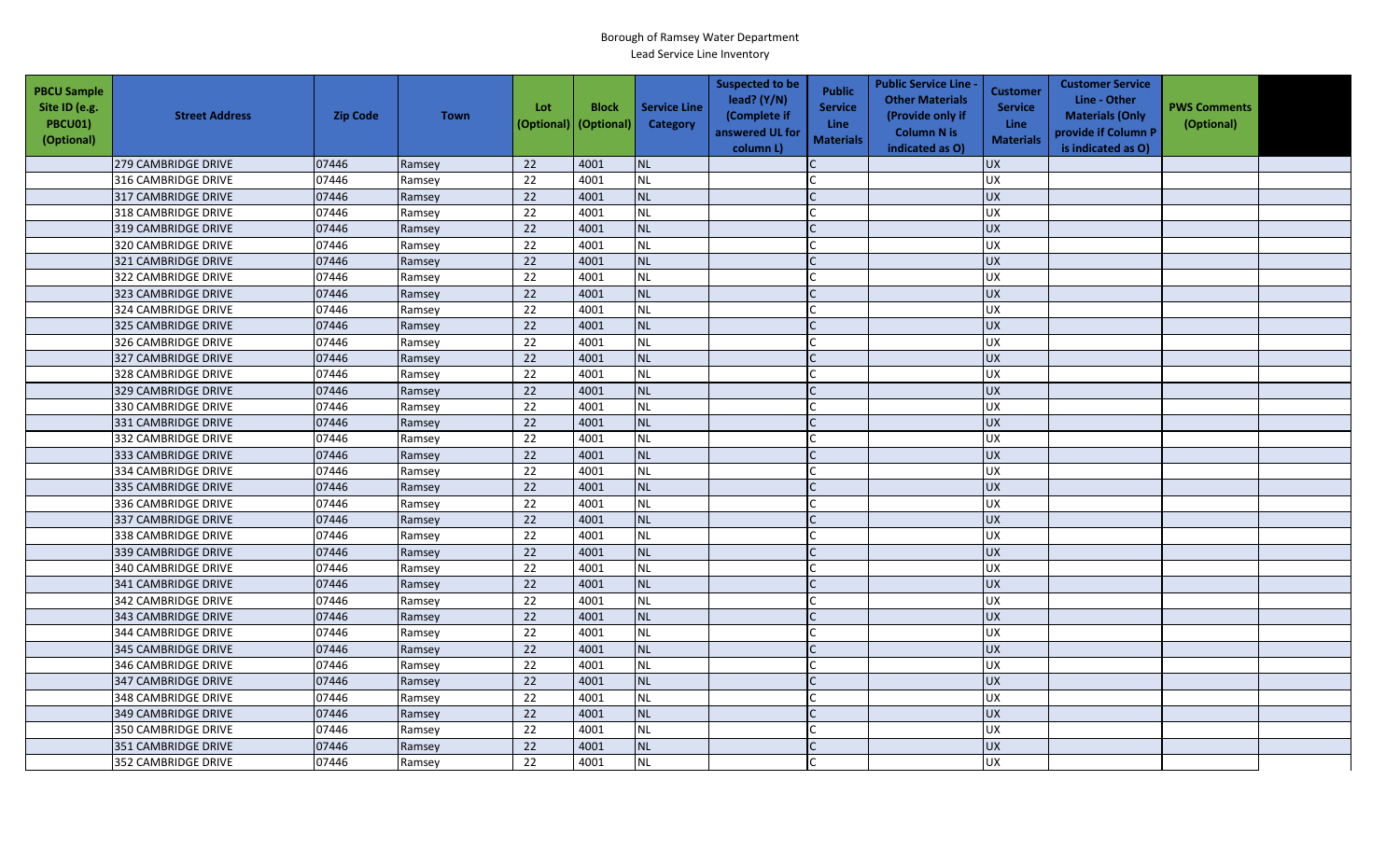| <b>PBCU Sample</b><br>Site ID (e.g.<br>PBCU01)<br>(Optional) | <b>Street Address</b>      | <b>Zip Code</b> | <b>Town</b> | Lot<br>(Optional) | <b>Block</b><br>(Optional) | <b>Service Line</b><br><b>Category</b> | <b>Suspected to be</b><br>lead? (Y/N)<br>(Complete if<br>answered UL for<br>column L) | <b>Public</b><br><b>Service</b><br><b>Line</b><br><b>Materials</b> | <b>Public Service Line -</b><br><b>Other Materials</b><br>(Provide only if<br><b>Column N is</b><br>indicated as O) | <b>Customer</b><br><b>Service</b><br><b>Line</b><br><b>Materials</b> | <b>Customer Service</b><br>Line - Other<br><b>Materials (Only</b><br>provide if Column P<br>is indicated as O) | <b>PWS Comments</b><br>(Optional) |  |
|--------------------------------------------------------------|----------------------------|-----------------|-------------|-------------------|----------------------------|----------------------------------------|---------------------------------------------------------------------------------------|--------------------------------------------------------------------|---------------------------------------------------------------------------------------------------------------------|----------------------------------------------------------------------|----------------------------------------------------------------------------------------------------------------|-----------------------------------|--|
|                                                              | 353 CAMBRIDGE DRIVE        | 07446           | Ramsey      | 22                | 4001                       | <b>NL</b>                              |                                                                                       |                                                                    |                                                                                                                     | <b>UX</b>                                                            |                                                                                                                |                                   |  |
|                                                              | 354 CAMBRIDGE DRIVE        | 07446           | Ramsey      | 22                | 4001                       | <b>NL</b>                              |                                                                                       |                                                                    |                                                                                                                     | UX                                                                   |                                                                                                                |                                   |  |
|                                                              | 355 CAMBRIDGE DRIVE        | 07446           | Ramsey      | 22                | 4001                       | NL                                     |                                                                                       |                                                                    |                                                                                                                     | <b>UX</b>                                                            |                                                                                                                |                                   |  |
|                                                              | 356 CAMBRIDGE DRIVE        | 07446           | Ramsey      | 22                | 4001                       | <b>NL</b>                              |                                                                                       |                                                                    |                                                                                                                     | <b>UX</b>                                                            |                                                                                                                |                                   |  |
|                                                              | 357 CAMBRIDGE DRIVE        | 07446           | Ramsey      | 22                | 4001                       | <b>NL</b>                              |                                                                                       |                                                                    |                                                                                                                     | <b>UX</b>                                                            |                                                                                                                |                                   |  |
|                                                              | 358 CAMBRIDGE DRIVE        | 07446           | Ramsey      | 22                | 4001                       | <b>NL</b>                              |                                                                                       |                                                                    |                                                                                                                     | <b>UX</b>                                                            |                                                                                                                |                                   |  |
|                                                              | 359 CAMBRIDGE DRIVE        | 07446           | Ramsey      | 22                | 4001                       | <b>NL</b>                              |                                                                                       |                                                                    |                                                                                                                     | <b>UX</b>                                                            |                                                                                                                |                                   |  |
|                                                              | 360 CAMBRIDGE DRIVE        | 07446           | Ramsey      | 22                | 4001                       | <b>NL</b>                              |                                                                                       |                                                                    |                                                                                                                     | <b>UX</b>                                                            |                                                                                                                |                                   |  |
|                                                              | 361 CAMBRIDGE DRIVE        | 07446           | Ramsey      | 22                | 4001                       | <b>NL</b>                              |                                                                                       |                                                                    |                                                                                                                     | <b>UX</b>                                                            |                                                                                                                |                                   |  |
|                                                              | 362 CAMBRIDGE DRIVE        | 07446           | Ramsey      | 22                | 4001                       | <b>NL</b>                              |                                                                                       |                                                                    |                                                                                                                     | <b>UX</b>                                                            |                                                                                                                |                                   |  |
|                                                              | 363 CAMBRIDGE DRIVE        | 07446           | Ramsey      | 22                | 4001                       | <b>NL</b>                              |                                                                                       |                                                                    |                                                                                                                     | <b>UX</b>                                                            |                                                                                                                |                                   |  |
|                                                              | 364 CAMBRIDGE DRIVE        | 07446           | Ramsey      | $\overline{22}$   | 4001                       | <b>NL</b>                              |                                                                                       |                                                                    |                                                                                                                     | UX                                                                   |                                                                                                                |                                   |  |
|                                                              | 365 CAMBRIDGE DRIVE        | 07446           | Ramsey      | 22                | 4001                       | <b>NL</b>                              |                                                                                       |                                                                    |                                                                                                                     | <b>UX</b>                                                            |                                                                                                                |                                   |  |
|                                                              | 366 CAMBRIDGE DRIVE        | 07446           | Ramsey      | 22                | 4001                       | NL                                     |                                                                                       |                                                                    |                                                                                                                     | UX                                                                   |                                                                                                                |                                   |  |
|                                                              | 367 CAMBRIDGE DRIVE        | 07446           | Ramsey      | 22                | 4001                       | <b>NL</b>                              |                                                                                       |                                                                    |                                                                                                                     | <b>UX</b>                                                            |                                                                                                                |                                   |  |
|                                                              | 368 CAMBRIDGE DRIVE        | 07446           | Ramsey      | 22                | 4001                       | <b>NL</b>                              |                                                                                       |                                                                    |                                                                                                                     | <b>UX</b>                                                            |                                                                                                                |                                   |  |
|                                                              | 369 CAMBRIDGE DRIVE        | 07446           | Ramsey      | 22                | 4001                       | <b>NL</b>                              |                                                                                       |                                                                    |                                                                                                                     | <b>UX</b>                                                            |                                                                                                                |                                   |  |
|                                                              | 370 CAMBRIDGE DRIVE        | 07446           | Ramsey      | 22                | 4001                       | <b>NL</b>                              |                                                                                       |                                                                    |                                                                                                                     | <b>UX</b>                                                            |                                                                                                                |                                   |  |
|                                                              | 371 CAMBRIDGE DRIVE        | 07446           | Ramsey      | 22                | 4001                       | <b>NL</b>                              |                                                                                       |                                                                    |                                                                                                                     | <b>UX</b>                                                            |                                                                                                                |                                   |  |
|                                                              | 372 CAMBRIDGE DRIVE        | 07446           | Ramsey      | 22                | 4001                       | <b>NL</b>                              |                                                                                       |                                                                    |                                                                                                                     | <b>UX</b>                                                            |                                                                                                                |                                   |  |
|                                                              | 373 CAMBRIDGE DRIVE        | 07446           | Ramsey      | 22                | 4001                       | <b>NL</b>                              |                                                                                       |                                                                    |                                                                                                                     | <b>UX</b>                                                            |                                                                                                                |                                   |  |
|                                                              | 374 CAMBRIDGE DRIVE        | 07446           | Ramsey      | 22                | 4001                       | <b>NL</b>                              |                                                                                       |                                                                    |                                                                                                                     | <b>UX</b>                                                            |                                                                                                                |                                   |  |
|                                                              | 375 CAMBRIDGE DRIVE        | 07446           | Ramsey      | 22                | 4001                       | <b>NL</b>                              |                                                                                       |                                                                    |                                                                                                                     | <b>UX</b>                                                            |                                                                                                                |                                   |  |
|                                                              | 376 CAMBRIDGE DRIVE        | 07446           | Ramsey      | 22                | 4001                       | <b>NL</b>                              |                                                                                       |                                                                    |                                                                                                                     | UX                                                                   |                                                                                                                |                                   |  |
|                                                              | 377 CAMBRIDGE DRIVE        | 07446           | Ramsey      | 22                | 4001                       | <b>NL</b>                              |                                                                                       |                                                                    |                                                                                                                     | <b>UX</b>                                                            |                                                                                                                |                                   |  |
|                                                              | 378 CAMBRIDGE DRIVE        | 07446           | Ramsey      | 22                | 4001                       | <b>NL</b>                              |                                                                                       |                                                                    |                                                                                                                     | <b>UX</b>                                                            |                                                                                                                |                                   |  |
|                                                              | 379 CAMBRIDGE DRIVE        | 07446           | Ramsey      | 22                | 4001                       | <b>NL</b>                              |                                                                                       |                                                                    |                                                                                                                     | <b>UX</b>                                                            |                                                                                                                |                                   |  |
|                                                              | 380 CAMBRIDGE DRIVE        | 07446           | Ramsey      | 22                | 4001                       | <b>NL</b>                              |                                                                                       |                                                                    |                                                                                                                     | <b>UX</b>                                                            |                                                                                                                |                                   |  |
|                                                              | 381 CAMBRIDGE DRIVE        | 07446           | Ramsey      | 22                | 4001                       | <b>NL</b>                              |                                                                                       |                                                                    |                                                                                                                     | <b>UX</b>                                                            |                                                                                                                |                                   |  |
|                                                              | 382 CAMBRIDGE DRIVE        | 07446           | Ramsey      | 22                | 4001                       | <b>NL</b>                              |                                                                                       |                                                                    |                                                                                                                     | <b>UX</b>                                                            |                                                                                                                |                                   |  |
|                                                              | 383 CAMBRIDGE DRIVE        | 07446           | Ramsey      | 22                | 4001                       | <b>NL</b>                              |                                                                                       |                                                                    |                                                                                                                     | <b>UX</b>                                                            |                                                                                                                |                                   |  |
|                                                              | 384 CAMBRIDGE DRIVE        | 07446           | Ramsey      | 22                | 4001                       | <b>NL</b>                              |                                                                                       |                                                                    |                                                                                                                     | <b>UX</b>                                                            |                                                                                                                |                                   |  |
|                                                              | 385 CAMBRIDGE DRIVE        | 07446           | Ramsey      | 22                | 4001                       | <b>NL</b>                              |                                                                                       |                                                                    |                                                                                                                     | UX                                                                   |                                                                                                                |                                   |  |
|                                                              | 386 CAMBRIDGE DRIVE        | 07446           | Ramsey      | 22                | 4001                       | <b>NL</b>                              |                                                                                       |                                                                    |                                                                                                                     | <b>UX</b>                                                            |                                                                                                                |                                   |  |
|                                                              | 387 CAMBRIDGE DRIVE        | 07446           | Ramsey      | 22                | 4001                       | <b>NL</b>                              |                                                                                       |                                                                    |                                                                                                                     | UX                                                                   |                                                                                                                |                                   |  |
|                                                              | 388 CAMBRIDGE DRIVE        | 07446           | Ramsey      | 22                | 4001                       | <b>NL</b>                              |                                                                                       |                                                                    |                                                                                                                     | <b>UX</b>                                                            |                                                                                                                |                                   |  |
|                                                              | 389 CAMBRIDGE DRIVE        | 07446           | Ramsey      | 22                | 4001                       | <b>NL</b>                              |                                                                                       |                                                                    |                                                                                                                     | <b>UX</b>                                                            |                                                                                                                |                                   |  |
|                                                              | <b>390 CAMBRIDGE DRIVE</b> | 07446           | Ramsey      | 22                | 4001                       | <b>NL</b>                              |                                                                                       |                                                                    |                                                                                                                     | <b>UX</b>                                                            |                                                                                                                |                                   |  |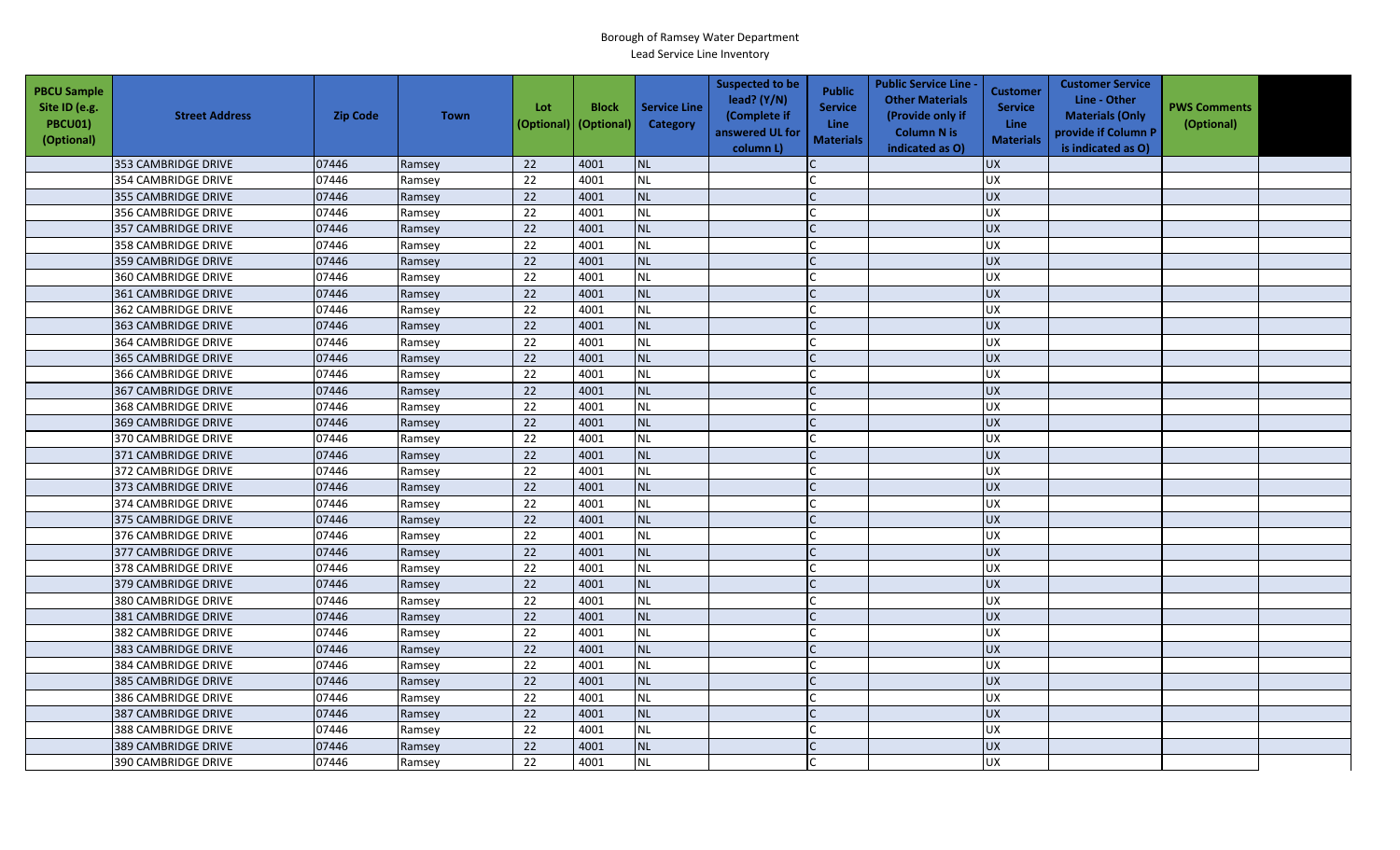| <b>PBCU Sample</b><br>Site ID (e.g.<br><b>PBCU01)</b><br>(Optional) | <b>Street Address</b>      | <b>Zip Code</b> | <b>Town</b> | Lot<br>(Optional) | <b>Block</b><br>(Optional) | <b>Service Line</b><br><b>Category</b> | <b>Suspected to be</b><br>lead? (Y/N)<br>(Complete if<br>answered UL for<br>column L) | <b>Public</b><br><b>Service</b><br><b>Line</b><br><b>Materials</b> | <b>Public Service Line -</b><br><b>Other Materials</b><br>(Provide only if<br><b>Column N is</b><br>indicated as O) | <b>Customer</b><br><b>Service</b><br><b>Line</b><br><b>Materials</b> | <b>Customer Service</b><br>Line - Other<br><b>Materials (Only</b><br>provide if Column P<br>is indicated as O) | <b>PWS Comments</b><br>(Optional) |  |
|---------------------------------------------------------------------|----------------------------|-----------------|-------------|-------------------|----------------------------|----------------------------------------|---------------------------------------------------------------------------------------|--------------------------------------------------------------------|---------------------------------------------------------------------------------------------------------------------|----------------------------------------------------------------------|----------------------------------------------------------------------------------------------------------------|-----------------------------------|--|
|                                                                     | 391 CAMBRIDGE DRIVE        | 07446           | Ramsey      | 22                | 4001                       | <b>NL</b>                              |                                                                                       |                                                                    |                                                                                                                     | <b>UX</b>                                                            |                                                                                                                |                                   |  |
|                                                                     | 392 CAMBRIDGE DRIVE        | 07446           | Ramsey      | 22                | 4001                       | <b>NL</b>                              |                                                                                       |                                                                    |                                                                                                                     | UX                                                                   |                                                                                                                |                                   |  |
|                                                                     | 393 CAMBRIDGE DRIVE        | 07446           | Ramsey      | 22                | 4001                       | NL                                     |                                                                                       |                                                                    |                                                                                                                     | <b>UX</b>                                                            |                                                                                                                |                                   |  |
|                                                                     | 394 CAMBRIDGE DRIVE        | 07446           | Ramsey      | 22                | 4001                       | <b>NL</b>                              |                                                                                       |                                                                    |                                                                                                                     | <b>UX</b>                                                            |                                                                                                                |                                   |  |
|                                                                     | 395 CAMBRIDGE DRIVE        | 07446           | Ramsey      | 22                | 4001                       | <b>NL</b>                              |                                                                                       |                                                                    |                                                                                                                     | <b>UX</b>                                                            |                                                                                                                |                                   |  |
|                                                                     | 396 CAMBRIDGE DRIVE        | 07446           | Ramsey      | 22                | 4001                       | <b>NL</b>                              |                                                                                       |                                                                    |                                                                                                                     | <b>UX</b>                                                            |                                                                                                                |                                   |  |
|                                                                     | 397 CAMBRIDGE DRIVE        | 07446           | Ramsey      | 22                | 4001                       | <b>NL</b>                              |                                                                                       |                                                                    |                                                                                                                     | <b>UX</b>                                                            |                                                                                                                |                                   |  |
|                                                                     | 398 CAMBRIDGE DRIVE        | 07446           | Ramsey      | 22                | 4001                       | <b>NL</b>                              |                                                                                       |                                                                    |                                                                                                                     | <b>UX</b>                                                            |                                                                                                                |                                   |  |
|                                                                     | 399 CAMBRIDGE DRIVE        | 07446           | Ramsey      | 22                | 4001                       | <b>NL</b>                              |                                                                                       |                                                                    |                                                                                                                     | UX                                                                   |                                                                                                                |                                   |  |
|                                                                     | <b>CAMBRIDGE HEIGHTS</b>   | 07446           | Ramsey      |                   |                            | <b>NL</b>                              |                                                                                       |                                                                    |                                                                                                                     | <b>UX</b>                                                            |                                                                                                                |                                   |  |
|                                                                     | <b>CAMBRIDGE GATE</b>      | 07446           | Ramsey      |                   |                            | <b>NL</b>                              |                                                                                       |                                                                    |                                                                                                                     | <b>UX</b>                                                            |                                                                                                                |                                   |  |
|                                                                     | 3 CANDLELIGHT ROAD         | 07446           | Ramsey      | 15.07             | 1201                       | <b>NL</b>                              |                                                                                       |                                                                    |                                                                                                                     | UX                                                                   |                                                                                                                |                                   |  |
|                                                                     | 4 CANDLELIGHT ROAD         | 07446           | Ramsey      | 15.02             | 1201                       | <b>NL</b>                              |                                                                                       |                                                                    |                                                                                                                     | <b>UX</b>                                                            |                                                                                                                |                                   |  |
|                                                                     | 7 CANDLELIGHT ROAD         | 07446           | Ramsey      | 15.06             | 1201                       | NL                                     |                                                                                       |                                                                    |                                                                                                                     | UX                                                                   |                                                                                                                |                                   |  |
|                                                                     | 11 CANDLELIGHT ROAD        | 07446           | Ramsey      | 15.05             | 1201                       | <b>NL</b>                              |                                                                                       |                                                                    |                                                                                                                     | <b>UX</b>                                                            |                                                                                                                |                                   |  |
|                                                                     | 15 CANDLELIGHT ROAD        | 07446           | Ramsey      | 15.04             | 1201                       | <b>NL</b>                              |                                                                                       |                                                                    |                                                                                                                     | <b>UX</b>                                                            |                                                                                                                |                                   |  |
|                                                                     | 16 CANDLELIGHT ROAD        | 07446           | Ramsey      | 15.03             | 1201                       | <b>NL</b>                              |                                                                                       |                                                                    |                                                                                                                     | <b>UX</b>                                                            |                                                                                                                |                                   |  |
|                                                                     | 19 CANDLELIGHT ROAD        | 07446           | Ramsey      | 7.04              | 1201                       | <b>NL</b>                              |                                                                                       |                                                                    |                                                                                                                     | <b>UX</b>                                                            |                                                                                                                |                                   |  |
|                                                                     | <b>20 CANDLELIGHT ROAD</b> | 07446           | Ramsey      | 7.02              | 1201                       | <b>NL</b>                              |                                                                                       |                                                                    |                                                                                                                     | UX                                                                   |                                                                                                                |                                   |  |
|                                                                     | 24 CANDLELIGHT ROAD        | 07446           | Ramsey      | 7.03              | 1201                       | <b>NL</b>                              |                                                                                       |                                                                    |                                                                                                                     | <b>UX</b>                                                            |                                                                                                                |                                   |  |
|                                                                     | <b>6 CANTERBURY DRIVE</b>  | 07446           | Ramsey      | $\overline{2}$    | 4909                       | <b>NL</b>                              |                                                                                       |                                                                    |                                                                                                                     | <b>UX</b>                                                            |                                                                                                                |                                   |  |
|                                                                     | 7 CANTERBURY DRIVE         | 07446           | Ramsey      | 11                | 4906                       | <b>NL</b>                              |                                                                                       |                                                                    |                                                                                                                     | <b>UX</b>                                                            |                                                                                                                |                                   |  |
|                                                                     | <b>12 CANTERBURY DRIVE</b> | 07446           | Ramsey      | $\mathbf{1}$      | 4909                       | <b>NL</b>                              |                                                                                       |                                                                    |                                                                                                                     | <b>UX</b>                                                            |                                                                                                                |                                   |  |
|                                                                     | 19 CANTERBURY DRIVE        | 07446           | Ramsey      | 12                | 4906                       | <b>NL</b>                              |                                                                                       |                                                                    |                                                                                                                     | UX                                                                   |                                                                                                                |                                   |  |
|                                                                     | <b>25 CANTERBURY DRIVE</b> | 07446           | Ramsey      | 13                | 4906                       | <b>NL</b>                              |                                                                                       |                                                                    |                                                                                                                     | <b>UX</b>                                                            |                                                                                                                |                                   |  |
|                                                                     | <b>30 CANTERBURY DRIVE</b> | 07446           | Ramsey      | $\mathbf{1}$      | 4907                       | <b>NL</b>                              |                                                                                       |                                                                    |                                                                                                                     | <b>UX</b>                                                            |                                                                                                                |                                   |  |
|                                                                     | 31 CANTERBURY DRIVE        | 07446           | Ramsey      | 14                | 4906                       | <b>NL</b>                              |                                                                                       |                                                                    |                                                                                                                     | <b>UX</b>                                                            |                                                                                                                |                                   |  |
|                                                                     | <b>39 CANTERBURY DRIVE</b> | 07446           | Ramsey      | 15                | 4906                       | <b>NL</b>                              |                                                                                       |                                                                    |                                                                                                                     | <b>UX</b>                                                            |                                                                                                                |                                   |  |
|                                                                     | 43 CANTERBURY DRIVE        | 07446           | Ramsey      | 16                | 4906                       | <b>NL</b>                              |                                                                                       |                                                                    |                                                                                                                     | <b>UX</b>                                                            |                                                                                                                |                                   |  |
|                                                                     | <b>55 CANTERBURY DRIVE</b> | 07446           | Ramsey      | 17                | 4906                       | <b>NL</b>                              |                                                                                       |                                                                    |                                                                                                                     | <b>UX</b>                                                            |                                                                                                                |                                   |  |
|                                                                     | 56 CANTERBURY DRIVE        | 07446           | Ramsey      | 16                | 4907                       | <b>NL</b>                              |                                                                                       |                                                                    |                                                                                                                     | <b>UX</b>                                                            |                                                                                                                |                                   |  |
|                                                                     | 57 CANTERBURY DRIVE        | 07446           | Ramsey      | 18                | 4906                       | <b>NL</b>                              |                                                                                       |                                                                    |                                                                                                                     | <b>UX</b>                                                            |                                                                                                                |                                   |  |
|                                                                     | <b>63 CANTERBURY DRIVE</b> | 07446           | Ramsey      | 19                | 4906                       | <b>NL</b>                              |                                                                                       |                                                                    |                                                                                                                     | UX                                                                   |                                                                                                                |                                   |  |
|                                                                     | 67 CANTERBURY DRIVE        | 07446           | Ramsey      | 20                | 4906                       | <b>NL</b>                              |                                                                                       |                                                                    |                                                                                                                     | <b>UX</b>                                                            |                                                                                                                |                                   |  |
|                                                                     | 70 CANTERBURY DRIVE        | 07446           | Ramsey      | 17                | 4907                       | <b>NL</b>                              |                                                                                       |                                                                    |                                                                                                                     | UX                                                                   |                                                                                                                |                                   |  |
|                                                                     | 77 CANTERBURY DRIVE        | 07446           | Ramsey      | 21                | 4906                       | <b>NL</b>                              |                                                                                       |                                                                    |                                                                                                                     | <b>UX</b>                                                            |                                                                                                                |                                   |  |
|                                                                     | <b>80 CANTERBURY DRIVE</b> | 07446           | Ramsey      | 19                | 4907                       | <b>NL</b>                              |                                                                                       |                                                                    |                                                                                                                     | <b>UX</b>                                                            |                                                                                                                |                                   |  |
|                                                                     | 90 CANTERBURY DRIVE        | 07446           | Ramsey      | 20                | 4907                       | <b>NL</b>                              |                                                                                       |                                                                    |                                                                                                                     | <b>UX</b>                                                            |                                                                                                                |                                   |  |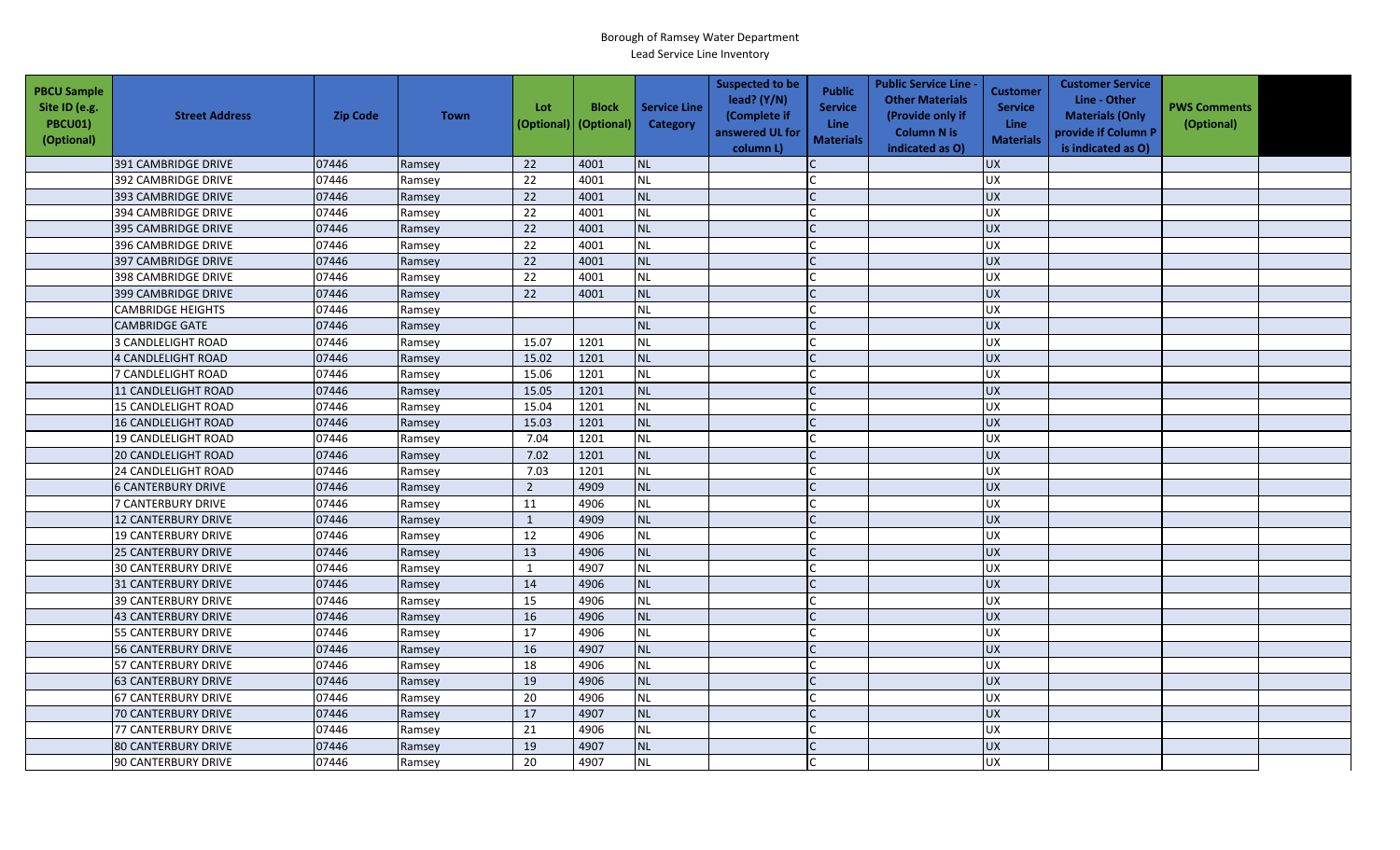| <b>PBCU Sample</b><br>Site ID (e.g.<br>PBCU01)<br>(Optional) | <b>Street Address</b>       | <b>Zip Code</b> | <b>Town</b> | Lot<br>(Optional) | <b>Block</b><br>(Optional) | <b>Service Line</b><br>Category | <b>Suspected to be</b><br>lead? (Y/N)<br>(Complete if<br>answered UL for<br>column L) | <b>Public</b><br><b>Service</b><br>Line<br><b>Materials</b> | <b>Public Service Line -</b><br><b>Other Materials</b><br>(Provide only if<br><b>Column N is</b><br>indicated as O) | <b>Customer</b><br><b>Service</b><br><b>Line</b><br><b>Materials</b> | <b>Customer Service</b><br>Line - Other<br><b>Materials (Only</b><br>provide if Column P<br>is indicated as O) | <b>PWS Comments</b><br>(Optional) |  |
|--------------------------------------------------------------|-----------------------------|-----------------|-------------|-------------------|----------------------------|---------------------------------|---------------------------------------------------------------------------------------|-------------------------------------------------------------|---------------------------------------------------------------------------------------------------------------------|----------------------------------------------------------------------|----------------------------------------------------------------------------------------------------------------|-----------------------------------|--|
|                                                              | 91 CANTERBURY DRIVE         | 07446           | Ramsey      | 22                | 4906                       | <b>NL</b>                       |                                                                                       |                                                             |                                                                                                                     | <b>UX</b>                                                            |                                                                                                                |                                   |  |
|                                                              | 95 CANTERBURY DRIVE         | 07446           | Ramsey      | 23                | 4906                       | <b>NL</b>                       |                                                                                       |                                                             |                                                                                                                     | <b>UX</b>                                                            |                                                                                                                |                                   |  |
|                                                              | 96 CANTERBURY DRIVE         | 07446           | Ramsey      | 21                | 4907                       | <b>NL</b>                       |                                                                                       |                                                             |                                                                                                                     | <b>UX</b>                                                            |                                                                                                                |                                   |  |
|                                                              | 102 CANTERBURY DRIVE        | 07446           | Ramsey      | 22                | 4907                       | <b>NL</b>                       |                                                                                       |                                                             |                                                                                                                     | UX                                                                   |                                                                                                                |                                   |  |
|                                                              | <b>112 CANTERBURY DRIVE</b> | 07446           | Ramsey      | 23                | 4907                       | <b>NL</b>                       |                                                                                       |                                                             |                                                                                                                     | <b>UX</b>                                                            |                                                                                                                |                                   |  |
|                                                              | <b>115 CANTERBURY DRIVE</b> | 07446           | Ramsey      | 24                | 4906                       | <b>NL</b>                       |                                                                                       |                                                             |                                                                                                                     | <b>UX</b>                                                            |                                                                                                                |                                   |  |
|                                                              | <b>119 CANTERBURY DRIVE</b> | 07446           | Ramsey      | 25                | 4906                       | <b>NL</b>                       |                                                                                       |                                                             |                                                                                                                     | <b>UX</b>                                                            |                                                                                                                |                                   |  |
|                                                              | <b>129 CANTERBURY DRIVE</b> | 07446           | Ramsey      | 30                | 4905                       | <b>NL</b>                       |                                                                                       |                                                             |                                                                                                                     | UX                                                                   |                                                                                                                |                                   |  |
|                                                              | 137 CANTERBURY DRIVE        | 07446           | Ramsey      | 31                | 4905                       | <b>NL</b>                       |                                                                                       | $\mathcal{C}$                                               |                                                                                                                     | <b>UX</b>                                                            |                                                                                                                |                                   |  |
|                                                              | <b>145 CANTERBURY DRIVE</b> | 07446           | Ramsey      | 32                | 4905                       | <b>NL</b>                       |                                                                                       |                                                             |                                                                                                                     | UX                                                                   |                                                                                                                |                                   |  |
|                                                              | <b>149 CANTERBURY DRIVE</b> | 07446           | Ramsey      | 33                | 4905                       | <b>NL</b>                       |                                                                                       |                                                             |                                                                                                                     | <b>UX</b>                                                            |                                                                                                                |                                   |  |
|                                                              | <b>157 CANTERBURY DRIVE</b> | 07446           | Ramsey      | 34                | 4905                       | <b>NL</b>                       |                                                                                       |                                                             |                                                                                                                     | <b>UX</b>                                                            |                                                                                                                |                                   |  |
|                                                              | <b>160 CANTERBURY DRIVE</b> | 07446           | Ramsey      | 1                 | 4910                       | <b>NL</b>                       |                                                                                       |                                                             |                                                                                                                     | <b>UX</b>                                                            |                                                                                                                |                                   |  |
|                                                              | 164 CANTERBURY DRIVE        | 07446           | Ramsey      | 14                | 4910                       | <b>NL</b>                       |                                                                                       |                                                             |                                                                                                                     | <b>UX</b>                                                            |                                                                                                                |                                   |  |
|                                                              | <b>165 CANTERBURY DRIVE</b> | 07446           | Ramsey      | 35                | 4905                       | <b>NL</b>                       |                                                                                       |                                                             |                                                                                                                     | <b>UX</b>                                                            |                                                                                                                |                                   |  |
|                                                              | <b>169 CANTERBURY DRIVE</b> | 07446           | Ramsey      | 36                | 4905                       | <b>NL</b>                       |                                                                                       |                                                             |                                                                                                                     | <b>UX</b>                                                            |                                                                                                                |                                   |  |
|                                                              | <b>170 CANTERBURY DRIVE</b> | 07446           | Ramsey      | 13                | 4910                       | <b>NL</b>                       |                                                                                       |                                                             |                                                                                                                     | UX                                                                   |                                                                                                                |                                   |  |
|                                                              | <b>175 CANTERBURY DRIVE</b> | 07446           | Ramsey      | 37                | 4905                       | <b>NL</b>                       |                                                                                       |                                                             |                                                                                                                     | <b>UX</b>                                                            |                                                                                                                |                                   |  |
|                                                              | <b>176 CANTERBURY DRIVE</b> | 07446           | Ramsey      | 12                | 4910                       | <b>NL</b>                       |                                                                                       |                                                             |                                                                                                                     | <b>UX</b>                                                            |                                                                                                                |                                   |  |
|                                                              | <b>181 CANTERBURY DRIVE</b> | 07446           | Ramsey      | 38                | 4905                       | <b>NL</b>                       |                                                                                       |                                                             |                                                                                                                     | <b>UX</b>                                                            |                                                                                                                |                                   |  |
|                                                              | <b>188 CANTERBURY DRIVE</b> | 07446           | Ramsey      | 11                | 4910                       | <b>NL</b>                       |                                                                                       |                                                             |                                                                                                                     | UX                                                                   |                                                                                                                |                                   |  |
|                                                              | 192 CANTERBURY DRIVE        | 07446           | Ramsey      | 11.01             | 4910                       | <b>NL</b>                       |                                                                                       |                                                             |                                                                                                                     | UX                                                                   |                                                                                                                |                                   |  |
|                                                              | <b>193 CANTERBURY DRIVE</b> | 07446           | Ramsey      | 39                | 4905                       | <b>NL</b>                       |                                                                                       |                                                             |                                                                                                                     | <b>UX</b>                                                            |                                                                                                                |                                   |  |
|                                                              | <b>200 CANTERBURY DRIVE</b> | 07446           | Ramsey      | 10                | 4910                       | <b>NL</b>                       |                                                                                       |                                                             |                                                                                                                     | <b>UX</b>                                                            |                                                                                                                |                                   |  |
|                                                              | <b>201 CANTERBURY DRIVE</b> | 07446           | Ramsey      | 40                | 4905                       | <b>NL</b>                       |                                                                                       | $\mathsf{C}$                                                |                                                                                                                     | <b>UX</b>                                                            |                                                                                                                |                                   |  |
|                                                              | <b>205 CANTERBURY DRIVE</b> | 07446           | Ramsey      | 41.01             | 4905                       | <b>NL</b>                       |                                                                                       |                                                             |                                                                                                                     | <b>UX</b>                                                            |                                                                                                                |                                   |  |
|                                                              | <b>206 CANTERBURY DRIVE</b> | 07446           | Ramsey      | 9                 | 4910                       | <b>NL</b>                       |                                                                                       |                                                             |                                                                                                                     | <b>UX</b>                                                            |                                                                                                                |                                   |  |
|                                                              | <b>211 CANTERBURY DRIVE</b> | 07446           | Ramsey      | 1                 | 5201                       | <b>NL</b>                       |                                                                                       |                                                             |                                                                                                                     | <b>UX</b>                                                            |                                                                                                                |                                   |  |
|                                                              | <b>212 CANTERBURY DRIVE</b> | 07446           | Ramsey      | $\mathbf{1}$      | 5202                       | <b>NL</b>                       |                                                                                       |                                                             |                                                                                                                     | <b>UX</b>                                                            |                                                                                                                |                                   |  |
|                                                              | <b>217 CANTERBURY DRIVE</b> | 07446           | Ramsey      | $\overline{2}$    | 5201                       | <b>NL</b>                       |                                                                                       |                                                             |                                                                                                                     | <b>UX</b>                                                            |                                                                                                                |                                   |  |
|                                                              | <b>219 CANTERBURY DRIVE</b> | 07446           | Ramsey      | $\overline{3}$    | 5201                       | <b>NL</b>                       |                                                                                       |                                                             |                                                                                                                     | <b>UX</b>                                                            |                                                                                                                |                                   |  |
|                                                              | 226 CANTERBURY DRIVE        | 07446           | Ramsey      | 11                | 5202                       | <b>NL</b>                       |                                                                                       |                                                             |                                                                                                                     | <b>UX</b>                                                            |                                                                                                                |                                   |  |
|                                                              | <b>231 CANTERBURY DRIVE</b> | 07446           | Ramsey      | $\overline{4}$    | 5201                       | NL                              |                                                                                       |                                                             |                                                                                                                     | UX                                                                   |                                                                                                                |                                   |  |
|                                                              | 232 CANTERBURY DRIVE        | 07446           | Ramsey      | 10                | 5202                       | <b>NL</b>                       |                                                                                       |                                                             |                                                                                                                     | <b>UX</b>                                                            |                                                                                                                |                                   |  |
|                                                              | <b>237 CANTERBURY DRIVE</b> | 07446           | Ramsey      | $5\phantom{.0}$   | 5201                       | <b>NL</b>                       |                                                                                       |                                                             |                                                                                                                     | <b>UX</b>                                                            |                                                                                                                |                                   |  |
|                                                              | <b>240 CANTERBURY DRIVE</b> | 07446           | Ramsey      | 9                 | 5202                       | <b>NL</b>                       |                                                                                       |                                                             |                                                                                                                     | <b>UX</b>                                                            |                                                                                                                |                                   |  |
|                                                              | <b>245 CANTERBURY DRIVE</b> | 07446           | Ramsey      | 6                 | 5201                       | <b>NL</b>                       |                                                                                       |                                                             |                                                                                                                     | <b>UX</b>                                                            |                                                                                                                |                                   |  |
|                                                              | 250 CANTERBURY DRIVE        | 07446           | Ramsey      | 8                 | 5202                       | <b>NL</b>                       |                                                                                       |                                                             |                                                                                                                     | <b>UX</b>                                                            |                                                                                                                |                                   |  |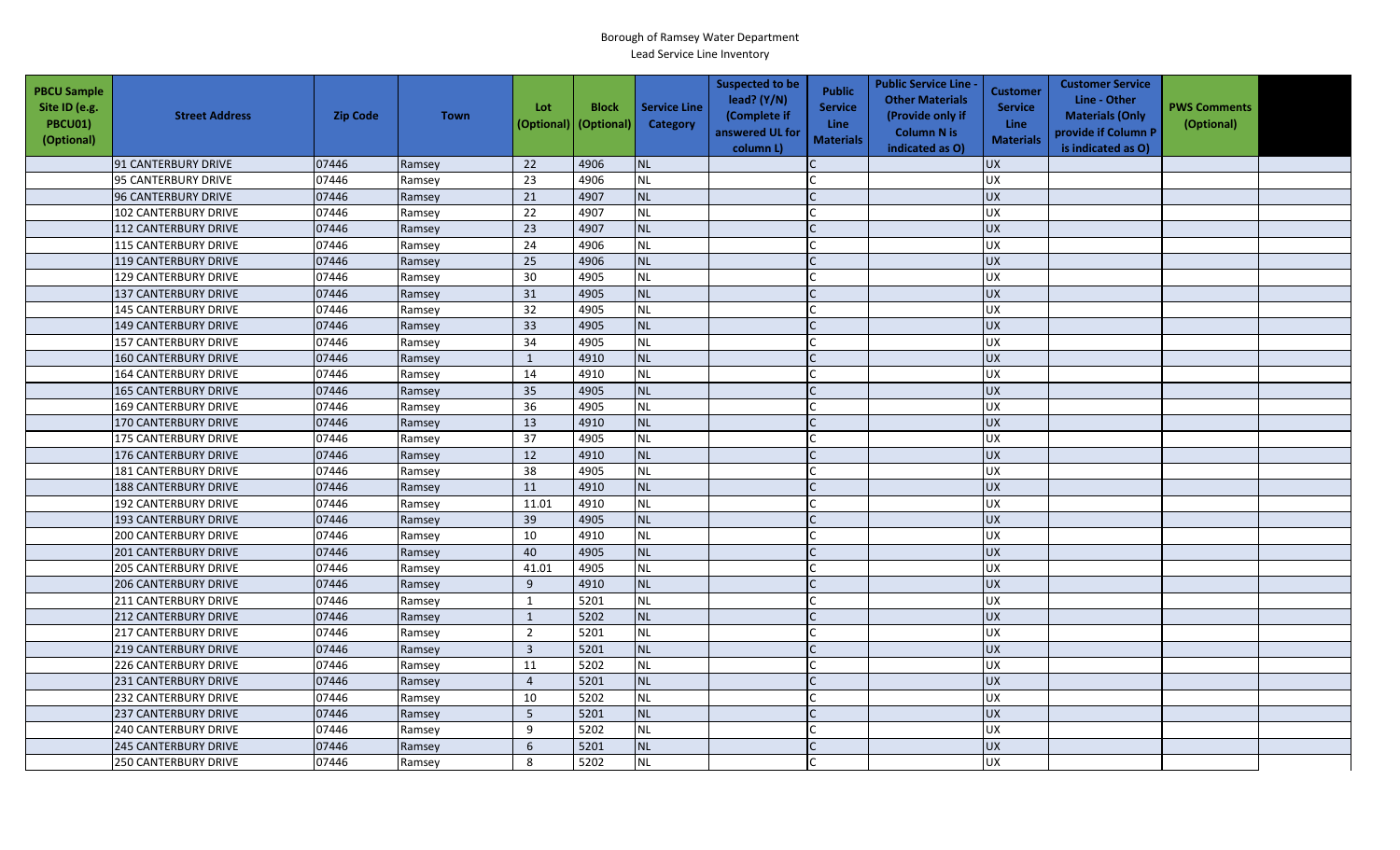| <b>PBCU Sample</b><br>Site ID (e.g.<br>PBCU01)<br>(Optional) | <b>Street Address</b>       | <b>Zip Code</b> | <b>Town</b> | Lot<br>(Optional) | <b>Block</b><br>(Optional) | <b>Service Line</b><br>Category | <b>Suspected to be</b><br>lead? (Y/N)<br>(Complete if<br>answered UL for<br>column L) | <b>Public</b><br><b>Service</b><br><b>Line</b><br><b>Materials</b> | <b>Public Service Line -</b><br><b>Other Materials</b><br>(Provide only if<br><b>Column N is</b><br>indicated as O) | <b>Customer</b><br><b>Service</b><br><b>Line</b><br><b>Materials</b> | <b>Customer Service</b><br>Line - Other<br><b>Materials (Only</b><br>provide if Column P<br>is indicated as O) | <b>PWS Comments</b><br>(Optional) |  |
|--------------------------------------------------------------|-----------------------------|-----------------|-------------|-------------------|----------------------------|---------------------------------|---------------------------------------------------------------------------------------|--------------------------------------------------------------------|---------------------------------------------------------------------------------------------------------------------|----------------------------------------------------------------------|----------------------------------------------------------------------------------------------------------------|-----------------------------------|--|
|                                                              | <b>256 CANTERBURY DRIVE</b> | 07446           | Ramsey      | $\overline{7}$    | 5202                       | <b>NL</b>                       |                                                                                       |                                                                    |                                                                                                                     | <b>UX</b>                                                            |                                                                                                                |                                   |  |
|                                                              | <b>257 CANTERBURY DRIVE</b> | 07446           | Ramsey      | $\overline{7}$    | 5201                       | <b>NL</b>                       |                                                                                       |                                                                    |                                                                                                                     | UX                                                                   |                                                                                                                |                                   |  |
|                                                              | <b>263 CANTERBURY DRIVE</b> | 07446           | Ramsey      | 8                 | 5201                       | <b>NL</b>                       |                                                                                       |                                                                    |                                                                                                                     | <b>UX</b>                                                            |                                                                                                                |                                   |  |
|                                                              | <b>269 CANTERBURY DRIVE</b> | 07446           | Ramsey      | 9                 | 5201                       | <b>NL</b>                       |                                                                                       |                                                                    |                                                                                                                     | <b>UX</b>                                                            |                                                                                                                |                                   |  |
|                                                              | <b>275 CANTERBURY DRIVE</b> | 07446           | Ramsey      | 10                | 5201                       | <b>NL</b>                       |                                                                                       |                                                                    |                                                                                                                     | <b>UX</b>                                                            |                                                                                                                |                                   |  |
|                                                              | <b>276 CANTERBURY DRIVE</b> | 07446           | Ramsey      | 1                 | 5204                       | <b>NL</b>                       |                                                                                       |                                                                    |                                                                                                                     | <b>UX</b>                                                            |                                                                                                                |                                   |  |
|                                                              | <b>277 CANTERBURY DRIVE</b> | 07446           | Ramsey      | 11                | 5201                       | <b>NL</b>                       |                                                                                       |                                                                    |                                                                                                                     | <b>UX</b>                                                            |                                                                                                                |                                   |  |
|                                                              | <b>288 CANTERBURY DRIVE</b> | 07446           | Ramsey      | 21                | 5204                       | <b>NL</b>                       |                                                                                       |                                                                    |                                                                                                                     | UX                                                                   |                                                                                                                |                                   |  |
|                                                              | <b>289 CANTERBURY DRIVE</b> | 07446           | Ramsey      | 12                | 5201                       | <b>NL</b>                       |                                                                                       |                                                                    |                                                                                                                     | <b>UX</b>                                                            |                                                                                                                |                                   |  |
|                                                              | 294 CANTERBURY DRIVE        | 07446           | Ramsey      | 20                | 5204                       | <b>NL</b>                       |                                                                                       |                                                                    |                                                                                                                     | <b>UX</b>                                                            |                                                                                                                |                                   |  |
|                                                              | <b>295 CANTERBURY DRIVE</b> | 07446           | Ramsey      | 13                | 5201                       | <b>NL</b>                       |                                                                                       |                                                                    |                                                                                                                     | <b>UX</b>                                                            |                                                                                                                |                                   |  |
|                                                              | <b>300 CANTERBURY DRIVE</b> | 07446           | Ramsey      | 19                | 5204                       | <b>NL</b>                       |                                                                                       |                                                                    |                                                                                                                     | UX                                                                   |                                                                                                                |                                   |  |
|                                                              | <b>301 CANTERBURY DRIVE</b> | 07446           | Ramsey      | 14                | 5201                       | <b>NL</b>                       |                                                                                       |                                                                    |                                                                                                                     | <b>UX</b>                                                            |                                                                                                                |                                   |  |
|                                                              | 305 CANTERBURY DRIVE        | 07446           | Ramsey      | 15                | 5201                       | NL                              |                                                                                       |                                                                    |                                                                                                                     | UX                                                                   |                                                                                                                |                                   |  |
|                                                              | <b>310 CANTERBURY DRIVE</b> | 07446           | Ramsey      | 18                | 5204                       | <b>NL</b>                       |                                                                                       |                                                                    |                                                                                                                     | <b>UX</b>                                                            |                                                                                                                |                                   |  |
|                                                              | 314 CANTERBURY DRIVE        | 07446           | Ramsey      | 17                | 5204                       | <b>NL</b>                       |                                                                                       |                                                                    |                                                                                                                     | <b>UX</b>                                                            |                                                                                                                |                                   |  |
|                                                              | 317 CANTERBURY DRIVE        | 07446           | Ramsey      | 16.01             | 5201                       | <b>NL</b>                       |                                                                                       |                                                                    |                                                                                                                     | <b>UX</b>                                                            |                                                                                                                |                                   |  |
|                                                              | <b>320 CANTERBURY DRIVE</b> | 07446           | Ramsey      | 16                | 5204                       | <b>NL</b>                       |                                                                                       |                                                                    |                                                                                                                     | <b>UX</b>                                                            |                                                                                                                |                                   |  |
|                                                              | 321 CANTERBURY DRIVE        | 07446           | Ramsey      | 16.02             | 5201                       | <b>NL</b>                       |                                                                                       |                                                                    |                                                                                                                     | <b>UX</b>                                                            |                                                                                                                |                                   |  |
|                                                              | <b>324 CANTERBURY DRIVE</b> | 07446           | Ramsey      | 15                | 5204                       | <b>NL</b>                       |                                                                                       |                                                                    |                                                                                                                     | <b>UX</b>                                                            |                                                                                                                |                                   |  |
|                                                              | 325 CANTERBURY DRIVE        | 07446           | Ramsey      | 17                | 5201                       | <b>NL</b>                       |                                                                                       |                                                                    |                                                                                                                     | <b>UX</b>                                                            |                                                                                                                |                                   |  |
|                                                              | 329 CANTERBURY DRIVE        | 07446           | Ramsey      | 18                | 5201                       | <b>NL</b>                       |                                                                                       |                                                                    |                                                                                                                     | <b>UX</b>                                                            |                                                                                                                |                                   |  |
|                                                              | <b>330 CANTERBURY DRIVE</b> | 07446           | Ramsey      | 14                | 5204                       | <b>NL</b>                       |                                                                                       |                                                                    |                                                                                                                     | <b>UX</b>                                                            |                                                                                                                |                                   |  |
|                                                              | 331 CANTERBURY DRIVE        | 07446           | Ramsey      | 19                | 5201                       | <b>NL</b>                       |                                                                                       |                                                                    |                                                                                                                     | UX                                                                   |                                                                                                                |                                   |  |
|                                                              | <b>340 CANTERBURY DRIVE</b> | 07446           | Ramsey      | 13                | 5204                       | <b>NL</b>                       |                                                                                       |                                                                    |                                                                                                                     | <b>UX</b>                                                            |                                                                                                                |                                   |  |
|                                                              | <b>343 CANTERBURY DRIVE</b> | 07446           | Ramsey      | 20                | 5201                       | <b>NL</b>                       |                                                                                       |                                                                    |                                                                                                                     | <b>UX</b>                                                            |                                                                                                                |                                   |  |
|                                                              | <b>345 CANTERBURY DRIVE</b> | 07446           | Ramsey      | 21                | 5201                       | <b>NL</b>                       |                                                                                       |                                                                    |                                                                                                                     | <b>UX</b>                                                            |                                                                                                                |                                   |  |
|                                                              | 350 CANTERBURY DRIVE        | 07446           | Ramsey      | 12                | 5204                       | <b>NL</b>                       |                                                                                       |                                                                    |                                                                                                                     | <b>UX</b>                                                            |                                                                                                                |                                   |  |
|                                                              | <b>353 CANTERBURY DRIVE</b> | 07446           | Ramsey      | 22                | 5201                       | NL                              |                                                                                       |                                                                    |                                                                                                                     | <b>UX</b>                                                            |                                                                                                                |                                   |  |
|                                                              | <b>355 CANTERBURY DRIVE</b> | 07446           | Ramsey      | 23                | 5201                       | <b>NL</b>                       |                                                                                       |                                                                    |                                                                                                                     | UX                                                                   |                                                                                                                |                                   |  |
|                                                              | <b>364 CANTERBURY DRIVE</b> | 07446           | Ramsey      | 16                | 5206                       | <b>NL</b>                       |                                                                                       |                                                                    |                                                                                                                     | <b>UX</b>                                                            |                                                                                                                |                                   |  |
|                                                              | <b>365 CANTERBURY DRIVE</b> | 07446           | Ramsey      | 24                | 5201                       | <b>NL</b>                       |                                                                                       |                                                                    |                                                                                                                     | <b>UX</b>                                                            |                                                                                                                |                                   |  |
|                                                              | 371 CANTERBURY DRIVE        | 07446           | Ramsey      | 25                | 5201                       | <b>NL</b>                       |                                                                                       |                                                                    |                                                                                                                     | UX                                                                   |                                                                                                                |                                   |  |
|                                                              | 372 CANTERBURY DRIVE        | 07446           | Ramsey      | 15                | 5206                       | <b>NL</b>                       |                                                                                       |                                                                    |                                                                                                                     | <b>UX</b>                                                            |                                                                                                                |                                   |  |
|                                                              | 377 CANTERBURY DRIVE        | 07446           | Ramsey      | 26                | 5201                       | <b>NL</b>                       |                                                                                       |                                                                    |                                                                                                                     | UX                                                                   |                                                                                                                |                                   |  |
|                                                              | 383 CANTERBURY DRIVE        | 07446           | Ramsey      | 27                | 5201                       | <b>NL</b>                       |                                                                                       |                                                                    |                                                                                                                     | <b>UX</b>                                                            |                                                                                                                |                                   |  |
|                                                              | <b>384 CANTERBURY DRIVE</b> | 07446           | Ramsey      | 14                | 5206                       | <b>NL</b>                       |                                                                                       |                                                                    |                                                                                                                     | <b>UX</b>                                                            |                                                                                                                |                                   |  |
|                                                              | 385 CANTERBURY DRIVE        | 07446           | Ramsey      | 28                | 5201                       | <b>NL</b>                       |                                                                                       |                                                                    |                                                                                                                     | <b>UX</b>                                                            |                                                                                                                |                                   |  |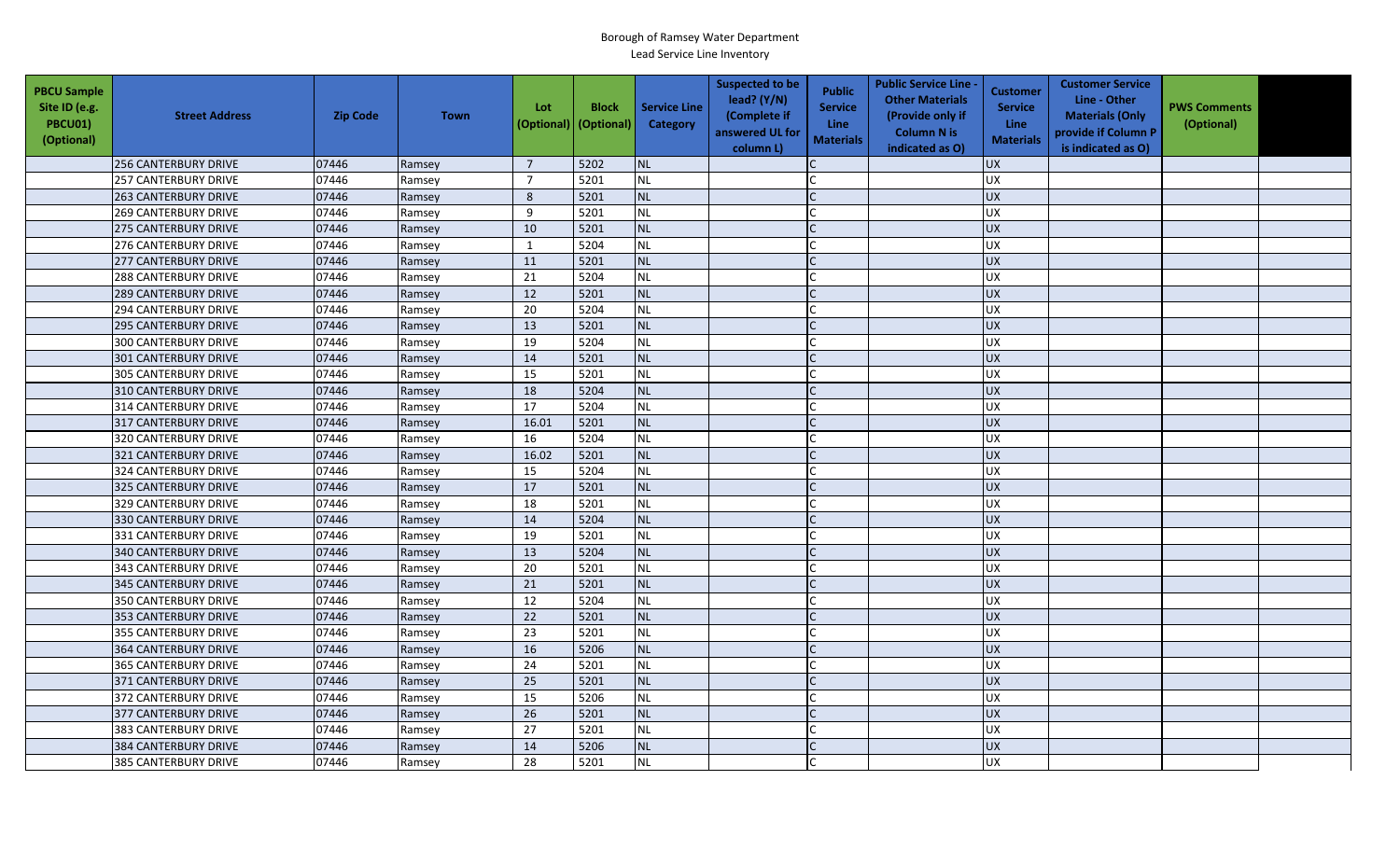| <b>PBCU Sample</b><br>Site ID (e.g.<br><b>PBCU01)</b><br>(Optional) | <b>Street Address</b>       | <b>Zip Code</b> | <b>Town</b> | Lot<br>(Optional) | <b>Block</b><br>(Optional) | <b>Service Line</b><br>Category | <b>Suspected to be</b><br>lead? $(Y/N)$<br>(Complete if<br>answered UL for<br>column L) | <b>Public</b><br><b>Service</b><br>Line<br><b>Materials</b> | <b>Public Service Line -</b><br><b>Other Materials</b><br>(Provide only if<br><b>Column N is</b><br>indicated as O) | <b>Customer</b><br><b>Service</b><br><b>Line</b><br><b>Materials</b> | <b>Customer Service</b><br>Line - Other<br><b>Materials (Only</b><br>provide if Column P<br>is indicated as O) | <b>PWS Comments</b><br>(Optional) |  |
|---------------------------------------------------------------------|-----------------------------|-----------------|-------------|-------------------|----------------------------|---------------------------------|-----------------------------------------------------------------------------------------|-------------------------------------------------------------|---------------------------------------------------------------------------------------------------------------------|----------------------------------------------------------------------|----------------------------------------------------------------------------------------------------------------|-----------------------------------|--|
|                                                                     | <b>388 CANTERBURY DRIVE</b> | 07446           | Ramsey      | 13                | 5206                       | <b>NL</b>                       |                                                                                         |                                                             |                                                                                                                     | <b>UX</b>                                                            |                                                                                                                |                                   |  |
|                                                                     | 393 CANTERBURY DRIVE        | 07446           | Ramsey      | 29                | 5201                       | NL                              |                                                                                         |                                                             |                                                                                                                     | <b>UX</b>                                                            |                                                                                                                |                                   |  |
|                                                                     | <b>396 CANTERBURY DRIVE</b> | 07446           | Ramsey      | 12                | 5206                       | NL                              |                                                                                         |                                                             |                                                                                                                     | UX                                                                   |                                                                                                                |                                   |  |
|                                                                     | <b>401 CANTERBURY DRIVE</b> | 07446           | Ramsey      | 30                | 5201                       | <b>NL</b>                       |                                                                                         |                                                             |                                                                                                                     | UX                                                                   |                                                                                                                |                                   |  |
|                                                                     | <b>405 CANTERBURY DRIVE</b> | 07401           | Allendale   |                   |                            | <b>NL</b>                       |                                                                                         |                                                             |                                                                                                                     | UX                                                                   |                                                                                                                |                                   |  |
|                                                                     | 414 CANTERBURY DRIVE        | 07401           | Allendale   |                   |                            | <b>NL</b>                       |                                                                                         |                                                             |                                                                                                                     | <b>UX</b>                                                            |                                                                                                                |                                   |  |
|                                                                     | <b>415 CANTERBURY DRIVE</b> | 07401           | Allendale   |                   |                            | <b>NL</b>                       |                                                                                         |                                                             |                                                                                                                     | <b>UX</b>                                                            |                                                                                                                |                                   |  |
|                                                                     | <b>419 CANTERBURY DRIVE</b> | 07401           | Allendale   |                   |                            | <b>NL</b>                       |                                                                                         |                                                             |                                                                                                                     | <b>UX</b>                                                            |                                                                                                                |                                   |  |
|                                                                     | <b>420 CANTERBURY DRIVE</b> | 07401           | Allendale   |                   |                            | <b>NL</b>                       |                                                                                         |                                                             |                                                                                                                     | <b>UX</b>                                                            |                                                                                                                |                                   |  |
|                                                                     | <b>423 CANTERBURY DRIVE</b> | 07401           | Allendale   |                   |                            | <b>NL</b>                       |                                                                                         | $\mathsf{C}$                                                |                                                                                                                     | <b>UX</b>                                                            |                                                                                                                |                                   |  |
|                                                                     | 424 CANTERBURY DRIVE        | 07401           | Allendale   |                   |                            | <b>NL</b>                       |                                                                                         |                                                             |                                                                                                                     | UX                                                                   |                                                                                                                |                                   |  |
|                                                                     | <b>427 CANTERBURY DRIVE</b> | 07401           | Allendale   |                   |                            | <b>NL</b>                       |                                                                                         |                                                             |                                                                                                                     | <b>UX</b>                                                            |                                                                                                                |                                   |  |
|                                                                     | 473 CANTERBURY DRIVE        | 07401           | Allendale   |                   |                            | <b>NL</b>                       |                                                                                         |                                                             |                                                                                                                     | UX                                                                   |                                                                                                                |                                   |  |
|                                                                     | 479 CANTERBURY DRIVE        | 07446           | Ramsey      | 1                 | 5209                       | <b>NL</b>                       |                                                                                         |                                                             |                                                                                                                     | <b>UX</b>                                                            |                                                                                                                |                                   |  |
|                                                                     | <b>41 CAROL STREET</b>      | 07446           | Ramsey      | 38                | 4803                       | <b>NL</b>                       |                                                                                         |                                                             |                                                                                                                     | UX                                                                   |                                                                                                                |                                   |  |
|                                                                     | 43 CAROL ST                 | 07446           | Ramsey      | 37                | 4803                       | NL                              |                                                                                         |                                                             |                                                                                                                     | <b>UX</b>                                                            |                                                                                                                |                                   |  |
|                                                                     | 43 CAROL ST                 | 07446           | Ramsey      | 37                | 4803                       | <b>NL</b>                       |                                                                                         |                                                             |                                                                                                                     | <b>UX</b>                                                            |                                                                                                                |                                   |  |
|                                                                     | 47 CAROL STREET             | 07446           | Ramsey      | 36                | 4803                       | NL                              |                                                                                         |                                                             |                                                                                                                     | <b>UX</b>                                                            |                                                                                                                |                                   |  |
|                                                                     | <b>50 CAROL STREET</b>      | 07446           | Ramsey      | $\overline{2}$    | 4810                       | <b>NL</b>                       |                                                                                         |                                                             |                                                                                                                     | <b>UX</b>                                                            |                                                                                                                |                                   |  |
|                                                                     | 53 CAROL STREET             | 07446           | Ramsey      | 35                | 4803                       | $\sf NL$                        |                                                                                         |                                                             |                                                                                                                     | <b>UX</b>                                                            |                                                                                                                |                                   |  |
|                                                                     | <b>57 CAROL STREET</b>      | 07446           | Ramsey      | 34                | 4803                       | <b>NL</b>                       |                                                                                         |                                                             |                                                                                                                     | <b>UX</b>                                                            |                                                                                                                |                                   |  |
|                                                                     | 57 CAROL STREET             | 07446           | Ramsey      | 34                | 4803                       | NL                              |                                                                                         |                                                             |                                                                                                                     | <b>UX</b>                                                            |                                                                                                                |                                   |  |
|                                                                     | <b>58 CAROL STREET</b>      | 07446           | Ramsey      | $\mathbf{3}$      | 4810                       | NL                              |                                                                                         |                                                             |                                                                                                                     | <b>UX</b>                                                            |                                                                                                                |                                   |  |
|                                                                     | <b>61 CAROL STREET</b>      | 07446           | Ramsey      | 33                | 4803                       | NL                              |                                                                                         |                                                             |                                                                                                                     | <b>UX</b>                                                            |                                                                                                                |                                   |  |
|                                                                     | <b>61 CAROL STREET</b>      | 07446           | Ramsey      | 33                | 4803                       | <b>NL</b>                       |                                                                                         |                                                             |                                                                                                                     | UX                                                                   |                                                                                                                |                                   |  |
|                                                                     | <b>64 CAROL STREET</b>      | 07446           | Ramsey      | $\overline{4}$    | 4810                       | <b>NL</b>                       |                                                                                         |                                                             |                                                                                                                     | UX                                                                   |                                                                                                                |                                   |  |
|                                                                     | <b>68 CAROL STREET</b>      | 07446           | Ramsey      | 5                 | 4810                       | <b>NL</b>                       |                                                                                         |                                                             |                                                                                                                     | <b>UX</b>                                                            |                                                                                                                |                                   |  |
|                                                                     | 71 CAROL STREET             | 07446           | Ramsey      | 28                | 4803                       | <b>NL</b>                       |                                                                                         |                                                             |                                                                                                                     | <b>UX</b>                                                            |                                                                                                                |                                   |  |
|                                                                     | 72-74 CAROL STREET          | 07446           | Ramsey      | 9.01              | 4810                       | <b>NL</b>                       |                                                                                         |                                                             |                                                                                                                     | <b>UX</b>                                                            |                                                                                                                |                                   |  |
|                                                                     | 72-74 CAROL STREET          | 07446           | Ramsey      |                   |                            | <b>NL</b>                       |                                                                                         |                                                             |                                                                                                                     | <b>UX</b>                                                            |                                                                                                                |                                   |  |
|                                                                     | 75 CAROL ST                 | 07446           | Ramsey      | 27                | 4803                       | <b>NL</b>                       |                                                                                         |                                                             |                                                                                                                     | UX                                                                   |                                                                                                                |                                   |  |
|                                                                     | 75 CAROL ST                 | 07446           | Ramsey      | 27                | 4803                       | <b>NL</b>                       |                                                                                         |                                                             |                                                                                                                     | UX                                                                   |                                                                                                                |                                   |  |
|                                                                     | 75 CAROL ST                 | 07446           | Ramsey      | 27                | 4803                       | <b>NL</b>                       |                                                                                         |                                                             |                                                                                                                     | $\overline{UX}$                                                      |                                                                                                                |                                   |  |
|                                                                     | 75 CAROL ST                 | 07446           | Ramsey      | 27                | 4803                       | <b>NL</b>                       |                                                                                         |                                                             |                                                                                                                     | UX                                                                   |                                                                                                                |                                   |  |
|                                                                     | 91 CAROL STREET             | 07446           | Ramsey      | 26                | 4803                       | <b>NL</b>                       |                                                                                         |                                                             |                                                                                                                     | UX                                                                   |                                                                                                                |                                   |  |
|                                                                     | 91 CAROL STREET             | 07446           | Ramsey      | 26                | 4803                       | NL                              |                                                                                         |                                                             |                                                                                                                     | <b>UX</b>                                                            |                                                                                                                |                                   |  |
|                                                                     | 95 CAROL STREET             | 07446           | Ramsey      | 25                | 4803                       | <b>NL</b>                       |                                                                                         |                                                             |                                                                                                                     | <b>UX</b>                                                            |                                                                                                                |                                   |  |
|                                                                     | 95 CAROL STREET             | 07446           | Ramsey      | 25                | 4803                       | <b>NL</b>                       |                                                                                         |                                                             |                                                                                                                     | UX                                                                   |                                                                                                                |                                   |  |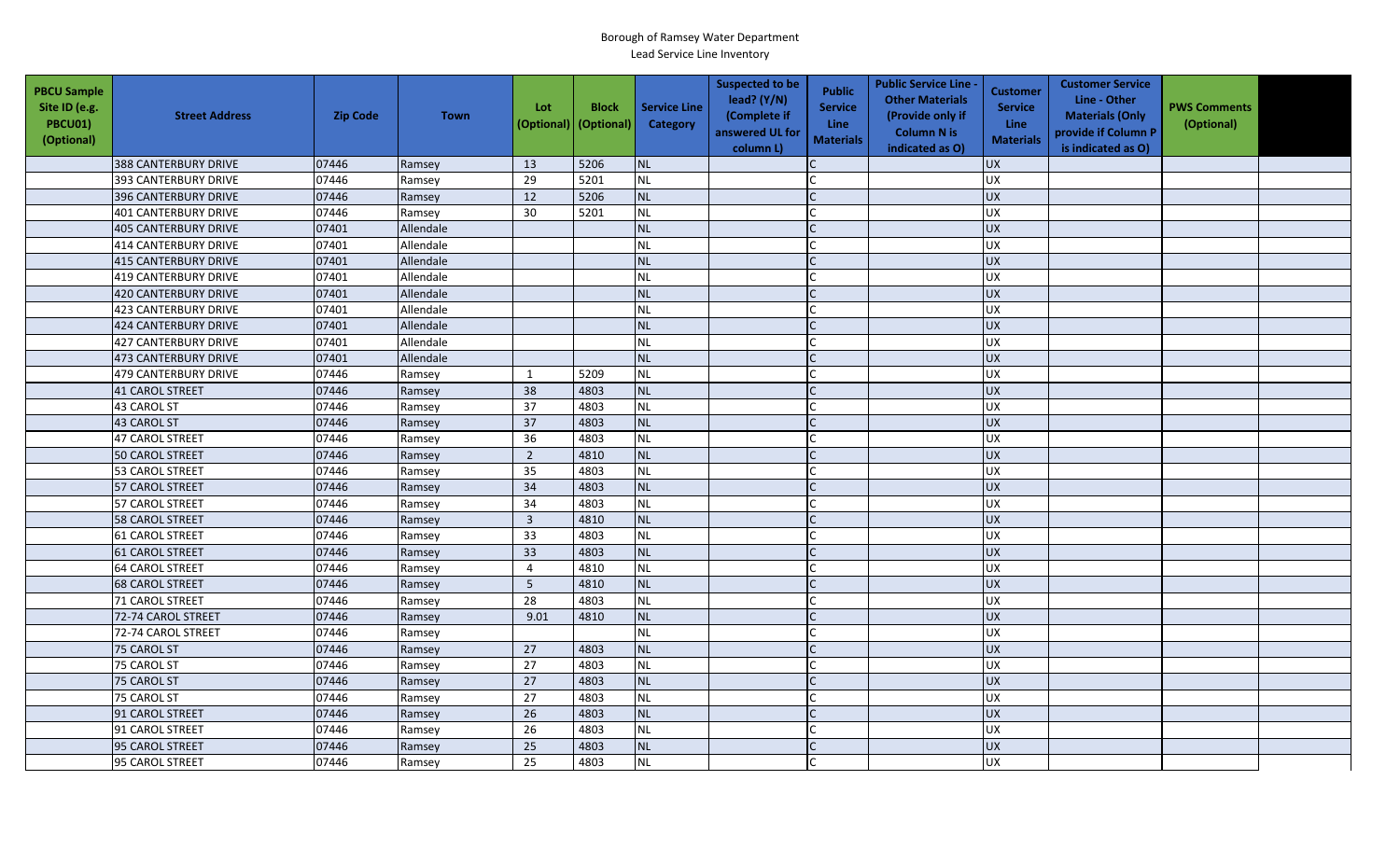| <b>PBCU Sample</b><br>Site ID (e.g.<br>PBCU01)<br>(Optional) | <b>Street Address</b>   | <b>Zip Code</b> | <b>Town</b> | Lot<br>(Optional) | <b>Block</b><br>(Optional) | <b>Service Line</b><br>Category | <b>Suspected to be</b><br>lead? (Y/N)<br>(Complete if<br>answered UL for<br>column L) | <b>Public</b><br><b>Service</b><br><b>Line</b><br><b>Materials</b> | <b>Public Service Line -</b><br><b>Other Materials</b><br>(Provide only if<br><b>Column N is</b><br>indicated as O) | <b>Customer</b><br><b>Service</b><br>Line<br><b>Materials</b> | <b>Customer Service</b><br>Line - Other<br><b>Materials (Only</b><br>provide if Column P<br>is indicated as O) | <b>PWS Comments</b><br>(Optional) |  |
|--------------------------------------------------------------|-------------------------|-----------------|-------------|-------------------|----------------------------|---------------------------------|---------------------------------------------------------------------------------------|--------------------------------------------------------------------|---------------------------------------------------------------------------------------------------------------------|---------------------------------------------------------------|----------------------------------------------------------------------------------------------------------------|-----------------------------------|--|
|                                                              | 95 CAROL STREET         | 07446           | Ramsey      | 25                | 4803                       | <b>NL</b>                       |                                                                                       |                                                                    |                                                                                                                     | <b>UX</b>                                                     |                                                                                                                |                                   |  |
|                                                              | 95 CAROL STREET         | 07446           | Ramsey      | 25                | 4803                       | <b>NL</b>                       |                                                                                       |                                                                    |                                                                                                                     | <b>UX</b>                                                     |                                                                                                                |                                   |  |
|                                                              | 101 CAROL STREET        | 07446           | Ramsey      | 24                | 4803                       | <b>NL</b>                       |                                                                                       |                                                                    |                                                                                                                     | <b>UX</b>                                                     |                                                                                                                |                                   |  |
|                                                              | 105 CAROL STREET        | 07446           | Ramsey      | 23                | 4803                       | <b>NL</b>                       |                                                                                       |                                                                    |                                                                                                                     | <b>UX</b>                                                     |                                                                                                                |                                   |  |
|                                                              | <b>105 CAROL STREET</b> | 07446           | Ramsey      | 23                | 4803                       | <b>NL</b>                       |                                                                                       |                                                                    |                                                                                                                     | <b>UX</b>                                                     |                                                                                                                |                                   |  |
|                                                              | 2 CARRIAGE LANE         | 07446           | Ramsey      | 41                | 2401                       | <b>NL</b>                       |                                                                                       |                                                                    |                                                                                                                     | <b>UX</b>                                                     |                                                                                                                |                                   |  |
|                                                              | <b>4 CARRIAGE LANE</b>  | 07446           | Ramsey      | 42.01             | 2401                       | <b>NL</b>                       |                                                                                       | $\mathsf{C}$                                                       |                                                                                                                     | <b>UX</b>                                                     |                                                                                                                |                                   |  |
|                                                              | <b>8 CARRIAGE LANE</b>  | 07446           | Ramsey      | 42.02             | 2401                       | <b>NL</b>                       |                                                                                       |                                                                    |                                                                                                                     | <b>UX</b>                                                     |                                                                                                                |                                   |  |
|                                                              | <b>12 CARRIAGE LANE</b> | 07446           | Ramsey      | 42.03             | 2401                       | <b>NL</b>                       |                                                                                       |                                                                    |                                                                                                                     | <b>UX</b>                                                     |                                                                                                                |                                   |  |
|                                                              | <b>16 CARRIAGE LANE</b> | 07446           | Ramsey      | 42.04             | 2401                       | NL                              |                                                                                       |                                                                    |                                                                                                                     | UX                                                            |                                                                                                                |                                   |  |
|                                                              | 20 CARRIAGE LANE        | 07446           | Ramsey      | 42.05             | 2401                       | <b>NL</b>                       |                                                                                       | C                                                                  |                                                                                                                     | <b>UX</b>                                                     |                                                                                                                |                                   |  |
|                                                              | <b>24 CARRIAGE LANE</b> | 07446           | Ramsey      | 42.06             | 2401                       | <b>NL</b>                       |                                                                                       |                                                                    |                                                                                                                     | <b>UX</b>                                                     |                                                                                                                |                                   |  |
|                                                              | 16 E. CEDAR PLACE       | 07446           | Ramsey      | 29                | 3502                       | <b>NL</b>                       |                                                                                       |                                                                    |                                                                                                                     | <b>UX</b>                                                     |                                                                                                                |                                   |  |
|                                                              | 17 E. CEDAR PLACE       | 07446           | Ramsey      | 48                | 3502                       | <b>NL</b>                       |                                                                                       |                                                                    |                                                                                                                     | <b>UX</b>                                                     |                                                                                                                |                                   |  |
|                                                              | 21 E. CEDAR PLACE       | 07446           | Ramsey      | 47                | 3502                       | <b>NL</b>                       |                                                                                       |                                                                    |                                                                                                                     | <b>UX</b>                                                     |                                                                                                                |                                   |  |
|                                                              | 22 E. CEDAR PLACE       | 07446           | Ramsey      | 30                | 3502                       | <b>NL</b>                       |                                                                                       |                                                                    |                                                                                                                     | UX                                                            |                                                                                                                |                                   |  |
|                                                              | 26 E. CEDAR PLACE       | 07446           | Ramsey      | 31                | 3502                       | <b>NL</b>                       |                                                                                       |                                                                    |                                                                                                                     | UX                                                            |                                                                                                                |                                   |  |
|                                                              | 29 E. CEDAR PLACE       | 07446           | Ramsey      | 46                | 3502                       | <b>NL</b>                       |                                                                                       |                                                                    |                                                                                                                     | UX                                                            |                                                                                                                |                                   |  |
|                                                              | 34 E. CEDAR PLACE       | 07446           | Ramsey      | 32                | 3502                       | <b>NL</b>                       |                                                                                       |                                                                    |                                                                                                                     | <b>UX</b>                                                     |                                                                                                                |                                   |  |
|                                                              | 35 E. CEDAR PLACE       | 07446           | Ramsey      | 45                | 3502                       | <b>NL</b>                       |                                                                                       |                                                                    |                                                                                                                     | <b>UX</b>                                                     |                                                                                                                |                                   |  |
|                                                              | 38 E. CEDAR PLACE       | 07446           | Ramsey      | 33                | 3502                       | <b>NL</b>                       |                                                                                       |                                                                    |                                                                                                                     | <b>UX</b>                                                     |                                                                                                                |                                   |  |
|                                                              | 43 E. CEDAR PLACE       | 07446           | Ramsey      | 44                | 3502                       | <b>NL</b>                       |                                                                                       |                                                                    |                                                                                                                     | <b>UX</b>                                                     |                                                                                                                |                                   |  |
|                                                              | 44 E. CEDAR PLACE       | 07446           | Ramsey      | 34                | 3502                       | <b>NL</b>                       |                                                                                       |                                                                    |                                                                                                                     | UX                                                            |                                                                                                                |                                   |  |
|                                                              | 51 E. CEDAR PLACE       | 07446           | Ramsey      | 43                | 3502                       | <b>NL</b>                       |                                                                                       |                                                                    |                                                                                                                     | UX                                                            |                                                                                                                |                                   |  |
|                                                              | 52 E. CEDAR PLACE       | 07446           | Ramsey      | 35                | 3502                       | <b>NL</b>                       |                                                                                       |                                                                    |                                                                                                                     | UX                                                            |                                                                                                                |                                   |  |
|                                                              | 57 E. CEDAR PLACE       | 07446           | Ramsey      | 42                | 3502                       | <b>NL</b>                       |                                                                                       |                                                                    |                                                                                                                     | <b>UX</b>                                                     |                                                                                                                |                                   |  |
|                                                              | 58 E. CEDAR PLACE       | 07446           | Ramsey      | 36                | 3502                       | <b>NL</b>                       |                                                                                       |                                                                    |                                                                                                                     | UX                                                            |                                                                                                                |                                   |  |
|                                                              | 61 E. CEDAR PLACE       | 07446           | Ramsey      | 41                | 3502                       | <b>NL</b>                       |                                                                                       |                                                                    |                                                                                                                     | <b>UX</b>                                                     |                                                                                                                |                                   |  |
|                                                              | 64 E. CEDAR PLACE       | 07446           | Ramsey      | 37                | 3502                       | <b>NL</b>                       |                                                                                       |                                                                    |                                                                                                                     | <b>UX</b>                                                     |                                                                                                                |                                   |  |
|                                                              | 65 E. CEDAR PLACE       | 07446           | Ramsey      | 40                | 3502                       | <b>NL</b>                       |                                                                                       |                                                                    |                                                                                                                     | <b>UX</b>                                                     |                                                                                                                |                                   |  |
|                                                              | 68 E. CEDAR PLACE       | 07446           | Ramsey      | 38                | 3502                       | <b>NL</b>                       |                                                                                       |                                                                    |                                                                                                                     | <b>UX</b>                                                     |                                                                                                                |                                   |  |
|                                                              | 72 E. CEDAR PLACE       | 07446           | Ramsey      | 39                | 3502                       | NL                              |                                                                                       |                                                                    |                                                                                                                     | UX                                                            |                                                                                                                |                                   |  |
|                                                              | 6 W. CEDAR PLACE        | 07446           | Ramsey      | 45                | 3101                       | <b>NL</b>                       |                                                                                       |                                                                    |                                                                                                                     | <b>UX</b>                                                     |                                                                                                                |                                   |  |
|                                                              | 17 W. CEDAR PLACE       | 07446           | Ramsey      | 62                | 3101                       | <b>NL</b>                       |                                                                                       |                                                                    |                                                                                                                     | <b>UX</b>                                                     |                                                                                                                |                                   |  |
|                                                              | 18 W. CEDAR PLACE       | 07446           | Ramsey      | 46                | 3101                       | NL                              |                                                                                       |                                                                    |                                                                                                                     | <b>UX</b>                                                     |                                                                                                                |                                   |  |
|                                                              | 22 W. CEDAR PLACE       | 07446           | Ramsey      | 47                | 3101                       | <b>NL</b>                       |                                                                                       |                                                                    |                                                                                                                     | <b>UX</b>                                                     |                                                                                                                |                                   |  |
|                                                              | 29 W. CEDAR PLACE       | 07446           | Ramsey      | 61                | 3101                       | <b>NL</b>                       |                                                                                       |                                                                    |                                                                                                                     | UX                                                            |                                                                                                                |                                   |  |
|                                                              | 32 W. CEDAR PLACE       | 07446           | Ramsey      | 48                | 3101                       | <b>NL</b>                       |                                                                                       |                                                                    |                                                                                                                     | <b>UX</b>                                                     |                                                                                                                |                                   |  |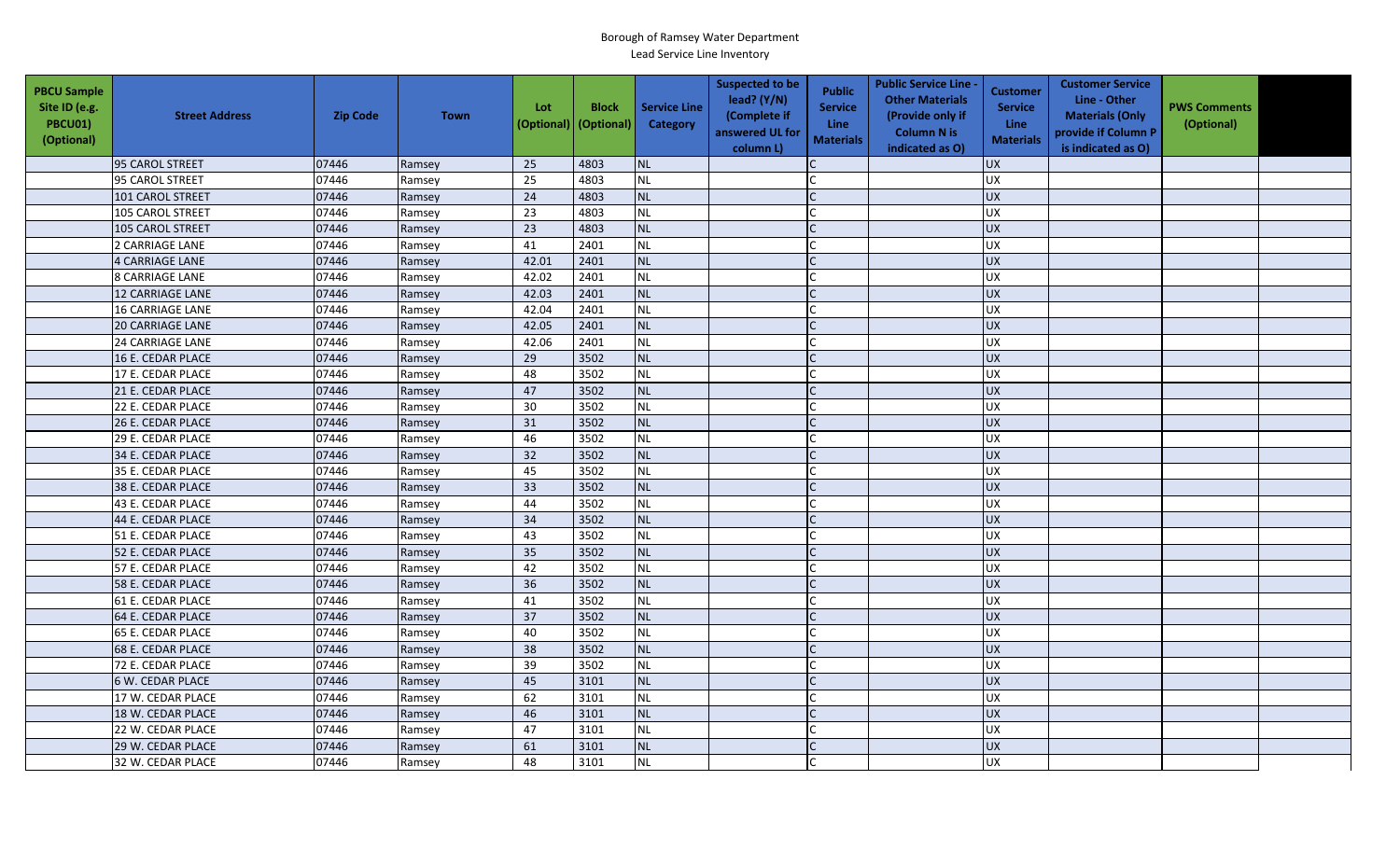| <b>PBCU Sample</b><br>Site ID (e.g.<br>PBCU01)<br>(Optional) | <b>Street Address</b>      | <b>Zip Code</b> | <b>Town</b> | Lot<br>(Optional)       | <b>Block</b><br>(Optional) | <b>Service Line</b><br><b>Category</b> | <b>Suspected to be</b><br>lead? (Y/N)<br>(Complete if<br>answered UL for<br>column L) | <b>Public</b><br><b>Service</b><br><b>Line</b><br><b>Materials</b> | <b>Public Service Line -</b><br><b>Other Materials</b><br>(Provide only if<br><b>Column N is</b><br>indicated as O) | <b>Customer</b><br><b>Service</b><br>Line<br><b>Materials</b> | <b>Customer Service</b><br>Line - Other<br><b>Materials (Only</b><br>provide if Column P<br>is indicated as O) | <b>PWS Comments</b><br>(Optional) |  |
|--------------------------------------------------------------|----------------------------|-----------------|-------------|-------------------------|----------------------------|----------------------------------------|---------------------------------------------------------------------------------------|--------------------------------------------------------------------|---------------------------------------------------------------------------------------------------------------------|---------------------------------------------------------------|----------------------------------------------------------------------------------------------------------------|-----------------------------------|--|
|                                                              | 37 W. CEDAR PLACE          | 07446           | Ramsey      | 60                      | 3101                       | <b>NL</b>                              |                                                                                       |                                                                    |                                                                                                                     | <b>UX</b>                                                     |                                                                                                                |                                   |  |
|                                                              | 38 W. CEDAR PLACE          | 07446           | Ramsey      | 49                      | 3101                       | <b>NL</b>                              |                                                                                       |                                                                    |                                                                                                                     | <b>UX</b>                                                     |                                                                                                                |                                   |  |
|                                                              | 45 W. CEDAR PLACE          | 07446           | Ramsey      | 59                      | 3101                       | <b>NL</b>                              |                                                                                       |                                                                    |                                                                                                                     | <b>UX</b>                                                     |                                                                                                                |                                   |  |
|                                                              | 48 W. CEDAR PLACE          | 07446           | Ramsey      | 50                      | 3101                       | <b>NL</b>                              |                                                                                       |                                                                    |                                                                                                                     | UX                                                            |                                                                                                                |                                   |  |
|                                                              | 49 W. CEDAR PLACE          | 07446           | Ramsey      | 58                      | 3101                       | <b>NL</b>                              |                                                                                       |                                                                    |                                                                                                                     | <b>UX</b>                                                     |                                                                                                                |                                   |  |
|                                                              | 56 W. CEDAR PLACE          | 07446           | Ramsey      | 51                      | 3101                       | <b>NL</b>                              |                                                                                       |                                                                    |                                                                                                                     | <b>UX</b>                                                     |                                                                                                                |                                   |  |
|                                                              | 61 W. CEDAR PLACE          | 07446           | Ramsey      | 57                      | 3101                       | <b>NL</b>                              |                                                                                       | $\mathsf{C}$                                                       |                                                                                                                     | <b>UX</b>                                                     |                                                                                                                |                                   |  |
|                                                              | 62 W. CEDAR PLACE          | 07446           | Ramsey      | 52                      | 3101                       | <b>NL</b>                              |                                                                                       |                                                                    |                                                                                                                     | <b>UX</b>                                                     |                                                                                                                |                                   |  |
|                                                              | 70 W. CEDAR PLACE          | 07446           | Ramsey      | 53                      | 3101                       | <b>NL</b>                              |                                                                                       |                                                                    |                                                                                                                     | <b>UX</b>                                                     |                                                                                                                |                                   |  |
|                                                              | 71 W. CEDAR PLACE          | 07446           | Ramsey      | 56                      | 3101                       | <b>NL</b>                              |                                                                                       |                                                                    |                                                                                                                     | UX                                                            |                                                                                                                |                                   |  |
|                                                              | 73 W. CEDAR PLACE          | 07446           | Ramsey      | 55                      | 3101                       | <b>NL</b>                              |                                                                                       | C                                                                  |                                                                                                                     | <b>UX</b>                                                     |                                                                                                                |                                   |  |
|                                                              | 75 W. CEDAR PLACE          | 07446           | Ramsey      | 54                      | 3101                       | <b>NL</b>                              |                                                                                       |                                                                    |                                                                                                                     | <b>UX</b>                                                     |                                                                                                                |                                   |  |
|                                                              | 7 CEDAR STREET             | 07446           | Ramsey      | $\mathbf{1}$            | 4804                       | <b>NL</b>                              |                                                                                       |                                                                    |                                                                                                                     | <b>UX</b>                                                     |                                                                                                                |                                   |  |
|                                                              | <b>6 CENTER STREET</b>     | 07446           | Ramsey      | 5                       | 2802                       | <b>NL</b>                              |                                                                                       |                                                                    |                                                                                                                     | <b>UX</b>                                                     |                                                                                                                |                                   |  |
|                                                              | 12 CENTER STREET           | 07446           | Ramsey      | $\overline{4}$          | 2802                       | <b>NL</b>                              |                                                                                       |                                                                    |                                                                                                                     | <b>UX</b>                                                     |                                                                                                                |                                   |  |
|                                                              | 15 CENTER STREET           | 07446           | Ramsey      | 6                       | 2801                       | <b>NL</b>                              |                                                                                       |                                                                    |                                                                                                                     | <b>UX</b>                                                     |                                                                                                                |                                   |  |
|                                                              | <b>18 CENTER STREET</b>    | 07446           | Ramsey      | $\overline{3}$          | 2802                       | <b>NL</b>                              |                                                                                       |                                                                    |                                                                                                                     | UX                                                            |                                                                                                                |                                   |  |
|                                                              | <b>23 CENTER STREET</b>    | 07446           | Ramsey      | $\overline{7}$          | 2801                       | <b>NL</b>                              |                                                                                       |                                                                    |                                                                                                                     | UX                                                            |                                                                                                                |                                   |  |
|                                                              | 26 CENTER STREET           | 07446           | Ramsey      | $\overline{2}$          | 2802                       | <b>NL</b>                              |                                                                                       |                                                                    |                                                                                                                     | <b>UX</b>                                                     |                                                                                                                |                                   |  |
|                                                              | <b>27 CENTER STREET</b>    | 07446           | Ramsey      | 8                       | 2801                       | <b>NL</b>                              |                                                                                       |                                                                    |                                                                                                                     | <b>UX</b>                                                     |                                                                                                                |                                   |  |
|                                                              | 45 CENTER STREET           | 07446           | Ramsey      | 5                       | 3202                       | <b>NL</b>                              |                                                                                       |                                                                    |                                                                                                                     | <b>UX</b>                                                     |                                                                                                                |                                   |  |
|                                                              | <b>50 CENTER STREET</b>    | 07446           | Ramsey      | 13                      | 3203                       | <b>NL</b>                              |                                                                                       |                                                                    |                                                                                                                     | <b>UX</b>                                                     |                                                                                                                |                                   |  |
|                                                              | 51 CENTER STREET           | 07446           | Ramsey      | 6                       | 3202                       | <b>NL</b>                              |                                                                                       |                                                                    |                                                                                                                     | UX                                                            |                                                                                                                |                                   |  |
|                                                              | 54 CENTER STREET           | 07446           | Ramsey      | 12                      | 3203                       | <b>NL</b>                              |                                                                                       |                                                                    |                                                                                                                     | UX                                                            |                                                                                                                |                                   |  |
|                                                              | 55 CENTER STREET           | 07446           | Ramsey      | $\overline{7}$          | 3202                       | <b>NL</b>                              |                                                                                       |                                                                    |                                                                                                                     | UX                                                            |                                                                                                                |                                   |  |
|                                                              | 61 CENTER STREET           | 07446           | Ramsey      | 8                       | 3202                       | <b>NL</b>                              |                                                                                       |                                                                    |                                                                                                                     | <b>UX</b>                                                     |                                                                                                                |                                   |  |
|                                                              | <b>64 CENTER STREET</b>    | 07446           | Ramsey      | 11                      | 3203                       | <b>NL</b>                              |                                                                                       |                                                                    |                                                                                                                     | UX                                                            |                                                                                                                |                                   |  |
|                                                              | 72 CENTER STREET           | 07446           | Ramsey      | 10                      | 3203                       | <b>NL</b>                              |                                                                                       |                                                                    |                                                                                                                     | <b>UX</b>                                                     |                                                                                                                |                                   |  |
|                                                              | <b>73 CENTER STREET</b>    | 07446           | Ramsey      | 9                       | 3202                       | <b>NL</b>                              |                                                                                       |                                                                    |                                                                                                                     | <b>UX</b>                                                     |                                                                                                                |                                   |  |
|                                                              | <b>80 CENTER STREET</b>    | 07446           | Ramsey      | 9                       | 3203                       | <b>NL</b>                              |                                                                                       |                                                                    |                                                                                                                     | UX                                                            |                                                                                                                |                                   |  |
|                                                              | 85 CENTER STREET           | 07446           | Ramsey      | 10                      | 3202                       | <b>NL</b>                              |                                                                                       |                                                                    |                                                                                                                     | <b>UX</b>                                                     |                                                                                                                |                                   |  |
|                                                              | 99 CENTER STREET           | 07446           | Ramsey      | $\overline{\mathbf{3}}$ | 3205                       | NL                                     |                                                                                       |                                                                    |                                                                                                                     | UX                                                            |                                                                                                                |                                   |  |
|                                                              | <b>106 CENTER STREET</b>   | 07446           | Ramsey      | $\mathbf{1}$            | 3206                       | <b>NL</b>                              |                                                                                       |                                                                    |                                                                                                                     | <b>UX</b>                                                     |                                                                                                                |                                   |  |
|                                                              | 125 CENTER STREET          | 07446           | Ramsey      | 6                       | 3210                       | <b>NL</b>                              |                                                                                       |                                                                    |                                                                                                                     | <b>UX</b>                                                     |                                                                                                                |                                   |  |
|                                                              | <b>126 CENTER STREET</b>   | 07446           | Ramsey      | 33                      | 3211                       | NL                                     |                                                                                       |                                                                    |                                                                                                                     | <b>UX</b>                                                     |                                                                                                                |                                   |  |
|                                                              | <b>38 N CENTRAL AVENUE</b> | 07446           | Ramsey      | 9                       | 2306                       | <b>NL</b>                              |                                                                                       |                                                                    |                                                                                                                     | <b>UX</b>                                                     |                                                                                                                |                                   |  |
|                                                              | <b>38 N CENTRAL AVENUE</b> | 07446           | Ramsey      | $\boldsymbol{9}$        | 2306                       | <b>NL</b>                              |                                                                                       |                                                                    |                                                                                                                     | UX                                                            |                                                                                                                |                                   |  |
|                                                              | 44 N. CENTRAL AVE.         | 07446           | Ramsey      | 8                       | 2306                       | LC.                                    |                                                                                       | G                                                                  |                                                                                                                     | <b>UX</b>                                                     |                                                                                                                |                                   |  |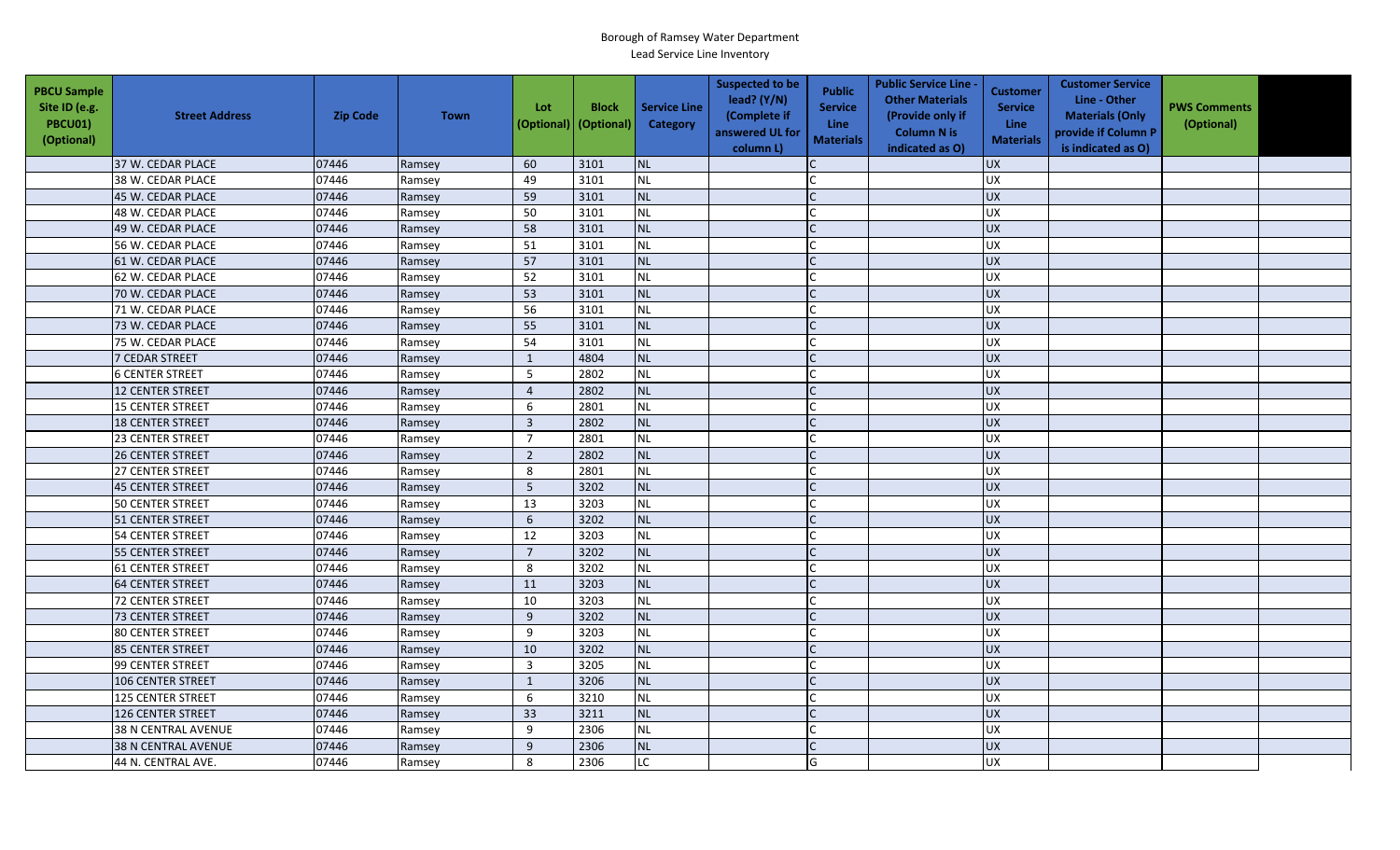| <b>PBCU Sample</b><br>Site ID (e.g.<br><b>PBCU01)</b><br>(Optional) | <b>Street Address</b> | <b>Zip Code</b> | <b>Town</b> | Lot<br>(Optional)       | <b>Block</b><br>(Optional) | <b>Service Line</b><br><b>Category</b> | <b>Suspected to be</b><br>lead? $(Y/N)$<br>(Complete if<br>answered UL for<br>column L) | <b>Public</b><br><b>Service</b><br><b>Line</b><br><b>Materials</b> | <b>Public Service Line -</b><br><b>Other Materials</b><br>(Provide only if<br><b>Column N is</b><br>indicated as O) | <b>Customer</b><br><b>Service</b><br><b>Line</b><br><b>Materials</b> | <b>Customer Service</b><br>Line - Other<br><b>Materials (Only</b><br>provide if Column P<br>is indicated as O) | <b>PWS Comments</b><br>(Optional) |  |
|---------------------------------------------------------------------|-----------------------|-----------------|-------------|-------------------------|----------------------------|----------------------------------------|-----------------------------------------------------------------------------------------|--------------------------------------------------------------------|---------------------------------------------------------------------------------------------------------------------|----------------------------------------------------------------------|----------------------------------------------------------------------------------------------------------------|-----------------------------------|--|
|                                                                     | 46 N. CENTRAL AVE.    | 07446           | Ramsey      | $\overline{7}$          | 2306                       | <b>NL</b>                              |                                                                                         |                                                                    |                                                                                                                     | <b>UX</b>                                                            |                                                                                                                |                                   |  |
|                                                                     | 50 N. CENTRAL AVE.    | 07446           | Ramsey      | 6                       | 2306                       | UL                                     |                                                                                         |                                                                    |                                                                                                                     | <b>UX</b>                                                            |                                                                                                                |                                   |  |
|                                                                     | 56 N. CENTRAL AVE.    | 07446           | Ramsey      | 5                       | 2306                       | UL                                     |                                                                                         |                                                                    |                                                                                                                     | <b>UX</b>                                                            |                                                                                                                |                                   |  |
|                                                                     | 60 N. CENTRAL AVE.    | 07446           | Ramsey      | $\overline{4}$          | 2306                       | LC                                     |                                                                                         | G                                                                  |                                                                                                                     | UX                                                                   |                                                                                                                |                                   |  |
|                                                                     | 65 N. CENTRAL AVE.    | 07446           | Ramsey      |                         |                            | UL                                     |                                                                                         |                                                                    |                                                                                                                     | <b>UX</b>                                                            |                                                                                                                |                                   |  |
|                                                                     | 70 N. CENTRAL AVE.    | 07446           | Ramsey      | $\overline{\mathbf{3}}$ | 2306                       | LC                                     |                                                                                         | G                                                                  |                                                                                                                     | <b>UX</b>                                                            |                                                                                                                |                                   |  |
|                                                                     | 75 N. CENTRAL AVE.    | 07446           | Ramsey      | 34                      | 1902                       | LC                                     |                                                                                         | G                                                                  |                                                                                                                     | <b>UX</b>                                                            |                                                                                                                |                                   |  |
|                                                                     | 83 N. CENTRAL AVE.    | 07446           | Ramsey      | 33                      | 1902                       | <b>NL</b>                              |                                                                                         |                                                                    |                                                                                                                     | <b>UX</b>                                                            |                                                                                                                |                                   |  |
|                                                                     | 89 N. CENTRAL AVE.    | 07446           | Ramsey      | 32                      | 1902                       | <b>NL</b>                              |                                                                                         | $\mathsf{C}$                                                       |                                                                                                                     | UX                                                                   |                                                                                                                |                                   |  |
|                                                                     | 116 N. CENTRAL AVE.   | 07446           | Ramsey      | 1                       | 1904                       | UL                                     |                                                                                         |                                                                    |                                                                                                                     | <b>UX</b>                                                            |                                                                                                                |                                   |  |
|                                                                     | 120 N. CENTRAL AVE.   | 07446           | Ramsey      | $\overline{2}$          | 1904                       | <b>NL</b>                              |                                                                                         | $\mathcal{C}$                                                      |                                                                                                                     | <b>UX</b>                                                            |                                                                                                                |                                   |  |
|                                                                     | 128 N. CENTRAL AVE.   | 07446           | Ramsey      |                         |                            | UL                                     |                                                                                         |                                                                    |                                                                                                                     | <b>UX</b>                                                            |                                                                                                                |                                   |  |
|                                                                     | 138 N. CENTRAL AVE.   | 07446           | Ramsey      | $\overline{3}$          | 1904                       | <b>NL</b>                              |                                                                                         |                                                                    |                                                                                                                     | <b>UX</b>                                                            |                                                                                                                |                                   |  |
|                                                                     | 145 N. CENTRAL AVE.   | 07446           | Ramsey      | 30.01                   | 1902                       | NL                                     |                                                                                         |                                                                    |                                                                                                                     | <b>UX</b>                                                            |                                                                                                                |                                   |  |
|                                                                     | 146 N. CENTRAL AVE.   | 07446           | Ramsey      | 4.01                    | 1904                       | UL                                     |                                                                                         |                                                                    |                                                                                                                     | UX                                                                   |                                                                                                                |                                   |  |
|                                                                     | 154 N. CENTRAL AVE.   | 07446           | Ramsey      | 4.02                    | 1904                       | <b>NL</b>                              |                                                                                         |                                                                    |                                                                                                                     | <b>UX</b>                                                            |                                                                                                                |                                   |  |
|                                                                     | 155 N. CENTRAL AVE.   | 07446           | Ramsey      | 28                      | 1902                       | <b>NL</b>                              |                                                                                         |                                                                    |                                                                                                                     | <b>UX</b>                                                            |                                                                                                                |                                   |  |
|                                                                     | 162 N. CENTRAL AVE.   | 07446           | Ramsey      | 4.03                    | 1904                       | <b>NL</b>                              |                                                                                         |                                                                    |                                                                                                                     | UX                                                                   |                                                                                                                |                                   |  |
|                                                                     | 170 N. CENTRAL AVE.   | 07446           | Ramsey      | 4.04                    | 1904                       | <b>NL</b>                              |                                                                                         |                                                                    |                                                                                                                     | <b>UX</b>                                                            |                                                                                                                |                                   |  |
|                                                                     | 186 N. CENTRAL AVE.   | 07446           | Ramsey      | 4.05                    | 1904                       | <b>NL</b>                              |                                                                                         |                                                                    |                                                                                                                     | <b>UX</b>                                                            |                                                                                                                |                                   |  |
|                                                                     | 194 N. CENTRAL AVE.   | 07446           | Ramsey      | 4.06                    | 1904                       | <b>NL</b>                              |                                                                                         |                                                                    |                                                                                                                     | <b>UX</b>                                                            |                                                                                                                |                                   |  |
|                                                                     | 201 N CENTRAL AVE.    | 07446           | Ramsey      | 24                      | 1902                       | <b>NL</b>                              |                                                                                         |                                                                    |                                                                                                                     | <b>UX</b>                                                            |                                                                                                                |                                   |  |
|                                                                     | 201 N CENTRAL AVE.    | 07446           | Ramsey      | 24                      | 1902                       | <b>NL</b>                              |                                                                                         |                                                                    |                                                                                                                     | UX                                                                   |                                                                                                                |                                   |  |
|                                                                     | 202 N. CENTRAL AVE.   | 07446           | Ramsey      | 4.07                    | 1904                       | NL                                     |                                                                                         |                                                                    |                                                                                                                     | <b>UX</b>                                                            |                                                                                                                |                                   |  |
|                                                                     | 210 N. CENTRAL AVE.   | 07446           | Ramsey      | 4.08                    | 1904                       | <b>NL</b>                              |                                                                                         |                                                                    |                                                                                                                     | <b>UX</b>                                                            |                                                                                                                |                                   |  |
|                                                                     | 213 N. CENTRAL AVE.   | 07446           | Ramsey      | 23                      | 1902                       | UL                                     |                                                                                         |                                                                    |                                                                                                                     | UX                                                                   |                                                                                                                |                                   |  |
|                                                                     | 216 N. CENTRAL AVE.   | 07446           | Ramsey      | 5                       | 1904                       | UL                                     |                                                                                         |                                                                    |                                                                                                                     | <b>UX</b>                                                            |                                                                                                                |                                   |  |
|                                                                     | 226 N. CENTRAL AVE.   | 07446           | Ramsey      | 1                       | 1903                       | LC                                     |                                                                                         | G                                                                  |                                                                                                                     | <b>UX</b>                                                            |                                                                                                                |                                   |  |
|                                                                     | 229 N. CENTRAL AVE.   | 07446           | Ramsey      | 22                      | 1901                       | <b>NL</b>                              |                                                                                         |                                                                    |                                                                                                                     | <b>UX</b>                                                            |                                                                                                                |                                   |  |
|                                                                     | 230 N. CENTRAL AVE.   | 07446           | Ramsey      | $\overline{2}$          | 1903                       | <b>NL</b>                              |                                                                                         |                                                                    |                                                                                                                     | <b>UX</b>                                                            |                                                                                                                |                                   |  |
|                                                                     | 235 N. CENTRAL AVE.   | 07446           | Ramsey      | 21                      | 1901                       | UL                                     |                                                                                         |                                                                    |                                                                                                                     | UX                                                                   |                                                                                                                |                                   |  |
|                                                                     | 236 N. CENTRAL AVE.   | 07446           | Ramsey      | $\overline{\mathbf{3}}$ | 1903                       | UL                                     |                                                                                         |                                                                    |                                                                                                                     | <b>UX</b>                                                            |                                                                                                                |                                   |  |
|                                                                     | 239 N. CENTRAL AVE.   | 07446           | Ramsey      | 20                      | 1901                       | UL                                     |                                                                                         |                                                                    |                                                                                                                     | $\overline{UX}$                                                      |                                                                                                                |                                   |  |
|                                                                     | 242 N. CENTRAL AVE.   | 07446           | Ramsey      | $\overline{4}$          | 1903                       | <b>LC</b>                              |                                                                                         | G                                                                  |                                                                                                                     | UX                                                                   |                                                                                                                |                                   |  |
|                                                                     | 245 N. CENTRAL AVE.   | 07446           | Ramsey      | 19                      | 1901                       | <b>NL</b>                              |                                                                                         |                                                                    |                                                                                                                     | UX                                                                   |                                                                                                                |                                   |  |
|                                                                     | 248 N. CENTRAL AVE.   | 07446           | Ramsey      | 5                       | 1903                       | NL                                     |                                                                                         |                                                                    |                                                                                                                     | <b>UX</b>                                                            |                                                                                                                |                                   |  |
|                                                                     | 251 N. CENTRAL AVE.   | 07446           | Ramsey      | 18                      | 1901                       | <b>NL</b>                              |                                                                                         |                                                                    |                                                                                                                     | <b>UX</b>                                                            |                                                                                                                |                                   |  |
|                                                                     | 254 N. CENTRAL AVE.   | 07446           | Ramsey      | 6                       | 1903                       | NL                                     |                                                                                         |                                                                    |                                                                                                                     | UX                                                                   |                                                                                                                |                                   |  |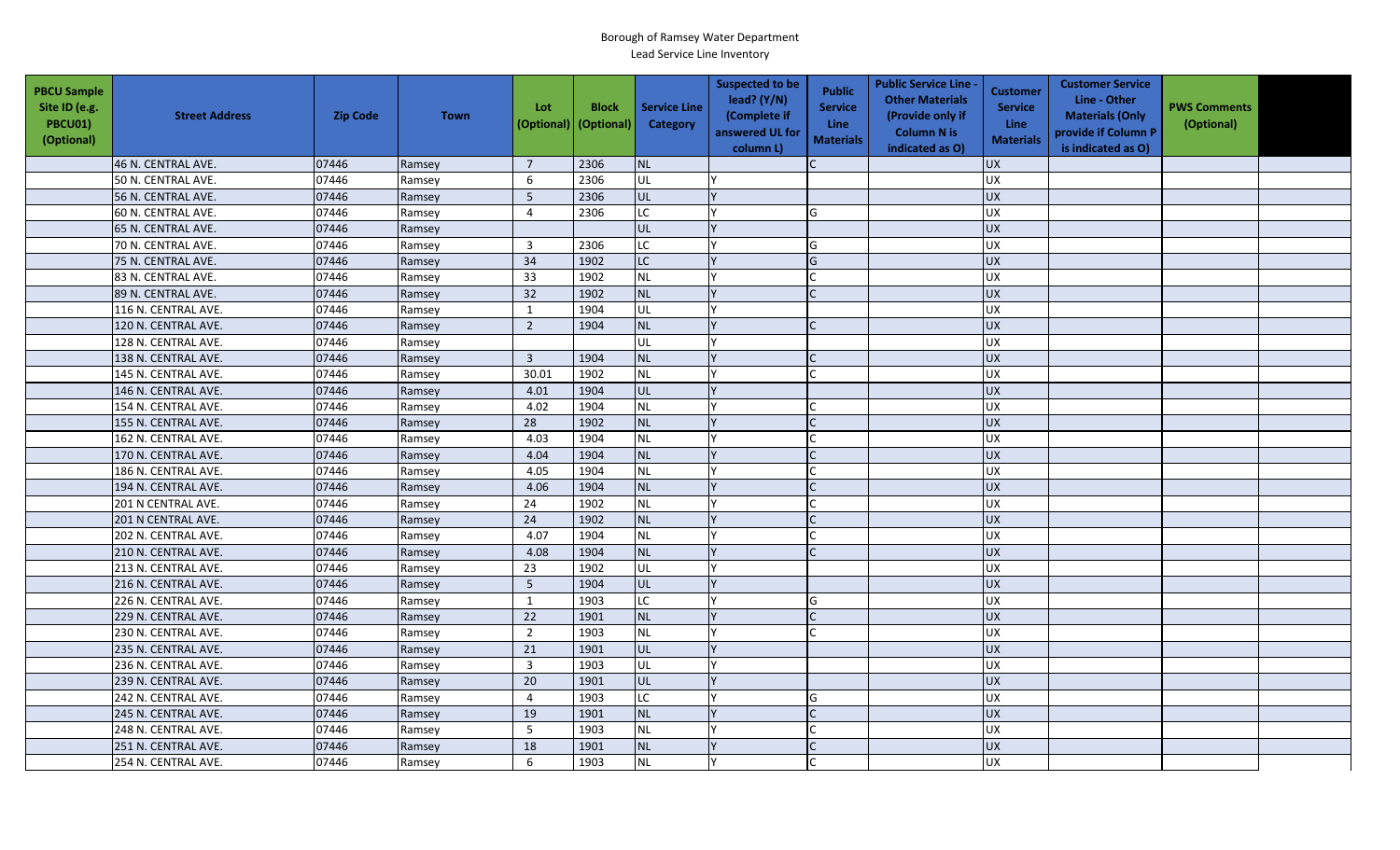| <b>PBCU Sample</b><br>Site ID (e.g.<br>PBCU01)<br>(Optional) | <b>Street Address</b> | <b>Zip Code</b> | <b>Town</b> | Lot<br>(Optional)       | <b>Block</b><br>(Optional) | <b>Service Line</b><br><b>Category</b> | <b>Suspected to be</b><br>lead? $(Y/N)$<br>(Complete if<br>answered UL for<br>column L) | <b>Public</b><br><b>Service</b><br>Line<br><b>Materials</b> | <b>Public Service Line -</b><br><b>Other Materials</b><br>(Provide only if<br><b>Column N is</b><br>indicated as O) | <b>Customer</b><br><b>Service</b><br><b>Line</b><br><b>Materials</b> | <b>Customer Service</b><br>Line - Other<br><b>Materials (Only</b><br>provide if Column P<br>is indicated as O) | <b>PWS Comments</b><br>(Optional) |  |
|--------------------------------------------------------------|-----------------------|-----------------|-------------|-------------------------|----------------------------|----------------------------------------|-----------------------------------------------------------------------------------------|-------------------------------------------------------------|---------------------------------------------------------------------------------------------------------------------|----------------------------------------------------------------------|----------------------------------------------------------------------------------------------------------------|-----------------------------------|--|
|                                                              | 260 N. CENTRAL AVE.   | 07446           | Ramsey      | $\overline{7}$          | 1903                       | <b>NL</b>                              |                                                                                         |                                                             |                                                                                                                     | <b>UX</b>                                                            |                                                                                                                |                                   |  |
|                                                              | 263 N. CENTRAL AVE.   | 07446           | Ramsey      | 17                      | 1901                       | UL                                     |                                                                                         |                                                             |                                                                                                                     | <b>UX</b>                                                            |                                                                                                                |                                   |  |
|                                                              | 265 N. CENTRAL AVE.   | 07446           | Ramsey      | 16                      | 1901                       | UL                                     |                                                                                         |                                                             |                                                                                                                     | <b>UX</b>                                                            |                                                                                                                |                                   |  |
|                                                              | 266 N. CENTRAL AVE.   | 07446           | Ramsey      | 8                       | 1903                       | <b>UL</b>                              |                                                                                         |                                                             |                                                                                                                     | UX                                                                   |                                                                                                                |                                   |  |
|                                                              | 267 N. CENTRAL AVE.   | 07446           | Ramsey      | 15                      | 1901                       | LC.                                    |                                                                                         | G                                                           |                                                                                                                     | <b>UX</b>                                                            |                                                                                                                |                                   |  |
|                                                              | 271 N. CENTRAL AVE.   | 07446           | Ramsey      | 14                      | 1901                       | UL                                     |                                                                                         |                                                             |                                                                                                                     | <b>UX</b>                                                            |                                                                                                                |                                   |  |
|                                                              | 272 N. CENTRAL AVE.   | 07446           | Ramsey      | 9                       | 1903                       | LC                                     |                                                                                         | G                                                           |                                                                                                                     | <b>UX</b>                                                            |                                                                                                                |                                   |  |
|                                                              | 278 N. CENTRAL AVE.   | 07446           | Ramsey      | 10                      | 1903                       | <b>NL</b>                              |                                                                                         |                                                             |                                                                                                                     | <b>UX</b>                                                            |                                                                                                                |                                   |  |
|                                                              | 283 N. CENTRAL AVE.   | 07446           | Ramsey      | 13                      | 1901                       | <b>JUL</b>                             |                                                                                         |                                                             |                                                                                                                     | <b>UX</b>                                                            |                                                                                                                |                                   |  |
|                                                              | 284 N. CENTRAL AVE.   | 07446           | Ramsey      | 11                      | 1903                       | UL                                     |                                                                                         |                                                             |                                                                                                                     | UX                                                                   |                                                                                                                |                                   |  |
|                                                              | 287 N. CENTRAL AVE.   | 07446           | Ramsey      | 12                      | 1901                       | <b>NL</b>                              |                                                                                         |                                                             |                                                                                                                     | <b>UX</b>                                                            |                                                                                                                |                                   |  |
|                                                              | 290 N. CENTRAL AVE.   | 07446           | Ramsey      | 12                      | 1903                       | <b>NL</b>                              |                                                                                         |                                                             |                                                                                                                     | <b>UX</b>                                                            |                                                                                                                |                                   |  |
|                                                              | 294 N. CENTRAL AVE.   | 07446           | Ramsey      | 13                      | 1903                       | <b>UL</b>                              |                                                                                         |                                                             |                                                                                                                     | <b>UX</b>                                                            |                                                                                                                |                                   |  |
|                                                              | 297 N. CENTRAL AVE.   | 07446           | Ramsey      | 11                      | 1901                       | <b>NL</b>                              |                                                                                         |                                                             |                                                                                                                     | UX                                                                   |                                                                                                                |                                   |  |
|                                                              | 310 N. CENTRAL AVE.   | 07446           | Ramsey      | 14                      | 1504                       | <b>NL</b>                              |                                                                                         |                                                             |                                                                                                                     | <b>UX</b>                                                            |                                                                                                                |                                   |  |
|                                                              | 311 N. CENTRAL AVE.   | 07446           | Ramsey      | 10                      | 1503                       | <b>NL</b>                              |                                                                                         |                                                             |                                                                                                                     | <b>UX</b>                                                            |                                                                                                                |                                   |  |
|                                                              | 315 N. CENTRAL AVE.   | 07446           | Ramsey      | 9                       | 1503                       | <b>NL</b>                              |                                                                                         |                                                             |                                                                                                                     | UX                                                                   |                                                                                                                |                                   |  |
|                                                              | 320 N. CENTRAL AVE.   | 07446           | Ramsey      | 13                      | 1504                       | <b>NL</b>                              |                                                                                         |                                                             |                                                                                                                     | UX                                                                   |                                                                                                                |                                   |  |
|                                                              | 323 N. CENTRAL AVE.   | 07446           | Ramsey      | $\bf 8$                 | 1503                       | <b>NL</b>                              |                                                                                         |                                                             |                                                                                                                     | <b>UX</b>                                                            |                                                                                                                |                                   |  |
|                                                              | 347 N. CENTRAL AVE.   | 07446           | Ramsey      | 6.01                    | 1503                       | <b>NL</b>                              |                                                                                         |                                                             |                                                                                                                     | UX                                                                   |                                                                                                                |                                   |  |
|                                                              | 350 N. CENTRAL AVE.   | 07446           | Ramsey      | 11                      | 1504                       | <b>NL</b>                              |                                                                                         |                                                             |                                                                                                                     | UX                                                                   |                                                                                                                |                                   |  |
|                                                              | 351 N. CENTRAL AVE.   | 07446           | Ramsey      | 6                       | 1503                       | <b>NL</b>                              |                                                                                         |                                                             |                                                                                                                     | UX                                                                   |                                                                                                                |                                   |  |
|                                                              | 353 N. CENTRAL AVE.   | 07446           | Ramsey      | 5                       | 1503                       | <b>NL</b>                              |                                                                                         |                                                             |                                                                                                                     | <b>UX</b>                                                            |                                                                                                                |                                   |  |
|                                                              | 354 N. CENTRAL AVE.   | 07446           | Ramsey      | 10                      | 1504                       | <b>NL</b>                              |                                                                                         |                                                             |                                                                                                                     | <b>UX</b>                                                            |                                                                                                                |                                   |  |
|                                                              | 356 N. CENTRAL AVE.   | 07446           | Ramsey      | 9                       | 1504                       | <b>NL</b>                              |                                                                                         | $\mathsf{C}$                                                |                                                                                                                     | <b>UX</b>                                                            |                                                                                                                |                                   |  |
|                                                              | 360 N. CENTRAL AVE.   | 07446           | Ramsey      | 8                       | 1504                       | <b>NL</b>                              |                                                                                         |                                                             |                                                                                                                     | <b>UX</b>                                                            |                                                                                                                |                                   |  |
|                                                              | 361 N. CENTRAL AVE.   | 07446           | Ramsey      | 5                       | 1501                       | <b>NL</b>                              |                                                                                         |                                                             |                                                                                                                     | <b>UX</b>                                                            |                                                                                                                |                                   |  |
|                                                              | 365 N. CENTRAL AVE.   | 07446           | Ramsey      | $\overline{4}$          | 1501                       | <b>NL</b>                              |                                                                                         |                                                             |                                                                                                                     | <b>UX</b>                                                            |                                                                                                                |                                   |  |
|                                                              | 366 N. CENTRAL AVE.   | 07446           | Ramsey      | $\overline{7}$          | 1504                       | <b>NL</b>                              |                                                                                         |                                                             |                                                                                                                     | <b>UX</b>                                                            |                                                                                                                |                                   |  |
|                                                              | 370 N. CENTRAL AVE.   | 07446           | Ramsey      | 6                       | 1504                       | <b>LC</b>                              |                                                                                         | G                                                           |                                                                                                                     | UX                                                                   |                                                                                                                |                                   |  |
|                                                              | 375 N. CENTRAL AVE.   | 07446           | Ramsey      | $\overline{\mathbf{3}}$ | 1501                       | <b>NL</b>                              |                                                                                         | $\mathcal{C}$                                               |                                                                                                                     | <b>UX</b>                                                            |                                                                                                                |                                   |  |
|                                                              | 378 N. CENTRAL AVE.   | 07446           | Ramsey      | 5                       | 1504                       | <b>LC</b>                              |                                                                                         | G                                                           |                                                                                                                     | <b>UX</b>                                                            |                                                                                                                |                                   |  |
|                                                              | 381 N. CENTRAL AVE.   | 07446           | Ramsey      | $\overline{2}$          | 1501                       | LC                                     |                                                                                         | G                                                           |                                                                                                                     | UX                                                                   |                                                                                                                |                                   |  |
|                                                              | 382 N. CENTRAL AVE.   | 07446           | Ramsey      | $\overline{4}$          | 1504                       | <b>NL</b>                              |                                                                                         |                                                             |                                                                                                                     | <b>UX</b>                                                            |                                                                                                                |                                   |  |
|                                                              | 385 N. CENTRAL AVE.   | 07446           | Ramsey      | 6                       | 1311                       | <b>NL</b>                              |                                                                                         |                                                             |                                                                                                                     | <b>UX</b>                                                            |                                                                                                                |                                   |  |
|                                                              | 386 N. CENTRAL AVE.   | 07446           | Ramsey      | $\overline{3}$          | 1504                       | <b>NL</b>                              |                                                                                         |                                                             |                                                                                                                     | <b>UX</b>                                                            |                                                                                                                |                                   |  |
|                                                              | 390 N. CENTRAL AVE.   | 07446           | Ramsey      | $\overline{2}$          | 1504                       | <b>LC</b>                              |                                                                                         | G                                                           |                                                                                                                     | <b>UX</b>                                                            |                                                                                                                |                                   |  |
|                                                              | 397 N. CENTRAL AVE.   | 07446           | Ramsey      | 5                       | 1311                       | <b>NL</b>                              |                                                                                         |                                                             |                                                                                                                     | <b>UX</b>                                                            |                                                                                                                |                                   |  |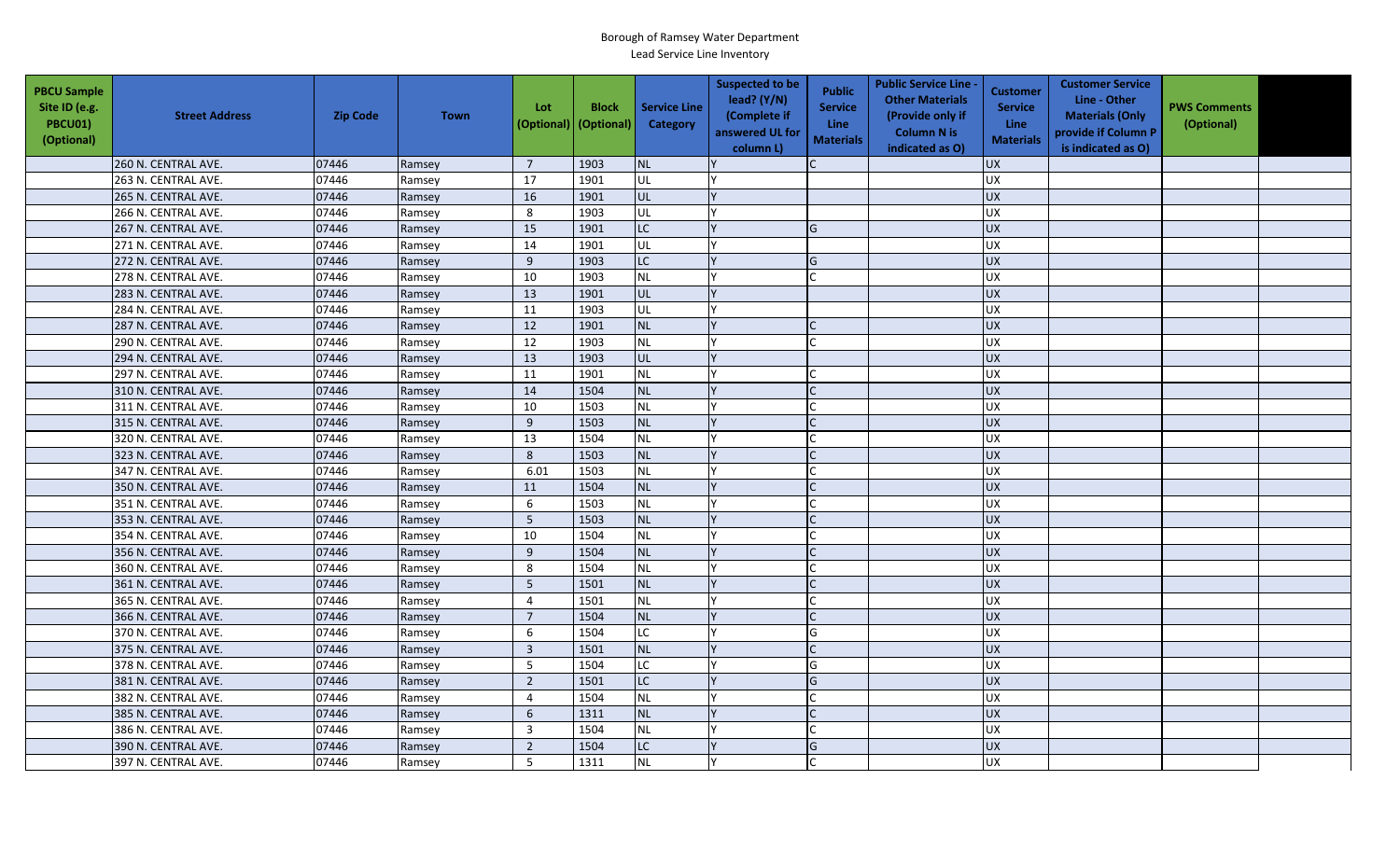| <b>PBCU Sample</b><br>Site ID (e.g.<br><b>PBCU01)</b><br>(Optional) | <b>Street Address</b> | <b>Zip Code</b> | <b>Town</b> | Lot<br>(Optional) | <b>Block</b><br>(Optional) | <b>Service Line</b><br><b>Category</b> | <b>Suspected to be</b><br>lead? $(Y/N)$<br>(Complete if<br>answered UL for<br>column L) | <b>Public</b><br><b>Service</b><br><b>Line</b><br><b>Materials</b> | <b>Public Service Line -</b><br><b>Other Materials</b><br>(Provide only if<br><b>Column N is</b><br>indicated as O) | <b>Customer</b><br><b>Service</b><br><b>Line</b><br><b>Materials</b> | <b>Customer Service</b><br>Line - Other<br><b>Materials (Only</b><br>provide if Column P<br>is indicated as O) | <b>PWS Comments</b><br>(Optional) |  |
|---------------------------------------------------------------------|-----------------------|-----------------|-------------|-------------------|----------------------------|----------------------------------------|-----------------------------------------------------------------------------------------|--------------------------------------------------------------------|---------------------------------------------------------------------------------------------------------------------|----------------------------------------------------------------------|----------------------------------------------------------------------------------------------------------------|-----------------------------------|--|
|                                                                     | 398 N. CENTRAL AVE.   | 07446           | Ramsey      | 1                 | 1504                       | <b>NL</b>                              |                                                                                         |                                                                    |                                                                                                                     | <b>UX</b>                                                            |                                                                                                                |                                   |  |
|                                                                     | 404 N. CENTRAL AVE.   | 07446           | Ramsey      | 6                 | 1312                       | $\sf NL$                               |                                                                                         |                                                                    |                                                                                                                     | <b>UX</b>                                                            |                                                                                                                |                                   |  |
|                                                                     | 407 N. CENTRAL AVE.   | 07446           | Ramsey      | $\overline{4}$    | 1311                       | <b>NL</b>                              |                                                                                         |                                                                    |                                                                                                                     | <b>UX</b>                                                            |                                                                                                                |                                   |  |
|                                                                     | 412 N. CENTRAL AVE.   | 07446           | Ramsey      | $\overline{7}$    | 1312                       | <b>NL</b>                              |                                                                                         |                                                                    |                                                                                                                     | UX                                                                   |                                                                                                                |                                   |  |
|                                                                     | 419 N. CENTRAL AVE.   | 07446           | Ramsey      | 1.06              | 1311                       | NL                                     |                                                                                         |                                                                    |                                                                                                                     | <b>UX</b>                                                            |                                                                                                                |                                   |  |
|                                                                     | 420 N. CENTRAL AVE.   | 07446           | Ramsey      | 8                 | 1312                       | <b>NL</b>                              |                                                                                         |                                                                    |                                                                                                                     | <b>UX</b>                                                            |                                                                                                                |                                   |  |
|                                                                     | 430 N. CENTRAL AVE.   | 07446           | Ramsey      | 1                 | 1312                       | <b>NL</b>                              |                                                                                         |                                                                    |                                                                                                                     | <b>UX</b>                                                            |                                                                                                                |                                   |  |
|                                                                     | 435 N. CENTRAL AVE.   | 07446           | Ramsey      | $\overline{3}$    | 1311                       | UL                                     |                                                                                         |                                                                    |                                                                                                                     | <b>UX</b>                                                            |                                                                                                                |                                   |  |
|                                                                     | 437 N. CENTRAL AVE.   | 07446           | Ramsey      | $\overline{2}$    | 1311                       | <b>NL</b>                              |                                                                                         |                                                                    |                                                                                                                     | UX                                                                   |                                                                                                                |                                   |  |
|                                                                     | 443 N. CENTRAL AVE.   | 07446           | Ramsey      | 14                | 1303                       | <b>NL</b>                              |                                                                                         |                                                                    |                                                                                                                     | <b>UX</b>                                                            |                                                                                                                |                                   |  |
|                                                                     | 444 N. CENTRAL AVE.   | 07446           | Ramsey      | 8                 | 1307                       | <b>LC</b>                              |                                                                                         | G                                                                  |                                                                                                                     | <b>UX</b>                                                            |                                                                                                                |                                   |  |
|                                                                     | 450 N. CENTRAL AVE.   | 07446           | Ramsey      | 9                 | 1307                       | UL                                     |                                                                                         |                                                                    |                                                                                                                     | <b>UX</b>                                                            |                                                                                                                |                                   |  |
|                                                                     | 455 N. CENTRAL AVE.   | 07446           | Ramsey      | 13                | 1303                       | <b>LC</b>                              |                                                                                         | G                                                                  |                                                                                                                     | UX                                                                   |                                                                                                                |                                   |  |
|                                                                     | 456 N CENTRAL AVE     | 07446           | Ramsey      | 10                | 1307                       | UL                                     |                                                                                         |                                                                    |                                                                                                                     | UX                                                                   |                                                                                                                |                                   |  |
|                                                                     | 463 N. CENTRAL AVE.   | 07446           | Ramsey      | 12                | 1303                       | LC                                     |                                                                                         | G                                                                  |                                                                                                                     | UX                                                                   |                                                                                                                |                                   |  |
|                                                                     | 464 N. CENTRAL AVE.   | 07446           | Ramsey      | 11                | 1307                       | <b>NL</b>                              |                                                                                         |                                                                    |                                                                                                                     | <b>UX</b>                                                            |                                                                                                                |                                   |  |
|                                                                     | 465 N. CENTRAL AVE.   | 07446           | Ramsey      | 11                | 1303                       | UL                                     |                                                                                         |                                                                    |                                                                                                                     | <b>UX</b>                                                            |                                                                                                                |                                   |  |
|                                                                     | 468 N. CENTRAL AVE.   | 07446           | Ramsey      | 12                | 1307                       | UL                                     |                                                                                         |                                                                    |                                                                                                                     | UX                                                                   |                                                                                                                |                                   |  |
|                                                                     | 469 N. CENTRAL AVE.   | 07446           | Ramsey      | 10                | 1303                       | <b>NL</b>                              |                                                                                         |                                                                    |                                                                                                                     | UX                                                                   |                                                                                                                |                                   |  |
|                                                                     | 474 N. CENTRAL AVE.   | 07446           | Ramsey      | 13                | 1307                       | <b>NL</b>                              |                                                                                         |                                                                    |                                                                                                                     | <b>UX</b>                                                            |                                                                                                                |                                   |  |
|                                                                     | 477 N. CENTRAL AVE.   | 07446           | Ramsey      | 9                 | 1303                       | <b>NL</b>                              |                                                                                         |                                                                    |                                                                                                                     | <b>UX</b>                                                            |                                                                                                                |                                   |  |
|                                                                     | 482 N. CENTRAL AVE.   | 07446           | Ramsey      | 1                 | 1307                       | <b>NL</b>                              |                                                                                         |                                                                    |                                                                                                                     | <b>UX</b>                                                            |                                                                                                                |                                   |  |
|                                                                     | 483 N. CENTRAL AVE.   | 07446           | Ramsey      | 8                 | 1303                       | <b>NL</b>                              |                                                                                         |                                                                    |                                                                                                                     | UX                                                                   |                                                                                                                |                                   |  |
|                                                                     | 494 N. CENTRAL AVE.   | 07446           | Ramsey      | 10                | 1304                       | NL                                     |                                                                                         |                                                                    |                                                                                                                     | <b>UX</b>                                                            |                                                                                                                |                                   |  |
|                                                                     | 497 N. CENTRAL AVE.   | 07446           | Ramsey      | $\overline{7}$    | 1303                       | <b>NL</b>                              |                                                                                         | $\mathsf{C}$                                                       |                                                                                                                     | <b>UX</b>                                                            |                                                                                                                |                                   |  |
|                                                                     | 500 N. CENTRAL AVE.   | 07446           | Ramsey      | 11                | 1304                       | <b>NL</b>                              |                                                                                         |                                                                    |                                                                                                                     | UX                                                                   |                                                                                                                |                                   |  |
|                                                                     | 505 N. CENTRAL AVE.   | 07446           | Ramsey      | 6                 | 1303                       | UL                                     |                                                                                         |                                                                    |                                                                                                                     | <b>UX</b>                                                            |                                                                                                                |                                   |  |
|                                                                     | 510 N. CENTRAL AVE.   | 07446           | Ramsey      | 12                | 1304                       | <b>NL</b>                              |                                                                                         |                                                                    |                                                                                                                     | <b>UX</b>                                                            |                                                                                                                |                                   |  |
|                                                                     | 513 N. CENTRAL AVE.   | 07446           | Ramsey      | 5                 | 1303                       | <b>NL</b>                              |                                                                                         |                                                                    |                                                                                                                     | <b>UX</b>                                                            |                                                                                                                |                                   |  |
|                                                                     | 518 N. CENTRAL AVE.   | 07446           | Ramsey      | 13                | 1304                       | <b>NL</b>                              |                                                                                         |                                                                    |                                                                                                                     | <b>UX</b>                                                            |                                                                                                                |                                   |  |
|                                                                     | 521 N. CENTRAL AVE.   | 07446           | Ramsey      | $\overline{4}$    | 1303                       | <b>NL</b>                              |                                                                                         |                                                                    |                                                                                                                     | UX                                                                   |                                                                                                                |                                   |  |
|                                                                     | 526 N. CENTRAL AVE.   | 07446           | Ramsey      | 14                | 1304                       | <b>NL</b>                              |                                                                                         |                                                                    |                                                                                                                     | <b>UX</b>                                                            |                                                                                                                |                                   |  |
|                                                                     | 529 N. CENTRAL AVE.   | 07446           | Ramsey      | $\overline{3}$    | 1303                       | <b>NL</b>                              |                                                                                         |                                                                    |                                                                                                                     | $\overline{UX}$                                                      |                                                                                                                |                                   |  |
|                                                                     | 537 N. CENTRAL AVE.   | 07446           | Ramsey      | $\overline{2}$    | 1303                       | NL                                     |                                                                                         |                                                                    |                                                                                                                     | UX                                                                   |                                                                                                                |                                   |  |
|                                                                     | 540 N. CENTRAL AVE.   | 07446           | Ramsey      | 1                 | 1304                       | UL                                     |                                                                                         |                                                                    |                                                                                                                     | <b>UX</b>                                                            |                                                                                                                |                                   |  |
|                                                                     | 556 N. CENTRAL AVE.   | 07446           | Ramsey      | 11                | 3605                       | NL                                     |                                                                                         |                                                                    |                                                                                                                     | <b>UX</b>                                                            |                                                                                                                |                                   |  |
|                                                                     | 559 N. CENTRAL AVE.   | 07446           | Ramsey      | 43                | 1102                       | <b>NL</b>                              |                                                                                         |                                                                    |                                                                                                                     | <b>UX</b>                                                            |                                                                                                                |                                   |  |
|                                                                     | 560 N. CENTRAL AVE.   | 07446           | Ramsey      | 12                | 3605                       | <b>NL</b>                              |                                                                                         |                                                                    |                                                                                                                     | UX                                                                   |                                                                                                                |                                   |  |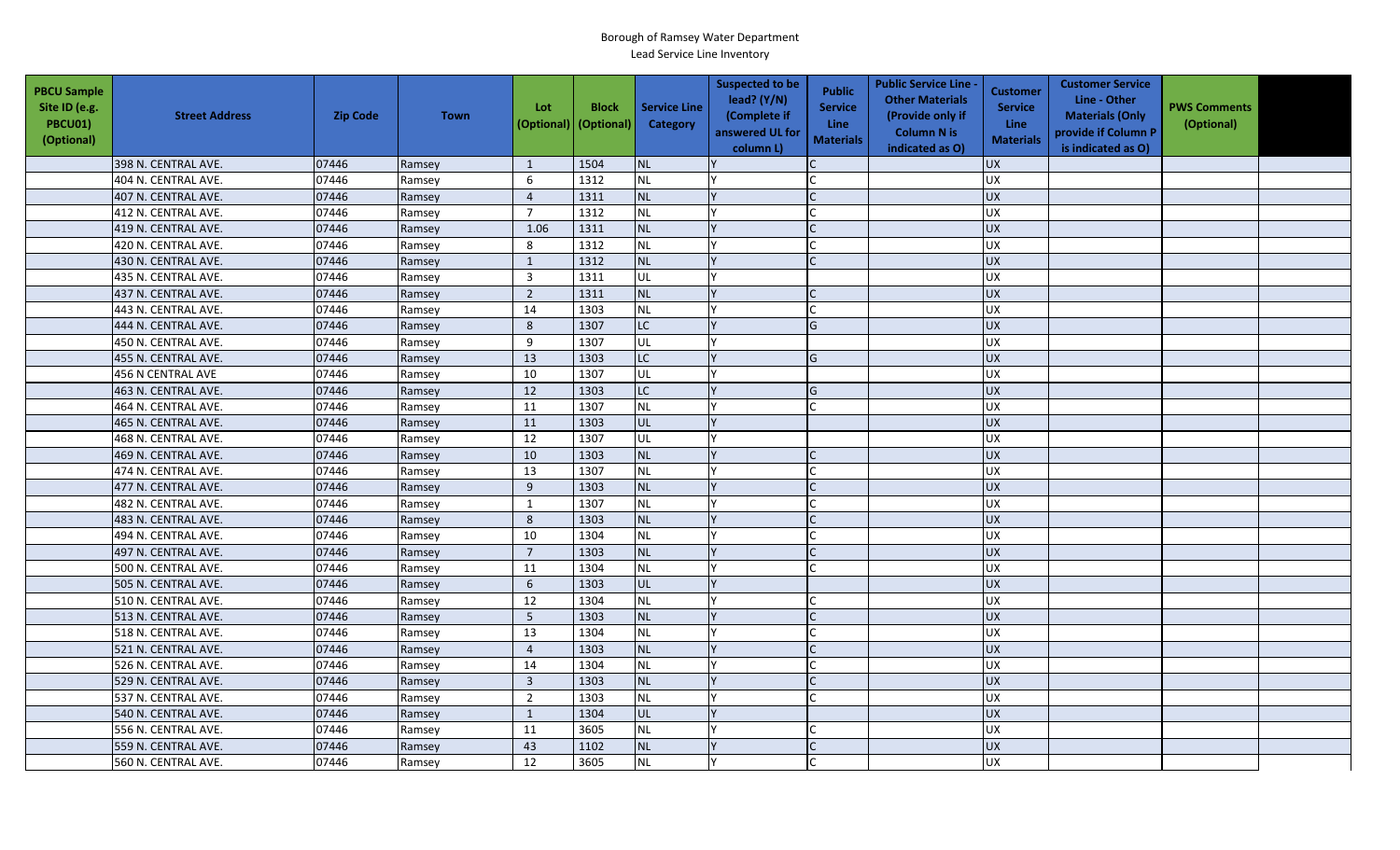| <b>PBCU Sample</b><br>Site ID (e.g.<br>PBCU01)<br>(Optional) | <b>Street Address</b> | <b>Zip Code</b> | <b>Town</b> | Lot<br>(Optional) (Optional) | <b>Block</b> | <b>Service Line</b><br><b>Category</b> | <b>Suspected to be</b><br>lead? $(Y/N)$<br>(Complete if<br>answered UL for<br>column L) | <b>Public</b><br><b>Service</b><br><b>Line</b><br><b>Materials</b> | <b>Public Service Line -</b><br><b>Other Materials</b><br>(Provide only if<br><b>Column N is</b><br>indicated as O) | <b>Customer</b><br><b>Service</b><br>Line<br><b>Materials</b> | <b>Customer Service</b><br>Line - Other<br><b>Materials (Only</b><br>provide if Column P<br>is indicated as O) | <b>PWS Comments</b><br>(Optional) |  |
|--------------------------------------------------------------|-----------------------|-----------------|-------------|------------------------------|--------------|----------------------------------------|-----------------------------------------------------------------------------------------|--------------------------------------------------------------------|---------------------------------------------------------------------------------------------------------------------|---------------------------------------------------------------|----------------------------------------------------------------------------------------------------------------|-----------------------------------|--|
|                                                              | 565 N. CENTRAL AVE.   | 07446           | Ramsey      | 44                           | 1102         | <b>NL</b>                              |                                                                                         |                                                                    |                                                                                                                     | <b>UX</b>                                                     |                                                                                                                |                                   |  |
|                                                              | 572 N. CENTRAL AVE.   | 07446           | Ramsey      | 13                           | 3605         | <b>NL</b>                              |                                                                                         |                                                                    |                                                                                                                     | <b>UX</b>                                                     |                                                                                                                |                                   |  |
|                                                              | 573 N. CENTRAL AVE.   | 07446           | Ramsey      | 45                           | 1102         | <b>NL</b>                              |                                                                                         |                                                                    |                                                                                                                     | <b>UX</b>                                                     |                                                                                                                |                                   |  |
|                                                              | 579 N. CENTRAL AVE.   | 07446           | Ramsey      | 46                           | 1102         | <b>NL</b>                              |                                                                                         |                                                                    |                                                                                                                     | UX                                                            |                                                                                                                |                                   |  |
|                                                              | 585 N. CENTRAL AVE.   | 07446           | Ramsey      | 47                           | 1102         | <b>NL</b>                              |                                                                                         |                                                                    |                                                                                                                     | <b>UX</b>                                                     |                                                                                                                |                                   |  |
|                                                              | 586 N. CENTRAL AVE.   | 07446           | Ramsey      | $\mathbf{1}$                 | 3605         | <b>NL</b>                              |                                                                                         |                                                                    |                                                                                                                     | <b>UX</b>                                                     |                                                                                                                |                                   |  |
|                                                              | 587 N. CENTRAL AVE.   | 07446           | Ramsey      | 48                           | 1102         | <b>NL</b>                              |                                                                                         |                                                                    |                                                                                                                     | <b>UX</b>                                                     |                                                                                                                |                                   |  |
|                                                              | 591 N. CENTRAL AVE.   | 07446           | Ramsey      | 49                           | 1102         | LC                                     |                                                                                         | G                                                                  |                                                                                                                     | <b>UX</b>                                                     |                                                                                                                |                                   |  |
|                                                              | 607 N. CENTRAL AVE.   | 07446           | Ramsey      | 50                           | 1102         | <b>NL</b>                              |                                                                                         |                                                                    |                                                                                                                     | <b>UX</b>                                                     |                                                                                                                |                                   |  |
|                                                              | 608 N. CENTRAL AVE.   | 07446           | Ramsey      |                              |              | UL                                     |                                                                                         |                                                                    |                                                                                                                     | UX                                                            |                                                                                                                |                                   |  |
|                                                              | 14 S. CENTRAL AVE.    | 07446           | Ramsey      | $\overline{7}$               | 2911         | <b>NL</b>                              |                                                                                         | $\mathsf{C}$                                                       |                                                                                                                     | <b>UX</b>                                                     |                                                                                                                |                                   |  |
|                                                              | 20 S. CENTRAL AVE.    | 07446           | Ramsey      | 6                            | 2911         | <b>NL</b>                              |                                                                                         |                                                                    |                                                                                                                     | <b>UX</b>                                                     |                                                                                                                |                                   |  |
|                                                              | 25 S. CENTRAL AVE.    | 07446           | Ramsey      | $\overline{4}$               | 2906         | LC                                     |                                                                                         | G                                                                  |                                                                                                                     | <b>UX</b>                                                     |                                                                                                                |                                   |  |
|                                                              | 28 S. CENTRAL AVE.    | 07446           | Ramsey      | 5                            | 2911         | <b>NL</b>                              |                                                                                         |                                                                    |                                                                                                                     | <b>UX</b>                                                     |                                                                                                                |                                   |  |
|                                                              | 29-31 S CENTRAL AVE   | 07446           | Ramsey      | $\sqrt{5}$                   | 2906         | <b>NL</b>                              |                                                                                         |                                                                    |                                                                                                                     | <b>UX</b>                                                     |                                                                                                                |                                   |  |
|                                                              | 29-31 S CENTRAL AVE   | 07446           | Ramsey      | 5                            | 2906         | <b>NL</b>                              |                                                                                         |                                                                    |                                                                                                                     | UX                                                            |                                                                                                                |                                   |  |
|                                                              | 32 S. CENTRAL AVE.    | 07446           | Ramsey      | $\overline{4}$               | 2911         | <b>NL</b>                              |                                                                                         |                                                                    |                                                                                                                     | UX                                                            |                                                                                                                |                                   |  |
|                                                              | 34 S. CENTRAL AVE.    | 07446           | Ramsey      | $\overline{3}$               | 2911         | <b>NL</b>                              |                                                                                         |                                                                    |                                                                                                                     | UX                                                            |                                                                                                                |                                   |  |
|                                                              | 37 S. CENTRAL AVE.    | 07446           | Ramsey      | 6                            | 2906         | LC.                                    |                                                                                         | G                                                                  |                                                                                                                     | <b>UX</b>                                                     |                                                                                                                |                                   |  |
|                                                              | 38 S. CENTRAL AVE.    | 07446           | Ramsey      | $\overline{2}$               | 2911         | <b>NL</b>                              |                                                                                         |                                                                    |                                                                                                                     | <b>UX</b>                                                     |                                                                                                                |                                   |  |
|                                                              | 45 S. CENTRAL AVE.    | 07446           | Ramsey      | 1                            | 2906         | LC                                     |                                                                                         | G                                                                  |                                                                                                                     | <b>UX</b>                                                     |                                                                                                                |                                   |  |
|                                                              | 48 S. CENTRAL AVE.    | 07446           | Ramsey      | $\mathbf{1}$                 | 2911         | <b>NL</b>                              |                                                                                         |                                                                    |                                                                                                                     | <b>UX</b>                                                     |                                                                                                                |                                   |  |
|                                                              | 54 S. CENTRAL AVE.    | 07446           | Ramsey      | $\overline{7}$               | 2910         | <b>NL</b>                              |                                                                                         |                                                                    |                                                                                                                     | UX                                                            |                                                                                                                |                                   |  |
|                                                              | 55 S. CENTRAL AVE.    | 07446           | Ramsey      | 40                           | 2802         | LC.                                    |                                                                                         | G                                                                  |                                                                                                                     | UX                                                            |                                                                                                                |                                   |  |
|                                                              | 59 S. CENTRAL AVE.    | 07446           | Ramsey      | 41                           | 2802         | LC.                                    |                                                                                         | G                                                                  |                                                                                                                     | UX                                                            |                                                                                                                |                                   |  |
|                                                              | 60 S. CENTRAL AVE.    | 07446           | Ramsey      | 6                            | 2910         | UL                                     |                                                                                         |                                                                    |                                                                                                                     | <b>UX</b>                                                     |                                                                                                                |                                   |  |
|                                                              | 63 S. CENTRAL AVE.    | 07446           | Ramsey      | 42                           | 2802         | <b>NL</b>                              |                                                                                         |                                                                    |                                                                                                                     | UX                                                            |                                                                                                                |                                   |  |
|                                                              | 64 S. CENTRAL AVE.    | 07446           | Ramsey      | 5                            | 2910         | LC                                     |                                                                                         | G                                                                  |                                                                                                                     | <b>UX</b>                                                     |                                                                                                                |                                   |  |
|                                                              | 65 S. CENTRAL AVE.    | 07446           | Ramsey      | 43                           | 2802         | LC                                     |                                                                                         | G                                                                  |                                                                                                                     | <b>UX</b>                                                     |                                                                                                                |                                   |  |
|                                                              | 70 S. CENTRAL AVE.    | 07446           | Ramsey      | $\overline{4}$               | 2910         | <b>LC</b>                              |                                                                                         | G                                                                  |                                                                                                                     | UX                                                            |                                                                                                                |                                   |  |
|                                                              | 73 S. CENTRAL AVE.    | 07446           | Ramsey      | 44                           | 2802         | LC                                     |                                                                                         | G                                                                  |                                                                                                                     | <b>UX</b>                                                     |                                                                                                                |                                   |  |
|                                                              | 76 S. CENTRAL AVE.    | 07446           | Ramsey      | $\overline{3}$               | 2910         | <b>NL</b>                              |                                                                                         | $\mathsf{C}$                                                       |                                                                                                                     | UX                                                            |                                                                                                                |                                   |  |
|                                                              | 79 S. CENTRAL AVE.    | 07446           | Ramsey      | 45                           | 2802         | LC                                     |                                                                                         | G                                                                  |                                                                                                                     | <b>UX</b>                                                     |                                                                                                                |                                   |  |
|                                                              | 84 S. CENTRAL AVE.    | 07446           | Ramsey      | $\overline{2}$               | 2910         | <b>NL</b>                              |                                                                                         |                                                                    |                                                                                                                     | <b>UX</b>                                                     |                                                                                                                |                                   |  |
|                                                              | 90 S. CENTRAL AVE.    | 07446           | Ramsey      | $\mathbf{1}$                 | 2910         | NL                                     |                                                                                         |                                                                    |                                                                                                                     | <b>UX</b>                                                     |                                                                                                                |                                   |  |
|                                                              | 93 S. CENTRAL AVE.    | 07446           | Ramsey      | 46                           | 2802         | <b>NL</b>                              |                                                                                         | $\mathsf{C}$                                                       |                                                                                                                     | <b>UX</b>                                                     |                                                                                                                |                                   |  |
|                                                              | 100 S. CENTRAL AVE.   | 07446           | Ramsey      | 6                            | 2909         | <b>NL</b>                              |                                                                                         |                                                                    |                                                                                                                     | UX                                                            |                                                                                                                |                                   |  |
|                                                              | 101 S. CENTRAL AVE.   | 07446           | Ramsey      | 4.01                         | 2905         | LC.                                    |                                                                                         | G                                                                  |                                                                                                                     | <b>UX</b>                                                     |                                                                                                                |                                   |  |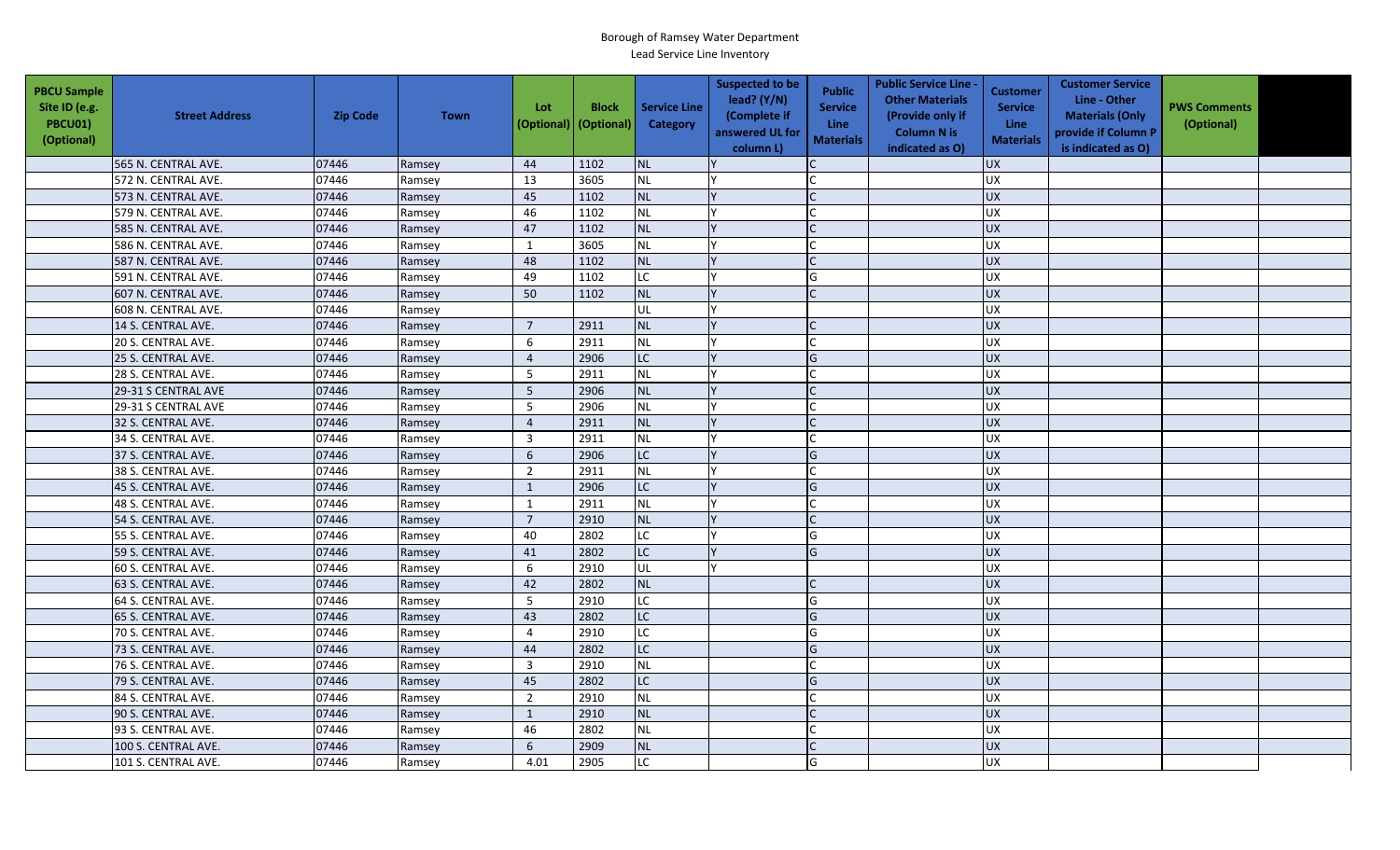| <b>PBCU Sample</b><br>Site ID (e.g.<br>PBCU01)<br>(Optional) | <b>Street Address</b> | <b>Zip Code</b> | <b>Town</b> | Lot<br>(Optional) (Optional) | <b>Block</b> | <b>Service Line</b><br><b>Category</b> | <b>Suspected to be</b><br>lead? $(Y/N)$<br>(Complete if<br>answered UL for<br>column L) | <b>Public</b><br><b>Service</b><br><b>Line</b><br><b>Materials</b> | <b>Public Service Line -</b><br><b>Other Materials</b><br>(Provide only if<br><b>Column N is</b><br>indicated as O) | <b>Customer</b><br><b>Service</b><br>Line<br><b>Materials</b> | <b>Customer Service</b><br>Line - Other<br><b>Materials (Only</b><br>provide if Column P<br>is indicated as O) | <b>PWS Comments</b><br>(Optional) |  |
|--------------------------------------------------------------|-----------------------|-----------------|-------------|------------------------------|--------------|----------------------------------------|-----------------------------------------------------------------------------------------|--------------------------------------------------------------------|---------------------------------------------------------------------------------------------------------------------|---------------------------------------------------------------|----------------------------------------------------------------------------------------------------------------|-----------------------------------|--|
|                                                              | 106 S. CENTRAL AVE.   | 07446           | Ramsey      | 5                            | 2909         | LC                                     |                                                                                         | G                                                                  |                                                                                                                     | <b>UX</b>                                                     |                                                                                                                |                                   |  |
|                                                              | 109 S. CENTRAL AVE.   | 07446           | Ramsey      | 5                            | 2905         | LC.                                    |                                                                                         | G                                                                  |                                                                                                                     | <b>UX</b>                                                     |                                                                                                                |                                   |  |
|                                                              | 115 S. CENTRAL AVE.   | 07446           | Ramsey      | 6                            | 2905         | <b>NL</b>                              |                                                                                         |                                                                    |                                                                                                                     | <b>UX</b>                                                     |                                                                                                                |                                   |  |
|                                                              | 117 S. CENTRAL AVE.   | 07446           | Ramsey      | $\overline{7}$               | 2905         | LC.                                    |                                                                                         | G                                                                  |                                                                                                                     | UX                                                            |                                                                                                                |                                   |  |
|                                                              | 118 S. CENTRAL AVE.   | 07446           | Ramsey      | $\sqrt{4}$                   | 2909         | LC                                     |                                                                                         | G                                                                  |                                                                                                                     | <b>UX</b>                                                     |                                                                                                                |                                   |  |
|                                                              | 124 S. CENTRAL AVE.   | 07446           | Ramsey      | $\mathbf{3}$                 | 2909         | LC.                                    |                                                                                         | G                                                                  |                                                                                                                     | <b>UX</b>                                                     |                                                                                                                |                                   |  |
|                                                              | 128 S. CENTRAL AVE.   | 07446           | Ramsey      | $\overline{2}$               | 2909         | <b>UL</b>                              |                                                                                         |                                                                    |                                                                                                                     | UX                                                            |                                                                                                                |                                   |  |
|                                                              | 134 S. CENTRAL AVE.   | 07446           | Ramsey      | $\mathbf{1}$                 | 2909         | <b>NL</b>                              |                                                                                         |                                                                    |                                                                                                                     | <b>UX</b>                                                     |                                                                                                                |                                   |  |
|                                                              | 144 S. CENTRAL AVE.   | 07446           | Ramsey      | 6                            | 2908         | NL                                     |                                                                                         |                                                                    |                                                                                                                     | <b>UX</b>                                                     |                                                                                                                |                                   |  |
|                                                              | 152 S. CENTRAL AVE.   | 07446           | Ramsey      | - 5                          | 2908         | NL                                     |                                                                                         |                                                                    |                                                                                                                     | UX                                                            |                                                                                                                |                                   |  |
|                                                              | 153 S. CENTRAL AVE.   | 07446           | Ramsey      | 8                            | 2904         | UL                                     |                                                                                         |                                                                    |                                                                                                                     | <b>UX</b>                                                     |                                                                                                                |                                   |  |
|                                                              | 155 S. CENTRAL AVE.   | 07446           | Ramsey      | 9                            | 2904         | UL                                     |                                                                                         |                                                                    |                                                                                                                     | <b>UX</b>                                                     |                                                                                                                |                                   |  |
|                                                              | 156 S. CENTRAL AVE.   | 07446           | Ramsey      | $\overline{4}$               | 2908         | <b>NL</b>                              |                                                                                         |                                                                    |                                                                                                                     | <b>UX</b>                                                     |                                                                                                                |                                   |  |
|                                                              | 159 S. CENTRAL AVE.   | 07446           | Ramsey      | 10                           | 2904         | UL                                     |                                                                                         |                                                                    |                                                                                                                     | <b>UX</b>                                                     |                                                                                                                |                                   |  |
|                                                              | 160 S. CENTRAL AVE.   | 07446           | Ramsey      | $\mathbf{3}$                 | 2908         | <b>NL</b>                              |                                                                                         |                                                                    |                                                                                                                     | <b>UX</b>                                                     |                                                                                                                |                                   |  |
|                                                              | 167 S. CENTRAL AVE.   | 07446           | Ramsey      | 11                           | 2904         | UL                                     |                                                                                         |                                                                    |                                                                                                                     | UX                                                            |                                                                                                                |                                   |  |
|                                                              | 168 S. CENTRAL AVE.   | 07446           | Ramsey      | $\overline{2}$               | 2908         | <b>NL</b>                              |                                                                                         |                                                                    |                                                                                                                     | UX                                                            |                                                                                                                |                                   |  |
|                                                              | 175 S. CENTRAL AVE.   | 07446           | Ramsey      | 12                           | 2904         | <b>NL</b>                              |                                                                                         |                                                                    |                                                                                                                     | UX                                                            |                                                                                                                |                                   |  |
|                                                              | 176 S. CENTRAL AVE.   | 07446           | Ramsey      | $\mathbf{1}$                 | 2908         | NL                                     |                                                                                         |                                                                    |                                                                                                                     | <b>UX</b>                                                     |                                                                                                                |                                   |  |
|                                                              | 189 S. CENTRAL AVE.   | 07446           | Ramsey      | 15                           | 2901         | <b>NL</b>                              |                                                                                         |                                                                    |                                                                                                                     | <b>UX</b>                                                     |                                                                                                                |                                   |  |
|                                                              | 190 S. CENTRAL AVE.   | 07446           | Ramsey      | $7\overline{ }$              | 2903         | <b>NL</b>                              |                                                                                         |                                                                    |                                                                                                                     | <b>UX</b>                                                     |                                                                                                                |                                   |  |
|                                                              | 195 S. CENTRAL AVE.   | 07446           | Ramsey      | 16                           | 2901         | UL                                     |                                                                                         |                                                                    |                                                                                                                     | <b>UX</b>                                                     |                                                                                                                |                                   |  |
|                                                              | 198 S. CENTRAL AVE.   | 07446           | Ramsey      | 6                            | 2903         | <b>NL</b>                              |                                                                                         |                                                                    |                                                                                                                     | UX                                                            |                                                                                                                |                                   |  |
|                                                              | 202 S. CENTRAL AVE.   | 07446           | Ramsey      | 5                            | 2903         | <b>NL</b>                              |                                                                                         |                                                                    |                                                                                                                     | UX                                                            |                                                                                                                |                                   |  |
|                                                              | 203 S. CENTRAL AVE.   | 07446           | Ramsey      | 17                           | 2901         | <b>NL</b>                              |                                                                                         |                                                                    |                                                                                                                     | UX                                                            |                                                                                                                |                                   |  |
|                                                              | 210 S CENTRAL AVE.    | 07446           | Ramsey      | $\overline{4}$               | 2903         | <b>NL</b>                              |                                                                                         |                                                                    |                                                                                                                     | <b>UX</b>                                                     |                                                                                                                |                                   |  |
|                                                              | 211 S. CENTRAL AVE.   | 07446           | Ramsey      | 18                           | 2901         | <b>NL</b>                              |                                                                                         |                                                                    |                                                                                                                     | UX                                                            |                                                                                                                |                                   |  |
|                                                              | 216 S. CENTRAL AVE.   | 07446           | Ramsey      | $\overline{\mathbf{3}}$      | 2903         | <b>NL</b>                              |                                                                                         |                                                                    |                                                                                                                     | <b>UX</b>                                                     |                                                                                                                |                                   |  |
|                                                              | 219 S. CENTRAL AVE.   | 07446           | Ramsey      | 19                           | 2901         | <b>NL</b>                              |                                                                                         |                                                                    |                                                                                                                     | UX                                                            |                                                                                                                |                                   |  |
|                                                              | 222 S CENTRAL AVE     | 07446           | Ramsey      | $\overline{2}$               | 2903         | <b>NL</b>                              |                                                                                         |                                                                    |                                                                                                                     | UX                                                            |                                                                                                                |                                   |  |
|                                                              | 227 S. CENTRAL AVE.   | 07446           | Ramsey      | 20                           | 2901         | <b>NL</b>                              |                                                                                         |                                                                    |                                                                                                                     | <b>UX</b>                                                     |                                                                                                                |                                   |  |
|                                                              | 230 S. CENTRAL AVE.   | 07446           | Ramsey      | 1                            | 2903         | NL                                     |                                                                                         |                                                                    |                                                                                                                     | UX                                                            |                                                                                                                |                                   |  |
|                                                              | 238 S. CENTRAL AVE.   | 07446           | Ramsey      | 12                           | 3402         | <b>NL</b>                              |                                                                                         |                                                                    |                                                                                                                     | <b>UX</b>                                                     |                                                                                                                |                                   |  |
|                                                              | 242 S. CENTRAL AVE.   | 07446           | Ramsey      | 12.01                        | 3402         | <b>NL</b>                              |                                                                                         |                                                                    |                                                                                                                     | <b>UX</b>                                                     |                                                                                                                |                                   |  |
|                                                              | 243 S. CENTRAL AVE.   | 07446           | Ramsey      | 23                           | 3303         | NL                                     |                                                                                         |                                                                    |                                                                                                                     | <b>UX</b>                                                     |                                                                                                                |                                   |  |
|                                                              | 248 S. CENTRAL AVE.   | 07446           | Ramsey      | 14                           | 3401         | <b>NL</b>                              |                                                                                         |                                                                    |                                                                                                                     | <b>UX</b>                                                     |                                                                                                                |                                   |  |
|                                                              | 251 S. CENTRAL AVE.   | 07446           | Ramsey      | 24                           | 3303         | <b>NL</b>                              |                                                                                         |                                                                    |                                                                                                                     | UX                                                            |                                                                                                                |                                   |  |
|                                                              | 266 S. CENTRAL AVE.   | 07446           | Ramsey      | 13                           | 3401         | <b>NL</b>                              |                                                                                         |                                                                    |                                                                                                                     | <b>UX</b>                                                     |                                                                                                                |                                   |  |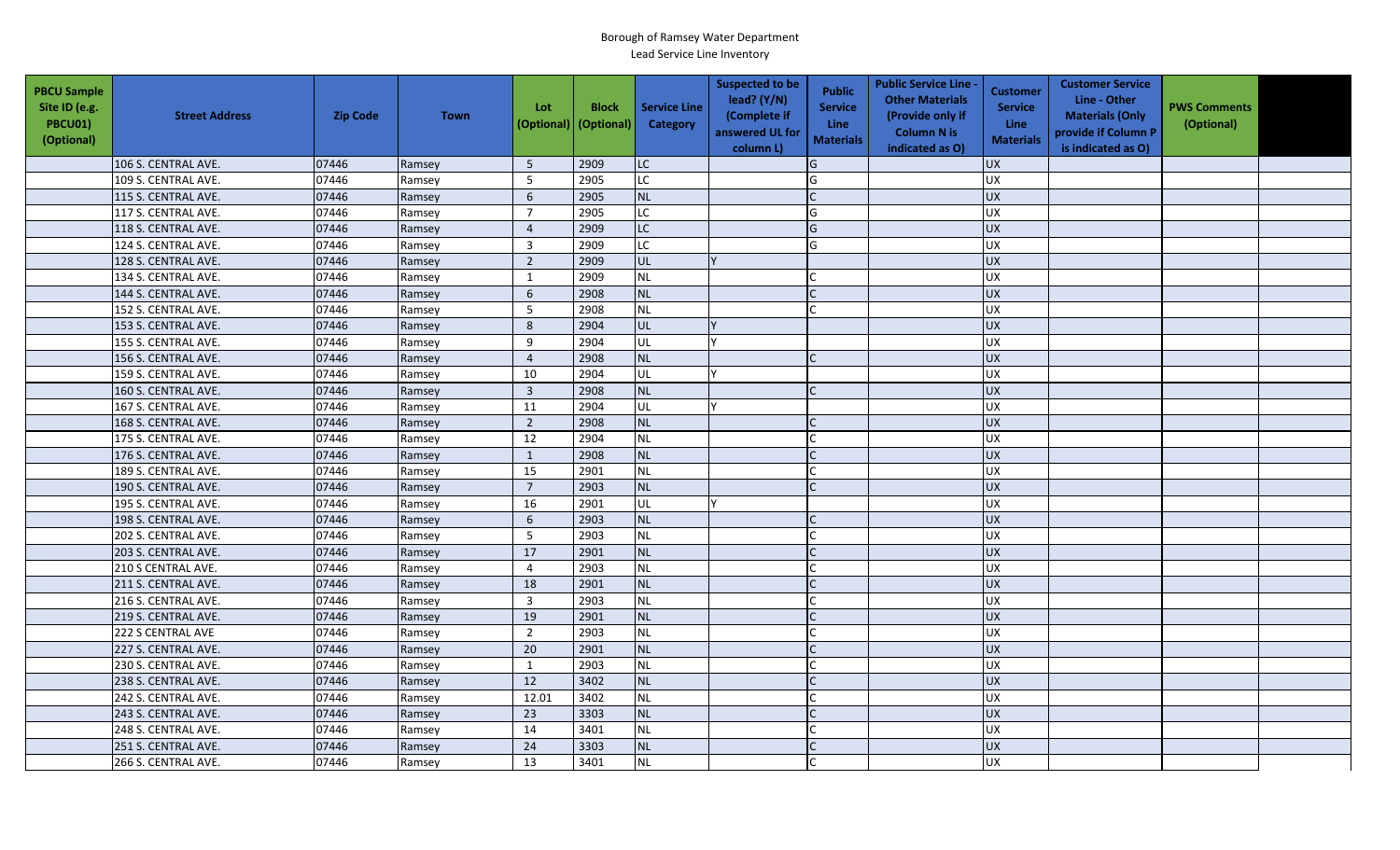| <b>PBCU Sample</b><br>Site ID (e.g.<br>PBCU01)<br>(Optional) | <b>Street Address</b> | <b>Zip Code</b> | <b>Town</b> | Lot<br>(Optional) (Optional) | <b>Block</b> | <b>Service Line</b><br><b>Category</b> | <b>Suspected to be</b><br>lead? $(Y/N)$<br>(Complete if<br>answered UL for<br>column L) | <b>Public</b><br><b>Service</b><br><b>Line</b><br><b>Materials</b> | <b>Public Service Line -</b><br><b>Other Materials</b><br>(Provide only if<br><b>Column N is</b><br>indicated as O) | <b>Customer</b><br><b>Service</b><br><b>Line</b><br><b>Materials</b> | <b>Customer Service</b><br>Line - Other<br><b>Materials (Only</b><br>provide if Column P<br>is indicated as O) | <b>PWS Comments</b><br>(Optional) |  |
|--------------------------------------------------------------|-----------------------|-----------------|-------------|------------------------------|--------------|----------------------------------------|-----------------------------------------------------------------------------------------|--------------------------------------------------------------------|---------------------------------------------------------------------------------------------------------------------|----------------------------------------------------------------------|----------------------------------------------------------------------------------------------------------------|-----------------------------------|--|
|                                                              | 269 S. CENTRAL AVE.   | 07446           | Ramsey      | 25                           | 3303         | <b>NL</b>                              |                                                                                         |                                                                    |                                                                                                                     | <b>UX</b>                                                            |                                                                                                                |                                   |  |
|                                                              | 270 S. CENTRAL AVE.   | 07446           | Ramsey      | 12                           | 3401         | <b>NL</b>                              |                                                                                         |                                                                    |                                                                                                                     | <b>UX</b>                                                            |                                                                                                                |                                   |  |
|                                                              | 274 S. CENTRAL AVE.   | 07446           | Ramsey      | 11                           | 3401         | <b>NL</b>                              |                                                                                         |                                                                    |                                                                                                                     | <b>UX</b>                                                            |                                                                                                                |                                   |  |
|                                                              | 293 S. CENTRAL AVE.   | 07446           | Ramsey      | 26.01                        | 3303         | <b>NL</b>                              |                                                                                         |                                                                    |                                                                                                                     | UX                                                                   |                                                                                                                |                                   |  |
|                                                              | 295 S. CENTRAL AVE.   | 07446           | Ramsey      | 26.02                        | 3303         | <b>NL</b>                              |                                                                                         |                                                                    |                                                                                                                     | <b>UX</b>                                                            |                                                                                                                |                                   |  |
|                                                              | 296 S. CENTRAL AVE.   | 07446           | Ramsey      | 9                            | 3401         | <b>NL</b>                              |                                                                                         |                                                                    |                                                                                                                     | <b>UX</b>                                                            |                                                                                                                |                                   |  |
|                                                              | 297 S. CENTRAL AVE.   | 07446           | Ramsey      | 26.03                        | 3303         | <b>NL</b>                              |                                                                                         | $\mathsf{C}$                                                       |                                                                                                                     | UX                                                                   |                                                                                                                |                                   |  |
|                                                              | 306 S. CENTRAL AVE.   | 07446           | Ramsey      | 8                            | 3401         | <b>NL</b>                              |                                                                                         |                                                                    |                                                                                                                     | <b>UX</b>                                                            |                                                                                                                |                                   |  |
|                                                              | 312 S. CENTRAL AVE.   | 07446           | Ramsey      | $\overline{7}$               | 3401         | <b>NL</b>                              |                                                                                         |                                                                    |                                                                                                                     | <b>UX</b>                                                            |                                                                                                                |                                   |  |
|                                                              | 316 S. CENTRAL AVE.   | 07446           | Ramsey      | 6                            | 3401         | NL                                     |                                                                                         |                                                                    |                                                                                                                     | UX                                                                   |                                                                                                                |                                   |  |
|                                                              | 322 S. CENTRAL AVE.   | 07446           | Ramsey      | 5                            | 3401         | <b>NL</b>                              |                                                                                         | C                                                                  |                                                                                                                     | <b>UX</b>                                                            |                                                                                                                |                                   |  |
|                                                              | 328 S. CENTRAL AVE.   | 07446           | Ramsey      | $\overline{4}$               | 3401         | <b>NL</b>                              |                                                                                         |                                                                    |                                                                                                                     | <b>UX</b>                                                            |                                                                                                                |                                   |  |
|                                                              | 333 S. CENTRAL AVE.   | 07446           | Ramsey      | 26                           | 3301         | <b>NL</b>                              |                                                                                         |                                                                    |                                                                                                                     | <b>UX</b>                                                            |                                                                                                                |                                   |  |
|                                                              | 334 S. CENTRAL AVE.   | 07446           | Ramsey      | $\overline{3}$               | 3401         | <b>NL</b>                              |                                                                                         |                                                                    |                                                                                                                     | <b>UX</b>                                                            |                                                                                                                |                                   |  |
|                                                              | 340 S. CENTRAL AVE.   | 07446           | Ramsey      | $\overline{2}$               | 3401         | <b>NL</b>                              |                                                                                         |                                                                    |                                                                                                                     | <b>UX</b>                                                            |                                                                                                                |                                   |  |
|                                                              | 345 S. CENTRAL AVE.   | 07446           | Ramsey      | 27                           | 3301         | LC.                                    |                                                                                         | G                                                                  |                                                                                                                     | UX                                                                   |                                                                                                                |                                   |  |
|                                                              | 348 S. CENTRAL AVE.   | 07446           | Ramsey      | $\mathbf{1}$                 | 3401         | <b>NL</b>                              |                                                                                         |                                                                    |                                                                                                                     | UX                                                                   |                                                                                                                |                                   |  |
|                                                              | 355 S. CENTRAL AVE.   | 07446           | Ramsey      | 28                           | 3301         | $\overline{C}$                         |                                                                                         | G                                                                  |                                                                                                                     | UX                                                                   |                                                                                                                |                                   |  |
|                                                              | 358 S. CENTRAL AVE.   | 07446           | Ramsey      | 10                           | 3304         | <b>NL</b>                              |                                                                                         |                                                                    |                                                                                                                     | <b>UX</b>                                                            |                                                                                                                |                                   |  |
|                                                              | 361 S. CENTRAL AVE.   | 07446           | Ramsey      | 29                           | 3301         | LC                                     |                                                                                         | G                                                                  |                                                                                                                     | <b>UX</b>                                                            |                                                                                                                |                                   |  |
|                                                              | 366 S. CENTRAL AVE.   | 07446           | Ramsey      | 9                            | 3304         | <b>NL</b>                              |                                                                                         |                                                                    |                                                                                                                     | <b>UX</b>                                                            |                                                                                                                |                                   |  |
|                                                              | 370 S. CENTRAL AVE.   | 07446           | Ramsey      | 8                            | 3304         | <b>NL</b>                              |                                                                                         |                                                                    |                                                                                                                     | <b>UX</b>                                                            |                                                                                                                |                                   |  |
|                                                              | 375 S. CENTRAL AVE.   | 07446           | Ramsey      | 30                           | 3301         | <b>NL</b>                              |                                                                                         |                                                                    |                                                                                                                     | UX                                                                   |                                                                                                                |                                   |  |
|                                                              | 377 S. CENTRAL AVE.   | 07446           | Ramsey      | 31                           | 3301         | <b>NL</b>                              |                                                                                         |                                                                    |                                                                                                                     | UX                                                                   |                                                                                                                |                                   |  |
|                                                              | 382 S. CENTRAL AVE.   | 07446           | Ramsey      | $\overline{7}$               | 3304         | <b>NL</b>                              |                                                                                         |                                                                    |                                                                                                                     | UX                                                                   |                                                                                                                |                                   |  |
|                                                              | 383 S. CENTRAL AVE.   | 07446           | Ramsey      | 32.02                        | 3301         | <b>NL</b>                              |                                                                                         |                                                                    |                                                                                                                     | <b>UX</b>                                                            |                                                                                                                |                                   |  |
|                                                              | 390 S. CENTRAL AVE.   | 07446           | Ramsey      | $6\,$                        | 3304         | <b>NL</b>                              |                                                                                         |                                                                    |                                                                                                                     | UX                                                                   |                                                                                                                |                                   |  |
|                                                              | 395 S. CENTRAL AVE.   | 07446           | Ramsey      | 33                           | 3301         | LC                                     |                                                                                         | G                                                                  |                                                                                                                     | <b>UX</b>                                                            |                                                                                                                |                                   |  |
|                                                              | 398 S. CENTRAL AVE.   | 07446           | Ramsey      | 5                            | 3304         | lul.                                   |                                                                                         |                                                                    |                                                                                                                     | UX                                                                   |                                                                                                                |                                   |  |
|                                                              | 403 S. CENTRAL AVE.   | 07446           | Ramsey      | 34                           | 3301         | UL                                     |                                                                                         |                                                                    |                                                                                                                     | UX                                                                   |                                                                                                                |                                   |  |
|                                                              | 418 S. CENTRAL AVE.   | 07446           | Ramsey      | $\overline{4}$               | 3304         | LC                                     |                                                                                         | G                                                                  |                                                                                                                     | <b>UX</b>                                                            |                                                                                                                |                                   |  |
|                                                              | 422 S. CENTRAL AVE.   | 07446           | Ramsey      | $\overline{3}$               | 3304         | <b>NL</b>                              |                                                                                         | $\mathsf{C}$                                                       |                                                                                                                     | UX                                                                   |                                                                                                                |                                   |  |
|                                                              | 423 S. CENTRAL AVE.   | 07446           | Ramsey      | 35                           | 3301         | <b>NL</b>                              |                                                                                         |                                                                    |                                                                                                                     | <b>UX</b>                                                            |                                                                                                                |                                   |  |
|                                                              | 426 S. CENTRAL AVE.   | 07446           | Ramsey      | $\overline{2}$               | 3304         | <b>NL</b>                              |                                                                                         |                                                                    |                                                                                                                     | <b>UX</b>                                                            |                                                                                                                |                                   |  |
|                                                              | 427 S. CENTRAL AVE.   | 07446           | Ramsey      | 36                           | 3301         | NL                                     |                                                                                         |                                                                    |                                                                                                                     | <b>UX</b>                                                            |                                                                                                                |                                   |  |
|                                                              | 429 S. CENTRAL AVE.   | 07446           | Ramsey      | 37                           | 3301         | <b>NL</b>                              |                                                                                         |                                                                    |                                                                                                                     | <b>UX</b>                                                            |                                                                                                                |                                   |  |
|                                                              | 432 S. CENTRAL AVE.   | 07446           | Ramsey      | $\mathbf{1}$                 | 3304         | <b>LC</b>                              |                                                                                         | G                                                                  |                                                                                                                     | UX                                                                   |                                                                                                                |                                   |  |
|                                                              | 00 CENTRAL PARK PL    | 07446           | Ramsey      |                              |              | <b>NL</b>                              |                                                                                         |                                                                    |                                                                                                                     | <b>UX</b>                                                            |                                                                                                                |                                   |  |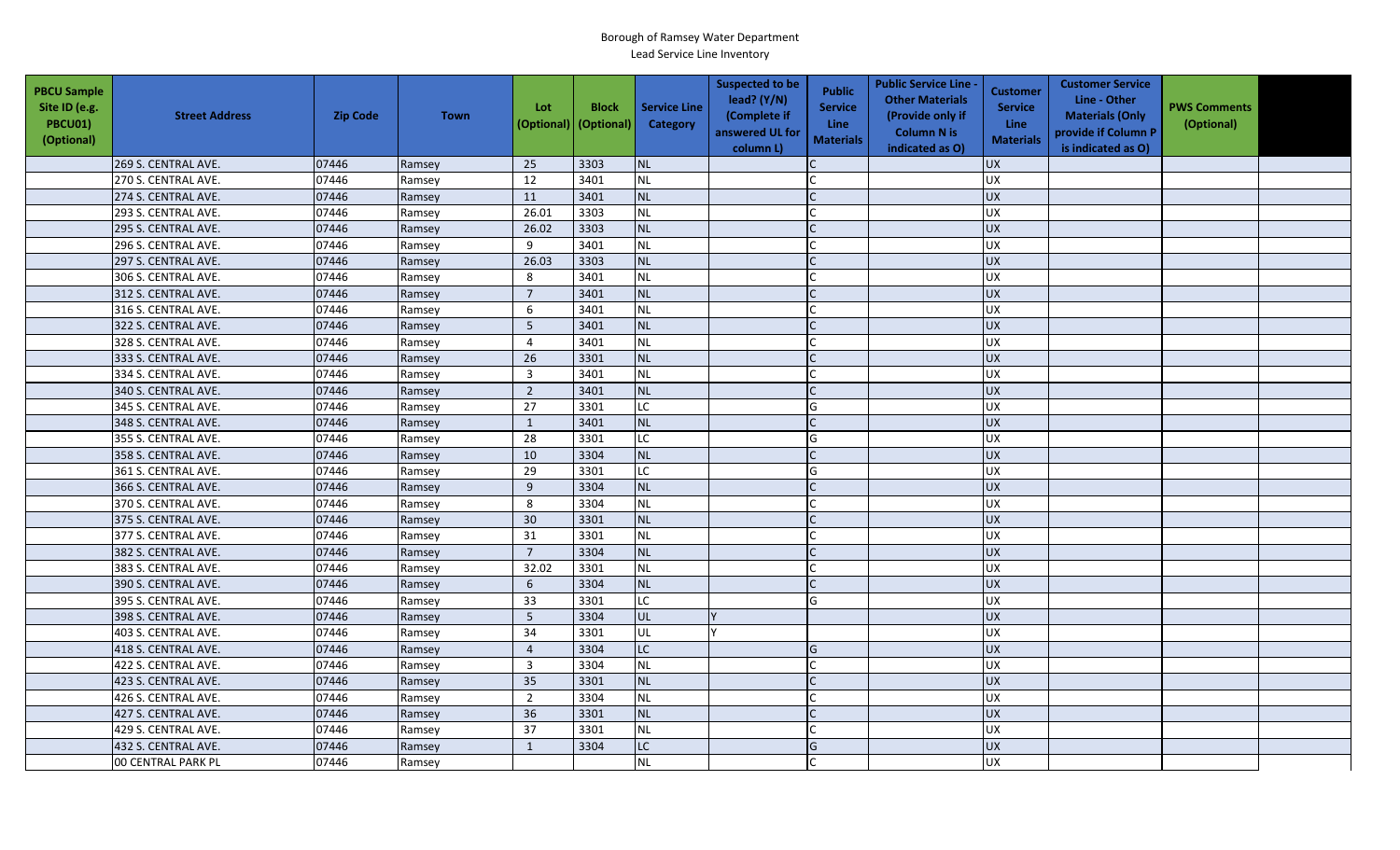| <b>PBCU Sample</b><br>Site ID (e.g.<br><b>PBCU01)</b><br>(Optional) | <b>Street Address</b>      | <b>Zip Code</b> | <b>Town</b>               | Lot<br>(Optional) | <b>Block</b><br>(Optional) | <b>Service Line</b><br><b>Category</b> | <b>Suspected to be</b><br>lead? $(Y/N)$<br>(Complete if<br>answered UL for<br>column L) | <b>Public</b><br><b>Service</b><br><b>Line</b><br><b>Materials</b> | <b>Public Service Line -</b><br><b>Other Materials</b><br>(Provide only if<br><b>Column N is</b><br>indicated as O) | <b>Customer</b><br><b>Service</b><br><b>Line</b><br><b>Materials</b> | <b>Customer Service</b><br>Line - Other<br><b>Materials (Only</b><br>provide if Column P<br>is indicated as O) | <b>PWS Comments</b><br>(Optional) |  |
|---------------------------------------------------------------------|----------------------------|-----------------|---------------------------|-------------------|----------------------------|----------------------------------------|-----------------------------------------------------------------------------------------|--------------------------------------------------------------------|---------------------------------------------------------------------------------------------------------------------|----------------------------------------------------------------------|----------------------------------------------------------------------------------------------------------------|-----------------------------------|--|
|                                                                     | 102 CENTRAL PARK PL        | 07446           | Ramsey                    | $\overline{2}$    | 2306                       | <b>NL</b>                              |                                                                                         |                                                                    |                                                                                                                     | <b>UX</b>                                                            |                                                                                                                |                                   |  |
|                                                                     | 104 CENTRAL PARK PL        | 07446           | Ramsey                    | $\overline{2}$    | 2306                       | <b>NL</b>                              |                                                                                         |                                                                    |                                                                                                                     | <b>UX</b>                                                            |                                                                                                                |                                   |  |
|                                                                     | 106 CENTRAL PARK PL        | 07446           | Ramsey                    | $\overline{2}$    | 2306                       | <b>NL</b>                              |                                                                                         |                                                                    |                                                                                                                     | <b>UX</b>                                                            |                                                                                                                |                                   |  |
|                                                                     | 108 CENTRAL PARK PL        | 07446           | Ramsey                    | $\overline{2}$    | 2306                       | <b>NL</b>                              |                                                                                         |                                                                    |                                                                                                                     | <b>UX</b>                                                            |                                                                                                                |                                   |  |
|                                                                     | 200 CENTRAL PARK PL        | 07446           | Ramsey                    | $\overline{2}$    | 2306                       | <b>NL</b>                              |                                                                                         |                                                                    |                                                                                                                     | <b>UX</b>                                                            |                                                                                                                |                                   |  |
|                                                                     | 201 CENTRAL PARK PL        | 07446           | Ramsey                    | $\overline{2}$    | 2306                       | <b>NL</b>                              |                                                                                         |                                                                    |                                                                                                                     | <b>UX</b>                                                            |                                                                                                                |                                   |  |
|                                                                     | <b>202 CENTRAL PARK PL</b> | 07446           | Ramsey                    | $\overline{2}$    | 2306                       | <b>NL</b>                              |                                                                                         |                                                                    |                                                                                                                     | <b>UX</b>                                                            |                                                                                                                |                                   |  |
|                                                                     | 203 CENTRAL PARK PL        | 07446           | Ramsey                    | $\overline{2}$    | 2306                       | <b>NL</b>                              |                                                                                         |                                                                    |                                                                                                                     | <b>UX</b>                                                            |                                                                                                                |                                   |  |
|                                                                     | <b>204 CENTRAL PARK PL</b> | 07446           | Ramsey                    | $\overline{2}$    | 2306                       | <b>NL</b>                              |                                                                                         | $\mathsf{C}$                                                       |                                                                                                                     | <b>UX</b>                                                            |                                                                                                                |                                   |  |
|                                                                     | 205 CENTRAL PARK PL        | 07446           | Ramsey                    | $\overline{2}$    | 2306                       | <b>NL</b>                              |                                                                                         | $\mathsf{C}$                                                       |                                                                                                                     | UX                                                                   |                                                                                                                |                                   |  |
|                                                                     | <b>206 CENTRAL PARK PL</b> | 07446           | Ramsey                    | $\overline{2}$    | 2306                       | <b>NL</b>                              |                                                                                         |                                                                    |                                                                                                                     | <b>UX</b>                                                            |                                                                                                                |                                   |  |
|                                                                     | <b>207 CENTRAL PARK PL</b> | 07446           | Ramsey                    | $\overline{2}$    | 2306                       | <b>NL</b>                              |                                                                                         |                                                                    |                                                                                                                     | <b>UX</b>                                                            |                                                                                                                |                                   |  |
|                                                                     | <b>208 CENTRAL PARK PL</b> | 07446           | Ramsey                    | $\overline{2}$    | 2306                       | <b>NL</b>                              |                                                                                         |                                                                    |                                                                                                                     | <b>UX</b>                                                            |                                                                                                                |                                   |  |
|                                                                     | 209 CENTRAL PARK PL        | 07446           | Ramsey                    | $\overline{2}$    | 2306                       | <b>NL</b>                              |                                                                                         |                                                                    |                                                                                                                     | <b>UX</b>                                                            |                                                                                                                |                                   |  |
|                                                                     | 210 CENTRAL PARK PL        | 07446           | Ramsey                    | $\overline{2}$    | 2306                       | <b>NL</b>                              |                                                                                         |                                                                    |                                                                                                                     | UX                                                                   |                                                                                                                |                                   |  |
|                                                                     | 300 CENTRAL PARK PL        | 07446           | Ramsey                    | $\overline{2}$    | 2306                       | <b>NL</b>                              |                                                                                         |                                                                    |                                                                                                                     | <b>UX</b>                                                            |                                                                                                                |                                   |  |
|                                                                     | 301 CENTRAL PARK PL        | 07446           | Ramsey                    | $\overline{2}$    | 2306                       | <b>NL</b>                              |                                                                                         |                                                                    |                                                                                                                     | <b>UX</b>                                                            |                                                                                                                |                                   |  |
|                                                                     | 302 CENTRAL PARK PL        | 07446           | Ramsey                    | 2                 | 2306                       | <b>NL</b>                              |                                                                                         |                                                                    |                                                                                                                     | <b>UX</b>                                                            |                                                                                                                |                                   |  |
|                                                                     | 303 CENTRAL PARK PL        | 07446           | Ramsey                    | $\overline{2}$    | 2306                       | <b>NL</b>                              |                                                                                         |                                                                    |                                                                                                                     | <b>UX</b>                                                            |                                                                                                                |                                   |  |
|                                                                     | 304 CENTRAL PARK PL        | 07446           | Ramsey                    | $\overline{2}$    | 2306                       | <b>NL</b>                              |                                                                                         |                                                                    |                                                                                                                     | <b>UX</b>                                                            |                                                                                                                |                                   |  |
|                                                                     | 305 CENTRAL PARK PL        | 07446           | Ramsey                    | $\overline{2}$    | 2306                       | <b>NL</b>                              |                                                                                         |                                                                    |                                                                                                                     | <b>UX</b>                                                            |                                                                                                                |                                   |  |
|                                                                     | <b>306 CENTRAL PARK PL</b> | 07446           | Ramsey                    | $\overline{2}$    | 2306                       | <b>NL</b>                              |                                                                                         |                                                                    |                                                                                                                     | <b>UX</b>                                                            |                                                                                                                |                                   |  |
|                                                                     | 307 CENTRAL PARK PL        | 07446           | Ramsey                    | $\overline{2}$    | 2306                       | <b>NL</b>                              |                                                                                         |                                                                    |                                                                                                                     | <b>UX</b>                                                            |                                                                                                                |                                   |  |
|                                                                     | 308 CENTRAL PARK PL        | 07446           | Ramsey                    | $\overline{2}$    | 2306                       | <b>NL</b>                              |                                                                                         |                                                                    |                                                                                                                     | <b>UX</b>                                                            |                                                                                                                |                                   |  |
|                                                                     | 309 CENTRAL PARK PL        | 07446           | Ramsey                    | $\overline{2}$    | 2306                       | <b>NL</b>                              |                                                                                         |                                                                    |                                                                                                                     | UX                                                                   |                                                                                                                |                                   |  |
|                                                                     | <b>CHAPEL LANE</b>         | 07458           | <b>Upper Saddle River</b> |                   |                            | <b>NL</b>                              |                                                                                         |                                                                    |                                                                                                                     | <b>UX</b>                                                            |                                                                                                                |                                   |  |
|                                                                     | <b>CHAPEL LANE STORAGE</b> | 07458           | <b>Upper Saddle River</b> |                   |                            | <b>NL</b>                              |                                                                                         |                                                                    |                                                                                                                     | <b>UX</b>                                                            |                                                                                                                |                                   |  |
|                                                                     | <b>CHAPEL LANE STORAGE</b> | 07458           | Upper Saddle River        |                   |                            | <b>NL</b>                              |                                                                                         |                                                                    |                                                                                                                     | <b>UX</b>                                                            |                                                                                                                |                                   |  |
|                                                                     | 1 CHAPEL LANE              | 07458           | Upper Saddle River        |                   |                            | <b>NL</b>                              |                                                                                         |                                                                    |                                                                                                                     | <b>UX</b>                                                            |                                                                                                                |                                   |  |
|                                                                     | 2 CHAPEL LANE              | 07458           | Upper Saddle River        |                   |                            | <b>NL</b>                              |                                                                                         |                                                                    |                                                                                                                     | <b>UX</b>                                                            |                                                                                                                |                                   |  |
|                                                                     | 3 CHAPEL LANE              | 07458           | <b>Upper Saddle River</b> |                   |                            | <b>NL</b>                              |                                                                                         |                                                                    |                                                                                                                     | <b>UX</b>                                                            |                                                                                                                |                                   |  |
|                                                                     | <b>4 CHAPEL LANE</b>       | 07458           | Upper Saddle River        |                   |                            | <b>NL</b>                              |                                                                                         | $\mathsf{C}$                                                       |                                                                                                                     | <b>UX</b>                                                            |                                                                                                                |                                   |  |
|                                                                     | <b>5 CHAPEL LANE</b>       | 07458           | <b>Upper Saddle River</b> |                   |                            | <b>NL</b>                              |                                                                                         |                                                                    |                                                                                                                     | <b>UX</b>                                                            |                                                                                                                |                                   |  |
|                                                                     | <b>6 CHAPEL LANE</b>       | 07458           | Upper Saddle River        |                   |                            | <b>NL</b>                              |                                                                                         |                                                                    |                                                                                                                     | <b>UX</b>                                                            |                                                                                                                |                                   |  |
|                                                                     | 7 CHAPEL LANE              | 07458           | <b>Upper Saddle River</b> |                   |                            | <b>NL</b>                              |                                                                                         |                                                                    |                                                                                                                     | <b>UX</b>                                                            |                                                                                                                |                                   |  |
|                                                                     | 8 CHAPEL LANE              | 07458           | <b>Upper Saddle River</b> |                   |                            | <b>NL</b>                              |                                                                                         |                                                                    |                                                                                                                     | <b>UX</b>                                                            |                                                                                                                |                                   |  |
|                                                                     | 9 CHAPEL LANE              | 07458           | <b>Upper Saddle River</b> |                   |                            | <b>NL</b>                              |                                                                                         |                                                                    |                                                                                                                     | <b>ND</b>                                                            |                                                                                                                |                                   |  |
|                                                                     | 10 CHAPEL LANE             | 07458           | <b>Upper Saddle River</b> |                   |                            | <b>NL</b>                              |                                                                                         |                                                                    |                                                                                                                     | <b>UX</b>                                                            |                                                                                                                |                                   |  |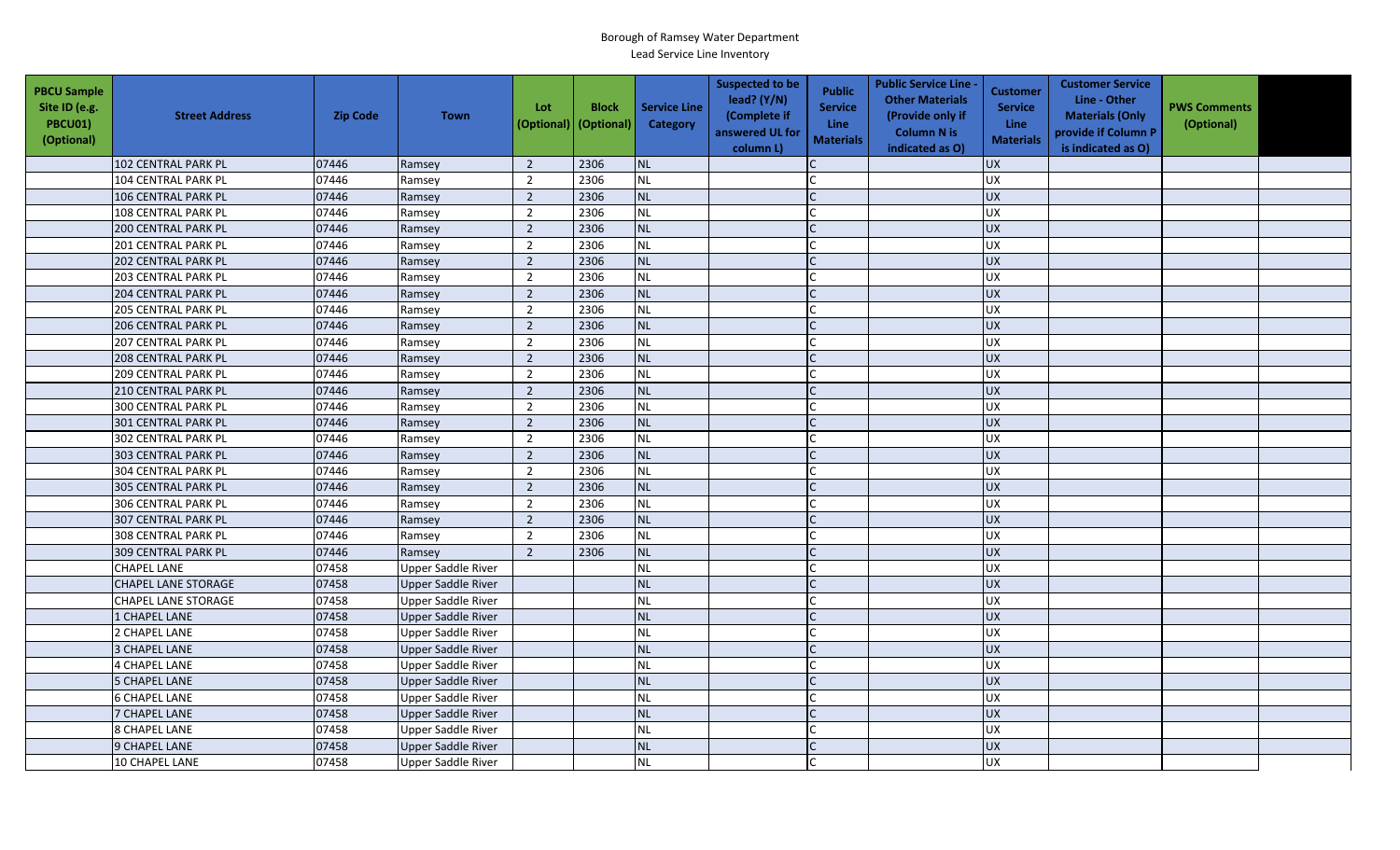| <b>PBCU Sample</b><br>Site ID (e.g.<br>PBCU01)<br>(Optional) | <b>Street Address</b>   | <b>Zip Code</b> | <b>Town</b>               | Lot<br>(Optional) (Optional) | <b>Block</b> | <b>Service Line</b><br><b>Category</b> | <b>Suspected to be</b><br>lead? $(Y/N)$<br>(Complete if<br>answered UL for<br>column L) | <b>Public</b><br><b>Service</b><br><b>Line</b><br><b>Materials</b> | <b>Public Service Line -</b><br><b>Other Materials</b><br>(Provide only if<br><b>Column N is</b><br>indicated as O) | <b>Customer</b><br><b>Service</b><br><b>Line</b><br><b>Materials</b> | <b>Customer Service</b><br>Line - Other<br><b>Materials (Only</b><br>provide if Column P<br>is indicated as O) | <b>PWS Comments</b><br>(Optional) |  |
|--------------------------------------------------------------|-------------------------|-----------------|---------------------------|------------------------------|--------------|----------------------------------------|-----------------------------------------------------------------------------------------|--------------------------------------------------------------------|---------------------------------------------------------------------------------------------------------------------|----------------------------------------------------------------------|----------------------------------------------------------------------------------------------------------------|-----------------------------------|--|
|                                                              | 11 CHAPEL LANE          | 07458           | <b>Upper Saddle River</b> |                              |              | <b>NL</b>                              |                                                                                         |                                                                    |                                                                                                                     | <b>UX</b>                                                            |                                                                                                                |                                   |  |
|                                                              | 12 CHAPEL LANE          | 07458           | <b>Upper Saddle River</b> |                              |              | <b>NL</b>                              |                                                                                         |                                                                    |                                                                                                                     | UX                                                                   |                                                                                                                |                                   |  |
|                                                              | <b>13 CHAPEL LANE</b>   | 07458           | Upper Saddle River        |                              |              | <b>NL</b>                              |                                                                                         |                                                                    |                                                                                                                     | <b>UX</b>                                                            |                                                                                                                |                                   |  |
|                                                              | 14 CHAPEL LANE          | 07458           | <b>Upper Saddle River</b> |                              |              | <b>NL</b>                              |                                                                                         |                                                                    |                                                                                                                     | UX                                                                   |                                                                                                                |                                   |  |
|                                                              | 15 CHAPEL LANE          | 07458           | <b>Upper Saddle River</b> |                              |              | <b>NL</b>                              |                                                                                         |                                                                    |                                                                                                                     | <b>UX</b>                                                            |                                                                                                                |                                   |  |
|                                                              | <b>16 CHAPEL LANE</b>   | 07458           | <b>Upper Saddle River</b> |                              |              | <b>NL</b>                              |                                                                                         |                                                                    |                                                                                                                     | <b>UX</b>                                                            |                                                                                                                |                                   |  |
|                                                              | 17 CHAPEL LANE          | 07458           | Upper Saddle River        |                              |              | <b>NL</b>                              |                                                                                         | $\mathsf{C}$                                                       |                                                                                                                     | UX                                                                   |                                                                                                                |                                   |  |
|                                                              | 18 CHAPEL LANE          | 07458           | Upper Saddle River        |                              |              | <b>NL</b>                              |                                                                                         |                                                                    |                                                                                                                     | <b>UX</b>                                                            |                                                                                                                |                                   |  |
|                                                              | 19 CHAPEL LANE          | 07458           | <b>Upper Saddle River</b> |                              |              | <b>NL</b>                              |                                                                                         |                                                                    |                                                                                                                     | <b>UX</b>                                                            |                                                                                                                |                                   |  |
|                                                              | <b>20 CHAPEL LANE</b>   | 07458           | Upper Saddle River        |                              |              | <b>NL</b>                              |                                                                                         |                                                                    |                                                                                                                     | UX                                                                   |                                                                                                                |                                   |  |
|                                                              | 21 CHAPEL LANE          | 07458           | <b>Upper Saddle River</b> |                              |              | <b>NL</b>                              |                                                                                         | $\mathsf{C}$                                                       |                                                                                                                     | <b>UX</b>                                                            |                                                                                                                |                                   |  |
|                                                              | 22 CHAPEL LANE          | 07458           | <b>Upper Saddle River</b> |                              |              | <b>NL</b>                              |                                                                                         |                                                                    |                                                                                                                     | <b>UX</b>                                                            |                                                                                                                |                                   |  |
|                                                              | 23 CHAPEL LANE          | 07458           | <b>Upper Saddle River</b> |                              |              | <b>NL</b>                              |                                                                                         |                                                                    |                                                                                                                     | UX                                                                   |                                                                                                                |                                   |  |
|                                                              | 24 CHAPEL LANE          | 07458           | <b>Upper Saddle River</b> |                              |              | <b>NL</b>                              |                                                                                         |                                                                    |                                                                                                                     | UX                                                                   |                                                                                                                |                                   |  |
|                                                              | CHELSEA COURT           | 07446           | Ramsey                    |                              |              | <b>NL</b>                              |                                                                                         |                                                                    |                                                                                                                     | UX                                                                   |                                                                                                                |                                   |  |
|                                                              | 1 CHELSEA COURT         | 07446           | Ramsey                    | 8                            | 4603         | <b>NL</b>                              |                                                                                         |                                                                    |                                                                                                                     | UX                                                                   |                                                                                                                |                                   |  |
|                                                              | 2 CHELSEA COURT         | 07446           | Ramsey                    | 8                            | 4603         | <b>NL</b>                              |                                                                                         |                                                                    |                                                                                                                     | UX                                                                   |                                                                                                                |                                   |  |
|                                                              | 3 CHELSEA COURT         | 07446           | Ramsey                    | 8                            | 4603         | <b>NL</b>                              |                                                                                         |                                                                    |                                                                                                                     | UX                                                                   |                                                                                                                |                                   |  |
|                                                              | <b>4 CHELSEA COURT</b>  | 07446           | Ramsey                    | 8                            | 4603         | <b>NL</b>                              |                                                                                         |                                                                    |                                                                                                                     | UX                                                                   |                                                                                                                |                                   |  |
|                                                              | 5 CHELSEA CT.UNIT 20    | 07446           | Ramsey                    | $\,8\,$                      | 4603         | <b>NL</b>                              |                                                                                         |                                                                    |                                                                                                                     | UX                                                                   |                                                                                                                |                                   |  |
|                                                              | <b>6 CHELSEA COURT</b>  | 07446           | Ramsey                    | 8                            | 4603         | <b>NL</b>                              |                                                                                         |                                                                    |                                                                                                                     | <b>UX</b>                                                            |                                                                                                                |                                   |  |
|                                                              | 7 CHELSEA COURT         | 07446           | Ramsey                    | $\,8\,$                      | 4603         | <b>NL</b>                              |                                                                                         |                                                                    |                                                                                                                     | UX                                                                   |                                                                                                                |                                   |  |
|                                                              | <b>8 CHELSEA COURT</b>  | 07446           | Ramsey                    | 8                            | 4603         | <b>NL</b>                              |                                                                                         |                                                                    |                                                                                                                     | UX                                                                   |                                                                                                                |                                   |  |
|                                                              | 9 CHELSEA COURT         | 07446           | Ramsey                    | 8                            | 4603         | <b>NL</b>                              |                                                                                         |                                                                    |                                                                                                                     | UX                                                                   |                                                                                                                |                                   |  |
|                                                              | 10 CHELSEA COURT        | 07446           | Ramsey                    | $\,8\,$                      | 4603         | <b>NL</b>                              |                                                                                         |                                                                    |                                                                                                                     | UX                                                                   |                                                                                                                |                                   |  |
|                                                              | 11 CHELSEA COURT        | 07446           | Ramsey                    | 8                            | 4603         | <b>NL</b>                              |                                                                                         |                                                                    |                                                                                                                     | <b>UX</b>                                                            |                                                                                                                |                                   |  |
|                                                              | 12 CHELSEA COURT        | 07446           | Ramsey                    | $\,8\,$                      | 4603         | <b>NL</b>                              |                                                                                         |                                                                    |                                                                                                                     | UX                                                                   |                                                                                                                |                                   |  |
|                                                              | 13 CHELSEA COURT        | 07446           | Ramsey                    | 8                            | 4603         | <b>NL</b>                              |                                                                                         |                                                                    |                                                                                                                     | UX                                                                   |                                                                                                                |                                   |  |
|                                                              | 14 CHELSEA COURT        | 07446           | Ramsey                    | 8                            | 4603         | <b>NL</b>                              |                                                                                         |                                                                    |                                                                                                                     | UX                                                                   |                                                                                                                |                                   |  |
|                                                              | <b>15 CHELSEA COURT</b> | 07446           | Ramsey                    | 8                            | 4603         | <b>NL</b>                              |                                                                                         |                                                                    |                                                                                                                     | UX                                                                   |                                                                                                                |                                   |  |
|                                                              | 16 CHELSEA COURT        | 07446           | Ramsey                    | 8                            | 4603         | <b>NL</b>                              |                                                                                         |                                                                    |                                                                                                                     | <b>UX</b>                                                            |                                                                                                                |                                   |  |
|                                                              | 17 CHELSEA COURT        | 07446           | Ramsey                    | 8                            | 4603         | <b>NL</b>                              |                                                                                         |                                                                    |                                                                                                                     | UX                                                                   |                                                                                                                |                                   |  |
|                                                              | <b>18 CHELSEA COURT</b> | 07446           | Ramsey                    | 8                            | 4603         | <b>NL</b>                              |                                                                                         |                                                                    |                                                                                                                     | <b>UX</b>                                                            |                                                                                                                |                                   |  |
|                                                              | 19 CHELSEA COURT        | 07446           | Ramsey                    | $\,8\,$                      | 4603         | <b>NL</b>                              |                                                                                         |                                                                    |                                                                                                                     | UX                                                                   |                                                                                                                |                                   |  |
|                                                              | <b>20 CHELSEA COURT</b> | 07446           | Ramsey                    | 8                            | 4603         | <b>NL</b>                              |                                                                                         |                                                                    |                                                                                                                     | <b>UX</b>                                                            |                                                                                                                |                                   |  |
|                                                              | 21 CHELSEA COURT        | 07446           | Ramsey                    | 8                            | 4603         | <b>NL</b>                              |                                                                                         |                                                                    |                                                                                                                     | UX                                                                   |                                                                                                                |                                   |  |
|                                                              | <b>22 CHELSEA COURT</b> | 07446           | Ramsey                    | $\,8\,$                      | 4603         | <b>NL</b>                              |                                                                                         |                                                                    |                                                                                                                     | UX                                                                   |                                                                                                                |                                   |  |
|                                                              | 23 CHELSEA COURT        | 07446           | Ramsey                    | 8                            | 4603         | NL                                     |                                                                                         |                                                                    |                                                                                                                     | <b>UX</b>                                                            |                                                                                                                |                                   |  |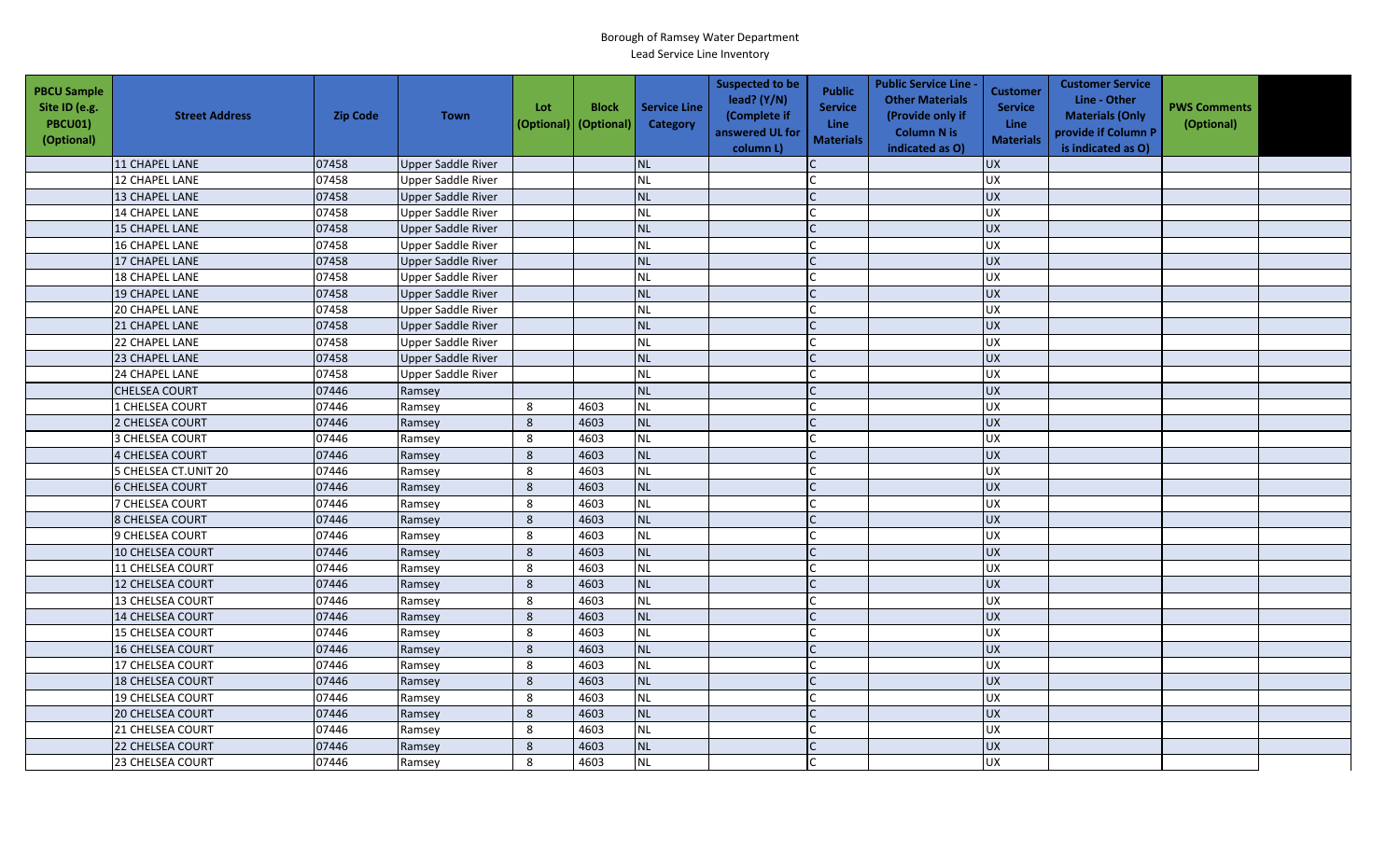| <b>PBCU Sample</b><br>Site ID (e.g.<br><b>PBCU01)</b><br>(Optional) | <b>Street Address</b>     | <b>Zip Code</b> | <b>Town</b>               | Lot            | <b>Block</b><br>(Optional)   (Optional) | <b>Service Line</b><br>Category | <b>Suspected to be</b><br>lead? (Y/N)<br>(Complete if<br>answered UL for<br>column L) | <b>Public</b><br><b>Service</b><br><b>Line</b><br><b>Materials</b> | <b>Public Service Line -</b><br><b>Other Materials</b><br>(Provide only if<br><b>Column N is</b><br>indicated as O) | Customer<br><b>Service</b><br>Line<br><b>Materials</b> | <b>Customer Service</b><br>Line - Other<br><b>Materials (Only</b><br>provide if Column P<br>is indicated as O) | <b>PWS Comments</b><br>(Optional) |  |
|---------------------------------------------------------------------|---------------------------|-----------------|---------------------------|----------------|-----------------------------------------|---------------------------------|---------------------------------------------------------------------------------------|--------------------------------------------------------------------|---------------------------------------------------------------------------------------------------------------------|--------------------------------------------------------|----------------------------------------------------------------------------------------------------------------|-----------------------------------|--|
|                                                                     | 24 CHELSEA COURT          | 07446           | Ramsey                    | 8              | 4603                                    | <b>NL</b>                       |                                                                                       |                                                                    |                                                                                                                     | UX                                                     |                                                                                                                |                                   |  |
|                                                                     | 25 CHELSEA COURT          | 07446           | Ramsey                    | 8              | 4603                                    | <b>NL</b>                       |                                                                                       |                                                                    |                                                                                                                     | <b>UX</b>                                              |                                                                                                                |                                   |  |
|                                                                     | 26 CHELSEA COURT          | 07446           | Ramsey                    | 8              | 4603                                    | NL                              |                                                                                       |                                                                    |                                                                                                                     | <b>UX</b>                                              |                                                                                                                |                                   |  |
|                                                                     | 27 CHELSEA COURT          | 07446           | Ramsey                    | 8              | 4603                                    | <b>NL</b>                       |                                                                                       |                                                                    |                                                                                                                     | UX                                                     |                                                                                                                |                                   |  |
|                                                                     | 1 CHERRY LANE             | 07446           | Ramsey                    | $\,$ 8 $\,$    | 2304                                    | <b>NL</b>                       |                                                                                       |                                                                    |                                                                                                                     | <b>UX</b>                                              |                                                                                                                |                                   |  |
|                                                                     | 17 CHERRY LANE            | 07446           | Ramsey                    | $\overline{7}$ | 2304                                    | NL                              |                                                                                       |                                                                    |                                                                                                                     | UX                                                     |                                                                                                                |                                   |  |
|                                                                     | <b>18 CHERRY LANE</b>     | 07446           | Ramsey                    | $\mathbf{1}$   | 2307                                    | <b>NL</b>                       |                                                                                       |                                                                    |                                                                                                                     | UX                                                     |                                                                                                                |                                   |  |
|                                                                     | <b>19 CHERRY LANE</b>     | 07446           | Ramsey                    | 6              | 2304                                    | <b>NL</b>                       |                                                                                       |                                                                    |                                                                                                                     | <b>UX</b>                                              |                                                                                                                |                                   |  |
|                                                                     | <b>25 CHERRY LANE</b>     | 07446           | Ramsey                    | 5              | 2304                                    | <b>NL</b>                       |                                                                                       |                                                                    |                                                                                                                     | <b>UX</b>                                              |                                                                                                                |                                   |  |
|                                                                     | <b>29 CHERRY LANE</b>     | 07446           | Ramsey                    | 4              | 2304                                    | NL                              |                                                                                       |                                                                    |                                                                                                                     | UX                                                     |                                                                                                                |                                   |  |
|                                                                     | <b>40 CHERRY LANE</b>     | 07446           | Ramsey                    | 6              | 2305                                    | <b>NL</b>                       |                                                                                       |                                                                    |                                                                                                                     | <b>UX</b>                                              |                                                                                                                |                                   |  |
|                                                                     | <b>46 CHERRY LANE</b>     | 07446           | Ramsey                    | $\overline{7}$ | 2305                                    | <b>NL</b>                       |                                                                                       |                                                                    |                                                                                                                     | UX                                                     |                                                                                                                |                                   |  |
|                                                                     | <b>47 CHERRY LANE</b>     | 07446           | Ramsey                    | $\mathbf{3}$   | 2304                                    | NL                              |                                                                                       |                                                                    |                                                                                                                     | UX                                                     |                                                                                                                |                                   |  |
|                                                                     | 50 CHERRY LANE            | 07446           | Ramsey                    | 1              | 2305                                    | <b>NL</b>                       |                                                                                       |                                                                    |                                                                                                                     | UX                                                     |                                                                                                                |                                   |  |
|                                                                     | <b>62 CHERRY LANE</b>     | 07446           | Ramsey                    | 21             | 2303                                    | NL                              |                                                                                       |                                                                    |                                                                                                                     | <b>UX</b>                                              |                                                                                                                |                                   |  |
|                                                                     | <b>62 CHERRY LANE</b>     | 07446           | Ramsey                    | 21             | 2303                                    | <b>NL</b>                       |                                                                                       |                                                                    |                                                                                                                     | UX                                                     |                                                                                                                |                                   |  |
|                                                                     | <b>63 CHERRY LANE</b>     | 07446           | Ramsey                    | 5              | 2302                                    | NL                              |                                                                                       |                                                                    |                                                                                                                     | <b>UX</b>                                              |                                                                                                                |                                   |  |
|                                                                     | <b>68 CHERRY LANE</b>     | 07446           | Ramsey                    | 21.01          | 2303                                    | NL                              |                                                                                       |                                                                    |                                                                                                                     | UX                                                     |                                                                                                                |                                   |  |
|                                                                     | 71 CHERRY LANE            | 07446           | Ramsey                    | $\overline{4}$ | 2302                                    | NL                              |                                                                                       |                                                                    |                                                                                                                     | UX                                                     |                                                                                                                |                                   |  |
|                                                                     | 75-77 CHERRY LANE         | 07446           | Ramsey                    | $\mathbf{3}$   | 2302                                    | <b>NL</b>                       |                                                                                       |                                                                    |                                                                                                                     | UX                                                     |                                                                                                                |                                   |  |
|                                                                     | 75-77 CHERRY LANE         | 07446           | Ramsey                    |                |                                         | <b>NL</b>                       |                                                                                       |                                                                    |                                                                                                                     | <b>UX</b>                                              |                                                                                                                |                                   |  |
|                                                                     | 79 CHERRY LANE            | 07446           | Ramsey                    | $\overline{2}$ | 2302                                    | NL                              |                                                                                       |                                                                    |                                                                                                                     | UX                                                     |                                                                                                                |                                   |  |
|                                                                     | 82 CHERRY LANE            | 07446           | Ramsey                    | $\mathbf{1}$   | 2303                                    | <b>NL</b>                       |                                                                                       |                                                                    |                                                                                                                     | UX                                                     |                                                                                                                |                                   |  |
|                                                                     | 1 CHESTNUT DR-11          | 07458           | <b>Upper Saddle River</b> |                |                                         | <b>NL</b>                       |                                                                                       |                                                                    |                                                                                                                     | <b>UX</b>                                              |                                                                                                                |                                   |  |
|                                                                     | 21 CHESTNUT DR-12         | 07458           | Upper Saddle River        |                |                                         | <b>NL</b>                       |                                                                                       | $\mathsf{C}$                                                       |                                                                                                                     | UX                                                     |                                                                                                                |                                   |  |
|                                                                     | 53 CHESTNUT DR-13         | 07458           | <b>Upper Saddle River</b> |                |                                         | <b>NL</b>                       |                                                                                       |                                                                    |                                                                                                                     | <b>UX</b>                                              |                                                                                                                |                                   |  |
|                                                                     | 55 CHESTNUT DR-14         | 07458           | <b>Upper Saddle River</b> |                |                                         | <b>NL</b>                       |                                                                                       |                                                                    |                                                                                                                     | <b>UX</b>                                              |                                                                                                                |                                   |  |
|                                                                     | 27 CHESTNUT STREET        | 07446           | Ramsey                    | 15             | 4502                                    | UL                              |                                                                                       |                                                                    |                                                                                                                     | <b>UX</b>                                              |                                                                                                                |                                   |  |
|                                                                     | <b>39 CHESTNUT STREET</b> | 07446           | Ramsey                    | 14             | 4502                                    | UL                              |                                                                                       |                                                                    |                                                                                                                     | <b>UX</b>                                              |                                                                                                                |                                   |  |
|                                                                     | <b>40 CHESTNUT STREET</b> | 07446           | Ramsey                    | $\overline{2}$ | 4802                                    | UL                              |                                                                                       |                                                                    |                                                                                                                     | <b>UX</b>                                              |                                                                                                                |                                   |  |
|                                                                     | <b>50 CHESTNUT STREET</b> | 07446           | Ramsey                    | $\overline{3}$ | 4802                                    | UL                              |                                                                                       |                                                                    |                                                                                                                     | <b>UX</b>                                              |                                                                                                                |                                   |  |
|                                                                     | 51 CHESTNUT STREET        | 07446           | Ramsey                    | 13             | 4502                                    | UL                              |                                                                                       |                                                                    |                                                                                                                     | UX                                                     |                                                                                                                |                                   |  |
|                                                                     | <b>60 CHESTNUT STREET</b> | 07446           | Ramsey                    | $\overline{4}$ | 4802                                    | UL                              |                                                                                       |                                                                    |                                                                                                                     | <b>UX</b>                                              |                                                                                                                |                                   |  |
|                                                                     | <b>72 CHESTNUT STREET</b> | 07446           | Ramsey                    | $\mathbf{1}$   | 4803                                    | UL                              |                                                                                       |                                                                    |                                                                                                                     | UX                                                     |                                                                                                                |                                   |  |
|                                                                     | <b>80 CHESTNUT STREET</b> | 07446           | Ramsey                    | $\overline{2}$ | 4803                                    | UL                              |                                                                                       |                                                                    |                                                                                                                     | <b>UX</b>                                              |                                                                                                                |                                   |  |
|                                                                     | 83 CHESTNUT STREET        | 07446           | Ramsey                    | 5              | 4507                                    | UL                              |                                                                                       |                                                                    |                                                                                                                     | UX                                                     |                                                                                                                |                                   |  |
|                                                                     | 92 CHESTNUT STREET        | 07446           | Ramsey                    | $\mathbf{3}$   | 4803                                    | UL                              |                                                                                       |                                                                    |                                                                                                                     | <b>UX</b>                                              |                                                                                                                |                                   |  |
|                                                                     | 97 CHESTNUT STREET        | 07446           | Ramsey                    | 14             | 4508                                    | UL                              |                                                                                       |                                                                    |                                                                                                                     | <b>UX</b>                                              |                                                                                                                |                                   |  |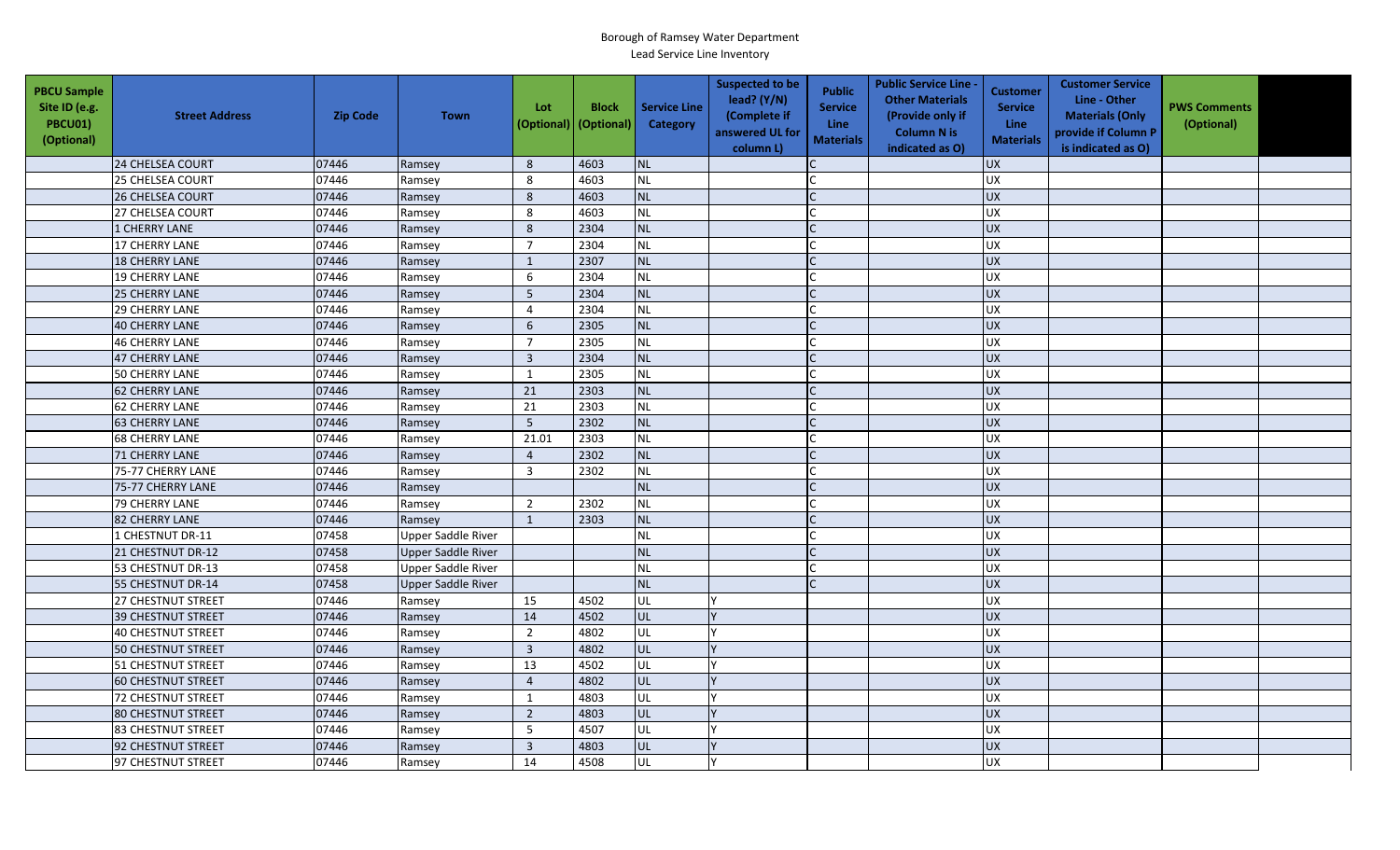| <b>PBCU Sample</b><br>Site ID (e.g.<br>PBCU01)<br>(Optional) | <b>Street Address</b>      | <b>Zip Code</b> | <b>Town</b> | Lot<br>(Optional) | <b>Block</b><br>(Optional) | <b>Service Line</b><br>Category | <b>Suspected to be</b><br>lead? (Y/N)<br>(Complete if<br>answered UL for<br>column L) | <b>Public</b><br><b>Service</b><br><b>Line</b><br><b>Materials</b> | <b>Public Service Line -</b><br><b>Other Materials</b><br>(Provide only if<br><b>Column N is</b><br>indicated as O) | Customer<br><b>Service</b><br>Line<br><b>Materials</b> | <b>Customer Service</b><br>Line - Other<br><b>Materials (Only</b><br>provide if Column P<br>is indicated as O) | <b>PWS Comments</b><br>(Optional) |  |
|--------------------------------------------------------------|----------------------------|-----------------|-------------|-------------------|----------------------------|---------------------------------|---------------------------------------------------------------------------------------|--------------------------------------------------------------------|---------------------------------------------------------------------------------------------------------------------|--------------------------------------------------------|----------------------------------------------------------------------------------------------------------------|-----------------------------------|--|
|                                                              | 98 CHESTNUT STREET         | 07446           | Ramsey      | $\overline{4}$    | 4803                       | UL                              |                                                                                       |                                                                    |                                                                                                                     | <b>UX</b>                                              |                                                                                                                |                                   |  |
|                                                              | <b>105 CHESTNUT STREET</b> | 07446           | Ramsey      | 13                | 4508                       | UL                              |                                                                                       |                                                                    |                                                                                                                     | <b>UX</b>                                              |                                                                                                                |                                   |  |
|                                                              | <b>116 CHESTNUT STREET</b> | 07446           | Ramsey      | $\overline{7}$    | 4803                       | lul.                            |                                                                                       |                                                                    |                                                                                                                     | <b>UX</b>                                              |                                                                                                                |                                   |  |
|                                                              | <b>122 CHESTNUT STREET</b> | 07446           | Ramsey      | 8                 | 4803                       | UL                              |                                                                                       |                                                                    |                                                                                                                     | <b>UX</b>                                              |                                                                                                                |                                   |  |
|                                                              | 127 CHESTNUT STREET        | 07446           | Ramsey      | 11                | 4508                       | <b>UL</b>                       |                                                                                       |                                                                    |                                                                                                                     | <b>UX</b>                                              |                                                                                                                |                                   |  |
|                                                              | 128 CHESTNUT STREET        | 07446           | Ramsey      | 9                 | 4803                       | UL                              |                                                                                       |                                                                    |                                                                                                                     | UX                                                     |                                                                                                                |                                   |  |
|                                                              | <b>134 CHESTNUT STREET</b> | 07446           | Ramsey      | 10                | 4803                       | UL                              |                                                                                       |                                                                    |                                                                                                                     | <b>UX</b>                                              |                                                                                                                |                                   |  |
|                                                              | <b>139 CHESTNUT STREET</b> | 07446           | Ramsey      | 8                 | 4508                       | UL                              |                                                                                       |                                                                    |                                                                                                                     | <b>UX</b>                                              |                                                                                                                |                                   |  |
|                                                              | 12 CHRISTOPHER ST.         | 07446           | Ramsey      | 11                | 4808                       | <b>NL</b>                       |                                                                                       |                                                                    |                                                                                                                     | <b>UX</b>                                              |                                                                                                                |                                   |  |
|                                                              | 15 CHRISTOPHER ST.         | 07446           | Ramsey      | 5                 | 4807                       | <b>NL</b>                       |                                                                                       |                                                                    |                                                                                                                     | UX                                                     |                                                                                                                |                                   |  |
|                                                              | 20 CHRISTOPHER ST.         | 07446           | Ramsey      | 12                | 4808                       | NL                              |                                                                                       |                                                                    |                                                                                                                     | <b>UX</b>                                              |                                                                                                                |                                   |  |
|                                                              | 23 CHRISTOPHER ST.         | 07446           | Ramsey      | $\overline{4}$    | 4807                       | <b>NL</b>                       |                                                                                       |                                                                    |                                                                                                                     | UX                                                     |                                                                                                                |                                   |  |
|                                                              | 31 CHRISTOPHER ST.         | 07446           | Ramsey      | $\mathbf{3}$      | 4807                       | NL                              |                                                                                       |                                                                    |                                                                                                                     | UX                                                     |                                                                                                                |                                   |  |
|                                                              | 32 CHRISTOPHER ST.         | 07446           | Ramsey      | 13                | 4808                       | NL                              |                                                                                       |                                                                    |                                                                                                                     | UX                                                     |                                                                                                                |                                   |  |
|                                                              | 38 CHRISTOPHER ST.         | 07446           | Ramsey      | $\mathbf{1}$      | 4808                       | NL                              |                                                                                       |                                                                    |                                                                                                                     | <b>UX</b>                                              |                                                                                                                |                                   |  |
|                                                              | 39 CHRISTOPHER ST.         | 07446           | Ramsey      | $\overline{2}$    | 4807                       | NL                              |                                                                                       |                                                                    |                                                                                                                     | <b>UX</b>                                              |                                                                                                                |                                   |  |
|                                                              | 50 CHRISTOPHER ST.         | 07446           | Ramsey      |                   |                            | <b>NL</b>                       |                                                                                       |                                                                    |                                                                                                                     | <b>UX</b>                                              |                                                                                                                |                                   |  |
|                                                              | 53 CHRISTOPHER ST.         | 07446           | Ramsey      |                   |                            | <b>NL</b>                       |                                                                                       |                                                                    |                                                                                                                     | UX                                                     |                                                                                                                |                                   |  |
|                                                              | 12 CHURCH STREET           | 07446           | Ramsey      | 10                | 4809                       | UL                              |                                                                                       |                                                                    |                                                                                                                     | <b>UX</b>                                              |                                                                                                                |                                   |  |
|                                                              | 12 CHURCH STREET           | 07446           | Ramsey      | 10                | 4809                       | UL                              |                                                                                       |                                                                    |                                                                                                                     | UX                                                     |                                                                                                                |                                   |  |
|                                                              | <b>24 CHURCH STREET</b>    | 07446           | Ramsey      | 11                | 4809                       | UL                              |                                                                                       |                                                                    |                                                                                                                     | <b>UX</b>                                              |                                                                                                                |                                   |  |
|                                                              | 24 CHURCH STREET           | 07446           | Ramsey      | 11                | 4809                       | UL                              |                                                                                       |                                                                    |                                                                                                                     | UX                                                     |                                                                                                                |                                   |  |
|                                                              | <b>29 CHURCH STREET</b>    | 07446           | Ramsey      | 11                | 4804                       | UL                              |                                                                                       |                                                                    |                                                                                                                     | <b>UX</b>                                              |                                                                                                                |                                   |  |
|                                                              | <b>33 CHURCH STREET</b>    | 07446           | Ramsey      | 10                | 4804                       | UL                              |                                                                                       |                                                                    |                                                                                                                     | <b>UX</b>                                              |                                                                                                                |                                   |  |
|                                                              | 41-43 CHURCH STREET        | 07446           | Ramsey      | 9                 | 4804                       | <b>UL</b>                       |                                                                                       |                                                                    |                                                                                                                     | UX                                                     |                                                                                                                |                                   |  |
|                                                              | 41-43 CHURCH STREET        | 07446           | Ramsey      | 9                 | 4804                       | UL                              |                                                                                       |                                                                    |                                                                                                                     | <b>UX</b>                                              |                                                                                                                |                                   |  |
|                                                              | 47 CHURCH STREET           | 07446           | Ramsey      | $8\phantom{1}$    | 4804                       | <b>UL</b>                       |                                                                                       |                                                                    |                                                                                                                     | <b>UX</b>                                              |                                                                                                                |                                   |  |
|                                                              | <b>48 CHURCH STREET</b>    | 07446           | Ramsey      | $\overline{7}$    | 4805                       | UL                              |                                                                                       |                                                                    |                                                                                                                     | <b>UX</b>                                              |                                                                                                                |                                   |  |
|                                                              | <b>49 CHURCH STREET</b>    | 07446           | Ramsey      | $\overline{7}$    | 4804                       | <b>UL</b>                       |                                                                                       |                                                                    |                                                                                                                     | <b>UX</b>                                              |                                                                                                                |                                   |  |
|                                                              | 52 CHURCH ST               | 07446           | Ramsey      | 8                 | 4805                       | UL                              |                                                                                       |                                                                    |                                                                                                                     | UX                                                     |                                                                                                                |                                   |  |
|                                                              | 52 CHURCH ST               | 07446           | Ramsey      | 8                 | 4805                       | UL                              |                                                                                       |                                                                    |                                                                                                                     | <b>UX</b>                                              |                                                                                                                |                                   |  |
|                                                              | <b>53 CHURCH STREET</b>    | 07446           | Ramsey      | 6                 | 4804                       | UL                              |                                                                                       |                                                                    |                                                                                                                     | UX                                                     |                                                                                                                |                                   |  |
|                                                              | 56-58 CHURCH STREET        | 07446           | Ramsey      | 9                 | 4805                       | UL                              |                                                                                       |                                                                    |                                                                                                                     | UX                                                     |                                                                                                                |                                   |  |
|                                                              | 57 CHURCH STREET           | 07446           | Ramsey      | 5                 | 4804                       | UL                              |                                                                                       |                                                                    |                                                                                                                     | <b>UX</b>                                              |                                                                                                                |                                   |  |
|                                                              | <b>63 CHURCH STREET</b>    | 07446           | Ramsey      | $\overline{4}$    | 4804                       | UL                              |                                                                                       |                                                                    |                                                                                                                     | UX                                                     |                                                                                                                |                                   |  |
|                                                              | <b>63 CHURCH STREET</b>    | 07446           | Ramsey      | $\overline{4}$    | 4804                       | UL                              |                                                                                       |                                                                    |                                                                                                                     | <b>UX</b>                                              |                                                                                                                |                                   |  |
|                                                              | <b>63 CHURCH STREET</b>    | 07446           | Ramsey      | $\overline{4}$    | 4804                       | UL                              |                                                                                       |                                                                    |                                                                                                                     | <b>UX</b>                                              |                                                                                                                |                                   |  |
|                                                              | <b>63 CHURCH STREET</b>    | 07446           | Ramsey      | $\overline{4}$    | 4804                       | UL                              |                                                                                       |                                                                    |                                                                                                                     | <b>UX</b>                                              |                                                                                                                |                                   |  |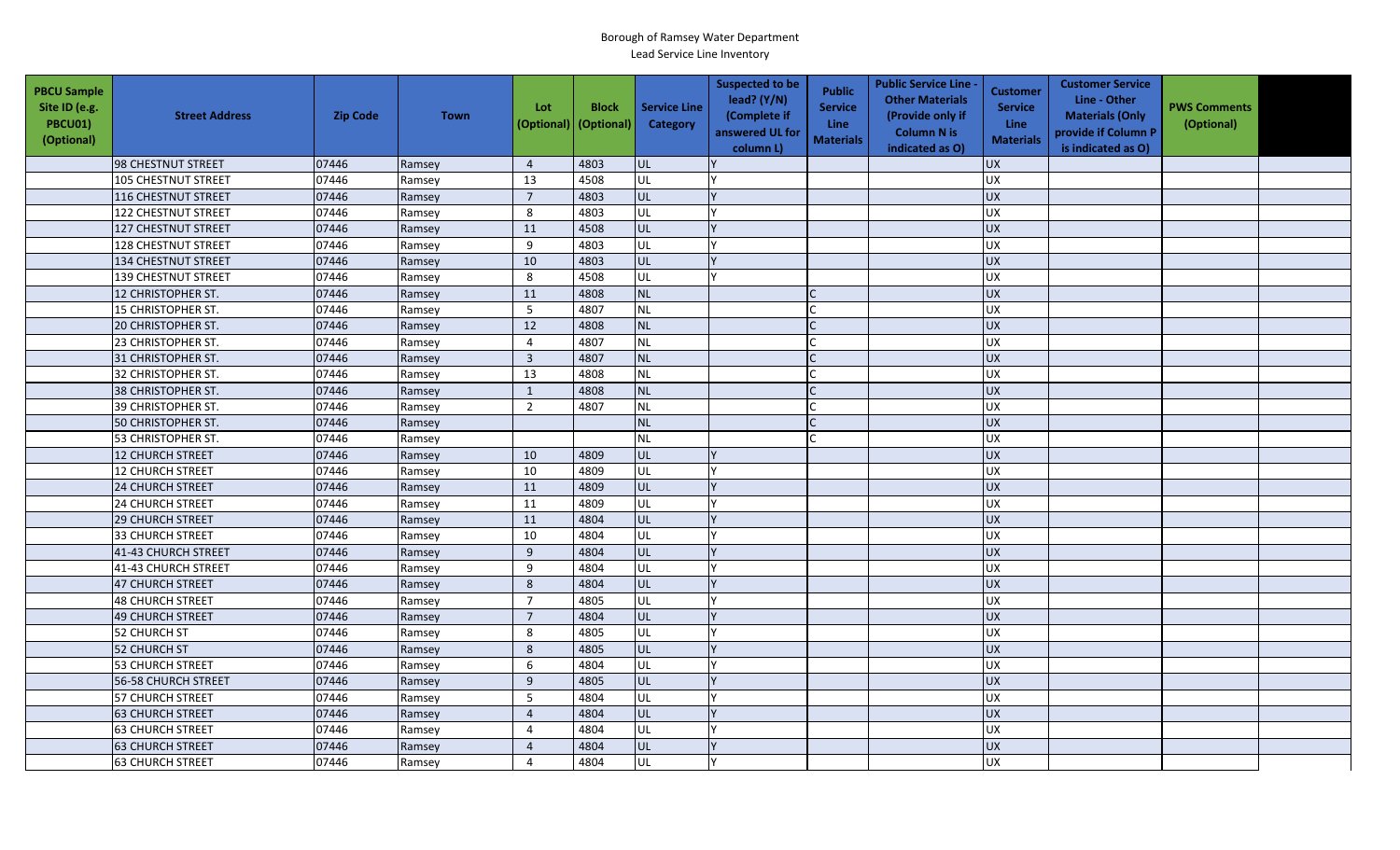| <b>PBCU Sample</b><br>Site ID (e.g.<br>PBCU01)<br>(Optional) | <b>Street Address</b>      | <b>Zip Code</b> | <b>Town</b> | Lot<br>(Optional) | <b>Block</b><br>(Optional) | <b>Service Line</b><br><b>Category</b> | <b>Suspected to be</b><br>lead? (Y/N)<br>(Complete if<br>answered UL for<br>column L) | <b>Public</b><br><b>Service</b><br><b>Line</b><br><b>Materials</b> | <b>Public Service Line -</b><br><b>Other Materials</b><br>(Provide only if<br><b>Column N is</b><br>indicated as O) | <b>Customer</b><br><b>Service</b><br>Line<br><b>Materials</b> | <b>Customer Service</b><br>Line - Other<br><b>Materials (Only</b><br>provide if Column P<br>is indicated as O) | <b>PWS Comments</b><br>(Optional) |  |
|--------------------------------------------------------------|----------------------------|-----------------|-------------|-------------------|----------------------------|----------------------------------------|---------------------------------------------------------------------------------------|--------------------------------------------------------------------|---------------------------------------------------------------------------------------------------------------------|---------------------------------------------------------------|----------------------------------------------------------------------------------------------------------------|-----------------------------------|--|
|                                                              | <b>66 CHURCH STREET</b>    | 07446           | Ramsey      | 10                | 4805                       | UL                                     |                                                                                       |                                                                    |                                                                                                                     | <b>UX</b>                                                     |                                                                                                                |                                   |  |
|                                                              | <b>69 CHURCH STREET</b>    | 07446           | Ramsey      | $\overline{3}$    | 4804                       | UL                                     |                                                                                       |                                                                    |                                                                                                                     | <b>UX</b>                                                     |                                                                                                                |                                   |  |
|                                                              | <b>74 CHURCH STREET</b>    | 07446           | Ramsey      | $\mathbf{1}$      | 4805                       | UL                                     |                                                                                       |                                                                    |                                                                                                                     | <b>UX</b>                                                     |                                                                                                                |                                   |  |
|                                                              | 75 CHURCH ST               | 07446           | Ramsey      | $\overline{2}$    | 4804                       | UL                                     |                                                                                       |                                                                    |                                                                                                                     | <b>UX</b>                                                     |                                                                                                                |                                   |  |
|                                                              | <b>75 CHURCH ST</b>        | 07446           | Ramsey      | $\overline{2}$    | 4804                       | UL                                     |                                                                                       |                                                                    |                                                                                                                     | <b>UX</b>                                                     |                                                                                                                |                                   |  |
|                                                              | 77 CHURCH ST               | 07446           | Ramsey      | $\overline{2}$    | 4804                       | UL                                     |                                                                                       |                                                                    |                                                                                                                     | <b>UX</b>                                                     |                                                                                                                |                                   |  |
|                                                              | 79 CHURCH STREET           | 07446           | Ramsey      | $\overline{2}$    | 4804                       | <b>UL</b>                              |                                                                                       |                                                                    |                                                                                                                     | <b>UX</b>                                                     |                                                                                                                |                                   |  |
|                                                              | 84 CHURCH STREET           | 07446           | Ramsey      | 10                | 4802                       | UL                                     |                                                                                       |                                                                    |                                                                                                                     | <b>UX</b>                                                     |                                                                                                                |                                   |  |
|                                                              | 85 CHURCH STREET           | 07446           | Ramsey      | 10                | 4801                       | UL                                     |                                                                                       |                                                                    |                                                                                                                     | <b>UX</b>                                                     |                                                                                                                |                                   |  |
|                                                              | 89 CHURCH STREET           | 07446           | Ramsey      | 9                 | 4801                       | UL                                     |                                                                                       |                                                                    |                                                                                                                     | UX                                                            |                                                                                                                |                                   |  |
|                                                              | 90 CHURCH STREET           | 07446           | Ramsey      | 11                | 4802                       | UL                                     |                                                                                       |                                                                    |                                                                                                                     | <b>UX</b>                                                     |                                                                                                                |                                   |  |
|                                                              | 97 CHURCH STREET           | 07446           | Ramsey      | 8                 | 4801                       | UL                                     |                                                                                       |                                                                    |                                                                                                                     | <b>UX</b>                                                     |                                                                                                                |                                   |  |
|                                                              | 98 CHURCH STREET           | 07446           | Ramsey      | 12                | 4802                       | UL                                     |                                                                                       |                                                                    |                                                                                                                     | <b>UX</b>                                                     |                                                                                                                |                                   |  |
|                                                              | <b>103 CHURCH STREET</b>   | 07446           | Ramsey      | $\overline{7}$    | 4801                       | UL                                     |                                                                                       |                                                                    |                                                                                                                     | <b>UX</b>                                                     |                                                                                                                |                                   |  |
|                                                              | 104 CHURCH STREET          | 07446           | Ramsey      | 13                | 4802                       | UL                                     |                                                                                       |                                                                    |                                                                                                                     | <b>UX</b>                                                     |                                                                                                                |                                   |  |
|                                                              | 110 CHURCH STREET          | 07446           | Ramsey      | 14                | 4802                       | UL                                     |                                                                                       |                                                                    |                                                                                                                     | <b>UX</b>                                                     |                                                                                                                |                                   |  |
|                                                              | 111 CHURCH STREET          | 07446           | Ramsey      | 6                 | 4801                       | UL                                     |                                                                                       |                                                                    |                                                                                                                     | UX                                                            |                                                                                                                |                                   |  |
|                                                              | 116 CHURCH STREET          | 07446           | Ramsey      | 15                | 4802                       | UL                                     |                                                                                       |                                                                    |                                                                                                                     | UX                                                            |                                                                                                                |                                   |  |
|                                                              | 121 CHURCH STREET          | 07446           | Ramsey      | 5                 | 4801                       | UL                                     |                                                                                       |                                                                    |                                                                                                                     | <b>UX</b>                                                     |                                                                                                                |                                   |  |
|                                                              | <b>128 CHURCH STREET</b>   | 07446           | Ramsey      | $\mathbf{1}$      | 4802                       | UL                                     |                                                                                       |                                                                    |                                                                                                                     | <b>UX</b>                                                     |                                                                                                                |                                   |  |
|                                                              | 129 CHURCH STREET          | 07446           | Ramsey      | $\overline{4}$    | 4801                       | UL                                     |                                                                                       |                                                                    |                                                                                                                     | <b>UX</b>                                                     |                                                                                                                |                                   |  |
|                                                              | 137 CHURCH STREET          | 07446           | Ramsey      | $\mathbf{3}$      | 4801                       | UL                                     |                                                                                       |                                                                    |                                                                                                                     | <b>UX</b>                                                     |                                                                                                                |                                   |  |
|                                                              | 147 CHURCH STREET          | 07446           | Ramsey      | $\overline{2}$    | 4801                       | UL                                     |                                                                                       |                                                                    |                                                                                                                     | UX                                                            |                                                                                                                |                                   |  |
|                                                              | <b>154 CHURCH STREET</b>   | 07446           | Ramsey      | 16                | 4502                       | UL                                     |                                                                                       |                                                                    |                                                                                                                     | <b>UX</b>                                                     |                                                                                                                |                                   |  |
|                                                              | 160 CHURCH STREET          | 07446           | Ramsey      | 17                | 4502                       | UL                                     |                                                                                       |                                                                    |                                                                                                                     | <b>UX</b>                                                     |                                                                                                                |                                   |  |
|                                                              | 166 CHURCH STREET          | 07446           | Ramsey      | 18                | 4502                       | UL                                     |                                                                                       |                                                                    |                                                                                                                     | <b>UX</b>                                                     |                                                                                                                |                                   |  |
|                                                              | <b>178 CHURCH STREET</b>   | 07446           | Ramsey      | 19                | 4502                       | UL                                     |                                                                                       |                                                                    |                                                                                                                     | UX                                                            |                                                                                                                |                                   |  |
|                                                              | <b>186 CHURCH STREET</b>   | 07446           | Ramsey      | 20                | 4502                       | UL                                     |                                                                                       |                                                                    |                                                                                                                     | <b>UX</b>                                                     |                                                                                                                |                                   |  |
|                                                              | 194 CHURCH STREET          | 07446           | Ramsey      | 21                | 4502                       | UL                                     |                                                                                       |                                                                    |                                                                                                                     | <b>UX</b>                                                     |                                                                                                                |                                   |  |
|                                                              | <b>202 CHURCH STREET</b>   | 07446           | Ramsey      | 22                | 4502                       | UL                                     |                                                                                       |                                                                    |                                                                                                                     | UX                                                            |                                                                                                                |                                   |  |
|                                                              | <b>210 CHURCH STREET</b>   | 07446           | Ramsey      | 23                | 4502                       | UL                                     |                                                                                       |                                                                    |                                                                                                                     | <b>UX</b>                                                     |                                                                                                                |                                   |  |
|                                                              | <b>220 CHURCH STREET</b>   | 07446           | Ramsey      | 24                | 4502                       | UL                                     |                                                                                       |                                                                    |                                                                                                                     | UX                                                            |                                                                                                                |                                   |  |
|                                                              | <b>230 CHURCH STREET</b>   | 07446           | Ramsey      | $\mathbf{1}$      | 4502                       | UL                                     |                                                                                       |                                                                    |                                                                                                                     | <b>UX</b>                                                     |                                                                                                                |                                   |  |
|                                                              | <b>4 CIRCLE END DRIVE</b>  | 07446           | Ramsey      | 29                | 1801                       | <b>NL</b>                              |                                                                                       |                                                                    |                                                                                                                     | <b>UX</b>                                                     |                                                                                                                |                                   |  |
|                                                              | <b>5 CIRCLE END DRIVE</b>  | 07446           | Ramsey      | 37                | 1801                       | NL                                     |                                                                                       |                                                                    |                                                                                                                     | <b>UX</b>                                                     |                                                                                                                |                                   |  |
|                                                              | <b>10 CIRCLE END DRIVE</b> | 07446           | Ramsey      | 30                | 1801                       | <b>NL</b>                              |                                                                                       |                                                                    |                                                                                                                     | <b>UX</b>                                                     |                                                                                                                |                                   |  |
|                                                              | <b>11 CIRCLE END DRIVE</b> | 07446           | Ramsey      | 36                | 1801                       | <b>NL</b>                              |                                                                                       |                                                                    |                                                                                                                     | <b>UX</b>                                                     |                                                                                                                |                                   |  |
|                                                              | <b>18 CIRCLE END DRIVE</b> | 07446           | Ramsey      | 31                | 1801                       | NL                                     |                                                                                       |                                                                    |                                                                                                                     | <b>UX</b>                                                     |                                                                                                                |                                   |  |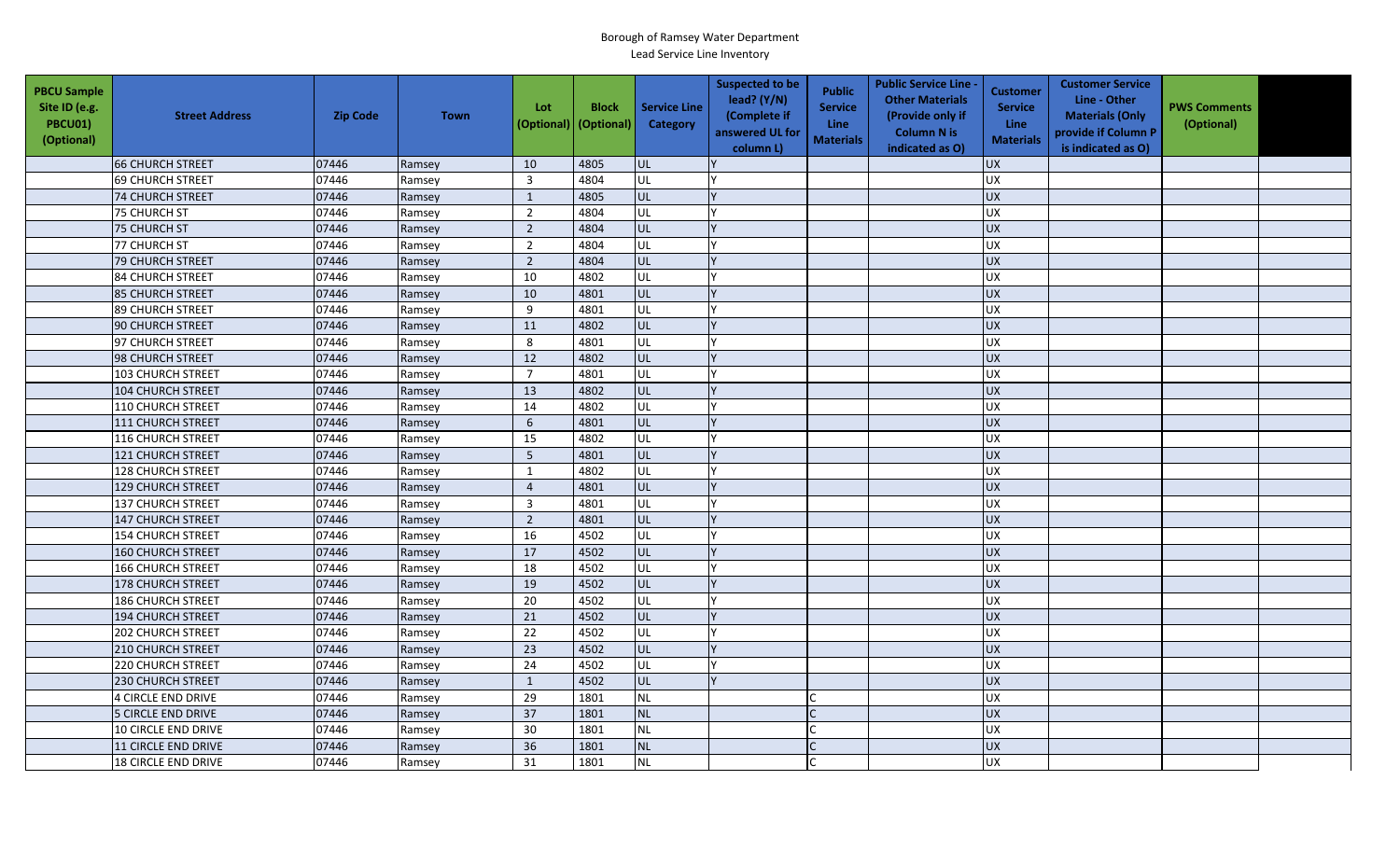| <b>PBCU Sample</b><br>Site ID (e.g.<br>PBCU01)<br>(Optional) | <b>Street Address</b>      | <b>Zip Code</b> | <b>Town</b> | Lot<br>(Optional) | <b>Block</b><br>(Optional) | <b>Service Line</b><br>Category | <b>Suspected to be</b><br>lead? (Y/N)<br>(Complete if<br>answered UL for<br>column L) | <b>Public</b><br><b>Service</b><br>Line<br><b>Materials</b> | <b>Public Service Line -</b><br><b>Other Materials</b><br>(Provide only if<br><b>Column N is</b><br>indicated as O) | <b>Customer</b><br><b>Service</b><br><b>Line</b><br><b>Materials</b> | <b>Customer Service</b><br>Line - Other<br><b>Materials (Only</b><br>provide if Column P<br>is indicated as O) | <b>PWS Comments</b><br>(Optional) |  |
|--------------------------------------------------------------|----------------------------|-----------------|-------------|-------------------|----------------------------|---------------------------------|---------------------------------------------------------------------------------------|-------------------------------------------------------------|---------------------------------------------------------------------------------------------------------------------|----------------------------------------------------------------------|----------------------------------------------------------------------------------------------------------------|-----------------------------------|--|
|                                                              | <b>19 CIRCLE END DRIVE</b> | 07446           | Ramsey      | 35                | 1801                       | <b>NL</b>                       |                                                                                       |                                                             |                                                                                                                     | <b>UX</b>                                                            |                                                                                                                |                                   |  |
|                                                              | <b>26 CIRCLE END DRIVE</b> | 07446           | Ramsey      | 32                | 1801                       | <b>NL</b>                       |                                                                                       |                                                             |                                                                                                                     | <b>UX</b>                                                            |                                                                                                                |                                   |  |
|                                                              | <b>28 CIRCLE END DRIVE</b> | 07446           | Ramsey      | 33                | 1801                       | <b>NL</b>                       |                                                                                       |                                                             |                                                                                                                     | <b>UX</b>                                                            |                                                                                                                |                                   |  |
|                                                              | <b>29 CIRCLE END DRIVE</b> | 07446           | Ramsey      | 34                | 1801                       | <b>NL</b>                       |                                                                                       |                                                             |                                                                                                                     | <b>UX</b>                                                            |                                                                                                                |                                   |  |
|                                                              | 2 CLARANA STREET           | 07446           | Ramsey      | 17                | 3510                       | <b>NL</b>                       |                                                                                       |                                                             |                                                                                                                     | <b>UX</b>                                                            |                                                                                                                |                                   |  |
|                                                              | 1 CLEARWATER ROAD          | 07446           | Ramsey      | 11                | 1308                       | <b>NL</b>                       |                                                                                       |                                                             |                                                                                                                     | <b>UX</b>                                                            |                                                                                                                |                                   |  |
|                                                              | 3 CLEARWATER ROAD          | 07446           | Ramsey      | 10                | 1308                       | <b>NL</b>                       |                                                                                       |                                                             |                                                                                                                     | <b>UX</b>                                                            |                                                                                                                |                                   |  |
|                                                              | <b>4 CLEARWATER ROAD</b>   | 07446           | Ramsey      | $\overline{2}$    | 1502                       | <b>NL</b>                       |                                                                                       |                                                             |                                                                                                                     | UX                                                                   |                                                                                                                |                                   |  |
|                                                              | <b>7 CLEARWATER ROAD</b>   | 07446           | Ramsey      | 9                 | 1308                       | <b>NL</b>                       |                                                                                       | $\mathcal{C}$                                               |                                                                                                                     | <b>UX</b>                                                            |                                                                                                                |                                   |  |
|                                                              | 9 CLEARWATER ROAD          | 07446           | Ramsey      | 8                 | 1308                       | <b>NL</b>                       |                                                                                       |                                                             |                                                                                                                     | UX                                                                   |                                                                                                                |                                   |  |
|                                                              | 12 CLEVELAND STREET        | 07446           | Ramsey      | 39                | 2802                       | <b>NL</b>                       |                                                                                       |                                                             |                                                                                                                     | <b>UX</b>                                                            |                                                                                                                |                                   |  |
|                                                              | 54 CLEVELAND STREET        | 07446           | Ramsey      | 29                | 2802                       | <b>NL</b>                       |                                                                                       |                                                             |                                                                                                                     | <b>UX</b>                                                            |                                                                                                                |                                   |  |
|                                                              | 59 CLEVELAND STREET        | 07446           | Ramsey      | 31                | 2802                       | <b>NL</b>                       |                                                                                       |                                                             |                                                                                                                     | <b>UX</b>                                                            |                                                                                                                |                                   |  |
|                                                              | <b>60 CLEVELAND STREET</b> | 07446           | Ramsey      | 30                | 2802                       | <b>NL</b>                       |                                                                                       |                                                             |                                                                                                                     | UX                                                                   |                                                                                                                |                                   |  |
|                                                              | <b>CLUB HOUSE-POOL</b>     | 07446           | Ramsey      |                   |                            | <b>NL</b>                       |                                                                                       |                                                             |                                                                                                                     | <b>UX</b>                                                            |                                                                                                                |                                   |  |
|                                                              | CLUB HOUSE @ MAGNOLIA      | 07446           | Ramsey      |                   |                            | <b>NL</b>                       |                                                                                       |                                                             |                                                                                                                     | <b>UX</b>                                                            |                                                                                                                |                                   |  |
|                                                              | <b>3 COBBLESTONE LANE</b>  | 07446           | Ramsey      | $\overline{7}$    | 3308                       | <b>NL</b>                       |                                                                                       |                                                             |                                                                                                                     | UX                                                                   |                                                                                                                |                                   |  |
|                                                              | <b>4 COBBLESTONE LANE</b>  | 07446           | Ramsey      | 23                | 3301                       | <b>NL</b>                       |                                                                                       |                                                             |                                                                                                                     | <b>UX</b>                                                            |                                                                                                                |                                   |  |
|                                                              | <b>7 COBBLESTONE LANE</b>  | 07446           | Ramsey      | 8                 | 3308                       | <b>NL</b>                       |                                                                                       |                                                             |                                                                                                                     | <b>UX</b>                                                            |                                                                                                                |                                   |  |
|                                                              | <b>8 COBBLESTONE LANE</b>  | 07446           | Ramsey      | 22                | 3301                       | <b>NL</b>                       |                                                                                       |                                                             |                                                                                                                     | <b>UX</b>                                                            |                                                                                                                |                                   |  |
|                                                              | 11 COBBLESTONE LANE        | 07446           | Ramsey      | 9                 | 3308                       | <b>NL</b>                       |                                                                                       |                                                             |                                                                                                                     | UX                                                                   |                                                                                                                |                                   |  |
|                                                              | <b>14 COBBLESTONE LANE</b> | 07446           | Ramsey      | 21                | 3302                       | <b>NL</b>                       |                                                                                       |                                                             |                                                                                                                     | UX                                                                   |                                                                                                                |                                   |  |
|                                                              | <b>15 COBBLESTONE LANE</b> | 07446           | Ramsey      | 10                | 3308                       | <b>NL</b>                       |                                                                                       |                                                             |                                                                                                                     | <b>UX</b>                                                            |                                                                                                                |                                   |  |
|                                                              | <b>18 COBBLESTONE LANE</b> | 07446           | Ramsey      | 20                | 3302                       | <b>NL</b>                       |                                                                                       |                                                             |                                                                                                                     | <b>UX</b>                                                            |                                                                                                                |                                   |  |
|                                                              | 19 COBBLESTONE LANE        | 07446           | Ramsey      | 11                | 3308                       | <b>NL</b>                       |                                                                                       | $\mathsf{C}$                                                |                                                                                                                     | <b>UX</b>                                                            |                                                                                                                |                                   |  |
|                                                              | <b>22 COBBLESTONE LANE</b> | 07446           | Ramsey      | 19                | 3302                       | <b>NL</b>                       |                                                                                       |                                                             |                                                                                                                     | <b>UX</b>                                                            |                                                                                                                |                                   |  |
|                                                              | <b>23 COBBLESTONE LANE</b> | 07446           | Ramsey      | 12                | 3301                       | <b>NL</b>                       |                                                                                       |                                                             |                                                                                                                     | <b>UX</b>                                                            |                                                                                                                |                                   |  |
|                                                              | <b>26 COBBLESTONE LANE</b> | 07446           | Ramsey      | 18                | 3301                       | <b>NL</b>                       |                                                                                       |                                                             |                                                                                                                     | <b>UX</b>                                                            |                                                                                                                |                                   |  |
|                                                              | <b>27 COBBLESTONE LANE</b> | 07446           | Ramsey      | 13                | 3301                       | <b>NL</b>                       |                                                                                       |                                                             |                                                                                                                     | <b>UX</b>                                                            |                                                                                                                |                                   |  |
|                                                              | <b>30 COBBLESTONE LANE</b> | 07446           | Ramsey      | 17                | 3301                       | <b>NL</b>                       |                                                                                       |                                                             |                                                                                                                     | UX                                                                   |                                                                                                                |                                   |  |
|                                                              | 31 COBBLESTONE LANE        | 07446           | Ramsey      | 14                | 3301                       | <b>NL</b>                       |                                                                                       |                                                             |                                                                                                                     | <b>UX</b>                                                            |                                                                                                                |                                   |  |
|                                                              | <b>34 COBBLESTONE LANE</b> | 07446           | Ramsey      | 16                | 3301                       | <b>NL</b>                       |                                                                                       | $\mathsf{C}$                                                |                                                                                                                     | <b>UX</b>                                                            |                                                                                                                |                                   |  |
|                                                              | <b>35 COBBLESTONE LANE</b> | 07446           | Ramsey      | 15                | 3301                       | <b>NL</b>                       |                                                                                       |                                                             |                                                                                                                     | <b>UX</b>                                                            |                                                                                                                |                                   |  |
|                                                              | <b>12 COLLEEN COURT</b>    | 07446           | Ramsey      | 58                | 2601                       | <b>NL</b>                       |                                                                                       |                                                             |                                                                                                                     | <b>UX</b>                                                            |                                                                                                                |                                   |  |
|                                                              | <b>16 COLLEEN COURT</b>    | 07446           | Ramsey      | 59                | 2601                       | <b>NL</b>                       |                                                                                       |                                                             |                                                                                                                     | <b>UX</b>                                                            |                                                                                                                |                                   |  |
|                                                              | 2 COLLETTE DRIVE           | 07446           | Ramsey      | 2.01              | 1702                       | <b>NL</b>                       |                                                                                       |                                                             |                                                                                                                     | <b>UX</b>                                                            |                                                                                                                |                                   |  |
|                                                              | <b>3 COLLETTE DRIVE</b>    | 07446           | Ramsey      | 2.18              | 1702                       | <b>NL</b>                       |                                                                                       |                                                             |                                                                                                                     | <b>UX</b>                                                            |                                                                                                                |                                   |  |
|                                                              | <b>4 COLLETTE DRIVE</b>    | 07446           | Ramsey      | 2.02              | 1702                       | <b>NL</b>                       |                                                                                       |                                                             |                                                                                                                     | <b>UX</b>                                                            |                                                                                                                |                                   |  |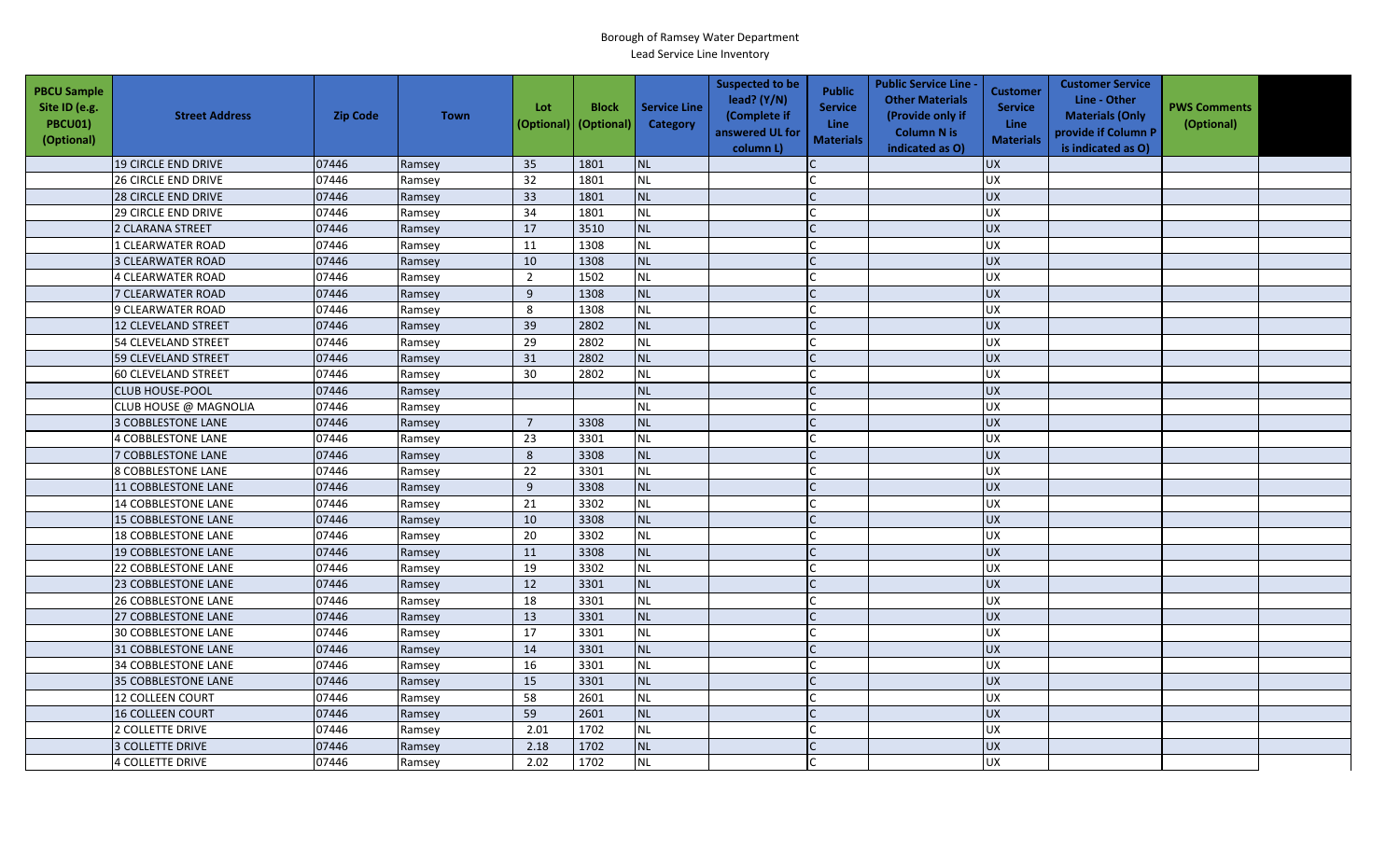| <b>PBCU Sample</b><br>Site ID (e.g.<br>PBCU01)<br>(Optional) | <b>Street Address</b>      | <b>Zip Code</b> | <b>Town</b> | Lot<br>(Optional) | <b>Block</b><br>(Optional) | <b>Service Line</b><br>Category | <b>Suspected to be</b><br>lead? (Y/N)<br>(Complete if<br>answered UL for<br>column L) | <b>Public</b><br><b>Service</b><br>Line<br><b>Materials</b> | <b>Public Service Line -</b><br><b>Other Materials</b><br>(Provide only if<br><b>Column N is</b><br>indicated as O) | <b>Customer</b><br><b>Service</b><br><b>Line</b><br><b>Materials</b> | <b>Customer Service</b><br>Line - Other<br><b>Materials (Only</b><br>provide if Column P<br>is indicated as O) | <b>PWS Comments</b><br>(Optional) |  |
|--------------------------------------------------------------|----------------------------|-----------------|-------------|-------------------|----------------------------|---------------------------------|---------------------------------------------------------------------------------------|-------------------------------------------------------------|---------------------------------------------------------------------------------------------------------------------|----------------------------------------------------------------------|----------------------------------------------------------------------------------------------------------------|-----------------------------------|--|
|                                                              | <b>5 COLLETTE DRIVE</b>    | 07446           | Ramsey      | 2.17              | 1702                       | <b>NL</b>                       |                                                                                       |                                                             |                                                                                                                     | <b>UX</b>                                                            |                                                                                                                |                                   |  |
|                                                              | 39 COLLINS AVE.            | 07446           | Ramsey      | 29                | 5405                       | <b>NL</b>                       |                                                                                       |                                                             |                                                                                                                     | <b>UX</b>                                                            |                                                                                                                |                                   |  |
|                                                              | 40 COLLINS AVE.            | 07446           | Ramsey      | 5                 | 5406                       | <b>NL</b>                       |                                                                                       |                                                             |                                                                                                                     | <b>UX</b>                                                            |                                                                                                                |                                   |  |
|                                                              | 41 COLLINS AVE.            | 07446           | Ramsey      | 28                | 5405                       | <b>NL</b>                       |                                                                                       |                                                             |                                                                                                                     | <b>UX</b>                                                            |                                                                                                                |                                   |  |
|                                                              | 42 COLLINS AVE.            | 07446           | Ramsey      | $\overline{4}$    | 5406                       | <b>NL</b>                       |                                                                                       |                                                             |                                                                                                                     | <b>UX</b>                                                            |                                                                                                                |                                   |  |
|                                                              | 45 COLLINS AVE.            | 07446           | Ramsey      | 27                | 5405                       | <b>NL</b>                       |                                                                                       |                                                             |                                                                                                                     | <b>UX</b>                                                            |                                                                                                                |                                   |  |
|                                                              | 3 COLONIAL HEIGHTS         | 07446           | Ramsey      | 18                | 5302                       | <b>NL</b>                       |                                                                                       |                                                             |                                                                                                                     | <b>UX</b>                                                            |                                                                                                                |                                   |  |
|                                                              | 7 COLONIAL HEIGHTS         | 07446           | Ramsey      | 19                | 5302                       | <b>NL</b>                       |                                                                                       |                                                             |                                                                                                                     | UX                                                                   |                                                                                                                |                                   |  |
|                                                              | 8 COLONIAL HEIGHTS         | 07446           | Ramsey      | 30                | 5302                       | <b>NL</b>                       |                                                                                       | $\mathcal{C}$                                               |                                                                                                                     | <b>UX</b>                                                            |                                                                                                                |                                   |  |
|                                                              | 11 COLONIAL HEIGHTS        | 07446           | Ramsey      | 20                | 5302                       | <b>NL</b>                       |                                                                                       |                                                             |                                                                                                                     | UX                                                                   |                                                                                                                |                                   |  |
|                                                              | 12 COLONIAL HEIGHTS        | 07446           | Ramsey      | 29                | 5302                       | <b>NL</b>                       |                                                                                       |                                                             |                                                                                                                     | <b>UX</b>                                                            |                                                                                                                |                                   |  |
|                                                              | <b>15 COLONIAL HEIGHTS</b> | 07446           | Ramsey      | 21                | 5302                       | <b>NL</b>                       |                                                                                       |                                                             |                                                                                                                     | <b>UX</b>                                                            |                                                                                                                |                                   |  |
|                                                              | <b>16 COLONIAL HEIGHTS</b> | 07446           | Ramsey      | 28                | 5302                       | <b>NL</b>                       |                                                                                       |                                                             |                                                                                                                     | <b>UX</b>                                                            |                                                                                                                |                                   |  |
|                                                              | 19 COLONIAL HEIGHTS        | 07446           | Ramsey      | 22                | 5302                       | <b>NL</b>                       |                                                                                       |                                                             |                                                                                                                     | UX                                                                   |                                                                                                                |                                   |  |
|                                                              | <b>20 COLONIAL HEIGHTS</b> | 07446           | Ramsey      | 27                | 5302                       | <b>NL</b>                       |                                                                                       |                                                             |                                                                                                                     | <b>UX</b>                                                            |                                                                                                                |                                   |  |
|                                                              | <b>23 COLONIAL HEIGHTS</b> | 07446           | Ramsey      | 23                | 5302                       | <b>NL</b>                       |                                                                                       |                                                             |                                                                                                                     | <b>UX</b>                                                            |                                                                                                                |                                   |  |
|                                                              | <b>24 COLONIAL HEIGHTS</b> | 07446           | Ramsey      | 26                | 5302                       | <b>NL</b>                       |                                                                                       | $\Gamma$                                                    |                                                                                                                     | UX                                                                   |                                                                                                                |                                   |  |
|                                                              | <b>27 COLONIAL HEIGHTS</b> | 07446           | Ramsey      | 24                | 5302                       | <b>NL</b>                       |                                                                                       |                                                             |                                                                                                                     | <b>UX</b>                                                            |                                                                                                                |                                   |  |
|                                                              | <b>28 COLONIAL HEIGHTS</b> | 07446           | Ramsey      | 25                | 5302                       | <b>NL</b>                       |                                                                                       |                                                             |                                                                                                                     | <b>UX</b>                                                            |                                                                                                                |                                   |  |
|                                                              | 2 COLUMN COURT             | 07446           | Ramsey      | 17                | 5302                       | <b>NL</b>                       |                                                                                       |                                                             |                                                                                                                     | <b>UX</b>                                                            |                                                                                                                |                                   |  |
|                                                              | 4 COLUMN COURT             | 07446           | Ramsey      | 16                | 5302                       | <b>NL</b>                       |                                                                                       | $\mathsf{C}$                                                |                                                                                                                     | UX                                                                   |                                                                                                                |                                   |  |
|                                                              | 7 COLUMN COURT             | 07446           | Ramsey      | $\overline{7}$    | 5302                       | <b>NL</b>                       |                                                                                       |                                                             |                                                                                                                     | UX                                                                   |                                                                                                                |                                   |  |
|                                                              | <b>8 COLUMN COURT</b>      | 07446           | Ramsey      | 15                | 5302                       | <b>NL</b>                       |                                                                                       |                                                             |                                                                                                                     | <b>UX</b>                                                            |                                                                                                                |                                   |  |
|                                                              | 11 COLUMN COURT            | 07446           | Ramsey      | 8                 | 5302                       | <b>NL</b>                       |                                                                                       |                                                             |                                                                                                                     | <b>UX</b>                                                            |                                                                                                                |                                   |  |
|                                                              | 12 COLUMN COURT            | 07446           | Ramsey      | 14                | 5302                       | <b>NL</b>                       |                                                                                       | $\mathsf{C}$                                                |                                                                                                                     | <b>UX</b>                                                            |                                                                                                                |                                   |  |
|                                                              | 15 COLUMN COURT            | 07446           | Ramsey      | 9                 | 5302                       | <b>NL</b>                       |                                                                                       |                                                             |                                                                                                                     | <b>UX</b>                                                            |                                                                                                                |                                   |  |
|                                                              | 16 COLUMN COURT            | 07446           | Ramsey      | 13                | 5302                       | <b>NL</b>                       |                                                                                       |                                                             |                                                                                                                     | <b>UX</b>                                                            |                                                                                                                |                                   |  |
|                                                              | 17 COLUMN COURT            | 07446           | Ramsey      | 10                | 5302                       | <b>NL</b>                       |                                                                                       |                                                             |                                                                                                                     | <b>UX</b>                                                            |                                                                                                                |                                   |  |
|                                                              | <b>20 COLUMN COURT</b>     | 07446           | Ramsey      | 12                | 5302                       | <b>NL</b>                       |                                                                                       |                                                             |                                                                                                                     | <b>UX</b>                                                            |                                                                                                                |                                   |  |
|                                                              | <b>25 COLUMN COURT</b>     | 07446           | Ramsey      | 11                | 5302                       | <b>NL</b>                       |                                                                                       |                                                             |                                                                                                                     | <b>UX</b>                                                            |                                                                                                                |                                   |  |
|                                                              | <b>280 COVENTRY COURT</b>  | 07446           | Ramsey      | 22                | 4001                       | <b>NL</b>                       |                                                                                       |                                                             |                                                                                                                     | <b>UX</b>                                                            |                                                                                                                |                                   |  |
|                                                              | 281 COVENTRY COURT         | 07446           | Ramsey      | 22                | 4001                       | <b>NL</b>                       |                                                                                       | $\mathsf{C}$                                                |                                                                                                                     | <b>UX</b>                                                            |                                                                                                                |                                   |  |
|                                                              | 282 COVENTRY COURT         | 07446           | Ramsey      | 22                | 4001                       | <b>NL</b>                       |                                                                                       |                                                             |                                                                                                                     | UX                                                                   |                                                                                                                |                                   |  |
|                                                              | 283 COVENTRY COURT         | 07446           | Ramsey      | 22                | 4001                       | <b>NL</b>                       |                                                                                       |                                                             |                                                                                                                     | <b>UX</b>                                                            |                                                                                                                |                                   |  |
|                                                              | 284 COVENTRY COURT         | 07446           | Ramsey      | 22                | 4001                       | <b>NL</b>                       |                                                                                       |                                                             |                                                                                                                     | <b>UX</b>                                                            |                                                                                                                |                                   |  |
|                                                              | <b>285 COVENTRY COURT</b>  | 07446           | Ramsey      | 22                | 4001                       | <b>NL</b>                       |                                                                                       |                                                             |                                                                                                                     | <b>UX</b>                                                            |                                                                                                                |                                   |  |
|                                                              | <b>286 COVENTRY COURT</b>  | 07446           | Ramsey      | 22                | 4001                       | <b>NL</b>                       |                                                                                       |                                                             |                                                                                                                     | <b>UX</b>                                                            |                                                                                                                |                                   |  |
|                                                              | <b>287 COVENTRY COURT</b>  | 07446           | Ramsey      | 22                | 4001                       | <b>NL</b>                       |                                                                                       |                                                             |                                                                                                                     | <b>UX</b>                                                            |                                                                                                                |                                   |  |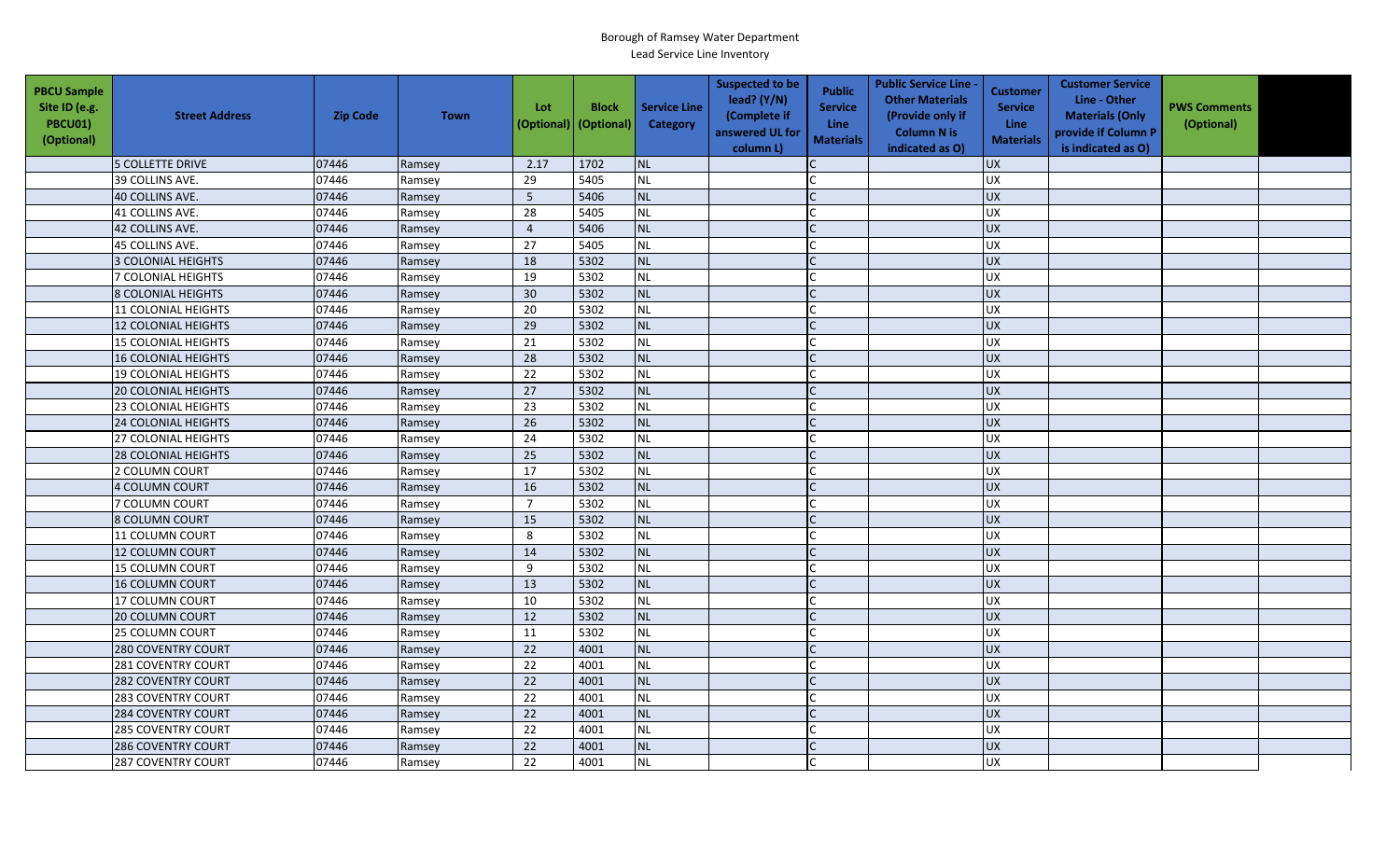| <b>PBCU Sample</b><br>Site ID (e.g.<br>PBCU01)<br>(Optional) | <b>Street Address</b>     | <b>Zip Code</b> | <b>Town</b> | Lot<br>(Optional) | <b>Block</b><br>(Optional) | <b>Service Line</b><br>Category | <b>Suspected to be</b><br>lead? (Y/N)<br>(Complete if<br>answered UL for<br>column L) | <b>Public</b><br><b>Service</b><br>Line<br><b>Materials</b> | <b>Public Service Line -</b><br><b>Other Materials</b><br>(Provide only if<br><b>Column N is</b><br>indicated as O) | <b>Customer</b><br><b>Service</b><br><b>Line</b><br><b>Materials</b> | <b>Customer Service</b><br>Line - Other<br><b>Materials (Only</b><br>provide if Column P<br>is indicated as O) | <b>PWS Comments</b><br>(Optional) |  |
|--------------------------------------------------------------|---------------------------|-----------------|-------------|-------------------|----------------------------|---------------------------------|---------------------------------------------------------------------------------------|-------------------------------------------------------------|---------------------------------------------------------------------------------------------------------------------|----------------------------------------------------------------------|----------------------------------------------------------------------------------------------------------------|-----------------------------------|--|
|                                                              | <b>288 COVENTRY COURT</b> | 07446           | Ramsey      | 22                | 4001                       | <b>NL</b>                       |                                                                                       |                                                             |                                                                                                                     | <b>UX</b>                                                            |                                                                                                                |                                   |  |
|                                                              | <b>289 COVENTRY COURT</b> | 07446           | Ramsey      | 22                | 4001                       | <b>NL</b>                       |                                                                                       |                                                             |                                                                                                                     | <b>UX</b>                                                            |                                                                                                                |                                   |  |
|                                                              | <b>290 COVENTRY COURT</b> | 07446           | Ramsey      | 22                | 4001                       | <b>NL</b>                       |                                                                                       |                                                             |                                                                                                                     | <b>UX</b>                                                            |                                                                                                                |                                   |  |
|                                                              | 291 COVENTRY COURT        | 07446           | Ramsey      | 22                | 4001                       | <b>NL</b>                       |                                                                                       |                                                             |                                                                                                                     | <b>UX</b>                                                            |                                                                                                                |                                   |  |
|                                                              | <b>292 COVENTRY COURT</b> | 07446           | Ramsey      | 22                | 4001                       | <b>NL</b>                       |                                                                                       |                                                             |                                                                                                                     | <b>UX</b>                                                            |                                                                                                                |                                   |  |
|                                                              | <b>293 COVENTRY COURT</b> | 07446           | Ramsey      | 22                | 4001                       | <b>NL</b>                       |                                                                                       |                                                             |                                                                                                                     | <b>UX</b>                                                            |                                                                                                                |                                   |  |
|                                                              | <b>294 COVENTRY COURT</b> | 07446           | Ramsey      | 22                | 4001                       | <b>NL</b>                       |                                                                                       |                                                             |                                                                                                                     | <b>UX</b>                                                            |                                                                                                                |                                   |  |
|                                                              | <b>295 COVENTRY COURT</b> | 07446           | Ramsey      | 22                | 4001                       | <b>NL</b>                       |                                                                                       |                                                             |                                                                                                                     | UX                                                                   |                                                                                                                |                                   |  |
|                                                              | 296 COVENTRY COURT        | 07446           | Ramsey      | 22                | 4001                       | <b>NL</b>                       |                                                                                       | $\mathcal{C}$                                               |                                                                                                                     | <b>UX</b>                                                            |                                                                                                                |                                   |  |
|                                                              | <b>297 COVENTRY COURT</b> | 07446           | Ramsey      | 22                | 4001                       | <b>NL</b>                       |                                                                                       |                                                             |                                                                                                                     | UX                                                                   |                                                                                                                |                                   |  |
|                                                              | <b>298 COVENTRY COURT</b> | 07446           | Ramsey      | 22                | 4001                       | <b>NL</b>                       |                                                                                       |                                                             |                                                                                                                     | <b>UX</b>                                                            |                                                                                                                |                                   |  |
|                                                              | 299 COVENTRY COURT        | 07446           | Ramsey      | 22                | 4001                       | <b>NL</b>                       |                                                                                       |                                                             |                                                                                                                     | <b>UX</b>                                                            |                                                                                                                |                                   |  |
|                                                              | 300 COVENTRY COURT        | 07446           | Ramsey      | 22                | 4001                       | <b>NL</b>                       |                                                                                       |                                                             |                                                                                                                     | <b>UX</b>                                                            |                                                                                                                |                                   |  |
|                                                              | 301 COVENTRY COURT        | 07446           | Ramsey      | 22                | 4001                       | <b>NL</b>                       |                                                                                       |                                                             |                                                                                                                     | UX                                                                   |                                                                                                                |                                   |  |
|                                                              | <b>302 COVENTRY COURT</b> | 07446           | Ramsey      | 22                | 4001                       | <b>NL</b>                       |                                                                                       |                                                             |                                                                                                                     | <b>UX</b>                                                            |                                                                                                                |                                   |  |
|                                                              | <b>303 COVENTRY COURT</b> | 07446           | Ramsey      | 22                | 4001                       | <b>NL</b>                       |                                                                                       |                                                             |                                                                                                                     | <b>UX</b>                                                            |                                                                                                                |                                   |  |
|                                                              | 4 CRANBERRY COURT         | 07446           | Ramsey      | 16                | 5002                       | <b>NL</b>                       |                                                                                       | $\Gamma$                                                    |                                                                                                                     | UX                                                                   |                                                                                                                |                                   |  |
|                                                              | <b>8 CRANBERRY COURT</b>  | 07446           | Ramsey      | 16.03             | 5002                       | <b>NL</b>                       |                                                                                       |                                                             |                                                                                                                     | <b>UX</b>                                                            |                                                                                                                |                                   |  |
|                                                              | 12 CRANBERRY COURT        | 07446           | Ramsey      | 16.02             | 5002                       | <b>NL</b>                       |                                                                                       |                                                             |                                                                                                                     | <b>UX</b>                                                            |                                                                                                                |                                   |  |
|                                                              | 2 E. CRESCENT AVE.        | 07446           | Ramsey      | $\overline{4}$    | 5503                       | UL                              |                                                                                       |                                                             |                                                                                                                     | <b>UX</b>                                                            |                                                                                                                |                                   |  |
|                                                              | 10 E. CRESCENT AVE.       | 07446           | Ramsey      | $\overline{3}$    | 5503                       | <b>UL</b>                       |                                                                                       |                                                             |                                                                                                                     | UX                                                                   |                                                                                                                |                                   |  |
|                                                              | 11 E. CRESCENT AVE.       | 07446           | Ramsey      | 30                | 5410                       | UL                              |                                                                                       |                                                             |                                                                                                                     | UX                                                                   |                                                                                                                |                                   |  |
|                                                              | 16 E. CRESCENT AVE.       | 07446           | Ramsey      | $\overline{2}$    | 5503                       | UL                              |                                                                                       |                                                             |                                                                                                                     | <b>UX</b>                                                            |                                                                                                                |                                   |  |
|                                                              | 20 E. CRESCENT AVE.       | 07446           | Ramsey      | $\mathbf{1}$      | 5503                       | UL                              |                                                                                       |                                                             |                                                                                                                     | <b>UX</b>                                                            |                                                                                                                |                                   |  |
|                                                              | 21 E. CRESCENT AVE.       | 07446           | Ramsey      | 29                | 5410                       | UL                              |                                                                                       |                                                             |                                                                                                                     | <b>UX</b>                                                            |                                                                                                                |                                   |  |
|                                                              | 40 E. CRESCENT AVE.       | 07446           | Ramsey      | $\overline{3}$    | 5501                       | UL                              |                                                                                       |                                                             |                                                                                                                     | <b>UX</b>                                                            |                                                                                                                |                                   |  |
|                                                              | 43 E. CRESCENT AVE.       | 07446           | Ramsey      | 19                | 5405                       | UL                              |                                                                                       |                                                             |                                                                                                                     | <b>UX</b>                                                            |                                                                                                                |                                   |  |
|                                                              | 49 E. CRESCENT AVE.       | 07446           | Ramsey      | 21                | 5405                       | UL                              |                                                                                       |                                                             |                                                                                                                     | <b>UX</b>                                                            |                                                                                                                |                                   |  |
|                                                              | 50 E. CRESCENT AVE.       | 07446           | Ramsey      | $\overline{2}$    | 5501                       | UL                              |                                                                                       |                                                             |                                                                                                                     | <b>UX</b>                                                            |                                                                                                                |                                   |  |
|                                                              | 59 E. CRESCENT AVE.       | 07446           | Ramsey      | 22                | 5405                       | UL                              |                                                                                       |                                                             |                                                                                                                     | UX                                                                   |                                                                                                                |                                   |  |
|                                                              | 60 E. CRESCENT AVE.       | 07446           | Ramsey      | $\mathbf{1}$      | 5501                       | UL                              |                                                                                       |                                                             |                                                                                                                     | <b>UX</b>                                                            |                                                                                                                |                                   |  |
|                                                              | 65 E. CRESCENT AVE.       | 07446           | Ramsey      | 23                | 5405                       | UL                              |                                                                                       |                                                             |                                                                                                                     | <b>UX</b>                                                            |                                                                                                                |                                   |  |
|                                                              | 66 E. CRESCENT AVE.       | 07446           | Ramsey      | $5\phantom{.0}$   | 5407                       | UL                              |                                                                                       |                                                             |                                                                                                                     | <b>UX</b>                                                            |                                                                                                                |                                   |  |
|                                                              | 75 E. CRESCENT AVE.       | 07446           | Ramsey      | 24                | 5405                       | UL                              |                                                                                       |                                                             |                                                                                                                     | <b>UX</b>                                                            |                                                                                                                |                                   |  |
|                                                              | 80 E. CRESCENT AVE.       | 07446           | Ramsey      | $\overline{3}$    | 5407                       | UL                              |                                                                                       |                                                             |                                                                                                                     | <b>UX</b>                                                            |                                                                                                                |                                   |  |
|                                                              | 85 E. CRESCENT AVE.       | 07446           | Ramsey      | 25                | 5405                       | UL                              |                                                                                       |                                                             |                                                                                                                     | <b>UX</b>                                                            |                                                                                                                |                                   |  |
|                                                              | 88 E. CRESCENT AVE.       | 07446           | Ramsey      | $\overline{4}$    | 5407                       | UL                              |                                                                                       |                                                             |                                                                                                                     | <b>UX</b>                                                            |                                                                                                                |                                   |  |
|                                                              | 90 E. CRESCENT AVE.       | 07446           | Ramsey      | $\overline{2}$    | 5407                       | UL                              |                                                                                       |                                                             |                                                                                                                     | <b>UX</b>                                                            |                                                                                                                |                                   |  |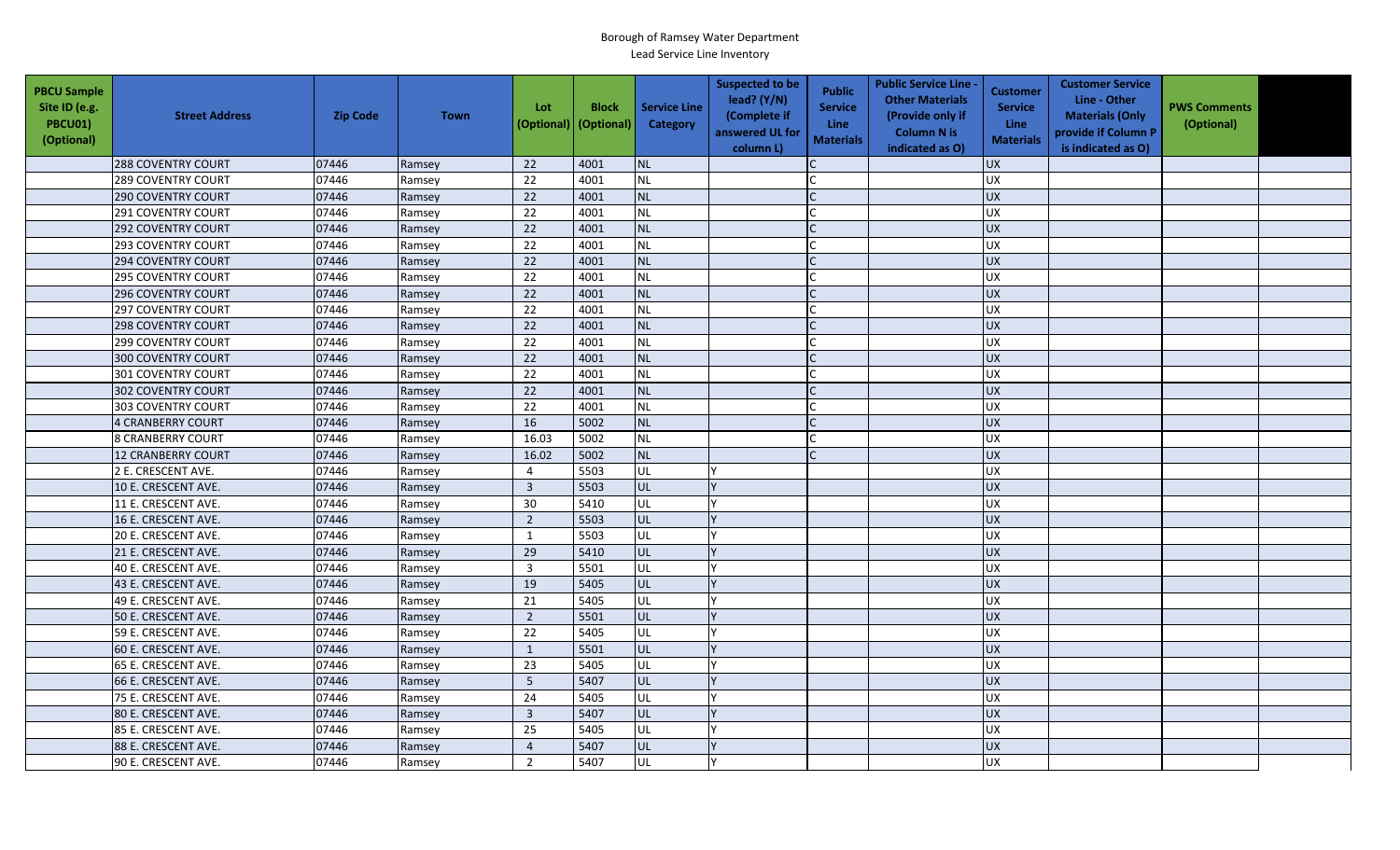| <b>PBCU Sample</b><br>Site ID (e.g.<br>PBCU01)<br>(Optional) | <b>Street Address</b>        | <b>Zip Code</b> | <b>Town</b>               | Lot<br>(Optional) | <b>Block</b><br>(Optional) | <b>Service Line</b><br><b>Category</b> | <b>Suspected to be</b><br>lead? (Y/N)<br>(Complete if<br>answered UL for<br>column L) | <b>Public</b><br><b>Service</b><br><b>Line</b><br><b>Materials</b> | <b>Public Service Line -</b><br><b>Other Materials</b><br>(Provide only if<br><b>Column N is</b><br>indicated as O) | Customer<br><b>Service</b><br><b>Line</b><br><b>Materials</b> | <b>Customer Service</b><br>Line - Other<br><b>Materials (Only</b><br>provide if Column P<br>is indicated as O) | <b>PWS Comments</b><br>(Optional) |  |
|--------------------------------------------------------------|------------------------------|-----------------|---------------------------|-------------------|----------------------------|----------------------------------------|---------------------------------------------------------------------------------------|--------------------------------------------------------------------|---------------------------------------------------------------------------------------------------------------------|---------------------------------------------------------------|----------------------------------------------------------------------------------------------------------------|-----------------------------------|--|
|                                                              | 95 E. CRESCENT AVE.          | 07446           | Ramsey                    | 26.01             | 5405                       | lul                                    |                                                                                       |                                                                    |                                                                                                                     | <b>UX</b>                                                     |                                                                                                                |                                   |  |
|                                                              | 96 E. CRESCENT AVE.          | 07446           | Ramsey                    | 1                 | 5407                       | UL                                     |                                                                                       |                                                                    |                                                                                                                     | <b>UX</b>                                                     |                                                                                                                |                                   |  |
|                                                              | 115 E. CRESCENT AVE.         | 07446           | Ramsey                    | 37.01             | 5302                       | UL                                     |                                                                                       |                                                                    |                                                                                                                     | <b>UX</b>                                                     |                                                                                                                |                                   |  |
|                                                              | 160 E. CRESCENT AVE.         | 07458           | <b>Upper Saddle River</b> |                   |                            | UL                                     |                                                                                       |                                                                    |                                                                                                                     | <b>UX</b>                                                     |                                                                                                                |                                   |  |
|                                                              | 175 E. CRESCENT AVE.         | 07458           | Upper Saddle River        | 31                | 5302                       | UL                                     |                                                                                       |                                                                    |                                                                                                                     | <b>UX</b>                                                     |                                                                                                                |                                   |  |
|                                                              | 207 E. CRESCENT AVE.         | 07458           | Upper Saddle River        | 6                 | 5302                       | UL                                     |                                                                                       |                                                                    |                                                                                                                     | <b>UX</b>                                                     |                                                                                                                |                                   |  |
|                                                              | 227 E. CRESCENT AVE.         | 07458           | Upper Saddle River        | 5                 | 5302                       | lul                                    |                                                                                       |                                                                    |                                                                                                                     | <b>UX</b>                                                     |                                                                                                                |                                   |  |
|                                                              | 230 E. CRESCENT AVE.         | 07458           | Upper Saddle River        | 13                | 5101                       | UL                                     |                                                                                       |                                                                    |                                                                                                                     | <b>UX</b>                                                     |                                                                                                                |                                   |  |
|                                                              | 240 E. CRESCENT AVE.         | 07458           | <b>Upper Saddle River</b> | 14                | 5101                       | <b>UL</b>                              |                                                                                       |                                                                    |                                                                                                                     | <b>UX</b>                                                     |                                                                                                                |                                   |  |
|                                                              | 245 E. CRESCENT AVE.         | 07458           | Upper Saddle River        | 19                | 5004                       | UL                                     |                                                                                       |                                                                    |                                                                                                                     | UX                                                            |                                                                                                                |                                   |  |
|                                                              | 246 E. CRESCENT AVE.         | 07458           | Upper Saddle River        | 15.01             | 5101                       | <b>UL</b>                              |                                                                                       |                                                                    |                                                                                                                     | <b>UX</b>                                                     |                                                                                                                |                                   |  |
|                                                              | 251 E. CRESCENT AVE.         | 07458           | <b>Upper Saddle River</b> | 18                | 5004                       | <b>UL</b>                              |                                                                                       |                                                                    |                                                                                                                     | <b>UX</b>                                                     |                                                                                                                |                                   |  |
|                                                              | 252 E. CRESCENT AVE.         | 07458           | <b>Upper Saddle River</b> | 15                | 5101                       | UL                                     |                                                                                       |                                                                    |                                                                                                                     | <b>UX</b>                                                     |                                                                                                                |                                   |  |
|                                                              | 263 E. CRESCENT AVE.         | 07458           | Upper Saddle River        | 10.08             | 5004                       | <b>UL</b>                              |                                                                                       |                                                                    |                                                                                                                     | <b>UX</b>                                                     |                                                                                                                |                                   |  |
|                                                              | 264 E. CRESCENT AVE.         | 07458           | Upper Saddle River        | 16                | 5101                       | UL                                     |                                                                                       |                                                                    |                                                                                                                     | <b>UX</b>                                                     |                                                                                                                |                                   |  |
|                                                              | 269 E. CRESCENT AVE.         | 07458           | <b>Upper Saddle River</b> | 10.07             | 5004                       | UL                                     |                                                                                       |                                                                    |                                                                                                                     | <b>UX</b>                                                     |                                                                                                                |                                   |  |
|                                                              | 270 E. CRESCENT AVE.         | 07458           | Upper Saddle River        | 17                | 5101                       | <b>UL</b>                              |                                                                                       |                                                                    |                                                                                                                     | UX                                                            |                                                                                                                |                                   |  |
|                                                              | 278 E. CRESCENT AVE.         | 07458           | Upper Saddle River        | 18                | 5101                       | UL                                     |                                                                                       |                                                                    |                                                                                                                     | <b>UX</b>                                                     |                                                                                                                |                                   |  |
|                                                              | 286 E. CRESCENT AVE.         | 07458           | Upper Saddle River        | 19                | 5101                       | UL                                     |                                                                                       |                                                                    |                                                                                                                     | <b>UX</b>                                                     |                                                                                                                |                                   |  |
|                                                              | 294 E. CRESCENT AVE.         | 07458           | Upper Saddle River        | 20                | 5101                       | UL                                     |                                                                                       |                                                                    |                                                                                                                     | UX                                                            |                                                                                                                |                                   |  |
|                                                              | 301 E. CRESCENT AVE.         | 07458           | Upper Saddle River        | 17.02             | 5002                       | UL                                     |                                                                                       |                                                                    |                                                                                                                     | UX                                                            |                                                                                                                |                                   |  |
|                                                              | 302 E. CRESCENT AVE.         | 07458           | <b>Upper Saddle River</b> | 21                | 5101                       | UL                                     |                                                                                       |                                                                    |                                                                                                                     | UX                                                            |                                                                                                                |                                   |  |
|                                                              | 307 E. CRESCENT AVE.         | 07458           | Upper Saddle River        | 17.01             | 5002                       | <b>UL</b>                              |                                                                                       |                                                                    |                                                                                                                     | <b>UX</b>                                                     |                                                                                                                |                                   |  |
|                                                              | 310 E. CRESCENT AVE.         | 07458           | Upper Saddle River        | 22                | 5101                       | <b>UL</b>                              |                                                                                       |                                                                    |                                                                                                                     | <b>UX</b>                                                     |                                                                                                                |                                   |  |
|                                                              | 311 E. CRESCENT AVE.         | 07458           | Upper Saddle River        | 16.01             | 5002                       | UL                                     |                                                                                       |                                                                    |                                                                                                                     | <b>UX</b>                                                     |                                                                                                                |                                   |  |
|                                                              | 318 E. CRESCENT AVE.         | 07458           | Upper Saddle River        | 23                | 5101                       | UL                                     |                                                                                       |                                                                    |                                                                                                                     | <b>UX</b>                                                     |                                                                                                                |                                   |  |
|                                                              | 326 E. CRESCENT AVE.         | 07458           | Upper Saddle River        | 24                | 5101                       | UL                                     |                                                                                       |                                                                    |                                                                                                                     | <b>UX</b>                                                     |                                                                                                                |                                   |  |
|                                                              | 331 E CRESCENT AVE.          | 07458           | Upper Saddle River        |                   |                            | UL                                     |                                                                                       |                                                                    |                                                                                                                     | <b>UX</b>                                                     |                                                                                                                |                                   |  |
|                                                              | 334 E. CRESCENT AVE.         | 07458           | <b>Upper Saddle River</b> | 25                | 5101                       | UL                                     |                                                                                       |                                                                    |                                                                                                                     | <b>UX</b>                                                     |                                                                                                                |                                   |  |
|                                                              | 342 E. CRESCENT AVE.         | 07458           | <b>Upper Saddle River</b> | 26                | 5101                       | UL                                     |                                                                                       |                                                                    |                                                                                                                     | UX                                                            |                                                                                                                |                                   |  |
|                                                              | 350 E. CRESCENT AVE.         | 07458           | <b>Upper Saddle River</b> | 27                | 5101                       | UL                                     |                                                                                       |                                                                    |                                                                                                                     | <b>UX</b>                                                     |                                                                                                                |                                   |  |
|                                                              | <b>491 E CRESCENT AVENUE</b> | 07458           | <b>Upper Saddle River</b> | 5                 | 4705                       | UL                                     |                                                                                       |                                                                    |                                                                                                                     | <b>UX</b>                                                     |                                                                                                                |                                   |  |
|                                                              | 491 E CRESCENT AVENUE        | 07458           | <b>Upper Saddle River</b> | 5                 | 4705                       | UL                                     |                                                                                       |                                                                    |                                                                                                                     | <b>UX</b>                                                     |                                                                                                                |                                   |  |
|                                                              | <b>491 E CRESCENT AVENUE</b> | 07458           | <b>Upper Saddle River</b> | 5                 | 4705                       | <b>UL</b>                              |                                                                                       |                                                                    |                                                                                                                     | <b>UX</b>                                                     |                                                                                                                |                                   |  |
|                                                              | 491 E CRESCENT AVENUE        | 07458           | Upper Saddle River        | $5\phantom{.0}$   | 4705                       | UL                                     |                                                                                       |                                                                    |                                                                                                                     | <b>UX</b>                                                     |                                                                                                                |                                   |  |
|                                                              | 491 E CRESCENT AVENUE        | 07458           | Upper Saddle River        | 5                 | 4705                       | UL                                     |                                                                                       |                                                                    |                                                                                                                     | <b>UX</b>                                                     |                                                                                                                |                                   |  |
|                                                              | 535 E. CRESCENT AVE.         | 07458           | Upper Saddle River        | 9                 | 4401                       | UL                                     |                                                                                       |                                                                    |                                                                                                                     | <b>UX</b>                                                     |                                                                                                                |                                   |  |
|                                                              | 535 E. CRESCENT AVE.         | 07458           | Upper Saddle River        | 9                 | 4401                       | UL                                     |                                                                                       |                                                                    |                                                                                                                     | <b>UX</b>                                                     |                                                                                                                |                                   |  |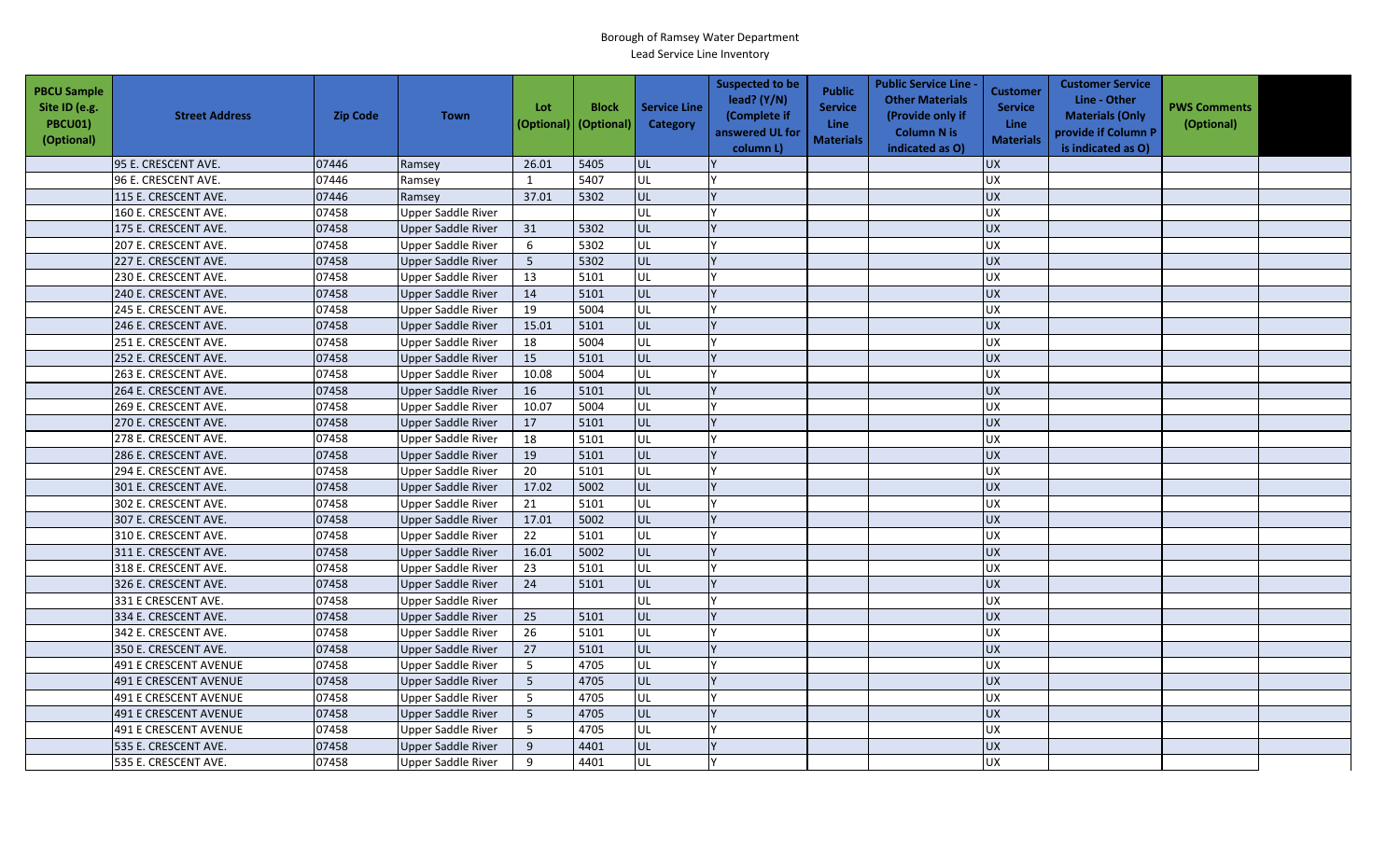| <b>PBCU Sample</b><br>Site ID (e.g.<br>PBCU01)<br>(Optional) | <b>Street Address</b>        | <b>Zip Code</b> | <b>Town</b>               | Lot<br>(Optional) (Optional) | <b>Block</b> | <b>Service Line</b><br>Category | <b>Suspected to be</b><br>lead? $(Y/N)$<br>(Complete if<br>answered UL for<br>column L) | <b>Public</b><br><b>Service</b><br>Line<br><b>Materials</b> | <b>Public Service Line -</b><br><b>Other Materials</b><br>(Provide only if<br><b>Column N is</b><br>indicated as O) | <b>Customer</b><br><b>Service</b><br><b>Line</b><br><b>Materials</b> | <b>Customer Service</b><br>Line - Other<br><b>Materials (Only</b><br>provide if Column P<br>is indicated as O) | <b>PWS Comments</b><br>(Optional) |  |
|--------------------------------------------------------------|------------------------------|-----------------|---------------------------|------------------------------|--------------|---------------------------------|-----------------------------------------------------------------------------------------|-------------------------------------------------------------|---------------------------------------------------------------------------------------------------------------------|----------------------------------------------------------------------|----------------------------------------------------------------------------------------------------------------|-----------------------------------|--|
|                                                              | <b>565 E CRESCENT AVENUE</b> | 07458           | <b>Upper Saddle River</b> | 8                            | 4401         | UL                              |                                                                                         |                                                             |                                                                                                                     | <b>UX</b>                                                            |                                                                                                                |                                   |  |
|                                                              | <b>565 E CRESCENT AVENUE</b> | 07458           | <b>Upper Saddle River</b> |                              |              | <b>UL</b>                       |                                                                                         |                                                             |                                                                                                                     | <b>UX</b>                                                            |                                                                                                                |                                   |  |
|                                                              | 600 E. CRESCENT AVE.         | 07458           | Upper Saddle River        |                              |              | <b>UL</b>                       |                                                                                         |                                                             |                                                                                                                     | <b>UX</b>                                                            |                                                                                                                |                                   |  |
|                                                              | 600 E. CRESCENT AVE.         | 07458           | <b>Upper Saddle River</b> |                              |              | UL                              |                                                                                         |                                                             |                                                                                                                     | <b>UX</b>                                                            |                                                                                                                |                                   |  |
|                                                              | 600 E. CRESCENT AVE.         | 07458           | <b>Upper Saddle River</b> |                              |              | UL                              |                                                                                         |                                                             |                                                                                                                     | <b>UX</b>                                                            |                                                                                                                |                                   |  |
|                                                              | 612 E. CRESCENT AVE.         | 07458           | <b>Upper Saddle River</b> |                              |              | lul.                            |                                                                                         |                                                             |                                                                                                                     | <b>UX</b>                                                            |                                                                                                                |                                   |  |
|                                                              | <b>615 E CRESCENT AVE</b>    | 07446           | Ramsey                    | $\overline{2}$               | 4401         | lul.                            |                                                                                         |                                                             |                                                                                                                     | UX                                                                   |                                                                                                                |                                   |  |
|                                                              | 615 E CRESCENT AVE           | 07446           | Ramsey                    | $\overline{2}$               | 4401         | UL                              |                                                                                         |                                                             |                                                                                                                     | <b>UX</b>                                                            |                                                                                                                |                                   |  |
|                                                              | 650 E. CRESCENT AVE.         | 07458           | <b>Upper Saddle River</b> |                              |              | UL                              |                                                                                         |                                                             |                                                                                                                     | <b>UX</b>                                                            |                                                                                                                |                                   |  |
|                                                              | 650 E. CRESCENT AVE.         | 07458           | Upper Saddle River        |                              |              | UL                              |                                                                                         |                                                             |                                                                                                                     | <b>UX</b>                                                            |                                                                                                                |                                   |  |
|                                                              | 663 E. CRESCENT AVE          | 07446           | Ramsey                    | 19                           | 4001         | UL                              |                                                                                         |                                                             |                                                                                                                     | <b>UX</b>                                                            |                                                                                                                |                                   |  |
|                                                              | 663 E. CRESCENT AVE          | 07446           | Ramsey                    | 19                           | 4001         | UL                              |                                                                                         |                                                             |                                                                                                                     | UX                                                                   |                                                                                                                |                                   |  |
|                                                              | 672 E. CRESCENT AVE.         | 07458           | <b>Upper Saddle River</b> |                              |              | UL                              |                                                                                         |                                                             |                                                                                                                     | <b>UX</b>                                                            |                                                                                                                |                                   |  |
|                                                              | 686 E. CRESCENT AVE.         | 07458           | <b>Upper Saddle River</b> | $\overline{2}$               | 4103         | UL                              |                                                                                         |                                                             |                                                                                                                     | UX                                                                   |                                                                                                                |                                   |  |
|                                                              | 695 E. CRESCENT AVE.         | 07458           | <b>Upper Saddle River</b> | 20                           | 4001         | UL                              |                                                                                         |                                                             |                                                                                                                     | UX                                                                   |                                                                                                                |                                   |  |
|                                                              | 734 E. CRESCENT AVE.         | 07458           | <b>Upper Saddle River</b> | $\mathbf{1}$                 | 4102         | UL                              |                                                                                         |                                                             |                                                                                                                     | UX                                                                   |                                                                                                                |                                   |  |
|                                                              | 760 E. CRESCENT AVE.         | 07458           | Upper Saddle River        | 5                            | 4101         | UL                              |                                                                                         |                                                             |                                                                                                                     | UX                                                                   |                                                                                                                |                                   |  |
|                                                              | 800 E. CRESCENT AVE.         | 07458           | Upper Saddle River        | $\mathbf{1}$                 | 4101         | UL                              |                                                                                         |                                                             |                                                                                                                     | UX                                                                   |                                                                                                                |                                   |  |
|                                                              | 10 W. CRESCENT AVE.          | 07458           | <b>Upper Saddle River</b> |                              |              | UL                              |                                                                                         |                                                             |                                                                                                                     | UX                                                                   |                                                                                                                |                                   |  |
|                                                              | 21 W. CRESCENT AVE.          | 07446           | Ramsey                    | 75                           | 3101         | <b>NL</b>                       |                                                                                         |                                                             |                                                                                                                     | <b>UX</b>                                                            |                                                                                                                |                                   |  |
|                                                              | 29 W. CRESCENT AVE.          | 07446           | Ramsey                    | 76                           | 3101         | <b>NL</b>                       |                                                                                         |                                                             |                                                                                                                     | UX                                                                   |                                                                                                                |                                   |  |
|                                                              | 30 W. CRESCENT AVE.          | 07446           | Ramsey                    |                              |              | <b>NL</b>                       |                                                                                         |                                                             |                                                                                                                     | UX                                                                   |                                                                                                                |                                   |  |
|                                                              | 37 W. CRESCENT AVE.          | 07446           | Ramsey                    | 77.02                        | 3101         | <b>NL</b>                       |                                                                                         |                                                             |                                                                                                                     | <b>UX</b>                                                            |                                                                                                                |                                   |  |
|                                                              | 41 W. CRESCENT AVE.          | 07446           | Ramsey                    | 77.01                        | 3101         | <b>NL</b>                       |                                                                                         |                                                             |                                                                                                                     | UX                                                                   |                                                                                                                |                                   |  |
|                                                              | 59 W. CRESCENT AVE.          | 07446           | Ramsey                    | 78                           | 3101         | <b>NL</b>                       |                                                                                         |                                                             |                                                                                                                     | <b>UX</b>                                                            |                                                                                                                |                                   |  |
|                                                              | 60 W. CRESCENT AVE.          | 07446           | Ramsey                    |                              |              | <b>NL</b>                       |                                                                                         |                                                             |                                                                                                                     | UX                                                                   |                                                                                                                |                                   |  |
|                                                              | 79 W. CRESCENT AVE.          | 07446           | Ramsey                    | 78.01                        | 3101         | <b>NL</b>                       |                                                                                         |                                                             |                                                                                                                     | <b>UX</b>                                                            |                                                                                                                |                                   |  |
|                                                              | 86 W. CRESCENT AVE.          | 07446           | Ramsey                    |                              |              | <b>NL</b>                       |                                                                                         |                                                             |                                                                                                                     | UX                                                                   |                                                                                                                |                                   |  |
|                                                              | 95 W. CRESCENT AVE.          | 07446           | Ramsey                    | 79                           | 3101         | <b>NL</b>                       |                                                                                         |                                                             |                                                                                                                     | <b>UX</b>                                                            |                                                                                                                |                                   |  |
|                                                              | 100 W. CRESCENT AVE.         | 07446           | Ramsey                    |                              |              | <b>NL</b>                       |                                                                                         |                                                             |                                                                                                                     | UX                                                                   |                                                                                                                |                                   |  |
|                                                              | 105 W. CRESCENT AVE.         | 07446           | Ramsey                    | 80                           | 3101         | <b>NL</b>                       |                                                                                         |                                                             |                                                                                                                     | <b>UX</b>                                                            |                                                                                                                |                                   |  |
|                                                              | 147 W. CRESCENT AVE.         | 07446           | Ramsey                    | 81                           | 3101         | <b>NL</b>                       |                                                                                         |                                                             |                                                                                                                     | <b>UX</b>                                                            |                                                                                                                |                                   |  |
|                                                              | 161 W. CRESCENT AVE.         | 07446           | Ramsey                    | 82                           | 3101         | <b>NL</b>                       |                                                                                         |                                                             |                                                                                                                     | <b>UX</b>                                                            |                                                                                                                |                                   |  |
|                                                              | <b>CRESCENT HOLLOW</b>       | 07446           | Ramsey                    |                              |              | <b>NL</b>                       |                                                                                         |                                                             |                                                                                                                     | <b>UX</b>                                                            |                                                                                                                |                                   |  |
|                                                              | 2 CRESCENT HOLLOW            | 07446           | Ramsey                    | $\mathbf{1}$                 | 5303         | <b>NL</b>                       |                                                                                         |                                                             |                                                                                                                     | UX                                                                   |                                                                                                                |                                   |  |
|                                                              | 4 CRESCENT HOLLOW            | 07446           | Ramsey                    | $\mathbf{1}$                 | 5303         | NL                              |                                                                                         |                                                             |                                                                                                                     | UX                                                                   |                                                                                                                |                                   |  |
|                                                              | <b>6 CRESCENT HOLLOW</b>     | 07446           | Ramsey                    | $\mathbf{1}$                 | 5303         | <b>NL</b>                       |                                                                                         |                                                             |                                                                                                                     | UX                                                                   |                                                                                                                |                                   |  |
|                                                              | 7 CRESCENT HOLLOW            | 07446           | Ramsey                    | $\mathbf{1}$                 | 5303         | <b>NL</b>                       |                                                                                         |                                                             |                                                                                                                     | <b>UX</b>                                                            |                                                                                                                |                                   |  |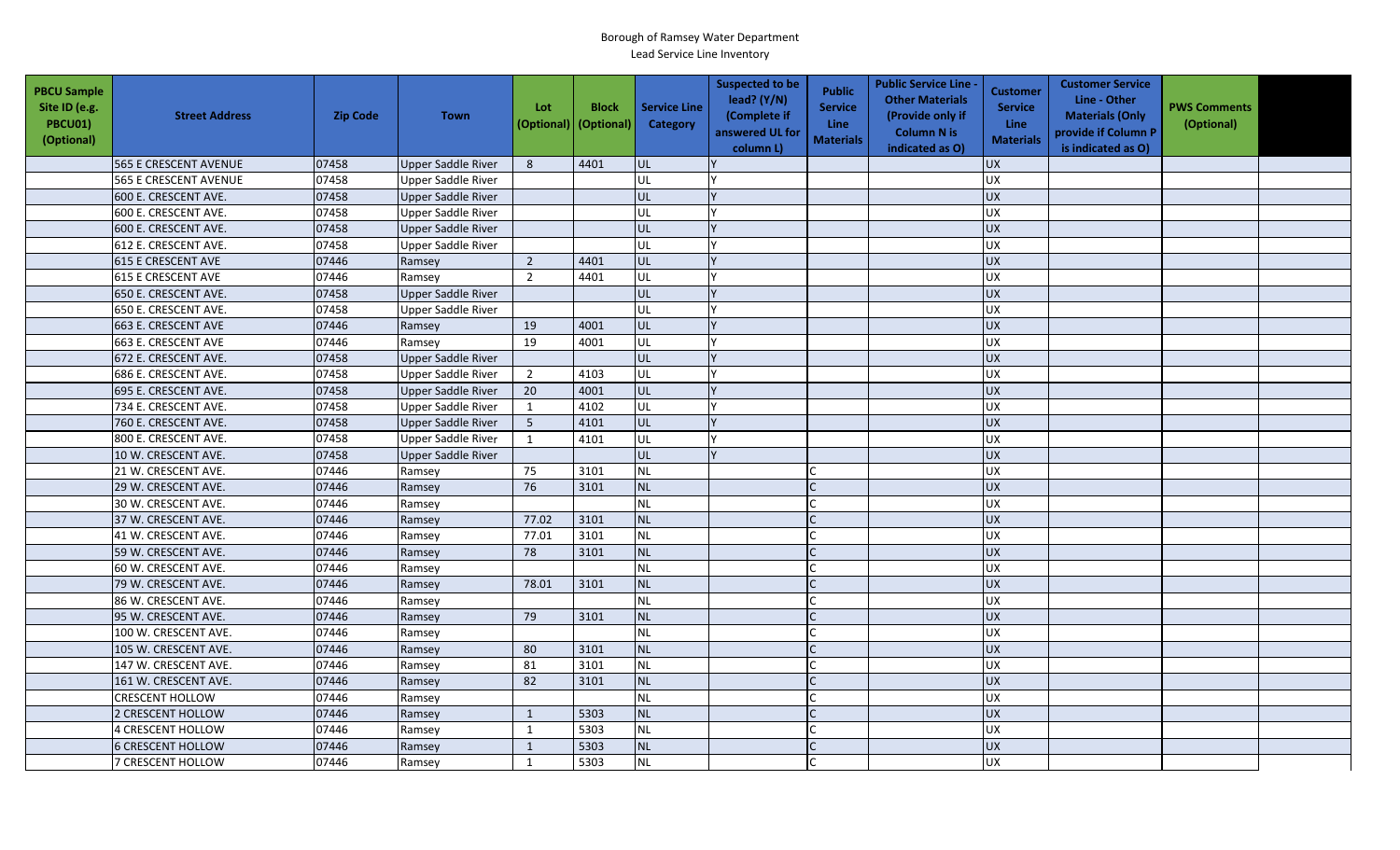| <b>PBCU Sample</b><br>Site ID (e.g.<br><b>PBCU01)</b><br>(Optional) | <b>Street Address</b>     | <b>Zip Code</b> | <b>Town</b> | Lot<br>(Optional) | <b>Block</b><br>(Optional) | <b>Service Line</b><br>Category | <b>Suspected to be</b><br>lead? $(Y/N)$<br>(Complete if<br>answered UL for<br>column L) | <b>Public</b><br><b>Service</b><br>Line<br><b>Materials</b> | <b>Public Service Line -</b><br><b>Other Materials</b><br>(Provide only if<br><b>Column N is</b><br>indicated as O) | <b>Customer</b><br><b>Service</b><br><b>Line</b><br><b>Materials</b> | <b>Customer Service</b><br>Line - Other<br><b>Materials (Only</b><br>provide if Column P<br>is indicated as O) | <b>PWS Comments</b><br>(Optional) |  |
|---------------------------------------------------------------------|---------------------------|-----------------|-------------|-------------------|----------------------------|---------------------------------|-----------------------------------------------------------------------------------------|-------------------------------------------------------------|---------------------------------------------------------------------------------------------------------------------|----------------------------------------------------------------------|----------------------------------------------------------------------------------------------------------------|-----------------------------------|--|
|                                                                     | 8 CRESCENT HOLLOW         | 07446           | Ramsey      | 1                 | 5303                       | NL                              |                                                                                         |                                                             |                                                                                                                     | <b>UX</b>                                                            |                                                                                                                |                                   |  |
|                                                                     | 9 CRESCENT HOLLOW         | 07446           | Ramsey      | $\mathbf{1}$      | 5303                       | NL                              |                                                                                         |                                                             |                                                                                                                     | UX                                                                   |                                                                                                                |                                   |  |
|                                                                     | <b>10 CRESCENT HOLLOW</b> | 07446           | Ramsey      | 1                 | 5303                       | NL                              |                                                                                         |                                                             |                                                                                                                     | <b>UX</b>                                                            |                                                                                                                |                                   |  |
|                                                                     | 11 CRESCENT HOLLOW        | 07446           | Ramsey      | 1                 | 5303                       | NL                              |                                                                                         |                                                             |                                                                                                                     | UX                                                                   |                                                                                                                |                                   |  |
|                                                                     | 12 CRESCENT HOLLOW        | 07446           | Ramsey      | 1                 | 5303                       | NL                              |                                                                                         |                                                             |                                                                                                                     | <b>UX</b>                                                            |                                                                                                                |                                   |  |
|                                                                     | 14 CRESCENT HOLLOW        | 07446           | Ramsey      | 1                 | 5303                       | <b>NL</b>                       |                                                                                         |                                                             |                                                                                                                     | <b>UX</b>                                                            |                                                                                                                |                                   |  |
|                                                                     | 16 CRESCENT HOLLOW        | 07446           | Ramsey      | $\mathbf{1}$      | 5303                       | <b>NL</b>                       |                                                                                         |                                                             |                                                                                                                     | <b>UX</b>                                                            |                                                                                                                |                                   |  |
|                                                                     | <b>18 CRESCENT HOLLOW</b> | 07446           | Ramsey      | 1                 | 5303                       | <b>NL</b>                       |                                                                                         |                                                             |                                                                                                                     | <b>UX</b>                                                            |                                                                                                                |                                   |  |
|                                                                     | 19 CRESCENT HOLLOW        | 07446           | Ramsey      | $\mathbf{1}$      | 5303                       | NL                              |                                                                                         |                                                             |                                                                                                                     | <b>UX</b>                                                            |                                                                                                                |                                   |  |
|                                                                     | 21 CRESCENT HOLLOW        | 07446           | Ramsey      | $\mathbf{1}$      | 5303                       | <b>NL</b>                       |                                                                                         | $\mathsf{C}$                                                |                                                                                                                     | <b>UX</b>                                                            |                                                                                                                |                                   |  |
|                                                                     | 23 CRESCENT HOLLOW        | 07446           | Ramsey      | $\mathbf{1}$      | 5303                       | NL                              |                                                                                         |                                                             |                                                                                                                     | UX                                                                   |                                                                                                                |                                   |  |
|                                                                     | 25 CRESCENT HOLLOW        | 07446           | Ramsey      | $\mathbf{1}$      | 5303                       | NL                              |                                                                                         |                                                             |                                                                                                                     | <b>UX</b>                                                            |                                                                                                                |                                   |  |
|                                                                     | 27 CRESCENT HOLLOW        | 07446           | Ramsey      | $\mathbf{1}$      | 5303                       | <b>NL</b>                       |                                                                                         |                                                             |                                                                                                                     | UX                                                                   |                                                                                                                |                                   |  |
|                                                                     | 29 CRESCENT HOLLOW        | 07446           | Ramsey      | $\mathbf{1}$      | 5303                       | NL                              |                                                                                         |                                                             |                                                                                                                     | <b>UX</b>                                                            |                                                                                                                |                                   |  |
|                                                                     | 9 CREST ROAD              | 07446           | Ramsey      | 11                | 4703                       | <b>NL</b>                       |                                                                                         |                                                             |                                                                                                                     | <b>UX</b>                                                            |                                                                                                                |                                   |  |
|                                                                     | 15 CREST ROAD             | 07446           | Ramsey      | 10                | 4703                       | NL                              |                                                                                         |                                                             |                                                                                                                     | <b>UX</b>                                                            |                                                                                                                |                                   |  |
|                                                                     | <b>16 CREST ROAD</b>      | 07446           | Ramsey      | 34                | 4704                       | <b>NL</b>                       |                                                                                         |                                                             |                                                                                                                     | <b>UX</b>                                                            |                                                                                                                |                                   |  |
|                                                                     | 25 CREST ROAD             | 07446           | Ramsey      | 9                 | 4703                       | NL                              |                                                                                         |                                                             |                                                                                                                     | <b>UX</b>                                                            |                                                                                                                |                                   |  |
|                                                                     | <b>26 CREST ROAD</b>      | 07446           | Ramsey      | 35                | 4704                       | <b>NL</b>                       |                                                                                         |                                                             |                                                                                                                     | <b>UX</b>                                                            |                                                                                                                |                                   |  |
|                                                                     | 30 CREST ROAD             | 07446           | Ramsey      | 36                | 4704                       | $\sf NL$                        |                                                                                         |                                                             |                                                                                                                     | <b>UX</b>                                                            |                                                                                                                |                                   |  |
|                                                                     | 31 CREST ROAD             | 07446           | Ramsey      | 8                 | 4703                       | <b>NL</b>                       |                                                                                         |                                                             |                                                                                                                     | <b>UX</b>                                                            |                                                                                                                |                                   |  |
|                                                                     | 38 CREST ROAD             | 07446           | Ramsey      | 37                | 4704                       | NL                              |                                                                                         |                                                             |                                                                                                                     | <b>UX</b>                                                            |                                                                                                                |                                   |  |
|                                                                     | <b>39 CREST ROAD</b>      | 07446           | Ramsey      | $\overline{7}$    | 4703                       | NL                              |                                                                                         |                                                             |                                                                                                                     | <b>UX</b>                                                            |                                                                                                                |                                   |  |
|                                                                     | 47 CREST ROAD             | 07446           | Ramsey      | 6                 | 4703                       | NL                              |                                                                                         |                                                             |                                                                                                                     | <b>UX</b>                                                            |                                                                                                                |                                   |  |
|                                                                     | <b>48 CREST ROAD</b>      | 07446           | Ramsey      | 38                | 4704                       | <b>NL</b>                       |                                                                                         |                                                             |                                                                                                                     | UX                                                                   |                                                                                                                |                                   |  |
|                                                                     | 54 CREST ROAD             | 07446           | Ramsey      | 1.01              | 4704                       | <b>NL</b>                       |                                                                                         |                                                             |                                                                                                                     | UX                                                                   |                                                                                                                |                                   |  |
|                                                                     | <b>61 CREST ROAD</b>      | 07446           | Ramsey      | 5.01              | 4703                       | <b>NL</b>                       |                                                                                         |                                                             |                                                                                                                     | <b>UX</b>                                                            |                                                                                                                |                                   |  |
|                                                                     | 101 CYPRESS COURT         | 07446           | Ramsey      | 5                 | 3701                       | <b>NL</b>                       |                                                                                         |                                                             |                                                                                                                     | <b>UX</b>                                                            |                                                                                                                |                                   |  |
|                                                                     | 102 CYPRESS COURT         | 07446           | Ramsey      | 5                 | 3701                       | <b>NL</b>                       |                                                                                         |                                                             |                                                                                                                     | <b>UX</b>                                                            |                                                                                                                |                                   |  |
|                                                                     | <b>105 CYPRESS COURT</b>  | 07446           | Ramsey      | 5                 | 3701                       | <b>NL</b>                       |                                                                                         |                                                             |                                                                                                                     | <b>UX</b>                                                            |                                                                                                                |                                   |  |
|                                                                     | 106 CYPRESS COURT         | 07446           | Ramsey      | 5                 | 3701                       | <b>NL</b>                       |                                                                                         |                                                             |                                                                                                                     | UX                                                                   |                                                                                                                |                                   |  |
|                                                                     | 112 CYPRESS COURT         | 07446           | Ramsey      | 5                 | 3701                       | <b>NL</b>                       |                                                                                         |                                                             |                                                                                                                     | UX                                                                   |                                                                                                                |                                   |  |
|                                                                     | 113 CYPRESS COURT         | 07446           | Ramsey      | $5\phantom{.0}$   | 3701                       | <b>NL</b>                       |                                                                                         |                                                             |                                                                                                                     | $\overline{UX}$                                                      |                                                                                                                |                                   |  |
|                                                                     | 117 CYPRESS COURT         | 07446           | Ramsey      | 5                 | 3701                       | <b>NL</b>                       |                                                                                         |                                                             |                                                                                                                     | UX                                                                   |                                                                                                                |                                   |  |
|                                                                     | 118 CYPRESS COURT         | 07446           | Ramsey      | $5\phantom{.0}$   | 3701                       | <b>NL</b>                       |                                                                                         |                                                             |                                                                                                                     | UX                                                                   |                                                                                                                |                                   |  |
|                                                                     | 201 CYPRESS COURT         | 07446           | Ramsey      | 5                 | 3701                       | <b>NL</b>                       |                                                                                         |                                                             |                                                                                                                     | <b>UX</b>                                                            |                                                                                                                |                                   |  |
|                                                                     | 202 CYPRESS COURT         | 07446           | Ramsey      | 5                 | 3701                       | <b>NL</b>                       |                                                                                         |                                                             |                                                                                                                     | <b>UX</b>                                                            |                                                                                                                |                                   |  |
|                                                                     | <b>203 CYPRESS COURT</b>  | 07446           | Ramsey      | 5                 | 3701                       | <b>NL</b>                       |                                                                                         |                                                             |                                                                                                                     | UX                                                                   |                                                                                                                |                                   |  |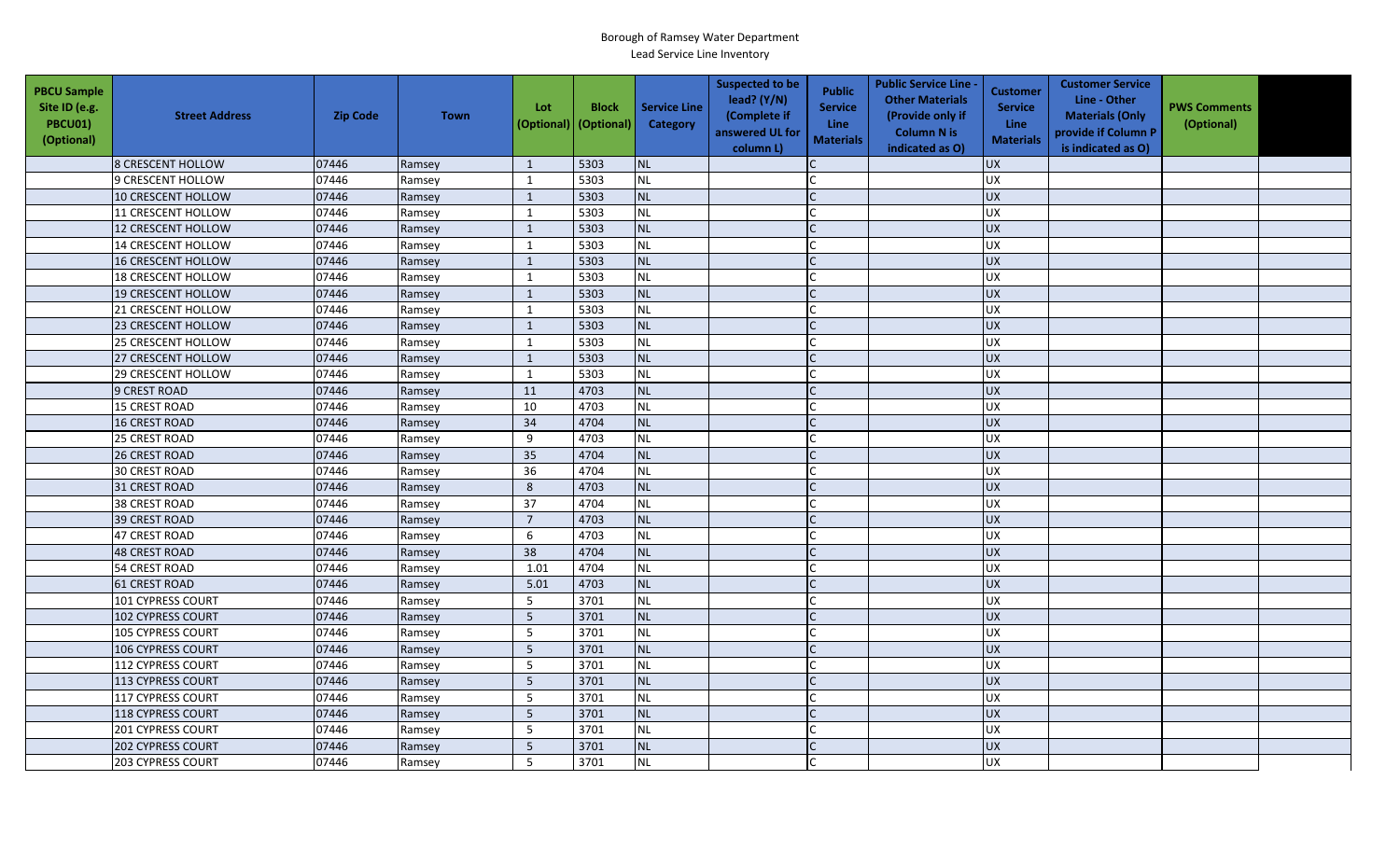| <b>PBCU Sample</b><br>Site ID (e.g.<br>PBCU01)<br>(Optional) | <b>Street Address</b>     | <b>Zip Code</b> | <b>Town</b> | Lot<br>(Optional) | <b>Block</b><br>(Optional) | <b>Service Line</b><br>Category | <b>Suspected to be</b><br>lead? (Y/N)<br>(Complete if<br>answered UL for<br>column L) | <b>Public</b><br><b>Service</b><br><b>Line</b><br><b>Materials</b> | <b>Public Service Line -</b><br><b>Other Materials</b><br>(Provide only if<br><b>Column N is</b><br>indicated as O) | <b>Customer</b><br><b>Service</b><br><b>Line</b><br><b>Materials</b> | <b>Customer Service</b><br>Line - Other<br><b>Materials (Only</b><br>provide if Column P<br>is indicated as O) | <b>PWS Comments</b><br>(Optional) |  |
|--------------------------------------------------------------|---------------------------|-----------------|-------------|-------------------|----------------------------|---------------------------------|---------------------------------------------------------------------------------------|--------------------------------------------------------------------|---------------------------------------------------------------------------------------------------------------------|----------------------------------------------------------------------|----------------------------------------------------------------------------------------------------------------|-----------------------------------|--|
|                                                              | 204 CYPRESS COURT         | 07446           | Ramsey      | 5                 | 3701                       | <b>NL</b>                       |                                                                                       |                                                                    |                                                                                                                     | <b>UX</b>                                                            |                                                                                                                |                                   |  |
|                                                              | <b>205 CYPRESS COURT</b>  | 07446           | Ramsey      | 5                 | 3701                       | <b>NL</b>                       |                                                                                       |                                                                    |                                                                                                                     | UX                                                                   |                                                                                                                |                                   |  |
|                                                              | <b>206 CYPRESS COURT</b>  | 07446           | Ramsey      | 5                 | 3701                       | NL                              |                                                                                       |                                                                    |                                                                                                                     | <b>UX</b>                                                            |                                                                                                                |                                   |  |
|                                                              | <b>207 CYPRESS COURT</b>  | 07446           | Ramsey      | 5                 | 3701                       | <b>NL</b>                       |                                                                                       |                                                                    |                                                                                                                     | <b>UX</b>                                                            |                                                                                                                |                                   |  |
|                                                              | <b>208 CYPRESS COURT</b>  | 07446           | Ramsey      | 5                 | 3701                       | <b>NL</b>                       |                                                                                       |                                                                    |                                                                                                                     | <b>UX</b>                                                            |                                                                                                                |                                   |  |
|                                                              | <b>209 CYPRESS COURT</b>  | 07446           | Ramsey      | 5                 | 3701                       | <b>NL</b>                       |                                                                                       |                                                                    |                                                                                                                     | <b>UX</b>                                                            |                                                                                                                |                                   |  |
|                                                              | 210 CYPRESS COURT         | 07446           | Ramsey      | 5                 | 3701                       | <b>NL</b>                       |                                                                                       |                                                                    |                                                                                                                     | <b>UX</b>                                                            |                                                                                                                |                                   |  |
|                                                              | 211 CYPRESS COURT         | 07446           | Ramsey      | 5                 | 3701                       | <b>NL</b>                       |                                                                                       |                                                                    |                                                                                                                     | UX                                                                   |                                                                                                                |                                   |  |
|                                                              | 212 CYPRESS COURT         | 07446           | Ramsey      | 5                 | 3701                       | <b>NL</b>                       |                                                                                       |                                                                    |                                                                                                                     | <b>UX</b>                                                            |                                                                                                                |                                   |  |
|                                                              | 213 CYPRESS COURT         | 07446           | Ramsey      | 5                 | 3701                       | <b>NL</b>                       |                                                                                       |                                                                    |                                                                                                                     | <b>UX</b>                                                            |                                                                                                                |                                   |  |
|                                                              | 214 CYPRESS CT.UNIT 2     | 07446           | Ramsey      | 5                 | 3701                       | <b>NL</b>                       |                                                                                       | $\mathsf{C}$                                                       |                                                                                                                     | <b>UX</b>                                                            |                                                                                                                |                                   |  |
|                                                              | 215 CYPRESS COURT         | 07446           | Ramsey      | 5                 | 3701                       | <b>NL</b>                       |                                                                                       |                                                                    |                                                                                                                     | UX                                                                   |                                                                                                                |                                   |  |
|                                                              | 216 CYPRESS COURT         | 07446           | Ramsey      | 5                 | 3701                       | <b>NL</b>                       |                                                                                       |                                                                    |                                                                                                                     | <b>UX</b>                                                            |                                                                                                                |                                   |  |
|                                                              | 217 CYPRESS COURT         | 07446           | Ramsey      | 5                 | 3701                       | NL                              |                                                                                       |                                                                    |                                                                                                                     | UX                                                                   |                                                                                                                |                                   |  |
|                                                              | 218 CYPRESS COURT         | 07446           | Ramsey      | $\sqrt{5}$        | 3701                       | <b>NL</b>                       |                                                                                       |                                                                    |                                                                                                                     | <b>UX</b>                                                            |                                                                                                                |                                   |  |
|                                                              | 301 CYPRESS COURT         | 07446           | Ramsey      | 5                 | 3701                       | <b>NL</b>                       |                                                                                       |                                                                    |                                                                                                                     | <b>UX</b>                                                            |                                                                                                                |                                   |  |
|                                                              | 302 CYPRESS CT.UNIT I     | 07446           | Ramsey      | 5                 | 3701                       | <b>NL</b>                       |                                                                                       |                                                                    |                                                                                                                     | UX                                                                   |                                                                                                                |                                   |  |
|                                                              | <b>303 CYPRESS COURT</b>  | 07446           | Ramsey      | 5                 | 3701                       | <b>NL</b>                       |                                                                                       |                                                                    |                                                                                                                     | <b>UX</b>                                                            |                                                                                                                |                                   |  |
|                                                              | 304 CYPRESS COURT         | 07446           | Ramsey      | $\overline{5}$    | 3701                       | <b>NL</b>                       |                                                                                       |                                                                    |                                                                                                                     | UX                                                                   |                                                                                                                |                                   |  |
|                                                              | 305 CYPRESS COURT         | 07446           | Ramsey      | 5                 | 3701                       | <b>NL</b>                       |                                                                                       |                                                                    |                                                                                                                     | <b>UX</b>                                                            |                                                                                                                |                                   |  |
|                                                              | 306 CYPRESS COURT         | 07446           | Ramsey      | $\overline{5}$    | 3701                       | <b>NL</b>                       |                                                                                       |                                                                    |                                                                                                                     | <b>UX</b>                                                            |                                                                                                                |                                   |  |
|                                                              | 307 CYPRESS COURT         | 07446           | Ramsey      | 5                 | 3701                       | <b>NL</b>                       |                                                                                       |                                                                    |                                                                                                                     | UX                                                                   |                                                                                                                |                                   |  |
|                                                              | 308 CYPRESS COURT         | 07446           | Ramsey      | 5                 | 3701                       | <b>NL</b>                       |                                                                                       |                                                                    |                                                                                                                     | <b>UX</b>                                                            |                                                                                                                |                                   |  |
|                                                              | 309 CYPRESS COURT         | 07446           | Ramsey      | 5                 | 3701                       | <b>NL</b>                       |                                                                                       |                                                                    |                                                                                                                     | UX                                                                   |                                                                                                                |                                   |  |
|                                                              | 310 CYPRESS COURT         | 07446           | Ramsey      | 5                 | 3701                       | <b>NL</b>                       |                                                                                       | $\mathsf{C}$                                                       |                                                                                                                     | <b>UX</b>                                                            |                                                                                                                |                                   |  |
|                                                              | 311 CYPRESS COURT         | 07446           | Ramsey      | 5                 | 3701                       | <b>NL</b>                       |                                                                                       |                                                                    |                                                                                                                     | <b>UX</b>                                                            |                                                                                                                |                                   |  |
|                                                              | 312 CYPRESS COURT         | 07446           | Ramsey      | 5                 | 3701                       | <b>NL</b>                       |                                                                                       |                                                                    |                                                                                                                     | <b>UX</b>                                                            |                                                                                                                |                                   |  |
|                                                              | 313 CYPRESS COURT         | 07446           | Ramsey      | 5                 | 3701                       | <b>NL</b>                       |                                                                                       |                                                                    |                                                                                                                     | <b>UX</b>                                                            |                                                                                                                |                                   |  |
|                                                              | 314 CYPRESS COURT         | 07446           | Ramsey      | 5                 | 3701                       | <b>NL</b>                       |                                                                                       |                                                                    |                                                                                                                     | <b>UX</b>                                                            |                                                                                                                |                                   |  |
|                                                              | 315 CYPRESS COURT         | 07446           | Ramsey      | 5                 | 3701                       | <b>NL</b>                       |                                                                                       |                                                                    |                                                                                                                     | UX                                                                   |                                                                                                                |                                   |  |
|                                                              | 316 CYPRESS COURT         | 07446           | Ramsey      | 5                 | 3701 NL                    |                                 |                                                                                       |                                                                    |                                                                                                                     | <b>UX</b>                                                            |                                                                                                                |                                   |  |
|                                                              | 317 CYPRESS COURT         | 07446           | Ramsey      | 5                 | 3701                       | <b>NL</b>                       |                                                                                       |                                                                    |                                                                                                                     | UX                                                                   |                                                                                                                |                                   |  |
|                                                              | 318 CYPRESS COURT         | 07446           | Ramsey      | $\overline{5}$    | 3701                       | <b>NL</b>                       |                                                                                       |                                                                    |                                                                                                                     | UX                                                                   |                                                                                                                |                                   |  |
|                                                              | 11 DARLINGTON AVE.        | 07446           | Ramsey      | 35                | 1902                       | <b>LC</b>                       |                                                                                       | G                                                                  |                                                                                                                     | <b>UX</b>                                                            |                                                                                                                |                                   |  |
|                                                              | 16 DARLINGTON AVE.        | 07446           | Ramsey      |                   |                            | <b>UL</b>                       |                                                                                       |                                                                    |                                                                                                                     | UX                                                                   |                                                                                                                |                                   |  |
|                                                              | 17 DARLINGTON AVE.        | 07446           | Ramsey      | 36                | 1902                       | UL                              |                                                                                       |                                                                    |                                                                                                                     | <b>UX</b>                                                            |                                                                                                                |                                   |  |
|                                                              | <b>20 DARLINGTON AVE.</b> | 07446           | Ramsey      | 9                 | 2303                       | LC                              |                                                                                       | G                                                                  |                                                                                                                     | <b>UX</b>                                                            |                                                                                                                |                                   |  |
|                                                              | 23 DARLINGTON AVE.        | 07446           | Ramsey      | 37                | 1902                       | <b>NL</b>                       |                                                                                       |                                                                    |                                                                                                                     | <b>UX</b>                                                            |                                                                                                                |                                   |  |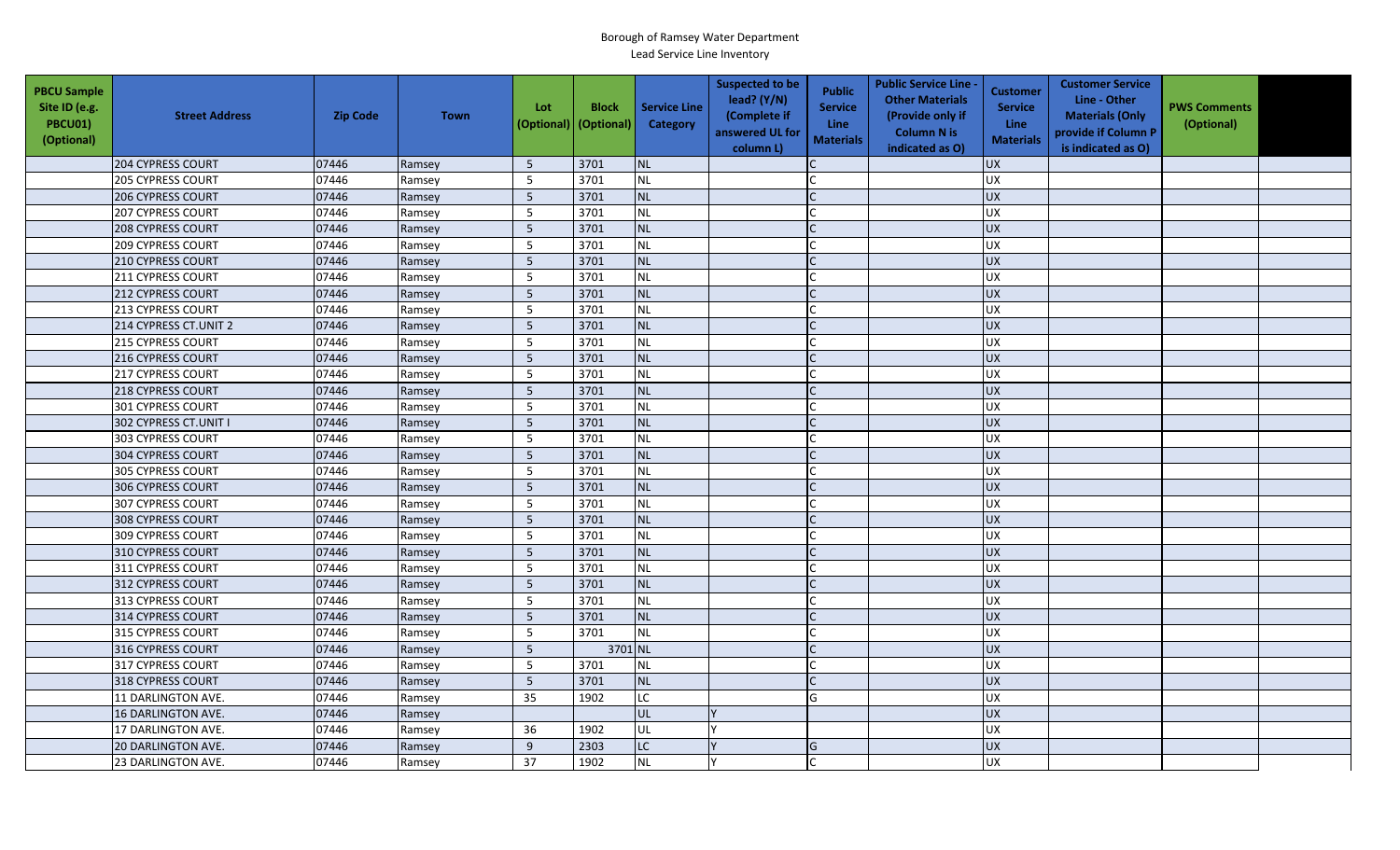| <b>PBCU Sample</b><br>Site ID (e.g.<br><b>PBCU01)</b><br>(Optional) | <b>Street Address</b>       | <b>Zip Code</b> | <b>Town</b> | Lot<br>(Optional)       | <b>Block</b><br>(Optional) | <b>Service Line</b><br>Category | <b>Suspected to be</b><br>lead? (Y/N)<br>(Complete if<br>answered UL for<br>column L) | <b>Public</b><br><b>Service</b><br>Line<br><b>Materials</b> | <b>Public Service Line -</b><br><b>Other Materials</b><br>(Provide only if<br><b>Column N is</b><br>indicated as O) | <b>Customer</b><br><b>Service</b><br><b>Line</b><br><b>Materials</b> | <b>Customer Service</b><br>Line - Other<br><b>Materials (Only</b><br>provide if Column P<br>is indicated as O) | <b>PWS Comments</b><br>(Optional) |  |
|---------------------------------------------------------------------|-----------------------------|-----------------|-------------|-------------------------|----------------------------|---------------------------------|---------------------------------------------------------------------------------------|-------------------------------------------------------------|---------------------------------------------------------------------------------------------------------------------|----------------------------------------------------------------------|----------------------------------------------------------------------------------------------------------------|-----------------------------------|--|
|                                                                     | 28 DARLINGTON AVE.          | 07446           | Ramsey      | 8                       | 2303                       | UL                              |                                                                                       |                                                             |                                                                                                                     | <b>UX</b>                                                            |                                                                                                                |                                   |  |
|                                                                     | 31 DARLINGTON AVE.          | 07446           | Ramsey      | 38                      | 1902                       | LC                              |                                                                                       | G                                                           |                                                                                                                     | <b>UX</b>                                                            |                                                                                                                |                                   |  |
|                                                                     | 34 DARLINGTON AVE.          | 07446           | Ramsey      | $\overline{7}$          | 2303                       | <b>NL</b>                       |                                                                                       |                                                             |                                                                                                                     | <b>UX</b>                                                            |                                                                                                                |                                   |  |
|                                                                     | 35 DARLINGTON AVE.          | 07446           | Ramsey      | 39                      | 1902                       | LC                              |                                                                                       | G                                                           |                                                                                                                     | UX                                                                   |                                                                                                                |                                   |  |
|                                                                     | 40 DARLINGTON AVE.          | 07446           | Ramsey      | 6                       | 2303                       | NL                              |                                                                                       |                                                             |                                                                                                                     | <b>UX</b>                                                            |                                                                                                                |                                   |  |
|                                                                     | 43 DARLINGTON AVE.          | 07446           | Ramsey      | 40                      | 1902                       | LC                              |                                                                                       | G                                                           |                                                                                                                     | <b>UX</b>                                                            |                                                                                                                |                                   |  |
|                                                                     | <b>48 DARLINGTON AVE</b>    | 07446           | Ramsey      | 5                       | 2303                       | LC                              |                                                                                       | G                                                           |                                                                                                                     | <b>UX</b>                                                            |                                                                                                                |                                   |  |
|                                                                     | 49 DARLINGTON AVE.          | 07446           | Ramsey      | 41                      | 1902                       | LC                              |                                                                                       | G                                                           |                                                                                                                     | <b>UX</b>                                                            |                                                                                                                |                                   |  |
|                                                                     | 52 DARLINGTON AVE.          | 07446           | Ramsey      | $\overline{4}$          | 2303                       | <b>LC</b>                       |                                                                                       | G                                                           |                                                                                                                     | UX                                                                   |                                                                                                                |                                   |  |
|                                                                     | 58 DARLINGTON AVE.          | 07446           | Ramsey      | $\overline{\mathbf{3}}$ | 2303                       | <b>NL</b>                       |                                                                                       |                                                             |                                                                                                                     | <b>UX</b>                                                            |                                                                                                                |                                   |  |
|                                                                     | 61 DARLINGTON AVE.          | 07446           | Ramsey      | 50                      | 1902                       | <b>NL</b>                       |                                                                                       | $\mathcal{C}$                                               |                                                                                                                     | <b>UX</b>                                                            |                                                                                                                |                                   |  |
|                                                                     | <b>62 DARLINGTON AVE</b>    | 07446           | Ramsey      | $\overline{2}$          | 2303                       | UL                              |                                                                                       |                                                             |                                                                                                                     | <b>UX</b>                                                            |                                                                                                                |                                   |  |
|                                                                     | <b>62 DARLINGTON AVE</b>    | 07446           | Ramsey      |                         |                            | UL                              |                                                                                       |                                                             |                                                                                                                     | <b>UX</b>                                                            |                                                                                                                |                                   |  |
|                                                                     | 89 DARLINGTON AVENUE        | 07446           | Ramsey      | 52                      | 1902                       | <b>NL</b>                       |                                                                                       |                                                             |                                                                                                                     | UX                                                                   |                                                                                                                |                                   |  |
|                                                                     | <b>89 DARLINGTON AVENUE</b> | 07446           | Ramsey      | 52                      | 1902                       | <b>NL</b>                       |                                                                                       |                                                             |                                                                                                                     | <b>UX</b>                                                            |                                                                                                                |                                   |  |
|                                                                     | 95 DARLINGTON AVE.          | 07446           | Ramsey      | 53                      | 1902                       | UL                              |                                                                                       |                                                             |                                                                                                                     | <b>UX</b>                                                            |                                                                                                                |                                   |  |
|                                                                     | 101 DARLINGTON AVE.         | 07446           | Ramsey      | 54                      | 1902                       | <b>LC</b>                       |                                                                                       | G                                                           |                                                                                                                     | <b>UX</b>                                                            |                                                                                                                |                                   |  |
|                                                                     | 106 DARLINGTON AVE.         | 07446           | Ramsey      | 1                       | 2302                       | <b>LC</b>                       |                                                                                       | G                                                           |                                                                                                                     | UX                                                                   |                                                                                                                |                                   |  |
|                                                                     | 109 DARLINGTON AVE.         | 07446           | Ramsey      | 55                      | 1902                       | UL                              |                                                                                       |                                                             |                                                                                                                     | <b>UX</b>                                                            |                                                                                                                |                                   |  |
|                                                                     | 118 DARLINGTON AVE.         | 07446           | Ramsey      | $\overline{4}$          | 2301                       | <b>NL</b>                       |                                                                                       |                                                             |                                                                                                                     | <b>UX</b>                                                            |                                                                                                                |                                   |  |
|                                                                     | 119 DARLINGTON AVE.         | 07446           | Ramsey      | 56                      | 1902                       | UL                              |                                                                                       |                                                             |                                                                                                                     | <b>UX</b>                                                            |                                                                                                                |                                   |  |
|                                                                     | 122 DARLINGTON AVE.         | 07446           | Ramsey      | $\overline{3}$          | 2301                       | <b>LC</b>                       |                                                                                       | G                                                           |                                                                                                                     | <b>UX</b>                                                            |                                                                                                                |                                   |  |
|                                                                     | 123 DARLINGTON AVE.         | 07446           | Ramsey      | $\mathbf{1}$            | 1902                       | <b>NL</b>                       |                                                                                       |                                                             |                                                                                                                     | <b>UX</b>                                                            |                                                                                                                |                                   |  |
|                                                                     | 126 DARLINGTON AVE.         | 07446           | Ramsey      | $\overline{2}$          | 2301                       | LC                              |                                                                                       | G                                                           |                                                                                                                     | <b>UX</b>                                                            |                                                                                                                |                                   |  |
|                                                                     | 130 DARLINGTON AVE.         | 07446           | Ramsey      | $\mathbf{1}$            | 2301                       | <b>NL</b>                       |                                                                                       | $\mathsf{C}$                                                |                                                                                                                     | <b>UX</b>                                                            |                                                                                                                |                                   |  |
|                                                                     | 141 DARLINGTON AVE.         | 07446           | Ramsey      | 23                      | 1801                       | <b>NL</b>                       |                                                                                       |                                                             |                                                                                                                     | UX                                                                   |                                                                                                                |                                   |  |
|                                                                     | 145 DARLINGTON AVE.         | 07446           | Ramsey      | 24                      | 1801                       | <b>NL</b>                       |                                                                                       |                                                             |                                                                                                                     | <b>UX</b>                                                            |                                                                                                                |                                   |  |
|                                                                     | 151 DARLINGTON AVE.         | 07446           | Ramsey      | 25                      | 1801                       | <b>NL</b>                       |                                                                                       |                                                             |                                                                                                                     | <b>UX</b>                                                            |                                                                                                                |                                   |  |
|                                                                     | 155 DARLINGTON AVE.         | 07446           | Ramsey      | 26                      | 1801                       | <b>NL</b>                       |                                                                                       |                                                             |                                                                                                                     | <b>UX</b>                                                            |                                                                                                                |                                   |  |
|                                                                     | 173 DARLINGTON AVE.         | 07446           | Ramsey      | 27                      | 1801                       | <b>NL</b>                       |                                                                                       |                                                             |                                                                                                                     | <b>UX</b>                                                            |                                                                                                                |                                   |  |
|                                                                     | 175 DARLINGTON AVE.         | 07446           | Ramsey      | 28                      | 1801                       | <b>NL</b>                       |                                                                                       |                                                             |                                                                                                                     | <b>UX</b>                                                            |                                                                                                                |                                   |  |
|                                                                     | 199 DARLINGTON AVE.         | 07446           | Ramsey      | 38                      | 1801                       | <b>NL</b>                       |                                                                                       |                                                             |                                                                                                                     | <b>UX</b>                                                            |                                                                                                                |                                   |  |
|                                                                     | 209 DARLINGTON AVE.         | 07446           | Ramsey      | 39                      | 1801                       | <b>NL</b>                       |                                                                                       |                                                             |                                                                                                                     | $\overline{UX}$                                                      |                                                                                                                |                                   |  |
|                                                                     | 216 DARLINGTON AVE.         | 07446           | Ramsey      | $\overline{3}$          | 2201                       | NL                              |                                                                                       |                                                             |                                                                                                                     | UX                                                                   |                                                                                                                |                                   |  |
|                                                                     | 220 DARLINGTON AVE.         | 07446           | Ramsey      | $\overline{2}$          | 2201                       | <b>NL</b>                       |                                                                                       |                                                             |                                                                                                                     | UX                                                                   |                                                                                                                |                                   |  |
|                                                                     | 223 DARLINGTON AVE.         | 07446           | Ramsey      | 18                      | 1802                       | UL                              |                                                                                       |                                                             |                                                                                                                     | <b>UX</b>                                                            |                                                                                                                |                                   |  |
|                                                                     | 229 DARLINGTON AVE.         | 07446           | Ramsey      | 19                      | 1802                       | UL                              |                                                                                       |                                                             |                                                                                                                     | <b>UX</b>                                                            |                                                                                                                |                                   |  |
|                                                                     | 230 DARLINGTON AVE.         | 07446           | Ramsey      | 1                       | 2201                       | <b>NL</b>                       |                                                                                       |                                                             |                                                                                                                     | UX                                                                   |                                                                                                                |                                   |  |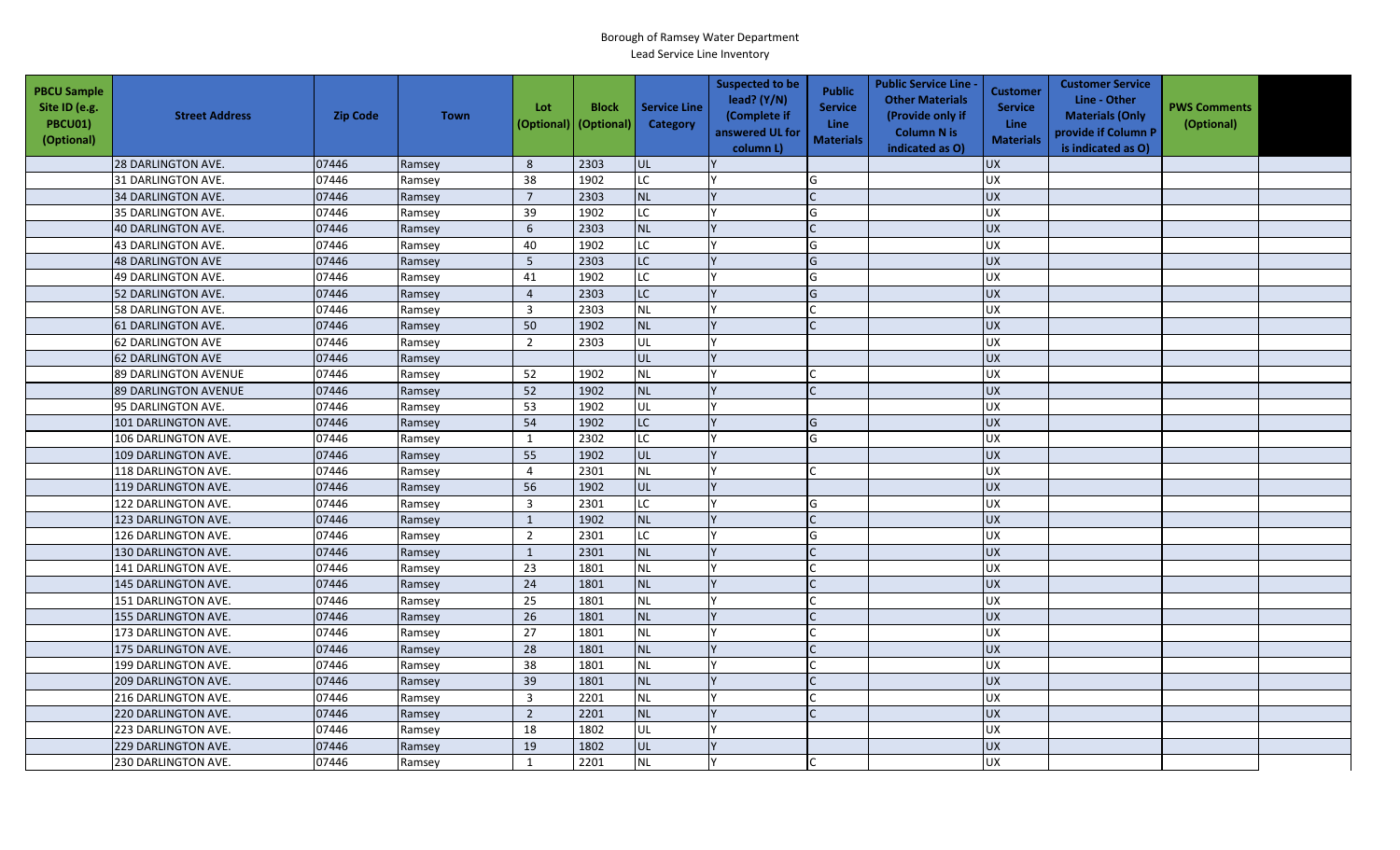| <b>PBCU Sample</b><br>Site ID (e.g.<br>PBCU01)<br>(Optional) | <b>Street Address</b> | <b>Zip Code</b> | <b>Town</b> | Lot<br>(Optional) | <b>Block</b><br>(Optional) | <b>Service Line</b><br>Category | <b>Suspected to be</b><br>lead? (Y/N)<br>(Complete if<br>answered UL for<br>column L) | <b>Public</b><br><b>Service</b><br>Line<br><b>Materials</b> | <b>Public Service Line -</b><br><b>Other Materials</b><br>(Provide only if<br><b>Column N is</b><br>indicated as O) | <b>Customer</b><br><b>Service</b><br><b>Line</b><br><b>Materials</b> | <b>Customer Service</b><br>Line - Other<br><b>Materials (Only</b><br>provide if Column P<br>is indicated as O) | <b>PWS Comments</b><br>(Optional) |  |
|--------------------------------------------------------------|-----------------------|-----------------|-------------|-------------------|----------------------------|---------------------------------|---------------------------------------------------------------------------------------|-------------------------------------------------------------|---------------------------------------------------------------------------------------------------------------------|----------------------------------------------------------------------|----------------------------------------------------------------------------------------------------------------|-----------------------------------|--|
|                                                              | 235 DARLINGTON AVE.   | 07446           | Ramsey      | 20                | 1802                       | <b>NL</b>                       |                                                                                       |                                                             |                                                                                                                     | <b>UX</b>                                                            |                                                                                                                |                                   |  |
|                                                              | 248 DARLINGTON AVE.   | 07446           | Ramsey      | $\overline{3}$    | 2202                       | <b>NL</b>                       |                                                                                       |                                                             |                                                                                                                     | <b>UX</b>                                                            |                                                                                                                |                                   |  |
|                                                              | 254 DARLINGTON AVE.   | 07446           | Ramsey      | $\overline{2}$    | 2202                       | <b>NL</b>                       |                                                                                       |                                                             |                                                                                                                     | <b>UX</b>                                                            |                                                                                                                |                                   |  |
|                                                              | 255 DARLINGTON AVE.   | 07446           | Ramsey      | 29                | 1802                       | <b>NL</b>                       |                                                                                       |                                                             |                                                                                                                     | <b>UX</b>                                                            |                                                                                                                |                                   |  |
|                                                              | 261 DARLINGTON AVE.   | 07446           | Ramsey      | 30                | 1802                       | <b>NL</b>                       |                                                                                       |                                                             |                                                                                                                     | <b>UX</b>                                                            |                                                                                                                |                                   |  |
|                                                              | 264 DARLINGTON AVE.   | 07446           | Ramsey      | 1                 | 2202                       | <b>NL</b>                       |                                                                                       |                                                             |                                                                                                                     | <b>UX</b>                                                            |                                                                                                                |                                   |  |
|                                                              | 267 DARLINGTON AVE.   | 07446           | Ramsey      | 31                | 1802                       | <b>NL</b>                       |                                                                                       |                                                             |                                                                                                                     | <b>UX</b>                                                            |                                                                                                                |                                   |  |
|                                                              | 273 DARLINGTON AVE.   | 07446           | Ramsey      | 32                | 1802                       | <b>NL</b>                       |                                                                                       |                                                             |                                                                                                                     | UX                                                                   |                                                                                                                |                                   |  |
|                                                              | 279 DARLINGTON AVE.   | 07446           | Ramsey      | 33                | 1802                       | <b>NL</b>                       |                                                                                       | $\mathsf{C}$                                                |                                                                                                                     | <b>UX</b>                                                            |                                                                                                                |                                   |  |
|                                                              | 280 DARLINGTON AVE.   | 07446           | Ramsey      | 8                 | 2101                       | <b>NL</b>                       |                                                                                       |                                                             |                                                                                                                     | UX                                                                   |                                                                                                                |                                   |  |
|                                                              | 303 DARLINGTON AVE    | 07446           | Ramsey      | 2.21              | 1702                       | LC                              |                                                                                       | G                                                           |                                                                                                                     | <b>UX</b>                                                            |                                                                                                                |                                   |  |
|                                                              | 303 DARLINGTON AVE    | 07446           | Ramsey      | 2.21              | 1702                       | <b>LC</b>                       |                                                                                       | G                                                           |                                                                                                                     | <b>UX</b>                                                            |                                                                                                                |                                   |  |
|                                                              | 316 DARLINGTON AVE.   | 07446           | Ramsey      | 5                 | 2101                       | <b>LC</b>                       |                                                                                       | G                                                           |                                                                                                                     | <b>UX</b>                                                            |                                                                                                                |                                   |  |
|                                                              | 360 DARLINGTON AVE.   | 07446           | Ramsey      | $\overline{4}$    | 2101                       | <b>NL</b>                       |                                                                                       |                                                             |                                                                                                                     | UX                                                                   |                                                                                                                |                                   |  |
|                                                              | 380 DARLINGTON AVE.   | 07446           | Ramsey      | $\overline{3}$    | 2101                       | <b>NL</b>                       |                                                                                       |                                                             |                                                                                                                     | <b>UX</b>                                                            |                                                                                                                |                                   |  |
|                                                              | 389 DARLINGTON AVE.   | 07446           | Ramsey      | $\overline{4}$    | 1701                       | <b>LC</b>                       |                                                                                       | G                                                           |                                                                                                                     | <b>UX</b>                                                            |                                                                                                                |                                   |  |
|                                                              | 399 DARLINGTON AVE.   | 07446           | Ramsey      | 5                 | 1701                       | <b>LC</b>                       |                                                                                       | G                                                           |                                                                                                                     | UX                                                                   |                                                                                                                |                                   |  |
|                                                              | 428 DARLINGTON AVE.   | 07446           | Ramsey      | 1.01              | 2101                       | <b>LC</b>                       |                                                                                       | G                                                           |                                                                                                                     | <b>UX</b>                                                            |                                                                                                                |                                   |  |
|                                                              | 444 DARLINGTON AVE.   | 07446           | Ramsey      | $\overline{7}$    | 2002                       | <b>NL</b>                       |                                                                                       |                                                             |                                                                                                                     | <b>UX</b>                                                            |                                                                                                                |                                   |  |
|                                                              | 449 DARLINGTON AVE.   | 07446           | Ramsey      | 25                | 1602                       | <b>NL</b>                       |                                                                                       |                                                             |                                                                                                                     | UX                                                                   |                                                                                                                |                                   |  |
|                                                              | 462 DARLINGTON AVE.   | 07446           | Ramsey      | $5\phantom{.0}$   | 2002                       | <b>NL</b>                       |                                                                                       |                                                             |                                                                                                                     | UX                                                                   |                                                                                                                |                                   |  |
|                                                              | 467 DARLINGTON AVE.   | 07446           | Ramsey      | 24                | 1602                       | <b>NL</b>                       |                                                                                       |                                                             |                                                                                                                     | UX                                                                   |                                                                                                                |                                   |  |
|                                                              | 474 DARLINGTON AVE.   | 07446           | Ramsey      | $\overline{4}$    | 2002                       | <b>NL</b>                       |                                                                                       |                                                             |                                                                                                                     | <b>UX</b>                                                            |                                                                                                                |                                   |  |
|                                                              | 481 DARLINGTON AVE.   | 07446           | Ramsey      | 23                | 1602                       | <b>NL</b>                       |                                                                                       |                                                             |                                                                                                                     | <b>UX</b>                                                            |                                                                                                                |                                   |  |
|                                                              | 486 DARLINGTON AVE.   | 07446           | Ramsey      | $\overline{3}$    | 2002                       | <b>NL</b>                       |                                                                                       | $\mathsf{C}$                                                |                                                                                                                     | <b>UX</b>                                                            |                                                                                                                |                                   |  |
|                                                              | 491 DARLINGTON AVE.   | 07446           | Ramsey      | $\overline{2}$    | 1602                       | UL                              |                                                                                       |                                                             |                                                                                                                     | <b>UX</b>                                                            |                                                                                                                |                                   |  |
|                                                              | 498 DARLINGTON AVE.   | 07446           | Ramsey      | $\overline{2}$    | 2002                       | <b>NL</b>                       |                                                                                       |                                                             |                                                                                                                     | <b>UX</b>                                                            |                                                                                                                |                                   |  |
|                                                              | 518 DARLINGTON AVE.   | 07446           | Ramsey      | 1                 | 2002                       | <b>NL</b>                       |                                                                                       |                                                             |                                                                                                                     | <b>UX</b>                                                            |                                                                                                                |                                   |  |
|                                                              | 566 DARLINGTON AVE.   | 07446           | Ramsey      | $\overline{3}$    | 2001                       | UL                              |                                                                                       |                                                             |                                                                                                                     | <b>UX</b>                                                            |                                                                                                                |                                   |  |
|                                                              | 570 DARLINGTON AVE.   | 07446           | Ramsey      | $\overline{2}$    | 2001                       | <b>NL</b>                       |                                                                                       |                                                             |                                                                                                                     | UX                                                                   |                                                                                                                |                                   |  |
|                                                              | 575 DARLINGTON AVE.   | 07446           | Ramsey      | $\mathbf{1}$      | 1602                       | <b>NL</b>                       |                                                                                       |                                                             |                                                                                                                     | <b>UX</b>                                                            |                                                                                                                |                                   |  |
|                                                              | 575 DARLINGTON AVE.   | 07446           | Ramsey      | $\mathbf{1}$      | 1602                       | <b>NL</b>                       |                                                                                       |                                                             |                                                                                                                     | <b>UX</b>                                                            |                                                                                                                |                                   |  |
|                                                              | 4 DAVIDSON AVE.       | 07446           | Ramsey      | $\mathbf{1}$      | 1905                       | <b>NL</b>                       |                                                                                       |                                                             |                                                                                                                     | <b>UX</b>                                                            |                                                                                                                |                                   |  |
|                                                              | 5 DAVIDSON AVE.       | 07446           | Ramsey      | 23                | 1903                       | <b>NL</b>                       |                                                                                       |                                                             |                                                                                                                     | <b>UX</b>                                                            |                                                                                                                |                                   |  |
|                                                              | 11 DAVIDSON AVE.      | 07446           | Ramsey      | 22                | 1903                       | <b>NL</b>                       |                                                                                       |                                                             |                                                                                                                     | <b>UX</b>                                                            |                                                                                                                |                                   |  |
|                                                              | 14 DAVIDSON AVE.      | 07446           | Ramsey      | $\overline{2}$    | 1905                       | <b>NL</b>                       |                                                                                       |                                                             |                                                                                                                     | <b>UX</b>                                                            |                                                                                                                |                                   |  |
|                                                              | 19 DAVIDSON AVE.      | 07446           | Ramsey      | 21                | 1903                       | <b>NL</b>                       |                                                                                       |                                                             |                                                                                                                     | <b>UX</b>                                                            |                                                                                                                |                                   |  |
|                                                              | 20 DAVIDSON AVE.      | 07446           | Ramsey      | $\overline{3}$    | 1905                       | <b>NL</b>                       |                                                                                       |                                                             |                                                                                                                     | <b>UX</b>                                                            |                                                                                                                |                                   |  |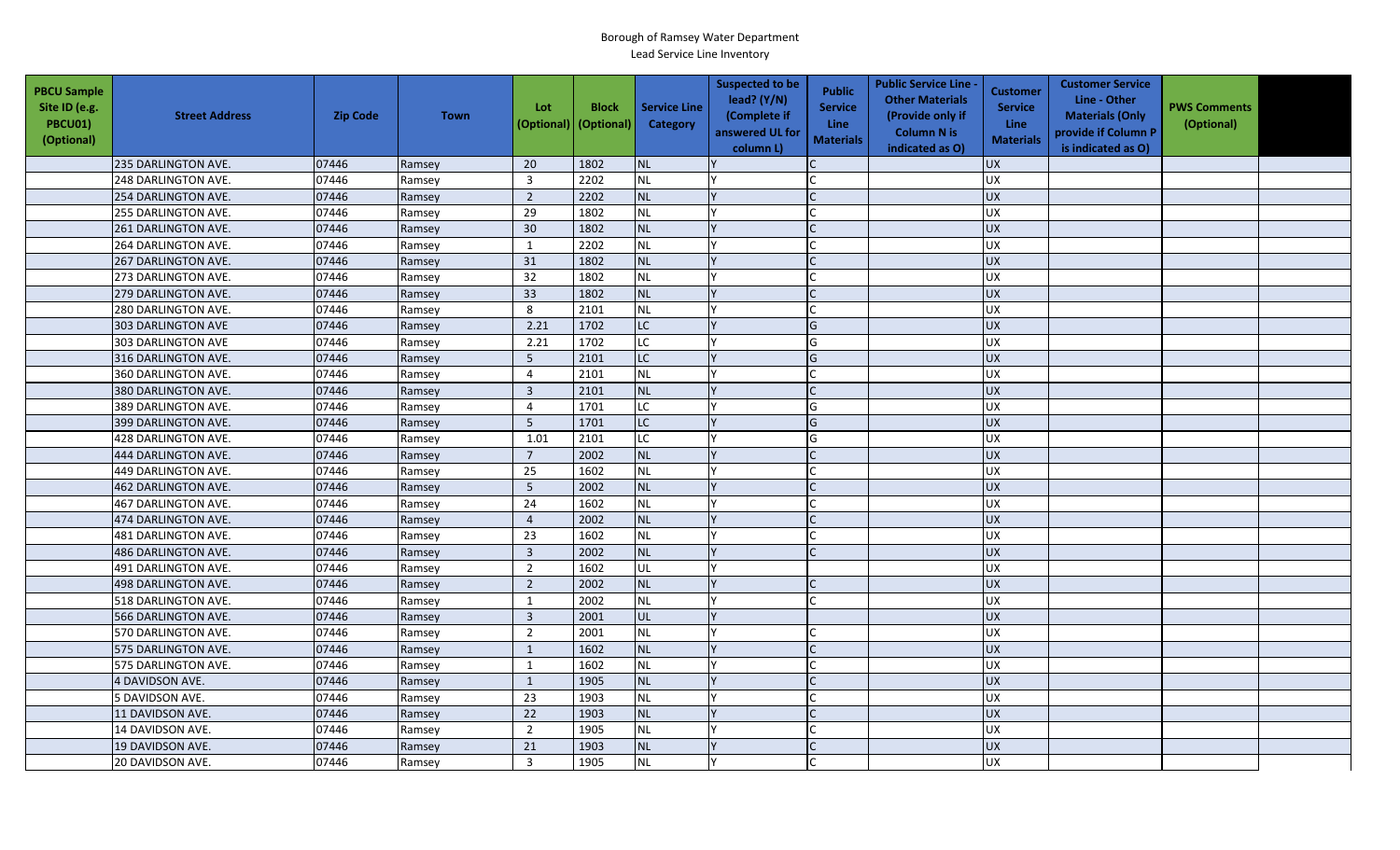| <b>PBCU Sample</b><br>Site ID (e.g.<br>PBCU01)<br>(Optional) | <b>Street Address</b> | <b>Zip Code</b> | <b>Town</b> | Lot<br>(Optional) | <b>Block</b><br>(Optional) | <b>Service Line</b><br>Category | <b>Suspected to be</b><br>lead? (Y/N)<br>(Complete if<br>answered UL for<br>column L) | <b>Public</b><br><b>Service</b><br><b>Line</b><br><b>Materials</b> | <b>Public Service Line -</b><br><b>Other Materials</b><br>(Provide only if<br><b>Column N is</b><br>indicated as O) | <b>Customer</b><br><b>Service</b><br><b>Line</b><br><b>Materials</b> | <b>Customer Service</b><br>Line - Other<br><b>Materials (Only</b><br>provide if Column P<br>is indicated as O) | <b>PWS Comments</b><br>(Optional) |  |
|--------------------------------------------------------------|-----------------------|-----------------|-------------|-------------------|----------------------------|---------------------------------|---------------------------------------------------------------------------------------|--------------------------------------------------------------------|---------------------------------------------------------------------------------------------------------------------|----------------------------------------------------------------------|----------------------------------------------------------------------------------------------------------------|-----------------------------------|--|
|                                                              | 23 DAVIDSON AVE.      | 07446           | Ramsey      | 20                | 1903                       | <b>NL</b>                       |                                                                                       |                                                                    |                                                                                                                     | <b>UX</b>                                                            |                                                                                                                |                                   |  |
|                                                              | 24 DAVIDSON AVE.      | 07446           | Ramsey      | $\overline{4}$    | 1905                       | NL                              |                                                                                       |                                                                    |                                                                                                                     | UX                                                                   |                                                                                                                |                                   |  |
|                                                              | 29 DAVIDSON AVE.      | 07446           | Ramsey      | 19                | 1903                       | <b>NL</b>                       |                                                                                       |                                                                    |                                                                                                                     | <b>UX</b>                                                            |                                                                                                                |                                   |  |
|                                                              | 30 DAVIDSON AVE.      | 07446           | Ramsey      | 5                 | 1905                       | <b>NL</b>                       |                                                                                       |                                                                    |                                                                                                                     | <b>UX</b>                                                            |                                                                                                                |                                   |  |
|                                                              | 36 DAVIDSON AVE.      | 07446           | Ramsey      | 6                 | 1905                       | UL                              |                                                                                       |                                                                    |                                                                                                                     | <b>UX</b>                                                            |                                                                                                                |                                   |  |
|                                                              | 37 DAVIDSON AVE.      | 07446           | Ramsey      | 18                | 1903                       | UL                              |                                                                                       |                                                                    |                                                                                                                     | <b>UX</b>                                                            |                                                                                                                |                                   |  |
|                                                              | 39 DAVIDSON AVE.      | 07446           | Ramsey      | $17\,$            | 1903                       | LC.                             |                                                                                       | G                                                                  |                                                                                                                     | <b>UX</b>                                                            |                                                                                                                |                                   |  |
|                                                              | 40 DAVIDSON AVE.      | 07446           | Ramsey      | $\overline{7}$    | 1905                       | <b>NL</b>                       |                                                                                       |                                                                    |                                                                                                                     | <b>UX</b>                                                            |                                                                                                                |                                   |  |
|                                                              | 53 DAVIDSON AVE.      | 07446           | Ramsey      | 16                | 1903                       | <b>NL</b>                       |                                                                                       | $\mathsf{C}$                                                       |                                                                                                                     | UX                                                                   |                                                                                                                |                                   |  |
|                                                              | 56 DAVIDSON AVE.      | 07446           | Ramsey      | 8                 | 1905                       | UL                              |                                                                                       |                                                                    |                                                                                                                     | <b>UX</b>                                                            |                                                                                                                |                                   |  |
|                                                              | 60 DAVIDSON AVE.      | 07446           | Ramsey      | 9                 | 1905                       | LC.                             |                                                                                       | G                                                                  |                                                                                                                     | <b>UX</b>                                                            |                                                                                                                |                                   |  |
|                                                              | 61 DAVIDSON AVE.      | 07446           | Ramsey      | 15                | 1903                       | UL                              |                                                                                       |                                                                    |                                                                                                                     | UX                                                                   |                                                                                                                |                                   |  |
|                                                              | 65 DAVIDSON AVE.      | 07446           | Ramsey      | 14                | 1903                       | <b>NL</b>                       |                                                                                       |                                                                    |                                                                                                                     | <b>UX</b>                                                            |                                                                                                                |                                   |  |
|                                                              | 68 DAVIDSON AVE.      | 07446           | Ramsey      | 10                | 1905                       | LC.                             |                                                                                       | G                                                                  |                                                                                                                     | UX                                                                   |                                                                                                                |                                   |  |
|                                                              | 235 DAVIDSON AVE.     | 07446           | Ramsey      | 11.02             | 1504                       | <b>NL</b>                       |                                                                                       |                                                                    |                                                                                                                     | <b>UX</b>                                                            |                                                                                                                |                                   |  |
|                                                              | 236 DAVIDSON AVE.     | 07446           | Ramsey      | 11.03             | 1504                       | <b>NL</b>                       |                                                                                       |                                                                    |                                                                                                                     | <b>UX</b>                                                            |                                                                                                                |                                   |  |
|                                                              | 237 DAVIDSON AVE.     | 07446           | Ramsey      | 11.01             | 1504                       | <b>NL</b>                       |                                                                                       |                                                                    |                                                                                                                     | UX                                                                   |                                                                                                                |                                   |  |
|                                                              | 238 DAVIDSON AVE.     | 07446           | Ramsey      | 11.04             | 1504                       | <b>NL</b>                       |                                                                                       |                                                                    |                                                                                                                     | <b>UX</b>                                                            |                                                                                                                |                                   |  |
|                                                              | 239 DAVIDSON AVE.     | 07446           | Ramsey      | 22                | 1504                       | <b>NL</b>                       |                                                                                       |                                                                    |                                                                                                                     | UX                                                                   |                                                                                                                |                                   |  |
|                                                              | 241 DAVIDSON AVE.     | 07446           | Ramsey      | 21                | 1504                       | <b>NL</b>                       |                                                                                       |                                                                    |                                                                                                                     | <b>UX</b>                                                            |                                                                                                                |                                   |  |
|                                                              | 242 DAVIDSON AVE.     | 07446           | Ramsey      | $\overline{7}$    | 1502                       | <b>NL</b>                       |                                                                                       |                                                                    |                                                                                                                     | <b>UX</b>                                                            |                                                                                                                |                                   |  |
|                                                              | 243 DAVIDSON AVE.     | 07446           | Ramsey      | 20                | 1504                       | <b>NL</b>                       |                                                                                       |                                                                    |                                                                                                                     | <b>UX</b>                                                            |                                                                                                                |                                   |  |
|                                                              | 244 DAVIDSON AVE.     | 07446           | Ramsey      | 8                 | 1502                       | <b>NL</b>                       |                                                                                       |                                                                    |                                                                                                                     | <b>UX</b>                                                            |                                                                                                                |                                   |  |
|                                                              | 245 DAVIDSON AVE.     | 07446           | Ramsey      | 19                | 1504                       | <b>NL</b>                       |                                                                                       |                                                                    |                                                                                                                     | UX                                                                   |                                                                                                                |                                   |  |
|                                                              | 246 DAVIDSON AVE.     | 07446           | Ramsey      | 9                 | 1502                       | <b>NL</b>                       |                                                                                       | $\mathsf{C}$                                                       |                                                                                                                     | <b>UX</b>                                                            |                                                                                                                |                                   |  |
|                                                              | 247 DAVIDSON AVE.     | 07446           | Ramsey      | 18                | 1504                       | <b>NL</b>                       |                                                                                       |                                                                    |                                                                                                                     | <b>UX</b>                                                            |                                                                                                                |                                   |  |
|                                                              | 248 DAVIDSON AVE.     | 07446           | Ramsey      | $\mathbf{1}$      | 1502                       | <b>NL</b>                       |                                                                                       |                                                                    |                                                                                                                     | <b>UX</b>                                                            |                                                                                                                |                                   |  |
|                                                              | 253 DAVIDSON AVE.     | 07446           | Ramsey      | 5                 | 1312                       | <b>NL</b>                       |                                                                                       |                                                                    |                                                                                                                     | <b>UX</b>                                                            |                                                                                                                |                                   |  |
|                                                              | 255 DAVIDSON AVE.     | 07446           | Ramsey      | $\overline{4}$    | 1312                       | NL                              |                                                                                       |                                                                    |                                                                                                                     | <b>UX</b>                                                            |                                                                                                                |                                   |  |
|                                                              | 256 DAVIDSON AVE.     | 07446           | Ramsey      | $\overline{3}$    | 1312                       | <b>NL</b>                       |                                                                                       |                                                                    |                                                                                                                     | <b>UX</b>                                                            |                                                                                                                |                                   |  |
|                                                              | 257 DAVIDSON AVE.     | 07446           | Ramsey      | $\overline{2}$    | 1312                       | <b>NL</b>                       |                                                                                       |                                                                    |                                                                                                                     | <b>UX</b>                                                            |                                                                                                                |                                   |  |
|                                                              | 259 DAVIDSON AVE.     | 07446           | Ramsey      | $\overline{7}$    | 1307                       | <b>NL</b>                       |                                                                                       |                                                                    |                                                                                                                     | UX                                                                   |                                                                                                                |                                   |  |
|                                                              | 261 DAVIDSON AVE.     | 07446           | Ramsey      | 6                 | 1307                       | <b>NL</b>                       |                                                                                       |                                                                    |                                                                                                                     | UX                                                                   |                                                                                                                |                                   |  |
|                                                              | 263 DAVIDSON AVE.     | 07446           | Ramsey      | 5                 | 1307                       | <b>NL</b>                       |                                                                                       |                                                                    |                                                                                                                     | <b>UX</b>                                                            |                                                                                                                |                                   |  |
|                                                              | 265 DAVIDSON AVE.     | 07446           | Ramsey      | $\overline{4}$    | 1307                       | <b>NL</b>                       |                                                                                       |                                                                    |                                                                                                                     | UX                                                                   |                                                                                                                |                                   |  |
|                                                              | 267 DAVIDSON AVE.     | 07446           | Ramsey      | $\overline{3}$    | 1307                       | <b>NL</b>                       |                                                                                       |                                                                    |                                                                                                                     | <b>UX</b>                                                            |                                                                                                                |                                   |  |
|                                                              | 271 DAVIDSON AVE.     | 07446           | Ramsey      | 9                 | 1304                       | <b>NL</b>                       |                                                                                       |                                                                    |                                                                                                                     | <b>UX</b>                                                            |                                                                                                                |                                   |  |
|                                                              | 279 DAVIDSON AVE.     | 07446           | Ramsey      | 8                 | 1304                       | <b>NL</b>                       |                                                                                       |                                                                    |                                                                                                                     | <b>UX</b>                                                            |                                                                                                                |                                   |  |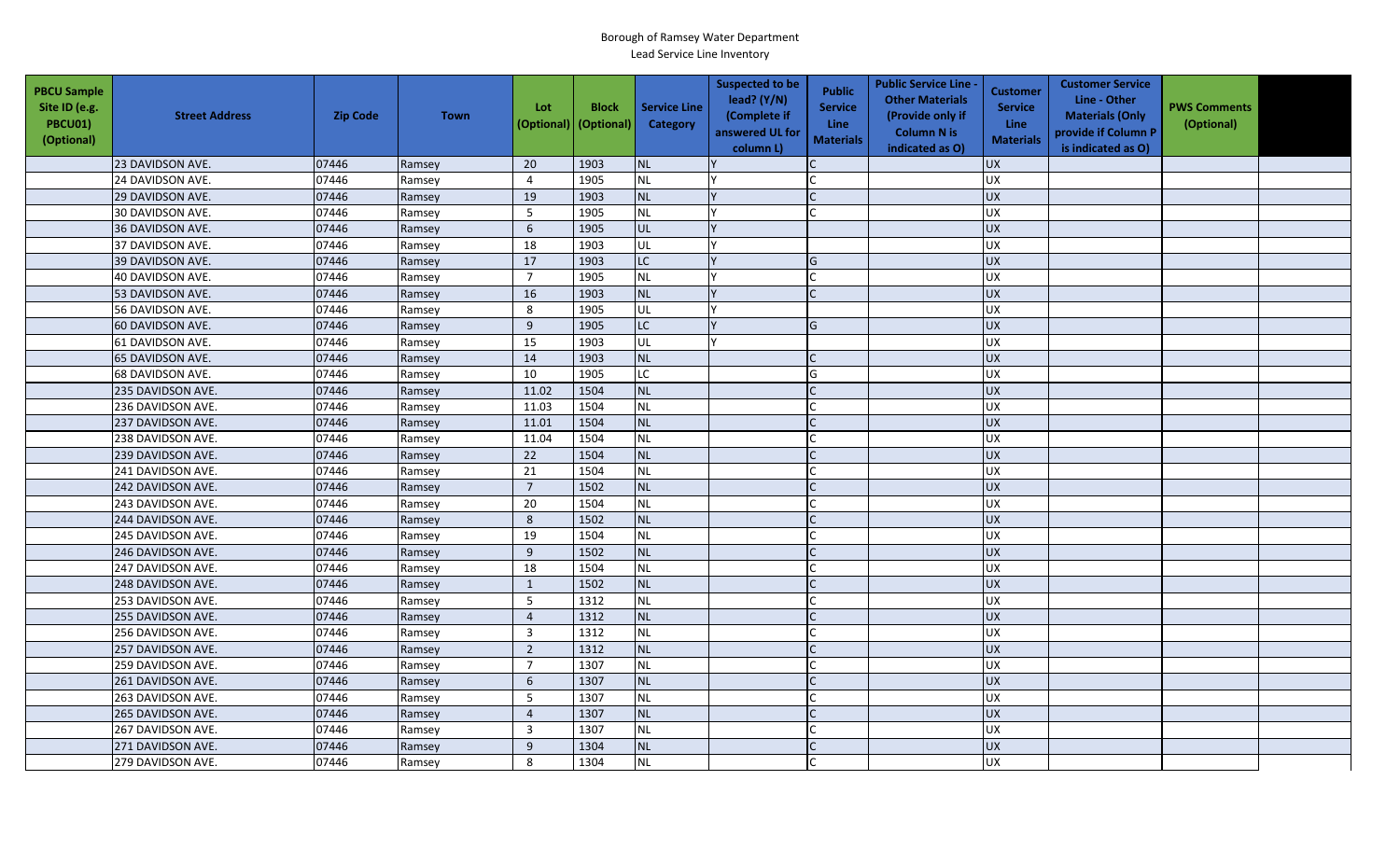| <b>PBCU Sample</b><br>Site ID (e.g.<br>PBCU01)<br>(Optional) | <b>Street Address</b> | <b>Zip Code</b> | <b>Town</b> | Lot             | <b>Block</b><br>(Optional) (Optional) | <b>Service Line</b><br>Category | <b>Suspected to be</b><br>lead? $(Y/N)$<br>(Complete if<br>answered UL for<br>column L) | <b>Public</b><br><b>Service</b><br><b>Line</b><br><b>Materials</b> | <b>Public Service Line -</b><br><b>Other Materials</b><br>(Provide only if<br><b>Column N is</b><br>indicated as O) | <b>Customer</b><br><b>Service</b><br><b>Line</b><br><b>Materials</b> | <b>Customer Service</b><br>Line - Other<br><b>Materials (Only</b><br>provide if Column P<br>is indicated as O) | <b>PWS Comments</b><br>(Optional) |  |
|--------------------------------------------------------------|-----------------------|-----------------|-------------|-----------------|---------------------------------------|---------------------------------|-----------------------------------------------------------------------------------------|--------------------------------------------------------------------|---------------------------------------------------------------------------------------------------------------------|----------------------------------------------------------------------|----------------------------------------------------------------------------------------------------------------|-----------------------------------|--|
|                                                              | 280 DAVIDSON AVE.     | 07446           | Ramsey      | 11              | 1305                                  | <b>NL</b>                       |                                                                                         |                                                                    |                                                                                                                     | <b>UX</b>                                                            |                                                                                                                |                                   |  |
|                                                              | 285 DAVIDSON AVE.     | 07446           | Ramsey      | $\overline{7}$  | 1304                                  | <b>NL</b>                       |                                                                                         |                                                                    |                                                                                                                     | UX                                                                   |                                                                                                                |                                   |  |
|                                                              | 286 DAVIDSON AVE.     | 07446           | Ramsey      | 12              | 1305                                  | <b>NL</b>                       |                                                                                         |                                                                    |                                                                                                                     | <b>UX</b>                                                            |                                                                                                                |                                   |  |
|                                                              | 293 DAVIDSON AVE.     | 07446           | Ramsey      | 6               | 1304                                  | <b>NL</b>                       |                                                                                         |                                                                    |                                                                                                                     | UX                                                                   |                                                                                                                |                                   |  |
|                                                              | 294 DAVIDSON AVE.     | 07446           | Ramsey      | 13              | 1305                                  | <b>NL</b>                       |                                                                                         |                                                                    |                                                                                                                     | <b>UX</b>                                                            |                                                                                                                |                                   |  |
|                                                              | 299 DAVIDSON AVE.     | 07446           | Ramsey      | $5\phantom{.0}$ | 1304                                  | <b>NL</b>                       |                                                                                         |                                                                    |                                                                                                                     | <b>UX</b>                                                            |                                                                                                                |                                   |  |
|                                                              | 300 DAVIDSON AVE.     | 07446           | Ramsey      | 14              | 1305                                  | <b>NL</b>                       |                                                                                         | $\mathsf{C}$                                                       |                                                                                                                     | UX                                                                   |                                                                                                                |                                   |  |
|                                                              | 305 DAVIDSON AVE.     | 07446           | Ramsey      | $\overline{4}$  | 1304                                  | <b>NL</b>                       |                                                                                         |                                                                    |                                                                                                                     | <b>UX</b>                                                            |                                                                                                                |                                   |  |
|                                                              | 306 DAVIDSON AVE.     | 07446           | Ramsey      | 15              | 1305                                  | <b>NL</b>                       |                                                                                         |                                                                    |                                                                                                                     | <b>UX</b>                                                            |                                                                                                                |                                   |  |
|                                                              | 312 DAVIDSON AVE.     | 07446           | Ramsey      | 16              | 1305                                  | NL                              |                                                                                         |                                                                    |                                                                                                                     | UX                                                                   |                                                                                                                |                                   |  |
|                                                              | 12 DE BAUN AVE        | 07446           | Ramsey      | $\overline{4}$  | 4703                                  | <b>NL</b>                       |                                                                                         | C                                                                  |                                                                                                                     | UX                                                                   |                                                                                                                |                                   |  |
|                                                              | 18 DE BAUN AVE        | 07446           | Ramsey      | 5               | 4703                                  | <b>NL</b>                       |                                                                                         |                                                                    |                                                                                                                     | <b>UX</b>                                                            |                                                                                                                |                                   |  |
|                                                              | 32 DE BAUN AVE        | 07446           | Ramsey      | $\mathbf{1}$    | 4704                                  | <b>NL</b>                       |                                                                                         |                                                                    |                                                                                                                     | <b>UX</b>                                                            |                                                                                                                |                                   |  |
|                                                              | 35 DE BAUN AVE        | 07446           | Ramsey      | 23              | 4701                                  | <b>NL</b>                       |                                                                                         |                                                                    |                                                                                                                     | <b>UX</b>                                                            |                                                                                                                |                                   |  |
|                                                              | 39 DE BAUN AVE        | 07446           | Ramsey      | 3.01            | 4701                                  | <b>NL</b>                       |                                                                                         |                                                                    |                                                                                                                     | UX                                                                   |                                                                                                                |                                   |  |
|                                                              | 42 DE BAUN AVE        | 07446           | Ramsey      | $\overline{2}$  | 4704                                  | <b>NL</b>                       |                                                                                         |                                                                    |                                                                                                                     | UX                                                                   |                                                                                                                |                                   |  |
|                                                              | <b>45 DE BAUN AVE</b> | 07446           | Ramsey      | 22              | 4701                                  | <b>NL</b>                       |                                                                                         |                                                                    |                                                                                                                     | UX                                                                   |                                                                                                                |                                   |  |
|                                                              | 50 DE BAUN AVE        | 07446           | Ramsey      | $\overline{3}$  | 4704                                  | NL                              |                                                                                         |                                                                    |                                                                                                                     | UX                                                                   |                                                                                                                |                                   |  |
|                                                              | <b>55 DE BAUN AVE</b> | 07446           | Ramsey      | 21.01           | 4701                                  | <b>NL</b>                       |                                                                                         |                                                                    |                                                                                                                     | <b>UX</b>                                                            |                                                                                                                |                                   |  |
|                                                              | 60 DE BAUN AVE        | 07446           | Ramsey      | $\overline{4}$  | 4704                                  | <b>NL</b>                       |                                                                                         |                                                                    |                                                                                                                     | UX                                                                   |                                                                                                                |                                   |  |
|                                                              | 63 DE BAUN AVE        | 07446           | Ramsey      | 21              | 4701                                  | <b>NL</b>                       |                                                                                         |                                                                    |                                                                                                                     | <b>UX</b>                                                            |                                                                                                                |                                   |  |
|                                                              | 63 DE BAUN AVE        | 07446           | Ramsey      |                 |                                       | <b>NL</b>                       |                                                                                         |                                                                    |                                                                                                                     | <b>UX</b>                                                            |                                                                                                                |                                   |  |
|                                                              | <b>68 DE BAUN AVE</b> | 07446           | Ramsey      | 5               | 4704                                  | <b>NL</b>                       |                                                                                         |                                                                    |                                                                                                                     | UX                                                                   |                                                                                                                |                                   |  |
|                                                              | 74 DE BAUN AVE        | 07446           | Ramsey      | 6               | 4704                                  | <b>NL</b>                       |                                                                                         |                                                                    |                                                                                                                     | UX                                                                   |                                                                                                                |                                   |  |
|                                                              | 75 DE BAUN AVE        | 07446           | Ramsey      | 20              | 4701                                  | <b>NL</b>                       |                                                                                         |                                                                    |                                                                                                                     | UX                                                                   |                                                                                                                |                                   |  |
|                                                              | 81 DE BAUN AVE        | 07446           | Ramsey      | 19              | 4701                                  | <b>NL</b>                       |                                                                                         |                                                                    |                                                                                                                     | <b>UX</b>                                                            |                                                                                                                |                                   |  |
|                                                              | 82 DE BAUN AVE        | 07446           | Ramsey      | $\overline{7}$  | 4704                                  | <b>NL</b>                       |                                                                                         |                                                                    |                                                                                                                     | UX                                                                   |                                                                                                                |                                   |  |
|                                                              | 88 DE BAUN AVE        | 07446           | Ramsey      | 8               | 4704                                  | <b>NL</b>                       |                                                                                         |                                                                    |                                                                                                                     | UX                                                                   |                                                                                                                |                                   |  |
|                                                              | <b>89 DE BAUN AVE</b> | 07446           | Ramsey      | 18              | 4701                                  | <b>NL</b>                       |                                                                                         |                                                                    |                                                                                                                     | <b>UX</b>                                                            |                                                                                                                |                                   |  |
|                                                              | 96 DE BAUN AVE        | 07446           | Ramsey      | 9               | 4704                                  | <b>NL</b>                       |                                                                                         |                                                                    |                                                                                                                     | UX                                                                   |                                                                                                                |                                   |  |
|                                                              | 97 DE BAUN AVE        | 07446           | Ramsey      | 17              | 4701                                  | <b>NL</b>                       |                                                                                         |                                                                    |                                                                                                                     | <b>UX</b>                                                            |                                                                                                                |                                   |  |
|                                                              | 106 DE BAUN AVE       | 07446           | Ramsey      | 10              | 4704                                  | <b>NL</b>                       |                                                                                         |                                                                    |                                                                                                                     | UX                                                                   |                                                                                                                |                                   |  |
|                                                              | 107 DE BAUN AVE       | 07446           | Ramsey      | 16              | 4701                                  | <b>NL</b>                       |                                                                                         |                                                                    |                                                                                                                     | <b>UX</b>                                                            |                                                                                                                |                                   |  |
|                                                              | 110 DE BAUN AVE       | 07446           | Ramsey      | 11              | 4704                                  | <b>NL</b>                       |                                                                                         |                                                                    |                                                                                                                     | <b>UX</b>                                                            |                                                                                                                |                                   |  |
|                                                              | 113 DE BAUN AVE       | 07446           | Ramsey      | 15              | 4701                                  | <b>NL</b>                       |                                                                                         |                                                                    |                                                                                                                     | <b>UX</b>                                                            |                                                                                                                |                                   |  |
|                                                              | 120 DE BAUN AVE       | 07446           | Ramsey      | 12              | 4704                                  | <b>NL</b>                       |                                                                                         |                                                                    |                                                                                                                     | <b>UX</b>                                                            |                                                                                                                |                                   |  |
|                                                              | 123 DE BAUN AVE       | 07446           | Ramsey      | 14              | 4701                                  | <b>NL</b>                       |                                                                                         |                                                                    |                                                                                                                     | UX                                                                   |                                                                                                                |                                   |  |
|                                                              | 126 DE BAUN AVE       | 07446           | Ramsey      | 13              | 4704                                  | NL                              |                                                                                         |                                                                    |                                                                                                                     | <b>UX</b>                                                            |                                                                                                                |                                   |  |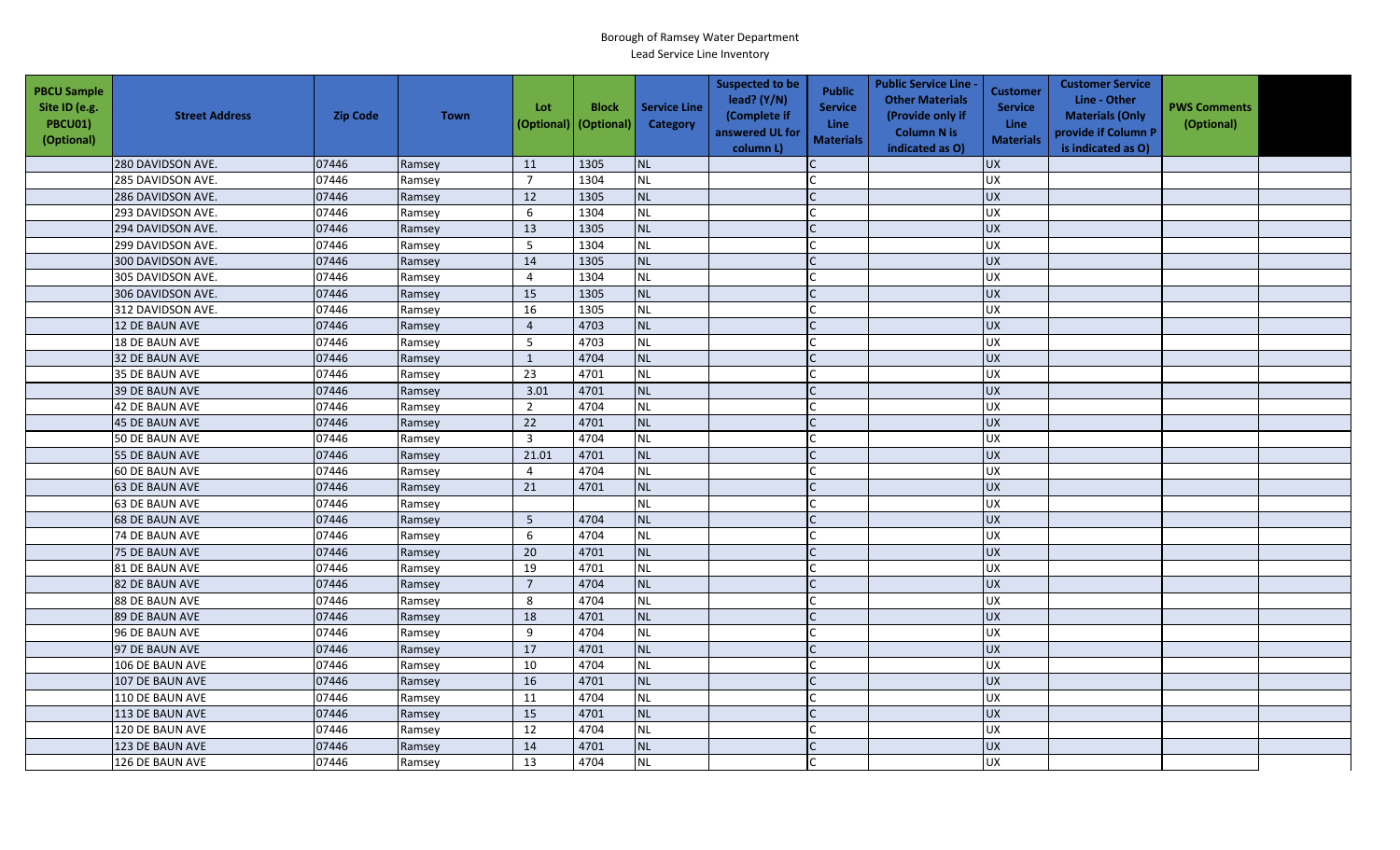| <b>PBCU Sample</b><br>Site ID (e.g.<br>PBCU01)<br>(Optional) | <b>Street Address</b>      | <b>Zip Code</b> | <b>Town</b> | Lot<br>(Optional) | <b>Block</b><br>(Optional) | <b>Service Line</b><br>Category | <b>Suspected to be</b><br>lead? (Y/N)<br>(Complete if<br>answered UL for<br>column L) | <b>Public</b><br><b>Service</b><br>Line<br><b>Materials</b> | <b>Public Service Line -</b><br><b>Other Materials</b><br>(Provide only if<br><b>Column N is</b><br>indicated as O) | <b>Customer</b><br><b>Service</b><br><b>Line</b><br><b>Materials</b> | <b>Customer Service</b><br>Line - Other<br><b>Materials (Only</b><br>provide if Column P<br>is indicated as O) | <b>PWS Comments</b><br>(Optional) |  |
|--------------------------------------------------------------|----------------------------|-----------------|-------------|-------------------|----------------------------|---------------------------------|---------------------------------------------------------------------------------------|-------------------------------------------------------------|---------------------------------------------------------------------------------------------------------------------|----------------------------------------------------------------------|----------------------------------------------------------------------------------------------------------------|-----------------------------------|--|
|                                                              | 127 DE BAUN AVE            | 07446           | Ramsey      | 13                | 4701                       | <b>NL</b>                       |                                                                                       |                                                             |                                                                                                                     | <b>UX</b>                                                            |                                                                                                                |                                   |  |
|                                                              | 101 DE SIMONE COURT        | 07446           | Ramsey      | $\overline{4}$    | 3701                       | <b>NL</b>                       |                                                                                       |                                                             |                                                                                                                     | <b>UX</b>                                                            |                                                                                                                |                                   |  |
|                                                              | 102 DE SIMONE COURT        | 07446           | Ramsey      | $\overline{4}$    | 3701                       | <b>NL</b>                       |                                                                                       |                                                             |                                                                                                                     | <b>UX</b>                                                            |                                                                                                                |                                   |  |
|                                                              | 103 DE SIMONE COURT        | 07446           | Ramsey      | $\overline{4}$    | 3701                       | <b>NL</b>                       |                                                                                       |                                                             |                                                                                                                     | UX                                                                   |                                                                                                                |                                   |  |
|                                                              | 104 DE SIMONE COURT        | 07446           | Ramsey      | $\overline{4}$    | 3701                       | <b>NL</b>                       |                                                                                       |                                                             |                                                                                                                     | <b>UX</b>                                                            |                                                                                                                |                                   |  |
|                                                              | 105 DE SIMONE COURT        | 07446           | Ramsey      | $\overline{4}$    | 3701                       | <b>NL</b>                       |                                                                                       |                                                             |                                                                                                                     | <b>UX</b>                                                            |                                                                                                                |                                   |  |
|                                                              | 106 DE SIMONE COURT        | 07446           | Ramsey      | $\overline{4}$    | 3701                       | <b>NL</b>                       |                                                                                       |                                                             |                                                                                                                     | <b>UX</b>                                                            |                                                                                                                |                                   |  |
|                                                              | 201 DE SIMONE COURT        | 07446           | Ramsey      | 4                 | 3701                       | <b>NL</b>                       |                                                                                       |                                                             |                                                                                                                     | UX                                                                   |                                                                                                                |                                   |  |
|                                                              | 202 DE SIMONE COURT        | 07446           | Ramsey      | $\overline{4}$    | 3701                       | <b>NL</b>                       |                                                                                       | $\mathsf{C}$                                                |                                                                                                                     | <b>UX</b>                                                            |                                                                                                                |                                   |  |
|                                                              | <b>203 DE SIMONE COURT</b> | 07446           | Ramsey      | $\overline{4}$    | 3701                       | <b>NL</b>                       |                                                                                       |                                                             |                                                                                                                     | UX                                                                   |                                                                                                                |                                   |  |
|                                                              | <b>204 DE SIMONE COURT</b> | 07446           | Ramsey      | $\overline{4}$    | 3701                       | <b>NL</b>                       |                                                                                       |                                                             |                                                                                                                     | <b>UX</b>                                                            |                                                                                                                |                                   |  |
|                                                              | <b>205 DE SIMONE COURT</b> | 07446           | Ramsey      | $\overline{4}$    | 3701                       | <b>NL</b>                       |                                                                                       |                                                             |                                                                                                                     | <b>UX</b>                                                            |                                                                                                                |                                   |  |
|                                                              | 301 DE SIMONE COURT        | 07446           | Ramsey      | $\overline{4}$    | 3701                       | <b>NL</b>                       |                                                                                       |                                                             |                                                                                                                     | <b>UX</b>                                                            |                                                                                                                |                                   |  |
|                                                              | 302 DE SIMONE COURT        | 07446           | Ramsey      | $\overline{4}$    | 3701                       | <b>NL</b>                       |                                                                                       |                                                             |                                                                                                                     | <b>UX</b>                                                            |                                                                                                                |                                   |  |
|                                                              | 303 DE SIMONE COURT        | 07446           | Ramsey      | $\overline{4}$    | 3701                       | <b>NL</b>                       |                                                                                       |                                                             |                                                                                                                     | <b>UX</b>                                                            |                                                                                                                |                                   |  |
|                                                              | 304 DE SIMONE COURT        | 07446           | Ramsey      | $\overline{4}$    | 3701                       | <b>NL</b>                       |                                                                                       |                                                             |                                                                                                                     | <b>UX</b>                                                            |                                                                                                                |                                   |  |
|                                                              | 305 DE SIMONE COURT        | 07446           | Ramsey      | $\overline{4}$    | 3701                       | <b>NL</b>                       |                                                                                       | $\Gamma$                                                    |                                                                                                                     | UX                                                                   |                                                                                                                |                                   |  |
|                                                              | <b>401 DE SIMONE COURT</b> | 07446           | Ramsey      | $\overline{4}$    | 3701                       | <b>NL</b>                       |                                                                                       |                                                             |                                                                                                                     | <b>UX</b>                                                            |                                                                                                                |                                   |  |
|                                                              | 402 DE SIMONE COURT        | 07446           | Ramsey      | $\overline{4}$    | 3701                       | <b>NL</b>                       |                                                                                       |                                                             |                                                                                                                     | <b>UX</b>                                                            |                                                                                                                |                                   |  |
|                                                              | 403 DE SIMONE COURT        | 07446           | Ramsey      | $\overline{4}$    | 3701                       | <b>NL</b>                       |                                                                                       |                                                             |                                                                                                                     | UX                                                                   |                                                                                                                |                                   |  |
|                                                              | 404 DE SIMONE COURT        | 07446           | Ramsey      | $\overline{4}$    | 3701                       | <b>NL</b>                       |                                                                                       |                                                             |                                                                                                                     | UX                                                                   |                                                                                                                |                                   |  |
|                                                              | <b>405 DE SIMONE COURT</b> | 07446           | Ramsey      | 4                 | 3701                       | <b>NL</b>                       |                                                                                       |                                                             |                                                                                                                     | UX                                                                   |                                                                                                                |                                   |  |
|                                                              | 501 DE SIMONE COURT        | 07446           | Ramsey      | $\overline{4}$    | 3701                       | <b>NL</b>                       |                                                                                       |                                                             |                                                                                                                     | <b>UX</b>                                                            |                                                                                                                |                                   |  |
|                                                              | 502 DE SIMONE COURT        | 07446           | Ramsey      | 4                 | 3701                       | <b>NL</b>                       |                                                                                       |                                                             |                                                                                                                     | <b>UX</b>                                                            |                                                                                                                |                                   |  |
|                                                              | 503 DE SIMONE COURT        | 07446           | Ramsey      | $\overline{4}$    | 3701                       | <b>NL</b>                       |                                                                                       | $\mathsf{C}$                                                |                                                                                                                     | <b>UX</b>                                                            |                                                                                                                |                                   |  |
|                                                              | 504 DE SIMONE COURT        | 07446           | Ramsey      | 4                 | 3701                       | <b>NL</b>                       |                                                                                       |                                                             |                                                                                                                     | <b>UX</b>                                                            |                                                                                                                |                                   |  |
|                                                              | 505 DE SIMONE COURT        | 07446           | Ramsey      | $\overline{4}$    | 3701                       | <b>NL</b>                       |                                                                                       |                                                             |                                                                                                                     | <b>UX</b>                                                            |                                                                                                                |                                   |  |
|                                                              | 601 DE SIMONE COURT        | 07446           | Ramsey      | $\overline{4}$    | 3701                       | <b>NL</b>                       |                                                                                       |                                                             |                                                                                                                     | <b>UX</b>                                                            |                                                                                                                |                                   |  |
|                                                              | 602 DE SIMONE COURT        | 07446           | Ramsey      | $\overline{4}$    | 3701                       | <b>NL</b>                       |                                                                                       |                                                             |                                                                                                                     | <b>UX</b>                                                            |                                                                                                                |                                   |  |
|                                                              | <b>603 DE SIMONE COURT</b> | 07446           | Ramsey      | $\overline{4}$    | 3701                       | <b>NL</b>                       |                                                                                       |                                                             |                                                                                                                     | UX                                                                   |                                                                                                                |                                   |  |
|                                                              | 604 DE SIMONE COURT        | 07446           | Ramsey      | $\overline{4}$    | 3701                       | <b>NL</b>                       |                                                                                       |                                                             |                                                                                                                     | <b>UX</b>                                                            |                                                                                                                |                                   |  |
|                                                              | 701 DE SIMONE COURT        | 07446           | Ramsey      | $\overline{4}$    | 3701                       | <b>NL</b>                       |                                                                                       | $\mathsf{C}$                                                |                                                                                                                     | <b>UX</b>                                                            |                                                                                                                |                                   |  |
|                                                              | 702 DE SIMONE COURT        | 07446           | Ramsey      | $\overline{4}$    | 3701                       | <b>NL</b>                       |                                                                                       |                                                             |                                                                                                                     | <b>UX</b>                                                            |                                                                                                                |                                   |  |
|                                                              | 703 DE SIMONE COURT        | 07446           | Ramsey      | $\overline{4}$    | 3701                       | <b>NL</b>                       |                                                                                       |                                                             |                                                                                                                     | <b>UX</b>                                                            |                                                                                                                |                                   |  |
|                                                              | 704 DE SIMONE COURT        | 07446           | Ramsey      | $\overline{4}$    | 3701                       | <b>NL</b>                       |                                                                                       |                                                             |                                                                                                                     | <b>UX</b>                                                            |                                                                                                                |                                   |  |
|                                                              | 705 DE SIMONE COURT        | 07446           | Ramsey      | 4                 | 3701                       | <b>NL</b>                       |                                                                                       |                                                             |                                                                                                                     | <b>UX</b>                                                            |                                                                                                                |                                   |  |
|                                                              | 706 DE SIMONE COURT        | 07446           | Ramsey      | $\overline{4}$    | 3701                       | <b>NL</b>                       |                                                                                       |                                                             |                                                                                                                     | <b>UX</b>                                                            |                                                                                                                |                                   |  |
|                                                              | 801 DE SIMONE COURT        | 07446           | Ramsey      |                   |                            | <b>NL</b>                       |                                                                                       |                                                             |                                                                                                                     | <b>UX</b>                                                            |                                                                                                                |                                   |  |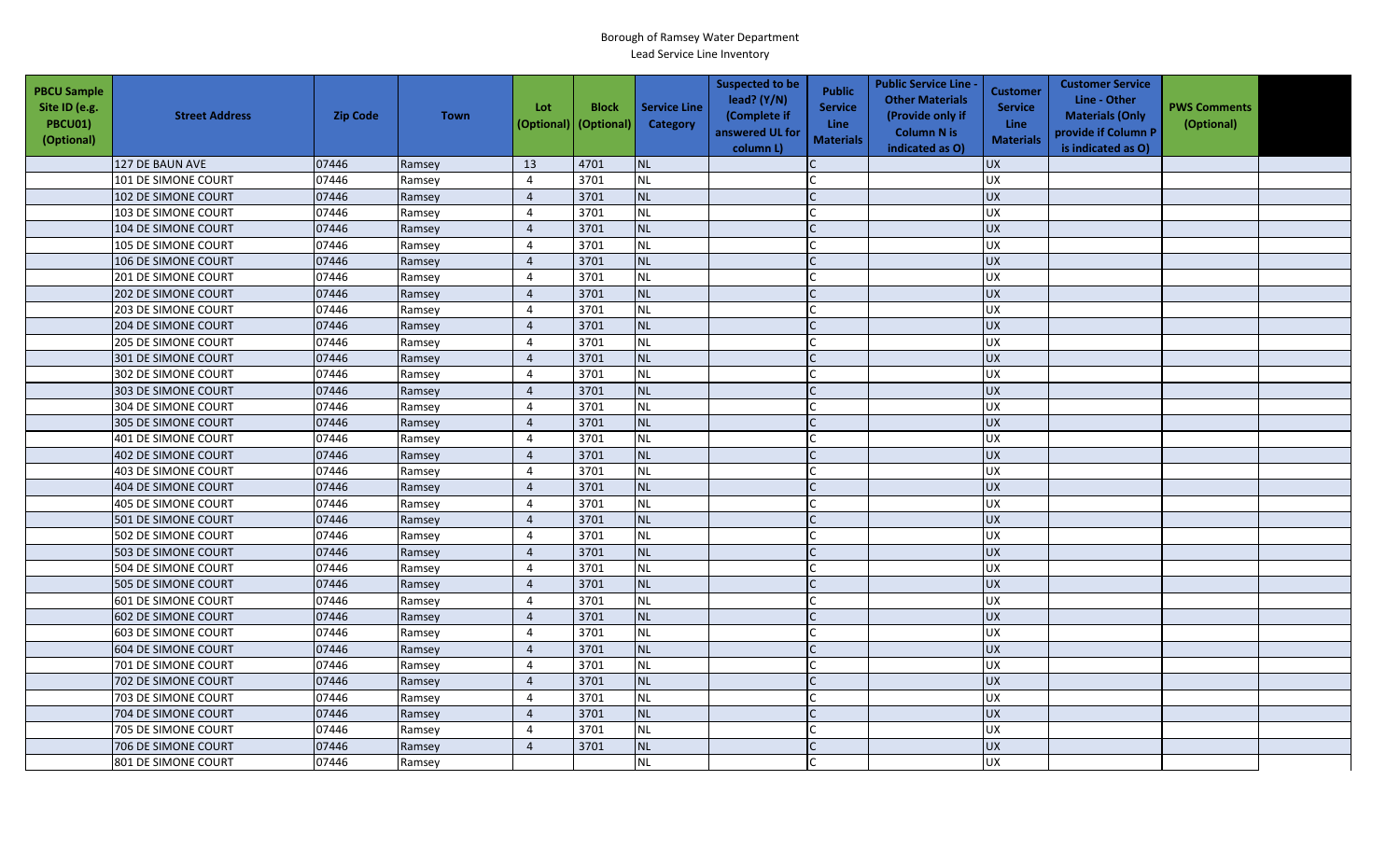| <b>PBCU Sample</b><br>Site ID (e.g.<br><b>PBCU01)</b><br>(Optional) | <b>Street Address</b> | <b>Zip Code</b> | <b>Town</b> | Lot<br>(Optional) | <b>Block</b><br>(Optional) | <b>Service Line</b><br>Category | <b>Suspected to be</b><br>lead? (Y/N)<br>(Complete if<br>answered UL for<br>column L) | <b>Public</b><br><b>Service</b><br>Line<br><b>Materials</b> | <b>Public Service Line -</b><br><b>Other Materials</b><br>(Provide only if<br><b>Column N is</b><br>indicated as O) | Customer<br><b>Service</b><br><b>Line</b><br><b>Materials</b> | <b>Customer Service</b><br>Line - Other<br><b>Materials (Only</b><br>provide if Column P<br>is indicated as O) | <b>PWS Comments</b><br>(Optional) |  |
|---------------------------------------------------------------------|-----------------------|-----------------|-------------|-------------------|----------------------------|---------------------------------|---------------------------------------------------------------------------------------|-------------------------------------------------------------|---------------------------------------------------------------------------------------------------------------------|---------------------------------------------------------------|----------------------------------------------------------------------------------------------------------------|-----------------------------------|--|
|                                                                     | 802 DE SIMONE COURT   | 07446           | Ramsey      |                   |                            | <b>NL</b>                       |                                                                                       |                                                             |                                                                                                                     | <b>UX</b>                                                     |                                                                                                                |                                   |  |
|                                                                     | 803 DE SIMONE COURT   | 07446           | Ramsey      |                   |                            | <b>NL</b>                       |                                                                                       |                                                             |                                                                                                                     | <b>UX</b>                                                     |                                                                                                                |                                   |  |
|                                                                     | 804 DE SIMONE COURT   | 07446           | Ramsey      |                   |                            | NL                              |                                                                                       |                                                             |                                                                                                                     | <b>UX</b>                                                     |                                                                                                                |                                   |  |
|                                                                     | 805 DE SIMONE COURT   | 07446           | Ramsey      |                   |                            | <b>NL</b>                       |                                                                                       |                                                             |                                                                                                                     | <b>UX</b>                                                     |                                                                                                                |                                   |  |
|                                                                     | 806 DE SIMONE COURT   | 07446           | Ramsey      |                   |                            | <b>NL</b>                       |                                                                                       |                                                             |                                                                                                                     | <b>UX</b>                                                     |                                                                                                                |                                   |  |
|                                                                     | 901 DE SIMONE COURT   | 07446           | Ramsey      |                   |                            | <b>NL</b>                       |                                                                                       |                                                             |                                                                                                                     | UX                                                            |                                                                                                                |                                   |  |
|                                                                     | 902 DE SIMONE COURT   | 07446           | Ramsey      |                   |                            | <b>NL</b>                       |                                                                                       |                                                             |                                                                                                                     | <b>UX</b>                                                     |                                                                                                                |                                   |  |
|                                                                     | 903 DE SIMONE COURT   | 07446           | Ramsey      |                   |                            | <b>NL</b>                       |                                                                                       |                                                             |                                                                                                                     | UX                                                            |                                                                                                                |                                   |  |
|                                                                     | 904 DE SIMONE COURT   | 07446           | Ramsey      |                   |                            | <b>NL</b>                       |                                                                                       |                                                             |                                                                                                                     | <b>UX</b>                                                     |                                                                                                                |                                   |  |
|                                                                     | 905 DE SIMONE COURT   | 07446           | Ramsey      |                   |                            | <b>NL</b>                       |                                                                                       |                                                             |                                                                                                                     | UX                                                            |                                                                                                                |                                   |  |
|                                                                     | 906 DE SIMONE COURT   | 07446           | Ramsey      |                   |                            | <b>NL</b>                       |                                                                                       |                                                             |                                                                                                                     | <b>UX</b>                                                     |                                                                                                                |                                   |  |
|                                                                     | <b>6 DEER TRAIL</b>   | 07446           | Ramsey      | 13                | 3001                       | <b>NL</b>                       |                                                                                       |                                                             |                                                                                                                     | <b>UX</b>                                                     |                                                                                                                |                                   |  |
|                                                                     | 10 DEER TRAIL         | 07446           | Ramsey      | 12                | 3001                       | <b>NL</b>                       |                                                                                       |                                                             |                                                                                                                     | UX                                                            |                                                                                                                |                                   |  |
|                                                                     | 15 DEER TRAIL         | 07446           | Ramsey      | 30                | 3002                       | <b>NL</b>                       |                                                                                       |                                                             |                                                                                                                     | UX                                                            |                                                                                                                |                                   |  |
|                                                                     | <b>18 DEER TRAIL</b>  | 07446           | Ramsey      | 11                | 3001                       | NL                              |                                                                                       |                                                             |                                                                                                                     | <b>UX</b>                                                     |                                                                                                                |                                   |  |
|                                                                     | 25 DEER TRAIL         | 07446           | Ramsey      | 31                | 3002                       | <b>NL</b>                       |                                                                                       |                                                             |                                                                                                                     | UX                                                            |                                                                                                                |                                   |  |
|                                                                     | 28 DEER TRAIL         | 07446           | Ramsey      | 10                | 3001                       | NL                              |                                                                                       |                                                             |                                                                                                                     | UX                                                            |                                                                                                                |                                   |  |
|                                                                     | 35 DEER TRAIL         | 07446           | Ramsey      | 32                | 3002                       | <b>NL</b>                       |                                                                                       |                                                             |                                                                                                                     | UX                                                            |                                                                                                                |                                   |  |
|                                                                     | 38 DEER TRAIL         | 07446           | Ramsey      | 9                 | 3001                       | NL                              |                                                                                       |                                                             |                                                                                                                     | <b>UX</b>                                                     |                                                                                                                |                                   |  |
|                                                                     | 45 DEER TRAIL         | 07446           | Ramsey      | 33                | 3002                       | <b>NL</b>                       |                                                                                       |                                                             |                                                                                                                     | <b>UX</b>                                                     |                                                                                                                |                                   |  |
|                                                                     | <b>48 DEER TRAIL</b>  | 07446           | Ramsey      | 8                 | 3001                       | <b>NL</b>                       |                                                                                       |                                                             |                                                                                                                     | UX                                                            |                                                                                                                |                                   |  |
|                                                                     | 58 DEER TRAIL         | 07446           | Ramsey      | $\overline{7}$    | 3001                       | <b>NL</b>                       |                                                                                       |                                                             |                                                                                                                     | UX                                                            |                                                                                                                |                                   |  |
|                                                                     | 59 DEER TRAIL         | 07446           | Ramsey      | 39                | 3002                       | <b>NL</b>                       |                                                                                       |                                                             |                                                                                                                     | UX                                                            |                                                                                                                |                                   |  |
|                                                                     | 68 DEER TRAIL         | 07446           | Ramsey      | $\boldsymbol{6}$  | 3001                       | NL                              |                                                                                       |                                                             |                                                                                                                     | UX                                                            |                                                                                                                |                                   |  |
|                                                                     | <b>75 DEER TRAIL</b>  | 07446           | Ramsey      | 40                | 3002                       | NL                              |                                                                                       |                                                             |                                                                                                                     | UX                                                            |                                                                                                                |                                   |  |
|                                                                     | 78 DEER TRAIL         | 07446           | Ramsey      | 5                 | 3001                       | <b>NL</b>                       |                                                                                       |                                                             |                                                                                                                     | <b>UX</b>                                                     |                                                                                                                |                                   |  |
|                                                                     | 88 DEER TRAIL         | 07446           | Ramsey      | $\overline{4}$    | 3001                       | NL                              |                                                                                       |                                                             |                                                                                                                     | <b>UX</b>                                                     |                                                                                                                |                                   |  |
|                                                                     | 95 DEER TRAIL         | 07446           | Ramsey      | 52                | 3002                       | <b>NL</b>                       |                                                                                       |                                                             |                                                                                                                     | <b>UX</b>                                                     |                                                                                                                |                                   |  |
|                                                                     | 98 DEER TRAIL         | 07446           | Ramsey      | $\mathbf{3}$      | 3001                       | NL                              |                                                                                       |                                                             |                                                                                                                     | <b>UX</b>                                                     |                                                                                                                |                                   |  |
|                                                                     | 105 DEER TRAIL        | 07446           | Ramsey      | 53                | 3002                       | <b>NL</b>                       |                                                                                       |                                                             |                                                                                                                     | UX                                                            |                                                                                                                |                                   |  |
|                                                                     | 108 DEER TRAIL        | 07446           | Ramsey      | $\overline{2}$    | 3001                       | <b>NL</b>                       |                                                                                       |                                                             |                                                                                                                     | <b>UX</b>                                                     |                                                                                                                |                                   |  |
|                                                                     | 109 DEER TRAIL        | 07446           | Ramsey      | 54                | 3002                       | <b>NL</b>                       |                                                                                       |                                                             |                                                                                                                     | UX                                                            |                                                                                                                |                                   |  |
|                                                                     | 110 DEER TRAIL        | 07446           | Ramsey      | 2.01              | 3001                       | <b>NL</b>                       |                                                                                       |                                                             |                                                                                                                     | <b>UX</b>                                                     |                                                                                                                |                                   |  |
|                                                                     | 113 DEER TRAIL        | 07446           | Ramsey      | 55                | 3002                       | NL                              |                                                                                       |                                                             |                                                                                                                     | UX                                                            |                                                                                                                |                                   |  |
|                                                                     | 117 DEER TRAIL        | 07446           | Ramsey      | 56                | 3002                       | NL                              |                                                                                       |                                                             |                                                                                                                     | <b>UX</b>                                                     |                                                                                                                |                                   |  |
|                                                                     | 120 DEER TRAIL        | 07446           | Ramsey      | 40                | 2401                       | <b>NL</b>                       |                                                                                       |                                                             |                                                                                                                     | UX                                                            |                                                                                                                |                                   |  |
|                                                                     | 124 DEER TRAIL        | 07446           | Ramsey      | 39                | 2401                       | NL                              |                                                                                       |                                                             |                                                                                                                     | <b>UX</b>                                                     |                                                                                                                |                                   |  |
|                                                                     | 125 DEER TRAIL        | 07446           | Ramsey      | $\mathbf{1}$      | 3002                       | NL                              |                                                                                       |                                                             |                                                                                                                     | <b>UX</b>                                                     |                                                                                                                |                                   |  |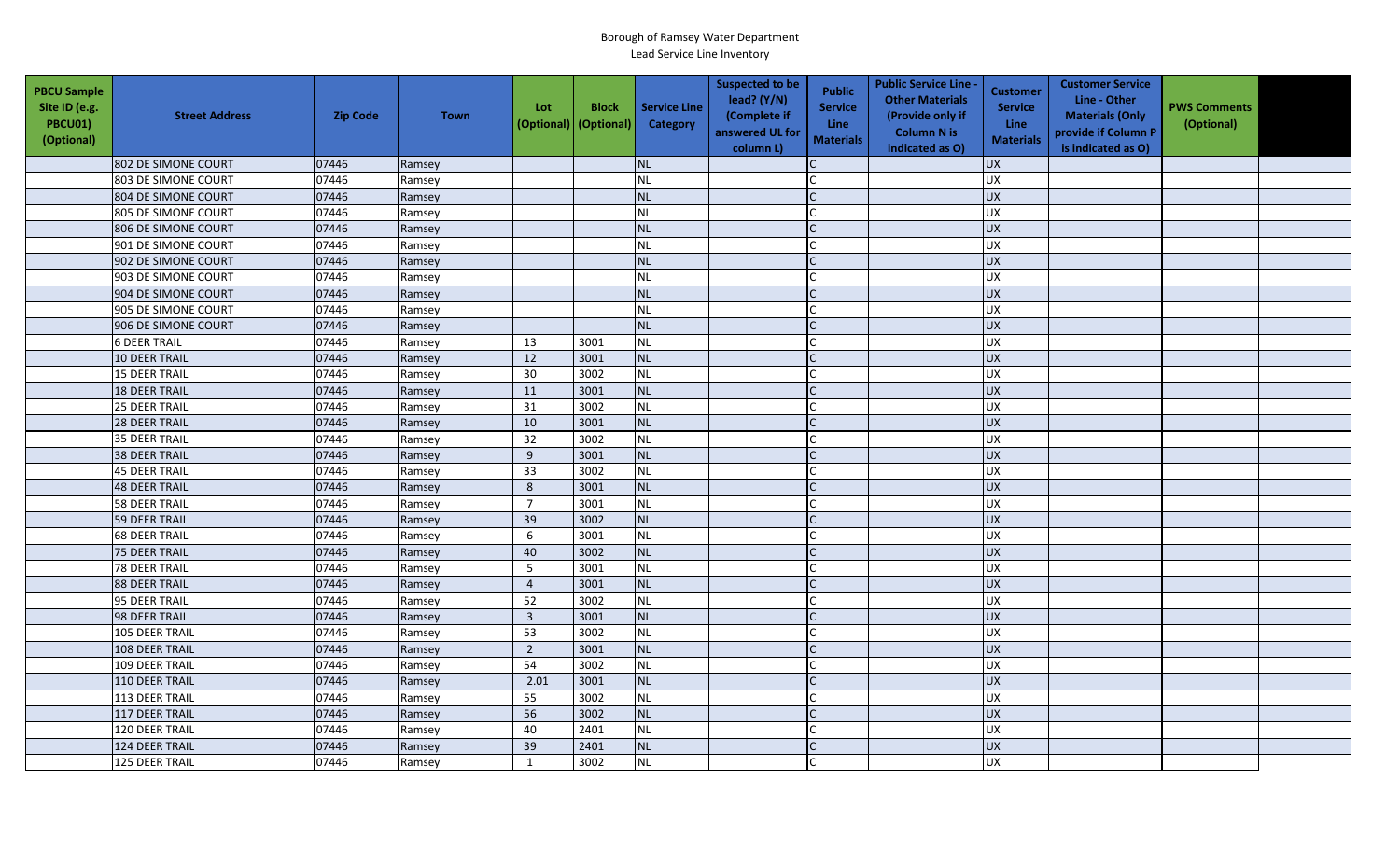| <b>PBCU Sample</b><br>Site ID (e.g.<br><b>PBCU01)</b><br>(Optional) | <b>Street Address</b>     | <b>Zip Code</b> | <b>Town</b> | Lot<br>(Optional) | <b>Block</b><br>(Optional) | <b>Service Line</b><br>Category | <b>Suspected to be</b><br>lead? (Y/N)<br>(Complete if<br>answered UL for<br>column L) | <b>Public</b><br><b>Service</b><br>Line<br><b>Materials</b> | <b>Public Service Line -</b><br><b>Other Materials</b><br>(Provide only if<br><b>Column N is</b><br>indicated as O) | <b>Customer</b><br><b>Service</b><br><b>Line</b><br><b>Materials</b> | <b>Customer Service</b><br>Line - Other<br><b>Materials (Only</b><br>provide if Column P<br>is indicated as O) | <b>PWS Comments</b><br>(Optional) |  |
|---------------------------------------------------------------------|---------------------------|-----------------|-------------|-------------------|----------------------------|---------------------------------|---------------------------------------------------------------------------------------|-------------------------------------------------------------|---------------------------------------------------------------------------------------------------------------------|----------------------------------------------------------------------|----------------------------------------------------------------------------------------------------------------|-----------------------------------|--|
|                                                                     | 125 DEER TRAIL            | 07446           | Ramsey      | $\mathbf{1}$      | 3002                       | <b>NL</b>                       |                                                                                       |                                                             |                                                                                                                     | <b>UX</b>                                                            |                                                                                                                |                                   |  |
|                                                                     | 128 DEER TRAIL            | 07446           | Ramsey      | 38                | 2401                       | <b>NL</b>                       |                                                                                       |                                                             |                                                                                                                     | <b>UX</b>                                                            |                                                                                                                |                                   |  |
|                                                                     | 129 DEER TRAIL            | 07446           | Ramsey      | $\overline{2}$    | 3002                       | NL                              |                                                                                       |                                                             |                                                                                                                     | <b>UX</b>                                                            |                                                                                                                |                                   |  |
|                                                                     | 133 DEER TRAIL            | 07446           | Ramsey      | $\overline{3}$    | 3002                       | <b>NL</b>                       |                                                                                       |                                                             |                                                                                                                     | UX                                                                   |                                                                                                                |                                   |  |
|                                                                     | 134 DEER TRAIL            | 07446           | Ramsey      | 37                | 2401                       | NL                              |                                                                                       |                                                             |                                                                                                                     | <b>UX</b>                                                            |                                                                                                                |                                   |  |
|                                                                     | 136 DEER TRAIL            | 07446           | Ramsey      | 36                | 2401                       | <b>NL</b>                       |                                                                                       |                                                             |                                                                                                                     | <b>UX</b>                                                            |                                                                                                                |                                   |  |
|                                                                     | 137 DEER TRAIL            | 07446           | Ramsey      | $\overline{4}$    | 3002                       | <b>NL</b>                       |                                                                                       |                                                             |                                                                                                                     | <b>UX</b>                                                            |                                                                                                                |                                   |  |
|                                                                     | 140 DEER TRAIL            | 07446           | Ramsey      | 35                | 2401                       | <b>NL</b>                       |                                                                                       |                                                             |                                                                                                                     | <b>UX</b>                                                            |                                                                                                                |                                   |  |
|                                                                     | 144 DEER TRAIL            | 07446           | Ramsey      | 34                | 2401                       | <b>NL</b>                       |                                                                                       | $\mathsf{C}$                                                |                                                                                                                     | UX                                                                   |                                                                                                                |                                   |  |
|                                                                     | 148 DEER TRAIL            | 07446           | Ramsey      | 33                | 2401                       | <b>NL</b>                       |                                                                                       |                                                             |                                                                                                                     | <b>UX</b>                                                            |                                                                                                                |                                   |  |
|                                                                     | 152 DEER TRAIL            | 07446           | Ramsey      | 32                | 2401                       | <b>NL</b>                       |                                                                                       | $\mathsf{C}$                                                |                                                                                                                     | <b>UX</b>                                                            |                                                                                                                |                                   |  |
|                                                                     | 156 DEER TRAIL            | 07446           | Ramsey      | 31                | 2401                       | <b>NL</b>                       |                                                                                       |                                                             |                                                                                                                     | <b>UX</b>                                                            |                                                                                                                |                                   |  |
|                                                                     | <b>159 DEER TRAIL</b>     | 07446           | Ramsey      | 19                | 3002                       | <b>NL</b>                       |                                                                                       |                                                             |                                                                                                                     | <b>UX</b>                                                            |                                                                                                                |                                   |  |
|                                                                     | 160 DEER TRAIL            | 07446           | Ramsey      | 30                | 2401                       | <b>NL</b>                       |                                                                                       |                                                             |                                                                                                                     | UX                                                                   |                                                                                                                |                                   |  |
|                                                                     | 164 DEER TRAIL            | 07446           | Ramsey      | 29                | 2401                       | <b>NL</b>                       |                                                                                       |                                                             |                                                                                                                     | UX                                                                   |                                                                                                                |                                   |  |
|                                                                     | 1 DELWOOD COURT           | 07446           | Ramsey      | 20                | 3504                       | <b>NL</b>                       |                                                                                       |                                                             |                                                                                                                     | <b>UX</b>                                                            |                                                                                                                |                                   |  |
|                                                                     | 2 DELWOOD COURT           | 07446           | Ramsey      | 27                | 3504                       | <b>NL</b>                       |                                                                                       | $\mathsf{C}$                                                |                                                                                                                     | <b>UX</b>                                                            |                                                                                                                |                                   |  |
|                                                                     | 9 DELWOOD COURT           | 07446           | Ramsey      | 21                | 3504                       | <b>NL</b>                       |                                                                                       |                                                             |                                                                                                                     | UX                                                                   |                                                                                                                |                                   |  |
|                                                                     | 10 DELWOOD COURT          | 07446           | Ramsey      | 26                | 3504                       | <b>NL</b>                       |                                                                                       |                                                             |                                                                                                                     | UX                                                                   |                                                                                                                |                                   |  |
|                                                                     | 17 DELWOOD COURT          | 07446           | Ramsey      | 22                | 3504                       | <b>NL</b>                       |                                                                                       |                                                             |                                                                                                                     | <b>UX</b>                                                            |                                                                                                                |                                   |  |
|                                                                     | 18 DELWOOD COURT          | 07446           | Ramsey      | 25                | 3504                       | <b>NL</b>                       |                                                                                       |                                                             |                                                                                                                     | <b>UX</b>                                                            |                                                                                                                |                                   |  |
|                                                                     | 25 DELWOOD COURT          | 07446           | Ramsey      | 23                | 3504                       | <b>NL</b>                       |                                                                                       |                                                             |                                                                                                                     | <b>UX</b>                                                            |                                                                                                                |                                   |  |
|                                                                     | 26 DELWOOD COURT          | 07446           | Ramsey      | 24                | 3504                       | <b>NL</b>                       |                                                                                       |                                                             |                                                                                                                     | <b>UX</b>                                                            |                                                                                                                |                                   |  |
|                                                                     | 4 DIANA COURT             | 07446           | Ramsey      | 5.04              | 4803                       | <b>NL</b>                       |                                                                                       |                                                             |                                                                                                                     | <b>UX</b>                                                            |                                                                                                                |                                   |  |
|                                                                     | <b>5 DIANA COURT</b>      | 07446           | Ramsey      | 5.01              | 4803                       | NL                              |                                                                                       | $\mathsf{C}$                                                |                                                                                                                     | <b>UX</b>                                                            |                                                                                                                |                                   |  |
|                                                                     | 7 DIANA COURT             | 07446           | Ramsey      | 5.02              | 4803                       | <b>NL</b>                       |                                                                                       |                                                             |                                                                                                                     | UX                                                                   |                                                                                                                |                                   |  |
|                                                                     | 8 DIANA COURT             | 07446           | Ramsey      | 5.05              | 4803                       | <b>NL</b>                       |                                                                                       |                                                             |                                                                                                                     | <b>UX</b>                                                            |                                                                                                                |                                   |  |
|                                                                     | 9 DIANA COURT             | 07446           | Ramsey      | 5.03              | 4803                       | <b>NL</b>                       |                                                                                       |                                                             |                                                                                                                     | <b>UX</b>                                                            |                                                                                                                |                                   |  |
|                                                                     | 12 DIANA COURT            | 07446           | Ramsey      | 5.06              | 4803                       | <b>NL</b>                       |                                                                                       |                                                             |                                                                                                                     | <b>UX</b>                                                            |                                                                                                                |                                   |  |
|                                                                     | 15 DIANA COURT            | 07446           | Ramsey      | 5.09              | 4803                       | <b>NL</b>                       |                                                                                       |                                                             |                                                                                                                     | <b>UX</b>                                                            |                                                                                                                |                                   |  |
|                                                                     | <b>16 DIANA COURT</b>     | 07446           | Ramsey      | 5.07              | 4803                       | <b>NL</b>                       |                                                                                       | $\Gamma$                                                    |                                                                                                                     | UX                                                                   |                                                                                                                |                                   |  |
|                                                                     | 20 DIANA COURT            | 07446           | Ramsey      | 5.08              | 4803                       | <b>NL</b>                       |                                                                                       |                                                             |                                                                                                                     | <b>UX</b>                                                            |                                                                                                                |                                   |  |
|                                                                     | DIXON ST-HS FIELD BY BANK | 07446           | Ramsey      |                   |                            | <b>NL</b>                       |                                                                                       |                                                             |                                                                                                                     | $\overline{UX}$                                                      |                                                                                                                |                                   |  |
|                                                                     | <b>14 DIXON STREET</b>    | 07446           | Ramsey      | 18                | 5001                       | <b>NL</b>                       |                                                                                       |                                                             |                                                                                                                     | UX                                                                   |                                                                                                                |                                   |  |
|                                                                     | <b>15 DIXON STREET</b>    | 07446           | Ramsey      | 14                | 5001                       | <b>NL</b>                       |                                                                                       |                                                             |                                                                                                                     | UX                                                                   |                                                                                                                |                                   |  |
|                                                                     | 21 DIXON STREET           | 07446           | Ramsey      | 15                | 5001                       | <b>NL</b>                       |                                                                                       |                                                             |                                                                                                                     | <b>UX</b>                                                            |                                                                                                                |                                   |  |
|                                                                     | 22 DIXON STREET           | 07446           | Ramsey      | 17                | 5001                       | <b>NL</b>                       |                                                                                       |                                                             |                                                                                                                     | <b>UX</b>                                                            |                                                                                                                |                                   |  |
|                                                                     | <b>29 DIXON STREET</b>    | 07446           | Ramsey      | 16                | 5001                       | NL                              |                                                                                       |                                                             |                                                                                                                     | UX                                                                   |                                                                                                                |                                   |  |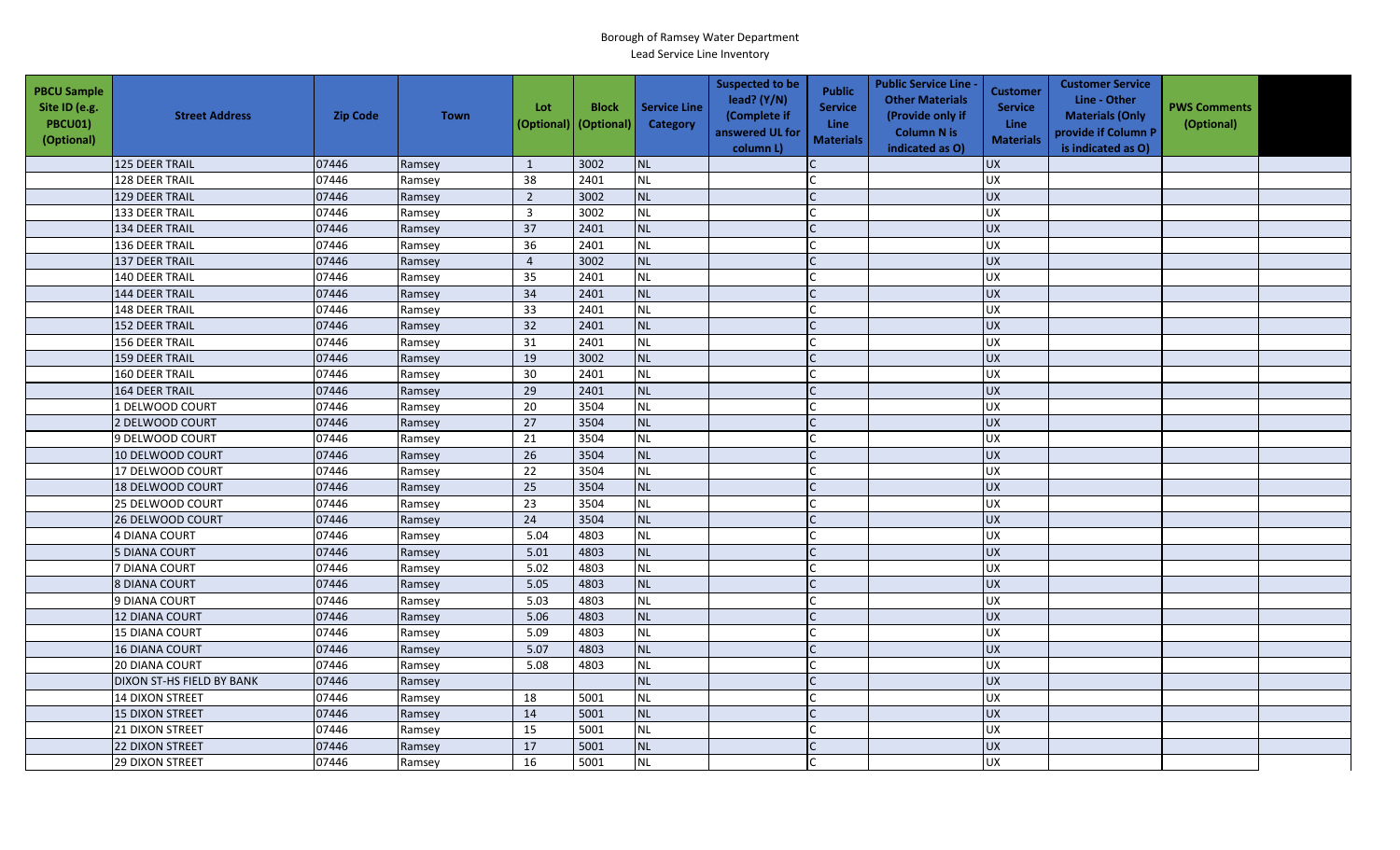| <b>PBCU Sample</b><br>Site ID (e.g.<br>PBCU01)<br>(Optional) | <b>Street Address</b>    | <b>Zip Code</b> | <b>Town</b> | Lot<br>(Optional) | <b>Block</b><br>(Optional) | <b>Service Line</b><br>Category | <b>Suspected to be</b><br>lead? (Y/N)<br>(Complete if<br>answered UL for<br>column L) | <b>Public</b><br><b>Service</b><br>Line<br><b>Materials</b> | <b>Public Service Line -</b><br><b>Other Materials</b><br>(Provide only if<br><b>Column N is</b><br>indicated as O) | <b>Customer</b><br><b>Service</b><br><b>Line</b><br><b>Materials</b> | <b>Customer Service</b><br>Line - Other<br><b>Materials (Only</b><br>provide if Column P<br>is indicated as O) | <b>PWS Comments</b><br>(Optional) |  |
|--------------------------------------------------------------|--------------------------|-----------------|-------------|-------------------|----------------------------|---------------------------------|---------------------------------------------------------------------------------------|-------------------------------------------------------------|---------------------------------------------------------------------------------------------------------------------|----------------------------------------------------------------------|----------------------------------------------------------------------------------------------------------------|-----------------------------------|--|
|                                                              | 11 DOGWOOD TERRACE       | 07446           | Ramsey      | 46                | 2202                       | <b>NL</b>                       |                                                                                       |                                                             |                                                                                                                     | <b>UX</b>                                                            |                                                                                                                |                                   |  |
|                                                              | 16 DOGWOOD TERRACE       | 07446           | Ramsey      | 9                 | 2101                       | <b>NL</b>                       |                                                                                       |                                                             |                                                                                                                     | <b>UX</b>                                                            |                                                                                                                |                                   |  |
|                                                              | 19 DOGWOOD TERRACE       | 07446           | Ramsey      | 45                | 2202                       | <b>NL</b>                       |                                                                                       |                                                             |                                                                                                                     | <b>UX</b>                                                            |                                                                                                                |                                   |  |
|                                                              | 26 DOGWOOD TERRACE       | 07446           | Ramsey      | 10                | 2101                       | <b>NL</b>                       |                                                                                       |                                                             |                                                                                                                     | UX                                                                   |                                                                                                                |                                   |  |
|                                                              | 27 DOGWOOD TERRACE       | 07446           | Ramsey      | 44                | 2202                       | <b>NL</b>                       |                                                                                       |                                                             |                                                                                                                     | <b>UX</b>                                                            |                                                                                                                |                                   |  |
|                                                              | 34 DOGWOOD TERRACE       | 07446           | Ramsey      | 11                | 2101                       | <b>NL</b>                       |                                                                                       |                                                             |                                                                                                                     | <b>UX</b>                                                            |                                                                                                                |                                   |  |
|                                                              | 35 DOGWOOD TERRACE       | 07446           | Ramsey      | 43                | 2202                       | <b>NL</b>                       |                                                                                       |                                                             |                                                                                                                     | <b>UX</b>                                                            |                                                                                                                |                                   |  |
|                                                              | 42 DOGWOOD TERRACE       | 07446           | Ramsey      | 12                | 2101                       | <b>NL</b>                       |                                                                                       |                                                             |                                                                                                                     | UX                                                                   |                                                                                                                |                                   |  |
|                                                              | 43 DOGWOOD TERRACE       | 07446           | Ramsey      | 42                | 2202                       | <b>NL</b>                       |                                                                                       | $\mathsf{C}$                                                |                                                                                                                     | <b>UX</b>                                                            |                                                                                                                |                                   |  |
|                                                              | 50 DOGWOOD TERRACE       | 07446           | Ramsey      | 13                | 2101                       | <b>NL</b>                       |                                                                                       |                                                             |                                                                                                                     | UX                                                                   |                                                                                                                |                                   |  |
|                                                              | 51 DOGWOOD TERRACE       | 07446           | Ramsey      | 41                | 2202                       | <b>NL</b>                       |                                                                                       |                                                             |                                                                                                                     | <b>UX</b>                                                            |                                                                                                                |                                   |  |
|                                                              | 58 DOGWOOD TERRACE       | 07446           | Ramsey      | 14                | 2101                       | <b>NL</b>                       |                                                                                       |                                                             |                                                                                                                     | <b>UX</b>                                                            |                                                                                                                |                                   |  |
|                                                              | 59 DOGWOOD TERRACE       | 07446           | Ramsey      | 40                | 2202                       | <b>NL</b>                       |                                                                                       |                                                             |                                                                                                                     | <b>UX</b>                                                            |                                                                                                                |                                   |  |
|                                                              | 66 DOGWOOD TERRACE       | 07446           | Ramsey      | 15                | 2101                       | <b>NL</b>                       |                                                                                       |                                                             |                                                                                                                     | <b>UX</b>                                                            |                                                                                                                |                                   |  |
|                                                              | 67 DOGWOOD TERRACE       | 07446           | Ramsey      | 39                | 2202                       | <b>NL</b>                       |                                                                                       |                                                             |                                                                                                                     | <b>UX</b>                                                            |                                                                                                                |                                   |  |
|                                                              | 74 DOGWOOD TERRACE       | 07446           | Ramsey      | 16                | 2101                       | <b>NL</b>                       |                                                                                       |                                                             |                                                                                                                     | <b>UX</b>                                                            |                                                                                                                |                                   |  |
|                                                              | 75 DOGWOOD TERRACE       | 07446           | Ramsey      | 38                | 2202                       | <b>NL</b>                       |                                                                                       |                                                             |                                                                                                                     | UX                                                                   |                                                                                                                |                                   |  |
|                                                              | 82 DOGWOOD TERRACE       | 07446           | Ramsey      | 17                | 2101                       | <b>NL</b>                       |                                                                                       |                                                             |                                                                                                                     | <b>UX</b>                                                            |                                                                                                                |                                   |  |
|                                                              | 85 DOGWOOD TERRACE       | 07446           | Ramsey      | 37                | 2202                       | <b>NL</b>                       |                                                                                       |                                                             |                                                                                                                     | <b>UX</b>                                                            |                                                                                                                |                                   |  |
|                                                              | 90 DOGWOOD TERRACE       | 07446           | Ramsey      | 18                | 2101                       | <b>NL</b>                       |                                                                                       |                                                             |                                                                                                                     | UX                                                                   |                                                                                                                |                                   |  |
|                                                              | 95 DOGWOOD TERRACE       | 07446           | Ramsey      | 36                | 2202                       | <b>NL</b>                       |                                                                                       |                                                             |                                                                                                                     | UX                                                                   |                                                                                                                |                                   |  |
|                                                              | 98 DOGWOOD TERRACE       | 07446           | Ramsey      | 19                | 2101                       | <b>NL</b>                       |                                                                                       |                                                             |                                                                                                                     | UX                                                                   |                                                                                                                |                                   |  |
|                                                              | 101 DOGWOOD TERRACE      | 07446           | Ramsey      | 35                | 2202                       | <b>NL</b>                       |                                                                                       |                                                             |                                                                                                                     | <b>UX</b>                                                            |                                                                                                                |                                   |  |
|                                                              | 106 DOGWOOD TERRACE      | 07446           | Ramsey      | 20                | 2101                       | <b>NL</b>                       |                                                                                       |                                                             |                                                                                                                     | <b>UX</b>                                                            |                                                                                                                |                                   |  |
|                                                              | 109 DOGWOOD TERRACE      | 07446           | Ramsey      | 34                | 2202                       | <b>NL</b>                       |                                                                                       | $\mathsf{C}$                                                |                                                                                                                     | <b>UX</b>                                                            |                                                                                                                |                                   |  |
|                                                              | 114 DOGWOOD TERRACE      | 07446           | Ramsey      | 21                | 2101                       | <b>NL</b>                       |                                                                                       |                                                             |                                                                                                                     | <b>UX</b>                                                            |                                                                                                                |                                   |  |
|                                                              | 116 DOGWOOD TERRACE      | 07446           | Ramsey      | 22                | 2101                       | <b>NL</b>                       |                                                                                       |                                                             |                                                                                                                     | <b>UX</b>                                                            |                                                                                                                |                                   |  |
|                                                              | 117 DOGWOOD TERRACE      | 07446           | Ramsey      | 33                | 2202                       | <b>NL</b>                       |                                                                                       |                                                             |                                                                                                                     | <b>UX</b>                                                            |                                                                                                                |                                   |  |
|                                                              | 2 DONNA COURT            | 07446           | Ramsey      | 23                | 2202                       | <b>NL</b>                       |                                                                                       |                                                             |                                                                                                                     | <b>UX</b>                                                            |                                                                                                                |                                   |  |
|                                                              | 4 DONNA COURT            | 07446           | Ramsey      | 22                | 2202                       | <b>NL</b>                       |                                                                                       |                                                             |                                                                                                                     | UX                                                                   |                                                                                                                |                                   |  |
|                                                              | <b>6 DONNA COURT</b>     | 07446           | Ramsey      | 21                | 2202                       | <b>NL</b>                       |                                                                                       |                                                             |                                                                                                                     | <b>UX</b>                                                            |                                                                                                                |                                   |  |
|                                                              | 4 DRUMM COURT            | 07446           | Ramsey      | 5.01              | 2001                       | <b>NL</b>                       |                                                                                       |                                                             |                                                                                                                     | <b>UX</b>                                                            |                                                                                                                |                                   |  |
|                                                              | 9 DRUMM COURT            | 07446           | Ramsey      | 5.03              | 2001                       | <b>NL</b>                       |                                                                                       |                                                             |                                                                                                                     | <b>UX</b>                                                            |                                                                                                                |                                   |  |
|                                                              | 10 DRUMM COURT           | 07446           | Ramsey      | 5.02              | 2001                       | <b>NL</b>                       |                                                                                       |                                                             |                                                                                                                     | <b>UX</b>                                                            |                                                                                                                |                                   |  |
|                                                              | <b>5 DUCK POND LANE</b>  | 07446           | Ramsey      | 31.01             | 4704                       | <b>NL</b>                       |                                                                                       |                                                             |                                                                                                                     | <b>UX</b>                                                            |                                                                                                                |                                   |  |
|                                                              | 9 DUCK POND LANE         | 07446           | Ramsey      | 31.02             | 4704                       | <b>NL</b>                       |                                                                                       |                                                             |                                                                                                                     | <b>UX</b>                                                            |                                                                                                                |                                   |  |
|                                                              | <b>11 DUCK POND LANE</b> | 07446           | Ramsey      | 31.03             | 4704                       | <b>NL</b>                       |                                                                                       |                                                             |                                                                                                                     | <b>UX</b>                                                            |                                                                                                                |                                   |  |
|                                                              | <b>12 DUCK POND LANE</b> | 07446           | Ramsey      | 31.12             | 4704                       | <b>NL</b>                       |                                                                                       |                                                             |                                                                                                                     | <b>UX</b>                                                            |                                                                                                                |                                   |  |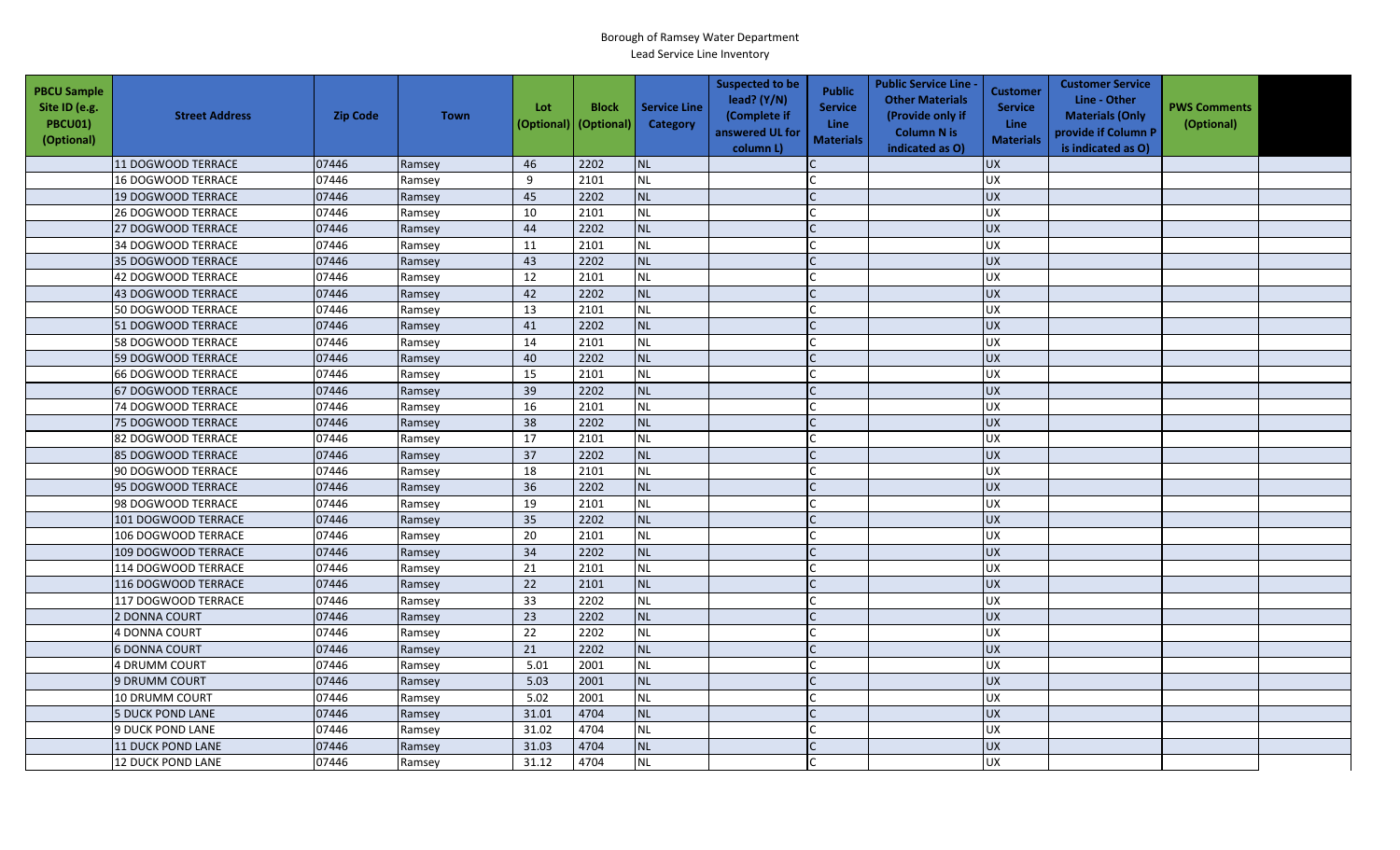| <b>PBCU Sample</b><br>Site ID (e.g.<br><b>PBCU01)</b><br>(Optional) | <b>Street Address</b>    | <b>Zip Code</b> | <b>Town</b> | Lot<br>(Optional) | <b>Block</b><br>(Optional) | <b>Service Line</b><br>Category | <b>Suspected to be</b><br>lead? (Y/N)<br>(Complete if<br>answered UL for<br>column L) | <b>Public</b><br><b>Service</b><br><b>Line</b><br><b>Materials</b> | <b>Public Service Line -</b><br><b>Other Materials</b><br>(Provide only if<br><b>Column N is</b><br>indicated as O) | <b>Customer</b><br><b>Service</b><br>Line<br><b>Materials</b> | <b>Customer Service</b><br>Line - Other<br><b>Materials (Only</b><br>provide if Column P<br>is indicated as O) | <b>PWS Comments</b><br>(Optional) |  |
|---------------------------------------------------------------------|--------------------------|-----------------|-------------|-------------------|----------------------------|---------------------------------|---------------------------------------------------------------------------------------|--------------------------------------------------------------------|---------------------------------------------------------------------------------------------------------------------|---------------------------------------------------------------|----------------------------------------------------------------------------------------------------------------|-----------------------------------|--|
|                                                                     | <b>16 DUCK POND LANE</b> | 07446           | Ramsey      | 31.11             | 4704                       | <b>NL</b>                       |                                                                                       |                                                                    |                                                                                                                     | <b>UX</b>                                                     |                                                                                                                |                                   |  |
|                                                                     | <b>17 DUCK POND LANE</b> | 07446           | Ramsey      | 31.04             | 4704                       | <b>NL</b>                       |                                                                                       |                                                                    |                                                                                                                     | <b>UX</b>                                                     |                                                                                                                |                                   |  |
|                                                                     | <b>20 DUCK POND LANE</b> | 07446           | Ramsey      | 31.10             | 4704                       | <b>NL</b>                       |                                                                                       |                                                                    |                                                                                                                     | <b>UX</b>                                                     |                                                                                                                |                                   |  |
|                                                                     | <b>21 DUCK POND LANE</b> | 07446           | Ramsey      | 31.05             | 4704                       | <b>NL</b>                       |                                                                                       |                                                                    |                                                                                                                     | UX                                                            |                                                                                                                |                                   |  |
|                                                                     | <b>24 DUCK POND LANE</b> | 07446           | Ramsey      | 31.09             | 4704                       | <b>NL</b>                       |                                                                                       |                                                                    |                                                                                                                     | <b>UX</b>                                                     |                                                                                                                |                                   |  |
|                                                                     | <b>25 DUCK POND LANE</b> | 07446           | Ramsey      | 31.06             | 4704                       | <b>NL</b>                       |                                                                                       |                                                                    |                                                                                                                     | <b>UX</b>                                                     |                                                                                                                |                                   |  |
|                                                                     | <b>28 DUCK POND LANE</b> | 07446           | Ramsey      | 31.08             | 4704                       | <b>NL</b>                       |                                                                                       | $\mathsf{C}$                                                       |                                                                                                                     | <b>UX</b>                                                     |                                                                                                                |                                   |  |
|                                                                     | <b>32 DUCK POND LANE</b> | 07446           | Ramsey      | 31.07             | 4704                       | <b>NL</b>                       |                                                                                       |                                                                    |                                                                                                                     | <b>UX</b>                                                     |                                                                                                                |                                   |  |
|                                                                     | 3 ELBERT COURT           | 07446           | Ramsey      | 16                | 1102                       | <b>NL</b>                       |                                                                                       |                                                                    |                                                                                                                     | <b>UX</b>                                                     |                                                                                                                |                                   |  |
|                                                                     | 10 ELBERT COURT          | 07446           | Ramsey      | 40                | 1102                       | NL                              |                                                                                       |                                                                    |                                                                                                                     | UX                                                            |                                                                                                                |                                   |  |
|                                                                     | 15 ELBERT COURT          | 07446           | Ramsey      | 17                | 1102                       | <b>NL</b>                       |                                                                                       | C                                                                  |                                                                                                                     | <b>UX</b>                                                     |                                                                                                                |                                   |  |
|                                                                     | 16 ELBERT COURT          | 07446           | Ramsey      | 39                | 1102                       | <b>NL</b>                       |                                                                                       |                                                                    |                                                                                                                     | <b>UX</b>                                                     |                                                                                                                |                                   |  |
|                                                                     | 22 ELBERT COURT          | 07446           | Ramsey      | 38                | 1102                       | <b>NL</b>                       |                                                                                       |                                                                    |                                                                                                                     | <b>UX</b>                                                     |                                                                                                                |                                   |  |
|                                                                     | 27 ELBERT COURT          | 07446           | Ramsey      | $\overline{4}$    | 1103                       | <b>NL</b>                       |                                                                                       |                                                                    |                                                                                                                     | <b>UX</b>                                                     |                                                                                                                |                                   |  |
|                                                                     | <b>28 ELBERT COURT</b>   | 07446           | Ramsey      | 37                | 1102                       | <b>NL</b>                       |                                                                                       |                                                                    |                                                                                                                     | <b>UX</b>                                                     |                                                                                                                |                                   |  |
|                                                                     | 34 ELBERT COURT          | 07446           | Ramsey      | 36                | 1102                       | <b>NL</b>                       |                                                                                       |                                                                    |                                                                                                                     | UX                                                            |                                                                                                                |                                   |  |
|                                                                     | 37 ELBERT COURT          | 07446           | Ramsey      | $\mathbf{3}$      | 1103                       | <b>NL</b>                       |                                                                                       |                                                                    |                                                                                                                     | UX                                                            |                                                                                                                |                                   |  |
|                                                                     | <b>38 ELBERT COURT</b>   | 07446           | Ramsey      | 35                | 1102                       | NL                              |                                                                                       |                                                                    |                                                                                                                     | UX                                                            |                                                                                                                |                                   |  |
|                                                                     | 45 ELBERT COURT          | 07446           | Ramsey      | $\overline{2}$    | 1103                       | <b>NL</b>                       |                                                                                       |                                                                    |                                                                                                                     | <b>UX</b>                                                     |                                                                                                                |                                   |  |
|                                                                     | <b>46 ELBERT COURT</b>   | 07446           | Ramsey      | 34                | 1102                       | <b>NL</b>                       |                                                                                       |                                                                    |                                                                                                                     | <b>UX</b>                                                     |                                                                                                                |                                   |  |
|                                                                     | <b>52 ELBERT COURT</b>   | 07446           | Ramsey      | 33                | 1102                       | <b>NL</b>                       |                                                                                       |                                                                    |                                                                                                                     | <b>UX</b>                                                     |                                                                                                                |                                   |  |
|                                                                     | 57 ELBERT COURT          | 07446           | Ramsey      | 32                | 1102                       | <b>NL</b>                       |                                                                                       |                                                                    |                                                                                                                     | <b>UX</b>                                                     |                                                                                                                |                                   |  |
|                                                                     | 63 ELBERT COURT          | 07446           | Ramsey      | 31                | 1102                       | <b>NL</b>                       |                                                                                       |                                                                    |                                                                                                                     | UX                                                            |                                                                                                                |                                   |  |
|                                                                     | 64 ELBERT COURT          | 07446           | Ramsey      | $\mathbf{1}$      | 1103                       | <b>NL</b>                       |                                                                                       |                                                                    |                                                                                                                     | UX                                                            |                                                                                                                |                                   |  |
|                                                                     | 69 ELBERT COURT          | 07446           | Ramsey      | 30                | 1102                       | <b>NL</b>                       |                                                                                       |                                                                    |                                                                                                                     | UX                                                            |                                                                                                                |                                   |  |
|                                                                     | 73 ELBERT COURT          | 07446           | Ramsey      | 21                | 1801                       | <b>NL</b>                       |                                                                                       |                                                                    |                                                                                                                     | <b>UX</b>                                                     |                                                                                                                |                                   |  |
|                                                                     | 79 ELBERT COURT          | 07446           | Ramsey      | 28                | 1102                       | <b>NL</b>                       |                                                                                       |                                                                    |                                                                                                                     | UX                                                            |                                                                                                                |                                   |  |
|                                                                     | 85 ELBERT COURT          | 07446           | Ramsey      | 27                | 1102                       | <b>NL</b>                       |                                                                                       |                                                                    |                                                                                                                     | <b>UX</b>                                                     |                                                                                                                |                                   |  |
|                                                                     | <b>88 ELBERT COURT</b>   | 07446           | Ramsey      | 6                 | 1103                       | <b>NL</b>                       |                                                                                       |                                                                    |                                                                                                                     | <b>UX</b>                                                     |                                                                                                                |                                   |  |
|                                                                     | <b>8 ELBERT STREET</b>   | 07446           | Ramsey      | 9                 | 2301                       | <b>NL</b>                       |                                                                                       |                                                                    |                                                                                                                     | <b>UX</b>                                                     |                                                                                                                |                                   |  |
|                                                                     | 12 ELBERT STREET         | 07446           | Ramsey      | 10                | 2301                       | <b>NL</b>                       |                                                                                       |                                                                    |                                                                                                                     | <b>UX</b>                                                     |                                                                                                                |                                   |  |
|                                                                     | <b>18 ELBERT STREET</b>  | 07446           | Ramsey      | 11                | 2301                       | NL                              |                                                                                       |                                                                    |                                                                                                                     | UX                                                            |                                                                                                                |                                   |  |
|                                                                     | <b>30 ELBERT STREET</b>  | 07446           | Ramsey      | 12                | 2301                       | <b>NL</b>                       |                                                                                       |                                                                    |                                                                                                                     | <b>UX</b>                                                     |                                                                                                                |                                   |  |
|                                                                     | 70 ELBERT STREET         | 07446           | Ramsey      | $\overline{2}$    | 1902                       | <b>NL</b>                       |                                                                                       |                                                                    |                                                                                                                     | <b>UX</b>                                                     |                                                                                                                |                                   |  |
|                                                                     | 71 ELBERT STREET         | 07446           | Ramsey      | $\overline{22}$   | 1801                       | NL                              |                                                                                       |                                                                    |                                                                                                                     | <b>UX</b>                                                     |                                                                                                                |                                   |  |
|                                                                     | 73 ELBERT STREET         | 07446           | Ramsey      | 29                | 1102                       | <b>NL</b>                       |                                                                                       |                                                                    |                                                                                                                     | <b>UX</b>                                                     |                                                                                                                |                                   |  |
|                                                                     | <b>78 ELBERT STREET</b>  | 07446           | Ramsey      | $\mathbf{3}$      | 1902                       | <b>NL</b>                       |                                                                                       |                                                                    |                                                                                                                     | UX                                                            |                                                                                                                |                                   |  |
|                                                                     | 85 ELBERT STREET         | 07446           | Ramsey      | 20                | 1801                       | NL                              |                                                                                       |                                                                    |                                                                                                                     | <b>UX</b>                                                     |                                                                                                                |                                   |  |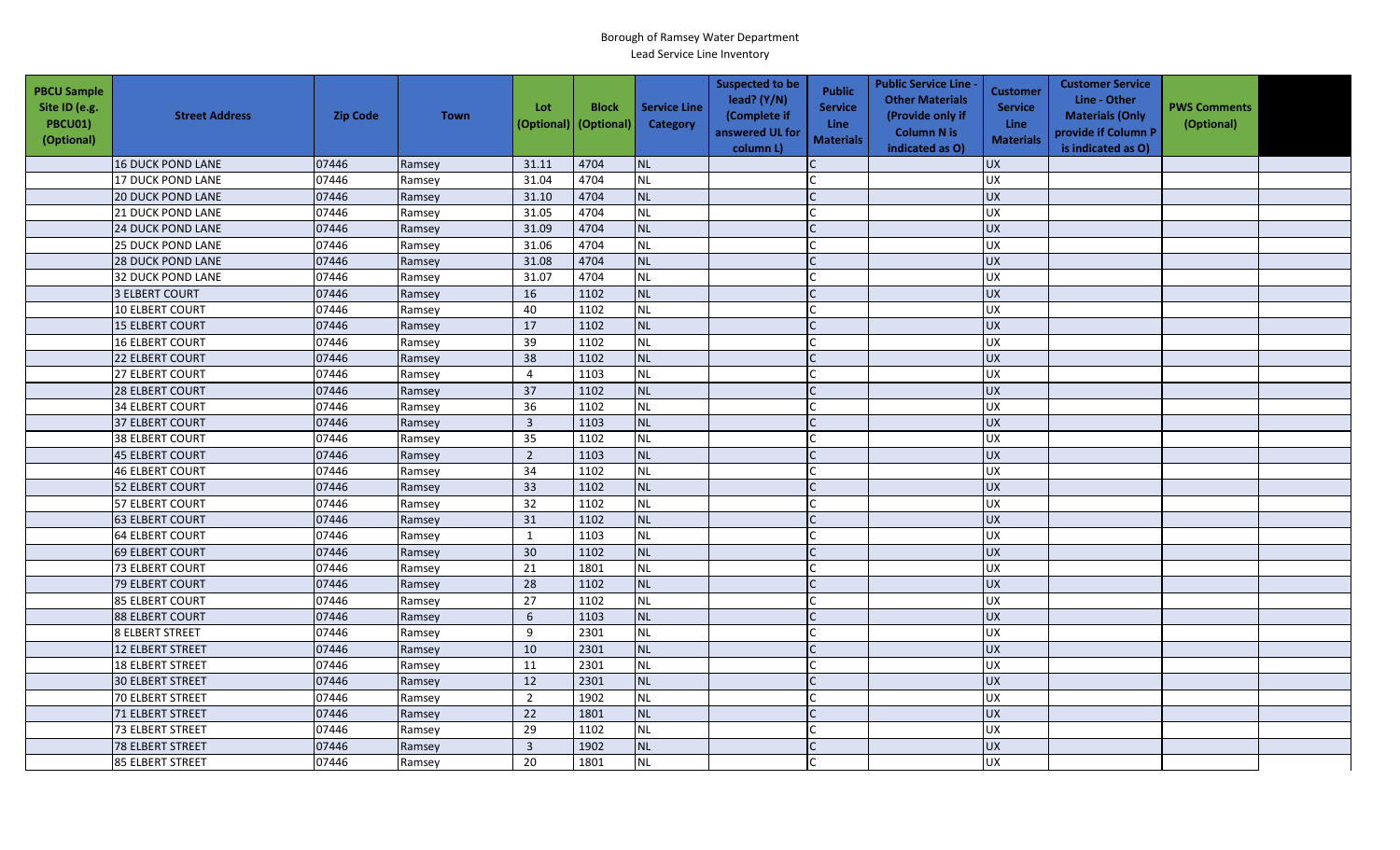| <b>PBCU Sample</b><br>Site ID (e.g.<br>PBCU01)<br>(Optional) | <b>Street Address</b>    | <b>Zip Code</b> | <b>Town</b> | Lot<br>(Optional) | <b>Block</b><br>(Optional) | <b>Service Line</b><br><b>Category</b> | <b>Suspected to be</b><br>lead? (Y/N)<br>(Complete if<br>answered UL for<br>column L) | <b>Public</b><br><b>Service</b><br><b>Line</b><br><b>Materials</b> | <b>Public Service Line -</b><br><b>Other Materials</b><br>(Provide only if<br><b>Column N is</b><br>indicated as O) | <b>Customer</b><br><b>Service</b><br>Line<br><b>Materials</b> | <b>Customer Service</b><br>Line - Other<br><b>Materials (Only</b><br>provide if Column P<br>is indicated as O) | <b>PWS Comments</b><br>(Optional) |  |
|--------------------------------------------------------------|--------------------------|-----------------|-------------|-------------------|----------------------------|----------------------------------------|---------------------------------------------------------------------------------------|--------------------------------------------------------------------|---------------------------------------------------------------------------------------------------------------------|---------------------------------------------------------------|----------------------------------------------------------------------------------------------------------------|-----------------------------------|--|
|                                                              | 86 ELBERT STREET         | 07446           | Ramsey      | $\overline{4}$    | 1902                       | <b>NL</b>                              |                                                                                       |                                                                    |                                                                                                                     | <b>UX</b>                                                     |                                                                                                                |                                   |  |
|                                                              | 92 ELBERT STREET         | 07446           | Ramsey      | 5                 | 1902                       | <b>NL</b>                              |                                                                                       |                                                                    |                                                                                                                     | <b>UX</b>                                                     |                                                                                                                |                                   |  |
|                                                              | 95 ELBERT STREET         | 07446           | Ramsey      | 19                | 1801                       | <b>NL</b>                              |                                                                                       |                                                                    |                                                                                                                     | <b>UX</b>                                                     |                                                                                                                |                                   |  |
|                                                              | 98 ELBERT STREET         | 07446           | Ramsey      | 6                 | 1902                       | <b>NL</b>                              |                                                                                       |                                                                    |                                                                                                                     | <b>UX</b>                                                     |                                                                                                                |                                   |  |
|                                                              | 108 ELBERT STREET        | 07446           | Ramsey      | $\overline{7}$    | 1902                       | <b>NL</b>                              |                                                                                       |                                                                    |                                                                                                                     | <b>UX</b>                                                     |                                                                                                                |                                   |  |
|                                                              | 115 ELBERT STREET        | 07446           | Ramsey      | 18                | 1801                       | <b>NL</b>                              |                                                                                       |                                                                    |                                                                                                                     | <b>UX</b>                                                     |                                                                                                                |                                   |  |
|                                                              | 120 ELBERT STREET        | 07446           | Ramsey      | $8\phantom{1}$    | 1902                       | <b>NL</b>                              |                                                                                       | $\mathsf{C}$                                                       |                                                                                                                     | <b>UX</b>                                                     |                                                                                                                |                                   |  |
|                                                              | 123 ELBERT STREET        | 07446           | Ramsey      | 17                | 1801                       | <b>NL</b>                              |                                                                                       |                                                                    |                                                                                                                     | <b>UX</b>                                                     |                                                                                                                |                                   |  |
|                                                              | 128 ELBERT STREET        | 07446           | Ramsey      | 9                 | 1902                       | <b>NL</b>                              |                                                                                       |                                                                    |                                                                                                                     | <b>UX</b>                                                     |                                                                                                                |                                   |  |
|                                                              | 129 ELBERT STREET        | 07446           | Ramsey      | 16                | 1801                       | NL                                     |                                                                                       |                                                                    |                                                                                                                     | UX                                                            |                                                                                                                |                                   |  |
|                                                              | 134 ELBERT STREET        | 07446           | Ramsey      | 16                | 1902                       | <b>NL</b>                              |                                                                                       | C                                                                  |                                                                                                                     | <b>UX</b>                                                     |                                                                                                                |                                   |  |
|                                                              | <b>137 ELBERT STREET</b> | 07446           | Ramsey      | 15                | 1801                       | <b>NL</b>                              |                                                                                       |                                                                    |                                                                                                                     | <b>UX</b>                                                     |                                                                                                                |                                   |  |
|                                                              | 140 ELBERT STREET        | 07446           | Ramsey      | 17                | 1902                       | <b>NL</b>                              |                                                                                       |                                                                    |                                                                                                                     | <b>UX</b>                                                     |                                                                                                                |                                   |  |
|                                                              | 145 ELBERT STREET        | 07446           | Ramsey      | 14                | 1801                       | <b>NL</b>                              |                                                                                       |                                                                    |                                                                                                                     | <b>UX</b>                                                     |                                                                                                                |                                   |  |
|                                                              | 146 ELBERT STREET        | 07446           | Ramsey      | 18                | 1902                       | <b>NL</b>                              |                                                                                       |                                                                    |                                                                                                                     | <b>UX</b>                                                     |                                                                                                                |                                   |  |
|                                                              | 150 ELBERT STREET        | 07446           | Ramsey      | 19                | 1902                       | <b>NL</b>                              |                                                                                       |                                                                    |                                                                                                                     | <b>UX</b>                                                     |                                                                                                                |                                   |  |
|                                                              | 153 ELBERT STREET        | 07446           | Ramsey      | 13                | 1801                       | <b>NL</b>                              |                                                                                       |                                                                    |                                                                                                                     | UX                                                            |                                                                                                                |                                   |  |
|                                                              | <b>165 ELBERT STREET</b> | 07446           | Ramsey      | 11                | 1801                       | <b>NL</b>                              |                                                                                       |                                                                    |                                                                                                                     | UX                                                            |                                                                                                                |                                   |  |
|                                                              | 173 ELBERT STREET        | 07446           | Ramsey      | 10                | 1801                       | <b>NL</b>                              |                                                                                       |                                                                    |                                                                                                                     | <b>UX</b>                                                     |                                                                                                                |                                   |  |
|                                                              | 174 ELBERT STREET        | 07446           | Ramsey      | $\overline{2}$    | 1901                       | <b>NL</b>                              |                                                                                       |                                                                    |                                                                                                                     | <b>UX</b>                                                     |                                                                                                                |                                   |  |
|                                                              | 179 ELBERT STREET        | 07446           | Ramsey      | 9                 | 1801                       | <b>NL</b>                              |                                                                                       |                                                                    |                                                                                                                     | <b>UX</b>                                                     |                                                                                                                |                                   |  |
|                                                              | 180 ELBERT STREET        | 07446           | Ramsey      | $\mathbf{3}$      | 1901                       | <b>NL</b>                              |                                                                                       |                                                                    |                                                                                                                     | <b>UX</b>                                                     |                                                                                                                |                                   |  |
|                                                              | <b>185 ELBERT STREET</b> | 07446           | Ramsey      | 8                 | 1801                       | <b>NL</b>                              |                                                                                       |                                                                    |                                                                                                                     | UX                                                            |                                                                                                                |                                   |  |
|                                                              | <b>188 ELBERT STREET</b> | 07446           | Ramsey      | $\overline{4}$    | 1901                       | NL                                     |                                                                                       |                                                                    |                                                                                                                     | <b>UX</b>                                                     |                                                                                                                |                                   |  |
|                                                              | 193 ELBERT STREET        | 07446           | Ramsey      | $\overline{7}$    | 1801                       | <b>NL</b>                              |                                                                                       |                                                                    |                                                                                                                     | UX                                                            |                                                                                                                |                                   |  |
|                                                              | 196 ELBERT STREET        | 07446           | Ramsey      | 5                 | 1901                       | <b>NL</b>                              |                                                                                       |                                                                    |                                                                                                                     | <b>UX</b>                                                     |                                                                                                                |                                   |  |
|                                                              | 201 ELBERT STREET        | 07446           | Ramsey      | $\boldsymbol{6}$  | 1801                       | <b>NL</b>                              |                                                                                       |                                                                    |                                                                                                                     | UX                                                            |                                                                                                                |                                   |  |
|                                                              | 202 ELBERT STREET        | 07446           | Ramsey      | 6                 | 1901                       | <b>NL</b>                              |                                                                                       |                                                                    |                                                                                                                     | <b>UX</b>                                                     |                                                                                                                |                                   |  |
|                                                              | 207 ELBERT STREET        | 07446           | Ramsey      | 5                 | 1801                       | <b>NL</b>                              |                                                                                       |                                                                    |                                                                                                                     | <b>UX</b>                                                     |                                                                                                                |                                   |  |
|                                                              | <b>210 ELBERT STREET</b> | 07446           | Ramsey      | $\overline{7}$    | 1901                       | <b>NL</b>                              |                                                                                       |                                                                    |                                                                                                                     | UX                                                            |                                                                                                                |                                   |  |
|                                                              | 215 ELBERT STREET        | 07446           | Ramsey      | $\overline{4}$    | 1801                       | <b>NL</b>                              |                                                                                       |                                                                    |                                                                                                                     | <b>UX</b>                                                     |                                                                                                                |                                   |  |
|                                                              | 216 ELBERT STREET        | 07446           | Ramsey      | 8                 | 1901                       | <b>NL</b>                              |                                                                                       |                                                                    |                                                                                                                     | UX                                                            |                                                                                                                |                                   |  |
|                                                              | 221 ELBERT STREET        | 07446           | Ramsey      | $\overline{3}$    | 1801                       | <b>NL</b>                              |                                                                                       |                                                                    |                                                                                                                     | <b>UX</b>                                                     |                                                                                                                |                                   |  |
|                                                              | 226 ELBERT STREET        | 07446           | Ramsey      | 9                 | 1901                       | <b>NL</b>                              |                                                                                       |                                                                    |                                                                                                                     | <b>UX</b>                                                     |                                                                                                                |                                   |  |
|                                                              | <b>227 ELBERT STREET</b> | 07446           | Ramsey      | $\overline{2}$    | 1801                       | NL                                     |                                                                                       |                                                                    |                                                                                                                     | <b>UX</b>                                                     |                                                                                                                |                                   |  |
|                                                              | 233 ELBERT STREET        | 07446           | Ramsey      | $\mathbf{1}$      | 1801                       | <b>NL</b>                              |                                                                                       |                                                                    |                                                                                                                     | <b>UX</b>                                                     |                                                                                                                |                                   |  |
|                                                              | 234 ELBERT STREET        | 07446           | Ramsey      | 10                | 1901                       | <b>NL</b>                              |                                                                                       |                                                                    |                                                                                                                     | UX                                                            |                                                                                                                |                                   |  |
|                                                              | <b>295 ELBERT STREET</b> | 07446           | Ramsey      | $\overline{4}$    | 1503                       | NL                                     |                                                                                       |                                                                    |                                                                                                                     | <b>UX</b>                                                     |                                                                                                                |                                   |  |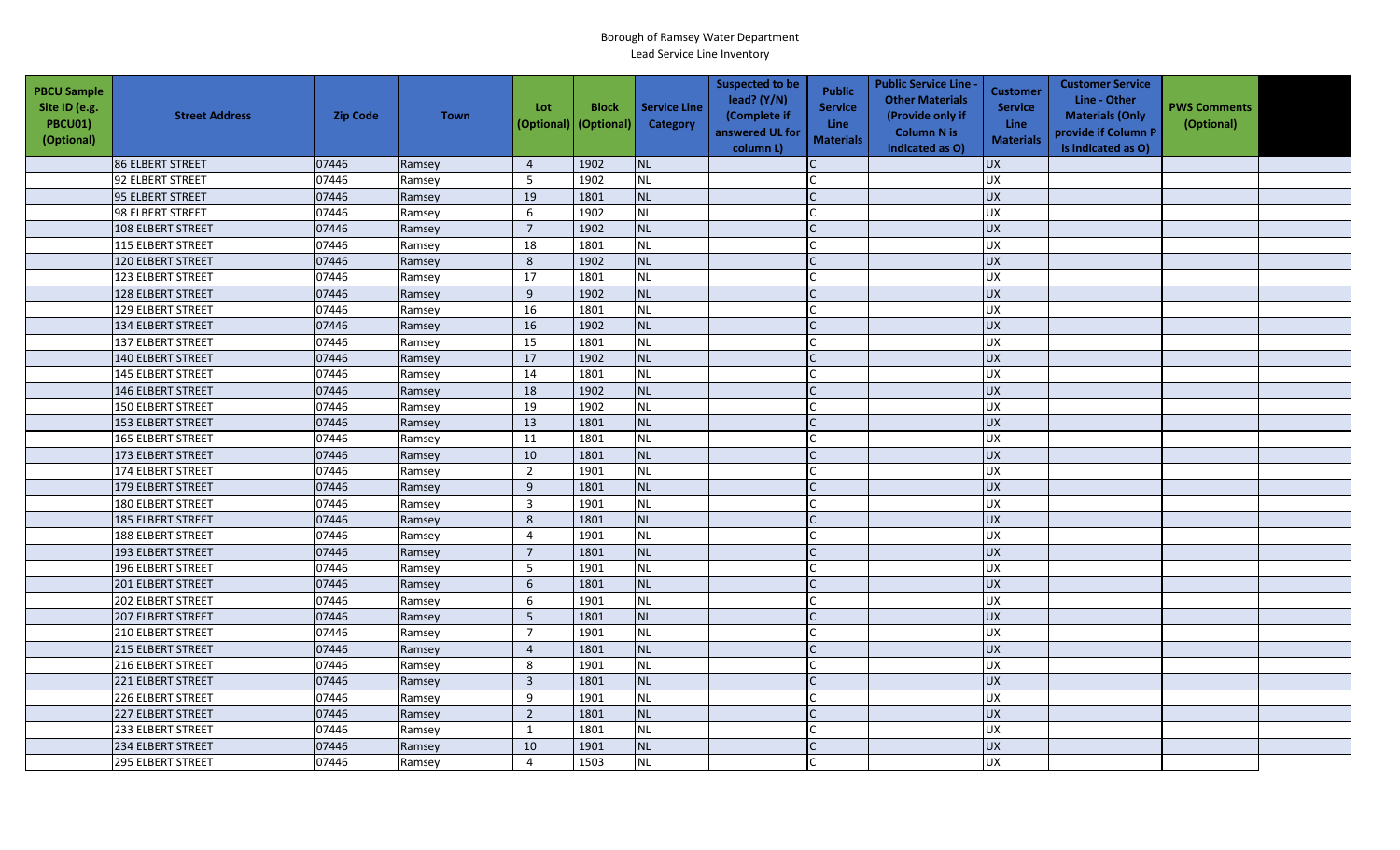| <b>PBCU Sample</b><br>Site ID (e.g.<br>PBCU01)<br>(Optional) | <b>Street Address</b>    | <b>Zip Code</b> | <b>Town</b> | Lot<br>(Optional) | <b>Block</b><br>(Optional) | <b>Service Line</b><br>Category | <b>Suspected to be</b><br>lead? (Y/N)<br>(Complete if<br>answered UL for<br>column L) | <b>Public</b><br><b>Service</b><br><b>Line</b><br><b>Materials</b> | <b>Public Service Line -</b><br><b>Other Materials</b><br>(Provide only if<br><b>Column N is</b><br>indicated as O) | <b>Customer</b><br><b>Service</b><br><b>Line</b><br><b>Materials</b> | <b>Customer Service</b><br>Line - Other<br><b>Materials (Only</b><br>provide if Column P<br>is indicated as O) | <b>PWS Comments</b><br>(Optional) |  |
|--------------------------------------------------------------|--------------------------|-----------------|-------------|-------------------|----------------------------|---------------------------------|---------------------------------------------------------------------------------------|--------------------------------------------------------------------|---------------------------------------------------------------------------------------------------------------------|----------------------------------------------------------------------|----------------------------------------------------------------------------------------------------------------|-----------------------------------|--|
|                                                              | 300 ELBERT STREET        | 07446           | Ramsey      | 6                 | 1501                       | <b>NL</b>                       |                                                                                       |                                                                    |                                                                                                                     | <b>UX</b>                                                            |                                                                                                                |                                   |  |
|                                                              | 310 ELBERT STREET        | 07446           | Ramsey      | $\overline{7}$    | 1501                       | <b>NL</b>                       |                                                                                       |                                                                    |                                                                                                                     | UX                                                                   |                                                                                                                |                                   |  |
|                                                              | 320 ELBERT STREET        | 07446           | Ramsey      | 1                 | 1501                       | NL                              |                                                                                       |                                                                    |                                                                                                                     | <b>UX</b>                                                            |                                                                                                                |                                   |  |
|                                                              | 321 ELBERT STREET        | 07446           | Ramsey      | $\overline{3}$    | 1503                       | <b>NL</b>                       |                                                                                       |                                                                    |                                                                                                                     | <b>UX</b>                                                            |                                                                                                                |                                   |  |
|                                                              | 328 ELBERT STREET        | 07446           | Ramsey      | 1.05              | 1311                       | <b>NL</b>                       |                                                                                       |                                                                    |                                                                                                                     | <b>UX</b>                                                            |                                                                                                                |                                   |  |
|                                                              | 329 ELBERT STREET        | 07446           | Ramsey      | 3.01              | 1503                       | <b>NL</b>                       |                                                                                       |                                                                    |                                                                                                                     | UX                                                                   |                                                                                                                |                                   |  |
|                                                              | 336 ELBERT STREET        | 07446           | Ramsey      | 1.04              | 1311                       | <b>NL</b>                       |                                                                                       |                                                                    |                                                                                                                     | <b>UX</b>                                                            |                                                                                                                |                                   |  |
|                                                              | 337 ELBERT STREET        | 07446           | Ramsey      | 2.03              | 1310                       | <b>NL</b>                       |                                                                                       |                                                                    |                                                                                                                     | <b>UX</b>                                                            |                                                                                                                |                                   |  |
|                                                              | 344 ELBERT STREET        | 07446           | Ramsey      | 1.03              | 1311                       | <b>NL</b>                       |                                                                                       |                                                                    |                                                                                                                     | <b>UX</b>                                                            |                                                                                                                |                                   |  |
|                                                              | 345 ELBERT STREET        | 07446           | Ramsey      | 2.02              | 1310                       | <b>NL</b>                       |                                                                                       |                                                                    |                                                                                                                     | <b>UX</b>                                                            |                                                                                                                |                                   |  |
|                                                              | 352 ELBERT STREET        | 07446           | Ramsey      | 1.02              | 1311                       | <b>NL</b>                       |                                                                                       |                                                                    |                                                                                                                     | <b>UX</b>                                                            |                                                                                                                |                                   |  |
|                                                              | 353 ELBERT STREET        | 07446           | Ramsey      | 2.01              | 1310                       | <b>NL</b>                       |                                                                                       |                                                                    |                                                                                                                     | UX                                                                   |                                                                                                                |                                   |  |
|                                                              | 358 ELBERT STREET        | 07446           | Ramsey      | 1.01              | 1311                       | <b>NL</b>                       |                                                                                       |                                                                    |                                                                                                                     | <b>UX</b>                                                            |                                                                                                                |                                   |  |
|                                                              | 368 ELBERT STREET        | 07446           | Ramsey      | $\mathbf{1}$      | 1311                       | NL                              |                                                                                       |                                                                    |                                                                                                                     | UX                                                                   |                                                                                                                |                                   |  |
|                                                              | 369 ELBERT STREET        | 07446           | Ramsey      | $\overline{2}$    | 1310                       | NL                              |                                                                                       |                                                                    |                                                                                                                     | <b>UX</b>                                                            |                                                                                                                |                                   |  |
|                                                              | <b>384 ELBERT STREET</b> | 07446           | Ramsey      | 15                | 1303                       | <b>NL</b>                       |                                                                                       |                                                                    |                                                                                                                     | <b>UX</b>                                                            |                                                                                                                |                                   |  |
|                                                              | 385 ELBERT STREET        | 07446           | Ramsey      | 11.01             | 1302                       | <b>NL</b>                       |                                                                                       |                                                                    |                                                                                                                     | <b>UX</b>                                                            |                                                                                                                |                                   |  |
|                                                              | 397 ELBERT STREET        | 07446           | Ramsey      | 11.02             | 1302                       | <b>NL</b>                       |                                                                                       |                                                                    |                                                                                                                     | <b>UX</b>                                                            |                                                                                                                |                                   |  |
|                                                              | 398 ELBERT STREET        | 07446           | Ramsey      | 16                | 1303                       | <b>NL</b>                       |                                                                                       |                                                                    |                                                                                                                     | <b>UX</b>                                                            |                                                                                                                |                                   |  |
|                                                              | 406 ELBERT STREET        | 07446           | Ramsey      | 17                | 1303                       | <b>NL</b>                       |                                                                                       |                                                                    |                                                                                                                     | <b>UX</b>                                                            |                                                                                                                |                                   |  |
|                                                              | 409 ELBERT ST            | 07446           | Ramsey      | 10                | 1302                       | <b>NL</b>                       |                                                                                       |                                                                    |                                                                                                                     | <b>UX</b>                                                            |                                                                                                                |                                   |  |
|                                                              | <b>414 ELBERT STREET</b> | 07446           | Ramsey      | 18                | 1303                       | <b>NL</b>                       |                                                                                       |                                                                    |                                                                                                                     | <b>UX</b>                                                            |                                                                                                                |                                   |  |
|                                                              | 421 ELBERT STREET        | 07446           | Ramsey      | 9                 | 1302                       | <b>NL</b>                       |                                                                                       |                                                                    |                                                                                                                     | <b>UX</b>                                                            |                                                                                                                |                                   |  |
|                                                              | 422 ELBERT STREET        | 07446           | Ramsey      | 19                | 1303                       | <b>NL</b>                       |                                                                                       |                                                                    |                                                                                                                     | UX                                                                   |                                                                                                                |                                   |  |
|                                                              | 429 ELBERT STREET        | 07446           | Ramsey      | 8                 | 1302                       | <b>NL</b>                       |                                                                                       | $\mathsf{C}$                                                       |                                                                                                                     | <b>UX</b>                                                            |                                                                                                                |                                   |  |
|                                                              | 434 ELBERT STREET        | 07446           | Ramsey      | 20                | 1303                       | <b>NL</b>                       |                                                                                       |                                                                    |                                                                                                                     | <b>UX</b>                                                            |                                                                                                                |                                   |  |
|                                                              | 435 ELBERT STREET        | 07446           | Ramsey      | $\overline{7}$    | 1302                       | <b>NL</b>                       |                                                                                       |                                                                    |                                                                                                                     | <b>UX</b>                                                            |                                                                                                                |                                   |  |
|                                                              | 442 ELBERT STREET        | 07446           | Ramsey      | 21                | 1303                       | <b>NL</b>                       |                                                                                       |                                                                    |                                                                                                                     | <b>UX</b>                                                            |                                                                                                                |                                   |  |
|                                                              | 443 ELBERT STREET        | 07446           | Ramsey      | 6                 | 1302                       | NL                              |                                                                                       |                                                                    |                                                                                                                     | <b>UX</b>                                                            |                                                                                                                |                                   |  |
|                                                              | 450 ELBERT STREET        | 07446           | Ramsey      | 22                | 1303                       | <b>NL</b>                       |                                                                                       |                                                                    |                                                                                                                     | <b>UX</b>                                                            |                                                                                                                |                                   |  |
|                                                              | 453 ELBERT STREET        | 07446           | Ramsey      | 5                 | 1302                       | <b>NL</b>                       |                                                                                       |                                                                    |                                                                                                                     | <b>UX</b>                                                            |                                                                                                                |                                   |  |
|                                                              | <b>458 ELBERT STREET</b> | 07446           | Ramsey      | 23                | 1303                       | <b>NL</b>                       |                                                                                       |                                                                    |                                                                                                                     | <b>UX</b>                                                            |                                                                                                                |                                   |  |
|                                                              | 472 ELBERT STREET        | 07446           | Ramsey      | $\mathbf{1}$      | 1303                       | <b>NL</b>                       |                                                                                       |                                                                    |                                                                                                                     | UX                                                                   |                                                                                                                |                                   |  |
|                                                              | 261 ELIZABETH AVE        | 07446           | Ramsey      | $\mathbf{1}$      | 3407                       | <b>NL</b>                       |                                                                                       |                                                                    |                                                                                                                     | <b>UX</b>                                                            |                                                                                                                |                                   |  |
|                                                              | 262 ELIZABETH AVE.       | 07446           | Ramsey      | $\overline{4}$    | 3406                       | <b>NL</b>                       |                                                                                       |                                                                    |                                                                                                                     | UX                                                                   |                                                                                                                |                                   |  |
|                                                              | 273 ELIZABETH AVE.       | 07446           | Ramsey      | 13                | 3402                       | <b>NL</b>                       |                                                                                       |                                                                    |                                                                                                                     | <b>UX</b>                                                            |                                                                                                                |                                   |  |
|                                                              | 274 ELIZABETH AVE.       | 07446           | Ramsey      | 10                | 3403                       | <b>NL</b>                       |                                                                                       |                                                                    |                                                                                                                     | <b>UX</b>                                                            |                                                                                                                |                                   |  |
|                                                              | 281 ELIZABETH AVE.       | 07446           | Ramsey      | 14                | 3402                       | <b>NL</b>                       |                                                                                       |                                                                    |                                                                                                                     | <b>UX</b>                                                            |                                                                                                                |                                   |  |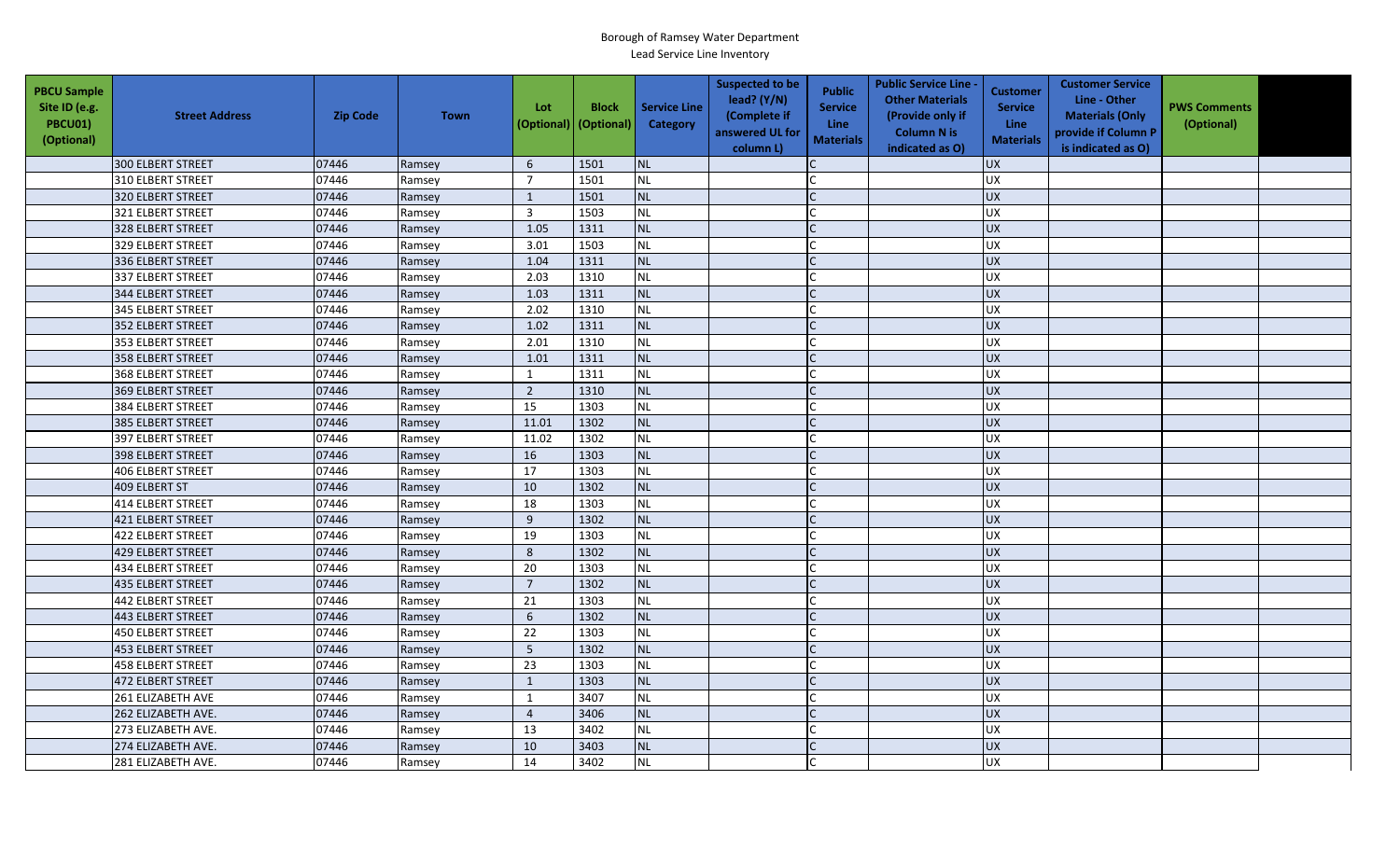| <b>PBCU Sample</b><br>Site ID (e.g.<br><b>PBCU01)</b><br>(Optional) | <b>Street Address</b> | <b>Zip Code</b> | <b>Town</b> | Lot<br>(Optional)       | <b>Block</b><br>(Optional) | <b>Service Line</b><br>Category | <b>Suspected to be</b><br>lead? $(Y/N)$<br>(Complete if<br>answered UL for<br>column L) | <b>Public</b><br><b>Service</b><br><b>Line</b><br><b>Materials</b> | <b>Public Service Line -</b><br><b>Other Materials</b><br>(Provide only if<br><b>Column N is</b><br>indicated as O) | <b>Customer</b><br><b>Service</b><br><b>Line</b><br><b>Materials</b> | <b>Customer Service</b><br>Line - Other<br><b>Materials (Only</b><br>provide if Column P<br>is indicated as O) | <b>PWS Comments</b><br>(Optional) |  |
|---------------------------------------------------------------------|-----------------------|-----------------|-------------|-------------------------|----------------------------|---------------------------------|-----------------------------------------------------------------------------------------|--------------------------------------------------------------------|---------------------------------------------------------------------------------------------------------------------|----------------------------------------------------------------------|----------------------------------------------------------------------------------------------------------------|-----------------------------------|--|
|                                                                     | 289 ELIZABETH AVE.    | 07446           | Ramsey      | 15                      | 3402                       | <b>NL</b>                       |                                                                                         |                                                                    |                                                                                                                     | <b>UX</b>                                                            |                                                                                                                |                                   |  |
|                                                                     | 292 ELIZABETH AVE.    | 07446           | Ramsey      | 9                       | 3403                       | <b>NL</b>                       |                                                                                         |                                                                    |                                                                                                                     | <b>UX</b>                                                            |                                                                                                                |                                   |  |
|                                                                     | 297 ELIZABETH AVE.    | 07446           | Ramsey      | 17                      | 3402                       | NL                              |                                                                                         |                                                                    |                                                                                                                     | <b>UX</b>                                                            |                                                                                                                |                                   |  |
|                                                                     | 305 ELIZABETH AVE.    | 07446           | Ramsey      | 18                      | 3402                       | <b>NL</b>                       |                                                                                         |                                                                    |                                                                                                                     | UX                                                                   |                                                                                                                |                                   |  |
|                                                                     | 306 ELIZABETH AVE.    | 07446           | Ramsey      | 8                       | 3403                       | <b>NL</b>                       |                                                                                         |                                                                    |                                                                                                                     | <b>UX</b>                                                            |                                                                                                                |                                   |  |
|                                                                     | 313 ELIZABETH AVE.    | 07446           | Ramsey      | 19                      | 3402                       | <b>NL</b>                       |                                                                                         |                                                                    |                                                                                                                     | <b>UX</b>                                                            |                                                                                                                |                                   |  |
|                                                                     | 314 ELIZABETH AVE.    | 07446           | Ramsey      | $\overline{7}$          | 3403                       | <b>NL</b>                       |                                                                                         |                                                                    |                                                                                                                     | <b>UX</b>                                                            |                                                                                                                |                                   |  |
|                                                                     | 321 ELIZABETH AVE.    | 07446           | Ramsey      | 20                      | 3402                       | <b>NL</b>                       |                                                                                         |                                                                    |                                                                                                                     | <b>UX</b>                                                            |                                                                                                                |                                   |  |
|                                                                     | 322 ELIZABETH AVE.    | 07446           | Ramsey      | 6                       | 3403                       | <b>NL</b>                       |                                                                                         | $\mathsf{C}$                                                       |                                                                                                                     | UX                                                                   |                                                                                                                |                                   |  |
|                                                                     | 329 ELIZABETH AVE.    | 07446           | Ramsey      | 21                      | 3402                       | <b>NL</b>                       |                                                                                         |                                                                    |                                                                                                                     | <b>UX</b>                                                            |                                                                                                                |                                   |  |
|                                                                     | 330 ELIZABETH AVE.    | 07446           | Ramsey      | 5                       | 3403                       | <b>NL</b>                       |                                                                                         | $\mathsf{C}$                                                       |                                                                                                                     | <b>UX</b>                                                            |                                                                                                                |                                   |  |
|                                                                     | 333 ELIZABETH AVE.    | 07446           | Ramsey      | 22                      | 3402                       | NL                              |                                                                                         |                                                                    |                                                                                                                     | <b>UX</b>                                                            |                                                                                                                |                                   |  |
|                                                                     | 338 ELIZABETH AVE.    | 07446           | Ramsey      | $\overline{4}$          | 3403                       | <b>NL</b>                       |                                                                                         |                                                                    |                                                                                                                     | UX                                                                   |                                                                                                                |                                   |  |
|                                                                     | 345 ELIZABETH AVE.    | 07446           | Ramsey      | 23                      | 3402                       | <b>NL</b>                       |                                                                                         |                                                                    |                                                                                                                     | UX                                                                   |                                                                                                                |                                   |  |
|                                                                     | 346 ELIZABETH AVE.    | 07446           | Ramsey      | $\overline{\mathbf{3}}$ | 3403                       | <b>NL</b>                       |                                                                                         |                                                                    |                                                                                                                     | UX                                                                   |                                                                                                                |                                   |  |
|                                                                     | 353 ELIZABETH AVE.    | 07446           | Ramsey      | 24                      | 3402                       | <b>NL</b>                       |                                                                                         |                                                                    |                                                                                                                     | <b>UX</b>                                                            |                                                                                                                |                                   |  |
|                                                                     | 354 ELIZABETH AVE.    | 07446           | Ramsey      | $\overline{2}$          | 3403                       | <b>NL</b>                       |                                                                                         |                                                                    |                                                                                                                     | <b>UX</b>                                                            |                                                                                                                |                                   |  |
|                                                                     | 357 ELIZABETH AVE.    | 07446           | Ramsey      | 25                      | 3402                       | <b>NL</b>                       |                                                                                         |                                                                    |                                                                                                                     | UX                                                                   |                                                                                                                |                                   |  |
|                                                                     | 383 ELIZABETH AVE.    | 07446           | Ramsey      | 15                      | 3304                       | <b>NL</b>                       |                                                                                         |                                                                    |                                                                                                                     | UX                                                                   |                                                                                                                |                                   |  |
|                                                                     | 393 ELIZABETH AVE.    | 07446           | Ramsey      | 16                      | 3304                       | <b>NL</b>                       |                                                                                         |                                                                    |                                                                                                                     | <b>UX</b>                                                            |                                                                                                                |                                   |  |
|                                                                     | 394 ELIZABETH AVE.    | 07446           | Ramsey      | 9                       | 3306                       | <b>NL</b>                       |                                                                                         |                                                                    |                                                                                                                     | <b>UX</b>                                                            |                                                                                                                |                                   |  |
|                                                                     | 401 ELIZABETH AVE.    | 07446           | Ramsey      | 17                      | 3304                       | <b>NL</b>                       |                                                                                         |                                                                    |                                                                                                                     | <b>UX</b>                                                            |                                                                                                                |                                   |  |
|                                                                     | 406 ELIZABETH AVE.    | 07446           | Ramsey      | $\overline{7}$          | 3305                       | <b>NL</b>                       |                                                                                         |                                                                    |                                                                                                                     | <b>UX</b>                                                            |                                                                                                                |                                   |  |
|                                                                     | 409 ELIZABETH AVE.    | 07446           | Ramsey      | 18                      | 3304                       | <b>NL</b>                       |                                                                                         |                                                                    |                                                                                                                     | <b>UX</b>                                                            |                                                                                                                |                                   |  |
|                                                                     | 417 ELIZABETH AVE.    | 07446           | Ramsey      | 19                      | 3304                       | <b>NL</b>                       |                                                                                         | $\mathsf{C}$                                                       |                                                                                                                     | <b>UX</b>                                                            |                                                                                                                |                                   |  |
|                                                                     | 418 ELIZABETH AVE.    | 07446           | Ramsey      | 6                       | 3305                       | <b>NL</b>                       |                                                                                         |                                                                    |                                                                                                                     | UX                                                                   |                                                                                                                |                                   |  |
|                                                                     | 425 ELIZABETH AVE.    | 07446           | Ramsey      | 20                      | 3304                       | <b>NL</b>                       |                                                                                         |                                                                    |                                                                                                                     | <b>UX</b>                                                            |                                                                                                                |                                   |  |
|                                                                     | 426 ELIZABETH AVE.    | 07446           | Ramsey      | 5                       | 3305                       | <b>NL</b>                       |                                                                                         |                                                                    |                                                                                                                     | <b>UX</b>                                                            |                                                                                                                |                                   |  |
|                                                                     | 433 ELIZABETH AVE.    | 07446           | Ramsey      | 21                      | 3304                       | <b>NL</b>                       |                                                                                         |                                                                    |                                                                                                                     | <b>UX</b>                                                            |                                                                                                                |                                   |  |
|                                                                     | 434 ELIZABETH AVE.    | 07446           | Ramsey      | $\overline{4}$          | 3305                       | <b>NL</b>                       |                                                                                         |                                                                    |                                                                                                                     | <b>UX</b>                                                            |                                                                                                                |                                   |  |
|                                                                     | 441 ELIZABETH AVE.    | 07446           | Ramsey      | 22                      | 3304                       | <b>NL</b>                       |                                                                                         |                                                                    |                                                                                                                     | UX                                                                   |                                                                                                                |                                   |  |
|                                                                     | 442 ELIZABETH AVE.    | 07446           | Ramsey      | $\overline{3}$          | 3305                       | <b>NL</b>                       |                                                                                         |                                                                    |                                                                                                                     | <b>UX</b>                                                            |                                                                                                                |                                   |  |
|                                                                     | 449 ELIZABETH AVE.    | 07446           | Ramsey      | 23                      | 3304                       | <b>NL</b>                       |                                                                                         |                                                                    |                                                                                                                     | $\overline{UX}$                                                      |                                                                                                                |                                   |  |
|                                                                     | 450 ELIZABETH AVE.    | 07446           | Ramsey      | $\overline{2}$          | 3305                       | <b>NL</b>                       |                                                                                         |                                                                    |                                                                                                                     | UX                                                                   |                                                                                                                |                                   |  |
|                                                                     | 455 ELIZABETH AVE.    | 07446           | Ramsey      | 24                      | 3304                       | <b>NL</b>                       |                                                                                         |                                                                    |                                                                                                                     | UX                                                                   |                                                                                                                |                                   |  |
|                                                                     | 456 ELIZABETH AVE.    | 07446           | Ramsey      | 1                       | 3305                       | NL                              |                                                                                         |                                                                    |                                                                                                                     | <b>UX</b>                                                            |                                                                                                                |                                   |  |
|                                                                     | 13 ELM AVE.           | 07446           | Ramsey      | 8                       | 2702                       | <b>NL</b>                       |                                                                                         |                                                                    |                                                                                                                     | <b>UX</b>                                                            |                                                                                                                |                                   |  |
|                                                                     | 18 ELM AVE.           | 07446           | Ramsey      | 16                      | 2701                       | NL                              |                                                                                         |                                                                    |                                                                                                                     | UX                                                                   |                                                                                                                |                                   |  |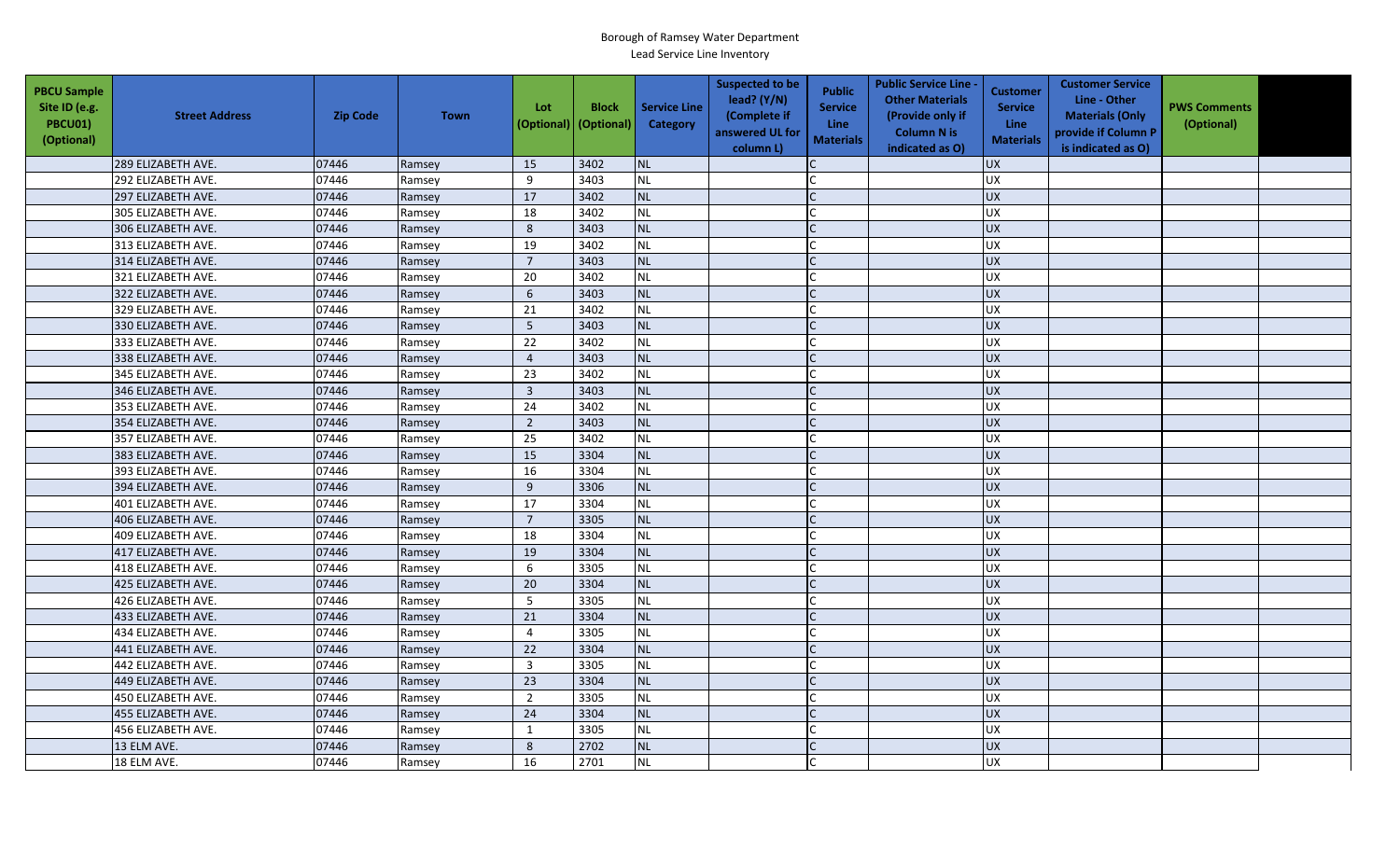| <b>PBCU Sample</b><br>Site ID (e.g.<br><b>PBCU01)</b><br>(Optional) | <b>Street Address</b>     | <b>Zip Code</b> | <b>Town</b> | Lot<br>(Optional) | <b>Block</b><br>(Optional) | <b>Service Line</b><br>Category | <b>Suspected to be</b><br>lead? (Y/N)<br>(Complete if<br>answered UL for<br>column L) | <b>Public</b><br><b>Service</b><br><b>Line</b><br><b>Materials</b> | <b>Public Service Line -</b><br><b>Other Materials</b><br>(Provide only if<br><b>Column N is</b><br>indicated as O) | Customer<br><b>Service</b><br><b>Line</b><br><b>Materials</b> | <b>Customer Service</b><br>Line - Other<br><b>Materials (Only</b><br>provide if Column P<br>is indicated as O) | <b>PWS Comments</b><br>(Optional) |  |
|---------------------------------------------------------------------|---------------------------|-----------------|-------------|-------------------|----------------------------|---------------------------------|---------------------------------------------------------------------------------------|--------------------------------------------------------------------|---------------------------------------------------------------------------------------------------------------------|---------------------------------------------------------------|----------------------------------------------------------------------------------------------------------------|-----------------------------------|--|
|                                                                     | 19 ELM AVE.               | 07446           | Ramsey      | $\overline{7}$    | 2702                       | <b>NL</b>                       |                                                                                       |                                                                    |                                                                                                                     | <b>UX</b>                                                     |                                                                                                                |                                   |  |
|                                                                     | 23 ELM AVE.               | 07446           | Ramsey      | 6                 | 2702                       | NL                              |                                                                                       |                                                                    |                                                                                                                     | UX                                                            |                                                                                                                |                                   |  |
|                                                                     | 28 ELM AVE.               | 07446           | Ramsey      | 17                | 2701                       | <b>NL</b>                       |                                                                                       |                                                                    |                                                                                                                     | <b>UX</b>                                                     |                                                                                                                |                                   |  |
|                                                                     | 31 ELM AVE.               | 07446           | Ramsey      | 5                 | 2702                       | <b>NL</b>                       |                                                                                       |                                                                    |                                                                                                                     | UX                                                            |                                                                                                                |                                   |  |
|                                                                     | 34 ELM AVE.               | 07446           | Ramsey      | 18                | 2701                       | <b>NL</b>                       |                                                                                       |                                                                    |                                                                                                                     | <b>UX</b>                                                     |                                                                                                                |                                   |  |
|                                                                     | 37 ELM AVE.               | 07446           | Ramsey      | $\overline{4}$    | 2702                       | <b>NL</b>                       |                                                                                       |                                                                    |                                                                                                                     | <b>UX</b>                                                     |                                                                                                                |                                   |  |
|                                                                     | 40 ELM AVE.               | 07446           | Ramsey      | 19                | 2701                       | <b>NL</b>                       |                                                                                       | $\mathsf{C}$                                                       |                                                                                                                     | UX                                                            |                                                                                                                |                                   |  |
|                                                                     | 43 ELM AVE.               | 07446           | Ramsey      | $\overline{3}$    | 2702                       | <b>NL</b>                       |                                                                                       |                                                                    |                                                                                                                     | <b>UX</b>                                                     |                                                                                                                |                                   |  |
|                                                                     | 46 ELM AVE.               | 07446           | Ramsey      | 20                | 2701                       | <b>NL</b>                       |                                                                                       |                                                                    |                                                                                                                     | <b>UX</b>                                                     |                                                                                                                |                                   |  |
|                                                                     | 52 ELM AVE.               | 07446           | Ramsey      | 21                | 2701                       | NL                              |                                                                                       |                                                                    |                                                                                                                     | UX                                                            |                                                                                                                |                                   |  |
|                                                                     | 60 ELM AVE.               | 07446           | Ramsey      | 22                | 2701                       | NL                              |                                                                                       | $\mathsf{C}$                                                       |                                                                                                                     | UX                                                            |                                                                                                                |                                   |  |
|                                                                     | 63 ELM AVE.               | 07446           | Ramsey      | 31                | 2701                       | <b>NL</b>                       |                                                                                       |                                                                    |                                                                                                                     | <b>UX</b>                                                     |                                                                                                                |                                   |  |
|                                                                     | 70 ELM AVE.               | 07446           | Ramsey      | 23                | 2701                       | <b>NL</b>                       |                                                                                       |                                                                    |                                                                                                                     | <b>UX</b>                                                     |                                                                                                                |                                   |  |
|                                                                     | 79 ELM AVE.               | 07446           | Ramsey      | 30                | 2701                       | <b>NL</b>                       |                                                                                       | $\mathsf{C}$                                                       |                                                                                                                     | <b>UX</b>                                                     |                                                                                                                |                                   |  |
|                                                                     | 80 ELM AVE.               | 07446           | Ramsey      | 24                | 2701                       | <b>NL</b>                       |                                                                                       | $\mathsf{C}$                                                       |                                                                                                                     | UX                                                            |                                                                                                                |                                   |  |
|                                                                     | 83 ELM AVE.               | 07446           | Ramsey      | 29                | 2701                       | <b>NL</b>                       |                                                                                       |                                                                    |                                                                                                                     | UX                                                            |                                                                                                                |                                   |  |
|                                                                     | 90 ELM AVE.               | 07446           | Ramsey      | 26                | 2701                       | <b>NL</b>                       |                                                                                       |                                                                    |                                                                                                                     | UX                                                            |                                                                                                                |                                   |  |
|                                                                     | 95 ELM AVE.               | 07446           | Ramsey      | 28                | 2701                       | NL                              |                                                                                       |                                                                    |                                                                                                                     | UX                                                            |                                                                                                                |                                   |  |
|                                                                     | 96 ELM AVE.               | 07446           | Ramsey      | 27                | 2701                       | <b>NL</b>                       |                                                                                       |                                                                    |                                                                                                                     | UX                                                            |                                                                                                                |                                   |  |
|                                                                     | 14 ELM PLACE              | 07446           | Ramsey      | $\overline{2}$    | 2702                       | <b>NL</b>                       |                                                                                       |                                                                    |                                                                                                                     | UX                                                            |                                                                                                                |                                   |  |
|                                                                     | <b>5 ETON COURT</b>       | 07446           | Ramsey      | 15                | 4907                       | <b>NL</b>                       |                                                                                       |                                                                    |                                                                                                                     | UX                                                            |                                                                                                                |                                   |  |
|                                                                     | <b>6 ETON COURT</b>       | 07446           | Ramsey      | $\overline{2}$    | 4907                       | NL                              |                                                                                       |                                                                    |                                                                                                                     | UX                                                            |                                                                                                                |                                   |  |
|                                                                     | 11 ETON COURT             | 07446           | Ramsey      | 14                | 4907                       | <b>NL</b>                       |                                                                                       |                                                                    |                                                                                                                     | UX                                                            |                                                                                                                |                                   |  |
|                                                                     | 16 ETON COURT             | 07446           | Ramsey      | $\overline{3}$    | 4907                       | <b>NL</b>                       |                                                                                       |                                                                    |                                                                                                                     | UX                                                            |                                                                                                                |                                   |  |
|                                                                     | 22 ETON COURT             | 07446           | Ramsey      | $\overline{a}$    | 4907                       | <b>NL</b>                       |                                                                                       |                                                                    |                                                                                                                     | UX                                                            |                                                                                                                |                                   |  |
|                                                                     | 27 ETON COURT             | 07446           | Ramsey      | $\mathbf{1}$      | 4908                       | <b>NL</b>                       |                                                                                       |                                                                    |                                                                                                                     | <b>UX</b>                                                     |                                                                                                                |                                   |  |
|                                                                     | 30 ETON COURT             | 07446           | Ramsey      | $\overline{5}$    | 4907                       | <b>NL</b>                       |                                                                                       |                                                                    |                                                                                                                     | UX                                                            |                                                                                                                |                                   |  |
|                                                                     | 38 ETON COURT             | 07446           | Ramsey      | 6                 | 4907                       | <b>NL</b>                       |                                                                                       |                                                                    |                                                                                                                     | UX                                                            |                                                                                                                |                                   |  |
|                                                                     | 44 ETON COURT             | 07446           | Ramsey      | $\overline{7}$    | 4907                       | <b>NL</b>                       |                                                                                       |                                                                    |                                                                                                                     | UX                                                            |                                                                                                                |                                   |  |
|                                                                     | <b>45 ETON COURT</b>      | 07446           | Ramsey      | $\overline{2}$    | 4908                       | <b>NL</b>                       |                                                                                       |                                                                    |                                                                                                                     | UX                                                            |                                                                                                                |                                   |  |
|                                                                     | 50 ETON COURT             | 07446           | Ramsey      | 8                 | 4907                       | <b>NL</b>                       |                                                                                       |                                                                    |                                                                                                                     | <b>UX</b>                                                     |                                                                                                                |                                   |  |
|                                                                     | <b>56 ETON COURT</b>      | 07446           | Ramsey      | $9$               | 4907                       | NL                              |                                                                                       | $\sqrt{ }$                                                         |                                                                                                                     | UX                                                            |                                                                                                                |                                   |  |
|                                                                     | 60 ETON COURT             | 07446           | Ramsey      | 10                | 4907                       | <b>NL</b>                       |                                                                                       |                                                                    |                                                                                                                     | <b>UX</b>                                                     |                                                                                                                |                                   |  |
|                                                                     | <b>66 ETON COURT</b>      | 07446           | Ramsey      | 11                | 4907                       | <b>NL</b>                       |                                                                                       |                                                                    |                                                                                                                     | UX                                                            |                                                                                                                |                                   |  |
|                                                                     | <b>76 ETON COURT</b>      | 07446           | Ramsey      | 12                | 4907                       | NL                              |                                                                                       |                                                                    |                                                                                                                     | <b>UX</b>                                                     |                                                                                                                |                                   |  |
|                                                                     | <b>80 ETON COURT</b>      | 07446           | Ramsey      | 13                | 4907                       | <b>NL</b>                       |                                                                                       |                                                                    |                                                                                                                     | <b>UX</b>                                                     |                                                                                                                |                                   |  |
|                                                                     | <b>149 EVERGREEN ROAD</b> | 07446           | Ramsey      | 5.02              | 3701                       | <b>NL</b>                       |                                                                                       |                                                                    |                                                                                                                     | UX                                                            |                                                                                                                |                                   |  |
|                                                                     | <b>150 EVERGREEN ROAD</b> | 07446           | Ramsey      | 5.02              | 3701                       | NL                              |                                                                                       |                                                                    |                                                                                                                     | <b>UX</b>                                                     |                                                                                                                |                                   |  |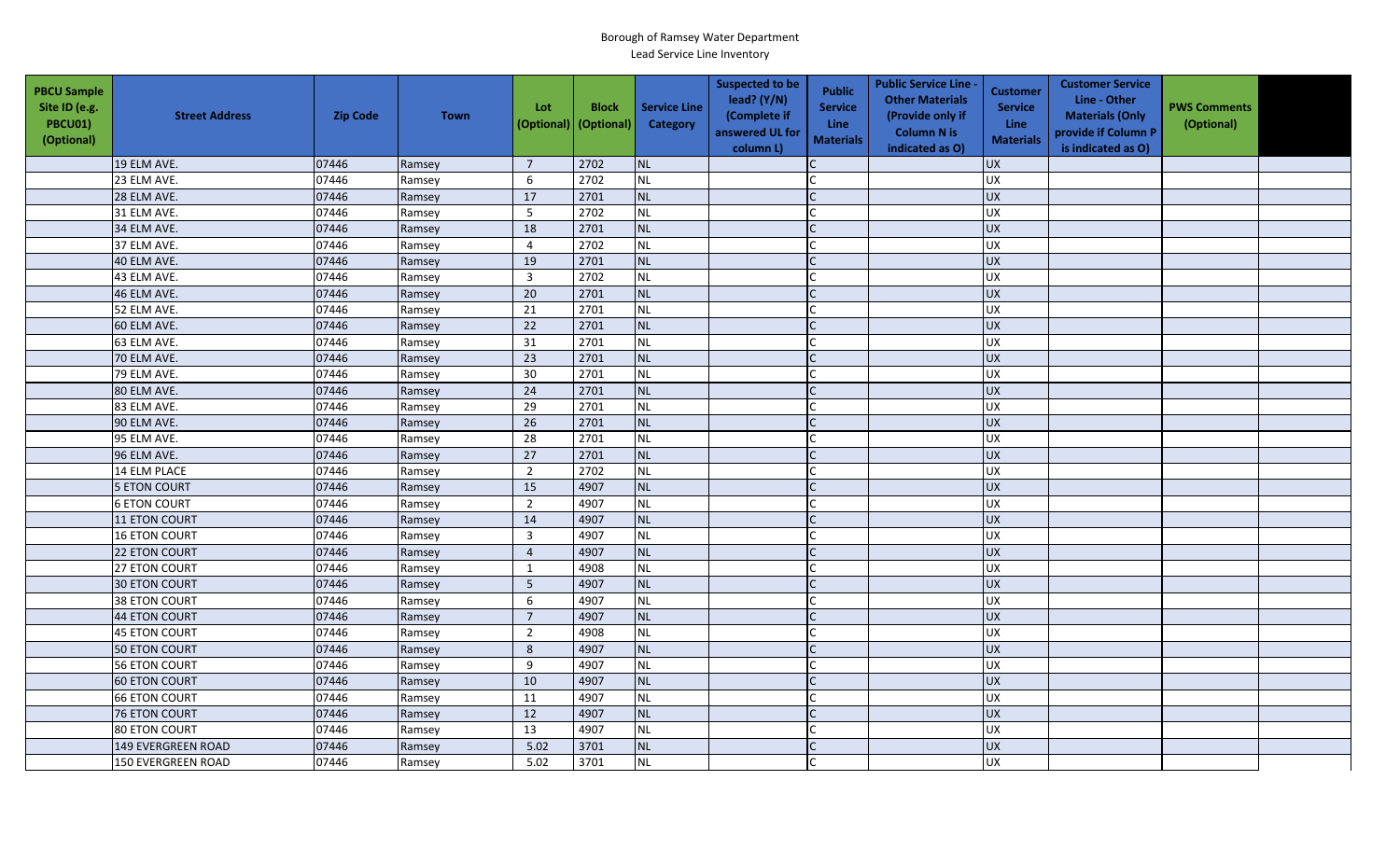| <b>PBCU Sample</b><br>Site ID (e.g.<br><b>PBCU01)</b><br>(Optional) | <b>Street Address</b>     | <b>Zip Code</b> | <b>Town</b> | Lot<br>(Optional) | <b>Block</b><br>(Optional) | <b>Service Line</b><br><b>Category</b> | <b>Suspected to be</b><br>lead? (Y/N)<br>(Complete if<br>answered UL for<br>column L) | <b>Public</b><br><b>Service</b><br><b>Line</b><br><b>Materials</b> | <b>Public Service Line -</b><br><b>Other Materials</b><br>(Provide only if<br><b>Column N is</b><br>indicated as O) | Customer<br><b>Service</b><br>Line<br><b>Materials</b> | <b>Customer Service</b><br>Line - Other<br><b>Materials (Only</b><br>provide if Column P<br>is indicated as O) | <b>PWS Comments</b><br>(Optional) |  |
|---------------------------------------------------------------------|---------------------------|-----------------|-------------|-------------------|----------------------------|----------------------------------------|---------------------------------------------------------------------------------------|--------------------------------------------------------------------|---------------------------------------------------------------------------------------------------------------------|--------------------------------------------------------|----------------------------------------------------------------------------------------------------------------|-----------------------------------|--|
|                                                                     | 151 EVERGREEN ROAD        | 07446           | Ramsey      | 5.02              | 3701                       | NL                                     |                                                                                       |                                                                    |                                                                                                                     | <b>UX</b>                                              |                                                                                                                |                                   |  |
|                                                                     | <b>152 EVERGREEN ROAD</b> | 07446           | Ramsey      | 5.02              | 3701                       | <b>NL</b>                              |                                                                                       |                                                                    |                                                                                                                     | <b>UX</b>                                              |                                                                                                                |                                   |  |
|                                                                     | <b>153 EVERGREEN ROAD</b> | 07446           | Ramsey      | 5.02              | 3701                       | NL                                     |                                                                                       |                                                                    |                                                                                                                     | <b>UX</b>                                              |                                                                                                                |                                   |  |
|                                                                     | <b>154 EVERGREEN ROAD</b> | 07446           | Ramsey      | 5.02              | 3701                       | <b>NL</b>                              |                                                                                       |                                                                    |                                                                                                                     | <b>UX</b>                                              |                                                                                                                |                                   |  |
|                                                                     | <b>155 EVERGREEN ROAD</b> | 07446           | Ramsey      | 5.02              | 3701                       | <b>NL</b>                              |                                                                                       |                                                                    |                                                                                                                     | <b>UX</b>                                              |                                                                                                                |                                   |  |
|                                                                     | 156 EVERGREEN ROAD        | 07446           | Ramsey      | 5.02              | 3701                       | NL                                     |                                                                                       |                                                                    |                                                                                                                     | <b>UX</b>                                              |                                                                                                                |                                   |  |
|                                                                     | 157 EVERGREEN ROAD        | 07446           | Ramsey      | 5.02              | 3701                       | <b>NL</b>                              |                                                                                       |                                                                    |                                                                                                                     | <b>UX</b>                                              |                                                                                                                |                                   |  |
|                                                                     | <b>158 EVERGREEN ROAD</b> | 07446           | Ramsey      | 5.02              | 3701                       | NL                                     |                                                                                       |                                                                    |                                                                                                                     | <b>UX</b>                                              |                                                                                                                |                                   |  |
|                                                                     | 159 EVERGREEN ROAD        | 07446           | Ramsey      | 5.02              | 3701                       | <b>NL</b>                              |                                                                                       |                                                                    |                                                                                                                     | <b>UX</b>                                              |                                                                                                                |                                   |  |
|                                                                     | 160 EVERGREEN ROAD        | 07446           | Ramsey      | 5.02              | 3701                       | NL                                     |                                                                                       |                                                                    |                                                                                                                     | <b>UX</b>                                              |                                                                                                                |                                   |  |
|                                                                     | <b>249 EVERGREEN ROAD</b> | 07446           | Ramsey      | 5.02              | 3701                       | NL                                     |                                                                                       |                                                                    |                                                                                                                     | <b>UX</b>                                              |                                                                                                                |                                   |  |
|                                                                     | <b>250 EVERGREEN ROAD</b> | 07446           | Ramsey      | 5.02              | 3701                       | <b>NL</b>                              |                                                                                       |                                                                    |                                                                                                                     | <b>UX</b>                                              |                                                                                                                |                                   |  |
|                                                                     | 251 EVERGREEN ROAD        | 07446           | Ramsey      | 5.02              | 3701                       | NL                                     |                                                                                       |                                                                    |                                                                                                                     | <b>UX</b>                                              |                                                                                                                |                                   |  |
|                                                                     | 252 EVERGREEN ROAD        | 07446           | Ramsey      | 5.02              | 3701                       | <b>NL</b>                              |                                                                                       |                                                                    |                                                                                                                     | <b>UX</b>                                              |                                                                                                                |                                   |  |
|                                                                     | <b>253 EVERGREEN ROAD</b> | 07446           | Ramsey      | 5.02              | 3701                       | NL                                     |                                                                                       |                                                                    |                                                                                                                     | <b>UX</b>                                              |                                                                                                                |                                   |  |
|                                                                     | 254 EVERGREEN ROAD        | 07446           | Ramsey      | 5.02              | 3701                       | NL                                     |                                                                                       |                                                                    |                                                                                                                     | <b>UX</b>                                              |                                                                                                                |                                   |  |
|                                                                     | <b>255 EVERGREEN ROAD</b> | 07446           | Ramsey      | 5.02              | 3701                       | $\sf NL$                               |                                                                                       |                                                                    |                                                                                                                     | <b>UX</b>                                              |                                                                                                                |                                   |  |
|                                                                     | <b>256 EVERGREEN ROAD</b> | 07446           | Ramsey      | 5.02              | 3701                       | NL                                     |                                                                                       |                                                                    |                                                                                                                     | UX                                                     |                                                                                                                |                                   |  |
|                                                                     | <b>257 EVERGREEN ROAD</b> | 07446           | Ramsey      | 5.02              | 3701                       | <b>NL</b>                              |                                                                                       |                                                                    |                                                                                                                     | <b>UX</b>                                              |                                                                                                                |                                   |  |
|                                                                     | <b>258 EVERGREEN ROAD</b> | 07446           | Ramsey      | 5.02              | 3701                       | NL                                     |                                                                                       |                                                                    |                                                                                                                     | <b>UX</b>                                              |                                                                                                                |                                   |  |
|                                                                     | <b>259 EVERGREEN ROAD</b> | 07446           | Ramsey      | 5.02              | 3701                       | NL                                     |                                                                                       |                                                                    |                                                                                                                     | <b>UX</b>                                              |                                                                                                                |                                   |  |
|                                                                     | 260 EVERGREEN ROAD        | 07446           | Ramsey      | 5.02              | 3701                       | NL                                     |                                                                                       |                                                                    |                                                                                                                     | UX                                                     |                                                                                                                |                                   |  |
|                                                                     | <b>4 FABIO DRIVE</b>      | 07446           | Ramsey      | 31                | 4803                       | UL                                     |                                                                                       |                                                                    |                                                                                                                     | <b>UX</b>                                              |                                                                                                                |                                   |  |
|                                                                     | <b>19 FABIO DRIVE</b>     | 07446           | Ramsey      | 32                | 4803                       | UL                                     |                                                                                       |                                                                    |                                                                                                                     | <b>UX</b>                                              |                                                                                                                |                                   |  |
|                                                                     | <b>20 FABIO DRIVE</b>     | 07446           | Ramsey      | 29                | 4803                       | UL                                     |                                                                                       |                                                                    |                                                                                                                     | <b>UX</b>                                              |                                                                                                                |                                   |  |
|                                                                     | 22 FABIO DRIVE            | 07446           | Ramsey      | 30                | 4803                       | UL                                     |                                                                                       |                                                                    |                                                                                                                     | <b>UX</b>                                              |                                                                                                                |                                   |  |
|                                                                     | <b>FAIRFAX DRIVE</b>      | 07446           | Ramsey      |                   |                            | <b>NL</b>                              |                                                                                       |                                                                    |                                                                                                                     | <b>UX</b>                                              |                                                                                                                |                                   |  |
|                                                                     | 600 FAIRFAX DRIVE         | 07446           | Ramsey      | 23                | 4001                       | NL                                     |                                                                                       |                                                                    |                                                                                                                     | <b>UX</b>                                              |                                                                                                                |                                   |  |
|                                                                     | <b>601 FAIRFAX DRIVE</b>  | 07446           | Ramsey      | 23                | 4001                       | <b>NL</b>                              |                                                                                       |                                                                    |                                                                                                                     | <b>UX</b>                                              |                                                                                                                |                                   |  |
|                                                                     | <b>602 FAIRFAX DRIVE</b>  | 07446           | Ramsey      | 23                | 4001                       | NL                                     |                                                                                       |                                                                    |                                                                                                                     | <b>UX</b>                                              |                                                                                                                |                                   |  |
|                                                                     | 603 FAIRFAX DRIVE         | 07446           | Ramsey      | 23                | 4001                       | <b>NL</b>                              |                                                                                       |                                                                    |                                                                                                                     | <b>UX</b>                                              |                                                                                                                |                                   |  |
|                                                                     | 604 FAIRFAX DRIVE         | 07446           | Ramsey      | 23                | 4001                       | NL                                     |                                                                                       |                                                                    |                                                                                                                     | UX                                                     |                                                                                                                |                                   |  |
|                                                                     | <b>605 FAIRFAX DRIVE</b>  | 07446           | Ramsey      | 23                | 4001                       | <b>NL</b>                              |                                                                                       |                                                                    |                                                                                                                     | <b>UX</b>                                              |                                                                                                                |                                   |  |
|                                                                     | <b>606 FAIRFAX DRIVE</b>  | 07446           | Ramsey      | 23                | 4001                       | <b>NL</b>                              |                                                                                       |                                                                    |                                                                                                                     | <b>UX</b>                                              |                                                                                                                |                                   |  |
|                                                                     | 607 FAIRFAX DRIVE         | 07446           | Ramsey      | 23                | 4001                       | NL                                     |                                                                                       |                                                                    |                                                                                                                     | <b>UX</b>                                              |                                                                                                                |                                   |  |
|                                                                     | <b>608 FAIRFAX DRIVE</b>  | 07446           | Ramsey      | 23                | 4001                       | <b>NL</b>                              |                                                                                       |                                                                    |                                                                                                                     | <b>UX</b>                                              |                                                                                                                |                                   |  |
|                                                                     | <b>609 FAIRFAX DRIVE</b>  | 07446           | Ramsey      | 23                | 4001                       | NL                                     |                                                                                       |                                                                    |                                                                                                                     | <b>UX</b>                                              |                                                                                                                |                                   |  |
|                                                                     | <b>610 FAIRFAX DRIVE</b>  | 07446           | Ramsey      | 23                | 4001                       | <b>NL</b>                              |                                                                                       |                                                                    |                                                                                                                     | <b>UX</b>                                              |                                                                                                                |                                   |  |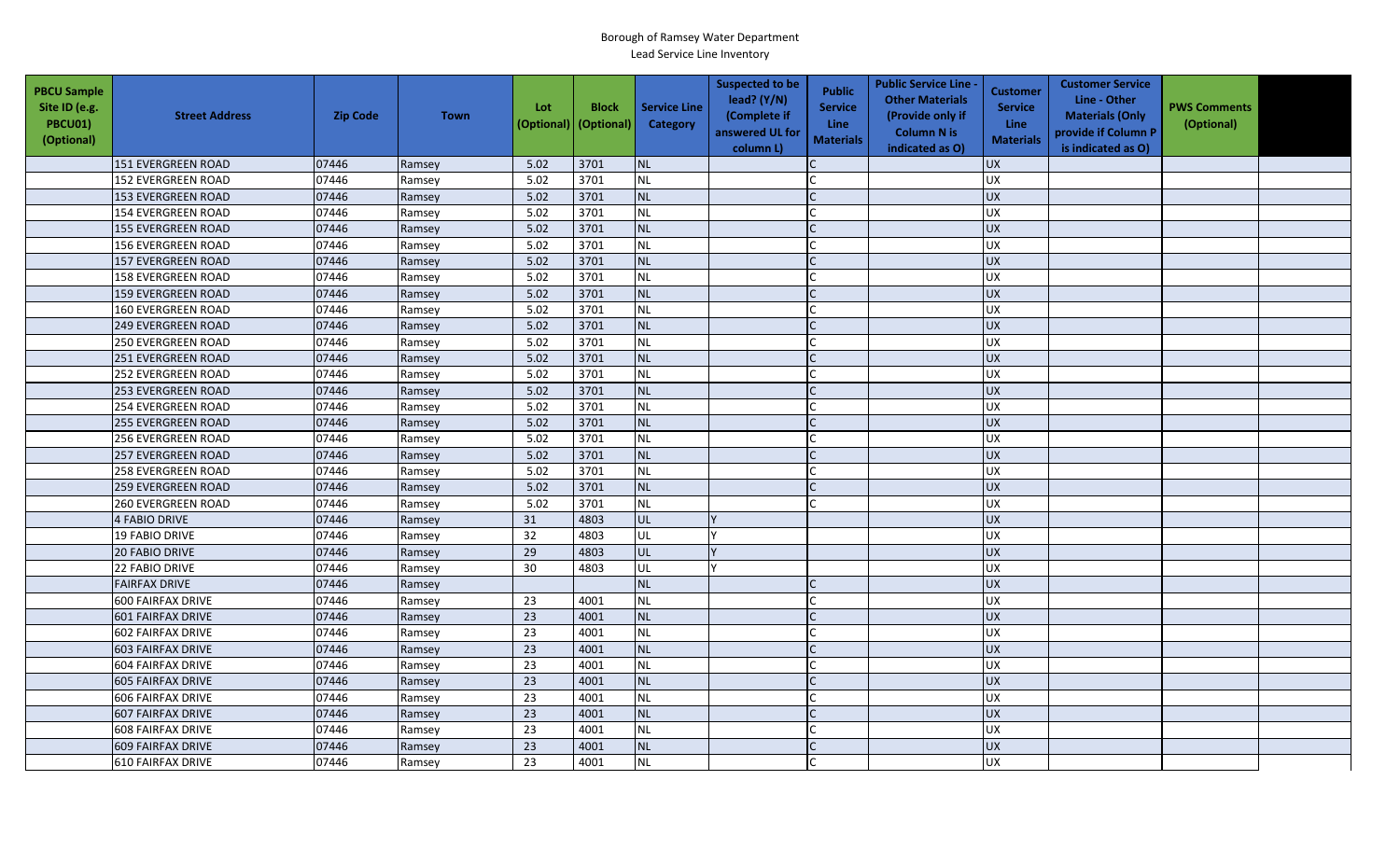| <b>PBCU Sample</b><br>Site ID (e.g.<br>PBCU01)<br>(Optional) | <b>Street Address</b>      | <b>Zip Code</b> | <b>Town</b> | Lot<br>(Optional) | <b>Block</b><br>(Optional) | <b>Service Line</b><br>Category | <b>Suspected to be</b><br>lead? (Y/N)<br>(Complete if<br>answered UL for<br>column L) | <b>Public</b><br><b>Service</b><br>Line<br><b>Materials</b> | <b>Public Service Line -</b><br><b>Other Materials</b><br>(Provide only if<br><b>Column N is</b><br>indicated as O) | Customer<br><b>Service</b><br><b>Line</b><br><b>Materials</b> | <b>Customer Service</b><br>Line - Other<br><b>Materials (Only</b><br>provide if Column P<br>is indicated as O) | <b>PWS Comments</b><br>(Optional) |  |
|--------------------------------------------------------------|----------------------------|-----------------|-------------|-------------------|----------------------------|---------------------------------|---------------------------------------------------------------------------------------|-------------------------------------------------------------|---------------------------------------------------------------------------------------------------------------------|---------------------------------------------------------------|----------------------------------------------------------------------------------------------------------------|-----------------------------------|--|
|                                                              | 611 FAIRFAX DRIVE          | 07446           | Ramsey      | 23                | 4001                       | <b>NL</b>                       |                                                                                       |                                                             |                                                                                                                     | <b>UX</b>                                                     |                                                                                                                |                                   |  |
|                                                              | <b>612 FAIRFAX DRIVE</b>   | 07446           | Ramsey      | 23                | 4001                       | <b>NL</b>                       |                                                                                       |                                                             |                                                                                                                     | <b>UX</b>                                                     |                                                                                                                |                                   |  |
|                                                              | <b>613 FAIRFAX DRIVE</b>   | 07446           | Ramsey      | 23                | 4001                       | <b>NL</b>                       |                                                                                       |                                                             |                                                                                                                     | <b>UX</b>                                                     |                                                                                                                |                                   |  |
|                                                              | <b>614 FAIRFAX DRIVE</b>   | 07446           | Ramsey      | 23                | 4001                       | <b>NL</b>                       |                                                                                       |                                                             |                                                                                                                     | <b>UX</b>                                                     |                                                                                                                |                                   |  |
|                                                              | 615 FAIRFAX DRIVE          | 07446           | Ramsey      | 23                | 4001                       | <b>NL</b>                       |                                                                                       |                                                             |                                                                                                                     | <b>UX</b>                                                     |                                                                                                                |                                   |  |
|                                                              | <b>616 FAIRFAX DRIVE</b>   | 07446           | Ramsey      | 23                | 4001                       | <b>NL</b>                       |                                                                                       |                                                             |                                                                                                                     | <b>UX</b>                                                     |                                                                                                                |                                   |  |
|                                                              | 617 FAIRFAX DRIVE          | 07446           | Ramsey      | 23                | 4001                       | <b>NL</b>                       |                                                                                       |                                                             |                                                                                                                     | <b>UX</b>                                                     |                                                                                                                |                                   |  |
|                                                              | <b>618 FAIRFAX DRIVE</b>   | 07446           | Ramsey      | 23                | 4001                       | <b>NL</b>                       |                                                                                       |                                                             |                                                                                                                     | UX                                                            |                                                                                                                |                                   |  |
|                                                              | 619 FAIRFAX DRIVE          | 07446           | Ramsey      | 23                | 4001                       | <b>NL</b>                       |                                                                                       | $\mathsf{C}$                                                |                                                                                                                     | <b>UX</b>                                                     |                                                                                                                |                                   |  |
|                                                              | <b>620 FAIRFAX DRIVE</b>   | 07446           | Ramsey      | 23                | 4001                       | <b>NL</b>                       |                                                                                       |                                                             |                                                                                                                     | UX                                                            |                                                                                                                |                                   |  |
|                                                              | <b>621 FAIRFAX DRIVE</b>   | 07446           | Ramsey      | 23                | 4001                       | <b>NL</b>                       |                                                                                       |                                                             |                                                                                                                     | <b>UX</b>                                                     |                                                                                                                |                                   |  |
|                                                              | 622 FAIRFAX DRIVE          | 07446           | Ramsey      | 23                | 4001                       | <b>NL</b>                       |                                                                                       |                                                             |                                                                                                                     | <b>UX</b>                                                     |                                                                                                                |                                   |  |
|                                                              | 623 FAIRFAX DRIVE          | 07446           | Ramsey      | 23                | 4001                       | <b>NL</b>                       |                                                                                       |                                                             |                                                                                                                     | <b>UX</b>                                                     |                                                                                                                |                                   |  |
|                                                              | 624 FAIRFAX DRIVE          | 07446           | Ramsey      | 23                | 4001                       | <b>NL</b>                       |                                                                                       |                                                             |                                                                                                                     | UX                                                            |                                                                                                                |                                   |  |
|                                                              | 625 FAIRFAX DRIVE          | 07446           | Ramsey      | 23                | 4001                       | <b>NL</b>                       |                                                                                       |                                                             |                                                                                                                     | <b>UX</b>                                                     |                                                                                                                |                                   |  |
|                                                              | <b>626 FAIRFAX DRIVE</b>   | 07446           | Ramsey      | 23                | 4001                       | <b>NL</b>                       |                                                                                       |                                                             |                                                                                                                     | <b>UX</b>                                                     |                                                                                                                |                                   |  |
|                                                              | 627 FAIRFAX DRIVE          | 07446           | Ramsey      | 23                | 4001                       | <b>NL</b>                       |                                                                                       |                                                             |                                                                                                                     | UX                                                            |                                                                                                                |                                   |  |
|                                                              | <b>628 FAIRFAX DRIVE</b>   | 07446           | Ramsey      | 23                | 4001                       | <b>NL</b>                       |                                                                                       |                                                             |                                                                                                                     | <b>UX</b>                                                     |                                                                                                                |                                   |  |
|                                                              | 629 FAIRFAX DRIVE          | 07446           | Ramsey      | 23                | 4001                       | <b>NL</b>                       |                                                                                       |                                                             |                                                                                                                     | <b>UX</b>                                                     |                                                                                                                |                                   |  |
|                                                              | 630 FAIRFAX DRIVE          | 07446           | Ramsey      | 23                | 4001                       | <b>NL</b>                       |                                                                                       |                                                             |                                                                                                                     | UX                                                            |                                                                                                                |                                   |  |
|                                                              | 631 FAIRFAX DRIVE          | 07446           | Ramsey      | 23                | 4001                       | <b>NL</b>                       |                                                                                       |                                                             |                                                                                                                     | UX                                                            |                                                                                                                |                                   |  |
|                                                              | 632 FAIRFAX DRIVE          | 07446           | Ramsey      | 23                | 4001                       | <b>NL</b>                       |                                                                                       |                                                             |                                                                                                                     | UX                                                            |                                                                                                                |                                   |  |
|                                                              | <b>633 FAIRFAX DRIVE</b>   | 07446           | Ramsey      | 23                | 4001                       | <b>NL</b>                       |                                                                                       |                                                             |                                                                                                                     | <b>UX</b>                                                     |                                                                                                                |                                   |  |
|                                                              | 634 FAIRFAX DRIVE          | 07446           | Ramsey      | 23                | 4001                       | <b>NL</b>                       |                                                                                       |                                                             |                                                                                                                     | <b>UX</b>                                                     |                                                                                                                |                                   |  |
|                                                              | <b>635 FAIRFAX DRIVE</b>   | 07446           | Ramsey      | 23                | 4001                       | <b>NL</b>                       |                                                                                       | $\mathsf{C}$                                                |                                                                                                                     | <b>UX</b>                                                     |                                                                                                                |                                   |  |
|                                                              | <b>11 FAIRHAVEN DRIVE</b>  | 07446           | Ramsey      | 1.01              | 3304                       | <b>NL</b>                       |                                                                                       |                                                             |                                                                                                                     | <b>UX</b>                                                     |                                                                                                                |                                   |  |
|                                                              | 4 FARMINGTON COURT         | 07446           | Ramsey      | 25.03             | 2601                       | <b>NL</b>                       |                                                                                       |                                                             |                                                                                                                     | <b>UX</b>                                                     |                                                                                                                |                                   |  |
|                                                              | <b>8 FARMINGTON COURT</b>  | 07446           | Ramsey      | 25.04             | 2601                       | <b>NL</b>                       |                                                                                       |                                                             |                                                                                                                     | <b>UX</b>                                                     |                                                                                                                |                                   |  |
|                                                              | <b>12 FARMINGTON COURT</b> | 07446           | Ramsey      | 25.05             | 2601                       | <b>NL</b>                       |                                                                                       |                                                             |                                                                                                                     | <b>UX</b>                                                     |                                                                                                                |                                   |  |
|                                                              | 15 FARMINGTON COURT        | 07446           | Ramsey      | 25.13             | 2601                       | <b>NL</b>                       |                                                                                       |                                                             |                                                                                                                     | UX                                                            |                                                                                                                |                                   |  |
|                                                              | 16 FARMINGTON COURT        | 07446           | Ramsey      | 25.06             | 2601                       | <b>NL</b>                       |                                                                                       |                                                             |                                                                                                                     | <b>UX</b>                                                     |                                                                                                                |                                   |  |
|                                                              | <b>19 FARMINGTON COURT</b> | 07446           | Ramsey      | 25.12             | 2601                       | <b>NL</b>                       |                                                                                       | $\Gamma$                                                    |                                                                                                                     | <b>UX</b>                                                     |                                                                                                                |                                   |  |
|                                                              | <b>20 FARMINGTON COURT</b> | 07446           | Ramsey      | 25.07             | 2601                       | <b>NL</b>                       |                                                                                       |                                                             |                                                                                                                     | UX                                                            |                                                                                                                |                                   |  |
|                                                              | 23 FARMINGTON COURT        | 07446           | Ramsey      | 25.11             | 2601                       | <b>NL</b>                       |                                                                                       |                                                             |                                                                                                                     | <b>UX</b>                                                     |                                                                                                                |                                   |  |
|                                                              | <b>24 FARMINGTON COURT</b> | 07446           | Ramsey      | 25.08             | 2601                       | <b>NL</b>                       |                                                                                       |                                                             |                                                                                                                     | <b>UX</b>                                                     |                                                                                                                |                                   |  |
|                                                              | <b>27 FARMINGTON COURT</b> | 07446           | Ramsey      | 25.10             | 2601                       | <b>NL</b>                       |                                                                                       |                                                             |                                                                                                                     | <b>UX</b>                                                     |                                                                                                                |                                   |  |
|                                                              | <b>28 FARMINGTON COURT</b> | 07446           | Ramsey      | 25.09             | 2601                       | <b>NL</b>                       |                                                                                       |                                                             |                                                                                                                     | <b>UX</b>                                                     |                                                                                                                |                                   |  |
|                                                              | <b>8 FAWN HILL COURT</b>   | 07446           | Ramsey      | 8.01              | 2501                       | <b>NL</b>                       |                                                                                       |                                                             |                                                                                                                     | <b>UX</b>                                                     |                                                                                                                |                                   |  |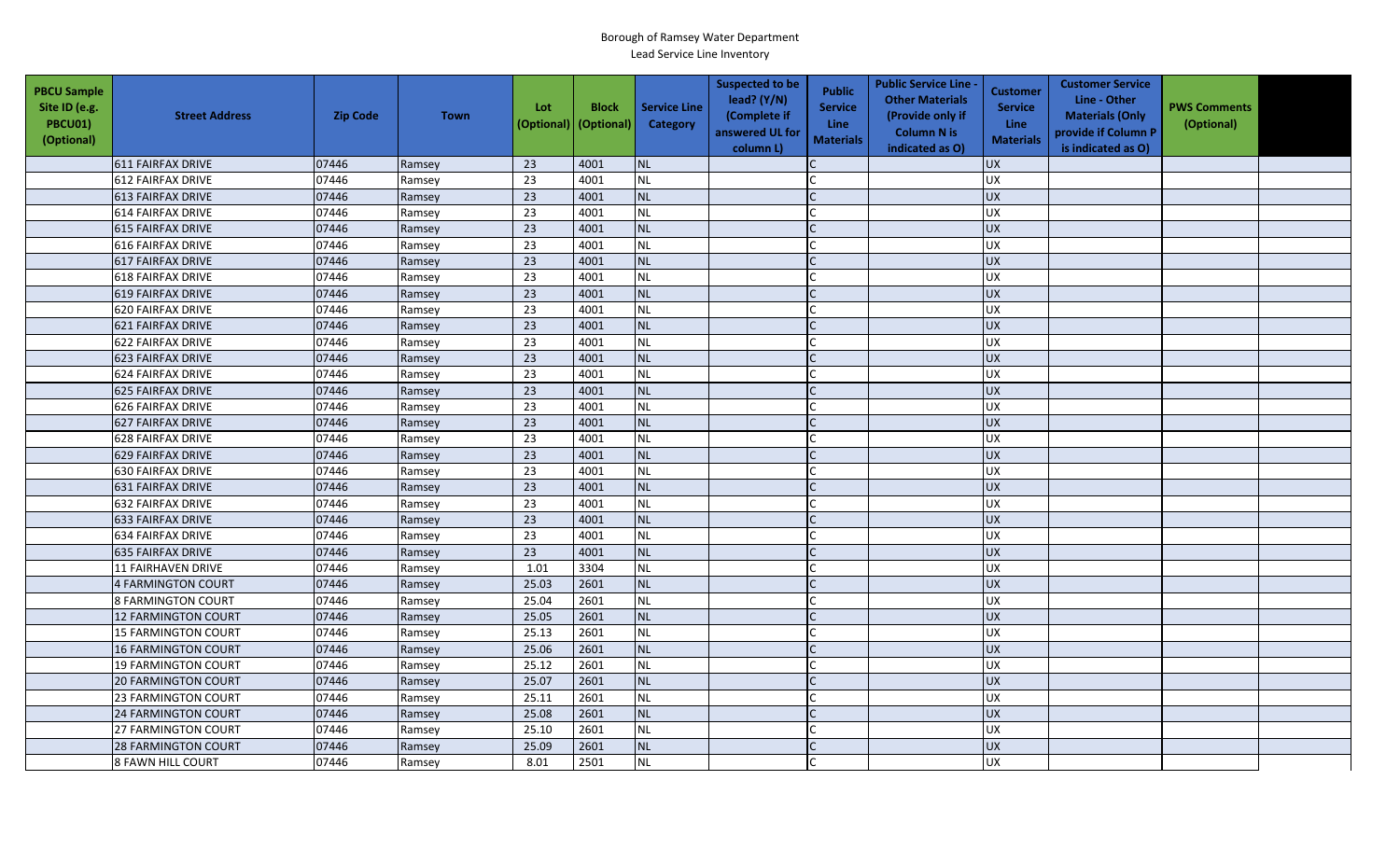| <b>PBCU Sample</b><br>Site ID (e.g.<br>PBCU01)<br>(Optional) | <b>Street Address</b>     | <b>Zip Code</b> | <b>Town</b> | Lot<br>(Optional) | <b>Block</b><br>(Optional) | <b>Service Line</b><br>Category | <b>Suspected to be</b><br>lead? $(Y/N)$<br>(Complete if<br>answered UL for<br>column L) | <b>Public</b><br><b>Service</b><br><b>Line</b><br><b>Materials</b> | <b>Public Service Line -</b><br><b>Other Materials</b><br>(Provide only if<br><b>Column N is</b><br>indicated as O) | <b>Customer</b><br><b>Service</b><br><b>Line</b><br><b>Materials</b> | <b>Customer Service</b><br>Line - Other<br><b>Materials (Only</b><br>provide if Column P<br>is indicated as O) | <b>PWS Comments</b><br>(Optional) |  |
|--------------------------------------------------------------|---------------------------|-----------------|-------------|-------------------|----------------------------|---------------------------------|-----------------------------------------------------------------------------------------|--------------------------------------------------------------------|---------------------------------------------------------------------------------------------------------------------|----------------------------------------------------------------------|----------------------------------------------------------------------------------------------------------------|-----------------------------------|--|
|                                                              | 15 FAWN HILL COURT        | 07446           | Ramsey      | 7.01              | 2501                       | <b>NL</b>                       |                                                                                         |                                                                    |                                                                                                                     | <b>UX</b>                                                            |                                                                                                                |                                   |  |
|                                                              | <b>16 FAWN HILL COURT</b> | 07446           | Ramsey      | 8.02              | 2501                       | <b>NL</b>                       |                                                                                         |                                                                    |                                                                                                                     | <b>UX</b>                                                            |                                                                                                                |                                   |  |
|                                                              | <b>20 FAWN HILL COURT</b> | 07446           | Ramsey      | 8.03              | 2501                       | <b>NL</b>                       |                                                                                         |                                                                    |                                                                                                                     | <b>UX</b>                                                            |                                                                                                                |                                   |  |
|                                                              | <b>25 FAWN HILL COURT</b> | 07446           | Ramsey      | 7.02              | 2501                       | <b>NL</b>                       |                                                                                         |                                                                    |                                                                                                                     | UX                                                                   |                                                                                                                |                                   |  |
|                                                              | <b>26 FAWN HILL COURT</b> | 07446           | Ramsey      | 8.04              | 2501                       | <b>NL</b>                       |                                                                                         |                                                                    |                                                                                                                     | <b>UX</b>                                                            |                                                                                                                |                                   |  |
|                                                              | <b>29 FAWN HILL COURT</b> | 07446           | Ramsey      | 3.03              | 2501                       | <b>NL</b>                       |                                                                                         |                                                                    |                                                                                                                     | <b>UX</b>                                                            |                                                                                                                |                                   |  |
|                                                              | 30 FAWN HILL COURT        | 07446           | Ramsey      | 7.05              | 2501                       | <b>NL</b>                       |                                                                                         | $\mathsf{C}$                                                       |                                                                                                                     | <b>UX</b>                                                            |                                                                                                                |                                   |  |
|                                                              | <b>35 FAWN HILL COURT</b> | 07446           | Ramsey      | 7.03              | 2501                       | <b>NL</b>                       |                                                                                         |                                                                    |                                                                                                                     | <b>UX</b>                                                            |                                                                                                                |                                   |  |
|                                                              | 41 FAWN HILL COURT        | 07446           | Ramsey      | 7.04              | 2501                       | NL                              |                                                                                         |                                                                    |                                                                                                                     | <b>UX</b>                                                            |                                                                                                                |                                   |  |
|                                                              | 11 FEN COURT              | 07446           | Ramsey      | 64                | 5001                       | NL                              |                                                                                         |                                                                    |                                                                                                                     | UX                                                                   |                                                                                                                |                                   |  |
|                                                              | 15 FEN COURT              | 07446           | Ramsey      | 63                | 5001                       | <b>NL</b>                       |                                                                                         | C                                                                  |                                                                                                                     | <b>UX</b>                                                            |                                                                                                                |                                   |  |
|                                                              | 21 FEN COURT              | 07446           | Ramsey      | 62                | 5001                       | <b>NL</b>                       |                                                                                         |                                                                    |                                                                                                                     | <b>UX</b>                                                            |                                                                                                                |                                   |  |
|                                                              | 26 FEN COURT              | 07446           | Ramsey      | $\overline{2}$    | 5003                       | <b>NL</b>                       |                                                                                         |                                                                    |                                                                                                                     | <b>UX</b>                                                            |                                                                                                                |                                   |  |
|                                                              | 33 FEN COURT              | 07446           | Ramsey      | 61                | 5001                       | <b>NL</b>                       |                                                                                         |                                                                    |                                                                                                                     | <b>UX</b>                                                            |                                                                                                                |                                   |  |
|                                                              | <b>33 FERGUSON PLACE</b>  | 07446           | Ramsey      | $\overline{5}$    | 3801                       | UL                              |                                                                                         |                                                                    |                                                                                                                     | <b>UX</b>                                                            |                                                                                                                |                                   |  |
|                                                              | 36 FERGUSON PLACE         | 07446           | Ramsey      | $\overline{3}$    | 3803                       | UL                              |                                                                                         |                                                                    |                                                                                                                     | <b>UX</b>                                                            |                                                                                                                |                                   |  |
|                                                              | 37 FERGUSON PLACE         | 07446           | Ramsey      | 6                 | 3801                       | UL                              |                                                                                         |                                                                    |                                                                                                                     | UX                                                                   |                                                                                                                |                                   |  |
|                                                              | <b>41 FERGUSON PLACE</b>  | 07446           | Ramsey      | $\overline{7}$    | 3801                       | UL                              |                                                                                         |                                                                    |                                                                                                                     | UX                                                                   |                                                                                                                |                                   |  |
|                                                              | 42 FERGUSON PLACE         | 07446           | Ramsey      | $\overline{2}$    | 3803                       | UL                              |                                                                                         |                                                                    |                                                                                                                     | <b>UX</b>                                                            |                                                                                                                |                                   |  |
|                                                              | <b>46 FERGUSON PLACE</b>  | 07446           | Ramsey      | $\overline{4}$    | 3803                       | UL                              |                                                                                         |                                                                    |                                                                                                                     | <b>UX</b>                                                            |                                                                                                                |                                   |  |
|                                                              | <b>50 FERGUSON PLACE</b>  | 07446           | Ramsey      | 5                 | 3803                       | UL                              |                                                                                         |                                                                    |                                                                                                                     | <b>UX</b>                                                            |                                                                                                                |                                   |  |
|                                                              | 15 FINCH STREET           | 07446           | Ramsey      | 6                 | 4806                       | <b>NL</b>                       |                                                                                         |                                                                    |                                                                                                                     | <b>UX</b>                                                            |                                                                                                                |                                   |  |
|                                                              | 20 FINCH STREET           | 07446           | Ramsey      | 10                | 4807                       | <b>NL</b>                       |                                                                                         |                                                                    |                                                                                                                     | UX                                                                   |                                                                                                                |                                   |  |
|                                                              | 24 FINCH STREET           | 07446           | Ramsey      | 11                | 4807                       | <b>NL</b>                       |                                                                                         |                                                                    |                                                                                                                     | UX                                                                   |                                                                                                                |                                   |  |
|                                                              | <b>30 FINCH STREET</b>    | 07446           | Ramsey      | 12                | 4807                       | <b>NL</b>                       |                                                                                         |                                                                    |                                                                                                                     | UX                                                                   |                                                                                                                |                                   |  |
|                                                              | 32 FINCH STREET           | 07446           | Ramsey      | $\mathbf{1}$      | 4807                       | <b>NL</b>                       |                                                                                         |                                                                    |                                                                                                                     | <b>UX</b>                                                            |                                                                                                                |                                   |  |
|                                                              | 11 FOREST AVE.            | 07446           | Ramsey      | 25                | 3502                       | UL                              |                                                                                         |                                                                    |                                                                                                                     | UX                                                                   |                                                                                                                |                                   |  |
|                                                              | 21 FOREST AVE.            | 07446           | Ramsey      | 24                | 3502                       | UL                              |                                                                                         |                                                                    |                                                                                                                     | <b>UX</b>                                                            |                                                                                                                |                                   |  |
|                                                              | 28 FOREST AVE.            | 07446           | Ramsey      | 2.01              | 3509                       | <b>UL</b>                       |                                                                                         |                                                                    |                                                                                                                     | <b>UX</b>                                                            |                                                                                                                |                                   |  |
|                                                              | 29 FOREST AVE.            | 07446           | Ramsey      | 23                | 3502                       | UL                              |                                                                                         |                                                                    |                                                                                                                     | UX                                                                   |                                                                                                                |                                   |  |
|                                                              | 30 FOREST AVE.            | 07446           | Ramsey      | 2.02              | 3509                       | UL                              |                                                                                         |                                                                    |                                                                                                                     | <b>UX</b>                                                            |                                                                                                                |                                   |  |
|                                                              | 39 FOREST AVE.            | 07446           | Ramsey      | 22                | 3502                       | UL                              |                                                                                         |                                                                    |                                                                                                                     | UX                                                                   |                                                                                                                |                                   |  |
|                                                              | 42 FOREST AVE.            | 07446           | Ramsey      | 3.01              | 3509                       | UL                              |                                                                                         |                                                                    |                                                                                                                     | <b>UX</b>                                                            |                                                                                                                |                                   |  |
|                                                              | 47 FOREST AVE.            | 07446           | Ramsey      | 21                | 3502                       | UL                              |                                                                                         |                                                                    |                                                                                                                     | <b>UX</b>                                                            |                                                                                                                |                                   |  |
|                                                              | 50 FOREST AVE.            | 07446           | Ramsey      | $\overline{4}$    | 3509                       | UL                              |                                                                                         |                                                                    |                                                                                                                     | <b>UX</b>                                                            |                                                                                                                |                                   |  |
|                                                              | 53 FOREST AVE.            | 07446           | Ramsey      | 20                | 3502                       | UL                              |                                                                                         |                                                                    |                                                                                                                     | <b>UX</b>                                                            |                                                                                                                |                                   |  |
|                                                              | 58 FOREST AVE.            | 07446           | Ramsey      | $\sqrt{5}$        | 3509                       | UL                              |                                                                                         |                                                                    |                                                                                                                     | UX                                                                   |                                                                                                                |                                   |  |
|                                                              | 65 FOREST AVE.            | 07446           | Ramsey      | 19                | 3502                       | UL                              |                                                                                         |                                                                    |                                                                                                                     | <b>UX</b>                                                            |                                                                                                                |                                   |  |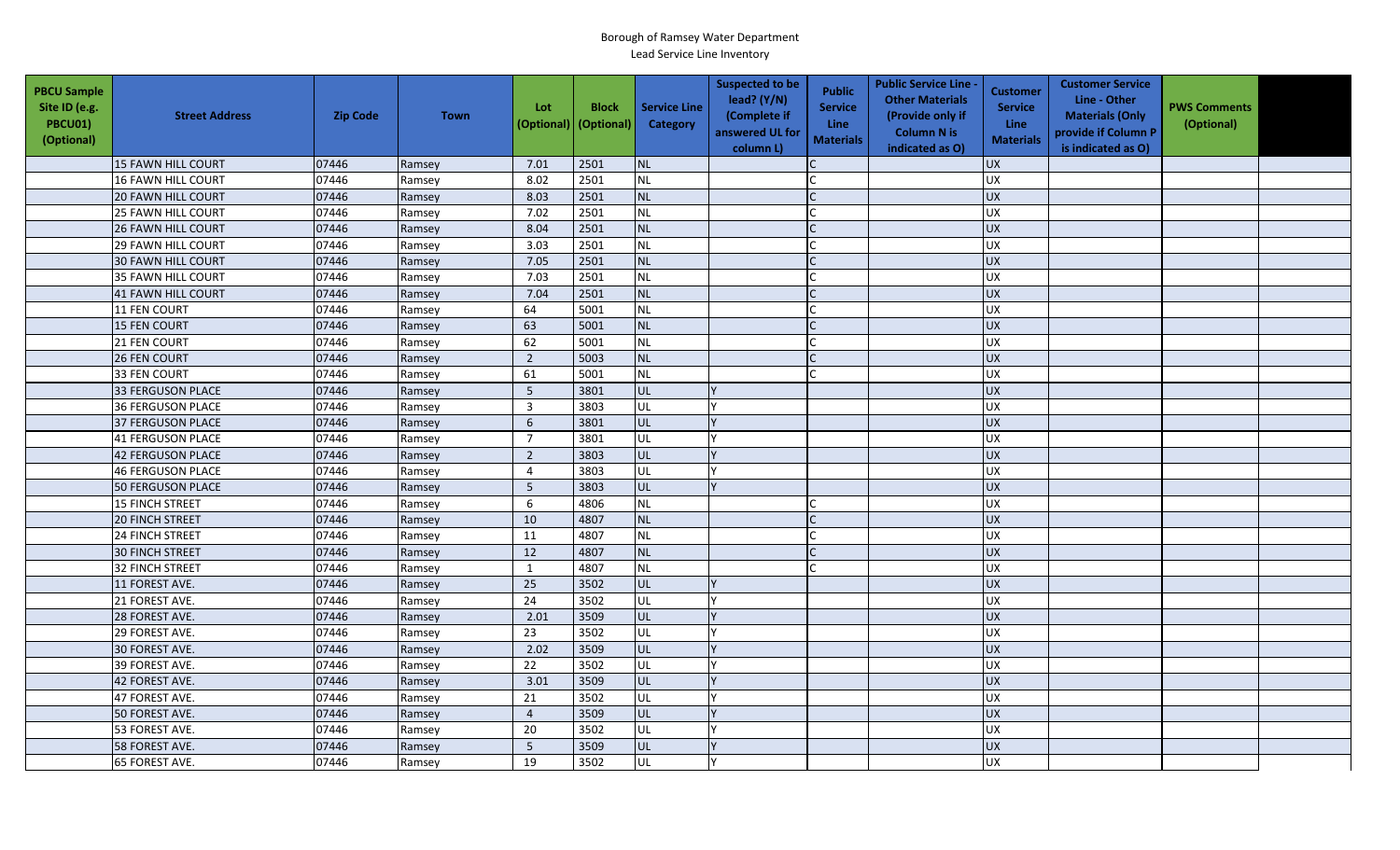| <b>PBCU Sample</b><br>Site ID (e.g.<br><b>PBCU01)</b><br>(Optional) | <b>Street Address</b>     | <b>Zip Code</b> | <b>Town</b> | Lot<br>(Optional) | <b>Block</b><br>(Optional) | <b>Service Line</b><br>Category | <b>Suspected to be</b><br>lead? (Y/N)<br>(Complete if<br>answered UL for<br>column L) | <b>Public</b><br><b>Service</b><br>Line<br><b>Materials</b> | <b>Public Service Line -</b><br><b>Other Materials</b><br>(Provide only if<br><b>Column N is</b><br>indicated as O) | Customer<br><b>Service</b><br><b>Line</b><br><b>Materials</b> | <b>Customer Service</b><br>Line - Other<br><b>Materials (Only</b><br>provide if Column P<br>is indicated as O) | <b>PWS Comments</b><br>(Optional) |  |
|---------------------------------------------------------------------|---------------------------|-----------------|-------------|-------------------|----------------------------|---------------------------------|---------------------------------------------------------------------------------------|-------------------------------------------------------------|---------------------------------------------------------------------------------------------------------------------|---------------------------------------------------------------|----------------------------------------------------------------------------------------------------------------|-----------------------------------|--|
|                                                                     | 69 FOREST AVE.            | 07446           | Ramsey      | 18                | 3502                       | lul                             |                                                                                       |                                                             |                                                                                                                     | <b>UX</b>                                                     |                                                                                                                |                                   |  |
|                                                                     | 77 FOREST AVE.            | 07446           | Ramsey      | 17                | 3502                       | UL                              |                                                                                       |                                                             |                                                                                                                     | <b>UX</b>                                                     |                                                                                                                |                                   |  |
|                                                                     | 78 FOREST AVE.            | 07446           | Ramsey      | $\overline{2}$    | 3510                       | UL                              |                                                                                       |                                                             |                                                                                                                     | <b>UX</b>                                                     |                                                                                                                |                                   |  |
|                                                                     | 85 FOREST AVE.            | 07446           | Ramsey      | 16                | 3502                       | UL                              |                                                                                       |                                                             |                                                                                                                     | <b>UX</b>                                                     |                                                                                                                |                                   |  |
|                                                                     | 86 FOREST AVE.            | 07446           | Ramsey      | $\overline{3}$    | 3510                       | UL                              |                                                                                       |                                                             |                                                                                                                     | <b>UX</b>                                                     |                                                                                                                |                                   |  |
|                                                                     | 93 FOREST AVE.            | 07446           | Ramsey      | 15                | 3502                       | <b>UL</b>                       |                                                                                       |                                                             |                                                                                                                     | <b>UX</b>                                                     |                                                                                                                |                                   |  |
|                                                                     | 98 FOREST AVE.            | 07446           | Ramsey      | $\overline{4}$    | 3510                       | UL                              |                                                                                       |                                                             |                                                                                                                     | <b>UX</b>                                                     |                                                                                                                |                                   |  |
|                                                                     | 106 FOREST AVE.           | 07446           | Ramsey      | 5                 | 3510                       | UL                              |                                                                                       |                                                             |                                                                                                                     | UX                                                            |                                                                                                                |                                   |  |
|                                                                     | 114 FOREST AVE.           | 07446           | Ramsey      | 6                 | 3510                       | UL                              |                                                                                       |                                                             |                                                                                                                     | <b>UX</b>                                                     |                                                                                                                |                                   |  |
|                                                                     | 122 FOREST AVE.           | 07446           | Ramsey      | $\overline{7}$    | 3510                       | UL                              |                                                                                       |                                                             |                                                                                                                     | UX                                                            |                                                                                                                |                                   |  |
|                                                                     | 130 FOREST AVE.           | 07446           | Ramsey      | 8                 | 3510                       | UL                              |                                                                                       |                                                             |                                                                                                                     | <b>UX</b>                                                     |                                                                                                                |                                   |  |
|                                                                     | 138 FOREST AVE.           | 07446           | Ramsey      | 9                 | 3510                       | UL                              |                                                                                       |                                                             |                                                                                                                     | <b>UX</b>                                                     |                                                                                                                |                                   |  |
|                                                                     | 144 FOREST AVE.           | 07446           | Ramsey      | 10                | 3510                       | <b>UL</b>                       |                                                                                       |                                                             |                                                                                                                     | <b>UX</b>                                                     |                                                                                                                |                                   |  |
|                                                                     | 150 FOREST AVE.           | 07446           | Ramsey      | 11                | 3510                       | UL                              |                                                                                       |                                                             |                                                                                                                     | UX                                                            |                                                                                                                |                                   |  |
|                                                                     | 154 FOREST AVE.           | 07446           | Ramsey      | 12                | 3510                       | UL                              |                                                                                       |                                                             |                                                                                                                     | <b>UX</b>                                                     |                                                                                                                |                                   |  |
|                                                                     | 180 FOREST AVE.           | 07446           | Ramsey      | 13.02             | 3510                       | UL                              |                                                                                       |                                                             |                                                                                                                     | <b>UX</b>                                                     |                                                                                                                |                                   |  |
|                                                                     | 186 FOREST AVE.           | 07446           | Ramsey      | 14                | 3510                       | UL                              |                                                                                       |                                                             |                                                                                                                     | UX                                                            |                                                                                                                |                                   |  |
|                                                                     | 188 FOREST AVE.           | 07446           | Ramsey      | 15                | 3510                       | UL                              |                                                                                       |                                                             |                                                                                                                     | <b>UX</b>                                                     |                                                                                                                |                                   |  |
|                                                                     | 190 FOREST AVENUE         | 07446           | Ramsey      | 16                | 3510                       | UL                              |                                                                                       |                                                             |                                                                                                                     | <b>UX</b>                                                     |                                                                                                                |                                   |  |
|                                                                     | 4 FOX HOLLOW ROAD         | 07446           | Ramsey      | 51                | 1902                       | <b>NL</b>                       |                                                                                       |                                                             |                                                                                                                     | <b>UX</b>                                                     |                                                                                                                |                                   |  |
|                                                                     | <b>8 FOX HOLLOW ROAD</b>  | 07446           | Ramsey      | 51.01             | 1902                       | <b>NL</b>                       |                                                                                       |                                                             |                                                                                                                     | UX                                                            |                                                                                                                |                                   |  |
|                                                                     | 9 FOX HOLLOW ROAD         | 07446           | Ramsey      | 51.04             | 1902                       | <b>NL</b>                       |                                                                                       |                                                             |                                                                                                                     | UX                                                            |                                                                                                                |                                   |  |
|                                                                     | 12 FOX HOLLOW ROAD        | 07446           | Ramsey      | 51.02             | 1902                       | <b>NL</b>                       |                                                                                       |                                                             |                                                                                                                     | <b>UX</b>                                                     |                                                                                                                |                                   |  |
|                                                                     | 15 FOX HOLLOW ROAD        | 07446           | Ramsey      | 51.03             | 1902                       | <b>NL</b>                       |                                                                                       |                                                             |                                                                                                                     | <b>UX</b>                                                     |                                                                                                                |                                   |  |
|                                                                     | 16 FOX HOLLOW ROAD        | 07446           | Ramsey      | 47                | 1902                       | <b>NL</b>                       |                                                                                       | $\mathsf{C}$                                                |                                                                                                                     | <b>UX</b>                                                     |                                                                                                                |                                   |  |
|                                                                     | 19 FOX HOLLOW ROAD        | 07446           | Ramsey      | 26.11             | 1902                       | <b>NL</b>                       |                                                                                       |                                                             |                                                                                                                     | <b>UX</b>                                                     |                                                                                                                |                                   |  |
|                                                                     | 20 FOX HOLLOW ROAD        | 07446           | Ramsey      | 26.01             | 1902                       | <b>NL</b>                       |                                                                                       |                                                             |                                                                                                                     | <b>UX</b>                                                     |                                                                                                                |                                   |  |
|                                                                     | 24 FOX HOLLOW ROAD        | 07446           | Ramsey      | 26.02             | 1902                       | <b>NL</b>                       |                                                                                       |                                                             |                                                                                                                     | <b>UX</b>                                                     |                                                                                                                |                                   |  |
|                                                                     | 25 FOX HOLLOW ROAD        | 07446           | Ramsey      | 26.06             | 1902                       | <b>NL</b>                       |                                                                                       |                                                             |                                                                                                                     | <b>UX</b>                                                     |                                                                                                                |                                   |  |
|                                                                     | 28 FOX HOLLOW ROAD        | 07446           | Ramsey      | 26.03             | 1902                       | <b>NL</b>                       |                                                                                       |                                                             |                                                                                                                     | UX                                                            |                                                                                                                |                                   |  |
|                                                                     | <b>29 FOX HOLLOW ROAD</b> | 07446           | Ramsey      | 26.05             | 1902                       | <b>NL</b>                       |                                                                                       | $\mathcal{C}$                                               |                                                                                                                     | <b>UX</b>                                                     |                                                                                                                |                                   |  |
|                                                                     | <b>19 FRANKLIN STREET</b> | 07446           | Ramsey      | 21                | 3101                       | UL                              |                                                                                       |                                                             |                                                                                                                     | <b>UX</b>                                                     |                                                                                                                |                                   |  |
|                                                                     | <b>23 FRANKLIN STREET</b> | 07446           | Ramsey      | 22                | 3101                       | UL                              |                                                                                       |                                                             |                                                                                                                     | <b>UX</b>                                                     |                                                                                                                |                                   |  |
|                                                                     | 25 FRANKLIN STREET        | 07446           | Ramsey      | 23                | 3101                       | UL                              |                                                                                       |                                                             |                                                                                                                     | <b>UX</b>                                                     |                                                                                                                |                                   |  |
|                                                                     | <b>28 FRANKLIN STREET</b> | 07446           | Ramsey      | 30.01             | 3101                       | <b>UL</b>                       |                                                                                       |                                                             |                                                                                                                     | <b>UX</b>                                                     |                                                                                                                |                                   |  |
|                                                                     | <b>32 FRANKLIN STREET</b> | 07446           | Ramsey      | 34.04             | 3101                       | UL                              |                                                                                       |                                                             |                                                                                                                     | <b>UX</b>                                                     |                                                                                                                |                                   |  |
|                                                                     | <b>33 FRANKLIN STREET</b> | 07446           | Ramsey      | 34.01             | 3101                       | UL                              |                                                                                       |                                                             |                                                                                                                     | <b>UX</b>                                                     |                                                                                                                |                                   |  |
|                                                                     | <b>34 FRANKLIN STREET</b> | 07446           | Ramsey      | 34.03             | 3101                       | UL                              |                                                                                       |                                                             |                                                                                                                     | <b>UX</b>                                                     |                                                                                                                |                                   |  |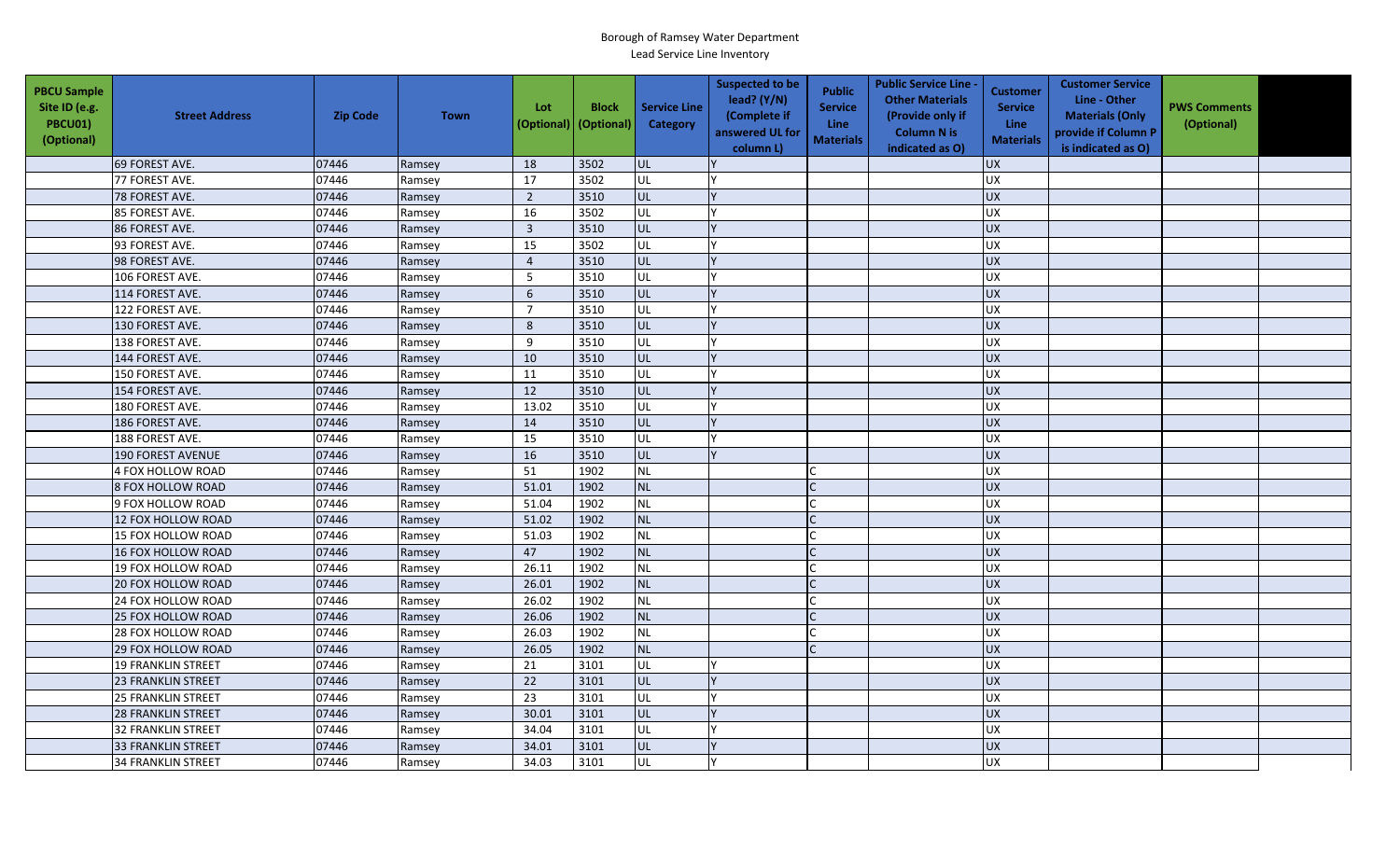| <b>PBCU Sample</b><br>Site ID (e.g.<br><b>PBCU01)</b><br>(Optional) | <b>Street Address</b>       | <b>Zip Code</b> | <b>Town</b> | Lot<br>(Optional) | <b>Block</b><br>(Optional) | <b>Service Line</b><br>Category | <b>Suspected to be</b><br>lead? $(Y/N)$<br>(Complete if<br>answered UL for<br>column L) | <b>Public</b><br><b>Service</b><br>Line<br><b>Materials</b> | <b>Public Service Line -</b><br><b>Other Materials</b><br>(Provide only if<br><b>Column N is</b><br>indicated as O) | <b>Customer</b><br><b>Service</b><br><b>Line</b><br><b>Materials</b> | <b>Customer Service</b><br>Line - Other<br><b>Materials (Only</b><br>provide if Column P<br>is indicated as O) | <b>PWS Comments</b><br>(Optional) |  |
|---------------------------------------------------------------------|-----------------------------|-----------------|-------------|-------------------|----------------------------|---------------------------------|-----------------------------------------------------------------------------------------|-------------------------------------------------------------|---------------------------------------------------------------------------------------------------------------------|----------------------------------------------------------------------|----------------------------------------------------------------------------------------------------------------|-----------------------------------|--|
|                                                                     | 35 FRANKLIN STREET          | 07446           | Ramsey      | 34.02             | 3101                       | lul                             |                                                                                         |                                                             |                                                                                                                     | <b>UX</b>                                                            |                                                                                                                |                                   |  |
|                                                                     | 24 N. FRANKLIN TPKE         | 07446           | Ramsey      | 15                | 4703                       | UL                              |                                                                                         |                                                             |                                                                                                                     | <b>UX</b>                                                            |                                                                                                                |                                   |  |
|                                                                     | <b>25 N. FRANKLIN TPKE</b>  | 07446           | Ramsey      | 5                 | 4808                       | UL                              |                                                                                         |                                                             |                                                                                                                     | <b>UX</b>                                                            |                                                                                                                |                                   |  |
|                                                                     | 25 N. FRANKLIN TPKE         | 07446           | Ramsey      | 5                 | 4808                       | UL                              |                                                                                         |                                                             |                                                                                                                     | <b>UX</b>                                                            |                                                                                                                |                                   |  |
|                                                                     | <b>36 N FRANKLIN TPKE</b>   | 07446           | Ramsey      | 16                | 4703                       | UL                              |                                                                                         |                                                             |                                                                                                                     | <b>UX</b>                                                            |                                                                                                                |                                   |  |
|                                                                     | <b>36 N FRANKLIN TPKE</b>   | 07446           | Ramsey      | 16                | 4703                       | <b>UL</b>                       |                                                                                         |                                                             |                                                                                                                     | <b>UX</b>                                                            |                                                                                                                |                                   |  |
|                                                                     | 40 N. FRANKLIN TPKE         | 07446           | Ramsey      | 17                | 4703                       | UL                              |                                                                                         |                                                             |                                                                                                                     | <b>UX</b>                                                            |                                                                                                                |                                   |  |
|                                                                     | 41 N. FRANKLIN TPKE         | 07446           | Ramsey      |                   |                            | <b>UL</b>                       |                                                                                         |                                                             |                                                                                                                     | UX                                                                   |                                                                                                                |                                   |  |
|                                                                     | 41 N. FRANKLIN TPKE         | 07446           | Ramsey      |                   |                            | UL                              |                                                                                         |                                                             |                                                                                                                     | <b>UX</b>                                                            |                                                                                                                |                                   |  |
|                                                                     | 41 N. FRANKLIN TPKE         | 07446           | Ramsey      |                   |                            | UL                              |                                                                                         |                                                             |                                                                                                                     | UX                                                                   |                                                                                                                |                                   |  |
|                                                                     | <b>42 N. FRANKLIN TPKE</b>  | 07446           | Ramsey      | 18                | 4703                       | <b>UL</b>                       |                                                                                         |                                                             |                                                                                                                     | <b>UX</b>                                                            |                                                                                                                |                                   |  |
|                                                                     | 47 N. FRANKLIN TPKE         | 07446           | Ramsey      | $\overline{3}$    | 4808                       | UL                              |                                                                                         |                                                             |                                                                                                                     | <b>UX</b>                                                            |                                                                                                                |                                   |  |
|                                                                     | 54 N FRANKLIN TPKE          | 07446           | Ramsey      | 1.02              | 4703                       | <b>UL</b>                       |                                                                                         |                                                             |                                                                                                                     | <b>UX</b>                                                            |                                                                                                                |                                   |  |
|                                                                     | 54 N FRANKLIN TPKE          | 07446           | Ramsey      |                   |                            | UL                              |                                                                                         |                                                             |                                                                                                                     | UX                                                                   |                                                                                                                |                                   |  |
|                                                                     | 65 N. FRANKLIN TPKE         | 07446           | Ramsey      | 43                | 4601                       | UL                              |                                                                                         |                                                             |                                                                                                                     | <b>UX</b>                                                            |                                                                                                                |                                   |  |
|                                                                     | <b>69 N. FRANKLIN TPKE</b>  | 07446           | Ramsey      | 42                | 4601                       | UL                              |                                                                                         |                                                             |                                                                                                                     | <b>UX</b>                                                            |                                                                                                                |                                   |  |
|                                                                     | 79 N. FRANKLIN TPKE         | 07446           | Ramsey      | 41                | 4601                       | <b>UL</b>                       |                                                                                         |                                                             |                                                                                                                     | UX                                                                   |                                                                                                                |                                   |  |
|                                                                     | 87 N. FRANKLIN TPKE         | 07446           | Ramsey      | 39                | 4601                       | UL                              |                                                                                         |                                                             |                                                                                                                     | UX                                                                   |                                                                                                                |                                   |  |
|                                                                     | 89 N. FRANKLIN TPKE         | 07446           | Ramsey      | 39                | 4601                       | <b>UL</b>                       |                                                                                         |                                                             |                                                                                                                     | <b>UX</b>                                                            |                                                                                                                |                                   |  |
|                                                                     | 90 N. FRANKLIN TPKE         | 07446           | Ramsey      | $\mathbf{1}$      | 4603                       | UL                              |                                                                                         |                                                             |                                                                                                                     | UX                                                                   |                                                                                                                |                                   |  |
|                                                                     | 96 N. FRANKLIN TPKE         | 07446           | Ramsey      | $\overline{2}$    | 4603                       | UL                              |                                                                                         |                                                             |                                                                                                                     | UX                                                                   |                                                                                                                |                                   |  |
|                                                                     | 106 N FRANKLIN TPKE         | 07446           | Ramsey      | $\overline{3}$    | 4603                       | UL                              |                                                                                         |                                                             |                                                                                                                     | UX                                                                   |                                                                                                                |                                   |  |
|                                                                     | 106 N. FRANKLIN TPKE        | 07446           | Ramsey      | $\overline{3}$    | 4603                       | <b>UL</b>                       |                                                                                         |                                                             |                                                                                                                     | <b>UX</b>                                                            |                                                                                                                |                                   |  |
|                                                                     | 115 N FRANKLIN TPKE         | 07446           | Ramsey      | 36                | 4601                       | <b>UL</b>                       |                                                                                         |                                                             |                                                                                                                     | <b>UX</b>                                                            |                                                                                                                |                                   |  |
|                                                                     | 116 N. FRANKLIN TPKE        | 07446           | Ramsey      | 5                 | 4603                       | UL                              |                                                                                         |                                                             |                                                                                                                     | <b>UX</b>                                                            |                                                                                                                |                                   |  |
|                                                                     | 126 N. FRANKLIN TPKE        | 07446           | Ramsey      | 6                 | 4603                       | <b>UL</b>                       |                                                                                         |                                                             |                                                                                                                     | <b>UX</b>                                                            |                                                                                                                |                                   |  |
|                                                                     | 145 N. FRANKLIN TPKE        | 07446           | Ramsey      | 35                | 4601                       | UL                              |                                                                                         |                                                             |                                                                                                                     | <b>UX</b>                                                            |                                                                                                                |                                   |  |
|                                                                     | 160 N. FRANKLIN TPKE        | 07446           | Ramsey      | 9.01              | 4603                       | UL                              |                                                                                         |                                                             |                                                                                                                     | <b>UX</b>                                                            |                                                                                                                |                                   |  |
|                                                                     | 160 N. FRANKLIN TPKE        | 07446           | Ramsey      | 9.01              | 4603                       | UL                              |                                                                                         |                                                             |                                                                                                                     | <b>UX</b>                                                            |                                                                                                                |                                   |  |
|                                                                     | 161 N. FRANKLIN TPKE        | 07446           | Ramsey      | 34                | 4601                       | UL                              |                                                                                         |                                                             |                                                                                                                     | UX                                                                   |                                                                                                                |                                   |  |
|                                                                     | 180 N. FRANKLIN TPKE.       | 07446           | Ramsey      | 9                 | 4603                       | <b>UL</b>                       |                                                                                         |                                                             |                                                                                                                     | <b>UX</b>                                                            |                                                                                                                |                                   |  |
|                                                                     | 189 N. FRANKLIN TPKE        | 07446           | Ramsey      | 6                 | 4602                       | UL                              |                                                                                         |                                                             |                                                                                                                     | <b>UX</b>                                                            |                                                                                                                |                                   |  |
|                                                                     | 190 N. FRANKLIN TPKE        | 07446           | Ramsey      | 10                | 4603                       | UL                              |                                                                                         |                                                             |                                                                                                                     | <b>UX</b>                                                            |                                                                                                                |                                   |  |
|                                                                     | 194 N. FRANKLIN TPKE        | 07446           | Ramsey      | 11                | 4603                       | UL                              |                                                                                         |                                                             |                                                                                                                     | <b>UX</b>                                                            |                                                                                                                |                                   |  |
|                                                                     | 195 N. FRANKLIN TPKE        | 07446           | Ramsey      | $5\phantom{.0}$   | 4602                       | <b>UL</b>                       |                                                                                         |                                                             |                                                                                                                     | <b>UX</b>                                                            |                                                                                                                |                                   |  |
|                                                                     | 198 N. FRANKLIN TPKE        | 07446           | Ramsey      | 12                | 4603                       | <b>UL</b>                       |                                                                                         |                                                             |                                                                                                                     | <b>UX</b>                                                            |                                                                                                                |                                   |  |
|                                                                     | <b>202 N. FRANKLIN TPKE</b> | 07446           | Ramsey      | 31                | 4603                       | <b>UL</b>                       |                                                                                         |                                                             |                                                                                                                     | <b>UX</b>                                                            |                                                                                                                |                                   |  |
|                                                                     | 205 N. FRANKLIN TPKE        | 07446           | Ramsey      | 13                | 4203                       | UL                              |                                                                                         |                                                             |                                                                                                                     | <b>UX</b>                                                            |                                                                                                                |                                   |  |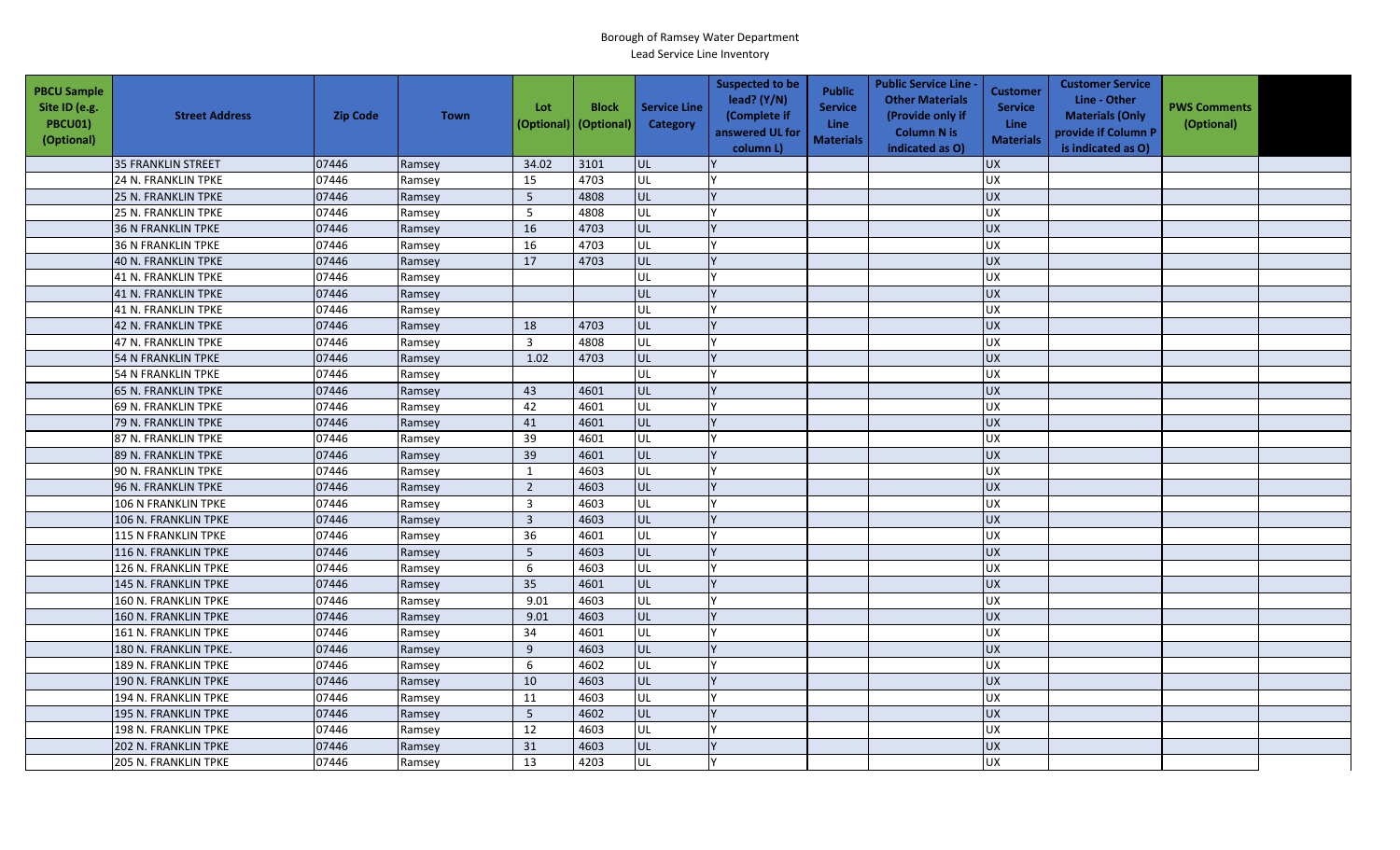| <b>PBCU Sample</b><br>Site ID (e.g.<br><b>PBCU01)</b><br>(Optional) | <b>Street Address</b>      | <b>Zip Code</b> | <b>Town</b> | Lot            | <b>Block</b><br>(Optional) (Optional) | <b>Service Line</b><br>Category | <b>Suspected to be</b><br>lead? (Y/N)<br>(Complete if<br>answered UL for<br>column L) | Public<br><b>Service</b><br><b>Line</b><br>Materials | <b>Public Service Line</b><br><b>Other Materials</b><br>(Provide only if<br><b>Column N is</b><br>indicated as O) | <b>Customer</b><br><b>Service</b><br><b>Line</b><br><b>Materials</b> | <b>Customer Service</b><br>Line - Other<br><b>Materials (Only</b><br>provide if Column P<br>is indicated as O) | <b>PWS Comments</b><br>(Optional) |  |
|---------------------------------------------------------------------|----------------------------|-----------------|-------------|----------------|---------------------------------------|---------------------------------|---------------------------------------------------------------------------------------|------------------------------------------------------|-------------------------------------------------------------------------------------------------------------------|----------------------------------------------------------------------|----------------------------------------------------------------------------------------------------------------|-----------------------------------|--|
|                                                                     | 206 N. FRANKLIN TPKE       | 07446           | Ramsey      | 32             | 4603                                  | UL                              |                                                                                       |                                                      |                                                                                                                   | <b>UX</b>                                                            |                                                                                                                |                                   |  |
|                                                                     | 217 N. FRANKLIN TPKE       | 07446           | Ramsey      | 12             | 4203                                  | UL                              |                                                                                       |                                                      |                                                                                                                   | <b>UX</b>                                                            |                                                                                                                |                                   |  |
|                                                                     | 225 N. FRANKLIN TPKE       | 07446           | Ramsey      | 11             | 4203                                  | UL                              |                                                                                       |                                                      |                                                                                                                   | <b>UX</b>                                                            |                                                                                                                |                                   |  |
|                                                                     | 233 N FRANKLIN TPKE        | 07446           | Ramsey      | 10             | 4203                                  | UL                              |                                                                                       |                                                      |                                                                                                                   | UX                                                                   |                                                                                                                |                                   |  |
|                                                                     | 246 N. FRANKLIN TPKE       | 07446           | Ramsey      | 35             | 4603                                  | UL                              |                                                                                       |                                                      |                                                                                                                   | <b>UX</b>                                                            |                                                                                                                |                                   |  |
|                                                                     | 259 N FRANKLIN TPKE        | 07446           | Ramsey      | 9              | 4203                                  | UL                              |                                                                                       |                                                      |                                                                                                                   | <b>UX</b>                                                            |                                                                                                                |                                   |  |
|                                                                     | 260 N. FRANKLIN TPKE       | 07446           | Ramsey      | 36             | 4603                                  | UL                              |                                                                                       |                                                      |                                                                                                                   | <b>UX</b>                                                            |                                                                                                                |                                   |  |
|                                                                     | 270 N. FRANKLIN TPKE       | 07446           | Ramsey      | 37             | 4603                                  | UL                              |                                                                                       |                                                      |                                                                                                                   | <b>UX</b>                                                            |                                                                                                                |                                   |  |
|                                                                     | <b>275 N FRANKLIN TPKE</b> | 07446           | Ramsey      | $\overline{7}$ | 4203                                  | UL                              |                                                                                       |                                                      |                                                                                                                   | <b>UX</b>                                                            |                                                                                                                |                                   |  |
|                                                                     | 275 N FRANKLIN TPKE        | 07446           | Ramsey      | $\overline{7}$ | 4203                                  | UL                              |                                                                                       |                                                      |                                                                                                                   | <b>UX</b>                                                            |                                                                                                                |                                   |  |
|                                                                     | 284 N. FRANKLIN TPKE       | 07446           | Ramsey      | 39.01          | 4603                                  | UL                              |                                                                                       |                                                      |                                                                                                                   | <b>UX</b>                                                            |                                                                                                                |                                   |  |
|                                                                     | 284 N. FRANKLIN TPKE       | 07446           | Ramsey      | 39.01          | 4603                                  | UL                              |                                                                                       |                                                      |                                                                                                                   | <b>UX</b>                                                            |                                                                                                                |                                   |  |
|                                                                     | 295 N. FRANKLIN TPKE       | 07446           | Ramsey      | 5              | 4203                                  | UL                              |                                                                                       |                                                      |                                                                                                                   | <b>UX</b>                                                            |                                                                                                                |                                   |  |
|                                                                     | 385 N FRANKLIN TPKE        | 07446           | Ramsey      | 9              | 3802                                  | UL                              |                                                                                       |                                                      |                                                                                                                   | <b>UX</b>                                                            |                                                                                                                |                                   |  |
|                                                                     | <b>385 N FRANKLIN TPKE</b> | 07446           | Ramsey      | 9              | 3802                                  | UL                              |                                                                                       |                                                      |                                                                                                                   | <b>UX</b>                                                            |                                                                                                                |                                   |  |
|                                                                     | 465 N FRANKLIN TPKE        | 07446           | Ramsey      | $\overline{7}$ | 3802                                  | UL                              |                                                                                       |                                                      |                                                                                                                   | <b>UX</b>                                                            |                                                                                                                |                                   |  |
|                                                                     | <b>465 N FRANKLIN TPKE</b> | 07446           | Ramsey      | $\overline{7}$ | 3802                                  | UL                              |                                                                                       |                                                      |                                                                                                                   | <b>UX</b>                                                            |                                                                                                                |                                   |  |
|                                                                     | 470 N FRANKLIN TPKE.       | 07446           | Ramsey      | 12             | 3702                                  | UL                              |                                                                                       |                                                      |                                                                                                                   | <b>UX</b>                                                            |                                                                                                                |                                   |  |
|                                                                     | 470 N FRANKLIN TPKE.       | 07446           | Ramsey      | 12             | 3702                                  | UL                              |                                                                                       |                                                      |                                                                                                                   | <b>UX</b>                                                            |                                                                                                                |                                   |  |
|                                                                     | 475 N FRANKLIN TPKE        | 07446           | Ramsey      | 6              | 3802                                  | UL                              |                                                                                       |                                                      |                                                                                                                   | <b>UX</b>                                                            |                                                                                                                |                                   |  |
|                                                                     | 475 N FRANKLIN TPKE        | 07446           | Ramsey      | 6              | 3802                                  | UL                              |                                                                                       |                                                      |                                                                                                                   | <b>UX</b>                                                            |                                                                                                                |                                   |  |
|                                                                     | 475 N FRANKLIN TPKE        | 07446           | Ramsey      | 6              | 3802                                  | UL                              |                                                                                       |                                                      |                                                                                                                   | <b>UX</b>                                                            |                                                                                                                |                                   |  |
|                                                                     | 475 N FRANKLIN TPKE        | 07446           | Ramsey      | 6              | 3802                                  | UL                              |                                                                                       |                                                      |                                                                                                                   | <b>UX</b>                                                            |                                                                                                                |                                   |  |
|                                                                     | 475 N FRANKLIN TPKE        | 07446           | Ramsey      | 6              | 3802                                  | UL                              |                                                                                       |                                                      |                                                                                                                   | <b>UX</b>                                                            |                                                                                                                |                                   |  |
|                                                                     | 492 N. FRANKLIN TPKE       | 07446           | Ramsey      | 14             | 3902                                  | <b>NL</b>                       |                                                                                       | lo                                                   | <b>Cast Iron</b>                                                                                                  | lo                                                                   | Cast Iron                                                                                                      |                                   |  |
|                                                                     | 492 N. FRANKLIN TPKE       | 07446           | Ramsey      | 14             | 3902                                  | NL                              |                                                                                       | l O                                                  | Cast Iron                                                                                                         | IO.                                                                  | Cast Iron                                                                                                      |                                   |  |
|                                                                     | 492 N. FRANKLIN TPKE       | 07446           | Ramsey      | 14             | 3902                                  | <b>NL</b>                       |                                                                                       | lo                                                   | <b>Cast Iron</b>                                                                                                  | lo                                                                   | Cast Iron                                                                                                      |                                   |  |
|                                                                     | 492 N. FRANKLIN TPKE       | 07446           | Ramsey      | 14             | 3902                                  | <b>NL</b>                       |                                                                                       | lo                                                   | Cast Iron                                                                                                         | lo.                                                                  | Cast Iron                                                                                                      |                                   |  |
|                                                                     | 492 N. FRANKLIN TPKE       | 07446           | Ramsey      | 14             | 3902                                  | <b>NL</b>                       |                                                                                       | $\overline{O}$                                       | Cast Iron                                                                                                         | $\overline{O}$                                                       | Cast Iron                                                                                                      |                                   |  |
|                                                                     | 492 N. FRANKLIN TPKE       | 07446           | Ramsey      | 14             | 3902                                  | <b>NL</b>                       |                                                                                       | <b>O</b>                                             | Cast Iron                                                                                                         |                                                                      | Cast Iron                                                                                                      |                                   |  |
|                                                                     | <b>500 N FRANKLIN TPKE</b> | 07446           | Ramsey      | $\mathbf{1}$   | 3702                                  | <b>NL</b>                       |                                                                                       | lo                                                   | Cast Iron                                                                                                         | lo                                                                   | Cast Iron                                                                                                      |                                   |  |
|                                                                     | 500 N FRANKLIN TPKE        | 07446           | Ramsey      | $\mathbf{1}$   | 3702                                  | <b>NL</b>                       |                                                                                       | lo                                                   | Cast Iron                                                                                                         | lO.                                                                  | Cast Iron                                                                                                      |                                   |  |
|                                                                     | <b>500 N FRANKLIN TPKE</b> | 07446           | Ramsey      | $\mathbf{1}$   | 3702                                  | NL                              |                                                                                       | lo                                                   | Cast Iron                                                                                                         | lO.                                                                  | Cast Iron                                                                                                      |                                   |  |
|                                                                     | 500 N FRANKLIN TPKE        | 07446           | Ramsey      | $\mathbf{1}$   | 3702                                  | <b>NL</b>                       |                                                                                       | l O                                                  | Cast Iron                                                                                                         | l0.                                                                  | Cast Iron                                                                                                      |                                   |  |
|                                                                     | 500 N FRANKLIN TPKE        | 07446           | Ramsey      | $\mathbf{1}$   | 3702                                  | <b>NL</b>                       |                                                                                       | lo                                                   | Cast Iron                                                                                                         | lo                                                                   | Cast Iron                                                                                                      |                                   |  |
|                                                                     | 17 S FRANKLIN TPKE         | 07446           | Ramsey      | 6              | 4904                                  | <b>NL</b>                       |                                                                                       | lo                                                   | Cast Iron                                                                                                         | IO.                                                                  | Cast Iron                                                                                                      |                                   |  |
|                                                                     | 102 HILLTOP ROAD           | 07446           | Ramsey      | 6              | 3702                                  | <b>NL</b>                       |                                                                                       |                                                      | Cast Iron                                                                                                         | lO                                                                   | Cast Iron                                                                                                      |                                   |  |
|                                                                     | 102 HILLTOP ROAD           | 07446           | Ramsey      | 6              | 3702                                  | <b>NL</b>                       |                                                                                       |                                                      | Cast Iron                                                                                                         | $\Omega$                                                             | Cast Iron                                                                                                      |                                   |  |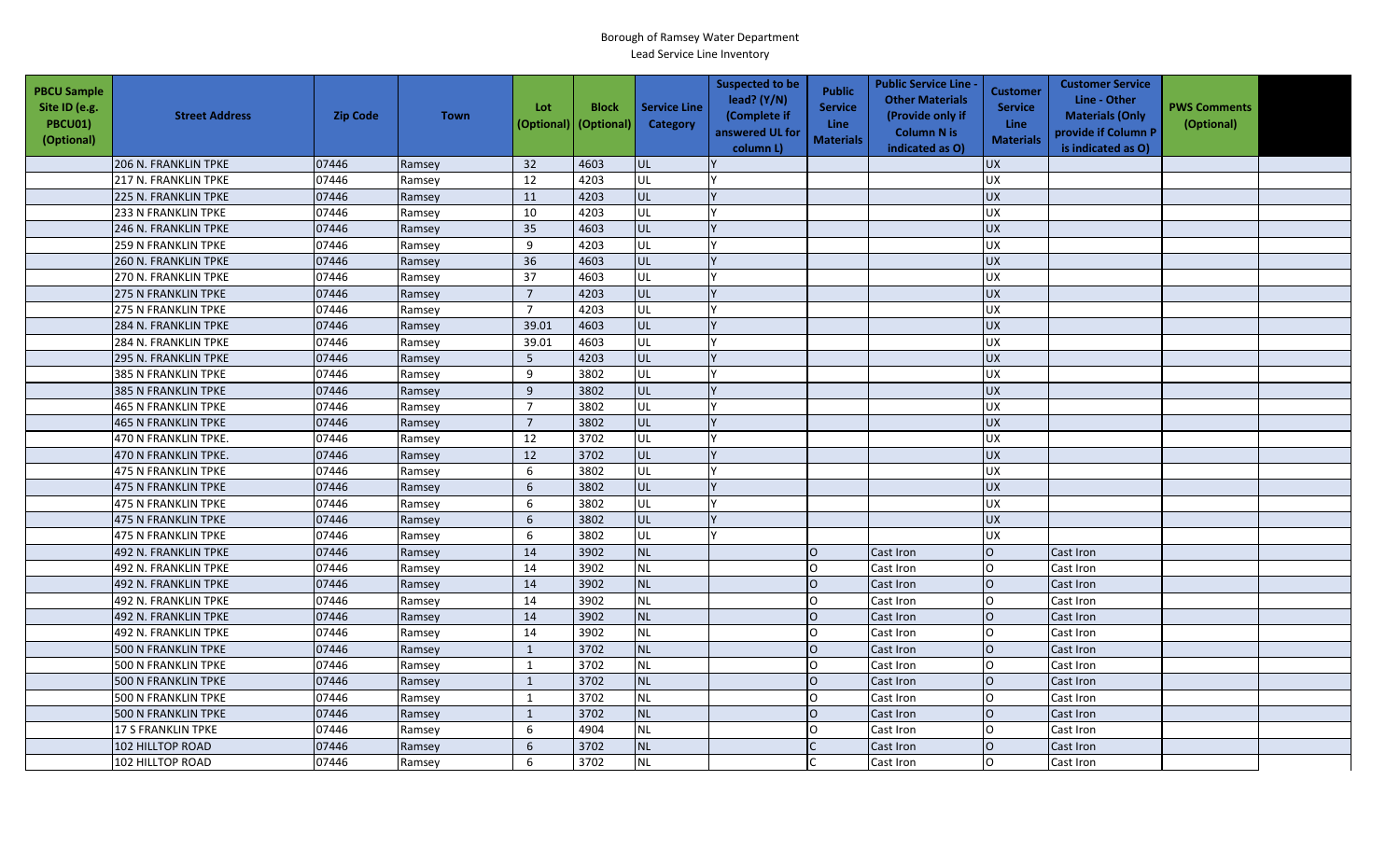| <b>PBCU Sample</b><br>Site ID (e.g.<br><b>PBCU01)</b><br>(Optional) | <b>Street Address</b>        | <b>Zip Code</b> | <b>Town</b> | Lot<br>(Optional) | <b>Block</b><br>(Optional) | <b>Service Line</b><br>Category | <b>Suspected to be</b><br>lead? (Y/N)<br>(Complete if<br>answered UL for<br>column L) | <b>Public</b><br><b>Service</b><br>Line<br><b>Materials</b> | <b>Public Service Line -</b><br><b>Other Materials</b><br>(Provide only if<br><b>Column N is</b><br>indicated as O) | Customer<br><b>Service</b><br>Line<br><b>Materials</b> | <b>Customer Service</b><br>Line - Other<br><b>Materials (Only</b><br>provide if Column P<br>is indicated as O) | <b>PWS Comments</b><br>(Optional) |  |
|---------------------------------------------------------------------|------------------------------|-----------------|-------------|-------------------|----------------------------|---------------------------------|---------------------------------------------------------------------------------------|-------------------------------------------------------------|---------------------------------------------------------------------------------------------------------------------|--------------------------------------------------------|----------------------------------------------------------------------------------------------------------------|-----------------------------------|--|
|                                                                     | <b>102 HILLTOP ROAD</b>      | 07446           | Ramsey      | 6                 | 3702                       | <b>NL</b>                       |                                                                                       |                                                             | Cast Iron                                                                                                           | lO.                                                    | Cast Iron                                                                                                      |                                   |  |
|                                                                     | 102 HILLTOP ROAD             | 07446           | Ramsey      | 6                 | 3702                       | <b>NL</b>                       |                                                                                       |                                                             | Cast Iron                                                                                                           | O                                                      | Cast Iron                                                                                                      |                                   |  |
|                                                                     | 150 HILLTOP RD               | 07446           | Ramsey      | 11                | 3702                       | <b>NL</b>                       |                                                                                       |                                                             | Cast Iron                                                                                                           | $\overline{O}$                                         | Cast Iron                                                                                                      |                                   |  |
|                                                                     | 150 HILLTOP RD               | 07446           | Ramsey      | 11                | 3702                       | <b>NL</b>                       |                                                                                       |                                                             | Cast Iron                                                                                                           | $\mathsf O$                                            | Cast Iron                                                                                                      |                                   |  |
|                                                                     | 200 ISLAND AVE               | 07446           | Ramsey      |                   |                            | <b>NL</b>                       |                                                                                       | $\Omega$                                                    | Cast Iron                                                                                                           | $\overline{O}$                                         | Cast Iron                                                                                                      |                                   |  |
|                                                                     | 200 ISLAND AVE-TISDALE FIELD | 07446           | Ramsey      |                   |                            | NL                              |                                                                                       | $\Omega$                                                    | Cast Iron                                                                                                           | O                                                      | Cast Iron                                                                                                      |                                   |  |
|                                                                     | <b>MONROE STREET</b>         | 07446           | Ramsey      |                   |                            | <b>NL</b>                       |                                                                                       | $\overline{O}$                                              | Cast Iron                                                                                                           | $\overline{O}$                                         | Cast Iron                                                                                                      |                                   |  |
|                                                                     | <b>MONROE STREET</b>         | 07446           | Ramsey      |                   |                            | <b>NL</b>                       |                                                                                       | $\circ$                                                     | Cast Iron                                                                                                           | lo                                                     | Cast Iron                                                                                                      |                                   |  |
|                                                                     | <b>69 ORCHARD ST</b>         | 07446           | Ramsey      | 4.04              | 3607                       | <b>NL</b>                       |                                                                                       | $\overline{O}$                                              | Cast Iron                                                                                                           | $\circ$                                                | Cast Iron                                                                                                      |                                   |  |
|                                                                     | <b>69 ORCHARD ST</b>         | 07446           | Ramsey      | 4.04              | 3607                       | <b>NL</b>                       |                                                                                       | l O                                                         | Cast Iron                                                                                                           | O                                                      | Cast Iron                                                                                                      |                                   |  |
|                                                                     | <b>75 ORCHARD ST</b>         | 07446           | Ramsey      | 4.03              | 3607                       | NL                              |                                                                                       | $\overline{O}$                                              | Cast Iron                                                                                                           | $\overline{O}$                                         | Cast Iron                                                                                                      |                                   |  |
|                                                                     | <b>75 ORCHARD ST</b>         | 07446           | Ramsey      | 4.03              | 3607                       | <b>NL</b>                       |                                                                                       | $\circ$                                                     | Cast Iron                                                                                                           | O                                                      | Cast Iron                                                                                                      |                                   |  |
|                                                                     | <b>75 ORCHARD ST</b>         | 07446           | Ramsey      | 4.03              | 3607                       | <b>NL</b>                       |                                                                                       | $\overline{O}$                                              | Cast Iron                                                                                                           | $\circ$                                                | Cast Iron                                                                                                      |                                   |  |
|                                                                     | <b>81 ORCHARD ST</b>         | 07446           | Ramsey      | 4.02              | 3607                       | <b>NL</b>                       |                                                                                       | $\circ$                                                     | Cast Iron                                                                                                           | O                                                      | Cast Iron                                                                                                      |                                   |  |
|                                                                     | 81 ORCHARD ST                | 07446           | Ramsey      | 4.02              | 3607                       | NL                              |                                                                                       | $\overline{O}$                                              | Cast Iron                                                                                                           | $\circ$                                                | Cast Iron                                                                                                      |                                   |  |
|                                                                     | 141 PRINCE STREET            | 07446           | Ramsey      | 10.01             | 2802                       | <b>NL</b>                       |                                                                                       |                                                             | Cast Iron                                                                                                           | lo                                                     | Cast Iron                                                                                                      |                                   |  |
|                                                                     | <b>141 PRINCE STREET</b>     | 07446           | Ramsey      | 10.01             | 2802                       | <b>NL</b>                       |                                                                                       |                                                             | Cast Iron                                                                                                           | $\overline{O}$                                         | Cast Iron                                                                                                      |                                   |  |
|                                                                     | 141 PRINCE STREET            | 07446           | Ramsey      | 10.01             | 2802                       | <b>NL</b>                       |                                                                                       |                                                             | Cast Iron                                                                                                           | O                                                      | Cast Iron                                                                                                      |                                   |  |
|                                                                     | <b>SCHOOL STREET</b>         | 07446           | Ramsey      |                   |                            | <b>NL</b>                       |                                                                                       | $\Omega$                                                    | Cast Iron                                                                                                           | $\circ$                                                | Cast Iron                                                                                                      |                                   |  |
|                                                                     | <b>26 SCHOOL STREET</b>      | 07446           | Ramsey      | 8                 | 2307                       | <b>NL</b>                       |                                                                                       |                                                             |                                                                                                                     | ΧŊ                                                     |                                                                                                                |                                   |  |
|                                                                     | <b>29 SCHOOL STREET</b>      | 07446           | Ramsey      | $\overline{2}$    | 2305                       | <b>NL</b>                       |                                                                                       |                                                             |                                                                                                                     | <b>UX</b>                                              |                                                                                                                |                                   |  |
|                                                                     | <b>29 SCHOOL STREET</b>      | 07446           | Ramsey      | $\overline{2}$    | 2305                       | NL                              |                                                                                       |                                                             |                                                                                                                     | ΧŊ                                                     |                                                                                                                |                                   |  |
|                                                                     | <b>30 SCHOOL STREET</b>      | 07446           | Ramsey      | $\overline{7}$    | 2307                       | <b>LC</b>                       |                                                                                       | G                                                           |                                                                                                                     | <b>UX</b>                                              |                                                                                                                |                                   |  |
|                                                                     | 34 SCHOOL STREET             | 07446           | Ramsey      | 6                 | 2307                       | $\sf NL$                        |                                                                                       |                                                             |                                                                                                                     | UX                                                     |                                                                                                                |                                   |  |
|                                                                     | <b>38 SCHOOL STREET</b>      | 07446           | Ramsey      | 5                 | 2307                       | NL                              |                                                                                       |                                                             |                                                                                                                     | UX                                                     |                                                                                                                |                                   |  |
|                                                                     | <b>46 SCHOOL STREET</b>      | 07446           | Ramsey      | $\overline{3}$    | 2307                       | LC                              |                                                                                       | G                                                           |                                                                                                                     | <b>UX</b>                                              |                                                                                                                |                                   |  |
|                                                                     | <b>52 SCHOOL STREET</b>      | 07446           | Ramsey      | $\overline{2}$    | 2307                       | LC                              |                                                                                       | G                                                           |                                                                                                                     | <b>UX</b>                                              |                                                                                                                |                                   |  |
|                                                                     | <b>15 SHADYSIDE ROAD</b>     | 07446           | Ramsey      | 28                | 3002                       | <b>NL</b>                       |                                                                                       |                                                             |                                                                                                                     | UX                                                     |                                                                                                                |                                   |  |
|                                                                     | <b>16 SHADYSIDE ROAD</b>     | 07446           | Ramsey      | 43                | 2601                       | <b>NL</b>                       |                                                                                       |                                                             |                                                                                                                     | <b>XD</b>                                              |                                                                                                                |                                   |  |
|                                                                     | <b>34 SHADYSIDE ROAD</b>     | 07446           | Ramsey      | 44                | 2601                       | <b>NL</b>                       |                                                                                       |                                                             |                                                                                                                     | <b>UX</b>                                              |                                                                                                                |                                   |  |
|                                                                     | <b>41 SHADYSIDE ROAD</b>     | 07446           | Ramsey      | 27                | 3002                       | <b>NL</b>                       |                                                                                       |                                                             |                                                                                                                     | <b>UX</b>                                              |                                                                                                                |                                   |  |
|                                                                     | <b>43 SHADYSIDE ROAD</b>     | 07446           | Ramsey      | 26                | 3002                       | NL                              |                                                                                       |                                                             |                                                                                                                     | UX                                                     |                                                                                                                |                                   |  |
|                                                                     | <b>48 SHADYSIDE ROAD</b>     | 07446           | Ramsey      | 45                | 2601                       | <b>NL</b>                       |                                                                                       |                                                             |                                                                                                                     | <b>UX</b>                                              |                                                                                                                |                                   |  |
|                                                                     | 59 SHADYSIDE ROAD            | 07446           | Ramsey      | 25                | 3002                       | NL                              |                                                                                       |                                                             |                                                                                                                     | <b>UX</b>                                              |                                                                                                                |                                   |  |
|                                                                     | <b>64 SHADYSIDE ROAD</b>     | 07446           | Ramsey      | 46                | 2601                       | NL                              |                                                                                       |                                                             |                                                                                                                     | <b>UX</b>                                              |                                                                                                                |                                   |  |
|                                                                     | <b>65 SHADYSIDE ROAD</b>     | 07446           | Ramsey      | 24                | 3002                       | <b>NL</b>                       |                                                                                       |                                                             |                                                                                                                     | <b>UX</b>                                              |                                                                                                                |                                   |  |
|                                                                     | <b>77 SHADYSIDE ROAD</b>     | 07446           | Ramsey      | 23                | 3002                       | <b>NL</b>                       |                                                                                       |                                                             |                                                                                                                     | <b>UX</b>                                              |                                                                                                                |                                   |  |
|                                                                     | <b>80 SHADYSIDE ROAD</b>     | 07446           | Ramsey      | 47                | 2601                       | <b>NL</b>                       |                                                                                       |                                                             |                                                                                                                     | <b>UX</b>                                              |                                                                                                                |                                   |  |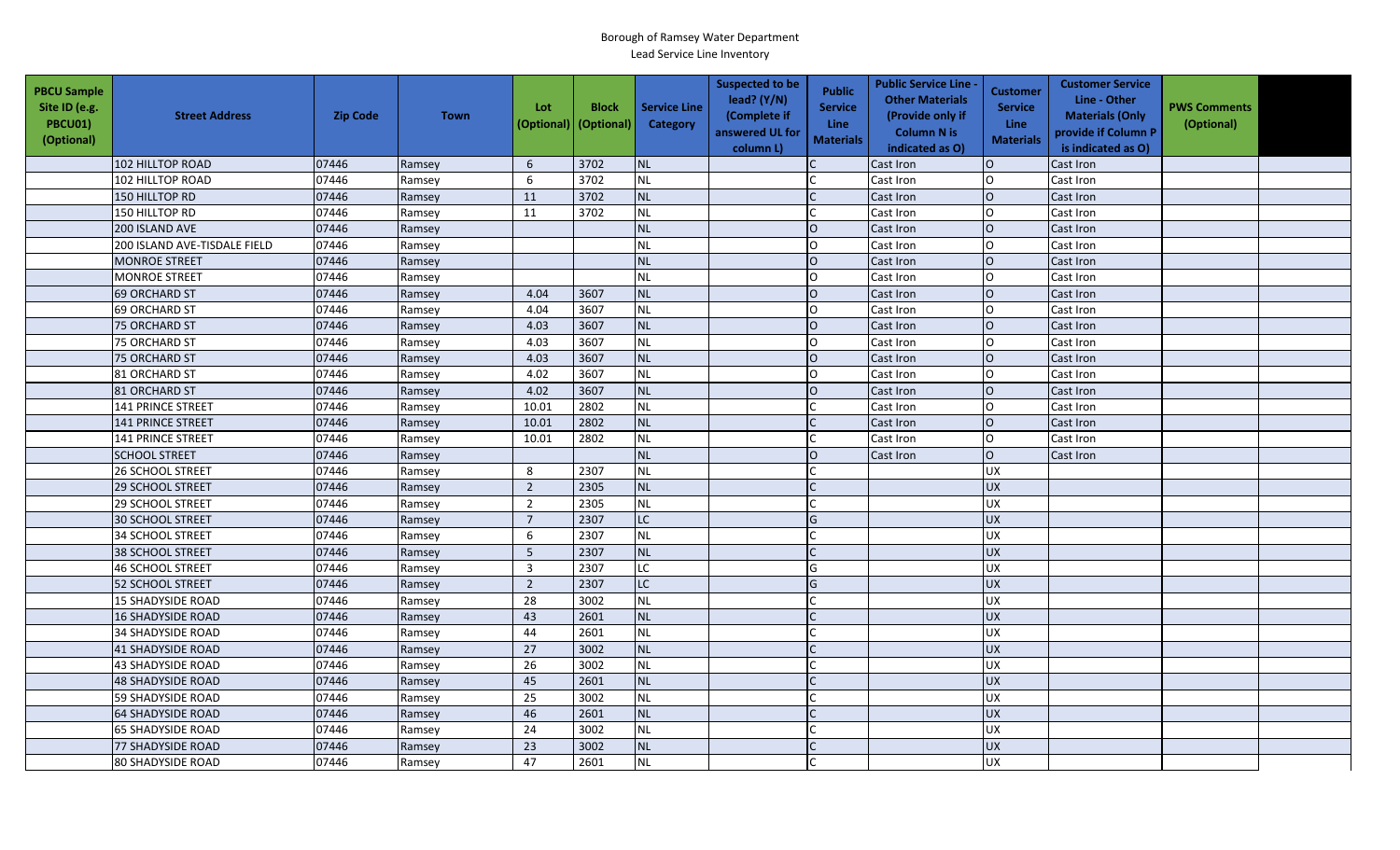| <b>PBCU Sample</b><br>Site ID (e.g.<br><b>PBCU01)</b><br>(Optional) | <b>Street Address</b>     | <b>Zip Code</b> | <b>Town</b> | Lot<br>(Optional) | <b>Block</b><br>(Optional) | <b>Service Line</b><br>Category | <b>Suspected to be</b><br>lead? (Y/N)<br>(Complete if<br>answered UL for<br>column L) | <b>Public</b><br><b>Service</b><br>Line<br><b>Materials</b> | <b>Public Service Line -</b><br><b>Other Materials</b><br>(Provide only if<br><b>Column N is</b><br>indicated as O) | <b>Customer</b><br><b>Service</b><br><b>Line</b><br><b>Materials</b> | <b>Customer Service</b><br>Line - Other<br><b>Materials (Only</b><br>provide if Column P<br>is indicated as O) | <b>PWS Comments</b><br>(Optional) |  |
|---------------------------------------------------------------------|---------------------------|-----------------|-------------|-------------------|----------------------------|---------------------------------|---------------------------------------------------------------------------------------|-------------------------------------------------------------|---------------------------------------------------------------------------------------------------------------------|----------------------------------------------------------------------|----------------------------------------------------------------------------------------------------------------|-----------------------------------|--|
|                                                                     | 87 SHADYSIDE ROAD         | 07446           | Ramsey      | 22                | 3002                       | <b>NL</b>                       |                                                                                       |                                                             |                                                                                                                     | <b>UX</b>                                                            |                                                                                                                |                                   |  |
|                                                                     | <b>88 SHADYSIDE ROAD</b>  | 07446           | Ramsey      | 48                | 2601                       | <b>NL</b>                       |                                                                                       |                                                             |                                                                                                                     | <b>UX</b>                                                            |                                                                                                                |                                   |  |
|                                                                     | 96 SHADYSIDE ROAD         | 07446           | Ramsey      | 49                | 2601                       | <b>NL</b>                       |                                                                                       |                                                             |                                                                                                                     | <b>UX</b>                                                            |                                                                                                                |                                   |  |
|                                                                     | 101 SHADYSIDE ROAD        | 07446           | Ramsey      | 21                | 3002                       | <b>NL</b>                       |                                                                                       |                                                             |                                                                                                                     | <b>UX</b>                                                            |                                                                                                                |                                   |  |
|                                                                     | <b>109 SHADYSIDE ROAD</b> | 07446           | Ramsey      | 20                | 3002                       | <b>NL</b>                       |                                                                                       |                                                             |                                                                                                                     | <b>UX</b>                                                            |                                                                                                                |                                   |  |
|                                                                     | 141 SHADYSIDE ROAD        | 07446           | Ramsey      | 28                | 2401                       | <b>NL</b>                       |                                                                                       |                                                             |                                                                                                                     | <b>UX</b>                                                            |                                                                                                                |                                   |  |
|                                                                     | <b>150 SHADYSIDE ROAD</b> | 07446           | Ramsey      | 51.01             | 2601                       | <b>NL</b>                       |                                                                                       |                                                             |                                                                                                                     | <b>UX</b>                                                            |                                                                                                                |                                   |  |
|                                                                     | <b>156 SHADYSIDE ROAD</b> | 07446           | Ramsey      | 51.02             | 2601                       | <b>NL</b>                       |                                                                                       |                                                             |                                                                                                                     | UX                                                                   |                                                                                                                |                                   |  |
|                                                                     | <b>185 SHADYSIDE ROAD</b> | 07446           | Ramsey      | 8                 | 2401                       | <b>NL</b>                       |                                                                                       | $\mathsf{C}$                                                |                                                                                                                     | <b>UX</b>                                                            |                                                                                                                |                                   |  |
|                                                                     | 200 SHADYSIDE RD          | 07446           | Ramsey      | 57                | 2601                       | LC                              |                                                                                       | G                                                           |                                                                                                                     | UX                                                                   |                                                                                                                |                                   |  |
|                                                                     | <b>200 SHADYSIDE RD</b>   | 07446           | Ramsey      | 57                | 2601                       | <b>LC</b>                       |                                                                                       | G                                                           |                                                                                                                     | <b>UX</b>                                                            |                                                                                                                |                                   |  |
|                                                                     | <b>201 SHADYSIDE ROAD</b> | 07446           | Ramsey      | $\overline{7}$    | 2401                       | <b>NL</b>                       |                                                                                       |                                                             |                                                                                                                     | <b>UX</b>                                                            |                                                                                                                |                                   |  |
|                                                                     | <b>203 SHADYSIDE ROAD</b> | 07446           | Ramsey      | 6                 | 2401                       | <b>NL</b>                       |                                                                                       | $\Gamma$                                                    |                                                                                                                     | <b>UX</b>                                                            |                                                                                                                |                                   |  |
|                                                                     | 211 SHADYSIDE ROAD        | 07446           | Ramsey      | 5                 | 2401                       | UL                              |                                                                                       |                                                             |                                                                                                                     | UX                                                                   |                                                                                                                |                                   |  |
|                                                                     | <b>219 SHADYSIDE ROAD</b> | 07446           | Ramsey      | $\overline{4}$    | 2401                       | <b>LC</b>                       |                                                                                       | G                                                           |                                                                                                                     | <b>UX</b>                                                            |                                                                                                                |                                   |  |
|                                                                     | <b>227 SHADYSIDE ROAD</b> | 07446           | Ramsey      | $\overline{3}$    | 2401                       | <b>NL</b>                       |                                                                                       |                                                             |                                                                                                                     | <b>UX</b>                                                            |                                                                                                                |                                   |  |
|                                                                     | <b>236 SHADYSIDE ROAD</b> | 07446           | Ramsey      | $\overline{4}$    | 2501                       | <b>UL</b>                       |                                                                                       |                                                             |                                                                                                                     | UX                                                                   |                                                                                                                |                                   |  |
|                                                                     | <b>240 SHADYSIDE ROAD</b> | 07446           | Ramsey      | 3.02              | 2501                       | UL                              |                                                                                       |                                                             |                                                                                                                     | UX                                                                   |                                                                                                                |                                   |  |
|                                                                     | <b>245 SHADYSIDE ROAD</b> | 07446           | Ramsey      | $\overline{2}$    | 2401                       | UL                              |                                                                                       |                                                             |                                                                                                                     | <b>UX</b>                                                            |                                                                                                                |                                   |  |
|                                                                     | <b>250 SHADYSIDE ROAD</b> | 07446           | Ramsey      | 3.01              | 2501                       | UL                              |                                                                                       |                                                             |                                                                                                                     | UX                                                                   |                                                                                                                |                                   |  |
|                                                                     | <b>251 SHADYSIDE ROAD</b> | 07446           | Ramsey      |                   |                            | UL                              |                                                                                       |                                                             |                                                                                                                     | UX                                                                   |                                                                                                                |                                   |  |
|                                                                     | <b>260 SHADYSIDE ROAD</b> | 07446           | Ramsey      | 2.01              | 2501                       | UL                              |                                                                                       |                                                             |                                                                                                                     | UX                                                                   |                                                                                                                |                                   |  |
|                                                                     | 270 SHADYSIDE ROAD        | 07446           | Ramsey      | $\overline{2}$    | 2501                       | UL                              |                                                                                       |                                                             |                                                                                                                     | <b>UX</b>                                                            |                                                                                                                |                                   |  |
|                                                                     | 282 SHADYSIDE ROAD        | 07446           | Ramsey      | 1                 | 2501                       | UL                              |                                                                                       |                                                             |                                                                                                                     | <b>UX</b>                                                            |                                                                                                                |                                   |  |
|                                                                     | <b>309 SHADYSIDE ROAD</b> | 07446           | Ramsey      | 27                | 2001                       | UL                              |                                                                                       |                                                             |                                                                                                                     | <b>UX</b>                                                            |                                                                                                                |                                   |  |
|                                                                     | 312 SHADYSIDE ROAD        | 07446           | Ramsey      | 23                | 2101                       | <b>UL</b>                       |                                                                                       |                                                             |                                                                                                                     | <b>UX</b>                                                            |                                                                                                                |                                   |  |
|                                                                     | <b>320 SHADYSIDE ROAD</b> | 07446           | Ramsey      | 24                | 2101                       | UL                              |                                                                                       |                                                             |                                                                                                                     | <b>UX</b>                                                            |                                                                                                                |                                   |  |
|                                                                     | 325 SHADYSIDE ROAD        | 07446           | Ramsey      | 26                | 2001                       | UL                              |                                                                                       |                                                             |                                                                                                                     | <b>UX</b>                                                            |                                                                                                                |                                   |  |
|                                                                     | 345 SHADYSIDE ROAD        | 07446           | Ramsey      | 25                | 2001                       | UL                              |                                                                                       |                                                             |                                                                                                                     | <b>UX</b>                                                            |                                                                                                                |                                   |  |
|                                                                     | 348 SHADYSIDE ROAD        | 07446           | Ramsey      | 25                | 2101                       | UL                              |                                                                                       |                                                             |                                                                                                                     | UX                                                                   |                                                                                                                |                                   |  |
|                                                                     | 372 SHADYSIDE ROAD        | 07446           | Ramsey      | 10                | 2002                       | UL                              |                                                                                       |                                                             |                                                                                                                     | <b>UX</b>                                                            |                                                                                                                |                                   |  |
|                                                                     | 375 SHADYSIDE ROAD        | 07446           | Ramsey      | 12                | 2001                       | UL                              |                                                                                       |                                                             |                                                                                                                     | <b>UX</b>                                                            |                                                                                                                |                                   |  |
|                                                                     | 381 SHADYSIDE ROAD        | 07446           | Ramsey      | 11                | 2001                       | UL                              |                                                                                       |                                                             |                                                                                                                     | <b>UX</b>                                                            |                                                                                                                |                                   |  |
|                                                                     | 384 SHADYSIDE ROAD        | 07446           | Ramsey      | 11                | 2002                       | UL                              |                                                                                       |                                                             |                                                                                                                     | <b>UX</b>                                                            |                                                                                                                |                                   |  |
|                                                                     | 391 SHADYSIDE ROAD        | 07446           | Ramsey      | 10                | 2001                       | <b>UL</b>                       |                                                                                       |                                                             |                                                                                                                     | <b>UX</b>                                                            |                                                                                                                |                                   |  |
|                                                                     | 396 SHADYSIDE ROAD        | 07446           | Ramsey      | 12                | 2002                       | <b>UL</b>                       |                                                                                       |                                                             |                                                                                                                     | <b>UX</b>                                                            |                                                                                                                |                                   |  |
|                                                                     | 401 SHADYSIDE ROAD        | 07446           | Ramsey      | 9                 | 2001                       | UL                              |                                                                                       |                                                             |                                                                                                                     | <b>UX</b>                                                            |                                                                                                                |                                   |  |
|                                                                     | <b>404 SHADYSIDE ROAD</b> | 07446           | Ramsey      | 13                | 2002                       | UL                              |                                                                                       |                                                             |                                                                                                                     | <b>UX</b>                                                            |                                                                                                                |                                   |  |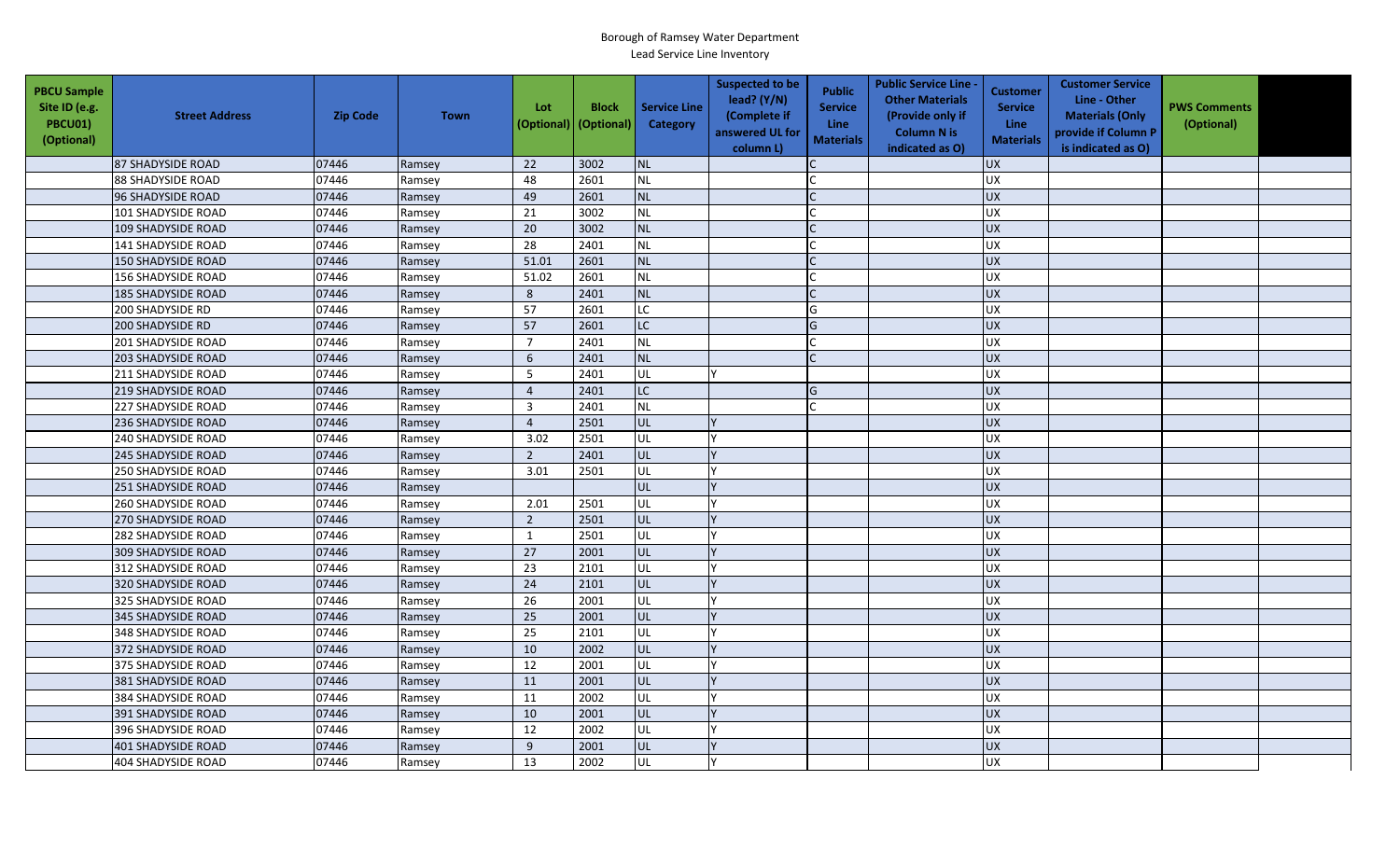| <b>PBCU Sample</b><br>Site ID (e.g.<br>PBCU01)<br>(Optional) | <b>Street Address</b>     | <b>Zip Code</b> | <b>Town</b> | Lot<br>(Optional) | <b>Block</b><br>(Optional) | <b>Service Line</b><br>Category | <b>Suspected to be</b><br>lead? (Y/N)<br>(Complete if<br>answered UL for<br>column L) | <b>Public</b><br><b>Service</b><br>Line<br><b>Materials</b> | <b>Public Service Line -</b><br><b>Other Materials</b><br>(Provide only if<br><b>Column N is</b><br>indicated as O) | Customer<br><b>Service</b><br><b>Line</b><br><b>Materials</b> | <b>Customer Service</b><br>Line - Other<br><b>Materials (Only</b><br>provide if Column P<br>is indicated as O) | <b>PWS Comments</b><br>(Optional) |  |
|--------------------------------------------------------------|---------------------------|-----------------|-------------|-------------------|----------------------------|---------------------------------|---------------------------------------------------------------------------------------|-------------------------------------------------------------|---------------------------------------------------------------------------------------------------------------------|---------------------------------------------------------------|----------------------------------------------------------------------------------------------------------------|-----------------------------------|--|
|                                                              | 411 SHADYSIDE ROAD        | 07446           | Ramsey      | 8                 | 2001                       | lul                             |                                                                                       |                                                             |                                                                                                                     | <b>UX</b>                                                     |                                                                                                                |                                   |  |
|                                                              | <b>416 SHADYSIDE ROAD</b> | 07446           | Ramsey      | 14                | 2002                       | <b>UL</b>                       |                                                                                       |                                                             |                                                                                                                     | <b>UX</b>                                                     |                                                                                                                |                                   |  |
|                                                              | 421 SHADYSIDE ROAD        | 07446           | Ramsey      | $\overline{7}$    | 2001                       | UL                              |                                                                                       |                                                             |                                                                                                                     | <b>UX</b>                                                     |                                                                                                                |                                   |  |
|                                                              | <b>428 SHADYSIDE ROAD</b> | 07446           | Ramsey      | 15                | 2002                       | UL                              |                                                                                       |                                                             |                                                                                                                     | UX                                                            |                                                                                                                |                                   |  |
|                                                              | 433 SHADYSIDE ROAD        | 07446           | Ramsey      | 6                 | 2001                       | UL                              |                                                                                       |                                                             |                                                                                                                     | <b>UX</b>                                                     |                                                                                                                |                                   |  |
|                                                              | <b>436 SHADYSIDE ROAD</b> | 07446           | Ramsey      | 16                | 2002                       | <b>UL</b>                       |                                                                                       |                                                             |                                                                                                                     | <b>UX</b>                                                     |                                                                                                                |                                   |  |
|                                                              | 448 SHADYSIDE ROAD        | 07446           | Ramsey      | 17                | 2002                       | UL                              |                                                                                       |                                                             |                                                                                                                     | <b>UX</b>                                                     |                                                                                                                |                                   |  |
|                                                              | 457 SHADYSIDE ROAD        | 07446           | Ramsey      | 5                 | 2001                       | UL                              |                                                                                       |                                                             |                                                                                                                     | <b>UX</b>                                                     |                                                                                                                |                                   |  |
|                                                              | <b>469 SHADYSIDE ROAD</b> | 07446           | Ramsey      | $\overline{4}$    | 2001                       | <b>UL</b>                       |                                                                                       |                                                             |                                                                                                                     | <b>UX</b>                                                     |                                                                                                                |                                   |  |
|                                                              | 9 SHERWOOD DRIVE          | 07446           | Ramsey      | 6                 | 5501                       | <b>NL</b>                       |                                                                                       |                                                             |                                                                                                                     | UX                                                            |                                                                                                                |                                   |  |
|                                                              | 14 SHERWOOD DRIVE         | 07446           | Ramsey      | $\mathbf{1}$      | 5502                       | <b>NL</b>                       |                                                                                       |                                                             |                                                                                                                     | <b>UX</b>                                                     |                                                                                                                |                                   |  |
|                                                              | 15 SHERWOOD DRIVE         | 07446           | Ramsey      | $\overline{7}$    | 5501                       | <b>NL</b>                       |                                                                                       |                                                             |                                                                                                                     | <b>UX</b>                                                     |                                                                                                                |                                   |  |
|                                                              | 18 SHERWOOD DRIVE         | 07446           | Ramsey      | $\overline{2}$    | 5502                       | <b>NL</b>                       |                                                                                       |                                                             |                                                                                                                     | <b>UX</b>                                                     |                                                                                                                |                                   |  |
|                                                              | 21 SHERWOOD DRIVE         | 07446           | Ramsey      | 8                 | 5501                       | <b>NL</b>                       |                                                                                       |                                                             |                                                                                                                     | UX                                                            |                                                                                                                |                                   |  |
|                                                              | 27 SHERWOOD DRIVE         | 07446           | Ramsey      | 9                 | 5501                       | <b>NL</b>                       |                                                                                       |                                                             |                                                                                                                     | <b>UX</b>                                                     |                                                                                                                |                                   |  |
|                                                              | 32 SHERWOOD DRIVE         | 07446           | Ramsey      | $\overline{3}$    | 5502                       | <b>NL</b>                       |                                                                                       |                                                             |                                                                                                                     | <b>UX</b>                                                     |                                                                                                                |                                   |  |
|                                                              | 33 SHERWOOD DRIVE         | 07446           | Ramsey      | 10                | 5501                       | <b>NL</b>                       |                                                                                       |                                                             |                                                                                                                     | UX                                                            |                                                                                                                |                                   |  |
|                                                              | 37 SHERWOOD DRIVE         | 07446           | Ramsey      | 11                | 5501                       | <b>NL</b>                       |                                                                                       |                                                             |                                                                                                                     | UX                                                            |                                                                                                                |                                   |  |
|                                                              | 38 SHERWOOD DRIVE         | 07446           | Ramsey      | $\overline{4}$    | 5502                       | <b>NL</b>                       |                                                                                       |                                                             |                                                                                                                     | <b>UX</b>                                                     |                                                                                                                |                                   |  |
|                                                              | 43 SHERWOOD DRIVE         | 07446           | Ramsey      | 12                | 5501                       | <b>NL</b>                       |                                                                                       |                                                             |                                                                                                                     | UX                                                            |                                                                                                                |                                   |  |
|                                                              | 46 SHERWOOD DRIVE         | 07446           | Ramsey      | $5\phantom{.0}$   | 5502                       | <b>NL</b>                       |                                                                                       |                                                             |                                                                                                                     | UX                                                            |                                                                                                                |                                   |  |
|                                                              | 49 SHERWOOD DRIVE         | 07446           | Ramsey      | 13                | 5501                       | <b>NL</b>                       |                                                                                       |                                                             |                                                                                                                     | UX                                                            |                                                                                                                |                                   |  |
|                                                              | 52 SHERWOOD DRIVE         | 07446           | Ramsey      | 6                 | 5502                       | <b>NL</b>                       |                                                                                       |                                                             |                                                                                                                     | <b>UX</b>                                                     |                                                                                                                |                                   |  |
|                                                              | 55 SHERWOOD DRIVE         | 07446           | Ramsey      | 14                | 5501                       | <b>NL</b>                       |                                                                                       |                                                             |                                                                                                                     | <b>UX</b>                                                     |                                                                                                                |                                   |  |
|                                                              | <b>58 SHERWOOD DRIVE</b>  | 07446           | Ramsey      | $\overline{7}$    | 5502                       | <b>NL</b>                       |                                                                                       | $\mathsf{C}$                                                |                                                                                                                     | <b>UX</b>                                                     |                                                                                                                |                                   |  |
|                                                              | 61 SHERWOOD DRIVE         | 07446           | Ramsey      | 15                | 5501                       | <b>NL</b>                       |                                                                                       |                                                             |                                                                                                                     | <b>UX</b>                                                     |                                                                                                                |                                   |  |
|                                                              | 66 SHERWOOD DRIVE         | 07446           | Ramsey      | 8                 | 5502                       | <b>NL</b>                       |                                                                                       |                                                             |                                                                                                                     | <b>UX</b>                                                     |                                                                                                                |                                   |  |
|                                                              | 67 SHERWOOD DRIVE         | 07446           | Ramsey      | 16                | 5501                       | <b>NL</b>                       |                                                                                       |                                                             |                                                                                                                     | <b>UX</b>                                                     |                                                                                                                |                                   |  |
|                                                              | <b>71 SHERWOOD DRIVE</b>  | 07446           | Ramsey      | 17                | 5501                       | <b>NL</b>                       |                                                                                       |                                                             |                                                                                                                     | <b>UX</b>                                                     |                                                                                                                |                                   |  |
|                                                              | <b>76 SHERWOOD DRIVE</b>  | 07446           | Ramsey      | 9                 | 5502                       | <b>NL</b>                       |                                                                                       |                                                             |                                                                                                                     | UX                                                            |                                                                                                                |                                   |  |
|                                                              | 82 SHERWOOD DRIVE         | 07446           | Ramsey      | 10                | 5502                       | <b>NL</b>                       |                                                                                       |                                                             |                                                                                                                     | <b>UX</b>                                                     |                                                                                                                |                                   |  |
|                                                              | 83 SHERWOOD DRIVE         | 07446           | Ramsey      | 18                | 5501                       | <b>NL</b>                       |                                                                                       | $\mathsf{C}$                                                |                                                                                                                     | <b>UX</b>                                                     |                                                                                                                |                                   |  |
|                                                              | <b>85 SHERWOOD DRIVE</b>  | 07446           | Ramsey      | 19                | 5501                       | <b>NL</b>                       |                                                                                       |                                                             |                                                                                                                     | UX                                                            |                                                                                                                |                                   |  |
|                                                              | 88 SHERWOOD DRIVE         | 07446           | Ramsey      | 11                | 5502                       | <b>NL</b>                       |                                                                                       |                                                             |                                                                                                                     | <b>UX</b>                                                     |                                                                                                                |                                   |  |
|                                                              | 91 SHERWOOD DRIVE         | 07446           | Ramsey      | 20                | 5501                       | <b>NL</b>                       |                                                                                       |                                                             |                                                                                                                     | <b>UX</b>                                                     |                                                                                                                |                                   |  |
|                                                              | 94 SHERWOOD DRIVE         | 07446           | Ramsey      | 12                | 5502                       | <b>NL</b>                       |                                                                                       |                                                             |                                                                                                                     | <b>UX</b>                                                     |                                                                                                                |                                   |  |
|                                                              | 97 SHERWOOD DRIVE         | 07446           | Ramsey      | 21                | 5501                       | <b>NL</b>                       |                                                                                       |                                                             |                                                                                                                     | <b>UX</b>                                                     |                                                                                                                |                                   |  |
|                                                              | 98 SHERWOOD DRIVE         | 07446           | Ramsey      | 13                | 5502                       | <b>NL</b>                       |                                                                                       |                                                             |                                                                                                                     | <b>UX</b>                                                     |                                                                                                                |                                   |  |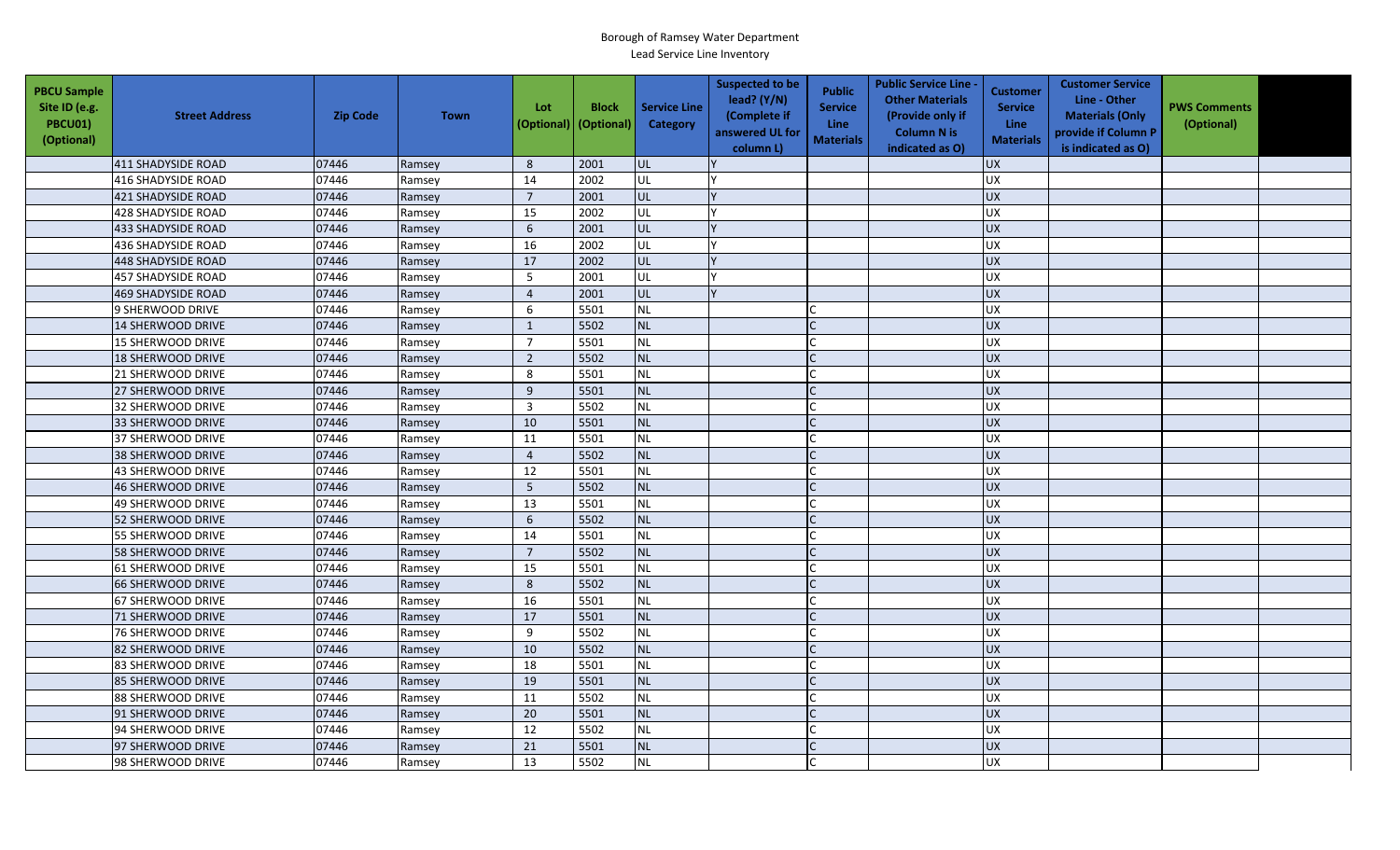| <b>PBCU Sample</b><br>Site ID (e.g.<br><b>PBCU01)</b><br>(Optional) | <b>Street Address</b>   | <b>Zip Code</b> | <b>Town</b>               | Lot<br>(Optional) | <b>Block</b><br>(Optional) | <b>Service Line</b><br>Category | <b>Suspected to be</b><br>lead? $(Y/N)$<br>(Complete if<br>answered UL for<br>column L) | <b>Public</b><br><b>Service</b><br><b>Line</b><br><b>Materials</b> | <b>Public Service Line -</b><br><b>Other Materials</b><br>(Provide only if<br><b>Column N is</b><br>indicated as O) | <b>Customer</b><br><b>Service</b><br><b>Line</b><br><b>Materials</b> | <b>Customer Service</b><br>Line - Other<br><b>Materials (Only</b><br>provide if Column P<br>is indicated as O) | <b>PWS Comments</b><br>(Optional) |  |
|---------------------------------------------------------------------|-------------------------|-----------------|---------------------------|-------------------|----------------------------|---------------------------------|-----------------------------------------------------------------------------------------|--------------------------------------------------------------------|---------------------------------------------------------------------------------------------------------------------|----------------------------------------------------------------------|----------------------------------------------------------------------------------------------------------------|-----------------------------------|--|
|                                                                     | 103 SHERWOOD DRIVE      | 07446           | Ramsey                    | 22                | 5501                       | <b>NL</b>                       |                                                                                         |                                                                    |                                                                                                                     | <b>UX</b>                                                            |                                                                                                                |                                   |  |
|                                                                     | 106 SHERWOOD DRIVE      | 07446           | Ramsey                    | 14                | 5502                       | <b>NL</b>                       |                                                                                         |                                                                    |                                                                                                                     | UX                                                                   |                                                                                                                |                                   |  |
|                                                                     | 109 SHERWOOD DRIVE      | 07446           | Ramsey                    | 23                | 5501                       | NL                              |                                                                                         |                                                                    |                                                                                                                     | <b>UX</b>                                                            |                                                                                                                |                                   |  |
|                                                                     | 112 SHERWOOD DRIVE      | 07446           | Ramsey                    | 16                | 5502                       | <b>NL</b>                       |                                                                                         |                                                                    |                                                                                                                     | <b>UX</b>                                                            |                                                                                                                |                                   |  |
|                                                                     | 115 SHERWOOD DRIVE      | 07446           | Ramsey                    | 25                | 5501                       | NL                              |                                                                                         |                                                                    |                                                                                                                     | <b>UX</b>                                                            |                                                                                                                |                                   |  |
|                                                                     | 117 SHERWOOD DRIVE      | 07446           | Ramsey                    | 26                | 5501                       | <b>NL</b>                       |                                                                                         |                                                                    |                                                                                                                     | <b>UX</b>                                                            |                                                                                                                |                                   |  |
|                                                                     | 118 SHERWOOD DRIVE      | 07446           | Ramsey                    | 17                | 5502                       | <b>NL</b>                       |                                                                                         |                                                                    |                                                                                                                     | <b>UX</b>                                                            |                                                                                                                |                                   |  |
|                                                                     | 125 SHERWOOD DRIVE      | 07446           | Ramsey                    | 27                | 5501                       | <b>NL</b>                       |                                                                                         |                                                                    |                                                                                                                     | UX                                                                   |                                                                                                                |                                   |  |
|                                                                     | 126 SHERWOOD DRIVE      | 07446           | Ramsey                    | 18                | 5502                       | <b>NL</b>                       |                                                                                         |                                                                    |                                                                                                                     | <b>UX</b>                                                            |                                                                                                                |                                   |  |
|                                                                     | 130 SHERWOOD DRIVE      | 07446           | Ramsey                    | 19                | 5502                       | <b>NL</b>                       |                                                                                         |                                                                    |                                                                                                                     | UX                                                                   |                                                                                                                |                                   |  |
|                                                                     | 133 SHERWOOD DRIVE      | 07446           | Ramsey                    | 28                | 5501                       | <b>NL</b>                       |                                                                                         |                                                                    |                                                                                                                     | <b>UX</b>                                                            |                                                                                                                |                                   |  |
|                                                                     | 136 SHERWOOD DRIVE      | 07446           | Ramsey                    | 20                | 5502                       | <b>NL</b>                       |                                                                                         |                                                                    |                                                                                                                     | UX                                                                   |                                                                                                                |                                   |  |
|                                                                     | 139 SHERWOOD DRIVE      | 07446           | Ramsey                    | 29                | 5501                       | <b>NL</b>                       |                                                                                         |                                                                    |                                                                                                                     | UX                                                                   |                                                                                                                |                                   |  |
|                                                                     | 145 SHERWOOD DRIVE      | 07446           | Ramsey                    | 30                | 5501                       | <b>NL</b>                       |                                                                                         |                                                                    |                                                                                                                     | UX                                                                   |                                                                                                                |                                   |  |
|                                                                     | 146 SHERWOOD DRIVE      | 07446           | Ramsey                    | 21                | 5502                       | <b>NL</b>                       |                                                                                         |                                                                    |                                                                                                                     | <b>UX</b>                                                            |                                                                                                                |                                   |  |
|                                                                     | 149 SHERWOOD DRIVE      | 07446           | Ramsey                    | 31                | 5501                       | <b>NL</b>                       |                                                                                         |                                                                    |                                                                                                                     | UX                                                                   |                                                                                                                |                                   |  |
|                                                                     | <b>19 SHUART LANE</b>   | 07446           | Ramsey                    |                   |                            | NL                              |                                                                                         |                                                                    |                                                                                                                     | <b>UX</b>                                                            |                                                                                                                |                                   |  |
|                                                                     | 23 SHUART LANE          | 07446           | Ramsey                    | 14                | 2303                       | <b>NL</b>                       |                                                                                         |                                                                    |                                                                                                                     | UX                                                                   |                                                                                                                |                                   |  |
|                                                                     | <b>25 SHUART LANE</b>   | 07446           | Ramsey                    | 15                | 2303                       | <b>NL</b>                       |                                                                                         |                                                                    |                                                                                                                     | <b>UX</b>                                                            |                                                                                                                |                                   |  |
|                                                                     | <b>27 SHUART LANE</b>   | 07446           | Ramsey                    | 16                | 2303                       | <b>NL</b>                       |                                                                                         |                                                                    |                                                                                                                     | UX                                                                   |                                                                                                                |                                   |  |
|                                                                     | <b>39 SHUART LANE</b>   | 07446           | Ramsey                    | 17                | 2303                       | <b>NL</b>                       |                                                                                         |                                                                    |                                                                                                                     | <b>UX</b>                                                            |                                                                                                                |                                   |  |
|                                                                     | <b>49 SHUART LANE</b>   | 07446           | Ramsey                    | 18                | 2303                       | <b>NL</b>                       |                                                                                         |                                                                    |                                                                                                                     | UX                                                                   |                                                                                                                |                                   |  |
|                                                                     | 55 SHUART LANE          | 07446           | Ramsey                    | 19                | 2303                       | <b>NL</b>                       |                                                                                         |                                                                    |                                                                                                                     | <b>UX</b>                                                            |                                                                                                                |                                   |  |
|                                                                     | <b>65 SHUART LANE</b>   | 07446           | Ramsey                    | 20                | 2303                       | <b>NL</b>                       |                                                                                         |                                                                    |                                                                                                                     | <b>UX</b>                                                            |                                                                                                                |                                   |  |
|                                                                     | <b>65 SHUART LANE</b>   | 07446           | Ramsey                    | 20                | 2303                       | <b>NL</b>                       |                                                                                         |                                                                    |                                                                                                                     | <b>UX</b>                                                            |                                                                                                                |                                   |  |
|                                                                     | 18 SILVER BEECH-15      | 07458           | <b>Upper Saddle River</b> |                   |                            | <b>NL</b>                       |                                                                                         |                                                                    |                                                                                                                     | <b>UX</b>                                                            |                                                                                                                |                                   |  |
|                                                                     | 1 SILVER BEECH-16       | 07458           | <b>Upper Saddle River</b> |                   |                            | <b>NL</b>                       |                                                                                         |                                                                    |                                                                                                                     | <b>UX</b>                                                            |                                                                                                                |                                   |  |
|                                                                     | 16 SILVER BEECH-17      | 07458           | Upper Saddle River        |                   |                            | <b>NL</b>                       |                                                                                         |                                                                    |                                                                                                                     | <b>UX</b>                                                            |                                                                                                                |                                   |  |
|                                                                     | 2 SKYMARK COURT         | 07458           | Upper Saddle River        |                   |                            | <b>NL</b>                       |                                                                                         |                                                                    |                                                                                                                     | <b>UX</b>                                                            |                                                                                                                |                                   |  |
|                                                                     | <b>4 SKYMARK COURT</b>  | 07458           | Upper Saddle River        |                   |                            | <b>NL</b>                       |                                                                                         |                                                                    |                                                                                                                     | UX                                                                   |                                                                                                                |                                   |  |
|                                                                     | <b>6 SKYMARK COURT</b>  | 07458           | <b>Upper Saddle River</b> |                   |                            | <b>NL</b>                       |                                                                                         |                                                                    |                                                                                                                     | <b>UX</b>                                                            |                                                                                                                |                                   |  |
|                                                                     | <b>8 SKYMARK COURT</b>  | 07458           | Upper Saddle River        |                   |                            | <b>NL</b>                       |                                                                                         |                                                                    |                                                                                                                     | <b>UX</b>                                                            |                                                                                                                |                                   |  |
|                                                                     | 10 SKYMARK COURT        | 07458           | <b>Upper Saddle River</b> |                   |                            | <b>NL</b>                       |                                                                                         |                                                                    |                                                                                                                     | UX                                                                   |                                                                                                                |                                   |  |
|                                                                     | <b>12 SKYMARK COURT</b> | 07458           | Upper Saddle River        |                   |                            | <b>NL</b>                       |                                                                                         |                                                                    |                                                                                                                     | <b>UX</b>                                                            |                                                                                                                |                                   |  |
|                                                                     | <b>13 SKYMARK COURT</b> | 07458           | <b>Upper Saddle River</b> |                   |                            | <b>NL</b>                       |                                                                                         |                                                                    |                                                                                                                     | UX                                                                   |                                                                                                                |                                   |  |
|                                                                     | <b>15 SKYMARK COURT</b> | 07458           | <b>Upper Saddle River</b> |                   |                            | <b>NL</b>                       |                                                                                         |                                                                    |                                                                                                                     | UX                                                                   |                                                                                                                |                                   |  |
|                                                                     | <b>16 SKYMARK COURT</b> | 07458           | <b>Upper Saddle River</b> |                   |                            | <b>NL</b>                       |                                                                                         |                                                                    |                                                                                                                     | UX                                                                   |                                                                                                                |                                   |  |
|                                                                     | <b>17 SKYMARK COURT</b> | 07458           | <b>Upper Saddle River</b> |                   |                            | <b>NL</b>                       |                                                                                         |                                                                    |                                                                                                                     | <b>UX</b>                                                            |                                                                                                                |                                   |  |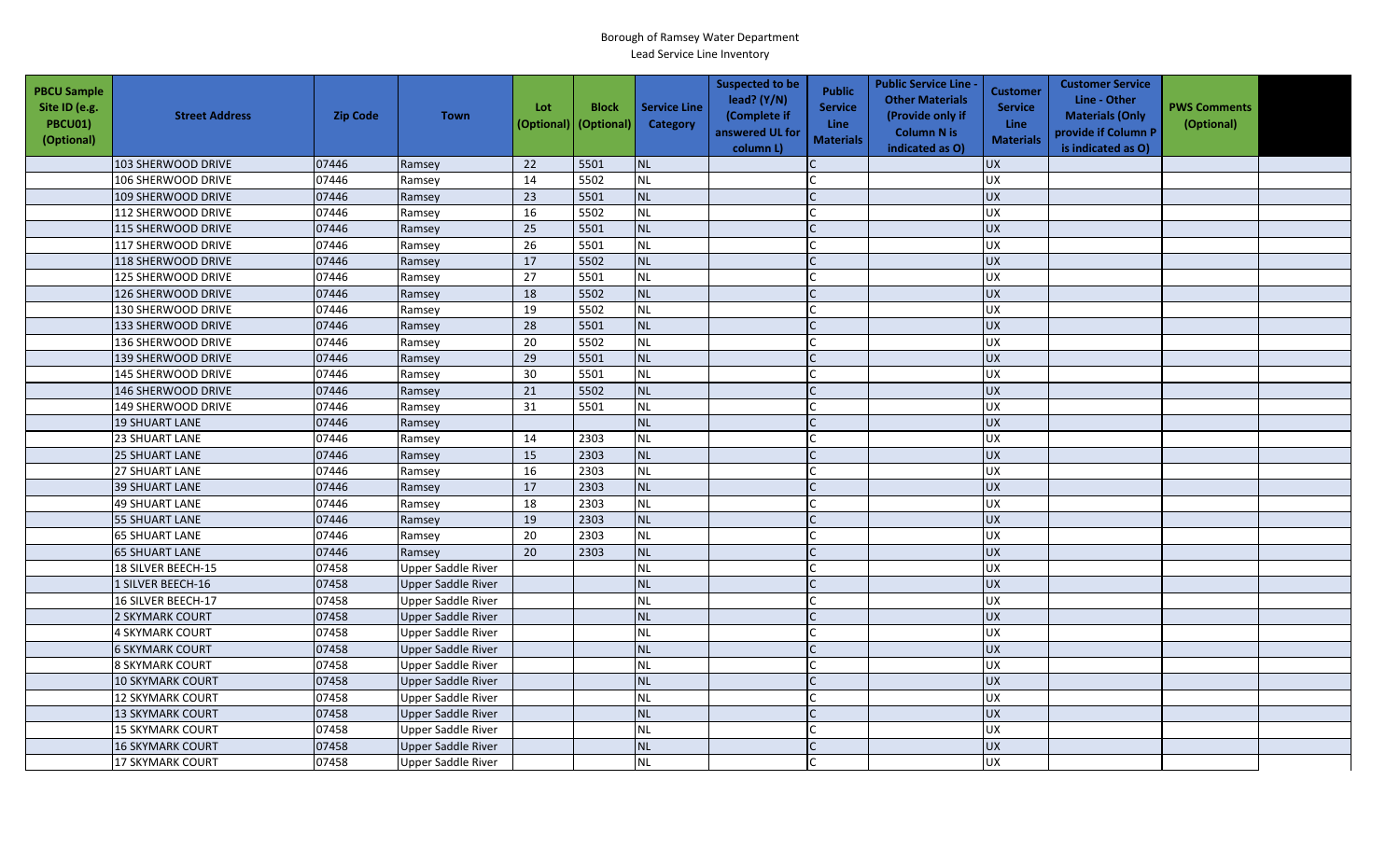| <b>PBCU Sample</b><br>Site ID (e.g.<br>PBCU01)<br>(Optional) | <b>Street Address</b>   | <b>Zip Code</b> | <b>Town</b>               | Lot<br>(Optional) (Optional) | <b>Block</b> | <b>Service Line</b><br><b>Category</b> | <b>Suspected to be</b><br>lead? $(Y/N)$<br>(Complete if<br>answered UL for<br>column L) | <b>Public</b><br><b>Service</b><br><b>Line</b><br><b>Materials</b> | <b>Public Service Line -</b><br><b>Other Materials</b><br>(Provide only if<br><b>Column N is</b><br>indicated as O) | <b>Customer</b><br><b>Service</b><br><b>Line</b><br><b>Materials</b> | <b>Customer Service</b><br>Line - Other<br><b>Materials (Only</b><br>provide if Column P<br>is indicated as O) | <b>PWS Comments</b><br>(Optional) |  |
|--------------------------------------------------------------|-------------------------|-----------------|---------------------------|------------------------------|--------------|----------------------------------------|-----------------------------------------------------------------------------------------|--------------------------------------------------------------------|---------------------------------------------------------------------------------------------------------------------|----------------------------------------------------------------------|----------------------------------------------------------------------------------------------------------------|-----------------------------------|--|
|                                                              | <b>18 SKYMARK COURT</b> | 07458           | <b>Upper Saddle River</b> |                              |              | <b>NL</b>                              |                                                                                         |                                                                    |                                                                                                                     | <b>UX</b>                                                            |                                                                                                                |                                   |  |
|                                                              | <b>19 SKYMARK COURT</b> | 07458           | <b>Upper Saddle River</b> |                              |              | <b>NL</b>                              |                                                                                         |                                                                    |                                                                                                                     | UX                                                                   |                                                                                                                |                                   |  |
|                                                              | <b>20 SKYMARK COURT</b> | 07458           | Upper Saddle River        |                              |              | <b>NL</b>                              |                                                                                         |                                                                    |                                                                                                                     | <b>UX</b>                                                            |                                                                                                                |                                   |  |
|                                                              | 22 SKYMARK COURT        | 07458           | <b>Upper Saddle River</b> |                              |              | <b>NL</b>                              |                                                                                         |                                                                    |                                                                                                                     | UX                                                                   |                                                                                                                |                                   |  |
|                                                              | <b>23 SKYMARK COURT</b> | 07458           | <b>Upper Saddle River</b> |                              |              | <b>NL</b>                              |                                                                                         |                                                                    |                                                                                                                     | UX                                                                   |                                                                                                                |                                   |  |
|                                                              | 24 SKYMARK COURT        | 07458           | <b>Upper Saddle River</b> |                              |              | <b>NL</b>                              |                                                                                         |                                                                    |                                                                                                                     | <b>UX</b>                                                            |                                                                                                                |                                   |  |
|                                                              | <b>25 SKYMARK COURT</b> | 07458           | Upper Saddle River        |                              |              | <b>NL</b>                              |                                                                                         | $\mathsf{C}$                                                       |                                                                                                                     | UX                                                                   |                                                                                                                |                                   |  |
|                                                              | 27 SKYMARK COURT        | 07458           | Upper Saddle River        |                              |              | <b>NL</b>                              |                                                                                         |                                                                    |                                                                                                                     | <b>UX</b>                                                            |                                                                                                                |                                   |  |
|                                                              | <b>28 SKYMARK COURT</b> | 07458           | <b>Upper Saddle River</b> |                              |              | <b>NL</b>                              |                                                                                         |                                                                    |                                                                                                                     | <b>UX</b>                                                            |                                                                                                                |                                   |  |
|                                                              | <b>29 SKYMARK COURT</b> | 07458           | Upper Saddle River        |                              |              | <b>NL</b>                              |                                                                                         |                                                                    |                                                                                                                     | UX                                                                   |                                                                                                                |                                   |  |
|                                                              | <b>30 SKYMARK COURT</b> | 07458           | <b>Upper Saddle River</b> |                              |              | <b>NL</b>                              |                                                                                         | C                                                                  |                                                                                                                     | <b>UX</b>                                                            |                                                                                                                |                                   |  |
|                                                              | <b>31 SKYMARK COURT</b> | 07458           | <b>Upper Saddle River</b> |                              |              | <b>NL</b>                              |                                                                                         |                                                                    |                                                                                                                     | UX                                                                   |                                                                                                                |                                   |  |
|                                                              | 32 SKYMARK COURT        | 07458           | <b>Upper Saddle River</b> |                              |              | <b>NL</b>                              |                                                                                         |                                                                    |                                                                                                                     | UX                                                                   |                                                                                                                |                                   |  |
|                                                              | 33 SKYMARK COURT        | 07458           | <b>Upper Saddle River</b> |                              |              | <b>NL</b>                              |                                                                                         |                                                                    |                                                                                                                     | UX                                                                   |                                                                                                                |                                   |  |
|                                                              | <b>34 SKYMARK COURT</b> | 07458           | <b>Upper Saddle River</b> |                              |              | <b>NL</b>                              |                                                                                         |                                                                    |                                                                                                                     | UX                                                                   |                                                                                                                |                                   |  |
|                                                              | 37 SKYMARK COURT        | 07458           | Upper Saddle River        |                              |              | <b>NL</b>                              |                                                                                         |                                                                    |                                                                                                                     | UX                                                                   |                                                                                                                |                                   |  |
|                                                              | <b>38 SKYMARK COURT</b> | 07458           | <b>Upper Saddle River</b> |                              |              | <b>NL</b>                              |                                                                                         |                                                                    |                                                                                                                     | UX                                                                   |                                                                                                                |                                   |  |
|                                                              | <b>39 SKYMARK COURT</b> | 07458           | <b>Upper Saddle River</b> |                              |              | <b>NL</b>                              |                                                                                         |                                                                    |                                                                                                                     | UX                                                                   |                                                                                                                |                                   |  |
|                                                              | <b>40 SKYMARK COURT</b> | 07458           | <b>Upper Saddle River</b> |                              |              | <b>NL</b>                              |                                                                                         |                                                                    |                                                                                                                     | UX                                                                   |                                                                                                                |                                   |  |
|                                                              | <b>41 SKYMARK COURT</b> | 07458           | <b>Upper Saddle River</b> |                              |              | <b>NL</b>                              |                                                                                         |                                                                    |                                                                                                                     | UX                                                                   |                                                                                                                |                                   |  |
|                                                              | 42 SKYMARK COURT        | 07458           | Upper Saddle River        |                              |              | <b>NL</b>                              |                                                                                         |                                                                    |                                                                                                                     | <b>UX</b>                                                            |                                                                                                                |                                   |  |
|                                                              | 43 SKYMARK COURT        | 07458           | Upper Saddle River        |                              |              | <b>NL</b>                              |                                                                                         |                                                                    |                                                                                                                     | UX                                                                   |                                                                                                                |                                   |  |
|                                                              | 44 SKYMARK COURT        | 07458           | <b>Upper Saddle River</b> |                              |              | <b>NL</b>                              |                                                                                         |                                                                    |                                                                                                                     | UX                                                                   |                                                                                                                |                                   |  |
|                                                              | <b>46 SKYMARK COURT</b> | 07458           | <b>Upper Saddle River</b> |                              |              | <b>NL</b>                              |                                                                                         |                                                                    |                                                                                                                     | UX                                                                   |                                                                                                                |                                   |  |
|                                                              | <b>48 SKYMARK COURT</b> | 07458           | Upper Saddle River        |                              |              | <b>NL</b>                              |                                                                                         |                                                                    |                                                                                                                     | UX                                                                   |                                                                                                                |                                   |  |
|                                                              | <b>18 SKYTOP DRIVE</b>  | 07446           | Ramsey                    | 20                           | 3510         | <b>NL</b>                              |                                                                                         |                                                                    |                                                                                                                     | <b>UX</b>                                                            |                                                                                                                |                                   |  |
|                                                              | <b>22 SKYTOP DRIVE</b>  | 07446           | Ramsey                    | 19                           | 3510         | <b>NL</b>                              |                                                                                         |                                                                    |                                                                                                                     | UX                                                                   |                                                                                                                |                                   |  |
|                                                              | 23 SKYTOP DRIVE         | 07446           | Ramsey                    |                              |              | <b>NL</b>                              |                                                                                         |                                                                    |                                                                                                                     | <b>UX</b>                                                            |                                                                                                                |                                   |  |
|                                                              | <b>26 SKYTOP DRIVE</b>  | 07446           | Ramsey                    | 18                           | 3510         | <b>NL</b>                              |                                                                                         |                                                                    |                                                                                                                     | UX                                                                   |                                                                                                                |                                   |  |
|                                                              | 30 SKYTOP DRIVE         | 07446           | Ramsey                    | 14                           | 3509         | <b>NL</b>                              |                                                                                         |                                                                    |                                                                                                                     | UX                                                                   |                                                                                                                |                                   |  |
|                                                              | 34 SKYTOP DRIVE         | 07446           | Ramsey                    | 15                           | 3509         | <b>NL</b>                              |                                                                                         |                                                                    |                                                                                                                     | <b>UX</b>                                                            |                                                                                                                |                                   |  |
|                                                              | <b>38 SKYTOP DRIVE</b>  | 07446           | Ramsey                    | 16                           | 3509         | <b>NL</b>                              |                                                                                         |                                                                    |                                                                                                                     | UX                                                                   |                                                                                                                |                                   |  |
|                                                              | 7 SNYDER AVE.           | 07446           | Ramsey                    | 49                           | 3501         | <b>NL</b>                              |                                                                                         |                                                                    |                                                                                                                     | <b>UX</b>                                                            |                                                                                                                |                                   |  |
|                                                              | <b>10 SNYDER AVENUE</b> | 07446           | Ramsey                    | $\mathbf{1}$                 | 3502         | <b>NL</b>                              |                                                                                         |                                                                    |                                                                                                                     | <b>UX</b>                                                            |                                                                                                                |                                   |  |
|                                                              | 20 SNYDER AVE.          | 07446           | Ramsey                    | $\overline{2}$               | 3502         | UL                                     |                                                                                         |                                                                    |                                                                                                                     | <b>UX</b>                                                            |                                                                                                                |                                   |  |
|                                                              | 21 SNYDER AVE.          | 07446           | Ramsey                    | 48                           | 3501         | UL                                     |                                                                                         |                                                                    |                                                                                                                     | UX                                                                   |                                                                                                                |                                   |  |
|                                                              | 25 SNYDER AVE.          | 07446           | Ramsey                    | 47                           | 3501         | UL                                     |                                                                                         |                                                                    |                                                                                                                     | UX                                                                   |                                                                                                                |                                   |  |
|                                                              | 26 SNYDER AVE.          | 07446           | Ramsey                    | $\overline{3}$               | 3502         | UL                                     |                                                                                         |                                                                    |                                                                                                                     | <b>UX</b>                                                            |                                                                                                                |                                   |  |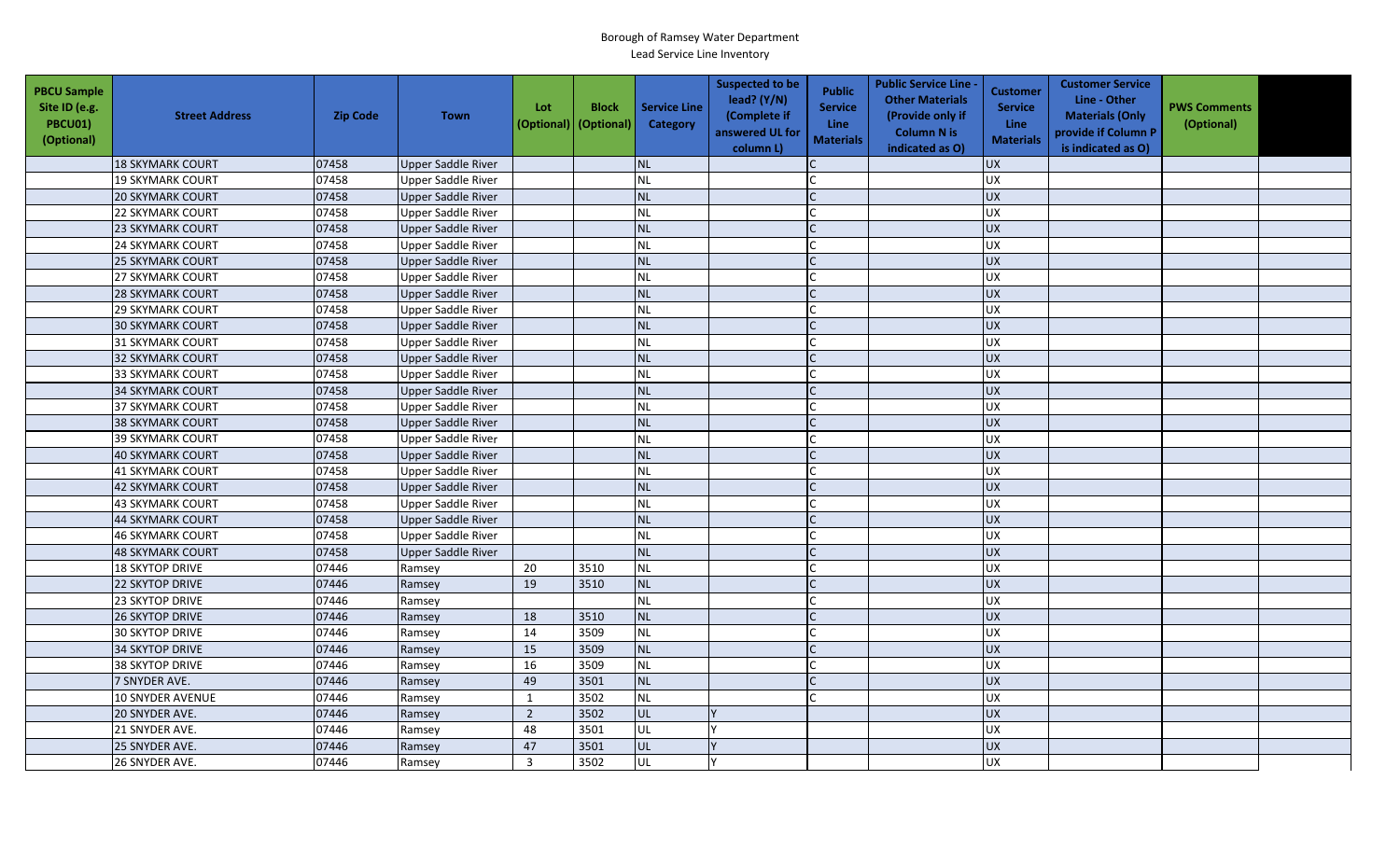| <b>PBCU Sample</b><br>Site ID (e.g.<br><b>PBCU01)</b><br>(Optional) | <b>Street Address</b> | <b>Zip Code</b> | <b>Town</b> | Lot<br>(Optional) | <b>Block</b><br>(Optional) | <b>Service Line</b><br>Category | <b>Suspected to be</b><br>lead? $(Y/N)$<br>(Complete if<br>answered UL for<br>column L) | <b>Public</b><br><b>Service</b><br><b>Line</b><br><b>Materials</b> | <b>Public Service Line -</b><br><b>Other Materials</b><br>(Provide only if<br><b>Column N is</b><br>indicated as O) | <b>Customer</b><br><b>Service</b><br><b>Line</b><br><b>Materials</b> | <b>Customer Service</b><br>Line - Other<br><b>Materials (Only</b><br>provide if Column P<br>is indicated as O) | <b>PWS Comments</b><br>(Optional) |  |
|---------------------------------------------------------------------|-----------------------|-----------------|-------------|-------------------|----------------------------|---------------------------------|-----------------------------------------------------------------------------------------|--------------------------------------------------------------------|---------------------------------------------------------------------------------------------------------------------|----------------------------------------------------------------------|----------------------------------------------------------------------------------------------------------------|-----------------------------------|--|
|                                                                     | 30 SNYDER AVE.        | 07446           | Ramsey      | $\overline{4}$    | 3502                       | UL                              |                                                                                         |                                                                    |                                                                                                                     | <b>UX</b>                                                            |                                                                                                                |                                   |  |
|                                                                     | 31 SNYDER AVE.        | 07446           | Ramsey      | 46                | 3501                       | UL                              |                                                                                         |                                                                    |                                                                                                                     | <b>UX</b>                                                            |                                                                                                                |                                   |  |
|                                                                     | 36 SNYDER AVE.        | 07446           | Ramsey      | $5\phantom{.0}$   | 3502                       | UL                              |                                                                                         |                                                                    |                                                                                                                     | <b>UX</b>                                                            |                                                                                                                |                                   |  |
|                                                                     | 37 SNYDER AVE.        | 07446           | Ramsey      | 45                | 3501                       | UL                              |                                                                                         |                                                                    |                                                                                                                     | UX                                                                   |                                                                                                                |                                   |  |
|                                                                     | 40 SNYDER AVE.        | 07446           | Ramsey      | 6                 | 3502                       | UL                              |                                                                                         |                                                                    |                                                                                                                     | <b>UX</b>                                                            |                                                                                                                |                                   |  |
|                                                                     | 43 SNYDER AVE.        | 07446           | Ramsey      | 44                | 3501                       | UL                              |                                                                                         |                                                                    |                                                                                                                     | <b>UX</b>                                                            |                                                                                                                |                                   |  |
|                                                                     | 50 SNYDER AVE.        | 07446           | Ramsey      | $\overline{7}$    | 3502                       | UL                              |                                                                                         |                                                                    |                                                                                                                     | UX                                                                   |                                                                                                                |                                   |  |
|                                                                     | 51 SNYDER AVE.        | 07446           | Ramsey      | 43                | 3501                       | UL                              |                                                                                         |                                                                    |                                                                                                                     | <b>UX</b>                                                            |                                                                                                                |                                   |  |
|                                                                     | 57 SNYDER AVE.        | 07446           | Ramsey      | 42                | 3501                       | UL                              |                                                                                         |                                                                    |                                                                                                                     | UX                                                                   |                                                                                                                |                                   |  |
|                                                                     | 62 SNYDER AVE.        | 07446           | Ramsey      | 8                 | 3502                       | UL                              |                                                                                         |                                                                    |                                                                                                                     | <b>UX</b>                                                            |                                                                                                                |                                   |  |
|                                                                     | 65 SNYDER AVE.        | 07446           | Ramsey      | 41                | 3501                       | UL                              |                                                                                         |                                                                    |                                                                                                                     | <b>UX</b>                                                            |                                                                                                                |                                   |  |
|                                                                     | 68 SNYDER AVE.        | 07446           | Ramsey      | 8.01              | 3502                       | UL                              |                                                                                         |                                                                    |                                                                                                                     | <b>UX</b>                                                            |                                                                                                                |                                   |  |
|                                                                     | 72 SNYDER AVE.        | 07446           | Ramsey      | 9                 | 3502                       | UL                              |                                                                                         |                                                                    |                                                                                                                     | UX                                                                   |                                                                                                                |                                   |  |
|                                                                     | 75 SNYDER AVE.        | 07446           | Ramsey      | 40                | 3501                       | UL                              |                                                                                         |                                                                    |                                                                                                                     | UX                                                                   |                                                                                                                |                                   |  |
|                                                                     | 79 SNYDER AVE.        | 07446           | Ramsey      | 40.01             | 3501                       | UL                              |                                                                                         |                                                                    |                                                                                                                     | UX                                                                   |                                                                                                                |                                   |  |
|                                                                     | 80 SNYDER AVE.        | 07446           | Ramsey      | 1                 | 3503                       | UL                              |                                                                                         |                                                                    |                                                                                                                     | <b>UX</b>                                                            |                                                                                                                |                                   |  |
|                                                                     | 83 SNYDER AVE.        | 07446           | Ramsey      | 39                | 3501                       | UL                              |                                                                                         |                                                                    |                                                                                                                     | <b>UX</b>                                                            |                                                                                                                |                                   |  |
|                                                                     | 92 SNYDER AVE.        | 07446           | Ramsey      | $\overline{2}$    | 3503                       | UL                              |                                                                                         |                                                                    |                                                                                                                     | UX                                                                   |                                                                                                                |                                   |  |
|                                                                     | 93 SNYDER AVE.        | 07446           | Ramsey      | 38                | 3501                       | UL                              |                                                                                         |                                                                    |                                                                                                                     | UX                                                                   |                                                                                                                |                                   |  |
|                                                                     | 98 SNYDER AVE.        | 07446           | Ramsey      | $\overline{3}$    | 3503                       | UL                              |                                                                                         |                                                                    |                                                                                                                     | <b>UX</b>                                                            |                                                                                                                |                                   |  |
|                                                                     | 101 SNYDER AVE.       | 07446           | Ramsey      | 37                | 3501                       | UL                              |                                                                                         |                                                                    |                                                                                                                     | <b>UX</b>                                                            |                                                                                                                |                                   |  |
|                                                                     | 104 SNYDER AVE.       | 07446           | Ramsey      | $\overline{4}$    | 3503                       | UL                              |                                                                                         |                                                                    |                                                                                                                     | <b>UX</b>                                                            |                                                                                                                |                                   |  |
|                                                                     | 105 SNYDER AVE.       | 07446           | Ramsey      | 36                | 3501                       | UL                              |                                                                                         |                                                                    |                                                                                                                     | <b>UX</b>                                                            |                                                                                                                |                                   |  |
|                                                                     | 112 SNYDER AVE.       | 07446           | Ramsey      | 5                 | 3503                       | UL                              |                                                                                         |                                                                    |                                                                                                                     | <b>UX</b>                                                            |                                                                                                                |                                   |  |
|                                                                     | 117 SNYDER AVE.       | 07446           | Ramsey      | 35                | 3501                       | UL                              |                                                                                         |                                                                    |                                                                                                                     | <b>UX</b>                                                            |                                                                                                                |                                   |  |
|                                                                     | 118 SNYDER AVE.       | 07446           | Ramsey      | 6                 | 3503                       | UL                              |                                                                                         |                                                                    |                                                                                                                     | UX                                                                   |                                                                                                                |                                   |  |
|                                                                     | 122 SNYDER AVE.       | 07446           | Ramsey      | $\overline{7}$    | 3503                       | UL                              |                                                                                         |                                                                    |                                                                                                                     | <b>UX</b>                                                            |                                                                                                                |                                   |  |
|                                                                     | 127 SNYDER AVE.       | 07446           | Ramsey      | 34                | 3501                       | UL                              |                                                                                         |                                                                    |                                                                                                                     | <b>UX</b>                                                            |                                                                                                                |                                   |  |
|                                                                     | 128 SNYDER AVE.       | 07446           | Ramsey      | 8                 | 3503                       | UL                              |                                                                                         |                                                                    |                                                                                                                     | <b>UX</b>                                                            |                                                                                                                |                                   |  |
|                                                                     | 134 SNYDER AVE.       | 07446           | Ramsey      | 9                 | 3503                       | UL                              |                                                                                         |                                                                    |                                                                                                                     | <b>UX</b>                                                            |                                                                                                                |                                   |  |
|                                                                     | 135 SNYDER AVE.       | 07446           | Ramsey      | 34.01             | 3501                       | UL                              |                                                                                         |                                                                    |                                                                                                                     | UX                                                                   |                                                                                                                |                                   |  |
|                                                                     | 140 SNYDER AVE.       | 07446           | Ramsey      | 10                | 3503                       | UL                              |                                                                                         |                                                                    |                                                                                                                     | <b>UX</b>                                                            |                                                                                                                |                                   |  |
|                                                                     | 143 SNYDER AVE.       | 07446           | Ramsey      | 33                | 3501                       | UL                              |                                                                                         |                                                                    |                                                                                                                     | $\overline{UX}$                                                      |                                                                                                                |                                   |  |
|                                                                     | 149 SNYDER AVE.       | 07446           | Ramsey      | 32                | 3501                       | UL                              |                                                                                         |                                                                    |                                                                                                                     | UX                                                                   |                                                                                                                |                                   |  |
|                                                                     | 150 SNYDER AVE.       | 07446           | Ramsey      | $\mathbf{1}$      | 3505                       | UL                              |                                                                                         |                                                                    |                                                                                                                     | UX                                                                   |                                                                                                                |                                   |  |
|                                                                     | 153 SNYDER AVE.       | 07446           | Ramsey      | 31                | 3501                       | UL                              |                                                                                         |                                                                    |                                                                                                                     | <b>UX</b>                                                            |                                                                                                                |                                   |  |
|                                                                     | 169 SNYDER AVE.       | 07446           | Ramsey      | 31.01             | 3501                       | UL                              |                                                                                         |                                                                    |                                                                                                                     | <b>UX</b>                                                            |                                                                                                                |                                   |  |
|                                                                     | 175 SNYDER AVE.       | 07446           | Ramsey      | 30                | 3501                       | UL                              |                                                                                         |                                                                    |                                                                                                                     | UX                                                                   |                                                                                                                |                                   |  |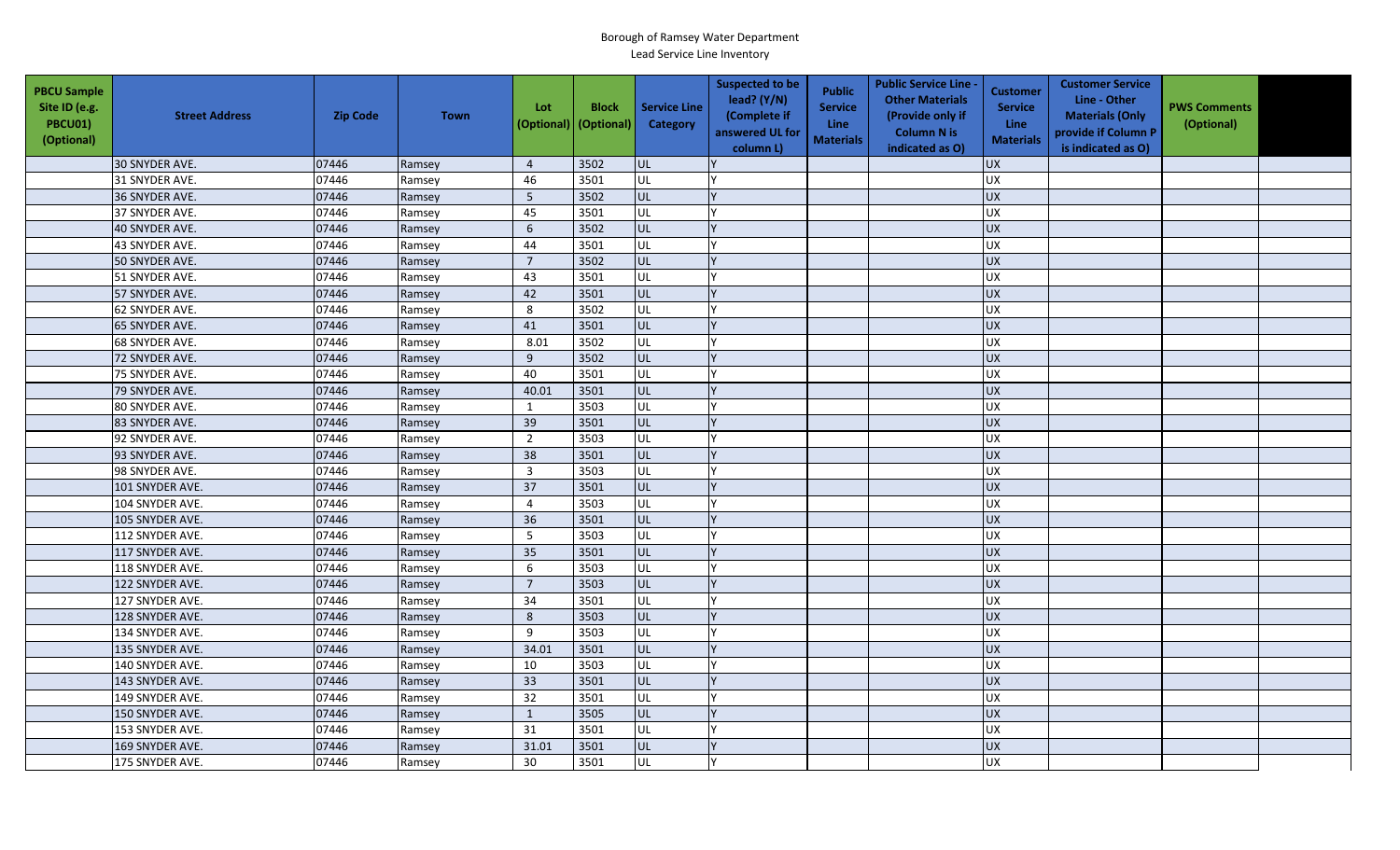| <b>PBCU Sample</b><br>Site ID (e.g.<br>PBCU01)<br>(Optional) | <b>Street Address</b> | <b>Zip Code</b> | <b>Town</b> | Lot<br>(Optional) | <b>Block</b><br>(Optional) | <b>Service Line</b><br>Category | <b>Suspected to be</b><br>lead? (Y/N)<br>(Complete if<br>answered UL for<br>column L) | <b>Public</b><br><b>Service</b><br><b>Line</b><br><b>Materials</b> | <b>Public Service Line -</b><br><b>Other Materials</b><br>(Provide only if<br><b>Column N is</b><br>indicated as O) | <b>Customer</b><br><b>Service</b><br>Line<br><b>Materials</b> | <b>Customer Service</b><br>Line - Other<br><b>Materials (Only</b><br>provide if Column P<br>is indicated as O) | <b>PWS Comments</b><br>(Optional) |  |
|--------------------------------------------------------------|-----------------------|-----------------|-------------|-------------------|----------------------------|---------------------------------|---------------------------------------------------------------------------------------|--------------------------------------------------------------------|---------------------------------------------------------------------------------------------------------------------|---------------------------------------------------------------|----------------------------------------------------------------------------------------------------------------|-----------------------------------|--|
|                                                              | <b>SOMERSET COURT</b> | 07446           | Ramsey      |                   |                            | <b>NL</b>                       |                                                                                       |                                                                    |                                                                                                                     | <b>UX</b>                                                     |                                                                                                                |                                   |  |
|                                                              | 876 SOMERSET COURT    | 07446           | Ramsey      | 12                | 4001                       | <b>NL</b>                       |                                                                                       |                                                                    |                                                                                                                     | <b>UX</b>                                                     |                                                                                                                |                                   |  |
|                                                              | 877 SOMERSET COURT    | 07446           | Ramsey      | 12                | 4001                       | <b>NL</b>                       |                                                                                       |                                                                    |                                                                                                                     | <b>UX</b>                                                     |                                                                                                                |                                   |  |
|                                                              | 878 SOMERSET COURT    | 07446           | Ramsey      | 12                | 4001                       | <b>NL</b>                       |                                                                                       |                                                                    |                                                                                                                     | UX                                                            |                                                                                                                |                                   |  |
|                                                              | 879 SOMERSET COURT    | 07446           | Ramsey      | 12                | 4001                       | <b>NL</b>                       |                                                                                       |                                                                    |                                                                                                                     | <b>UX</b>                                                     |                                                                                                                |                                   |  |
|                                                              | 880 SOMERSET COURT    | 07446           | Ramsey      | 12                | 4001                       | <b>NL</b>                       |                                                                                       |                                                                    |                                                                                                                     | <b>UX</b>                                                     |                                                                                                                |                                   |  |
|                                                              | 881 SOMERSET COURT    | 07446           | Ramsey      | 12                | 4001                       | <b>NL</b>                       |                                                                                       | $\mathsf{C}$                                                       |                                                                                                                     | <b>UX</b>                                                     |                                                                                                                |                                   |  |
|                                                              | 882 SOMERSET COURT    | 07446           | Ramsey      | 12                | 4001                       | <b>NL</b>                       |                                                                                       |                                                                    |                                                                                                                     | <b>UX</b>                                                     |                                                                                                                |                                   |  |
|                                                              | 883 SOMERSET COURT    | 07446           | Ramsey      | 12                | 4001                       | <b>NL</b>                       |                                                                                       |                                                                    |                                                                                                                     | <b>UX</b>                                                     |                                                                                                                |                                   |  |
|                                                              | 884 SOMERSET COURT    | 07446           | Ramsey      | 12                | 4001                       | <b>NL</b>                       |                                                                                       |                                                                    |                                                                                                                     | UX                                                            |                                                                                                                |                                   |  |
|                                                              | 885 SOMERSET COURT    | 07446           | Ramsey      | 12                | 4001                       | <b>NL</b>                       |                                                                                       | C                                                                  |                                                                                                                     | <b>UX</b>                                                     |                                                                                                                |                                   |  |
|                                                              | 886 SOMERSET COURT    | 07446           | Ramsey      | 12                | 4001                       | <b>NL</b>                       |                                                                                       |                                                                    |                                                                                                                     | <b>UX</b>                                                     |                                                                                                                |                                   |  |
|                                                              | 887 SOMERSET COURT    | 07446           | Ramsey      | 12                | 4001                       | <b>NL</b>                       |                                                                                       |                                                                    |                                                                                                                     | <b>UX</b>                                                     |                                                                                                                |                                   |  |
|                                                              | 888 SOMERSET COURT    | 07446           | Ramsey      | 12                | 4001                       | <b>NL</b>                       |                                                                                       |                                                                    |                                                                                                                     | <b>UX</b>                                                     |                                                                                                                |                                   |  |
|                                                              | 889 SOMERSET COURT    | 07446           | Ramsey      | 12                | 4001                       | <b>NL</b>                       |                                                                                       |                                                                    |                                                                                                                     | <b>UX</b>                                                     |                                                                                                                |                                   |  |
|                                                              | 890 SOMERSET COURT    | 07446           | Ramsey      | 12                | 4001                       | <b>NL</b>                       |                                                                                       |                                                                    |                                                                                                                     | <b>UX</b>                                                     |                                                                                                                |                                   |  |
|                                                              | 891 SOMERSET COURT    | 07446           | Ramsey      | 12                | 4001                       | <b>NL</b>                       |                                                                                       |                                                                    |                                                                                                                     | UX                                                            |                                                                                                                |                                   |  |
|                                                              | 892 SOMERSET COURT    | 07446           | Ramsey      | 12                | 4001                       | <b>NL</b>                       |                                                                                       |                                                                    |                                                                                                                     | UX                                                            |                                                                                                                |                                   |  |
|                                                              | 893 SOMERSET COURT    | 07446           | Ramsey      | 12                | 4001                       | <b>NL</b>                       |                                                                                       |                                                                    |                                                                                                                     | <b>UX</b>                                                     |                                                                                                                |                                   |  |
|                                                              | 894 SOMERSET COURT    | 07446           | Ramsey      | 12                | 4001                       | <b>NL</b>                       |                                                                                       |                                                                    |                                                                                                                     | <b>UX</b>                                                     |                                                                                                                |                                   |  |
|                                                              | 895 SOMERSET COURT    | 07446           | Ramsey      | 12                | 4001                       | <b>NL</b>                       |                                                                                       |                                                                    |                                                                                                                     | <b>UX</b>                                                     |                                                                                                                |                                   |  |
|                                                              | 896 SOMERSET COURT    | 07446           | Ramsey      | 12                | 4001                       | NL                              |                                                                                       |                                                                    |                                                                                                                     | <b>UX</b>                                                     |                                                                                                                |                                   |  |
|                                                              | 897 SOMERSET COURT    | 07446           | Ramsey      | 12                | 4001                       | NL                              |                                                                                       |                                                                    |                                                                                                                     | <b>UX</b>                                                     |                                                                                                                |                                   |  |
|                                                              | 898 SOMERSET COURT    | 07446           | Ramsey      | 12                | 4001                       | NL                              |                                                                                       |                                                                    |                                                                                                                     | <b>UX</b>                                                     |                                                                                                                |                                   |  |
|                                                              | 899 SOMERSET COURT    | 07446           | Ramsey      | 12                | 4001                       | <b>NL</b>                       |                                                                                       |                                                                    |                                                                                                                     | <b>UX</b>                                                     |                                                                                                                |                                   |  |
|                                                              | 900 SOMERSET COURT    | 07446           | Ramsey      | 12                | 4001                       | <b>NL</b>                       |                                                                                       |                                                                    |                                                                                                                     | <b>UX</b>                                                     |                                                                                                                |                                   |  |
|                                                              | 901 SOMERSET COURT    | 07446           | Ramsey      | 12                | 4001                       | <b>NL</b>                       |                                                                                       |                                                                    |                                                                                                                     | <b>UX</b>                                                     |                                                                                                                |                                   |  |
|                                                              | 902 SOMERSET COURT    | 07446           | Ramsey      | 12                | 4001                       | <b>NL</b>                       |                                                                                       |                                                                    |                                                                                                                     | <b>UX</b>                                                     |                                                                                                                |                                   |  |
|                                                              | 903 SOMERSET COURT    | 07446           | Ramsey      | 12                | 4001                       | <b>NL</b>                       |                                                                                       |                                                                    |                                                                                                                     | <b>UX</b>                                                     |                                                                                                                |                                   |  |
|                                                              | 904 SOMERSET COURT    | 07446           | Ramsey      | 12                | 4001                       | <b>NL</b>                       |                                                                                       |                                                                    |                                                                                                                     | UX                                                            |                                                                                                                |                                   |  |
|                                                              | 905 SOMERSET COURT    | 07446           | Ramsey      | 12                | 4001                       | <b>NL</b>                       |                                                                                       |                                                                    |                                                                                                                     | <b>UX</b>                                                     |                                                                                                                |                                   |  |
|                                                              | <b>19 SPEAR ROAD</b>  | 07446           | Ramsey      | 5.04              | 4702                       | <b>NL</b>                       |                                                                                       |                                                                    |                                                                                                                     | UX                                                            |                                                                                                                |                                   |  |
|                                                              | <b>19 SPEAR ROAD</b>  | 07446           | Ramsey      | 5.04              | 4702                       | <b>NL</b>                       |                                                                                       |                                                                    |                                                                                                                     | <b>UX</b>                                                     |                                                                                                                |                                   |  |
|                                                              | <b>19 SPEAR ROAD</b>  | 07446           | Ramsey      | 5.04              | 4702                       | <b>NL</b>                       |                                                                                       |                                                                    |                                                                                                                     | <b>UX</b>                                                     |                                                                                                                |                                   |  |
|                                                              | <b>20 SPEAR ROAD</b>  | 07446           | Ramsey      | 10                | 4401                       | <b>NL</b>                       |                                                                                       |                                                                    |                                                                                                                     | <b>UX</b>                                                     |                                                                                                                |                                   |  |
|                                                              | 20 SPEAR ROAD         | 07446           | Ramsey      | 10                | 4401                       | <b>NL</b>                       |                                                                                       |                                                                    |                                                                                                                     | <b>UX</b>                                                     |                                                                                                                |                                   |  |
|                                                              | <b>20 SPEAR ROAD</b>  | 07446           | Ramsey      | 10                | 4401                       | <b>NL</b>                       |                                                                                       |                                                                    |                                                                                                                     | UX                                                            |                                                                                                                |                                   |  |
|                                                              | <b>20 SPEAR ROAD</b>  | 07446           | Ramsey      | 10                | 4401                       | <b>NL</b>                       |                                                                                       |                                                                    |                                                                                                                     | <b>UX</b>                                                     |                                                                                                                |                                   |  |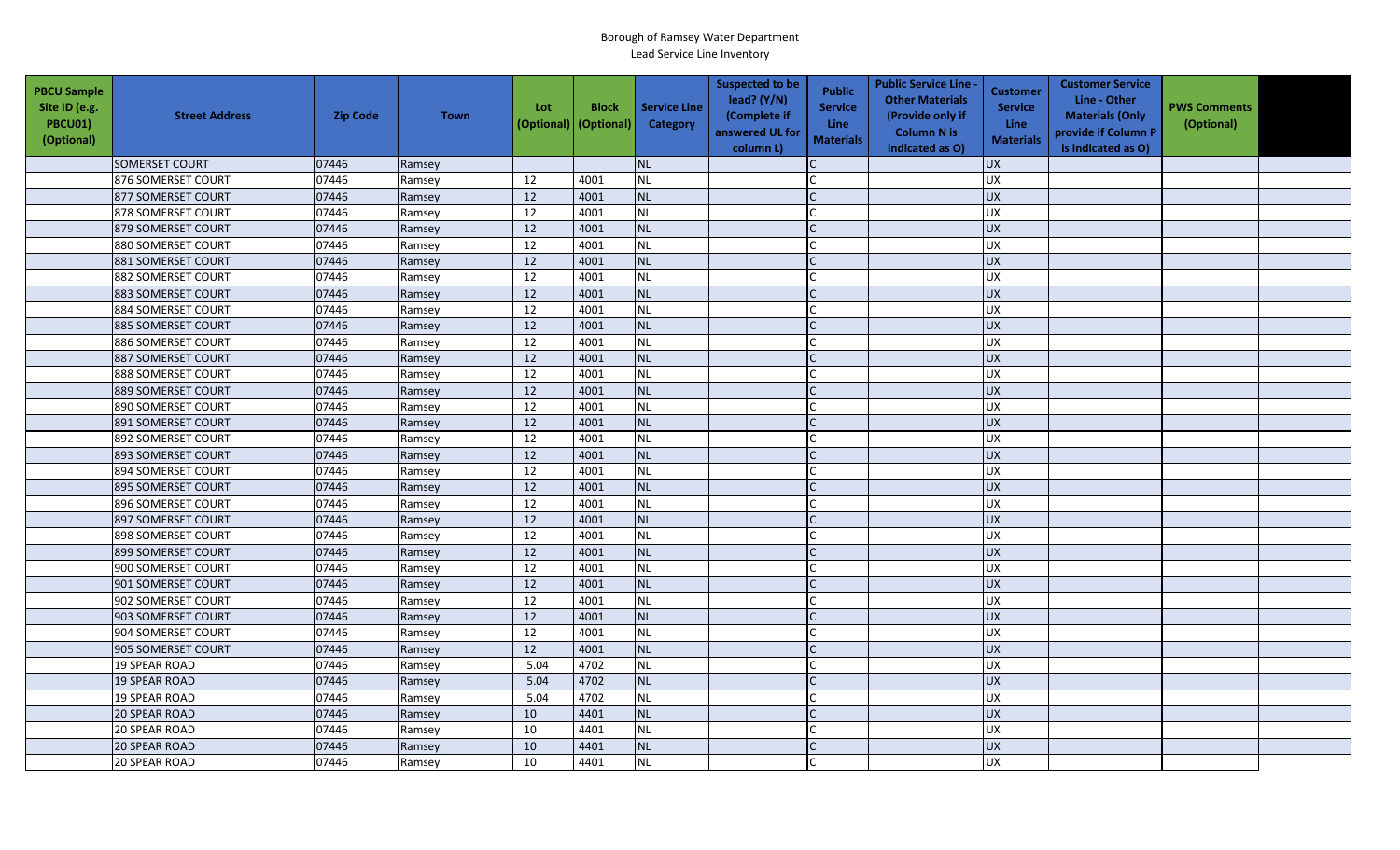| <b>PBCU Sample</b><br>Site ID (e.g.<br><b>PBCU01)</b><br>(Optional) | <b>Street Address</b>   | <b>Zip Code</b> | <b>Town</b> | Lot<br>(Optional) | <b>Block</b><br>(Optional) | <b>Service Line</b><br>Category | <b>Suspected to be</b><br>lead? (Y/N)<br>(Complete if<br>answered UL for<br>column L) | <b>Public</b><br><b>Service</b><br><b>Line</b><br><b>Materials</b> | <b>Public Service Line -</b><br><b>Other Materials</b><br>(Provide only if<br><b>Column N is</b><br>indicated as O) | <b>Customer</b><br><b>Service</b><br><b>Line</b><br><b>Materials</b> | <b>Customer Service</b><br>Line - Other<br><b>Materials (Only</b><br>provide if Column P<br>is indicated as O) | <b>PWS Comments</b><br>(Optional) |  |
|---------------------------------------------------------------------|-------------------------|-----------------|-------------|-------------------|----------------------------|---------------------------------|---------------------------------------------------------------------------------------|--------------------------------------------------------------------|---------------------------------------------------------------------------------------------------------------------|----------------------------------------------------------------------|----------------------------------------------------------------------------------------------------------------|-----------------------------------|--|
|                                                                     | <b>20 SPEAR ROAD</b>    | 07446           | Ramsey      | 10                | 4401                       | <b>NL</b>                       |                                                                                       |                                                                    |                                                                                                                     | <b>UX</b>                                                            |                                                                                                                |                                   |  |
|                                                                     | <b>45 SPEAR ROAD</b>    | 07446           | Ramsey      | 12                | 4401                       | <b>NL</b>                       |                                                                                       |                                                                    |                                                                                                                     | UX                                                                   |                                                                                                                |                                   |  |
|                                                                     | <b>45 SPEAR ROAD</b>    | 07446           | Ramsey      | 12                | 4401                       | <b>NL</b>                       |                                                                                       |                                                                    |                                                                                                                     | <b>UX</b>                                                            |                                                                                                                |                                   |  |
|                                                                     | 1 SPRING STREET         | 07446           | Ramsey      | $\overline{2}$    | 3609                       | <b>NL</b>                       |                                                                                       |                                                                    |                                                                                                                     | UX                                                                   |                                                                                                                |                                   |  |
|                                                                     | 1 SPRING STREET         | 07446           | Ramsey      | $\overline{2}$    | 3609                       | <b>NL</b>                       |                                                                                       |                                                                    |                                                                                                                     | <b>UX</b>                                                            |                                                                                                                |                                   |  |
|                                                                     | 33 SPRING STREET        | 07446           | Ramsey      | 20                | 3608                       | <b>NL</b>                       |                                                                                       |                                                                    |                                                                                                                     | <b>UX</b>                                                            |                                                                                                                |                                   |  |
|                                                                     | 39 SPRING STREET        | 07446           | Ramsey      | 19                | 3608                       | <b>NL</b>                       |                                                                                       | $\mathsf{C}$                                                       |                                                                                                                     | <b>UX</b>                                                            |                                                                                                                |                                   |  |
|                                                                     | 43 SPRING STREET        | 07446           | Ramsey      | 18                | 3608                       | <b>NL</b>                       |                                                                                       |                                                                    |                                                                                                                     | <b>UX</b>                                                            |                                                                                                                |                                   |  |
|                                                                     | 47 SPRING STREET        | 07446           | Ramsey      | 17                | 3608                       | <b>NL</b>                       |                                                                                       |                                                                    |                                                                                                                     | <b>UX</b>                                                            |                                                                                                                |                                   |  |
|                                                                     | <b>49 SPRING STREET</b> | 07446           | Ramsey      | 16                | 3608                       | NL                              |                                                                                       |                                                                    |                                                                                                                     | UX                                                                   |                                                                                                                |                                   |  |
|                                                                     | <b>50 SPRING STREET</b> | 07446           | Ramsey      | 14                | 3802                       | NL                              |                                                                                       | C                                                                  |                                                                                                                     | UX                                                                   |                                                                                                                |                                   |  |
|                                                                     | <b>50 SPRING STREET</b> | 07446           | Ramsey      | 14                | 3802                       | <b>NL</b>                       |                                                                                       |                                                                    |                                                                                                                     | <b>UX</b>                                                            |                                                                                                                |                                   |  |
|                                                                     | 55 SPRING STREET        | 07446           | Ramsey      | 15                | 3608                       | <b>NL</b>                       |                                                                                       |                                                                    |                                                                                                                     | <b>UX</b>                                                            |                                                                                                                |                                   |  |
|                                                                     | <b>69 SPRING STREET</b> | 07446           | Ramsey      | 13                | 3608                       | <b>NL</b>                       |                                                                                       |                                                                    |                                                                                                                     | <b>UX</b>                                                            |                                                                                                                |                                   |  |
|                                                                     | 69 SPRING STREET        | 07446           | Ramsey      | 13                | 3608                       | <b>NL</b>                       |                                                                                       |                                                                    |                                                                                                                     | UX                                                                   |                                                                                                                |                                   |  |
|                                                                     | 69 SPRING STREET        | 07446           | Ramsey      | 13                | 3608                       | <b>NL</b>                       |                                                                                       |                                                                    |                                                                                                                     | UX                                                                   |                                                                                                                |                                   |  |
|                                                                     | 87 SPRING STREET        | 07446           | Ramsey      | 12                | 3608                       | <b>NL</b>                       |                                                                                       |                                                                    |                                                                                                                     | UX                                                                   |                                                                                                                |                                   |  |
|                                                                     | 99 SPRING STREET        | 07446           | Ramsey      | 11                | 3608                       | NL                              |                                                                                       |                                                                    |                                                                                                                     | UX                                                                   |                                                                                                                |                                   |  |
|                                                                     | 107 SPRING STREET       | 07446           | Ramsey      | 10                | 3608                       | <b>NL</b>                       |                                                                                       |                                                                    |                                                                                                                     | <b>UX</b>                                                            |                                                                                                                |                                   |  |
|                                                                     | 111 SPRING STREET       | 07446           | Ramsey      | 9                 | 3608                       | <b>NL</b>                       |                                                                                       |                                                                    |                                                                                                                     | <b>UX</b>                                                            |                                                                                                                |                                   |  |
|                                                                     | 111 SPRING STREET       | 07446           | Ramsey      | 9                 | 3608                       | <b>NL</b>                       |                                                                                       |                                                                    |                                                                                                                     | <b>UX</b>                                                            |                                                                                                                |                                   |  |
|                                                                     | 111 SPRING STREET       | 07446           | Ramsey      | 9                 | 3608                       | <b>NL</b>                       |                                                                                       |                                                                    |                                                                                                                     | <b>UX</b>                                                            |                                                                                                                |                                   |  |
|                                                                     | <b>SPRINKLER PIT</b>    | 07446           | Ramsey      |                   |                            | <b>NL</b>                       |                                                                                       |                                                                    |                                                                                                                     | UX                                                                   |                                                                                                                |                                   |  |
|                                                                     | 1 SPRUCE RUN            | 07446           | Ramsey      | 42                | 4905                       | <b>NL</b>                       |                                                                                       |                                                                    |                                                                                                                     | UX                                                                   |                                                                                                                |                                   |  |
|                                                                     | 2 SPRUCE RUN            | 07446           | Ramsey      | 42                | 4905                       | <b>NL</b>                       |                                                                                       |                                                                    |                                                                                                                     | UX                                                                   |                                                                                                                |                                   |  |
|                                                                     | 3 SPRUCE RUN            | 07446           | Ramsey      | 42                | 4905                       | <b>NL</b>                       |                                                                                       |                                                                    |                                                                                                                     | <b>UX</b>                                                            |                                                                                                                |                                   |  |
|                                                                     | 4 SPRUCE RUN            | 07446           | Ramsey      | 42                | 4905                       | <b>NL</b>                       |                                                                                       |                                                                    |                                                                                                                     | UX                                                                   |                                                                                                                |                                   |  |
|                                                                     | <b>5 SPRUCE RUN</b>     | 07446           | Ramsey      | 42                | 4905                       | <b>NL</b>                       |                                                                                       |                                                                    |                                                                                                                     | UX                                                                   |                                                                                                                |                                   |  |
|                                                                     | <b>6 SPRUCE RUN</b>     | 07446           | Ramsey      | 42                | 4905                       | <b>NL</b>                       |                                                                                       |                                                                    |                                                                                                                     | <b>UX</b>                                                            |                                                                                                                |                                   |  |
|                                                                     | <b>7 SPRUCE RUN</b>     | 07446           | Ramsey      | 42                | 4905                       | <b>NL</b>                       |                                                                                       |                                                                    |                                                                                                                     | UX                                                                   |                                                                                                                |                                   |  |
|                                                                     | 8 SPRUCE RUN            | 07446           | Ramsey      | 42                | 4905                       | <b>NL</b>                       |                                                                                       |                                                                    |                                                                                                                     | <b>UX</b>                                                            |                                                                                                                |                                   |  |
|                                                                     | 9 SPRUCE RUN            | 07446           | Ramsey      | 42                | 4905                       | NL                              |                                                                                       |                                                                    |                                                                                                                     | UX                                                                   |                                                                                                                |                                   |  |
|                                                                     | <b>10 SPRUCE RUN</b>    | 07446           | Ramsey      | 42                | 4905                       | <b>NL</b>                       |                                                                                       |                                                                    |                                                                                                                     | <b>UX</b>                                                            |                                                                                                                |                                   |  |
|                                                                     | <b>11 SPRUCE RUN</b>    | 07446           | Ramsey      | 42                | 4905                       | <b>NL</b>                       |                                                                                       |                                                                    |                                                                                                                     | <b>UX</b>                                                            |                                                                                                                |                                   |  |
|                                                                     | 12 SPRUCE RUN           | 07446           | Ramsey      | 42                | 4905                       | <b>NL</b>                       |                                                                                       |                                                                    |                                                                                                                     | <b>UX</b>                                                            |                                                                                                                |                                   |  |
|                                                                     | <b>13 SPRUCE RUN</b>    | 07446           | Ramsey      | 42                | 4905                       | <b>NL</b>                       |                                                                                       |                                                                    |                                                                                                                     | <b>UX</b>                                                            |                                                                                                                |                                   |  |
|                                                                     | <b>14 SPRUCE RUN</b>    | 07446           | Ramsey      | 42                | 4905                       | <b>NL</b>                       |                                                                                       |                                                                    |                                                                                                                     | UX                                                                   |                                                                                                                |                                   |  |
|                                                                     | <b>15 SPRUCE RUN</b>    | 07446           | Ramsey      | 42                | 4905                       | NL                              |                                                                                       |                                                                    |                                                                                                                     | <b>UX</b>                                                            |                                                                                                                |                                   |  |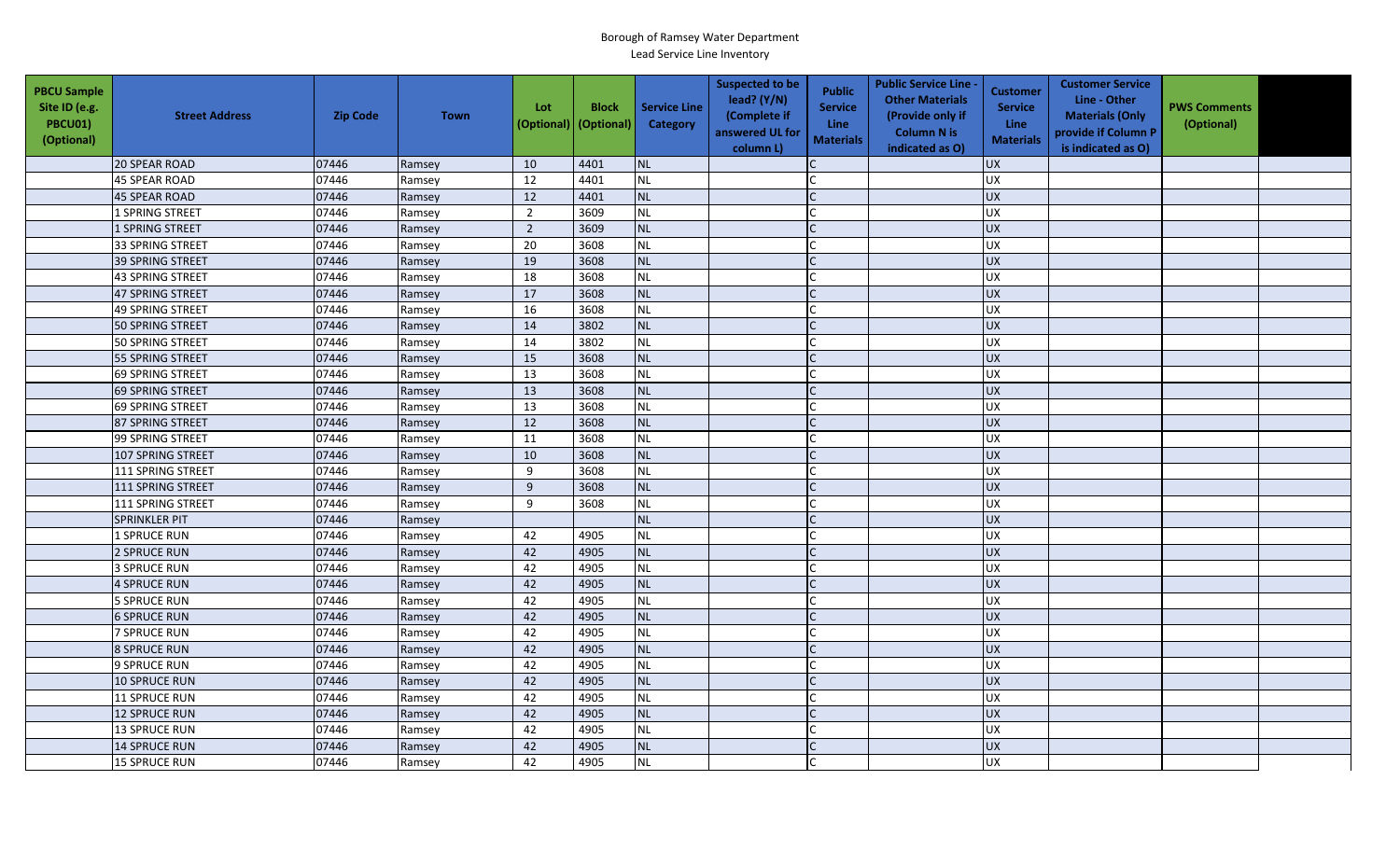| <b>PBCU Sample</b><br>Site ID (e.g.<br><b>PBCU01)</b><br>(Optional) | <b>Street Address</b> | <b>Zip Code</b> | <b>Town</b> | Lot | <b>Block</b><br>(Optional) (Optional) | <b>Service Line</b><br>Category | <b>Suspected to be</b><br>lead? (Y/N)<br>(Complete if<br>answered UL for<br>column L) | <b>Public</b><br><b>Service</b><br><b>Line</b><br><b>Materials</b> | <b>Public Service Line -</b><br><b>Other Materials</b><br>(Provide only if<br><b>Column N is</b><br>indicated as O) | <b>Customer</b><br><b>Service</b><br><b>Line</b><br><b>Materials</b> | <b>Customer Service</b><br>Line - Other<br><b>Materials (Only</b><br>provide if Column P<br>is indicated as O) | <b>PWS Comments</b><br>(Optional) |  |
|---------------------------------------------------------------------|-----------------------|-----------------|-------------|-----|---------------------------------------|---------------------------------|---------------------------------------------------------------------------------------|--------------------------------------------------------------------|---------------------------------------------------------------------------------------------------------------------|----------------------------------------------------------------------|----------------------------------------------------------------------------------------------------------------|-----------------------------------|--|
|                                                                     | 1 TO 6 SPRUCE RUN     | 07446           | Ramsey      |     |                                       | <b>NL</b>                       |                                                                                       |                                                                    |                                                                                                                     | <b>UX</b>                                                            |                                                                                                                |                                   |  |
|                                                                     | <b>16 SPRUCE RUN</b>  | 07446           | Ramsey      | 42  | 4905                                  | <b>NL</b>                       |                                                                                       |                                                                    |                                                                                                                     | UX                                                                   |                                                                                                                |                                   |  |
|                                                                     | 17 SPRUCE RUN         | 07446           | Ramsey      | 42  | 4905                                  | <b>NL</b>                       |                                                                                       |                                                                    |                                                                                                                     | <b>UX</b>                                                            |                                                                                                                |                                   |  |
|                                                                     | <b>18 SPRUCE RUN</b>  | 07446           | Ramsey      | 42  | 4905                                  | <b>NL</b>                       |                                                                                       |                                                                    |                                                                                                                     | UX                                                                   |                                                                                                                |                                   |  |
|                                                                     | 19 SPRUCE RUN         | 07446           | Ramsey      | 42  | 4905                                  | <b>NL</b>                       |                                                                                       |                                                                    |                                                                                                                     | <b>UX</b>                                                            |                                                                                                                |                                   |  |
|                                                                     | <b>20 SPRUCE RUN</b>  | 07446           | Ramsey      | 42  | 4905                                  | <b>NL</b>                       |                                                                                       |                                                                    |                                                                                                                     | <b>UX</b>                                                            |                                                                                                                |                                   |  |
|                                                                     | 21 SPRUCE RUN         | 07446           | Ramsey      | 42  | 4905                                  | <b>NL</b>                       |                                                                                       | $\mathsf{C}$                                                       |                                                                                                                     | UX                                                                   |                                                                                                                |                                   |  |
|                                                                     | 22 SPRUCE RUN         | 07446           | Ramsey      | 42  | 4905                                  | <b>NL</b>                       |                                                                                       |                                                                    |                                                                                                                     | <b>UX</b>                                                            |                                                                                                                |                                   |  |
|                                                                     | 23 SPRUCE RUN         | 07446           | Ramsey      | 42  | 4905                                  | <b>NL</b>                       |                                                                                       |                                                                    |                                                                                                                     | <b>UX</b>                                                            |                                                                                                                |                                   |  |
|                                                                     | <b>24 SPRUCE RUN</b>  | 07446           | Ramsey      | 42  | 4905                                  | NL                              |                                                                                       |                                                                    |                                                                                                                     | UX                                                                   |                                                                                                                |                                   |  |
|                                                                     | <b>25 SPRUCE RUN</b>  | 07446           | Ramsey      | 42  | 4905                                  | <b>NL</b>                       |                                                                                       | C                                                                  |                                                                                                                     | UX                                                                   |                                                                                                                |                                   |  |
|                                                                     | <b>26 SPRUCE RUN</b>  | 07446           | Ramsey      | 42  | 4905                                  | <b>NL</b>                       |                                                                                       |                                                                    |                                                                                                                     | <b>UX</b>                                                            |                                                                                                                |                                   |  |
|                                                                     | 27 SPRUCE RUN         | 07446           | Ramsey      | 42  | 4905                                  | <b>NL</b>                       |                                                                                       |                                                                    |                                                                                                                     | <b>UX</b>                                                            |                                                                                                                |                                   |  |
|                                                                     | <b>28 SPRUCE RUN</b>  | 07446           | Ramsey      | 42  | 4905                                  | <b>NL</b>                       |                                                                                       |                                                                    |                                                                                                                     | <b>UX</b>                                                            |                                                                                                                |                                   |  |
|                                                                     | 29 SPRUCE RUN         | 07446           | Ramsey      | 42  | 4905                                  | <b>NL</b>                       |                                                                                       |                                                                    |                                                                                                                     | UX                                                                   |                                                                                                                |                                   |  |
|                                                                     | 30 SPRUCE RUN         | 07446           | Ramsey      | 42  | 4905                                  | <b>NL</b>                       |                                                                                       |                                                                    |                                                                                                                     | UX                                                                   |                                                                                                                |                                   |  |
|                                                                     | 31 SPRUCE RUN         | 07446           | Ramsey      | 42  | 4905                                  | <b>NL</b>                       |                                                                                       |                                                                    |                                                                                                                     | UX                                                                   |                                                                                                                |                                   |  |
|                                                                     | <b>32 SPRUCE RUN</b>  | 07446           | Ramsey      | 42  | 4905                                  | <b>NL</b>                       |                                                                                       |                                                                    |                                                                                                                     | UX                                                                   |                                                                                                                |                                   |  |
|                                                                     | 33 SPRUCE RUN         | 07446           | Ramsey      | 42  | 4905                                  | <b>NL</b>                       |                                                                                       |                                                                    |                                                                                                                     | UX                                                                   |                                                                                                                |                                   |  |
|                                                                     | 34 SPRUCE RUN         | 07446           | Ramsey      | 42  | 4905                                  | <b>NL</b>                       |                                                                                       |                                                                    |                                                                                                                     | <b>UX</b>                                                            |                                                                                                                |                                   |  |
|                                                                     | 35 SPRUCE RUN         | 07446           | Ramsey      | 42  | 4905                                  | <b>NL</b>                       |                                                                                       |                                                                    |                                                                                                                     | <b>UX</b>                                                            |                                                                                                                |                                   |  |
|                                                                     | 36 SPRUCE RUN         | 07446           | Ramsey      | 42  | 4905                                  | <b>NL</b>                       |                                                                                       |                                                                    |                                                                                                                     | UX                                                                   |                                                                                                                |                                   |  |
|                                                                     | 37 SPRUCE RUN         | 07446           | Ramsey      | 42  | 4905                                  | <b>NL</b>                       |                                                                                       |                                                                    |                                                                                                                     | UX                                                                   |                                                                                                                |                                   |  |
|                                                                     | 38 SPRUCE RUN         | 07446           | Ramsey      | 42  | 4905                                  | <b>NL</b>                       |                                                                                       |                                                                    |                                                                                                                     | UX                                                                   |                                                                                                                |                                   |  |
|                                                                     | 39 SPRUCE RUN         | 07446           | Ramsey      | 42  | 4905                                  | <b>NL</b>                       |                                                                                       |                                                                    |                                                                                                                     | UX                                                                   |                                                                                                                |                                   |  |
|                                                                     | <b>40 SPRUCE RUN</b>  | 07446           | Ramsey      | 42  | 4905                                  | <b>NL</b>                       |                                                                                       |                                                                    |                                                                                                                     | <b>UX</b>                                                            |                                                                                                                |                                   |  |
|                                                                     | 41 SPRUCE RUN         | 07446           | Ramsey      | 42  | 4905                                  | <b>NL</b>                       |                                                                                       |                                                                    |                                                                                                                     | UX                                                                   |                                                                                                                |                                   |  |
|                                                                     | 42 SPRUCE RUN         | 07446           | Ramsey      | 42  | 4905                                  | <b>NL</b>                       |                                                                                       |                                                                    |                                                                                                                     | UX                                                                   |                                                                                                                |                                   |  |
|                                                                     | 43 SPRUCE RUN         | 07446           | Ramsey      | 42  | 4905                                  | <b>NL</b>                       |                                                                                       |                                                                    |                                                                                                                     | <b>UX</b>                                                            |                                                                                                                |                                   |  |
|                                                                     | <b>44 SPRUCE RUN</b>  | 07446           | Ramsey      | 42  | 4905                                  | <b>NL</b>                       |                                                                                       |                                                                    |                                                                                                                     | UX                                                                   |                                                                                                                |                                   |  |
|                                                                     | 45 SPRUCE RUN         | 07446           | Ramsey      | 42  | 4905                                  | <b>NL</b>                       |                                                                                       |                                                                    |                                                                                                                     | <b>UX</b>                                                            |                                                                                                                |                                   |  |
|                                                                     | 46 SPRUCE RUN         | 07446           | Ramsey      | 42  | 4905                                  | NL                              |                                                                                       |                                                                    |                                                                                                                     | UX                                                                   |                                                                                                                |                                   |  |
|                                                                     | <b>47 SPRUCE RUN</b>  | 07446           | Ramsey      | 42  | 4905                                  | <b>NL</b>                       |                                                                                       |                                                                    |                                                                                                                     | <b>UX</b>                                                            |                                                                                                                |                                   |  |
|                                                                     | 48 SPRUCE RUN         | 07446           | Ramsey      | 42  | 4905                                  | <b>NL</b>                       |                                                                                       |                                                                    |                                                                                                                     | <b>UX</b>                                                            |                                                                                                                |                                   |  |
|                                                                     | <b>49 SPRUCE RUN</b>  | 07446           | Ramsey      | 42  | 4905                                  | <b>NL</b>                       |                                                                                       |                                                                    |                                                                                                                     | <b>UX</b>                                                            |                                                                                                                |                                   |  |
|                                                                     | <b>50 SPRUCE RUN</b>  | 07446           | Ramsey      | 42  | 4905                                  | <b>NL</b>                       |                                                                                       |                                                                    |                                                                                                                     | <b>UX</b>                                                            |                                                                                                                |                                   |  |
|                                                                     | 51 SPRUCE RUN         | 07446           | Ramsey      | 42  | 4905                                  | <b>NL</b>                       |                                                                                       |                                                                    |                                                                                                                     | UX                                                                   |                                                                                                                |                                   |  |
|                                                                     | <b>52 SPRUCE RUN</b>  | 07446           | Ramsey      | 42  | 4905                                  | NL                              |                                                                                       |                                                                    |                                                                                                                     | <b>UX</b>                                                            |                                                                                                                |                                   |  |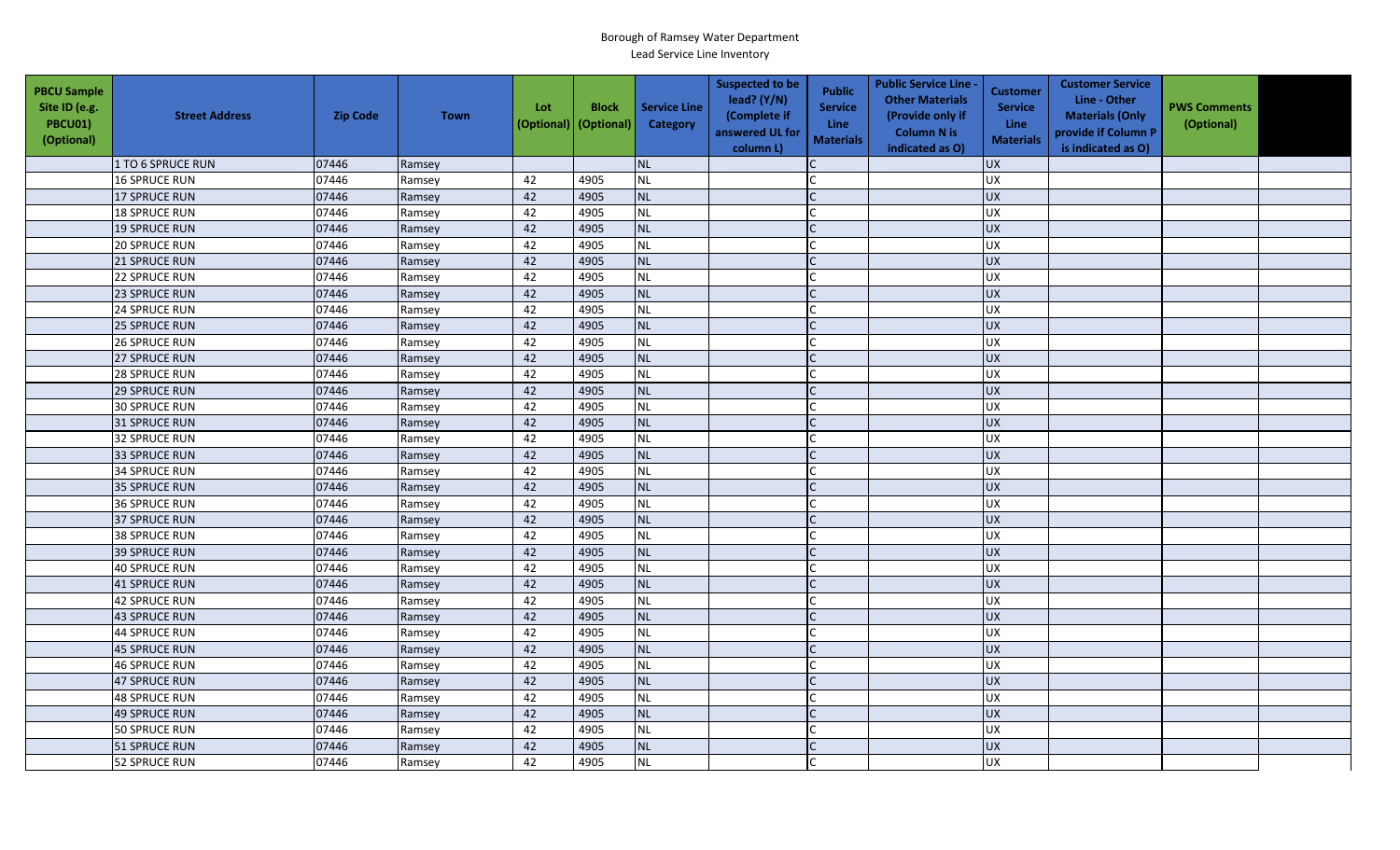| <b>PBCU Sample</b><br>Site ID (e.g.<br>PBCU01)<br>(Optional) | <b>Street Address</b>      | <b>Zip Code</b> | <b>Town</b> | Lot<br>(Optional) | <b>Block</b><br>(Optional) | <b>Service Line</b><br><b>Category</b> | <b>Suspected to be</b><br>lead? (Y/N)<br>(Complete if<br>answered UL for<br>column L) | <b>Public</b><br><b>Service</b><br><b>Line</b><br><b>Materials</b> | <b>Public Service Line -</b><br><b>Other Materials</b><br>(Provide only if<br><b>Column N is</b><br>indicated as O) | <b>Customer</b><br><b>Service</b><br>Line<br><b>Materials</b> | <b>Customer Service</b><br>Line - Other<br><b>Materials (Only</b><br>provide if Column P<br>is indicated as O) | <b>PWS Comments</b><br>(Optional) |  |
|--------------------------------------------------------------|----------------------------|-----------------|-------------|-------------------|----------------------------|----------------------------------------|---------------------------------------------------------------------------------------|--------------------------------------------------------------------|---------------------------------------------------------------------------------------------------------------------|---------------------------------------------------------------|----------------------------------------------------------------------------------------------------------------|-----------------------------------|--|
|                                                              | 53 SPRUCE RUN              | 07446           | Ramsey      | 42                | 4905                       | <b>NL</b>                              |                                                                                       |                                                                    |                                                                                                                     | <b>UX</b>                                                     |                                                                                                                |                                   |  |
|                                                              | <b>54 SPRUCE RUN</b>       | 07446           | Ramsey      | 42                | 4905                       | <b>NL</b>                              |                                                                                       |                                                                    |                                                                                                                     | <b>UX</b>                                                     |                                                                                                                |                                   |  |
|                                                              | 55 SPRUCE RUN              | 07446           | Ramsey      | 42                | 4905                       | <b>NL</b>                              |                                                                                       |                                                                    |                                                                                                                     | <b>UX</b>                                                     |                                                                                                                |                                   |  |
|                                                              | <b>56 SPRUCE RUN</b>       | 07446           | Ramsey      | 42                | 4905                       | <b>NL</b>                              |                                                                                       |                                                                    |                                                                                                                     | <b>UX</b>                                                     |                                                                                                                |                                   |  |
|                                                              | <b>57 SPRUCE RUN</b>       | 07446           | Ramsey      | 42                | 4905                       | <b>NL</b>                              |                                                                                       |                                                                    |                                                                                                                     | <b>UX</b>                                                     |                                                                                                                |                                   |  |
|                                                              | 58 SPRUCE RUN              | 07446           | Ramsey      | 42                | 4905                       | <b>NL</b>                              |                                                                                       |                                                                    |                                                                                                                     | <b>UX</b>                                                     |                                                                                                                |                                   |  |
|                                                              | 59 SPRUCE RUN              | 07446           | Ramsey      | 42                | 4905                       | <b>NL</b>                              |                                                                                       | $\mathsf{C}$                                                       |                                                                                                                     | <b>UX</b>                                                     |                                                                                                                |                                   |  |
|                                                              | <b>60 SPRUCE RUN</b>       | 07446           | Ramsey      | 42                | 4905                       | <b>NL</b>                              |                                                                                       |                                                                    |                                                                                                                     | <b>UX</b>                                                     |                                                                                                                |                                   |  |
|                                                              | 25 TO 42 SPRUCE RUN        | 07446           | Ramsey      |                   |                            | <b>NL</b>                              |                                                                                       |                                                                    |                                                                                                                     | <b>UX</b>                                                     |                                                                                                                |                                   |  |
|                                                              | 55 TO 60 SPRUCE RUN        | 07446           | Ramsey      |                   |                            | <b>NL</b>                              |                                                                                       |                                                                    |                                                                                                                     | UX                                                            |                                                                                                                |                                   |  |
|                                                              | 4 N. SPRUCE STREET         | 07446           | Ramsey      | 15                | 4810                       | UL                                     |                                                                                       |                                                                    |                                                                                                                     | <b>UX</b>                                                     |                                                                                                                |                                   |  |
|                                                              | <b>4 N. SPRUCE STREET</b>  | 07446           | Ramsey      | 15                | 4810                       | UL                                     |                                                                                       |                                                                    |                                                                                                                     | <b>UX</b>                                                     |                                                                                                                |                                   |  |
|                                                              | 18 N. SPRUCE STREET        | 07446           | Ramsey      | 16                | 4810                       | UL                                     |                                                                                       |                                                                    |                                                                                                                     | <b>UX</b>                                                     |                                                                                                                |                                   |  |
|                                                              | <b>25 N SPRUCE STREET</b>  | 07446           | Ramsey      | $\mathbf{1}$      | 4809                       | UL                                     |                                                                                       |                                                                    |                                                                                                                     | <b>UX</b>                                                     |                                                                                                                |                                   |  |
|                                                              | <b>25 N SPRUCE STREET</b>  | 07446           | Ramsey      | $\mathbf 1$       | 4809                       | UL                                     |                                                                                       |                                                                    |                                                                                                                     | <b>UX</b>                                                     |                                                                                                                |                                   |  |
|                                                              | 25 N SPRUCE STREET         | 07446           | Ramsey      | $\mathbf{1}$      | 4809                       | UL                                     |                                                                                       |                                                                    |                                                                                                                     | UX                                                            |                                                                                                                |                                   |  |
|                                                              | 25 N SPRUCE STREET         | 07446           | Ramsey      | $\mathbf{1}$      | 4809                       | UL                                     |                                                                                       |                                                                    |                                                                                                                     | UX                                                            |                                                                                                                |                                   |  |
|                                                              | <b>25 N SPRUCE STREET</b>  | 07446           | Ramsey      | $\mathbf{1}$      | 4809                       | UL                                     |                                                                                       |                                                                    |                                                                                                                     | UX                                                            |                                                                                                                |                                   |  |
|                                                              | 25 N SPRUCE STREET         | 07446           | Ramsey      | $\mathbf{1}$      | 4809                       | UL                                     |                                                                                       |                                                                    |                                                                                                                     | <b>UX</b>                                                     |                                                                                                                |                                   |  |
|                                                              | <b>25 N SPRUCE STREET</b>  | 07446           | Ramsey      | $\mathbf{1}$      | 4809                       | UL                                     |                                                                                       |                                                                    |                                                                                                                     | <b>UX</b>                                                     |                                                                                                                |                                   |  |
|                                                              | <b>25 N SPRUCE STREET</b>  | 07446           | Ramsey      | $\mathbf{1}$      | 4809                       | <b>UL</b>                              |                                                                                       |                                                                    |                                                                                                                     | <b>UX</b>                                                     |                                                                                                                |                                   |  |
|                                                              | 25 N SPRUCE STREET         | 07446           | Ramsey      | 1                 | 4809                       | UL                                     |                                                                                       |                                                                    |                                                                                                                     | <b>UX</b>                                                     |                                                                                                                |                                   |  |
|                                                              | <b>25 N SPRUCE STREET</b>  | 07446           | Ramsey      | $\mathbf{1}$      | 4809                       | UL                                     |                                                                                       |                                                                    |                                                                                                                     | UX                                                            |                                                                                                                |                                   |  |
|                                                              | <b>30 N. SPRUCE STREET</b> | 07446           | Ramsey      | $\mathbf{1}$      | 4810                       | UL                                     |                                                                                       |                                                                    |                                                                                                                     | UX                                                            |                                                                                                                |                                   |  |
|                                                              | 45 N SPRUCE STREET         | 07446           | Ramsey      | 6                 | 4805                       | UL                                     |                                                                                       |                                                                    |                                                                                                                     | UX                                                            |                                                                                                                |                                   |  |
|                                                              | 45 N SPRUCE STREET         | 07446           | Ramsey      | 6                 | 4805                       | UL                                     |                                                                                       |                                                                    |                                                                                                                     | <b>UX</b>                                                     |                                                                                                                |                                   |  |
|                                                              | 50 N. SPRUCE STREET        | 07446           | Ramsey      | 39                | 4803                       | UL                                     |                                                                                       |                                                                    |                                                                                                                     | UX                                                            |                                                                                                                |                                   |  |
|                                                              | 50 N. SPRUCE STREET        | 07446           | Ramsey      | 39                | 4803                       | UL                                     |                                                                                       |                                                                    |                                                                                                                     | <b>UX</b>                                                     |                                                                                                                |                                   |  |
|                                                              | 53-55 N. SPRUCE ST.        | 07446           | Ramsey      | 5                 | 4805                       | UL                                     |                                                                                       |                                                                    |                                                                                                                     | <b>UX</b>                                                     |                                                                                                                |                                   |  |
|                                                              | 54 N. SPRUCE STREET        | 07446           | Ramsey      | 40                | 4803                       | UL                                     |                                                                                       |                                                                    |                                                                                                                     | UX                                                            |                                                                                                                |                                   |  |
|                                                              | 54 N. SPRUCE STREET        | 07446           | Ramsey      | 40                | 4803                       | UL                                     |                                                                                       |                                                                    |                                                                                                                     | <b>UX</b>                                                     |                                                                                                                |                                   |  |
|                                                              | 59 N. SPRUCE STREET        | 07446           | Ramsey      | 4                 | 4805                       | UL                                     |                                                                                       |                                                                    |                                                                                                                     | UX                                                            |                                                                                                                |                                   |  |
|                                                              | 60 N. SPRUCE STREET        | 07446           | Ramsey      | 41                | 4803                       | UL                                     |                                                                                       |                                                                    |                                                                                                                     | <b>UX</b>                                                     |                                                                                                                |                                   |  |
|                                                              | 63 N. SPRUCE STREET        | 07446           | Ramsey      | $\overline{3}$    | 4805                       | UL                                     |                                                                                       |                                                                    |                                                                                                                     | <b>UX</b>                                                     |                                                                                                                |                                   |  |
|                                                              | 74 N. SPRUCE STREET        | 07446           | Ramsey      | 42                | 4803                       | UL                                     |                                                                                       |                                                                    |                                                                                                                     | <b>UX</b>                                                     |                                                                                                                |                                   |  |
|                                                              | 75 N. SPRUCE STREET        | 07446           | Ramsey      | $\overline{2}$    | 4805                       | UL                                     |                                                                                       |                                                                    |                                                                                                                     | <b>UX</b>                                                     |                                                                                                                |                                   |  |
|                                                              | 78 N. SPRUCE STREET        | 07446           | Ramsey      | 43                | 4803                       | UL                                     |                                                                                       |                                                                    |                                                                                                                     | UX                                                            |                                                                                                                |                                   |  |
|                                                              | 82 N. SPRUCE STREET        | 07446           | Ramsey      | 44                | 4803                       | UL                                     |                                                                                       |                                                                    |                                                                                                                     | <b>UX</b>                                                     |                                                                                                                |                                   |  |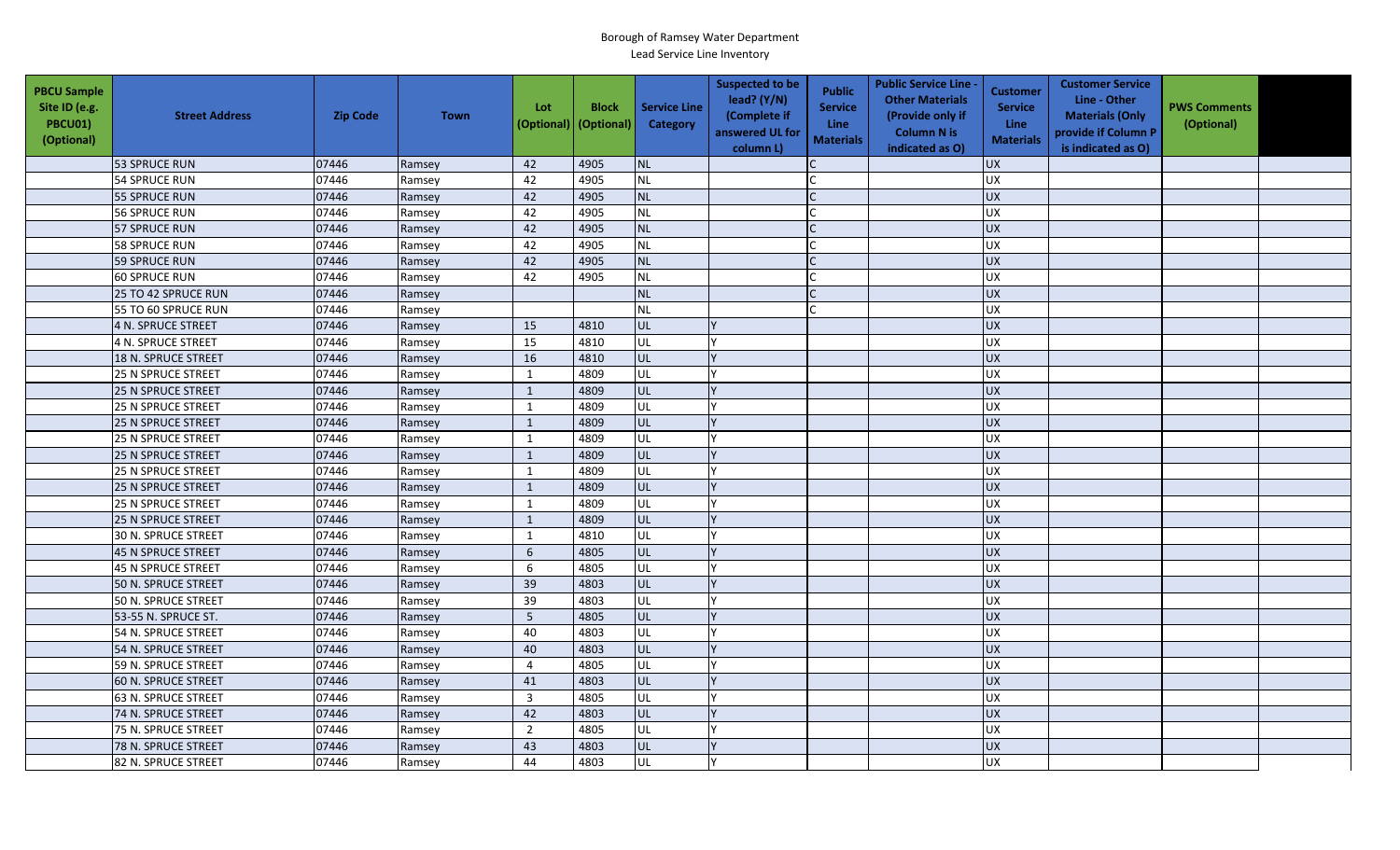| <b>PBCU Sample</b><br>Site ID (e.g.<br>PBCU01)<br>(Optional) | <b>Street Address</b> | <b>Zip Code</b> | <b>Town</b> | Lot<br>(Optional) | <b>Block</b><br>(Optional) | <b>Service Line</b><br>Category | <b>Suspected to be</b><br>lead? $(Y/N)$<br>(Complete if<br>answered UL for<br>column L) | <b>Public</b><br><b>Service</b><br><b>Line</b><br><b>Materials</b> | <b>Public Service Line -</b><br><b>Other Materials</b><br>(Provide only if<br><b>Column N is</b><br>indicated as O) | <b>Customer</b><br><b>Service</b><br><b>Line</b><br><b>Materials</b> | <b>Customer Service</b><br>Line - Other<br><b>Materials (Only</b><br>provide if Column P<br>is indicated as O) | <b>PWS Comments</b><br>(Optional) |  |
|--------------------------------------------------------------|-----------------------|-----------------|-------------|-------------------|----------------------------|---------------------------------|-----------------------------------------------------------------------------------------|--------------------------------------------------------------------|---------------------------------------------------------------------------------------------------------------------|----------------------------------------------------------------------|----------------------------------------------------------------------------------------------------------------|-----------------------------------|--|
|                                                              | 87 N. SPRUCE STREET   | 07446           | Ramsey      | 9                 | 4802                       | lul                             |                                                                                         |                                                                    |                                                                                                                     | <b>UX</b>                                                            |                                                                                                                |                                   |  |
|                                                              | 95 N. SPRUCE STREET   | 07446           | Ramsey      | 8                 | 4802                       | UL                              |                                                                                         |                                                                    |                                                                                                                     | <b>UX</b>                                                            |                                                                                                                |                                   |  |
|                                                              | 98 N. SPRUCE STREET   | 07446           | Ramsey      | 45                | 4803                       | UL                              |                                                                                         |                                                                    |                                                                                                                     | <b>UX</b>                                                            |                                                                                                                |                                   |  |
|                                                              | 102 N. SPRUCE STREET  | 07446           | Ramsey      | 46                | 4803                       | UL                              |                                                                                         |                                                                    |                                                                                                                     | <b>UX</b>                                                            |                                                                                                                |                                   |  |
|                                                              | 104 N. SPRUCE STREET  | 07446           | Ramsey      | 47                | 4803                       | <b>UL</b>                       |                                                                                         |                                                                    |                                                                                                                     | <b>UX</b>                                                            |                                                                                                                |                                   |  |
|                                                              | 105 N. SPRUCE STREET  | 07446           | Ramsey      | $\overline{7}$    | 4802                       | UL                              |                                                                                         |                                                                    |                                                                                                                     | <b>UX</b>                                                            |                                                                                                                |                                   |  |
|                                                              | 111 N. SPRUCE STREET  | 07446           | Ramsey      | 6                 | 4802                       | UL                              |                                                                                         |                                                                    |                                                                                                                     | <b>UX</b>                                                            |                                                                                                                |                                   |  |
|                                                              | 112 N. SPRUCE STREET  | 07446           | Ramsey      | 48                | 4803                       | UL                              |                                                                                         |                                                                    |                                                                                                                     | <b>UX</b>                                                            |                                                                                                                |                                   |  |
|                                                              | 117 N. SPRUCE STREET  | 07446           | Ramsey      | $5\overline{5}$   | 4802                       | UL                              |                                                                                         |                                                                    |                                                                                                                     | <b>UX</b>                                                            |                                                                                                                |                                   |  |
|                                                              | 118 N. SPRUCE STREET  | 07446           | Ramsey      | 49                | 4803                       | UL                              |                                                                                         |                                                                    |                                                                                                                     | UX                                                                   |                                                                                                                |                                   |  |
|                                                              | 136 N. SPRUCE STREET  | 07446           | Ramsey      | 6                 | 4507                       | UL                              |                                                                                         |                                                                    |                                                                                                                     | <b>UX</b>                                                            |                                                                                                                |                                   |  |
|                                                              | 142 N. SPRUCE STREET  | 07446           | Ramsey      | $\overline{7}$    | 4507                       | UL                              |                                                                                         |                                                                    |                                                                                                                     | <b>UX</b>                                                            |                                                                                                                |                                   |  |
|                                                              | 146 N. SPRUCE STREET  | 07446           | Ramsey      | 8                 | 4507                       | UL                              |                                                                                         |                                                                    |                                                                                                                     | <b>UX</b>                                                            |                                                                                                                |                                   |  |
|                                                              | 154 N. SPRUCE STREET  | 07446           | Ramsey      | 9                 | 4507                       | UL                              |                                                                                         |                                                                    |                                                                                                                     | <b>UX</b>                                                            |                                                                                                                |                                   |  |
|                                                              | 160 N. SPRUCE STREET  | 07446           | Ramsey      | $\mathbf{1}$      | 4507                       | UL                              |                                                                                         |                                                                    |                                                                                                                     | <b>UX</b>                                                            |                                                                                                                |                                   |  |
|                                                              | 168 N. SPRUCE STREET  | 07446           | Ramsey      | 6                 | 4505                       | UL                              |                                                                                         |                                                                    |                                                                                                                     | <b>UX</b>                                                            |                                                                                                                |                                   |  |
|                                                              | 184 N. SPRUCE STREET  | 07446           | Ramsey      | 5                 | 4505                       | UL                              |                                                                                         |                                                                    |                                                                                                                     | UX                                                                   |                                                                                                                |                                   |  |
|                                                              | 190 N. SPRUCE STREET  | 07446           | Ramsey      | $\overline{4}$    | 4505                       | UL                              |                                                                                         |                                                                    |                                                                                                                     | <b>UX</b>                                                            |                                                                                                                |                                   |  |
|                                                              | 196 N. SPRUCE STREET  | 07446           | Ramsey      | $\overline{3}$    | 4505                       | UL                              |                                                                                         |                                                                    |                                                                                                                     | <b>UX</b>                                                            |                                                                                                                |                                   |  |
|                                                              | 206 N. SPRUCE STREET  | 07446           | Ramsey      | $\mathbf{1}$      | 4505                       | UL                              |                                                                                         |                                                                    |                                                                                                                     | UX                                                                   |                                                                                                                |                                   |  |
|                                                              | 209 N. SPRUCE STREET  | 07446           | Ramsey      | $5\phantom{.0}$   | 4502                       | <b>UL</b>                       |                                                                                         |                                                                    |                                                                                                                     | UX                                                                   |                                                                                                                |                                   |  |
|                                                              | 214 N. SPRUCE STREET  | 07446           | Ramsey      | 13                | 4205                       | UL                              |                                                                                         |                                                                    |                                                                                                                     | UX                                                                   |                                                                                                                |                                   |  |
|                                                              | 215 N. SPRUCE STREET  | 07446           | Ramsey      | 17                | 4205                       | UL                              |                                                                                         |                                                                    |                                                                                                                     | <b>UX</b>                                                            |                                                                                                                |                                   |  |
|                                                              | 216 N. SPRUCE STREET  | 07446           | Ramsey      | 12                | 4205                       | <b>UL</b>                       |                                                                                         |                                                                    |                                                                                                                     | <b>UX</b>                                                            |                                                                                                                |                                   |  |
|                                                              | 217 N. SPRUCE STREET  | 07446           | Ramsey      | 18                | 4205                       | UL                              |                                                                                         |                                                                    |                                                                                                                     | <b>UX</b>                                                            |                                                                                                                |                                   |  |
|                                                              | 218 N. SPRUCE STREET  | 07446           | Ramsey      | 11                | 4205                       | <b>UL</b>                       |                                                                                         |                                                                    |                                                                                                                     | <b>UX</b>                                                            |                                                                                                                |                                   |  |
|                                                              | 219 N. SPRUCE STREET  | 07446           | Ramsey      | 19                | 4205                       | <b>JUL</b>                      |                                                                                         |                                                                    |                                                                                                                     | <b>UX</b>                                                            |                                                                                                                |                                   |  |
|                                                              | 220 N. SPRUCE STREET  | 07446           | Ramsey      | 10                | 4205                       | UL                              |                                                                                         |                                                                    |                                                                                                                     | <b>UX</b>                                                            |                                                                                                                |                                   |  |
|                                                              | 35 S SPRUCE ST        | 07446           | Ramsey      | 13                | 4903                       | UL                              |                                                                                         |                                                                    |                                                                                                                     | <b>UX</b>                                                            |                                                                                                                |                                   |  |
|                                                              | 35 S SPRUCE ST        | 07446           | Ramsey      | 13                | 4903                       | UL                              |                                                                                         |                                                                    |                                                                                                                     | UX                                                                   |                                                                                                                |                                   |  |
|                                                              | 41 S SPRUCE STREET    | 07446           | Ramsey      | 12                | 4903                       | <b>UL</b>                       |                                                                                         |                                                                    |                                                                                                                     | <b>UX</b>                                                            |                                                                                                                |                                   |  |
|                                                              | 41 S SPRUCE STREET    | 07446           | Ramsey      | 12                | 4903                       | UL                              |                                                                                         |                                                                    |                                                                                                                     | <b>UX</b>                                                            |                                                                                                                |                                   |  |
|                                                              | 52 S. SPRUCE STREET   | 07446           | Ramsey      | $\overline{4}$    | 4905                       | UL                              |                                                                                         |                                                                    |                                                                                                                     | <b>UX</b>                                                            |                                                                                                                |                                   |  |
|                                                              | 52 S. SPRUCE STREET   | 07446           | Ramsey      | $\overline{4}$    | 4905                       | UL                              |                                                                                         |                                                                    |                                                                                                                     | <b>UX</b>                                                            |                                                                                                                |                                   |  |
|                                                              | 55 S. SPRUCE STREET   | 07446           | Ramsey      | 10.01             | 4905                       | UL                              |                                                                                         |                                                                    |                                                                                                                     | <b>UX</b>                                                            |                                                                                                                |                                   |  |
|                                                              | 55 S. SPRUCE STREET   | 07446           | Ramsey      | 10.01             | 4905                       | <b>UL</b>                       |                                                                                         |                                                                    |                                                                                                                     | <b>UX</b>                                                            |                                                                                                                |                                   |  |
|                                                              | 56 S. SPRUCE STREET   | 07446           | Ramsey      | 5                 | 4905                       | UL                              |                                                                                         |                                                                    |                                                                                                                     | <b>UX</b>                                                            |                                                                                                                |                                   |  |
|                                                              | 56 S. SPRUCE STREET   | 07446           | Ramsey      | 5                 | 4905                       | UL                              |                                                                                         |                                                                    |                                                                                                                     | <b>UX</b>                                                            |                                                                                                                |                                   |  |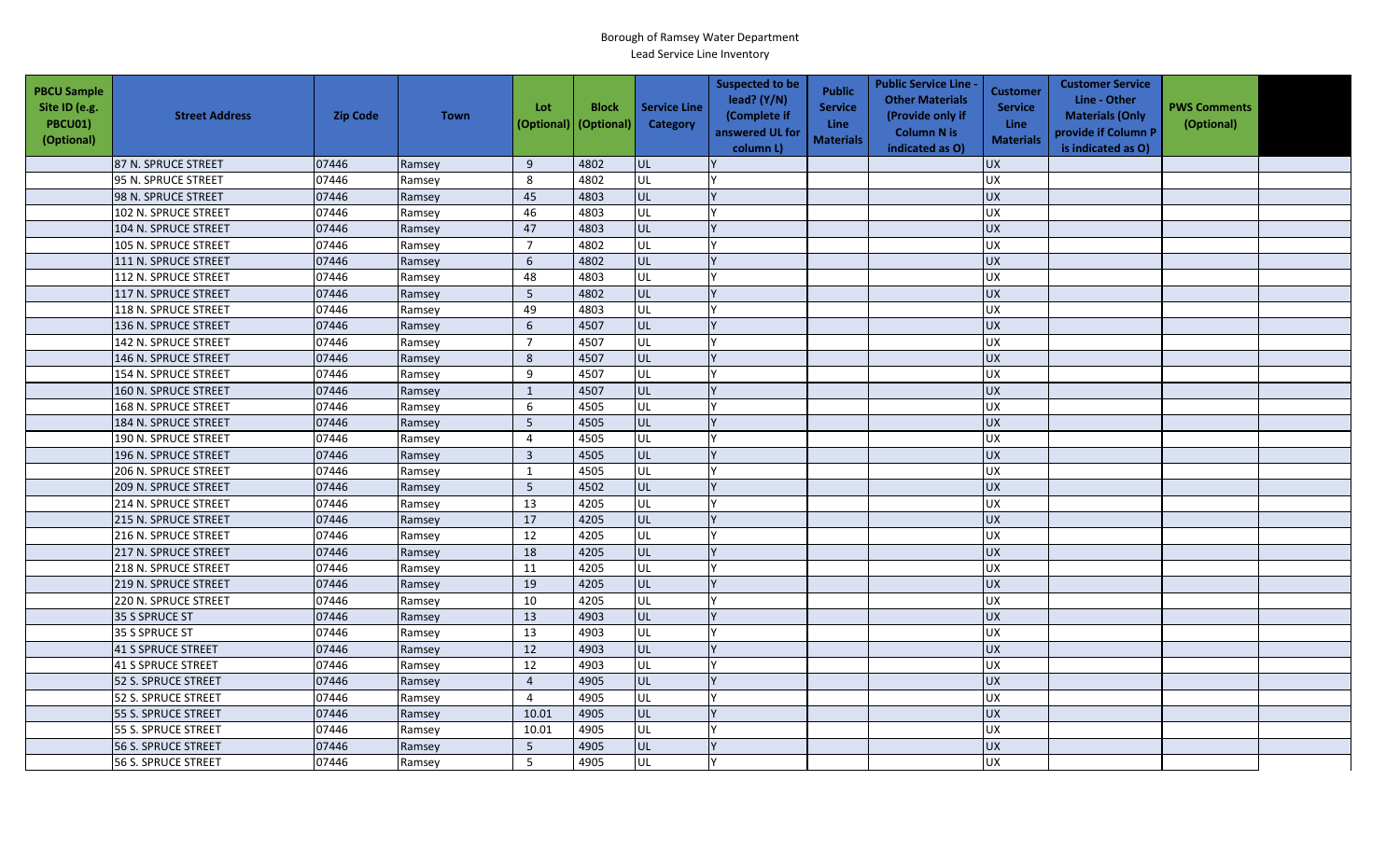| <b>PBCU Sample</b><br>Site ID (e.g.<br>PBCU01)<br>(Optional) | <b>Street Address</b>       | <b>Zip Code</b> | <b>Town</b> | Lot<br>(Optional) | <b>Block</b><br>(Optional) | <b>Service Line</b><br>Category | <b>Suspected to be</b><br>lead? (Y/N)<br>(Complete if<br>answered UL for<br>column L) | <b>Public</b><br><b>Service</b><br><b>Line</b><br><b>Materials</b> | <b>Public Service Line -</b><br><b>Other Materials</b><br>(Provide only if<br><b>Column N is</b><br>indicated as O) | <b>Customer</b><br><b>Service</b><br><b>Line</b><br><b>Materials</b> | <b>Customer Service</b><br>Line - Other<br><b>Materials (Only</b><br>provide if Column P<br>is indicated as O) | <b>PWS Comments</b><br>(Optional) |  |
|--------------------------------------------------------------|-----------------------------|-----------------|-------------|-------------------|----------------------------|---------------------------------|---------------------------------------------------------------------------------------|--------------------------------------------------------------------|---------------------------------------------------------------------------------------------------------------------|----------------------------------------------------------------------|----------------------------------------------------------------------------------------------------------------|-----------------------------------|--|
|                                                              | 57 S. SPRUCE STREET         | 07446           | Ramsey      | 9                 | 4905                       | lul                             |                                                                                       |                                                                    |                                                                                                                     | <b>UX</b>                                                            |                                                                                                                |                                   |  |
|                                                              | 57 S. SPRUCE STREET         | 07446           | Ramsey      | 9                 | 4905                       | UL                              |                                                                                       |                                                                    |                                                                                                                     | <b>UX</b>                                                            |                                                                                                                |                                   |  |
|                                                              | 58 S. SPRUCE STREET         | 07446           | Ramsey      | 6                 | 4905                       | UL                              |                                                                                       |                                                                    |                                                                                                                     | <b>UX</b>                                                            |                                                                                                                |                                   |  |
|                                                              | 58 S. SPRUCE STREET         | 07446           | Ramsey      | 6                 | 4905                       | UL                              |                                                                                       |                                                                    |                                                                                                                     | <b>UX</b>                                                            |                                                                                                                |                                   |  |
|                                                              | 61 S. SPRUCE STREET         | 07446           | Ramsey      | 8                 | 4905                       | UL                              |                                                                                       |                                                                    |                                                                                                                     | <b>UX</b>                                                            |                                                                                                                |                                   |  |
|                                                              | <b>61 S. SPRUCE STREET</b>  | 07446           | Ramsey      | 8                 | 4905                       | <b>UL</b>                       |                                                                                       |                                                                    |                                                                                                                     | <b>UX</b>                                                            |                                                                                                                |                                   |  |
|                                                              | <b>61 S. SPRUCE STREET</b>  | 07446           | Ramsey      | 8                 | 4905                       | UL                              |                                                                                       |                                                                    |                                                                                                                     | <b>UX</b>                                                            |                                                                                                                |                                   |  |
|                                                              | 62-64 S. SPRUCE STREET      | 07446           | Ramsey      | $\overline{7}$    | 4905                       | UL                              |                                                                                       |                                                                    |                                                                                                                     | UX                                                                   |                                                                                                                |                                   |  |
|                                                              | 62-64 S. SPRUCE STREET      | 07446           | Ramsey      | $\overline{7}$    | 4905                       | UL                              |                                                                                       |                                                                    |                                                                                                                     | <b>UX</b>                                                            |                                                                                                                |                                   |  |
|                                                              | <b>5 STONY BROOK COURT</b>  | 07446           | Ramsey      | 26.10             | 1902                       | <b>NL</b>                       |                                                                                       |                                                                    |                                                                                                                     | UX                                                                   |                                                                                                                |                                   |  |
|                                                              | <b>8 STONY BROOK COURT</b>  | 07446           | Ramsey      | 26.07             | 1902                       | <b>NL</b>                       |                                                                                       |                                                                    |                                                                                                                     | <b>UX</b>                                                            |                                                                                                                |                                   |  |
|                                                              | <b>11 STONY BROOK COURT</b> | 07446           | Ramsey      | 57                | 1902                       | <b>NL</b>                       |                                                                                       |                                                                    |                                                                                                                     | <b>UX</b>                                                            |                                                                                                                |                                   |  |
|                                                              | 11 STONY BROOK COURT        | 07446           | Ramsey      | 57                | 1902                       | <b>NL</b>                       |                                                                                       |                                                                    |                                                                                                                     | <b>UX</b>                                                            |                                                                                                                |                                   |  |
|                                                              | 12 STONY BROOK COURT        | 07446           | Ramsey      | 26.08             | 1902                       | <b>NL</b>                       |                                                                                       |                                                                    |                                                                                                                     | <b>UX</b>                                                            |                                                                                                                |                                   |  |
|                                                              | <b>16 STONY BROOK COURT</b> | 07446           | Ramsey      | 26.09             | 1902                       | <b>NL</b>                       |                                                                                       |                                                                    |                                                                                                                     | <b>UX</b>                                                            |                                                                                                                |                                   |  |
|                                                              | <b>304 STURBRIDGE COURT</b> | 07446           | Ramsey      | 22                | 4001                       | <b>NL</b>                       |                                                                                       |                                                                    |                                                                                                                     | <b>UX</b>                                                            |                                                                                                                |                                   |  |
|                                                              | <b>305 STURBRIDGE COURT</b> | 07446           | Ramsey      | 22                | 4001                       | <b>NL</b>                       |                                                                                       | $\Gamma$                                                           |                                                                                                                     | UX                                                                   |                                                                                                                |                                   |  |
|                                                              | <b>306 STURBRIDGE COURT</b> | 07446           | Ramsey      | 22                | 4001                       | <b>NL</b>                       |                                                                                       |                                                                    |                                                                                                                     | <b>UX</b>                                                            |                                                                                                                |                                   |  |
|                                                              | <b>307 STURBRIDGE COURT</b> | 07446           | Ramsey      | 22                | 4001                       | <b>NL</b>                       |                                                                                       |                                                                    |                                                                                                                     | <b>UX</b>                                                            |                                                                                                                |                                   |  |
|                                                              | <b>308 STURBRIDGE COURT</b> | 07446           | Ramsey      | 22                | 4001                       | <b>NL</b>                       |                                                                                       |                                                                    |                                                                                                                     | <b>UX</b>                                                            |                                                                                                                |                                   |  |
|                                                              | <b>309 STURBRIDGE COURT</b> | 07446           | Ramsey      | 22                | 4001                       | <b>NL</b>                       |                                                                                       |                                                                    |                                                                                                                     | UX                                                                   |                                                                                                                |                                   |  |
|                                                              | <b>310 STURBRIDGE COURT</b> | 07446           | Ramsey      | 22                | 4001                       | <b>NL</b>                       |                                                                                       |                                                                    |                                                                                                                     | UX                                                                   |                                                                                                                |                                   |  |
|                                                              | 311 STURBRIDGE COURT        | 07446           | Ramsey      | 22                | 4001                       | <b>NL</b>                       |                                                                                       |                                                                    |                                                                                                                     | <b>UX</b>                                                            |                                                                                                                |                                   |  |
|                                                              | <b>312 STURBRIDGE COURT</b> | 07446           | Ramsey      | 22                | 4001                       | <b>NL</b>                       |                                                                                       |                                                                    |                                                                                                                     | <b>UX</b>                                                            |                                                                                                                |                                   |  |
|                                                              | 313 STURBRIDGE COURT        | 07446           | Ramsey      | 22                | 4001                       | <b>NL</b>                       |                                                                                       | $\mathsf{C}$                                                       |                                                                                                                     | <b>UX</b>                                                            |                                                                                                                |                                   |  |
|                                                              | 314 STURBRIDGE COURT        | 07446           | Ramsey      | 22                | 4001                       | <b>NL</b>                       |                                                                                       |                                                                    |                                                                                                                     | <b>UX</b>                                                            |                                                                                                                |                                   |  |
|                                                              | 315 STURBRIDGE COURT        | 07446           | Ramsey      | 22                | 4001                       | <b>NL</b>                       |                                                                                       |                                                                    |                                                                                                                     | <b>UX</b>                                                            |                                                                                                                |                                   |  |
|                                                              | 101 SUMMIT AVE.             | 07446           | Ramsey      | 52                | 2802                       | <b>NL</b>                       |                                                                                       |                                                                    |                                                                                                                     | <b>UX</b>                                                            |                                                                                                                |                                   |  |
|                                                              | 104 SUMMIT AVENUE           | 07446           | Ramsey      | 4.02              | 2905                       | <b>NL</b>                       |                                                                                       |                                                                    |                                                                                                                     | <b>UX</b>                                                            |                                                                                                                |                                   |  |
|                                                              | 109 SUMMIT AVE.             | 07446           | Ramsey      | 53                | 2802                       | <b>NL</b>                       |                                                                                       |                                                                    |                                                                                                                     | <b>UX</b>                                                            |                                                                                                                |                                   |  |
|                                                              | 114 SUMMIT AVE.             | 07446           | Ramsey      | $\overline{3}$    | 2905                       | <b>NL</b>                       |                                                                                       |                                                                    |                                                                                                                     | <b>UX</b>                                                            |                                                                                                                |                                   |  |
|                                                              | 115 SUMMIT AVE.             | 07446           | Ramsey      | 54                | 2802                       | <b>NL</b>                       |                                                                                       | $\mathsf{C}$                                                       |                                                                                                                     | <b>UX</b>                                                            |                                                                                                                |                                   |  |
|                                                              | 124 SUMMIT AVE.             | 07446           | Ramsey      | $\overline{2}$    | 2905                       | <b>NL</b>                       |                                                                                       |                                                                    |                                                                                                                     | <b>UX</b>                                                            |                                                                                                                |                                   |  |
|                                                              | 125 SUMMIT AVE.             | 07446           | Ramsey      | 55                | 2802                       | <b>NL</b>                       |                                                                                       |                                                                    |                                                                                                                     | <b>UX</b>                                                            |                                                                                                                |                                   |  |
|                                                              | 133 SUMMIT AVE.             | 07446           | Ramsey      | 56                | 2802                       | <b>NL</b>                       |                                                                                       |                                                                    |                                                                                                                     | <b>UX</b>                                                            |                                                                                                                |                                   |  |
|                                                              | 134 SUMMIT AVE.             | 07446           | Ramsey      | 1                 | 2905                       | <b>NL</b>                       |                                                                                       |                                                                    |                                                                                                                     | <b>UX</b>                                                            |                                                                                                                |                                   |  |
|                                                              | 142 SUMMIT AVE.             | 07446           | Ramsey      | 6                 | 2904                       | <b>NL</b>                       |                                                                                       |                                                                    |                                                                                                                     | <b>UX</b>                                                            |                                                                                                                |                                   |  |
|                                                              | 149 SUMMIT AVE.             | 07446           | Ramsey      | 57                | 2802                       | <b>NL</b>                       |                                                                                       |                                                                    |                                                                                                                     | <b>UX</b>                                                            |                                                                                                                |                                   |  |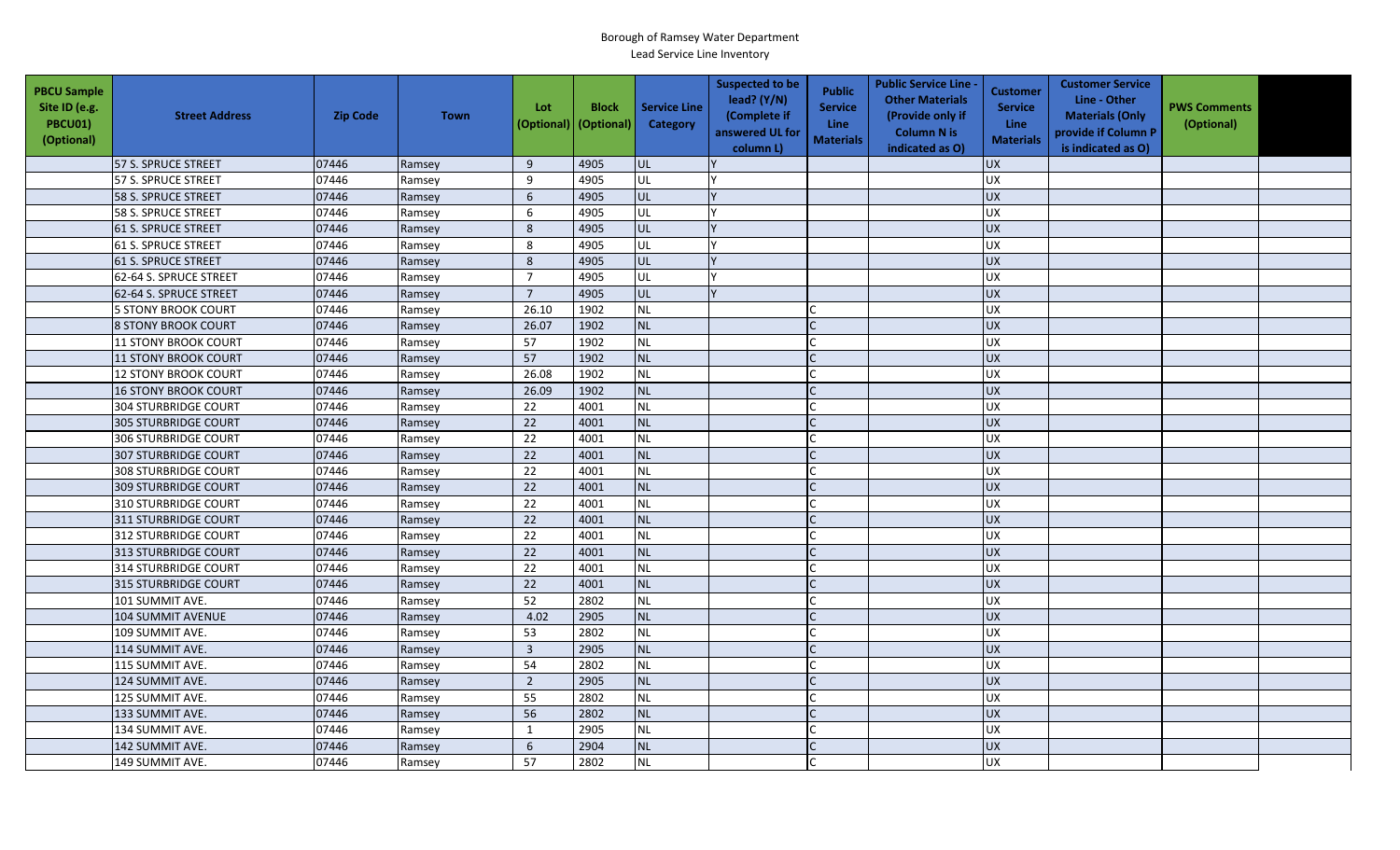| <b>PBCU Sample</b><br>Site ID (e.g.<br>PBCU01)<br>(Optional) | <b>Street Address</b>     | <b>Zip Code</b> | <b>Town</b> | Lot<br>(Optional) | <b>Block</b><br>(Optional) | <b>Service Line</b><br>Category | <b>Suspected to be</b><br>lead? $(Y/N)$<br>(Complete if<br>answered UL for<br>column L) | <b>Public</b><br><b>Service</b><br>Line<br><b>Materials</b> | <b>Public Service Line -</b><br><b>Other Materials</b><br>(Provide only if<br><b>Column N is</b><br>indicated as O) | <b>Customer</b><br><b>Service</b><br>Line<br><b>Materials</b> | <b>Customer Service</b><br>Line - Other<br><b>Materials (Only</b><br>provide if Column P<br>is indicated as O) | <b>PWS Comments</b><br>(Optional) |  |
|--------------------------------------------------------------|---------------------------|-----------------|-------------|-------------------|----------------------------|---------------------------------|-----------------------------------------------------------------------------------------|-------------------------------------------------------------|---------------------------------------------------------------------------------------------------------------------|---------------------------------------------------------------|----------------------------------------------------------------------------------------------------------------|-----------------------------------|--|
|                                                              | 151 SUMMIT AVE.           | 07446           | Ramsey      | 58                | 2802                       | <b>NL</b>                       |                                                                                         |                                                             |                                                                                                                     | <b>UX</b>                                                     |                                                                                                                |                                   |  |
|                                                              | 154 SUMMIT AVE.           | 07446           | Ramsey      | 5                 | 2904                       | NL                              |                                                                                         |                                                             |                                                                                                                     | <b>UX</b>                                                     |                                                                                                                |                                   |  |
|                                                              | 155 SUMMIT AVE.           | 07446           | Ramsey      | 59                | 2802                       | <b>NL</b>                       |                                                                                         |                                                             |                                                                                                                     | <b>UX</b>                                                     |                                                                                                                |                                   |  |
|                                                              | 158 SUMMIT AVE.           | 07446           | Ramsey      | $\overline{4}$    | 2904                       | <b>NL</b>                       |                                                                                         |                                                             |                                                                                                                     | <b>UX</b>                                                     |                                                                                                                |                                   |  |
|                                                              | 159 SUMMIT AVE.           | 07446           | Ramsey      | 60                | 2802                       | <b>NL</b>                       |                                                                                         |                                                             |                                                                                                                     | <b>UX</b>                                                     |                                                                                                                |                                   |  |
|                                                              | 162 SUMMIT AVE.           | 07446           | Ramsey      | $\overline{3}$    | 2904                       | <b>NL</b>                       |                                                                                         |                                                             |                                                                                                                     | <b>UX</b>                                                     |                                                                                                                |                                   |  |
|                                                              | 163 SUMMIT AVE.           | 07446           | Ramsey      | 61                | 2802                       | <b>NL</b>                       |                                                                                         |                                                             |                                                                                                                     | <b>UX</b>                                                     |                                                                                                                |                                   |  |
|                                                              | 170 SUMMIT AVE.           | 07446           | Ramsey      | $\overline{2}$    | 2904                       | <b>NL</b>                       |                                                                                         |                                                             |                                                                                                                     | <b>UX</b>                                                     |                                                                                                                |                                   |  |
|                                                              | 173 SUMMIT AVE.           | 07446           | Ramsey      | 62                | 2802                       | <b>NL</b>                       |                                                                                         |                                                             |                                                                                                                     | <b>UX</b>                                                     |                                                                                                                |                                   |  |
|                                                              | 176 SUMMIT AVE.           | 07446           | Ramsey      | 1                 | 2904                       | <b>NL</b>                       |                                                                                         |                                                             |                                                                                                                     | <b>UX</b>                                                     |                                                                                                                |                                   |  |
|                                                              | 180 SUMMIT AVE.           | 07446           | Ramsey      | 15.01             | 2901                       | NL                              |                                                                                         |                                                             |                                                                                                                     | <b>UX</b>                                                     |                                                                                                                |                                   |  |
|                                                              | 198 SUMMIT AVE.           | 07446           | Ramsey      | 14                | 2901                       | <b>NL</b>                       |                                                                                         |                                                             |                                                                                                                     | <b>UX</b>                                                     |                                                                                                                |                                   |  |
|                                                              | 204 SUMMIT AVE.           | 07446           | Ramsey      | 13                | 2901                       | <b>NL</b>                       |                                                                                         |                                                             |                                                                                                                     | <b>UX</b>                                                     |                                                                                                                |                                   |  |
|                                                              | 207 SUMMIT AVE.           | 07446           | Ramsey      | 9                 | 2901                       | <b>NL</b>                       |                                                                                         |                                                             |                                                                                                                     | <b>UX</b>                                                     |                                                                                                                |                                   |  |
|                                                              | 210 SUMMIT AVE.           | 07446           | Ramsey      | 12                | 2901                       | <b>NL</b>                       |                                                                                         |                                                             |                                                                                                                     | <b>UX</b>                                                     |                                                                                                                |                                   |  |
|                                                              | 215 SUMMIT AVE.           | 07446           | Ramsey      | 10                | 2901                       | <b>NL</b>                       |                                                                                         |                                                             |                                                                                                                     | <b>UX</b>                                                     |                                                                                                                |                                   |  |
|                                                              | 216 SUMMIT AVE.           | 07446           | Ramsey      | 11                | 2901                       | <b>NL</b>                       |                                                                                         |                                                             |                                                                                                                     | UX                                                            |                                                                                                                |                                   |  |
|                                                              | 15 SUN VALLEY ROAD        | 07446           | Ramsey      | 11                | 2501                       | <b>NL</b>                       |                                                                                         |                                                             |                                                                                                                     | UX                                                            |                                                                                                                |                                   |  |
|                                                              | <b>25 SUN VALLEY ROAD</b> | 07446           | Ramsey      | 12                | 2501                       | <b>NL</b>                       |                                                                                         |                                                             |                                                                                                                     | UX                                                            |                                                                                                                |                                   |  |
|                                                              | <b>30 SUN VALLEY ROAD</b> | 07446           | Ramsey      | 16                | 2502                       | <b>NL</b>                       |                                                                                         |                                                             |                                                                                                                     | <b>UX</b>                                                     |                                                                                                                |                                   |  |
|                                                              | 35 SUN VALLEY ROAD        | 07446           | Ramsey      | 13                | 2501                       | <b>NL</b>                       |                                                                                         |                                                             |                                                                                                                     | UX                                                            |                                                                                                                |                                   |  |
|                                                              | 40 SUN VALLEY ROAD        | 07446           | Ramsey      | 15                | 2502                       | <b>NL</b>                       |                                                                                         |                                                             |                                                                                                                     | UX                                                            |                                                                                                                |                                   |  |
|                                                              | 44 SUN VALLEY ROAD        | 07446           | Ramsey      | 20.01             | 2502                       | <b>NL</b>                       |                                                                                         |                                                             |                                                                                                                     | UX                                                            |                                                                                                                |                                   |  |
|                                                              | 45 SUN VALLEY ROAD        | 07446           | Ramsey      | 14                | 2501                       | <b>NL</b>                       |                                                                                         |                                                             |                                                                                                                     | UX                                                            |                                                                                                                |                                   |  |
|                                                              | <b>52 SUN VALLEY ROAD</b> | 07446           | Ramsey      | 20.02             | 2502                       | <b>NL</b>                       |                                                                                         |                                                             |                                                                                                                     | <b>UX</b>                                                     |                                                                                                                |                                   |  |
|                                                              | 58 SUN VALLEY ROAD        | 07446           | Ramsey      | 20.03             | 2502                       | <b>NL</b>                       |                                                                                         |                                                             |                                                                                                                     | UX                                                            |                                                                                                                |                                   |  |
|                                                              | 61 SUN VALLEY ROAD        | 07446           | Ramsey      | 20.05             | 2501                       | <b>NL</b>                       |                                                                                         |                                                             |                                                                                                                     | <b>UX</b>                                                     |                                                                                                                |                                   |  |
|                                                              | <b>64 SUN VALLEY ROAD</b> | 07446           | Ramsey      | 20.04             | 2502                       | <b>NL</b>                       |                                                                                         |                                                             |                                                                                                                     | UX                                                            |                                                                                                                |                                   |  |
|                                                              | 69 SUN VALLEY ROAD        | 07446           | Ramsey      | 20.06             | 2501                       | <b>NL</b>                       |                                                                                         |                                                             |                                                                                                                     | <b>UX</b>                                                     |                                                                                                                |                                   |  |
|                                                              | 77 SUN VALLEY ROAD        | 07446           | Ramsey      | 20.07             | 2501                       | <b>NL</b>                       |                                                                                         |                                                             |                                                                                                                     | UX                                                            |                                                                                                                |                                   |  |
|                                                              | <b>3 SUN WATCH COURT</b>  | 07446           | Ramsey      | 50.06             | 2601                       | <b>NL</b>                       |                                                                                         |                                                             |                                                                                                                     | <b>UX</b>                                                     |                                                                                                                |                                   |  |
|                                                              | <b>4 SUN WATCH COURT</b>  | 07446           | Ramsey      | 50                | 2601                       | <b>NL</b>                       |                                                                                         |                                                             |                                                                                                                     | <b>UX</b>                                                     |                                                                                                                |                                   |  |
|                                                              | <b>7 SUN WATCH COURT</b>  | 07446           | Ramsey      | 50.05             | 2601                       | NL                              |                                                                                         |                                                             |                                                                                                                     | <b>UX</b>                                                     |                                                                                                                |                                   |  |
|                                                              | <b>8 SUN WATCH COURT</b>  | 07446           | Ramsey      | 50.01             | 2601                       | <b>NL</b>                       |                                                                                         |                                                             |                                                                                                                     | UX                                                            |                                                                                                                |                                   |  |
|                                                              | 11 SUN WATCH COURT        | 07446           | Ramsey      | 50.04             | 2601                       | <b>NL</b>                       |                                                                                         |                                                             |                                                                                                                     | UX                                                            |                                                                                                                |                                   |  |
|                                                              | 12 SUN WATCH COURT        | 07446           | Ramsey      | 50.02             | 2601                       | <b>NL</b>                       |                                                                                         |                                                             |                                                                                                                     | <b>UX</b>                                                     |                                                                                                                |                                   |  |
|                                                              | <b>6 SUNRISE TERRACE</b>  | 07446           | Ramsey      | 9.01              | 4201                       | NL                              |                                                                                         |                                                             |                                                                                                                     | UX                                                            |                                                                                                                |                                   |  |
|                                                              | <b>7 SUNRISE TERRACE</b>  | 07446           | Ramsey      | 7.01              | 4201                       | <b>NL</b>                       |                                                                                         |                                                             |                                                                                                                     | <b>UX</b>                                                     |                                                                                                                |                                   |  |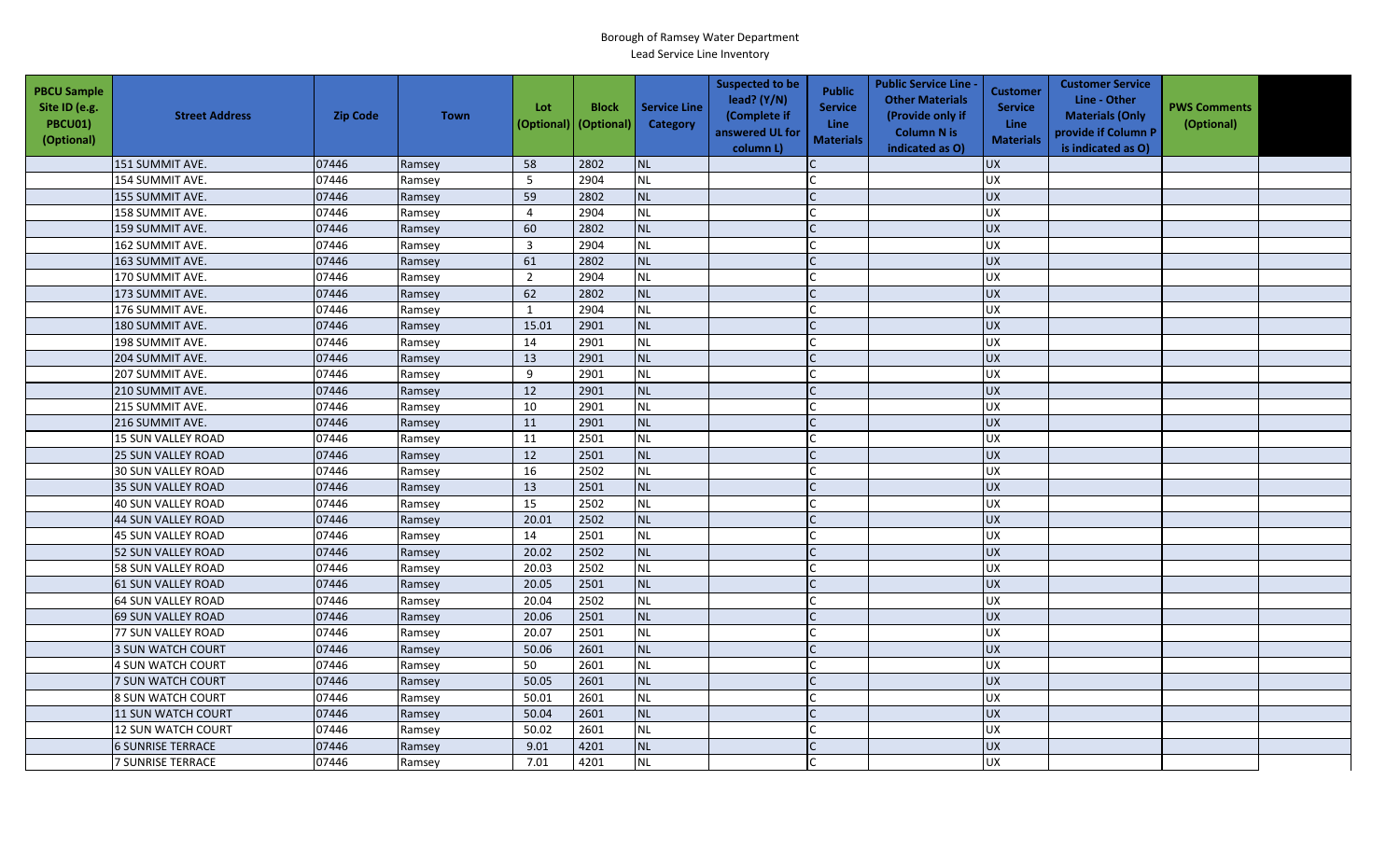| <b>PBCU Sample</b><br>Site ID (e.g.<br>PBCU01)<br>(Optional) | <b>Street Address</b>     | <b>Zip Code</b> | <b>Town</b> | Lot<br>(Optional) | <b>Block</b><br>(Optional) | <b>Service Line</b><br><b>Category</b> | <b>Suspected to be</b><br>lead? (Y/N)<br>(Complete if<br>answered UL for<br>column L) | <b>Public</b><br><b>Service</b><br><b>Line</b><br><b>Materials</b> | <b>Public Service Line -</b><br><b>Other Materials</b><br>(Provide only if<br><b>Column N is</b><br>indicated as O) | <b>Customer</b><br><b>Service</b><br>Line<br><b>Materials</b> | <b>Customer Service</b><br>Line - Other<br><b>Materials (Only</b><br>provide if Column P<br>is indicated as O) | <b>PWS Comments</b><br>(Optional) |  |
|--------------------------------------------------------------|---------------------------|-----------------|-------------|-------------------|----------------------------|----------------------------------------|---------------------------------------------------------------------------------------|--------------------------------------------------------------------|---------------------------------------------------------------------------------------------------------------------|---------------------------------------------------------------|----------------------------------------------------------------------------------------------------------------|-----------------------------------|--|
|                                                              | 10 SUNRISE TERRACE        | 07446           | Ramsey      | 9.02              | 4201                       | <b>NL</b>                              |                                                                                       |                                                                    |                                                                                                                     | <b>UX</b>                                                     |                                                                                                                |                                   |  |
|                                                              | <b>14 SUNRISE TERRACE</b> | 07446           | Ramsey      | 9.03              | 4201                       | <b>NL</b>                              |                                                                                       |                                                                    |                                                                                                                     | <b>UX</b>                                                     |                                                                                                                |                                   |  |
|                                                              | 100 SURREY COURT          | 07446           | Ramsey      | 22                | 4001                       | <b>NL</b>                              |                                                                                       |                                                                    |                                                                                                                     | <b>UX</b>                                                     |                                                                                                                |                                   |  |
|                                                              | <b>101 SURREY COURT</b>   | 07446           | Ramsey      | 22                | 4001                       | <b>NL</b>                              |                                                                                       |                                                                    |                                                                                                                     | UX                                                            |                                                                                                                |                                   |  |
|                                                              | <b>102 SURREY COURT</b>   | 07446           | Ramsey      | 22                | 4001                       | <b>NL</b>                              |                                                                                       |                                                                    |                                                                                                                     | <b>UX</b>                                                     |                                                                                                                |                                   |  |
|                                                              | 103 SURREY COURT          | 07446           | Ramsey      | 22                | 4001                       | <b>NL</b>                              |                                                                                       |                                                                    |                                                                                                                     | <b>UX</b>                                                     |                                                                                                                |                                   |  |
|                                                              | 104 SURREY COURT          | 07446           | Ramsey      | 22                | 4001                       | <b>NL</b>                              |                                                                                       | $\mathsf{C}$                                                       |                                                                                                                     | <b>UX</b>                                                     |                                                                                                                |                                   |  |
|                                                              | 105 SURREY COURT          | 07446           | Ramsey      | 22                | 4001                       | <b>NL</b>                              |                                                                                       |                                                                    |                                                                                                                     | <b>UX</b>                                                     |                                                                                                                |                                   |  |
|                                                              | 106 SURREY COURT          | 07446           | Ramsey      | 22                | 4001                       | <b>NL</b>                              |                                                                                       |                                                                    |                                                                                                                     | <b>UX</b>                                                     |                                                                                                                |                                   |  |
|                                                              | <b>107 SURREY COURT</b>   | 07446           | Ramsey      | 22                | 4001                       | NL                                     |                                                                                       |                                                                    |                                                                                                                     | UX                                                            |                                                                                                                |                                   |  |
|                                                              | 108 SURREY COURT          | 07446           | Ramsey      | 22                | 4001                       | <b>NL</b>                              |                                                                                       | C                                                                  |                                                                                                                     | <b>UX</b>                                                     |                                                                                                                |                                   |  |
|                                                              | <b>109 SURREY COURT</b>   | 07446           | Ramsey      | 22                | 4001                       | <b>NL</b>                              |                                                                                       |                                                                    |                                                                                                                     | <b>UX</b>                                                     |                                                                                                                |                                   |  |
|                                                              | <b>110 SURREY COURT</b>   | 07446           | Ramsey      | 22                | 4001                       | <b>NL</b>                              |                                                                                       |                                                                    |                                                                                                                     | <b>UX</b>                                                     |                                                                                                                |                                   |  |
|                                                              | 111 SURREY COURT          | 07446           | Ramsey      | 22                | 4001                       | <b>NL</b>                              |                                                                                       |                                                                    |                                                                                                                     | <b>UX</b>                                                     |                                                                                                                |                                   |  |
|                                                              | 112 SURREY COURT          | 07446           | Ramsey      | 22                | 4001                       | <b>NL</b>                              |                                                                                       |                                                                    |                                                                                                                     | <b>UX</b>                                                     |                                                                                                                |                                   |  |
|                                                              | 113 SURREY COURT          | 07446           | Ramsey      | 22                | 4001                       | <b>NL</b>                              |                                                                                       |                                                                    |                                                                                                                     | <b>UX</b>                                                     |                                                                                                                |                                   |  |
|                                                              | 114 SURREY COURT          | 07446           | Ramsey      | 22                | 4001                       | <b>NL</b>                              |                                                                                       |                                                                    |                                                                                                                     | UX                                                            |                                                                                                                |                                   |  |
|                                                              | <b>115 SURREY COURT</b>   | 07446           | Ramsey      | $\overline{22}$   | 4001                       | <b>NL</b>                              |                                                                                       |                                                                    |                                                                                                                     | UX                                                            |                                                                                                                |                                   |  |
|                                                              | <b>116 SURREY COURT</b>   | 07446           | Ramsey      | 22                | 4001                       | <b>NL</b>                              |                                                                                       |                                                                    |                                                                                                                     | <b>UX</b>                                                     |                                                                                                                |                                   |  |
|                                                              | <b>117 SURREY COURT</b>   | 07446           | Ramsey      | 22                | 4001                       | <b>NL</b>                              |                                                                                       |                                                                    |                                                                                                                     | <b>UX</b>                                                     |                                                                                                                |                                   |  |
|                                                              | <b>118 SURREY COURT</b>   | 07446           | Ramsey      | 22                | 4001                       | <b>NL</b>                              |                                                                                       |                                                                    |                                                                                                                     | <b>UX</b>                                                     |                                                                                                                |                                   |  |
|                                                              | <b>119 SURREY COURT</b>   | 07446           | Ramsey      | 22                | 4001                       | <b>NL</b>                              |                                                                                       |                                                                    |                                                                                                                     | <b>UX</b>                                                     |                                                                                                                |                                   |  |
|                                                              | 120 SURREY COURT          | 07446           | Ramsey      | $\overline{22}$   | 4001                       | <b>NL</b>                              |                                                                                       |                                                                    |                                                                                                                     | UX                                                            |                                                                                                                |                                   |  |
|                                                              | 121 SURREY COURT          | 07446           | Ramsey      | 22                | 4001                       | NL                                     |                                                                                       |                                                                    |                                                                                                                     | <b>UX</b>                                                     |                                                                                                                |                                   |  |
|                                                              | <b>122 SURREY COURT</b>   | 07446           | Ramsey      | 22                | 4001                       | <b>NL</b>                              |                                                                                       |                                                                    |                                                                                                                     | <b>UX</b>                                                     |                                                                                                                |                                   |  |
|                                                              | <b>123 SURREY COURT</b>   | 07446           | Ramsey      | 22                | 4001                       | <b>NL</b>                              |                                                                                       |                                                                    |                                                                                                                     | <b>UX</b>                                                     |                                                                                                                |                                   |  |
|                                                              | 124 SURREY COURT          | 07446           | Ramsey      | 22                | 4001                       | <b>NL</b>                              |                                                                                       |                                                                    |                                                                                                                     | UX                                                            |                                                                                                                |                                   |  |
|                                                              | <b>125 SURREY COURT</b>   | 07446           | Ramsey      | 22                | 4001                       | <b>NL</b>                              |                                                                                       |                                                                    |                                                                                                                     | <b>UX</b>                                                     |                                                                                                                |                                   |  |
|                                                              | <b>126 SURREY COURT</b>   | 07446           | Ramsey      | 22                | 4001                       | <b>NL</b>                              |                                                                                       |                                                                    |                                                                                                                     | <b>UX</b>                                                     |                                                                                                                |                                   |  |
|                                                              | <b>127 SURREY COURT</b>   | 07446           | Ramsey      | 22                | 4001                       | <b>NL</b>                              |                                                                                       |                                                                    |                                                                                                                     | UX                                                            |                                                                                                                |                                   |  |
|                                                              | 128 SURREY COURT          | 07446           | Ramsey      | 22                | 4001                       | <b>NL</b>                              |                                                                                       |                                                                    |                                                                                                                     | <b>UX</b>                                                     |                                                                                                                |                                   |  |
|                                                              | <b>129 SURREY COURT</b>   | 07446           | Ramsey      | 22                | 4001                       | NL                                     |                                                                                       |                                                                    |                                                                                                                     | UX                                                            |                                                                                                                |                                   |  |
|                                                              | <b>130 SURREY COURT</b>   | 07446           | Ramsey      | 22                | 4001                       | <b>NL</b>                              |                                                                                       |                                                                    |                                                                                                                     | <b>UX</b>                                                     |                                                                                                                |                                   |  |
|                                                              | 131 SURREY COURT          | 07446           | Ramsey      | 22                | 4001                       | <b>NL</b>                              |                                                                                       |                                                                    |                                                                                                                     | <b>UX</b>                                                     |                                                                                                                |                                   |  |
|                                                              | <b>132 SURREY COURT</b>   | 07446           | Ramsey      | $\overline{22}$   | 4001                       | <b>NL</b>                              |                                                                                       |                                                                    |                                                                                                                     | <b>UX</b>                                                     |                                                                                                                |                                   |  |
|                                                              | 133 SURREY COURT          | 07446           | Ramsey      | 22                | 4001                       | <b>NL</b>                              |                                                                                       |                                                                    |                                                                                                                     | <b>UX</b>                                                     |                                                                                                                |                                   |  |
|                                                              | <b>134 SURREY COURT</b>   | 07446           | Ramsey      | 22                | 4001                       | <b>NL</b>                              |                                                                                       |                                                                    |                                                                                                                     | UX                                                            |                                                                                                                |                                   |  |
|                                                              | <b>135 SURREY COURT</b>   | 07446           | Ramsey      | 22                | 4001                       | <b>NL</b>                              |                                                                                       |                                                                    |                                                                                                                     | <b>UX</b>                                                     |                                                                                                                |                                   |  |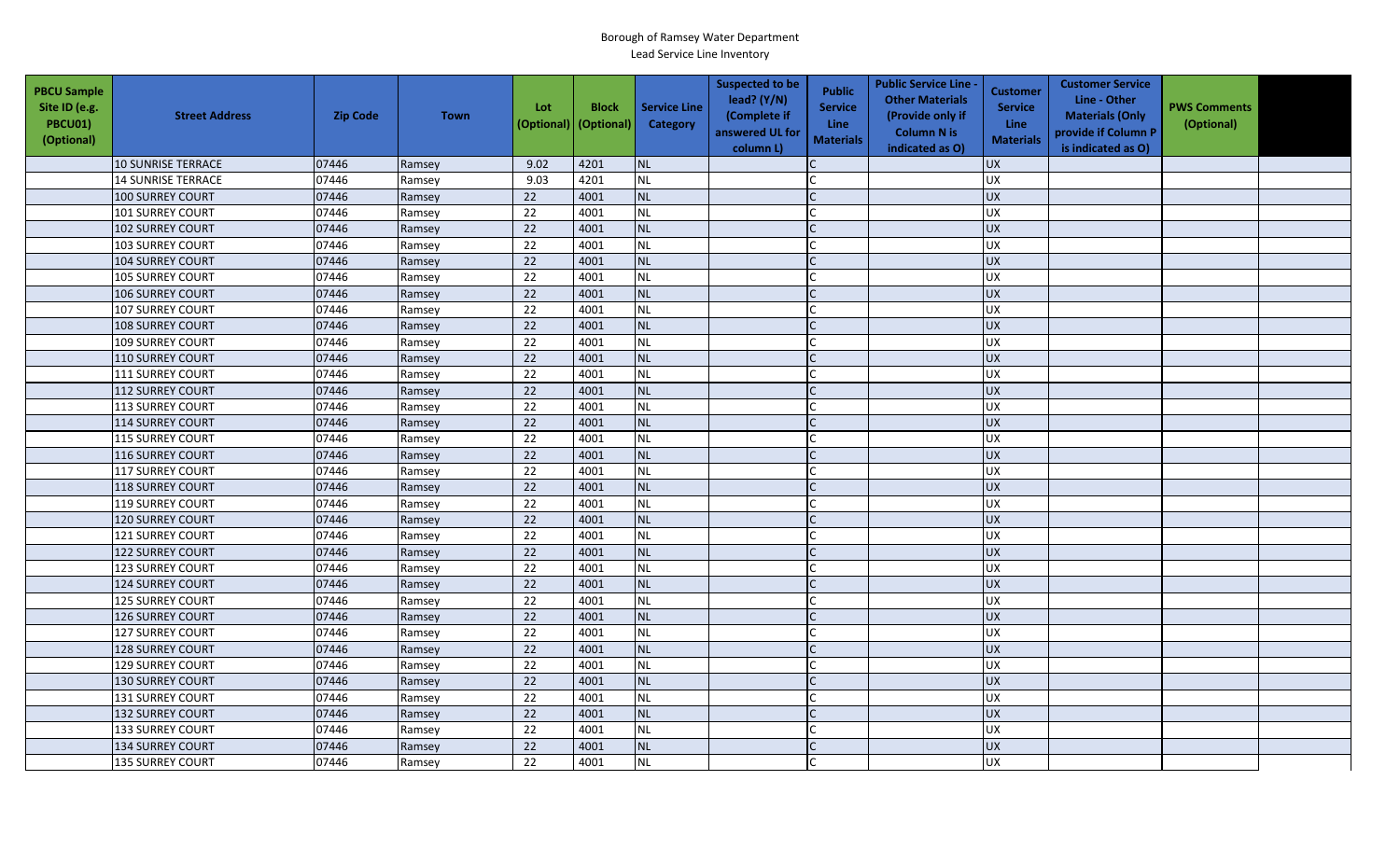| <b>PBCU Sample</b><br>Site ID (e.g.<br>PBCU01)<br>(Optional) | <b>Street Address</b>   | <b>Zip Code</b> | <b>Town</b> | Lot<br>(Optional) | <b>Block</b><br>(Optional) | <b>Service Line</b><br>Category | <b>Suspected to be</b><br>lead? (Y/N)<br>(Complete if<br>answered UL for<br>column L) | <b>Public</b><br><b>Service</b><br><b>Line</b><br><b>Materials</b> | <b>Public Service Line -</b><br><b>Other Materials</b><br>(Provide only if<br><b>Column N is</b><br>indicated as O) | <b>Customer</b><br><b>Service</b><br><b>Line</b><br><b>Materials</b> | <b>Customer Service</b><br>Line - Other<br><b>Materials (Only</b><br>provide if Column P<br>is indicated as O) | <b>PWS Comments</b><br>(Optional) |  |
|--------------------------------------------------------------|-------------------------|-----------------|-------------|-------------------|----------------------------|---------------------------------|---------------------------------------------------------------------------------------|--------------------------------------------------------------------|---------------------------------------------------------------------------------------------------------------------|----------------------------------------------------------------------|----------------------------------------------------------------------------------------------------------------|-----------------------------------|--|
|                                                              | 136 SURREY COURT        | 07446           | Ramsey      | 22                | 4001                       | <b>NL</b>                       |                                                                                       |                                                                    |                                                                                                                     | <b>UX</b>                                                            |                                                                                                                |                                   |  |
|                                                              | <b>137 SURREY COURT</b> | 07446           | Ramsey      | 22                | 4001                       | NL                              |                                                                                       |                                                                    |                                                                                                                     | UX                                                                   |                                                                                                                |                                   |  |
|                                                              | <b>138 SURREY COURT</b> | 07446           | Ramsey      | 22                | 4001                       | NL                              |                                                                                       |                                                                    |                                                                                                                     | <b>UX</b>                                                            |                                                                                                                |                                   |  |
|                                                              | <b>139 SURREY COURT</b> | 07446           | Ramsey      | 22                | 4001                       | <b>NL</b>                       |                                                                                       |                                                                    |                                                                                                                     | <b>UX</b>                                                            |                                                                                                                |                                   |  |
|                                                              | <b>140 SURREY COURT</b> | 07446           | Ramsey      | 22                | 4001                       | <b>NL</b>                       |                                                                                       |                                                                    |                                                                                                                     | <b>UX</b>                                                            |                                                                                                                |                                   |  |
|                                                              | <b>141 SURREY COURT</b> | 07446           | Ramsey      | 22                | 4001                       | <b>NL</b>                       |                                                                                       |                                                                    |                                                                                                                     | UX                                                                   |                                                                                                                |                                   |  |
|                                                              | 142 SURREY COURT        | 07446           | Ramsey      | 22                | 4001                       | <b>NL</b>                       |                                                                                       |                                                                    |                                                                                                                     | <b>UX</b>                                                            |                                                                                                                |                                   |  |
|                                                              | 143 SURREY COURT        | 07446           | Ramsey      | 22                | 4001                       | <b>NL</b>                       |                                                                                       |                                                                    |                                                                                                                     | <b>UX</b>                                                            |                                                                                                                |                                   |  |
|                                                              | 144 SURREY COURT        | 07446           | Ramsey      | 22                | 4001                       | <b>NL</b>                       |                                                                                       |                                                                    |                                                                                                                     | UX                                                                   |                                                                                                                |                                   |  |
|                                                              | <b>145 SURREY COURT</b> | 07446           | Ramsey      | 22                | 4001                       | <b>NL</b>                       |                                                                                       |                                                                    |                                                                                                                     | <b>UX</b>                                                            |                                                                                                                |                                   |  |
|                                                              | <b>146 SURREY COURT</b> | 07446           | Ramsey      | 22                | 4001                       | <b>NL</b>                       |                                                                                       |                                                                    |                                                                                                                     | <b>UX</b>                                                            |                                                                                                                |                                   |  |
|                                                              | 147 SURREY COURT        | 07446           | Ramsey      | $\overline{22}$   | 4001                       | <b>NL</b>                       |                                                                                       |                                                                    |                                                                                                                     | UX                                                                   |                                                                                                                |                                   |  |
|                                                              | 148 SURREY COURT        | 07446           | Ramsey      | 22                | 4001                       | <b>NL</b>                       |                                                                                       |                                                                    |                                                                                                                     | <b>UX</b>                                                            |                                                                                                                |                                   |  |
|                                                              | 149 SURREY COURT        | 07446           | Ramsey      | 22                | 4001                       | <b>NL</b>                       |                                                                                       |                                                                    |                                                                                                                     | UX                                                                   |                                                                                                                |                                   |  |
|                                                              | 150 SURREY COURT        | 07446           | Ramsey      | 22                | 4001                       | <b>NL</b>                       |                                                                                       |                                                                    |                                                                                                                     | <b>UX</b>                                                            |                                                                                                                |                                   |  |
|                                                              | 151 SURREY COURT        | 07446           | Ramsey      | 22                | 4001                       | <b>NL</b>                       |                                                                                       |                                                                    |                                                                                                                     | <b>UX</b>                                                            |                                                                                                                |                                   |  |
|                                                              | <b>152 SURREY COURT</b> | 07446           | Ramsey      | 22                | 4001                       | <b>NL</b>                       |                                                                                       |                                                                    |                                                                                                                     | UX                                                                   |                                                                                                                |                                   |  |
|                                                              | 153 SURREY COURT        | 07446           | Ramsey      | 22                | 4001                       | <b>NL</b>                       |                                                                                       |                                                                    |                                                                                                                     | <b>UX</b>                                                            |                                                                                                                |                                   |  |
|                                                              | 154 SURREY COURT        | 07446           | Ramsey      | 22                | 4001                       | <b>NL</b>                       |                                                                                       |                                                                    |                                                                                                                     | UX                                                                   |                                                                                                                |                                   |  |
|                                                              | 155 SURREY COURT        | 07446           | Ramsey      | 22                | 4001                       | <b>NL</b>                       |                                                                                       |                                                                    |                                                                                                                     | <b>UX</b>                                                            |                                                                                                                |                                   |  |
|                                                              | 156 SURREY COURT        | 07446           | Ramsey      | 22                | 4001                       | <b>NL</b>                       |                                                                                       |                                                                    |                                                                                                                     | <b>UX</b>                                                            |                                                                                                                |                                   |  |
|                                                              | <b>157 SURREY COURT</b> | 07446           | Ramsey      | 22                | 4001                       | <b>NL</b>                       |                                                                                       |                                                                    |                                                                                                                     | UX                                                                   |                                                                                                                |                                   |  |
|                                                              | <b>158 SURREY COURT</b> | 07446           | Ramsey      | 22                | 4001                       | <b>NL</b>                       |                                                                                       |                                                                    |                                                                                                                     | <b>UX</b>                                                            |                                                                                                                |                                   |  |
|                                                              | <b>159 SURREY COURT</b> | 07446           | Ramsey      | 22                | 4001                       | <b>NL</b>                       |                                                                                       |                                                                    |                                                                                                                     | UX                                                                   |                                                                                                                |                                   |  |
|                                                              | 160 SURREY COURT        | 07446           | Ramsey      | 22                | 4001                       | <b>NL</b>                       |                                                                                       | $\mathsf{C}$                                                       |                                                                                                                     | <b>UX</b>                                                            |                                                                                                                |                                   |  |
|                                                              | <b>161 SURREY COURT</b> | 07446           | Ramsey      | 22                | 4001                       | <b>NL</b>                       |                                                                                       |                                                                    |                                                                                                                     | <b>UX</b>                                                            |                                                                                                                |                                   |  |
|                                                              | 162 SURREY COURT        | 07446           | Ramsey      | 22                | 4001                       | <b>NL</b>                       |                                                                                       |                                                                    |                                                                                                                     | <b>UX</b>                                                            |                                                                                                                |                                   |  |
|                                                              | <b>163 SURREY COURT</b> | 07446           | Ramsey      | 22                | 4001                       | <b>NL</b>                       |                                                                                       |                                                                    |                                                                                                                     | <b>UX</b>                                                            |                                                                                                                |                                   |  |
|                                                              | <b>164 SURREY COURT</b> | 07446           | Ramsey      | 22                | 4001                       | <b>NL</b>                       |                                                                                       |                                                                    |                                                                                                                     | <b>UX</b>                                                            |                                                                                                                |                                   |  |
|                                                              | <b>165 SURREY COURT</b> | 07446           | Ramsey      | 22                | 4001                       | <b>NL</b>                       |                                                                                       |                                                                    |                                                                                                                     | <b>UX</b>                                                            |                                                                                                                |                                   |  |
|                                                              | <b>166 SURREY COURT</b> | 07446           | Ramsey      | 22                | 4001                       | <b>NL</b>                       |                                                                                       |                                                                    |                                                                                                                     | <b>UX</b>                                                            |                                                                                                                |                                   |  |
|                                                              | <b>167 SURREY COURT</b> | 07446           | Ramsey      | 22                | 4001                       | <b>NL</b>                       |                                                                                       |                                                                    |                                                                                                                     | <b>UX</b>                                                            |                                                                                                                |                                   |  |
|                                                              | <b>168 SURREY COURT</b> | 07446           | Ramsey      | 22                | 4001                       | <b>NL</b>                       |                                                                                       |                                                                    |                                                                                                                     | UX                                                                   |                                                                                                                |                                   |  |
|                                                              | <b>169 SURREY COURT</b> | 07446           | Ramsey      | 22                | 4001                       | <b>NL</b>                       |                                                                                       |                                                                    |                                                                                                                     | <b>UX</b>                                                            |                                                                                                                |                                   |  |
|                                                              | 170 SURREY COURT        | 07446           | Ramsey      | 22                | 4001                       | <b>NL</b>                       |                                                                                       |                                                                    |                                                                                                                     | UX                                                                   |                                                                                                                |                                   |  |
|                                                              | 171 SURREY COURT        | 07446           | Ramsey      | 22                | 4001                       | <b>NL</b>                       |                                                                                       |                                                                    |                                                                                                                     | <b>UX</b>                                                            |                                                                                                                |                                   |  |
|                                                              | <b>172 SURREY COURT</b> | 07446           | Ramsey      | 22                | 4001                       | <b>NL</b>                       |                                                                                       |                                                                    |                                                                                                                     | <b>UX</b>                                                            |                                                                                                                |                                   |  |
|                                                              | <b>173 SURREY COURT</b> | 07446           | Ramsey      | $\overline{22}$   | 4001                       | <b>NL</b>                       |                                                                                       |                                                                    |                                                                                                                     | <b>UX</b>                                                            |                                                                                                                |                                   |  |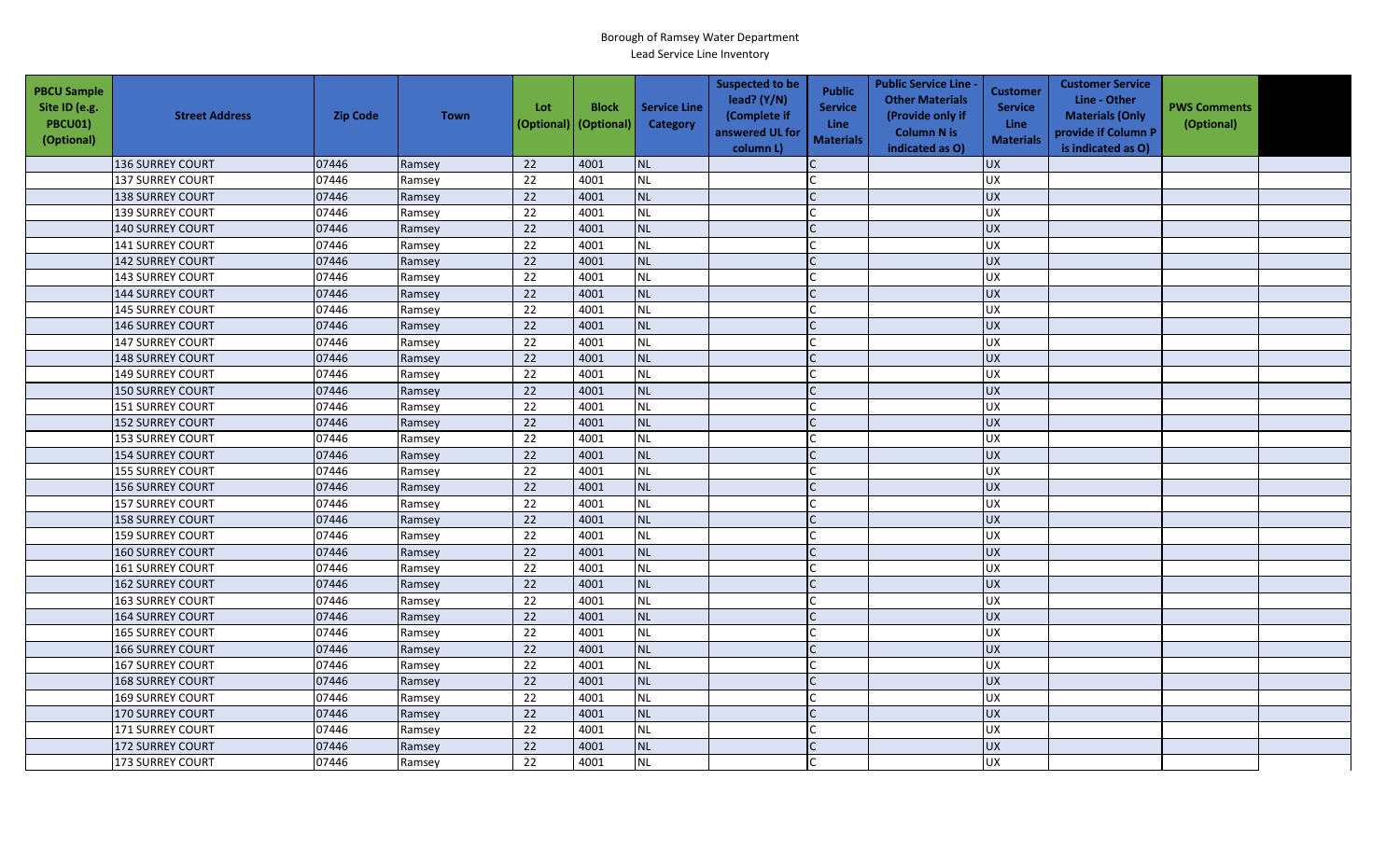| <b>PBCU Sample</b><br>Site ID (e.g.<br><b>PBCU01)</b><br>(Optional) | <b>Street Address</b>   | <b>Zip Code</b> | <b>Town</b> | Lot<br>(Optional) | <b>Block</b><br>(Optional) | <b>Service Line</b><br>Category | <b>Suspected to be</b><br>lead? $(Y/N)$<br>(Complete if<br>answered UL for<br>column L) | <b>Public</b><br><b>Service</b><br><b>Line</b><br><b>Materials</b> | <b>Public Service Line -</b><br><b>Other Materials</b><br>(Provide only if<br><b>Column N is</b><br>indicated as O) | <b>Customer</b><br><b>Service</b><br><b>Line</b><br><b>Materials</b> | <b>Customer Service</b><br>Line - Other<br><b>Materials (Only</b><br>provide if Column P<br>is indicated as O) | <b>PWS Comments</b><br>(Optional) |  |
|---------------------------------------------------------------------|-------------------------|-----------------|-------------|-------------------|----------------------------|---------------------------------|-----------------------------------------------------------------------------------------|--------------------------------------------------------------------|---------------------------------------------------------------------------------------------------------------------|----------------------------------------------------------------------|----------------------------------------------------------------------------------------------------------------|-----------------------------------|--|
|                                                                     | 174 SURREY COURT        | 07446           | Ramsey      | 22                | 4001                       | <b>NL</b>                       |                                                                                         |                                                                    |                                                                                                                     | <b>UX</b>                                                            |                                                                                                                |                                   |  |
|                                                                     | <b>175 SURREY COURT</b> | 07446           | Ramsey      | 22                | 4001                       | NL                              |                                                                                         |                                                                    |                                                                                                                     | UX                                                                   |                                                                                                                |                                   |  |
|                                                                     | <b>176 SURREY COURT</b> | 07446           | Ramsey      | 22                | 4001                       | NL                              |                                                                                         |                                                                    |                                                                                                                     | <b>UX</b>                                                            |                                                                                                                |                                   |  |
|                                                                     | <b>177 SURREY COURT</b> | 07446           | Ramsey      | 22                | 4001                       | <b>NL</b>                       |                                                                                         |                                                                    |                                                                                                                     | <b>UX</b>                                                            |                                                                                                                |                                   |  |
|                                                                     | <b>178 SURREY COURT</b> | 07446           | Ramsey      | 22                | 4001                       | NL                              |                                                                                         |                                                                    |                                                                                                                     | <b>UX</b>                                                            |                                                                                                                |                                   |  |
|                                                                     | <b>179 SURREY COURT</b> | 07446           | Ramsey      | 22                | 4001                       | <b>NL</b>                       |                                                                                         |                                                                    |                                                                                                                     | <b>UX</b>                                                            |                                                                                                                |                                   |  |
|                                                                     | <b>180 SURREY COURT</b> | 07446           | Ramsey      | 22                | 4001                       | <b>NL</b>                       |                                                                                         |                                                                    |                                                                                                                     | <b>UX</b>                                                            |                                                                                                                |                                   |  |
|                                                                     | <b>181 SURREY COURT</b> | 07446           | Ramsey      | 22                | 4001                       | <b>NL</b>                       |                                                                                         |                                                                    |                                                                                                                     | <b>UX</b>                                                            |                                                                                                                |                                   |  |
|                                                                     | 182 SURREY COURT        | 07446           | Ramsey      | 22                | 4001                       | <b>NL</b>                       |                                                                                         |                                                                    |                                                                                                                     | UX                                                                   |                                                                                                                |                                   |  |
|                                                                     | <b>183 SURREY COURT</b> | 07446           | Ramsey      | 22                | 4001                       | <b>NL</b>                       |                                                                                         |                                                                    |                                                                                                                     | <b>UX</b>                                                            |                                                                                                                |                                   |  |
|                                                                     | <b>184 SURREY COURT</b> | 07446           | Ramsey      | 22                | 4001                       | <b>NL</b>                       |                                                                                         |                                                                    |                                                                                                                     | <b>UX</b>                                                            |                                                                                                                |                                   |  |
|                                                                     | 185 SURREY COURT        | 07446           | Ramsey      | $\overline{22}$   | 4001                       | <b>NL</b>                       |                                                                                         |                                                                    |                                                                                                                     | UX                                                                   |                                                                                                                |                                   |  |
|                                                                     | <b>186 SURREY COURT</b> | 07446           | Ramsey      | 22                | 4001                       | <b>NL</b>                       |                                                                                         |                                                                    |                                                                                                                     | <b>UX</b>                                                            |                                                                                                                |                                   |  |
|                                                                     | <b>187 SURREY COURT</b> | 07446           | Ramsey      | 22                | 4001                       | <b>NL</b>                       |                                                                                         |                                                                    |                                                                                                                     | UX                                                                   |                                                                                                                |                                   |  |
|                                                                     | <b>188 SURREY COURT</b> | 07446           | Ramsey      | 22                | 4001                       | <b>NL</b>                       |                                                                                         |                                                                    |                                                                                                                     | <b>UX</b>                                                            |                                                                                                                |                                   |  |
|                                                                     | <b>189 SURREY COURT</b> | 07446           | Ramsey      | 22                | 4001                       | <b>NL</b>                       |                                                                                         |                                                                    |                                                                                                                     | <b>UX</b>                                                            |                                                                                                                |                                   |  |
|                                                                     | <b>190 SURREY COURT</b> | 07446           | Ramsey      | 22                | 4001                       | <b>NL</b>                       |                                                                                         |                                                                    |                                                                                                                     | UX                                                                   |                                                                                                                |                                   |  |
|                                                                     | <b>191 SURREY COURT</b> | 07446           | Ramsey      | 22                | 4001                       | <b>NL</b>                       |                                                                                         |                                                                    |                                                                                                                     | <b>UX</b>                                                            |                                                                                                                |                                   |  |
|                                                                     | 192 SURREY COURT        | 07446           | Ramsey      | 22                | 4001                       | <b>NL</b>                       |                                                                                         |                                                                    |                                                                                                                     | UX                                                                   |                                                                                                                |                                   |  |
|                                                                     | <b>193 SURREY COURT</b> | 07446           | Ramsey      | 22                | 4001                       | <b>NL</b>                       |                                                                                         |                                                                    |                                                                                                                     | <b>UX</b>                                                            |                                                                                                                |                                   |  |
|                                                                     | <b>194 SURREY COURT</b> | 07446           | Ramsey      | 22                | 4001                       | <b>NL</b>                       |                                                                                         |                                                                    |                                                                                                                     | <b>UX</b>                                                            |                                                                                                                |                                   |  |
|                                                                     | <b>195 SURREY COURT</b> | 07446           | Ramsey      | 22                | 4001                       | <b>NL</b>                       |                                                                                         |                                                                    |                                                                                                                     | UX                                                                   |                                                                                                                |                                   |  |
|                                                                     | 7 SWAN STREET           | 07446           | Ramsey      | 5                 | 3601                       | <b>NL</b>                       |                                                                                         |                                                                    |                                                                                                                     | <b>UX</b>                                                            |                                                                                                                |                                   |  |
|                                                                     | 15 SWAN STREET          | 07446           | Ramsey      | 4                 | 3601                       | <b>NL</b>                       |                                                                                         |                                                                    |                                                                                                                     | UX                                                                   |                                                                                                                |                                   |  |
|                                                                     | 23 SWAN STREET          | 07446           | Ramsey      | $\overline{3}$    | 3601                       | <b>NL</b>                       |                                                                                         | $\mathsf{C}$                                                       |                                                                                                                     | <b>UX</b>                                                            |                                                                                                                |                                   |  |
|                                                                     | 28 SWAN STREET          | 07446           | Ramsey      | $\overline{2}$    | 3605                       | <b>NL</b>                       |                                                                                         |                                                                    |                                                                                                                     | <b>UX</b>                                                            |                                                                                                                |                                   |  |
|                                                                     | 30 SWAN STREET          | 07446           | Ramsey      | $\overline{3}$    | 3605                       | <b>NL</b>                       |                                                                                         |                                                                    |                                                                                                                     | <b>UX</b>                                                            |                                                                                                                |                                   |  |
|                                                                     | 31 SWAN STREET          | 07446           | Ramsey      | $\overline{2}$    | 3601                       | <b>NL</b>                       |                                                                                         |                                                                    |                                                                                                                     | <b>UX</b>                                                            |                                                                                                                |                                   |  |
|                                                                     | <b>37 SWAN STREET</b>   | 07446           | Ramsey      | $\overline{2}$    | 3602                       | NL                              |                                                                                         |                                                                    |                                                                                                                     | <b>UX</b>                                                            |                                                                                                                |                                   |  |
|                                                                     | <b>38 SWAN STREET</b>   | 07446           | Ramsey      | $\overline{4}$    | 3605                       | <b>NL</b>                       |                                                                                         |                                                                    |                                                                                                                     | <b>UX</b>                                                            |                                                                                                                |                                   |  |
|                                                                     | 605 SWAN STREET         | 07446           | Ramsey      | 2.02              | 1306                       | <b>NL</b>                       |                                                                                         |                                                                    |                                                                                                                     | <b>UX</b>                                                            |                                                                                                                |                                   |  |
|                                                                     | 611 SWAN STREET         | 07446           | Ramsey      | 2.01              | 1306                       | <b>NL</b>                       |                                                                                         |                                                                    |                                                                                                                     | <b>UX</b>                                                            |                                                                                                                |                                   |  |
|                                                                     | 620 SWAN STREET         | 07446           | Ramsey      | $\mathbf{1}$      | 3606                       | <b>NL</b>                       |                                                                                         |                                                                    |                                                                                                                     | UX                                                                   |                                                                                                                |                                   |  |
|                                                                     | 620 SWAN STREET         | 07446           | Ramsey      | $\mathbf{1}$      | 3606                       | <b>NL</b>                       |                                                                                         |                                                                    |                                                                                                                     | <b>UX</b>                                                            |                                                                                                                |                                   |  |
|                                                                     | 620 SWAN STREET         | 07446           | Ramsey      | $\mathbf{1}$      | 3606                       | <b>NL</b>                       |                                                                                         |                                                                    |                                                                                                                     | UX                                                                   |                                                                                                                |                                   |  |
|                                                                     | 620 SWAN STREET         | 07446           | Ramsey      | $\mathbf{1}$      | 3606                       | <b>NL</b>                       |                                                                                         |                                                                    |                                                                                                                     | <b>UX</b>                                                            |                                                                                                                |                                   |  |
|                                                                     | <b>4 SWAN HOLLOW</b>    | 07446           | Ramsey      | 4.01              | 4101                       | <b>NL</b>                       |                                                                                         |                                                                    |                                                                                                                     | <b>UX</b>                                                            |                                                                                                                |                                   |  |
|                                                                     | 11 SWAN HOLLOW          | 07446           | Ramsey      | 3.02              | 4101                       | <b>NL</b>                       |                                                                                         |                                                                    |                                                                                                                     | <b>UX</b>                                                            |                                                                                                                |                                   |  |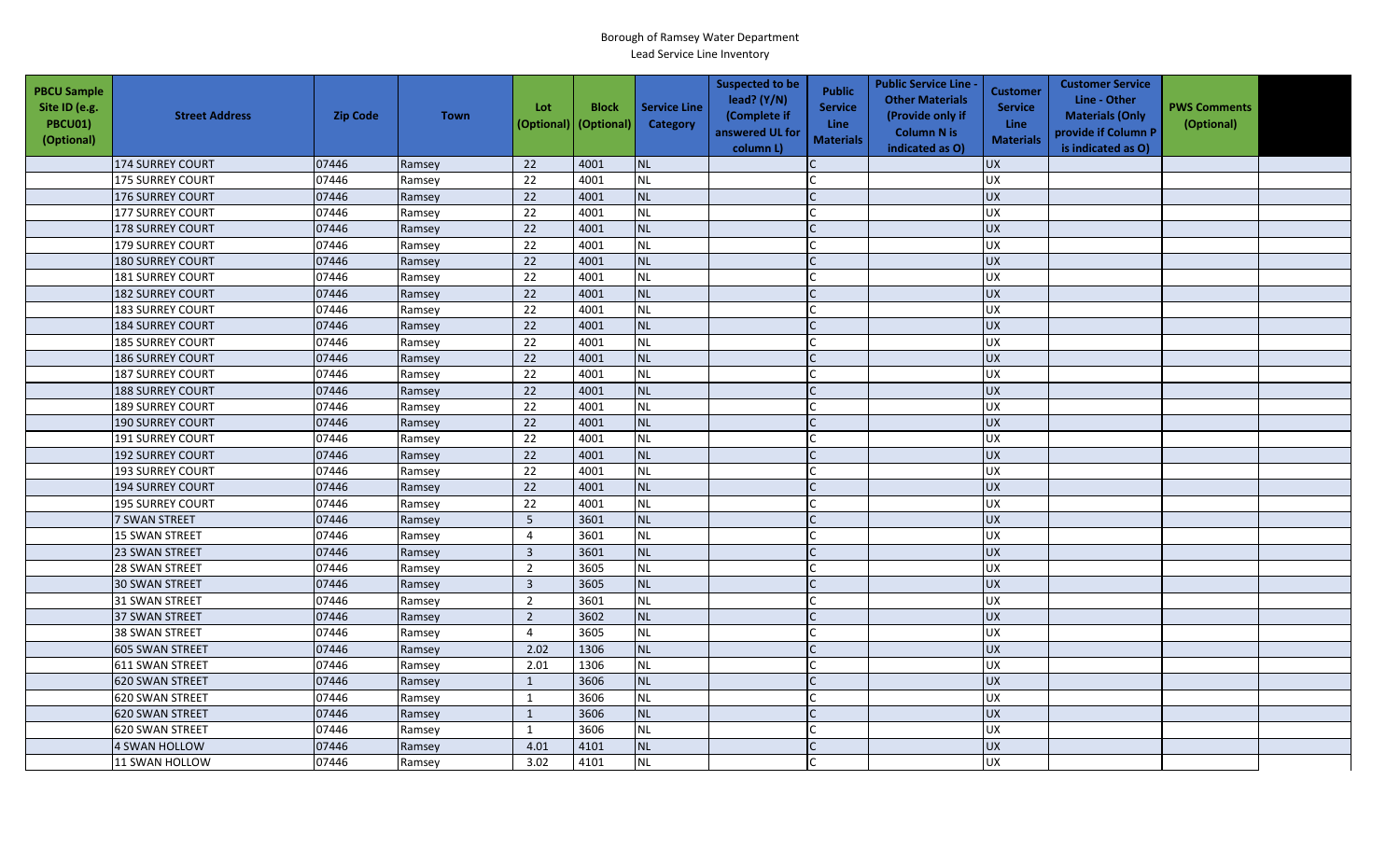| <b>PBCU Sample</b><br>Site ID (e.g.<br><b>PBCU01)</b><br>(Optional) | <b>Street Address</b>     | <b>Zip Code</b> | <b>Town</b> | Lot<br>(Optional) | <b>Block</b><br>(Optional) | <b>Service Line</b><br>Category | <b>Suspected to be</b><br>lead? (Y/N)<br>(Complete if<br>answered UL for<br>column L) | <b>Public</b><br><b>Service</b><br><b>Line</b><br><b>Materials</b> | <b>Public Service Line -</b><br><b>Other Materials</b><br>(Provide only if<br><b>Column N is</b><br>indicated as O) | Customer<br><b>Service</b><br>Line<br><b>Materials</b> | <b>Customer Service</b><br>Line - Other<br><b>Materials (Only</b><br>provide if Column P<br>is indicated as O) | <b>PWS Comments</b><br>(Optional) |  |
|---------------------------------------------------------------------|---------------------------|-----------------|-------------|-------------------|----------------------------|---------------------------------|---------------------------------------------------------------------------------------|--------------------------------------------------------------------|---------------------------------------------------------------------------------------------------------------------|--------------------------------------------------------|----------------------------------------------------------------------------------------------------------------|-----------------------------------|--|
|                                                                     | 3 SWAN HOLLOW COURT       | 07446           | Ramsey      | $\overline{2}$    | 4101                       | <b>NL</b>                       |                                                                                       |                                                                    |                                                                                                                     | <b>UX</b>                                              |                                                                                                                |                                   |  |
|                                                                     | 7 SWAN HOLLOW COURT       | 07446           | Ramsey      | 3.01              | 4101                       | <b>NL</b>                       |                                                                                       |                                                                    |                                                                                                                     | <b>UX</b>                                              |                                                                                                                |                                   |  |
|                                                                     | 8 SWAN HOLLOW COURT       | 07446           | Ramsey      | 4.02              | 4101                       | NL                              |                                                                                       |                                                                    |                                                                                                                     | <b>UX</b>                                              |                                                                                                                |                                   |  |
|                                                                     | 12 SWAN HOLLOW COURT      | 07446           | Ramsey      | 4.03              | 4101                       | <b>NL</b>                       |                                                                                       |                                                                    |                                                                                                                     | <b>UX</b>                                              |                                                                                                                |                                   |  |
|                                                                     | <b>3 SYCAMORE COURT</b>   | 07446           | Ramsey      | 22                | 3509                       | <b>NL</b>                       |                                                                                       |                                                                    |                                                                                                                     | <b>UX</b>                                              |                                                                                                                |                                   |  |
|                                                                     | <b>5 SYCAMORE COURT</b>   | 07446           | Ramsey      | 22.01             | 3509                       | NL                              |                                                                                       |                                                                    |                                                                                                                     | <b>UX</b>                                              |                                                                                                                |                                   |  |
|                                                                     | 7 SYCAMORE COURT          | 07446           | Ramsey      | 22.02             | 3509                       | <b>NL</b>                       |                                                                                       |                                                                    |                                                                                                                     | <b>UX</b>                                              |                                                                                                                |                                   |  |
|                                                                     | 9 SYCAMORE COURT          | 07446           | Ramsey      | 22.03             | 3509                       | <b>NL</b>                       |                                                                                       |                                                                    |                                                                                                                     | <b>UX</b>                                              |                                                                                                                |                                   |  |
|                                                                     | <b>11 SYCAMORE COURT</b>  | 07446           | Ramsey      | 22.04             | 3509                       | <b>NL</b>                       |                                                                                       |                                                                    |                                                                                                                     | <b>UX</b>                                              |                                                                                                                |                                   |  |
|                                                                     | <b>15 SYCAMORE COURT</b>  | 07446           | Ramsey      | 22.05             | 3509                       | NL                              |                                                                                       |                                                                    |                                                                                                                     | <b>UX</b>                                              |                                                                                                                |                                   |  |
|                                                                     | 17 SYCAMORE COURT         | 07446           | Ramsey      | 22.06             | 3509                       | NL                              |                                                                                       |                                                                    |                                                                                                                     | <b>UX</b>                                              |                                                                                                                |                                   |  |
|                                                                     | <b>19 SYCAMORE COURT</b>  | 07446           | Ramsey      | 22.07             | 3509                       | <b>NL</b>                       |                                                                                       |                                                                    |                                                                                                                     | <b>UX</b>                                              |                                                                                                                |                                   |  |
|                                                                     | 1 TALINA COURT            | 07446           | Ramsey      | 23                | 1308                       | <b>NL</b>                       |                                                                                       |                                                                    |                                                                                                                     | <b>UX</b>                                              |                                                                                                                |                                   |  |
|                                                                     | 2 TALINA COURT            | 07446           | Ramsey      | 18                | 1308                       | <b>NL</b>                       |                                                                                       |                                                                    |                                                                                                                     | <b>UX</b>                                              |                                                                                                                |                                   |  |
|                                                                     | <b>3 TALINA COURT</b>     | 07446           | Ramsey      | 22                | 1308                       | <b>NL</b>                       |                                                                                       |                                                                    |                                                                                                                     | <b>UX</b>                                              |                                                                                                                |                                   |  |
|                                                                     | 4 TALINA COURT            | 07446           | Ramsey      | 19                | 1308                       | NL                              |                                                                                       |                                                                    |                                                                                                                     | <b>UX</b>                                              |                                                                                                                |                                   |  |
|                                                                     | <b>5 TALINA COURT</b>     | 07446           | Ramsey      | 21                | 1308                       | $\sf NL$                        |                                                                                       |                                                                    |                                                                                                                     | <b>UX</b>                                              |                                                                                                                |                                   |  |
|                                                                     | <b>6 TALINA COURT</b>     | 07446           | Ramsey      | 20                | 1308                       | <b>NL</b>                       |                                                                                       |                                                                    |                                                                                                                     | UX                                                     |                                                                                                                |                                   |  |
|                                                                     | <b>3 THORNHILL DR</b>     | 07446           | Ramsey      | 23                | 4601                       | <b>NL</b>                       |                                                                                       |                                                                    |                                                                                                                     | <b>UX</b>                                              |                                                                                                                |                                   |  |
|                                                                     | <b>4 THORNHILL DRIVE</b>  | 07446           | Ramsey      | 12                | 4601                       | NL                              |                                                                                       |                                                                    |                                                                                                                     | <b>UX</b>                                              |                                                                                                                |                                   |  |
|                                                                     | <b>8 THORNHILL DRIVE</b>  | 07446           | Ramsey      | 13                | 4601                       | NL                              |                                                                                       |                                                                    |                                                                                                                     | <b>UX</b>                                              |                                                                                                                |                                   |  |
|                                                                     | <b>11 THORNHILL DRIVE</b> | 07446           | Ramsey      | 22                | 4601                       | NL                              |                                                                                       |                                                                    |                                                                                                                     | UX                                                     |                                                                                                                |                                   |  |
|                                                                     | <b>12 THORNHILL DRIVE</b> | 07446           | Ramsey      | 14                | 4601                       | NL                              |                                                                                       |                                                                    |                                                                                                                     | <b>UX</b>                                              |                                                                                                                |                                   |  |
|                                                                     | <b>15 THORNHILL DRIVE</b> | 07446           | Ramsey      | 21                | 4601                       | NL                              |                                                                                       |                                                                    |                                                                                                                     | <b>UX</b>                                              |                                                                                                                |                                   |  |
|                                                                     | <b>16 THORNHILL DRIVE</b> | 07446           | Ramsey      | 15                | 4601                       | <b>NL</b>                       |                                                                                       |                                                                    |                                                                                                                     | <b>UX</b>                                              |                                                                                                                |                                   |  |
|                                                                     | 17 THORNHILL DRIVE        | 07446           | Ramsey      | 20                | 4601                       | <b>NL</b>                       |                                                                                       |                                                                    |                                                                                                                     | <b>UX</b>                                              |                                                                                                                |                                   |  |
|                                                                     | <b>19 THORNHILL DRIVE</b> | 07446           | Ramsey      | 19                | 4601                       | NL                              |                                                                                       |                                                                    |                                                                                                                     | <b>UX</b>                                              |                                                                                                                |                                   |  |
|                                                                     | <b>21 THORNHILL DRIVE</b> | 07446           | Ramsey      | 18                | 4601                       | <b>NL</b>                       |                                                                                       |                                                                    |                                                                                                                     | <b>UX</b>                                              |                                                                                                                |                                   |  |
|                                                                     | <b>23 THORNHILL DRIVE</b> | 07446           | Ramsey      | 17                | 4601                       | <b>NL</b>                       |                                                                                       |                                                                    |                                                                                                                     | <b>UX</b>                                              |                                                                                                                |                                   |  |
|                                                                     | <b>24 THORNHILL DRIVE</b> | 07446           | Ramsey      | 16                | 4601                       | NL                              |                                                                                       |                                                                    |                                                                                                                     | <b>UX</b>                                              |                                                                                                                |                                   |  |
|                                                                     | <b>5 TIMBER TRAIL</b>     | 07446           | Ramsey      | 51                | 3002                       | <b>NL</b>                       |                                                                                       |                                                                    |                                                                                                                     | <b>UX</b>                                              |                                                                                                                |                                   |  |
|                                                                     | <b>10 TIMBER TRAIL</b>    | 07446           | Ramsey      | 41                | 3002                       | NL                              |                                                                                       |                                                                    |                                                                                                                     | UX                                                     |                                                                                                                |                                   |  |
|                                                                     | <b>15 TIMBER TRAIL</b>    | 07446           | Ramsey      | 50                | 3002                       | <b>NL</b>                       |                                                                                       |                                                                    |                                                                                                                     | <b>UX</b>                                              |                                                                                                                |                                   |  |
|                                                                     | <b>20 TIMBER TRAIL</b>    | 07446           | Ramsey      | 42                | 3002                       | <b>NL</b>                       |                                                                                       |                                                                    |                                                                                                                     | <b>UX</b>                                              |                                                                                                                |                                   |  |
|                                                                     | <b>25 TIMBER TRAIL</b>    | 07446           | Ramsey      | 49                | 3002                       | NL                              |                                                                                       |                                                                    |                                                                                                                     | <b>UX</b>                                              |                                                                                                                |                                   |  |
|                                                                     | <b>29 TIMBER TRAIL</b>    | 07446           | Ramsey      | 48                | 3002                       | <b>NL</b>                       |                                                                                       |                                                                    |                                                                                                                     | <b>UX</b>                                              |                                                                                                                |                                   |  |
|                                                                     | <b>30 TIMBER TRAIL</b>    | 07446           | Ramsey      | 43                | 3002                       | NL                              |                                                                                       |                                                                    |                                                                                                                     | <b>UX</b>                                              |                                                                                                                |                                   |  |
|                                                                     | <b>32 TIMBER TRAIL</b>    | 07446           | Ramsey      | 44                | 3002                       | <b>NL</b>                       |                                                                                       |                                                                    |                                                                                                                     | <b>UX</b>                                              |                                                                                                                |                                   |  |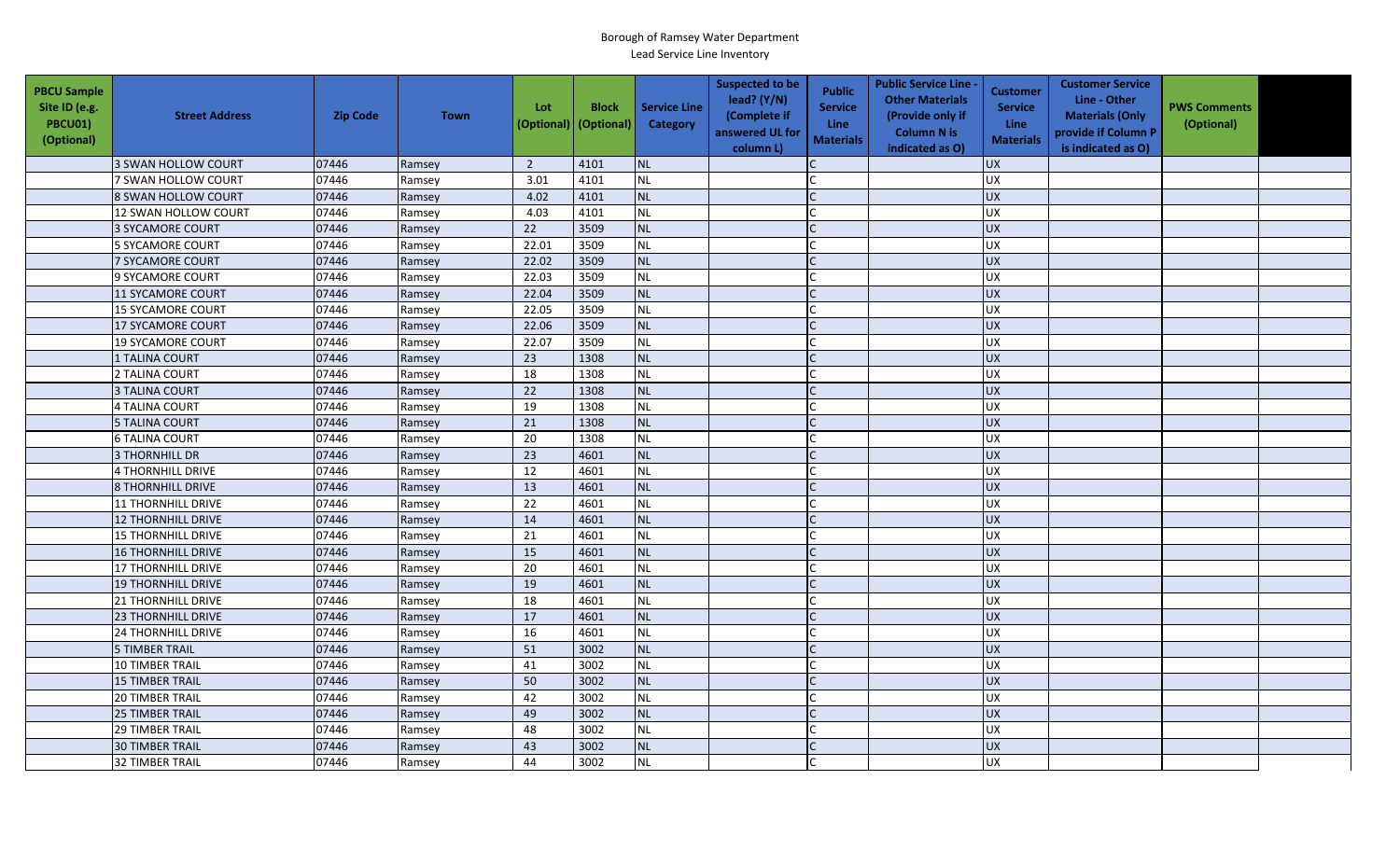| <b>PBCU Sample</b><br>Site ID (e.g.<br>PBCU01)<br>(Optional) | <b>Street Address</b>      | <b>Zip Code</b> | <b>Town</b> | Lot<br>(Optional) | <b>Block</b><br>(Optional) | <b>Service Line</b><br><b>Category</b> | <b>Suspected to be</b><br>lead? (Y/N)<br>(Complete if<br>answered UL for<br>column L) | <b>Public</b><br><b>Service</b><br><b>Line</b><br><b>Materials</b> | <b>Public Service Line -</b><br><b>Other Materials</b><br>(Provide only if<br><b>Column N is</b><br>indicated as O) | <b>Customer</b><br><b>Service</b><br>Line<br><b>Materials</b> | <b>Customer Service</b><br>Line - Other<br><b>Materials (Only</b><br>provide if Column P<br>is indicated as O) | <b>PWS Comments</b><br>(Optional) |  |
|--------------------------------------------------------------|----------------------------|-----------------|-------------|-------------------|----------------------------|----------------------------------------|---------------------------------------------------------------------------------------|--------------------------------------------------------------------|---------------------------------------------------------------------------------------------------------------------|---------------------------------------------------------------|----------------------------------------------------------------------------------------------------------------|-----------------------------------|--|
|                                                              | <b>36 TIMBER TRAIL</b>     | 07446           | Ramsey      | 45                | 3002                       | <b>NL</b>                              |                                                                                       |                                                                    |                                                                                                                     | <b>UX</b>                                                     |                                                                                                                |                                   |  |
|                                                              | <b>37 TIMBER TRAIL</b>     | 07446           | Ramsey      | 47                | 3002                       | <b>NL</b>                              |                                                                                       |                                                                    |                                                                                                                     | <b>UX</b>                                                     |                                                                                                                |                                   |  |
|                                                              | <b>40 TIMBER TRAIL</b>     | 07446           | Ramsey      | 46                | 3002                       | <b>NL</b>                              |                                                                                       |                                                                    |                                                                                                                     | <b>UX</b>                                                     |                                                                                                                |                                   |  |
|                                                              | <b>TIMBER VALLEY-POOL</b>  | 07446           | Ramsey      |                   |                            | <b>NL</b>                              |                                                                                       |                                                                    |                                                                                                                     | UX                                                            |                                                                                                                |                                   |  |
|                                                              | 9 TULIP STREET             | 07446           | Ramsey      | 16                | 3505                       | <b>NL</b>                              |                                                                                       |                                                                    |                                                                                                                     | <b>UX</b>                                                     |                                                                                                                |                                   |  |
|                                                              | 17 TULIP STREET            | 07446           | Ramsey      | 15                | 3505                       | <b>NL</b>                              |                                                                                       |                                                                    |                                                                                                                     | <b>UX</b>                                                     |                                                                                                                |                                   |  |
|                                                              | 25 TULIP STREET            | 07446           | Ramsey      | 14                | 3505                       | <b>NL</b>                              |                                                                                       | $\mathsf{C}$                                                       |                                                                                                                     | <b>UX</b>                                                     |                                                                                                                |                                   |  |
|                                                              | 33 TULIP STREET            | 07446           | Ramsey      | 13                | 3505                       | <b>NL</b>                              |                                                                                       |                                                                    |                                                                                                                     | <b>UX</b>                                                     |                                                                                                                |                                   |  |
|                                                              | 36 TULIP STREET            | 07446           | Ramsey      | 8                 | 3504                       | <b>NL</b>                              |                                                                                       |                                                                    |                                                                                                                     | <b>UX</b>                                                     |                                                                                                                |                                   |  |
|                                                              | <b>41 TULIP STREET</b>     | 07446           | Ramsey      | 12                | 3505                       | <b>NL</b>                              |                                                                                       |                                                                    |                                                                                                                     | UX                                                            |                                                                                                                |                                   |  |
|                                                              | <b>42 TULIP STREET</b>     | 07446           | Ramsey      | 9                 | 3504                       | <b>NL</b>                              |                                                                                       | C                                                                  |                                                                                                                     | <b>UX</b>                                                     |                                                                                                                |                                   |  |
|                                                              | <b>49 TULIP STREET</b>     | 07446           | Ramsey      | 11                | 3505                       | <b>NL</b>                              |                                                                                       |                                                                    |                                                                                                                     | <b>UX</b>                                                     |                                                                                                                |                                   |  |
|                                                              | <b>50 TULIP STREET</b>     | 07446           | Ramsey      | 10                | 3504                       | <b>NL</b>                              |                                                                                       |                                                                    |                                                                                                                     | <b>UX</b>                                                     |                                                                                                                |                                   |  |
|                                                              | 57 TULIP STREET            | 07446           | Ramsey      | 10                | 3505                       | <b>NL</b>                              |                                                                                       |                                                                    |                                                                                                                     | <b>UX</b>                                                     |                                                                                                                |                                   |  |
|                                                              | <b>58 TULIP STREET</b>     | 07446           | Ramsey      | 11                | 3504                       | <b>NL</b>                              |                                                                                       |                                                                    |                                                                                                                     | <b>UX</b>                                                     |                                                                                                                |                                   |  |
|                                                              | <b>3 TWINBROOK COURT</b>   | 07446           | Ramsey      | 16                | 3303                       | <b>NL</b>                              |                                                                                       |                                                                    |                                                                                                                     | <b>UX</b>                                                     |                                                                                                                |                                   |  |
|                                                              | 4 TWINBROOK COURT          | 07446           | Ramsey      | 5                 | 3303                       | <b>NL</b>                              |                                                                                       |                                                                    |                                                                                                                     | UX                                                            |                                                                                                                |                                   |  |
|                                                              | 7 TWINBROOK COURT          | 07446           | Ramsey      | 15                | 3303                       | <b>NL</b>                              |                                                                                       |                                                                    |                                                                                                                     | UX                                                            |                                                                                                                |                                   |  |
|                                                              | 10 TWINBROOK COURT         | 07446           | Ramsey      | 6                 | 3303                       | NL                                     |                                                                                       |                                                                    |                                                                                                                     | <b>UX</b>                                                     |                                                                                                                |                                   |  |
|                                                              | <b>11 TWINBROOK COURT</b>  | 07446           | Ramsey      | 14                | 3303                       | <b>NL</b>                              |                                                                                       |                                                                    |                                                                                                                     | <b>UX</b>                                                     |                                                                                                                |                                   |  |
|                                                              | 15 TWINBROOK COURT         | 07446           | Ramsey      | 13                | 3303                       | <b>NL</b>                              |                                                                                       |                                                                    |                                                                                                                     | <b>UX</b>                                                     |                                                                                                                |                                   |  |
|                                                              | 17 TWINBROOK COURT         | 07446           | Ramsey      | 12                | 3303                       | <b>NL</b>                              |                                                                                       |                                                                    |                                                                                                                     | <b>UX</b>                                                     |                                                                                                                |                                   |  |
|                                                              | 18 TWINBROOK COURT         | 07446           | Ramsey      | $\overline{7}$    | 3303                       | NL                                     |                                                                                       |                                                                    |                                                                                                                     | <b>UX</b>                                                     |                                                                                                                |                                   |  |
|                                                              | 21 TWINBROOK COURT         | 07446           | Ramsey      | 11                | 3303                       | NL                                     |                                                                                       |                                                                    |                                                                                                                     | <b>UX</b>                                                     |                                                                                                                |                                   |  |
|                                                              | 22 TWINBROOK COURT         | 07446           | Ramsey      | $\,$ 8            | 3303                       | <b>NL</b>                              |                                                                                       |                                                                    |                                                                                                                     | <b>UX</b>                                                     |                                                                                                                |                                   |  |
|                                                              | <b>25 TWINBROOK COURT</b>  | 07446           | Ramsey      | 10                | 3303                       | <b>NL</b>                              |                                                                                       |                                                                    |                                                                                                                     | <b>UX</b>                                                     |                                                                                                                |                                   |  |
|                                                              | <b>26 TWINBROOK COURT</b>  | 07446           | Ramsey      | 9                 | 3303                       | <b>NL</b>                              |                                                                                       |                                                                    |                                                                                                                     | UX                                                            |                                                                                                                |                                   |  |
|                                                              | <b>161 TWINBROOK COURT</b> | 07446           | Ramsey      | $\overline{7}$    | 3307                       | <b>NL</b>                              |                                                                                       |                                                                    |                                                                                                                     | <b>UX</b>                                                     |                                                                                                                |                                   |  |
|                                                              | <b>165 TWINBROOK COURT</b> | 07446           | Ramsey      | 6                 | 3307                       | <b>NL</b>                              |                                                                                       |                                                                    |                                                                                                                     | <b>UX</b>                                                     |                                                                                                                |                                   |  |
|                                                              | <b>169 TWINBROOK COURT</b> | 07446           | Ramsey      | 5                 | 3307                       | <b>NL</b>                              |                                                                                       |                                                                    |                                                                                                                     | UX                                                            |                                                                                                                |                                   |  |
|                                                              | 172 TWINBROOK COURT        | 07446           | Ramsey      | $\overline{4}$    | 3303                       | <b>NL</b>                              |                                                                                       |                                                                    |                                                                                                                     | <b>UX</b>                                                     |                                                                                                                |                                   |  |
|                                                              | 173 TWINBROOK COURT        | 07446           | Ramsey      | 4                 | 3307                       | NL                                     |                                                                                       |                                                                    |                                                                                                                     | UX                                                            |                                                                                                                |                                   |  |
|                                                              | 176 TWINBROOK COURT        | 07446           | Ramsey      | $\overline{3}$    | 3303                       | <b>NL</b>                              |                                                                                       |                                                                    |                                                                                                                     | <b>UX</b>                                                     |                                                                                                                |                                   |  |
|                                                              | <b>177 TWINBROOK COURT</b> | 07446           | Ramsey      | $\overline{3}$    | 3307                       | <b>NL</b>                              |                                                                                       |                                                                    |                                                                                                                     | <b>UX</b>                                                     |                                                                                                                |                                   |  |
|                                                              | <b>180 TWINBROOK COURT</b> | 07446           | Ramsey      | $\overline{2}$    | 3303                       | NL                                     |                                                                                       |                                                                    |                                                                                                                     | <b>UX</b>                                                     |                                                                                                                |                                   |  |
|                                                              | <b>20 UPLAND ROAD</b>      | 07446           | Ramsey      | 6                 | 1702                       | <b>NL</b>                              |                                                                                       |                                                                    |                                                                                                                     | <b>UX</b>                                                     |                                                                                                                |                                   |  |
|                                                              | <b>39 UPLAND ROAD</b>      | 07446           | Ramsey      | 3.01              | 1701                       | NL                                     |                                                                                       |                                                                    |                                                                                                                     | UX                                                            |                                                                                                                |                                   |  |
|                                                              | 44 UPLAND ROAD             | 07446           | Ramsey      | 2.20              | 1702                       | <b>NL</b>                              |                                                                                       |                                                                    |                                                                                                                     | <b>UX</b>                                                     |                                                                                                                |                                   |  |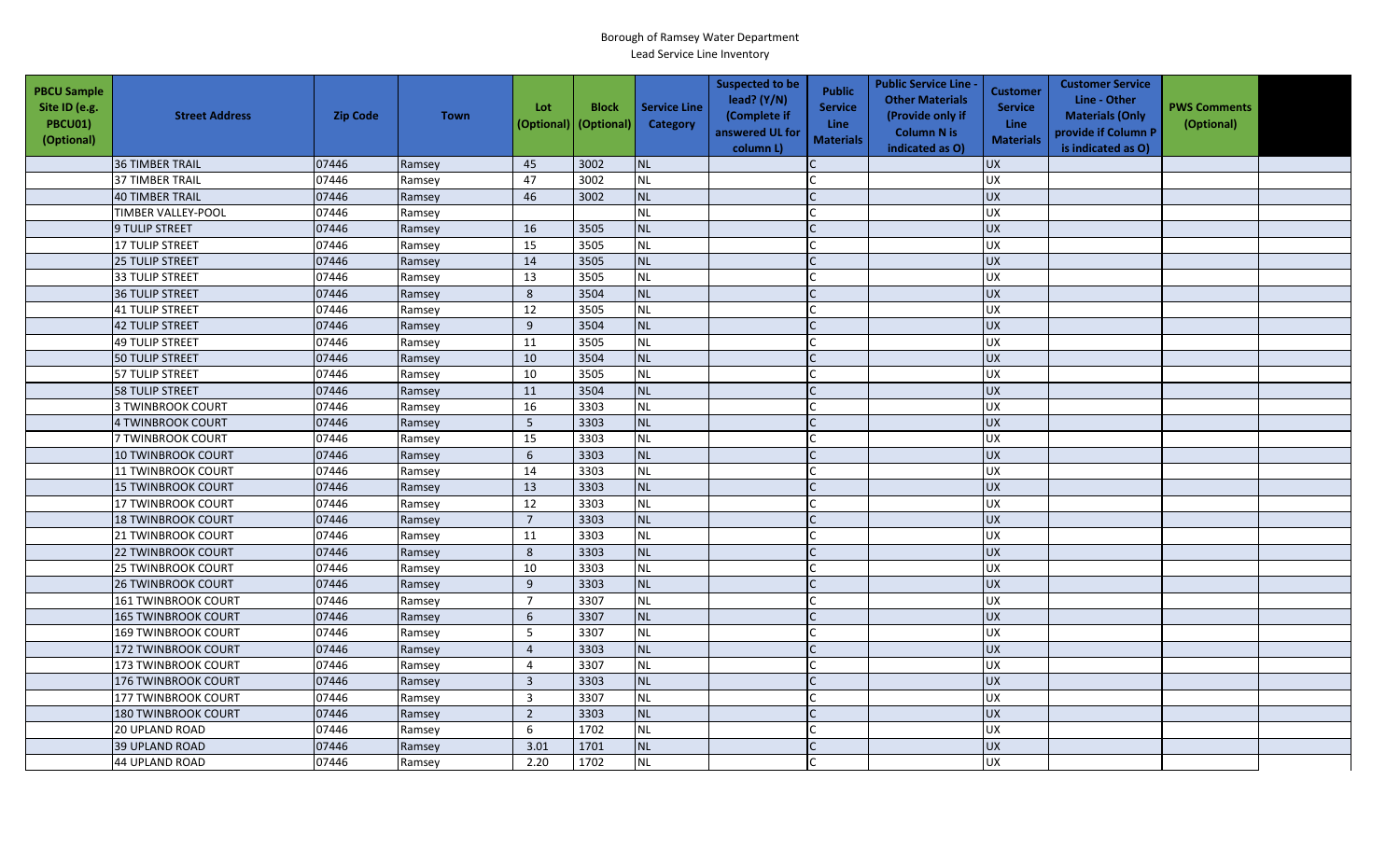| <b>PBCU Sample</b><br>Site ID (e.g.<br><b>PBCU01)</b><br>(Optional) | <b>Street Address</b>      | <b>Zip Code</b> | <b>Town</b>               | Lot<br>(Optional) | <b>Block</b><br>(Optional) | <b>Service Line</b><br><b>Category</b> | <b>Suspected to be</b><br>lead? $(Y/N)$<br>(Complete if<br>answered UL for<br>column L) | <b>Public</b><br><b>Service</b><br>Line<br><b>Materials</b> | <b>Public Service Line -</b><br><b>Other Materials</b><br>(Provide only if<br><b>Column N is</b><br>indicated as O) | <b>Customer</b><br><b>Service</b><br><b>Line</b><br><b>Materials</b> | <b>Customer Service</b><br>Line - Other<br><b>Materials (Only</b><br>provide if Column P<br>is indicated as O) | <b>PWS Comments</b><br>(Optional) |  |
|---------------------------------------------------------------------|----------------------------|-----------------|---------------------------|-------------------|----------------------------|----------------------------------------|-----------------------------------------------------------------------------------------|-------------------------------------------------------------|---------------------------------------------------------------------------------------------------------------------|----------------------------------------------------------------------|----------------------------------------------------------------------------------------------------------------|-----------------------------------|--|
|                                                                     | 50 UPLAND ROAD             | 07446           | Ramsey                    | $\overline{7}$    | 1702                       | <b>NL</b>                              |                                                                                         |                                                             |                                                                                                                     | <b>UX</b>                                                            |                                                                                                                |                                   |  |
|                                                                     | <b>60 UPLAND ROAD</b>      | 07446           | Ramsey                    | 8                 | 1702                       | <b>NL</b>                              |                                                                                         |                                                             |                                                                                                                     | <b>UX</b>                                                            |                                                                                                                |                                   |  |
|                                                                     | <b>63 UPLAND ROAD</b>      | 07446           | Ramsey                    | $\overline{2}$    | 1701                       | <b>NL</b>                              |                                                                                         |                                                             |                                                                                                                     | <b>UX</b>                                                            |                                                                                                                |                                   |  |
|                                                                     | <b>68 UPLAND ROAD</b>      | 07446           | Ramsey                    | 9                 | 1702                       | <b>NL</b>                              |                                                                                         |                                                             |                                                                                                                     | <b>UX</b>                                                            |                                                                                                                |                                   |  |
|                                                                     | <b>75 UPLAND ROAD</b>      | 07446           | Ramsey                    | 1                 | 1701                       | <b>NL</b>                              |                                                                                         |                                                             |                                                                                                                     | <b>UX</b>                                                            |                                                                                                                |                                   |  |
|                                                                     | <b>80 UPLAND ROAD</b>      | 07446           | Ramsey                    | 10                | 1702                       | <b>NL</b>                              |                                                                                         |                                                             |                                                                                                                     | <b>UX</b>                                                            |                                                                                                                |                                   |  |
|                                                                     | 100 UPLAND ROAD            | 07446           | Ramsey                    | 1                 | 1702                       | <b>NL</b>                              |                                                                                         |                                                             |                                                                                                                     | <b>UX</b>                                                            |                                                                                                                |                                   |  |
|                                                                     | 2 VALLEY VIEW DRIVE        | 07446           | Ramsey                    | 26                | 2601                       | <b>NL</b>                              |                                                                                         |                                                             |                                                                                                                     | <b>UX</b>                                                            |                                                                                                                |                                   |  |
|                                                                     | 3 VALLEY VIEW DRIVE        | 07446           | Ramsey                    | 35                | 2601                       | <b>NL</b>                              |                                                                                         | $\mathsf{C}$                                                |                                                                                                                     | <b>UX</b>                                                            |                                                                                                                |                                   |  |
|                                                                     | 4 VALLEY VIEW DRIVE        | 07446           | Ramsey                    | 27                | 2601                       | <b>NL</b>                              |                                                                                         | $\mathsf{C}$                                                |                                                                                                                     | UX                                                                   |                                                                                                                |                                   |  |
|                                                                     | <b>5 VALLEY VIEW DRIVE</b> | 07446           | Ramsey                    | 34                | 2601                       | <b>NL</b>                              |                                                                                         |                                                             |                                                                                                                     | <b>UX</b>                                                            |                                                                                                                |                                   |  |
|                                                                     | <b>6 VALLEY VIEW DRIVE</b> | 07446           | Ramsey                    | 28                | 2601                       | <b>NL</b>                              |                                                                                         |                                                             |                                                                                                                     | UX                                                                   |                                                                                                                |                                   |  |
|                                                                     | 7 VALLEY VIEW DRIVE        | 07446           | Ramsey                    | 33                | 2601                       | <b>NL</b>                              |                                                                                         |                                                             |                                                                                                                     | <b>UX</b>                                                            |                                                                                                                |                                   |  |
|                                                                     | <b>8 VALLEY VIEW DRIVE</b> | 07446           | Ramsey                    | 29                | 2601                       | <b>NL</b>                              |                                                                                         |                                                             |                                                                                                                     | <b>UX</b>                                                            |                                                                                                                |                                   |  |
|                                                                     | 9 VALLEY VIEW DRIVE        | 07446           | Ramsey                    | 32                | 2601                       | <b>NL</b>                              |                                                                                         |                                                             |                                                                                                                     | <b>ZD</b>                                                            |                                                                                                                |                                   |  |
|                                                                     | 10 VALLEY VIEW DRIVE       | 07446           | Ramsey                    | 30                | 2601                       | <b>NL</b>                              |                                                                                         |                                                             |                                                                                                                     | <b>UX</b>                                                            |                                                                                                                |                                   |  |
|                                                                     | 11 VALLEY VIEW DRIVE       | 07446           | Ramsey                    | 31                | 2601                       | <b>NL</b>                              |                                                                                         |                                                             |                                                                                                                     | <b>UX</b>                                                            |                                                                                                                |                                   |  |
|                                                                     | <b>6 VAN GELDER COURT</b>  | 07446           | Ramsey                    | 68.10             | 3101                       | <b>NL</b>                              |                                                                                         |                                                             |                                                                                                                     | <b>UX</b>                                                            |                                                                                                                |                                   |  |
|                                                                     | 8 VAN GELDER COURT         | 07446           | Ramsey                    | 68.11             | 3101                       | <b>NL</b>                              |                                                                                         |                                                             |                                                                                                                     | <b>UX</b>                                                            |                                                                                                                |                                   |  |
|                                                                     | 9 VAN GELDER COURT         | 07446           | Ramsey                    | 71.01             | 3101                       | <b>NL</b>                              |                                                                                         |                                                             |                                                                                                                     | <b>UX</b>                                                            |                                                                                                                |                                   |  |
|                                                                     | 10 VAN GELDER COURT        | 07446           | Ramsey                    | 70.01             | 3101                       | <b>NL</b>                              |                                                                                         |                                                             |                                                                                                                     | <b>UX</b>                                                            |                                                                                                                |                                   |  |
|                                                                     | 11 VAN GELDER COURT        | 07446           | Ramsey                    | 68.12             | 3101                       | <b>NL</b>                              |                                                                                         |                                                             |                                                                                                                     | <b>UX</b>                                                            |                                                                                                                |                                   |  |
|                                                                     | 12 VAN GELDER COURT        | 07446           | Ramsey                    | 68.13             | 3101                       | <b>NL</b>                              |                                                                                         |                                                             |                                                                                                                     | <b>UX</b>                                                            |                                                                                                                |                                   |  |
|                                                                     | <b>4 VAUGHN DRIVE</b>      | 07446           | Ramsey                    | 5                 | 1102                       | <b>NL</b>                              |                                                                                         |                                                             |                                                                                                                     | <b>UX</b>                                                            |                                                                                                                |                                   |  |
|                                                                     | <b>7 VAUGHN DRIVE</b>      | 07446           | Ramsey                    | $\mathbf{3}$      | 1101                       | <b>NL</b>                              |                                                                                         |                                                             |                                                                                                                     | <b>UX</b>                                                            |                                                                                                                |                                   |  |
|                                                                     | <b>8 VAUGHN DRIVE</b>      | 07446           | Ramsey                    | $\overline{4}$    | 1102                       | <b>NL</b>                              |                                                                                         |                                                             |                                                                                                                     | <b>UX</b>                                                            |                                                                                                                |                                   |  |
|                                                                     | <b>12 VAUGHN DRIVE</b>     | 07446           | Ramsey                    | $\mathbf{3}$      | 1102                       | <b>NL</b>                              |                                                                                         |                                                             |                                                                                                                     | <b>UX</b>                                                            |                                                                                                                |                                   |  |
|                                                                     | <b>16 VAUGHN DRIVE</b>     | 07446           | Ramsey                    | $\overline{2}$    | 1102                       | <b>NL</b>                              |                                                                                         |                                                             |                                                                                                                     | <b>UX</b>                                                            |                                                                                                                |                                   |  |
|                                                                     | 17 VAUGHN DRIVE            | 07446           | Ramsey                    | $\overline{2}$    | 1101                       | <b>NL</b>                              |                                                                                         |                                                             |                                                                                                                     | <b>UX</b>                                                            |                                                                                                                |                                   |  |
|                                                                     | <b>20 VAUGHN DRIVE</b>     | 07446           | Ramsey                    | $\mathbf{1}$      | 1102                       | <b>NL</b>                              |                                                                                         |                                                             |                                                                                                                     | <b>UX</b>                                                            |                                                                                                                |                                   |  |
|                                                                     | <b>23 VAUGHN DRIVE</b>     | 07446           | Ramsey                    | $\mathbf{1}$      | 1101                       | <b>NL</b>                              |                                                                                         |                                                             |                                                                                                                     | <b>UX</b>                                                            |                                                                                                                |                                   |  |
|                                                                     | 1 WALNUT DRIVE             | 07458           | <b>Upper Saddle River</b> |                   |                            | <b>NL</b>                              |                                                                                         | $\mathsf{C}$                                                |                                                                                                                     | <b>UX</b>                                                            |                                                                                                                |                                   |  |
|                                                                     | 1 WALNUT DRIVE             | 07458           | <b>Upper Saddle River</b> |                   |                            | <b>NL</b>                              |                                                                                         |                                                             |                                                                                                                     | <b>UX</b>                                                            |                                                                                                                |                                   |  |
|                                                                     | 2 WALNUT DRIVE             | 07458           | <b>Upper Saddle River</b> |                   |                            | <b>NL</b>                              |                                                                                         |                                                             |                                                                                                                     | <b>UX</b>                                                            |                                                                                                                |                                   |  |
|                                                                     | 2 WALNUT DRIVE             | 07458           | <b>Upper Saddle River</b> |                   |                            | <b>NL</b>                              |                                                                                         |                                                             |                                                                                                                     | <b>UX</b>                                                            |                                                                                                                |                                   |  |
|                                                                     | <b>3 WALNUT DRIVE</b>      | 07458           | <b>Upper Saddle River</b> |                   |                            | <b>NL</b>                              |                                                                                         |                                                             |                                                                                                                     | <b>UX</b>                                                            |                                                                                                                |                                   |  |
|                                                                     | <b>3 WALNUT DRIVE</b>      | 07458           | <b>Upper Saddle River</b> |                   |                            | <b>NL</b>                              |                                                                                         |                                                             |                                                                                                                     | <b>ND</b>                                                            |                                                                                                                |                                   |  |
|                                                                     | <b>4 WALNUT DRIVE</b>      | 07458           | <b>Upper Saddle River</b> |                   |                            | <b>NL</b>                              |                                                                                         |                                                             |                                                                                                                     | <b>UX</b>                                                            |                                                                                                                |                                   |  |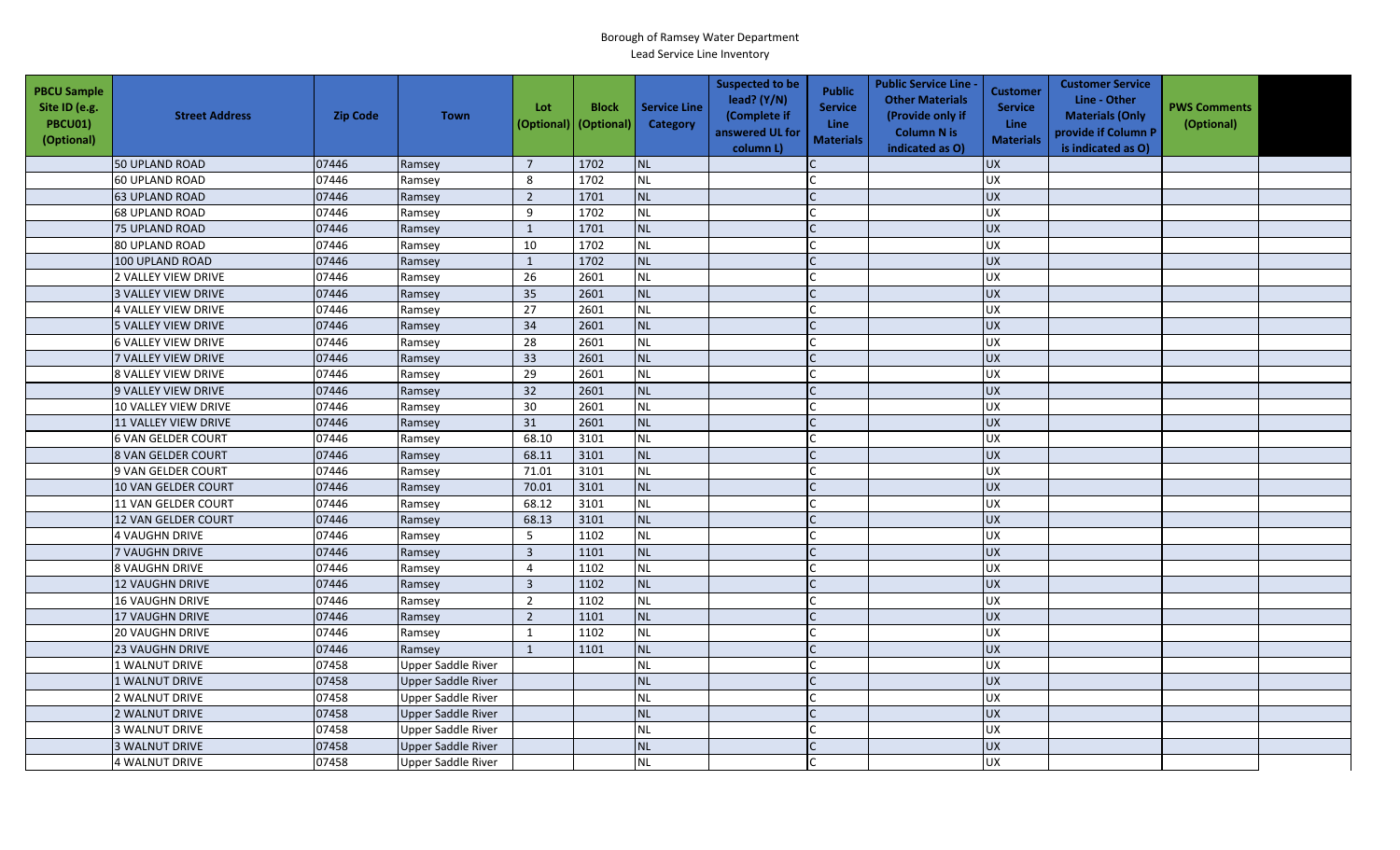| <b>PBCU Sample</b><br>Site ID (e.g.<br>PBCU01)<br>(Optional) | <b>Street Address</b>     | <b>Zip Code</b> | <b>Town</b>               | Lot<br>(Optional) (Optional) | <b>Block</b> | <b>Service Line</b><br>Category | <b>Suspected to be</b><br>lead? $(Y/N)$<br>(Complete if<br>answered UL for<br>column L) | <b>Public</b><br><b>Service</b><br><b>Line</b><br><b>Materials</b> | <b>Public Service Line -</b><br><b>Other Materials</b><br>(Provide only if<br><b>Column N is</b><br>indicated as O) | Customer<br><b>Service</b><br><b>Line</b><br><b>Materials</b> | <b>Customer Service</b><br>Line - Other<br><b>Materials (Only</b><br>provide if Column P<br>is indicated as O) | <b>PWS Comments</b><br>(Optional) |  |
|--------------------------------------------------------------|---------------------------|-----------------|---------------------------|------------------------------|--------------|---------------------------------|-----------------------------------------------------------------------------------------|--------------------------------------------------------------------|---------------------------------------------------------------------------------------------------------------------|---------------------------------------------------------------|----------------------------------------------------------------------------------------------------------------|-----------------------------------|--|
|                                                              | 4 WALNUT DRIVE            | 07458           | <b>Upper Saddle River</b> |                              |              | <b>NL</b>                       |                                                                                         |                                                                    |                                                                                                                     | <b>UX</b>                                                     |                                                                                                                |                                   |  |
|                                                              | 5 WALNUT DRIVE            | 07458           | <b>Upper Saddle River</b> |                              |              | <b>NL</b>                       |                                                                                         |                                                                    |                                                                                                                     | <b>UX</b>                                                     |                                                                                                                |                                   |  |
|                                                              | 5 WALNUT DRIVE            | 07458           | Upper Saddle River        |                              |              | <b>NL</b>                       |                                                                                         |                                                                    |                                                                                                                     | UX                                                            |                                                                                                                |                                   |  |
|                                                              | <b>6 WALNUT DRIVE</b>     | 07458           | <b>Upper Saddle River</b> |                              |              | <b>NL</b>                       |                                                                                         |                                                                    |                                                                                                                     | <b>UX</b>                                                     |                                                                                                                |                                   |  |
|                                                              | <b>6 WALNUT DRIVE</b>     | 07458           | <b>Upper Saddle River</b> |                              |              | <b>NL</b>                       |                                                                                         |                                                                    |                                                                                                                     | <b>UX</b>                                                     |                                                                                                                |                                   |  |
|                                                              | 3 WALNUT STREET           | 07458           | <b>Upper Saddle River</b> | $\overline{4}$               | 4504         | <b>NL</b>                       |                                                                                         |                                                                    |                                                                                                                     | <b>UX</b>                                                     |                                                                                                                |                                   |  |
|                                                              | 9 WALNUT STREET           | 07458           | <b>Upper Saddle River</b> | $\overline{3}$               | 4504         | <b>NL</b>                       |                                                                                         |                                                                    |                                                                                                                     | <b>UX</b>                                                     |                                                                                                                |                                   |  |
|                                                              | 29 WALNUT STREET          | 07458           | <b>Upper Saddle River</b> | $\overline{7}$               | 4505         | <b>NL</b>                       |                                                                                         |                                                                    |                                                                                                                     | UX                                                            |                                                                                                                |                                   |  |
|                                                              | 30 WALNUT STREET          | 07458           | <b>Upper Saddle River</b> | $\overline{2}$               | 4507         | <b>NL</b>                       |                                                                                         |                                                                    |                                                                                                                     | <b>UX</b>                                                     |                                                                                                                |                                   |  |
|                                                              | 9A WALNUT/JUNIPER         | 07458           | <b>Upper Saddle River</b> |                              |              | <b>NL</b>                       |                                                                                         |                                                                    |                                                                                                                     | UX                                                            |                                                                                                                |                                   |  |
|                                                              | 9A WALNUT/JUNIPER         | 07458           | <b>Upper Saddle River</b> |                              |              | <b>NL</b>                       |                                                                                         |                                                                    |                                                                                                                     | UX                                                            |                                                                                                                |                                   |  |
|                                                              | 9B WALNUT/JUNIPER         | 07458           | <b>Upper Saddle River</b> |                              |              | <b>NL</b>                       |                                                                                         |                                                                    |                                                                                                                     | UX                                                            |                                                                                                                |                                   |  |
|                                                              | 9B WALNUT/JUNIPER         | 07458           | <b>Upper Saddle River</b> |                              |              | <b>NL</b>                       |                                                                                         |                                                                    |                                                                                                                     | <b>UX</b>                                                     |                                                                                                                |                                   |  |
|                                                              | WALNUT SEWER PUMP STATION | 07458           | <b>Upper Saddle River</b> |                              |              | <b>NL</b>                       |                                                                                         |                                                                    |                                                                                                                     | UX                                                            |                                                                                                                |                                   |  |
|                                                              | <b>72 WARREN STREET</b>   | 07446           | Ramsey                    | 13                           | 1902         | <b>NL</b>                       |                                                                                         |                                                                    |                                                                                                                     | UX                                                            |                                                                                                                |                                   |  |
|                                                              | 77 WARREN STREET          | 07446           | Ramsey                    | 11                           | 1902         | <b>NL</b>                       |                                                                                         |                                                                    |                                                                                                                     | <b>UX</b>                                                     |                                                                                                                |                                   |  |
|                                                              | <b>78 WARREN STREET</b>   | 07446           | Ramsey                    | 14                           | 1902         | NL                              |                                                                                         |                                                                    |                                                                                                                     | <b>UX</b>                                                     |                                                                                                                |                                   |  |
|                                                              | 83 WARREN STREET          | 07446           | Ramsey                    | 10                           | 1902         | <b>NL</b>                       |                                                                                         |                                                                    |                                                                                                                     | UX                                                            |                                                                                                                |                                   |  |
|                                                              | 84 WARREN STREET          | 07446           | Ramsey                    | 15                           | 1902         | <b>NL</b>                       |                                                                                         |                                                                    |                                                                                                                     | <b>UX</b>                                                     |                                                                                                                |                                   |  |
|                                                              | 1 WASHINGTON DRIVE        | 07446           | Ramsey                    |                              |              | <b>NL</b>                       |                                                                                         |                                                                    |                                                                                                                     | UX                                                            |                                                                                                                |                                   |  |
|                                                              | 2 WASHINGTON DRIVE        | 07446           | Ramsey                    |                              |              | <b>NL</b>                       |                                                                                         |                                                                    |                                                                                                                     | UX                                                            |                                                                                                                |                                   |  |
|                                                              | <b>3 WASHINGTON DRIVE</b> | 07446           | Ramsey                    |                              |              | <b>NL</b>                       |                                                                                         |                                                                    |                                                                                                                     | <b>UX</b>                                                     |                                                                                                                |                                   |  |
|                                                              | 4 WASHINGTON DRIVE        | 07446           | Ramsey                    |                              |              | <b>NL</b>                       |                                                                                         |                                                                    |                                                                                                                     | UX                                                            |                                                                                                                |                                   |  |
|                                                              | 7 WASHINGTON DRIVE        | 07446           | Ramsey                    |                              |              | <b>NL</b>                       |                                                                                         |                                                                    |                                                                                                                     | UX                                                            |                                                                                                                |                                   |  |
|                                                              | <b>8 WASHINGTON DRIVE</b> | 07446           | Ramsey                    |                              |              | <b>NL</b>                       |                                                                                         |                                                                    |                                                                                                                     | UX                                                            |                                                                                                                |                                   |  |
|                                                              | 9 WASHINGTON DRIVE        | 07446           | Ramsey                    |                              |              | <b>NL</b>                       |                                                                                         |                                                                    |                                                                                                                     | <b>UX</b>                                                     |                                                                                                                |                                   |  |
|                                                              | 3 WHITE TERR.             | 07446           | Ramsey                    | 30                           | 4603         | <b>NL</b>                       |                                                                                         |                                                                    |                                                                                                                     | <b>UX</b>                                                     |                                                                                                                |                                   |  |
|                                                              | 4 WHITE TERR.             | 07446           | Ramsey                    | 13                           | 4603         | <b>NL</b>                       |                                                                                         |                                                                    |                                                                                                                     | <b>UX</b>                                                     |                                                                                                                |                                   |  |
|                                                              | 7 WHITE TERR.             | 07446           | Ramsey                    | 29                           | 4603         | <b>NL</b>                       |                                                                                         |                                                                    |                                                                                                                     | <b>UX</b>                                                     |                                                                                                                |                                   |  |
|                                                              | 10 WHITE TERR.            | 07446           | Ramsey                    | 14                           | 4603         | <b>NL</b>                       |                                                                                         |                                                                    |                                                                                                                     | UX                                                            |                                                                                                                |                                   |  |
|                                                              | 13 WHITE TERR.            | 07446           | Ramsey                    | 28                           | 4603         | <b>NL</b>                       |                                                                                         |                                                                    |                                                                                                                     | <b>UX</b>                                                     |                                                                                                                |                                   |  |
|                                                              | 16 WHITE TERR.            | 07446           | Ramsey                    | 15                           | 4603         | <b>NL</b>                       |                                                                                         |                                                                    |                                                                                                                     | UX                                                            |                                                                                                                |                                   |  |
|                                                              | 19 WHITE TERR.            | 07446           | Ramsey                    | 27                           | 4603         | <b>NL</b>                       |                                                                                         |                                                                    |                                                                                                                     | <b>UX</b>                                                     |                                                                                                                |                                   |  |
|                                                              | 22 WHITE TERR.            | 07446           | Ramsey                    | 16                           | 4603         | <b>NL</b>                       |                                                                                         |                                                                    |                                                                                                                     | UX                                                            |                                                                                                                |                                   |  |
|                                                              | 23 WHITE TERR.            | 07446           | Ramsey                    | 26                           | 4603         | <b>NL</b>                       |                                                                                         |                                                                    |                                                                                                                     | <b>UX</b>                                                     |                                                                                                                |                                   |  |
|                                                              | 27 WHITE TERR.            | 07446           | Ramsey                    | 25                           | 4603         | <b>NL</b>                       |                                                                                         |                                                                    |                                                                                                                     | UX                                                            |                                                                                                                |                                   |  |
|                                                              | 28 WHITE TERR.            | 07446           | Ramsey                    | 17                           | 4603         | NL                              |                                                                                         |                                                                    |                                                                                                                     | <b>UX</b>                                                     |                                                                                                                |                                   |  |
|                                                              | 33 WHITE TERR.            | 07446           | Ramsey                    | 24                           | 4603         | <b>NL</b>                       |                                                                                         |                                                                    |                                                                                                                     | <b>UX</b>                                                     |                                                                                                                |                                   |  |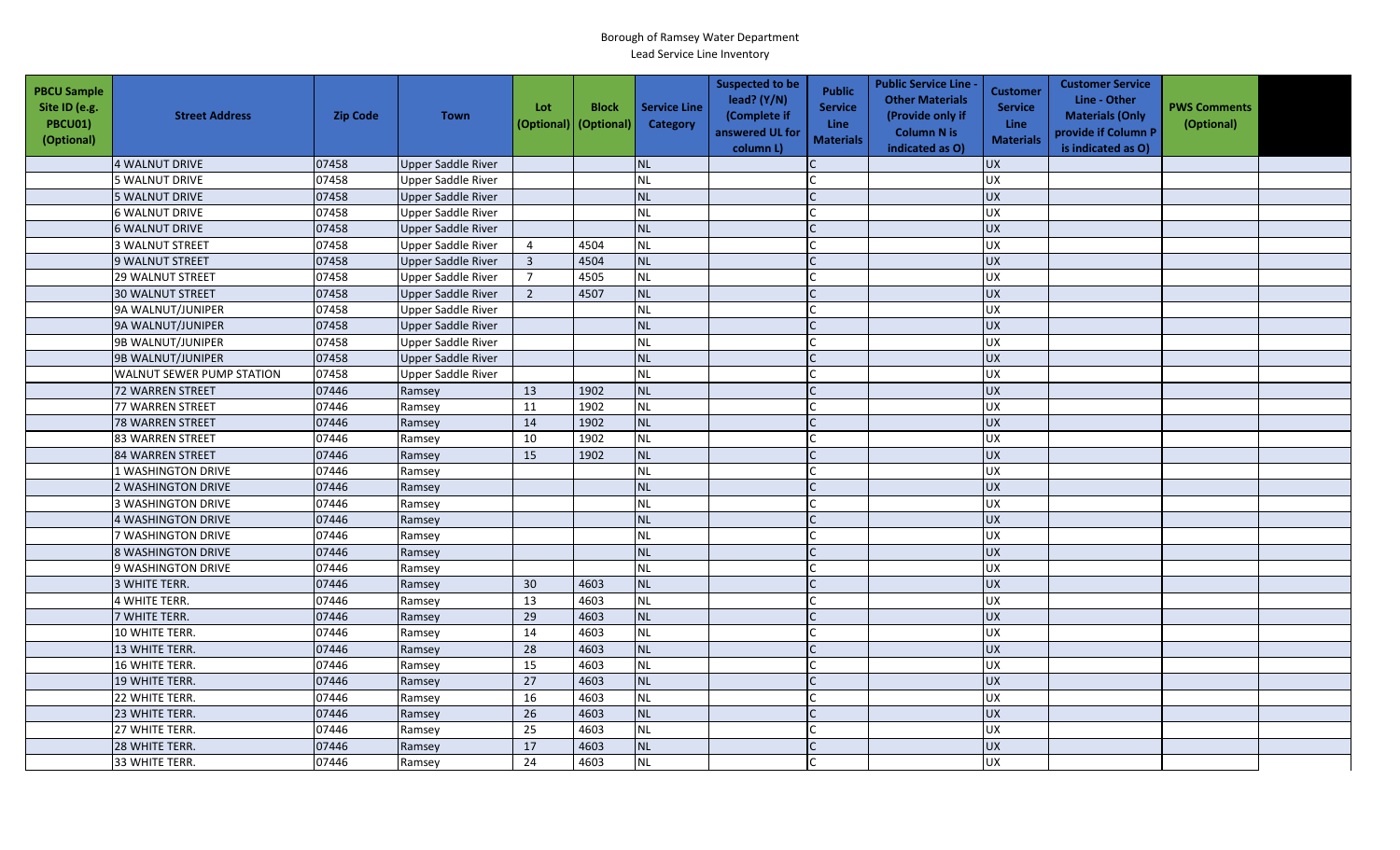| <b>PBCU Sample</b><br>Site ID (e.g.<br>PBCU01)<br>(Optional) | <b>Street Address</b>     | <b>Zip Code</b> | <b>Town</b> | Lot<br>(Optional) | <b>Block</b><br>(Optional) | <b>Service Line</b><br>Category | <b>Suspected to be</b><br>lead? $(Y/N)$<br>(Complete if<br>answered UL for<br>column L) | <b>Public</b><br><b>Service</b><br><b>Line</b><br><b>Materials</b> | <b>Public Service Line -</b><br><b>Other Materials</b><br>(Provide only if<br><b>Column N is</b><br>indicated as O) | <b>Customer</b><br><b>Service</b><br>Line<br><b>Materials</b> | <b>Customer Service</b><br>Line - Other<br><b>Materials (Only</b><br>provide if Column P<br>is indicated as O) | <b>PWS Comments</b><br>(Optional) |  |
|--------------------------------------------------------------|---------------------------|-----------------|-------------|-------------------|----------------------------|---------------------------------|-----------------------------------------------------------------------------------------|--------------------------------------------------------------------|---------------------------------------------------------------------------------------------------------------------|---------------------------------------------------------------|----------------------------------------------------------------------------------------------------------------|-----------------------------------|--|
|                                                              | 34 WHITE TERR.            | 07446           | Ramsey      | 18                | 4603                       | <b>NL</b>                       |                                                                                         |                                                                    |                                                                                                                     | <b>UX</b>                                                     |                                                                                                                |                                   |  |
|                                                              | 37 WHITE TERR.            | 07446           | Ramsey      | 23                | 4603                       | <b>NL</b>                       |                                                                                         |                                                                    |                                                                                                                     | <b>UX</b>                                                     |                                                                                                                |                                   |  |
|                                                              | 42 WHITE TERR.            | 07446           | Ramsey      | 19                | 4603                       | <b>NL</b>                       |                                                                                         |                                                                    |                                                                                                                     | <b>UX</b>                                                     |                                                                                                                |                                   |  |
|                                                              | 45 WHITE TERR.            | 07446           | Ramsey      | 22                | 4603                       | <b>NL</b>                       |                                                                                         |                                                                    |                                                                                                                     | UX                                                            |                                                                                                                |                                   |  |
|                                                              | 50 WHITE TERR.            | 07446           | Ramsey      | 20                | 4603                       | <b>NL</b>                       |                                                                                         |                                                                    |                                                                                                                     | <b>UX</b>                                                     |                                                                                                                |                                   |  |
|                                                              | 51 WHITE TERR.            | 07446           | Ramsey      | 21                | 4603                       | <b>NL</b>                       |                                                                                         |                                                                    |                                                                                                                     | <b>UX</b>                                                     |                                                                                                                |                                   |  |
|                                                              | 50 WILLIAMS DRIVE         | 07446           | Ramsey      | 1                 | 3703                       | <b>NL</b>                       |                                                                                         | $\mathsf{C}$                                                       |                                                                                                                     | <b>UX</b>                                                     |                                                                                                                |                                   |  |
|                                                              | 50 WILLIAMS DRIVE         | 07446           | Ramsey      | $\mathbf{1}$      | 3703                       | <b>NL</b>                       |                                                                                         |                                                                    |                                                                                                                     | <b>UX</b>                                                     |                                                                                                                |                                   |  |
|                                                              | 50 WILLIAMS DRIVE         | 07446           | Ramsey      | 1                 | 3703                       | <b>NL</b>                       |                                                                                         |                                                                    |                                                                                                                     | <b>UX</b>                                                     |                                                                                                                |                                   |  |
|                                                              | 50 WILLIAMS DRIVE         | 07446           | Ramsey      | 1                 | 3703                       | NL                              |                                                                                         |                                                                    |                                                                                                                     | UX                                                            |                                                                                                                |                                   |  |
|                                                              | 50 WILLIAMS DRIVE         | 07446           | Ramsey      | 1                 | 3703                       | <b>NL</b>                       |                                                                                         | C                                                                  |                                                                                                                     | <b>UX</b>                                                     |                                                                                                                |                                   |  |
|                                                              | 100 WILLIAMS DRIVE        | 07446           | Ramsey      | 6                 | 3901                       | <b>NL</b>                       |                                                                                         |                                                                    |                                                                                                                     | <b>UX</b>                                                     |                                                                                                                |                                   |  |
|                                                              | 100 WILLIAMS DRIVE        | 07446           | Ramsey      | 6                 | 3901                       | <b>NL</b>                       |                                                                                         |                                                                    |                                                                                                                     | <b>UX</b>                                                     |                                                                                                                |                                   |  |
|                                                              | 100 WILLIAMS DRIVE        | 07446           | Ramsey      | 6                 | 3901                       | <b>NL</b>                       |                                                                                         |                                                                    |                                                                                                                     | <b>UX</b>                                                     |                                                                                                                |                                   |  |
|                                                              | 101 WILLIAMS DRIVE        | 07446           | Ramsey      | $\overline{2}$    | 3902                       | <b>NL</b>                       |                                                                                         |                                                                    |                                                                                                                     | <b>UX</b>                                                     |                                                                                                                |                                   |  |
|                                                              | 101 WILLIAMS DRIVE        | 07446           | Ramsey      | $\overline{2}$    | 3902                       | <b>NL</b>                       |                                                                                         |                                                                    |                                                                                                                     | <b>UX</b>                                                     |                                                                                                                |                                   |  |
|                                                              | 101 WILLIAMS DRIVE        | 07446           | Ramsey      | $\sqrt{2}$        | 3902                       | <b>NL</b>                       |                                                                                         |                                                                    |                                                                                                                     | UX                                                            |                                                                                                                |                                   |  |
|                                                              | 133 WILLIAMS DRIVE        | 07446           | Ramsey      | $\overline{3}$    | 3901                       | <b>NL</b>                       |                                                                                         |                                                                    |                                                                                                                     | UX                                                            |                                                                                                                |                                   |  |
|                                                              | <b>133 WILLIAMS DRIVE</b> | 07446           | Ramsey      | $\mathbf{3}$      | 3901                       | <b>NL</b>                       |                                                                                         |                                                                    |                                                                                                                     | <b>UX</b>                                                     |                                                                                                                |                                   |  |
|                                                              | 133 WILLIAMS DRIVE        | 07446           | Ramsey      | $\overline{3}$    | 3901                       | <b>NL</b>                       |                                                                                         |                                                                    |                                                                                                                     | <b>UX</b>                                                     |                                                                                                                |                                   |  |
|                                                              | 133 WILLIAMS DRIVE        | 07446           | Ramsey      | $\overline{3}$    | 3901                       | <b>NL</b>                       |                                                                                         |                                                                    |                                                                                                                     | <b>UX</b>                                                     |                                                                                                                |                                   |  |
|                                                              | 170 WILLIAMS DRIVE        | 07446           | Ramsey      | 11                | 3901                       | <b>NL</b>                       |                                                                                         |                                                                    |                                                                                                                     | <b>UX</b>                                                     |                                                                                                                |                                   |  |
|                                                              | 170 WILLIAMS DRIVE        | 07446           | Ramsey      | 11                | 3901                       | <b>NL</b>                       |                                                                                         |                                                                    |                                                                                                                     | UX                                                            |                                                                                                                |                                   |  |
|                                                              | 200 WILLIAMS DRIVE        | 07446           | Ramsey      | 13                | 3901                       | <b>NL</b>                       |                                                                                         |                                                                    |                                                                                                                     | <b>UX</b>                                                     |                                                                                                                |                                   |  |
|                                                              | 200 WILLIAMS DRIVE        | 07446           | Ramsey      | 13                | 3901                       | <b>NL</b>                       |                                                                                         |                                                                    |                                                                                                                     | UX                                                            |                                                                                                                |                                   |  |
|                                                              | 200 WILLIAMS DRIVE        | 07446           | Ramsey      | 13                | 3901                       | <b>NL</b>                       |                                                                                         |                                                                    |                                                                                                                     | <b>UX</b>                                                     |                                                                                                                |                                   |  |
|                                                              | 200 WILLIAMS DRIVE        | 07446           | Ramsey      | 13                | 3901                       | <b>NL</b>                       |                                                                                         |                                                                    |                                                                                                                     | UX                                                            |                                                                                                                |                                   |  |
|                                                              | 1 WINDSOR LANE            | 07446           | Ramsey      | 14.02             | 4301                       | <b>NL</b>                       |                                                                                         |                                                                    |                                                                                                                     | <b>UX</b>                                                     |                                                                                                                |                                   |  |
|                                                              | <b>2 WINDSOR LANE</b>     | 07446           | Ramsey      | 14.02             | 4301                       | <b>NL</b>                       |                                                                                         |                                                                    |                                                                                                                     | <b>UX</b>                                                     |                                                                                                                |                                   |  |
|                                                              | 3 WINDSOR LANE            | 07446           | Ramsey      | 14.02             | 4301                       | <b>NL</b>                       |                                                                                         |                                                                    |                                                                                                                     | UX                                                            |                                                                                                                |                                   |  |
|                                                              | 4 WINDSOR LANE            | 07446           | Ramsey      | 14.02             | 4301                       | <b>NL</b>                       |                                                                                         |                                                                    |                                                                                                                     | <b>UX</b>                                                     |                                                                                                                |                                   |  |
|                                                              | 5 WINDSOR LANE            | 07446           | Ramsey      | 14.02             | 4301                       | NL                              |                                                                                         |                                                                    |                                                                                                                     | UX                                                            |                                                                                                                |                                   |  |
|                                                              | <b>6 WINDSOR LANE</b>     | 07446           | Ramsey      | 14.02             | 4301                       | <b>NL</b>                       |                                                                                         |                                                                    |                                                                                                                     | <b>UX</b>                                                     |                                                                                                                |                                   |  |
|                                                              | 7 WINDSOR LANE            | 07446           | Ramsey      | 14.02             | 4301                       | <b>NL</b>                       |                                                                                         |                                                                    |                                                                                                                     | <b>UX</b>                                                     |                                                                                                                |                                   |  |
|                                                              | <b>8 WINDSOR LANE</b>     | 07446           | Ramsey      | 14.02             | 4301                       | <b>NL</b>                       |                                                                                         |                                                                    |                                                                                                                     | <b>UX</b>                                                     |                                                                                                                |                                   |  |
|                                                              | 9 WINDSOR LANE            | 07446           | Ramsey      | 14.02             | 4301                       | <b>NL</b>                       |                                                                                         |                                                                    |                                                                                                                     | <b>UX</b>                                                     |                                                                                                                |                                   |  |
|                                                              | <b>10 WINDSOR LANE</b>    | 07446           | Ramsey      | 14.02             | 4301                       | <b>NL</b>                       |                                                                                         |                                                                    |                                                                                                                     | UX                                                            |                                                                                                                |                                   |  |
|                                                              | <b>11 WINDSOR LANE</b>    | 07446           | Ramsey      | 14.02             | 4301                       | NL                              |                                                                                         |                                                                    |                                                                                                                     | <b>UX</b>                                                     |                                                                                                                |                                   |  |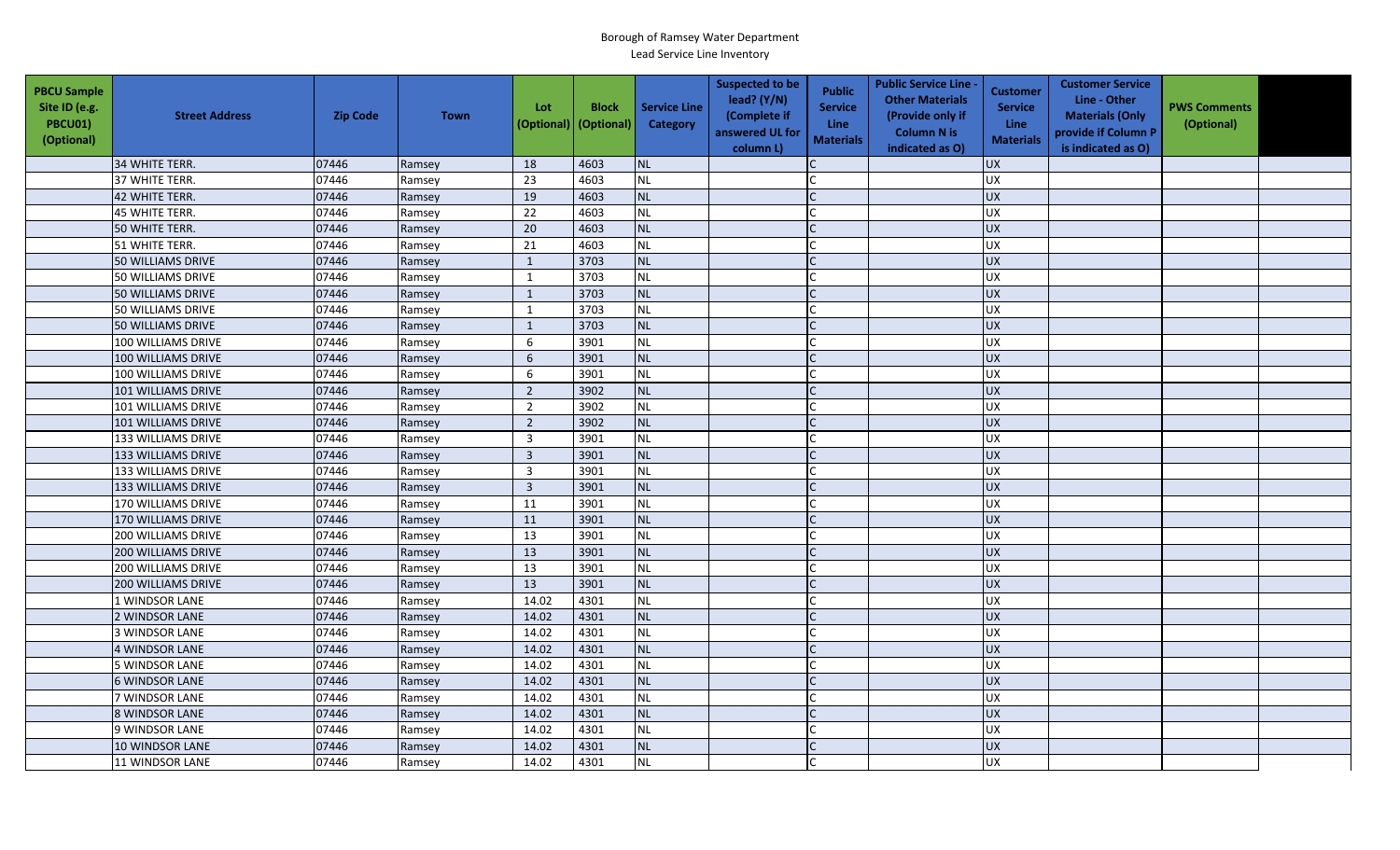| <b>PBCU Sample</b><br>Site ID (e.g.<br><b>PBCU01)</b><br>(Optional) | <b>Street Address</b>  | <b>Zip Code</b> | <b>Town</b> | Lot<br>(Optional) | <b>Block</b><br>(Optional) | <b>Service Line</b><br><b>Category</b> | <b>Suspected to be</b><br>lead? (Y/N)<br>(Complete if<br>answered UL for<br>column L) | <b>Public</b><br><b>Service</b><br><b>Line</b><br><b>Materials</b> | <b>Public Service Line -</b><br><b>Other Materials</b><br>(Provide only if<br><b>Column N is</b><br>indicated as O) | Customer<br><b>Service</b><br>Line<br><b>Materials</b> | <b>Customer Service</b><br>Line - Other<br><b>Materials (Only</b><br>provide if Column P<br>is indicated as O) | <b>PWS Comments</b><br>(Optional) |  |
|---------------------------------------------------------------------|------------------------|-----------------|-------------|-------------------|----------------------------|----------------------------------------|---------------------------------------------------------------------------------------|--------------------------------------------------------------------|---------------------------------------------------------------------------------------------------------------------|--------------------------------------------------------|----------------------------------------------------------------------------------------------------------------|-----------------------------------|--|
|                                                                     | <b>12 WINDSOR LANE</b> | 07446           | Ramsey      | 14.02             | 4301                       | <b>NL</b>                              |                                                                                       |                                                                    |                                                                                                                     | <b>UX</b>                                              |                                                                                                                |                                   |  |
|                                                                     | 13 WINDSOR LANE        | 07446           | Ramsey      | 14.02             | 4301                       | $\sf NL$                               |                                                                                       |                                                                    |                                                                                                                     | <b>UX</b>                                              |                                                                                                                |                                   |  |
|                                                                     | 14 WINDSOR LANE        | 07446           | Ramsey      | 14.02             | 4301                       | <b>NL</b>                              |                                                                                       |                                                                    |                                                                                                                     | <b>UX</b>                                              |                                                                                                                |                                   |  |
|                                                                     | <b>15 WINDSOR LANE</b> | 07446           | Ramsey      | 14.02             | 4301                       | <b>NL</b>                              |                                                                                       |                                                                    |                                                                                                                     | <b>UX</b>                                              |                                                                                                                |                                   |  |
|                                                                     | 16 WINDSOR LANE        | 07446           | Ramsey      | 14.02             | 4301                       | <b>NL</b>                              |                                                                                       |                                                                    |                                                                                                                     | <b>UX</b>                                              |                                                                                                                |                                   |  |
|                                                                     | 17 WINDSOR LANE        | 07446           | Ramsey      | 14.02             | 4301                       | NL                                     |                                                                                       |                                                                    |                                                                                                                     | <b>UX</b>                                              |                                                                                                                |                                   |  |
|                                                                     | 18 WINDSOR LANE        | 07446           | Ramsey      | 14.02             | 4301                       | <b>NL</b>                              |                                                                                       |                                                                    |                                                                                                                     | <b>UX</b>                                              |                                                                                                                |                                   |  |
|                                                                     | 19 WINDSOR LANE        | 07446           | Ramsey      | 14.02             | 4301                       | <b>NL</b>                              |                                                                                       |                                                                    |                                                                                                                     | <b>UX</b>                                              |                                                                                                                |                                   |  |
|                                                                     | 20 WINDSOR LANE        | 07446           | Ramsey      | 14.02             | 4301                       | NL                                     |                                                                                       |                                                                    |                                                                                                                     | <b>UX</b>                                              |                                                                                                                |                                   |  |
|                                                                     | 21 WINDSOR LANE        | 07446           | Ramsey      | 14.02             | 4301                       | NL                                     |                                                                                       |                                                                    |                                                                                                                     | UX                                                     |                                                                                                                |                                   |  |
|                                                                     | <b>22 WINDSOR LANE</b> | 07446           | Ramsey      | 14.02             | 4301                       | NL                                     |                                                                                       |                                                                    |                                                                                                                     | <b>UX</b>                                              |                                                                                                                |                                   |  |
|                                                                     | 23 WINDSOR LANE        | 07446           | Ramsey      | 14.02             | 4301                       | <b>NL</b>                              |                                                                                       |                                                                    |                                                                                                                     | <b>UX</b>                                              |                                                                                                                |                                   |  |
|                                                                     | 24 WINDSOR LANE        | 07446           | Ramsey      | 14.02             | 4301                       | <b>NL</b>                              |                                                                                       |                                                                    |                                                                                                                     | <b>UX</b>                                              |                                                                                                                |                                   |  |
|                                                                     | 25 WINDSOR LANE        | 07446           | Ramsey      | 14.02             | 4301                       | NL                                     |                                                                                       |                                                                    |                                                                                                                     | <b>UX</b>                                              |                                                                                                                |                                   |  |
|                                                                     | <b>26 WINDSOR LANE</b> | 07446           | Ramsey      | 14.02             | 4301                       | <b>NL</b>                              |                                                                                       |                                                                    |                                                                                                                     | <b>UX</b>                                              |                                                                                                                |                                   |  |
|                                                                     | 27 WINDSOR LANE        | 07446           | Ramsey      | 14.02             | 4301                       | NL                                     |                                                                                       |                                                                    |                                                                                                                     | <b>UX</b>                                              |                                                                                                                |                                   |  |
|                                                                     | 28 WINDSOR LANE        | 07446           | Ramsey      | 14.02             | 4301                       | <b>NL</b>                              |                                                                                       |                                                                    |                                                                                                                     | <b>UX</b>                                              |                                                                                                                |                                   |  |
|                                                                     | 29 WINDSOR LANE        | 07446           | Ramsey      | 14.02             | 4301                       | NL                                     |                                                                                       |                                                                    |                                                                                                                     | UX                                                     |                                                                                                                |                                   |  |
|                                                                     | <b>30 WINDSOR LANE</b> | 07446           | Ramsey      | 14.02             | 4301                       | <b>NL</b>                              |                                                                                       |                                                                    |                                                                                                                     | <b>UX</b>                                              |                                                                                                                |                                   |  |
|                                                                     | 31 WINDSOR LANE        | 07446           | Ramsey      | 14.02             | 4301                       | <b>NL</b>                              |                                                                                       |                                                                    |                                                                                                                     | <b>UX</b>                                              |                                                                                                                |                                   |  |
|                                                                     | 32 WINDSOR LANE        | 07446           | Ramsey      | 14.02             | 4301                       | NL                                     |                                                                                       |                                                                    |                                                                                                                     | <b>UX</b>                                              |                                                                                                                |                                   |  |
|                                                                     | 33 WINDSOR LANE        | 07446           | Ramsey      | 14.02             | 4301                       | NL                                     |                                                                                       |                                                                    |                                                                                                                     | UX                                                     |                                                                                                                |                                   |  |
|                                                                     | <b>34 WINDSOR LANE</b> | 07446           | Ramsey      | 14.02             | 4301                       | <b>NL</b>                              |                                                                                       |                                                                    |                                                                                                                     | <b>UX</b>                                              |                                                                                                                |                                   |  |
|                                                                     | 35 WINDSOR LANE        | 07446           | Ramsey      | 14.02             | 4301                       | NL                                     |                                                                                       |                                                                    |                                                                                                                     | <b>UX</b>                                              |                                                                                                                |                                   |  |
|                                                                     | 36 WINDSOR LANE        | 07446           | Ramsey      | 14.02             | 4301                       | NL                                     |                                                                                       |                                                                    |                                                                                                                     | <b>UX</b>                                              |                                                                                                                |                                   |  |
|                                                                     | 37 WINDSOR LANE        | 07446           | Ramsey      | 14.02             | 4301                       | <b>NL</b>                              |                                                                                       |                                                                    |                                                                                                                     | <b>UX</b>                                              |                                                                                                                |                                   |  |
|                                                                     | 38 WINDSOR LANE        | 07446           | Ramsey      | 14.02             | 4301                       | <b>NL</b>                              |                                                                                       |                                                                    |                                                                                                                     | <b>UX</b>                                              |                                                                                                                |                                   |  |
|                                                                     | 39 WINDSOR LANE        | 07446           | Ramsey      | 14.02             | 4301                       | <b>NL</b>                              |                                                                                       |                                                                    |                                                                                                                     | <b>UX</b>                                              |                                                                                                                |                                   |  |
|                                                                     | 40 WINDSOR LANE        | 07446           | Ramsey      | 14.02             | 4301                       | <b>NL</b>                              |                                                                                       |                                                                    |                                                                                                                     | <b>UX</b>                                              |                                                                                                                |                                   |  |
|                                                                     | 41 WINDSOR LANE        | 07446           | Ramsey      | 14.02             | 4301                       | NL                                     |                                                                                       |                                                                    |                                                                                                                     | <b>UX</b>                                              |                                                                                                                |                                   |  |
|                                                                     | 42 WINDSOR LANE        | 07446           | Ramsey      | 14.02             | 4301                       | <b>NL</b>                              |                                                                                       |                                                                    |                                                                                                                     | <b>UX</b>                                              |                                                                                                                |                                   |  |
|                                                                     | 43 WINDSOR LANE        | 07446           | Ramsey      | 14.02             | 4301                       | $\sf NL$                               |                                                                                       |                                                                    |                                                                                                                     | UX                                                     |                                                                                                                |                                   |  |
|                                                                     | <b>44 WINDSOR LANE</b> | 07446           | Ramsey      | 14.02             | 4301                       | <b>NL</b>                              |                                                                                       |                                                                    |                                                                                                                     | <b>UX</b>                                              |                                                                                                                |                                   |  |
|                                                                     | <b>45 WINDSOR LANE</b> | 07446           | Ramsey      | 14.02             | 4301                       | <b>NL</b>                              |                                                                                       |                                                                    |                                                                                                                     | <b>UX</b>                                              |                                                                                                                |                                   |  |
|                                                                     | <b>46 WINDSOR LANE</b> | 07446           | Ramsey      | 14.02             | 4301                       | NL                                     |                                                                                       |                                                                    |                                                                                                                     | <b>UX</b>                                              |                                                                                                                |                                   |  |
|                                                                     | 47 WINDSOR LANE        | 07446           | Ramsey      | 14.02             | 4301                       | NL                                     |                                                                                       |                                                                    |                                                                                                                     | <b>UX</b>                                              |                                                                                                                |                                   |  |
|                                                                     | <b>48 WINDSOR LANE</b> | 07446           | Ramsey      | 14.02             | 4301                       | <b>NL</b>                              |                                                                                       |                                                                    |                                                                                                                     | <b>UX</b>                                              |                                                                                                                |                                   |  |
|                                                                     | <b>49 WINDSOR LANE</b> | 07446           | Ramsey      | 14.02             | 4301                       | <b>NL</b>                              |                                                                                       |                                                                    |                                                                                                                     | <b>UX</b>                                              |                                                                                                                |                                   |  |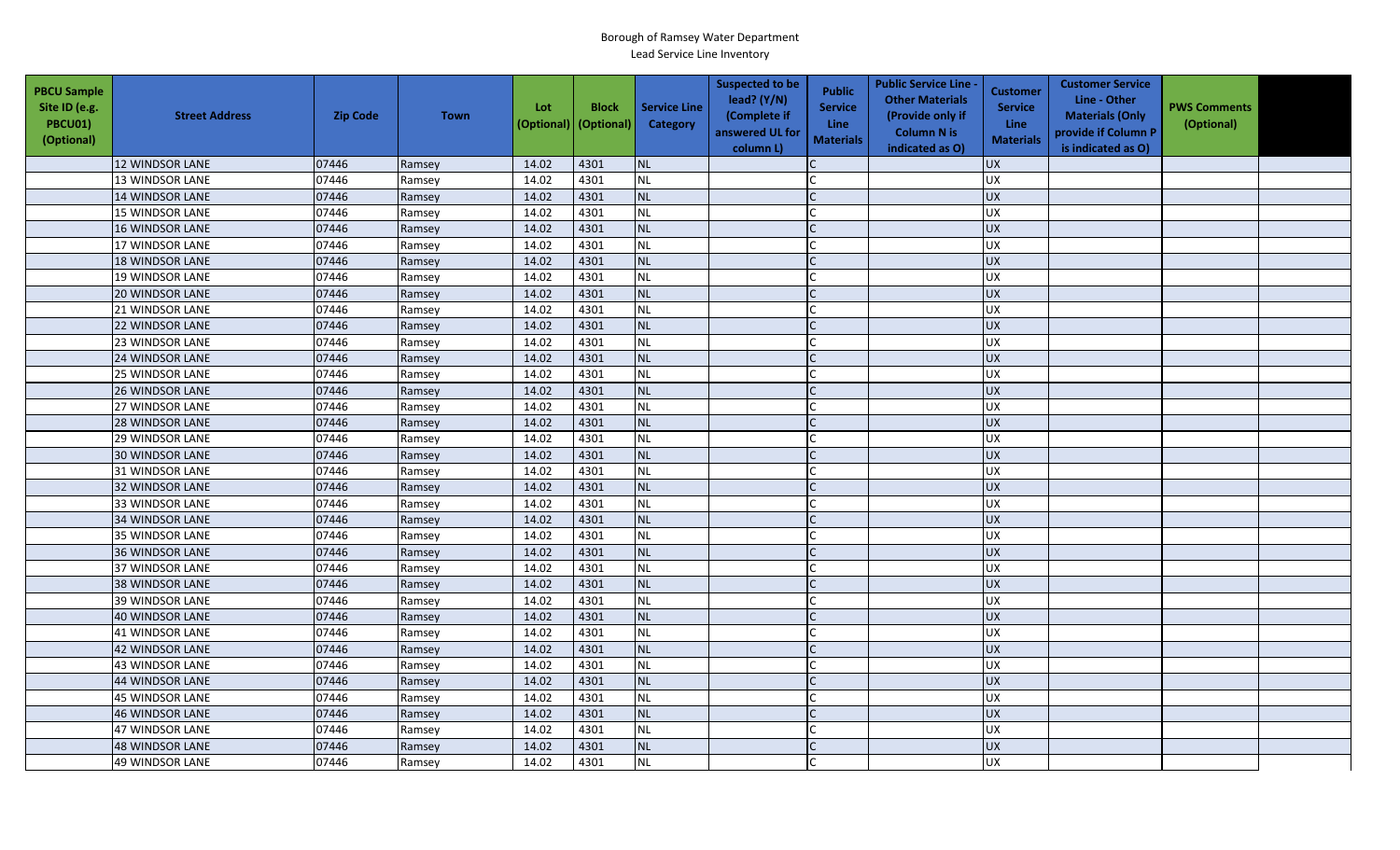| <b>PBCU Sample</b><br>Site ID (e.g.<br>PBCU01)<br>(Optional) | <b>Street Address</b>  | <b>Zip Code</b> | <b>Town</b> | Lot<br>(Optional) | <b>Block</b><br>(Optional) | <b>Service Line</b><br><b>Category</b> | <b>Suspected to be</b><br>lead? (Y/N)<br>(Complete if<br>answered UL for<br>column L) | <b>Public</b><br><b>Service</b><br><b>Line</b><br><b>Materials</b> | <b>Public Service Line -</b><br><b>Other Materials</b><br>(Provide only if<br><b>Column N is</b><br>indicated as O) | Customer<br><b>Service</b><br>Line<br><b>Materials</b> | <b>Customer Service</b><br>Line - Other<br><b>Materials (Only</b><br>provide if Column P<br>is indicated as O) | <b>PWS Comments</b><br>(Optional) |  |
|--------------------------------------------------------------|------------------------|-----------------|-------------|-------------------|----------------------------|----------------------------------------|---------------------------------------------------------------------------------------|--------------------------------------------------------------------|---------------------------------------------------------------------------------------------------------------------|--------------------------------------------------------|----------------------------------------------------------------------------------------------------------------|-----------------------------------|--|
|                                                              | 50 WINDSOR LANE        | 07446           | Ramsey      | 14.02             | 4301                       | <b>NL</b>                              |                                                                                       |                                                                    |                                                                                                                     | <b>UX</b>                                              |                                                                                                                |                                   |  |
|                                                              | 51 WINDSOR LANE        | 07446           | Ramsey      | 14.02             | 4301                       | <b>NL</b>                              |                                                                                       |                                                                    |                                                                                                                     | <b>UX</b>                                              |                                                                                                                |                                   |  |
|                                                              | <b>52 WINDSOR LANE</b> | 07446           | Ramsey      | 14.02             | 4301                       | <b>NL</b>                              |                                                                                       |                                                                    |                                                                                                                     | <b>UX</b>                                              |                                                                                                                |                                   |  |
|                                                              | 53 WINDSOR LANE        | 07446           | Ramsey      | 14.02             | 4301                       | <b>NL</b>                              |                                                                                       |                                                                    |                                                                                                                     | <b>UX</b>                                              |                                                                                                                |                                   |  |
|                                                              | 54 WINDSOR LANE        | 07446           | Ramsey      | 14.02             | 4301                       | <b>NL</b>                              |                                                                                       |                                                                    |                                                                                                                     | <b>UX</b>                                              |                                                                                                                |                                   |  |
|                                                              | 55 WINDSOR LANE        | 07446           | Ramsey      | 14.02             | 4301                       | <b>NL</b>                              |                                                                                       |                                                                    |                                                                                                                     | <b>UX</b>                                              |                                                                                                                |                                   |  |
|                                                              | 56 WINDSOR LANE        | 07446           | Ramsey      | 14.02             | 4301                       | <b>NL</b>                              |                                                                                       |                                                                    |                                                                                                                     | <b>UX</b>                                              |                                                                                                                |                                   |  |
|                                                              | 57 WINDSOR LANE        | 07446           | Ramsey      | 14.02             | 4301                       | <b>NL</b>                              |                                                                                       |                                                                    |                                                                                                                     | <b>UX</b>                                              |                                                                                                                |                                   |  |
|                                                              | 58 WINDSOR LANE        | 07446           | Ramsey      | 14.02             | 4301                       | <b>NL</b>                              |                                                                                       |                                                                    |                                                                                                                     | <b>UX</b>                                              |                                                                                                                |                                   |  |
|                                                              | 59 WINDSOR LANE        | 07446           | Ramsey      | 14.02             | 4301                       | <b>NL</b>                              |                                                                                       |                                                                    |                                                                                                                     | UX                                                     |                                                                                                                |                                   |  |
|                                                              | 60 WINDSOR LANE        | 07446           | Ramsey      | 14.02             | 4301                       | <b>NL</b>                              |                                                                                       |                                                                    |                                                                                                                     | <b>UX</b>                                              |                                                                                                                |                                   |  |
|                                                              | <b>61 WINDSOR LANE</b> | 07446           | Ramsey      | 14.02             | 4301                       | <b>NL</b>                              |                                                                                       |                                                                    |                                                                                                                     | <b>UX</b>                                              |                                                                                                                |                                   |  |
|                                                              | <b>62 WINDSOR LANE</b> | 07446           | Ramsey      | 14.02             | 4301                       | <b>NL</b>                              |                                                                                       |                                                                    |                                                                                                                     | <b>UX</b>                                              |                                                                                                                |                                   |  |
|                                                              | <b>63 WINDSOR LANE</b> | 07446           | Ramsey      | 14.02             | 4301                       | <b>NL</b>                              |                                                                                       |                                                                    |                                                                                                                     | <b>UX</b>                                              |                                                                                                                |                                   |  |
|                                                              | <b>64 WINDSOR LANE</b> | 07446           | Ramsey      | 14.02             | 4301                       | <b>NL</b>                              |                                                                                       |                                                                    |                                                                                                                     | <b>UX</b>                                              |                                                                                                                |                                   |  |
|                                                              | <b>65 WINDSOR LANE</b> | 07446           | Ramsey      | 14.02             | 4301                       | <b>NL</b>                              |                                                                                       |                                                                    |                                                                                                                     | <b>UX</b>                                              |                                                                                                                |                                   |  |
|                                                              | 66 WINDSOR LANE        | 07446           | Ramsey      | 14.02             | 4301                       | <b>NL</b>                              |                                                                                       |                                                                    |                                                                                                                     | UX                                                     |                                                                                                                |                                   |  |
|                                                              | 67 WINDSOR LANE        | 07446           | Ramsey      | 14.02             | 4301                       | <b>NL</b>                              |                                                                                       |                                                                    |                                                                                                                     | UX                                                     |                                                                                                                |                                   |  |
|                                                              | <b>68 WINDSOR LANE</b> | 07446           | Ramsey      | 14.02             | 4301                       | <b>NL</b>                              |                                                                                       |                                                                    |                                                                                                                     | <b>UX</b>                                              |                                                                                                                |                                   |  |
|                                                              | 69 WINDSOR LANE        | 07446           | Ramsey      | 14.02             | 4301                       | <b>NL</b>                              |                                                                                       |                                                                    |                                                                                                                     | <b>UX</b>                                              |                                                                                                                |                                   |  |
|                                                              | 70 WINDSOR LANE        | 07446           | Ramsey      | 14.02             | 4301                       | <b>NL</b>                              |                                                                                       |                                                                    |                                                                                                                     | <b>UX</b>                                              |                                                                                                                |                                   |  |
|                                                              | 71 WINDSOR LANE        | 07446           | Ramsey      | 14.02             | 4301                       | <b>NL</b>                              |                                                                                       |                                                                    |                                                                                                                     | <b>UX</b>                                              |                                                                                                                |                                   |  |
|                                                              | 72 WINDSOR LANE        | 07446           | Ramsey      | 14.02             | 4301                       | <b>NL</b>                              |                                                                                       |                                                                    |                                                                                                                     | UX                                                     |                                                                                                                |                                   |  |
|                                                              | 73 WINDSOR LANE        | 07446           | Ramsey      | 14.02             | 4301                       | <b>NL</b>                              |                                                                                       |                                                                    |                                                                                                                     | UX                                                     |                                                                                                                |                                   |  |
|                                                              | <b>74 WINDSOR LANE</b> | 07446           | Ramsey      | 14.02             | 4301                       | <b>NL</b>                              |                                                                                       |                                                                    |                                                                                                                     | <b>UX</b>                                              |                                                                                                                |                                   |  |
|                                                              | 75 WINDSOR LANE        | 07446           | Ramsey      | 14.02             | 4301                       | <b>NL</b>                              |                                                                                       |                                                                    |                                                                                                                     | <b>UX</b>                                              |                                                                                                                |                                   |  |
|                                                              | <b>76 WINDSOR LANE</b> | 07446           | Ramsey      | 14.02             | 4301                       | <b>NL</b>                              |                                                                                       |                                                                    |                                                                                                                     | UX                                                     |                                                                                                                |                                   |  |
|                                                              | 77 WINDSOR LANE        | 07446           | Ramsey      | 14.02             | 4301                       | <b>NL</b>                              |                                                                                       |                                                                    |                                                                                                                     | <b>UX</b>                                              |                                                                                                                |                                   |  |
|                                                              | 78 WINDSOR LANE        | 07446           | Ramsey      | 14.02             | 4301                       | <b>NL</b>                              |                                                                                       |                                                                    |                                                                                                                     | <b>UX</b>                                              |                                                                                                                |                                   |  |
|                                                              | 79 WINDSOR LANE        | 07446           | Ramsey      | 14.02             | 4301                       | <b>NL</b>                              |                                                                                       |                                                                    |                                                                                                                     | <b>UX</b>                                              |                                                                                                                |                                   |  |
|                                                              | 80 WINDSOR LANE        | 07446           | Ramsey      | 14.02             | 4301                       | <b>NL</b>                              |                                                                                       |                                                                    |                                                                                                                     | <b>UX</b>                                              |                                                                                                                |                                   |  |
|                                                              | 81 WINDSOR LANE        | 07446           | Ramsey      | 14.02             | 4301                       | <b>NL</b>                              |                                                                                       |                                                                    |                                                                                                                     | UX                                                     |                                                                                                                |                                   |  |
|                                                              | <b>83 WINDSOR LANE</b> | 07446           | Ramsey      | 14.02             | 4301                       | <b>NL</b>                              |                                                                                       |                                                                    |                                                                                                                     | <b>UX</b>                                              |                                                                                                                |                                   |  |
|                                                              | <b>85 WINDSOR LANE</b> | 07446           | Ramsey      | 14.02             | 4301                       | <b>NL</b>                              |                                                                                       |                                                                    |                                                                                                                     | <b>UX</b>                                              |                                                                                                                |                                   |  |
|                                                              | 87 WINDSOR LANE        | 07446           | Ramsey      | 14.02             | 4301                       | <b>NL</b>                              |                                                                                       |                                                                    |                                                                                                                     | <b>UX</b>                                              |                                                                                                                |                                   |  |
|                                                              | 89 WINDSOR LANE        | 07446           | Ramsey      | 14.02             | 4301                       | <b>NL</b>                              |                                                                                       |                                                                    |                                                                                                                     | <b>UX</b>                                              |                                                                                                                |                                   |  |
|                                                              | 91 WINDSOR LANE        | 07446           | Ramsey      | 14.02             | 4301                       | <b>NL</b>                              |                                                                                       |                                                                    |                                                                                                                     | UX                                                     |                                                                                                                |                                   |  |
|                                                              | 93 WINDSOR LANE        | 07446           | Ramsey      | 14.02             | 4301                       | <b>NL</b>                              |                                                                                       |                                                                    |                                                                                                                     | <b>UX</b>                                              |                                                                                                                |                                   |  |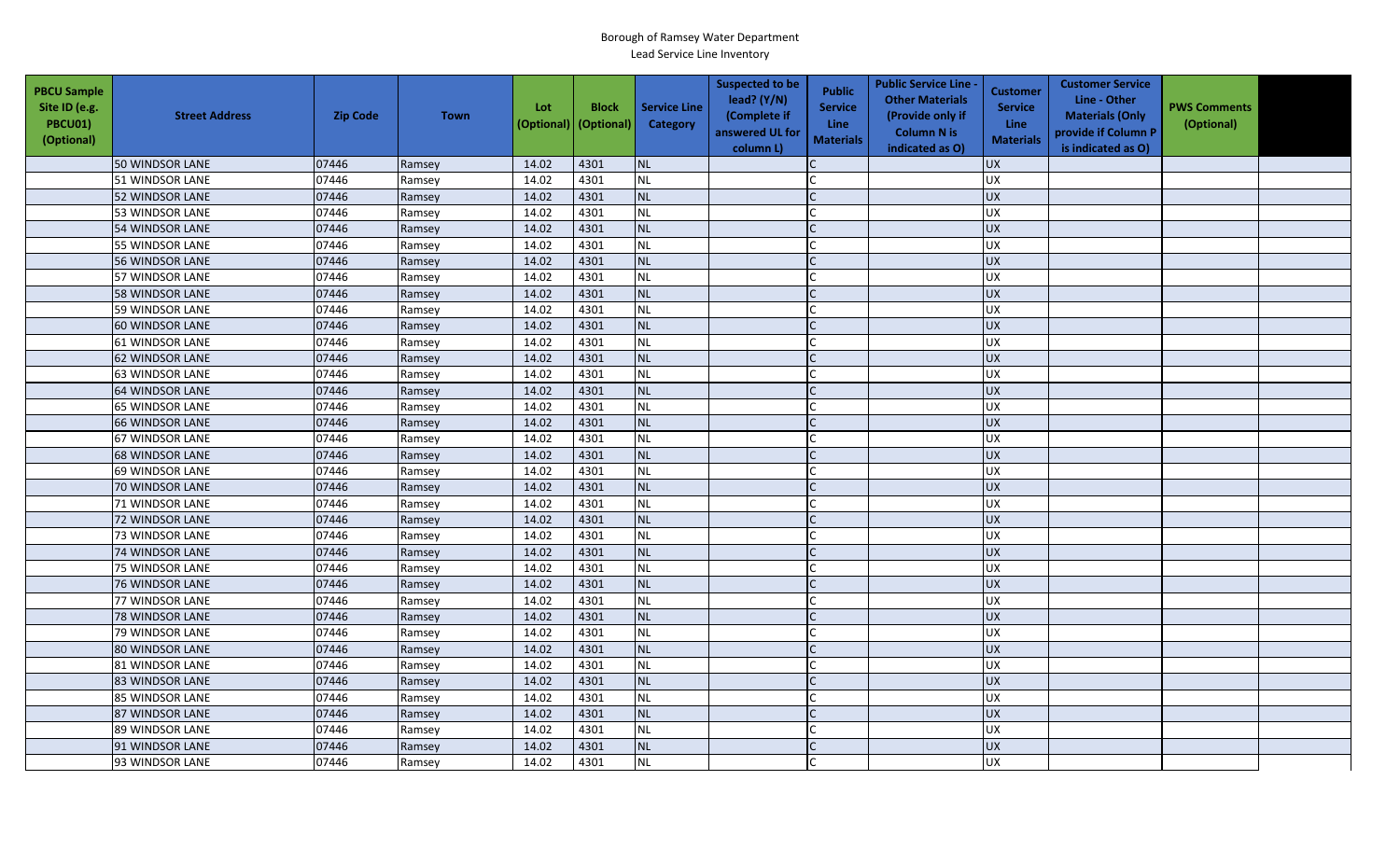| <b>PBCU Sample</b><br>Site ID (e.g.<br><b>PBCU01)</b><br>(Optional) | <b>Street Address</b>   | <b>Zip Code</b> | <b>Town</b> | Lot<br>(Optional) | <b>Block</b><br>(Optional) | <b>Service Line</b><br>Category | <b>Suspected to be</b><br>lead? (Y/N)<br>(Complete if<br>answered UL for<br>column L) | <b>Public</b><br><b>Service</b><br>Line<br><b>Materials</b> | <b>Public Service Line -</b><br><b>Other Materials</b><br>(Provide only if<br><b>Column N is</b><br>indicated as O) | <b>Customer</b><br><b>Service</b><br><b>Line</b><br><b>Materials</b> | <b>Customer Service</b><br>Line - Other<br><b>Materials (Only</b><br>provide if Column P<br>is indicated as O) | <b>PWS Comments</b><br>(Optional) |  |
|---------------------------------------------------------------------|-------------------------|-----------------|-------------|-------------------|----------------------------|---------------------------------|---------------------------------------------------------------------------------------|-------------------------------------------------------------|---------------------------------------------------------------------------------------------------------------------|----------------------------------------------------------------------|----------------------------------------------------------------------------------------------------------------|-----------------------------------|--|
|                                                                     | 95 WINDSOR LANE         | 07446           | Ramsey      | 14.02             | 4301                       | <b>NL</b>                       |                                                                                       |                                                             |                                                                                                                     | <b>UX</b>                                                            |                                                                                                                |                                   |  |
|                                                                     | 97 WINDSOR LANE         | 07446           | Ramsey      | 14.02             | 4301                       | <b>NL</b>                       |                                                                                       |                                                             |                                                                                                                     | <b>UX</b>                                                            |                                                                                                                |                                   |  |
|                                                                     | 99 WINDSOR LANE         | 07446           | Ramsey      | 14.02             | 4301                       | NL                              |                                                                                       |                                                             |                                                                                                                     | <b>UX</b>                                                            |                                                                                                                |                                   |  |
|                                                                     | 101 WINDSOR LANE        | 07446           | Ramsey      | 14.02             | 4301                       | <b>NL</b>                       |                                                                                       |                                                             |                                                                                                                     | UX                                                                   |                                                                                                                |                                   |  |
|                                                                     | 103 WINDSOR LANE        | 07446           | Ramsey      | 14.02             | 4301                       | <b>NL</b>                       |                                                                                       |                                                             |                                                                                                                     | <b>UX</b>                                                            |                                                                                                                |                                   |  |
|                                                                     | 105 WINDSOR LANE        | 07446           | Ramsey      | 14.02             | 4301                       | <b>NL</b>                       |                                                                                       |                                                             |                                                                                                                     | <b>UX</b>                                                            |                                                                                                                |                                   |  |
|                                                                     | 107 WINDSOR LANE        | 07446           | Ramsey      | 14.02             | 4301                       | <b>NL</b>                       |                                                                                       |                                                             |                                                                                                                     | <b>UX</b>                                                            |                                                                                                                |                                   |  |
|                                                                     | 109 WINDSOR LANE        | 07446           | Ramsey      | 14.02             | 4301                       | <b>NL</b>                       |                                                                                       |                                                             |                                                                                                                     | <b>UX</b>                                                            |                                                                                                                |                                   |  |
|                                                                     | 111 WINDSOR LANE        | 07446           | Ramsey      | 14.02             | 4301                       | <b>NL</b>                       |                                                                                       |                                                             |                                                                                                                     | UX                                                                   |                                                                                                                |                                   |  |
|                                                                     | 113 WINDSOR LANE        | 07446           | Ramsey      | 14.02             | 4301                       | <b>NL</b>                       |                                                                                       |                                                             |                                                                                                                     | <b>UX</b>                                                            |                                                                                                                |                                   |  |
|                                                                     | 115 WINDSOR LANE        | 07446           | Ramsey      | 14.02             | 4301                       | <b>NL</b>                       |                                                                                       |                                                             |                                                                                                                     | <b>UX</b>                                                            |                                                                                                                |                                   |  |
|                                                                     | 117 WINDSOR LANE        | 07446           | Ramsey      | 14.02             | 4301                       | NL                              |                                                                                       |                                                             |                                                                                                                     | <b>UX</b>                                                            |                                                                                                                |                                   |  |
|                                                                     | 119 WINDSOR LANE        | 07446           | Ramsey      | 14.02             | 4301                       | <b>NL</b>                       |                                                                                       |                                                             |                                                                                                                     | UX                                                                   |                                                                                                                |                                   |  |
|                                                                     | 121 WINDSOR LANE        | 07446           | Ramsey      | 14.02             | 4301                       | <b>NL</b>                       |                                                                                       |                                                             |                                                                                                                     | <b>UX</b>                                                            |                                                                                                                |                                   |  |
|                                                                     | 123 WINDSOR LANE        | 07446           | Ramsey      | 14.02             | 4301                       | <b>NL</b>                       |                                                                                       |                                                             |                                                                                                                     | UX                                                                   |                                                                                                                |                                   |  |
|                                                                     | 125 WINDSOR LANE        | 07446           | Ramsey      | 14.02             | 4301                       | <b>NL</b>                       |                                                                                       |                                                             |                                                                                                                     | <b>UX</b>                                                            |                                                                                                                |                                   |  |
|                                                                     | 127 WINDSOR LANE        | 07446           | Ramsey      | 14.02             | 4301                       | <b>NL</b>                       |                                                                                       |                                                             |                                                                                                                     | <b>UX</b>                                                            |                                                                                                                |                                   |  |
|                                                                     | WINDSOR-CLUB HSE        | 07446           | Ramsey      |                   |                            | <b>NL</b>                       |                                                                                       |                                                             |                                                                                                                     | UX                                                                   |                                                                                                                |                                   |  |
|                                                                     | WINDSOR- PIT #1         | 07446           | Ramsey      |                   |                            | <b>NL</b>                       |                                                                                       |                                                             |                                                                                                                     | UX                                                                   |                                                                                                                |                                   |  |
|                                                                     | WINDSOR- PIT #2         | 07446           | Ramsey      |                   |                            | <b>NL</b>                       |                                                                                       |                                                             |                                                                                                                     | <b>UX</b>                                                            |                                                                                                                |                                   |  |
|                                                                     | WINDSOR-PIT#3           | 07446           | Ramsey      |                   |                            | <b>NL</b>                       |                                                                                       |                                                             |                                                                                                                     | <b>UX</b>                                                            |                                                                                                                |                                   |  |
|                                                                     | WINDSOR- PIT #4         | 07446           | Ramsey      |                   |                            | <b>NL</b>                       |                                                                                       |                                                             |                                                                                                                     | <b>UX</b>                                                            |                                                                                                                |                                   |  |
|                                                                     | <b>WINDSOR POOL HSE</b> | 07446           | Ramsey      |                   |                            | <b>NL</b>                       |                                                                                       |                                                             |                                                                                                                     | UX                                                                   |                                                                                                                |                                   |  |
|                                                                     | 27 WOODLAND AVE.        | 07446           | Ramsey      | 16                | 2201                       | UL                              |                                                                                       |                                                             |                                                                                                                     | <b>UX</b>                                                            |                                                                                                                |                                   |  |
|                                                                     | 45 WOODLAND AVE.        | 07446           | Ramsey      | 17                | 2201                       | UL                              |                                                                                       |                                                             |                                                                                                                     | <b>UX</b>                                                            |                                                                                                                |                                   |  |
|                                                                     | 51 WOODLAND AVE.        | 07446           | Ramsey      | 18                | 2201                       | UL                              |                                                                                       |                                                             |                                                                                                                     | UX                                                                   |                                                                                                                |                                   |  |
|                                                                     | 59 WOODLAND AVE.        | 07446           | Ramsey      | 19                | 2201                       | UL                              |                                                                                       |                                                             |                                                                                                                     | <b>UX</b>                                                            |                                                                                                                |                                   |  |
|                                                                     | 75 WOODLAND AVE.        | 07446           | Ramsey      | 20.01             | 2201                       | UL                              |                                                                                       |                                                             |                                                                                                                     | <b>UX</b>                                                            |                                                                                                                |                                   |  |
|                                                                     | 85 WOODLAND AVE.        | 07446           | Ramsey      | 21                | 2201                       | UL                              |                                                                                       |                                                             |                                                                                                                     | <b>UX</b>                                                            |                                                                                                                |                                   |  |
|                                                                     | 87 WOODLAND AVE.        | 07446           | Ramsey      | 22                | 2201                       | UL                              |                                                                                       |                                                             |                                                                                                                     | <b>UX</b>                                                            |                                                                                                                |                                   |  |
|                                                                     | 99 WOODLAND AVE.        | 07446           | Ramsey      | 23                | 2201                       | UL                              |                                                                                       |                                                             |                                                                                                                     | <b>UX</b>                                                            |                                                                                                                |                                   |  |
|                                                                     | 109 WOODLAND AVE.       | 07446           | Ramsey      | 24                | 2201                       | UL                              |                                                                                       |                                                             |                                                                                                                     | <b>UX</b>                                                            |                                                                                                                |                                   |  |
|                                                                     | 117 WOODLAND AVE.       | 07446           | Ramsey      | 25                | 2201                       | UL                              |                                                                                       |                                                             |                                                                                                                     | $\overline{UX}$                                                      |                                                                                                                |                                   |  |
|                                                                     | 120 WOODLAND AVE.       | 07446           | Ramsey      | $\overline{2}$    | 2701                       | UL                              |                                                                                       |                                                             |                                                                                                                     | UX                                                                   |                                                                                                                |                                   |  |
|                                                                     | 125 WOODLAND AVE.       | 07446           | Ramsey      | 26                | 2201                       | UL                              |                                                                                       |                                                             |                                                                                                                     | UX                                                                   |                                                                                                                |                                   |  |
|                                                                     | 129 WOODLAND AVE.       | 07446           | Ramsey      | 27                | 2201                       | UL                              |                                                                                       |                                                             |                                                                                                                     | <b>UX</b>                                                            |                                                                                                                |                                   |  |
|                                                                     | 139 WOODLAND AVE.       | 07446           | Ramsey      | 28                | 2201                       | UL                              |                                                                                       |                                                             |                                                                                                                     | <b>UX</b>                                                            |                                                                                                                |                                   |  |
|                                                                     | 149 WOODLAND AVE.       | 07446           | Ramsey      | 25                | 2202                       | UL                              |                                                                                       |                                                             |                                                                                                                     | UX                                                                   |                                                                                                                |                                   |  |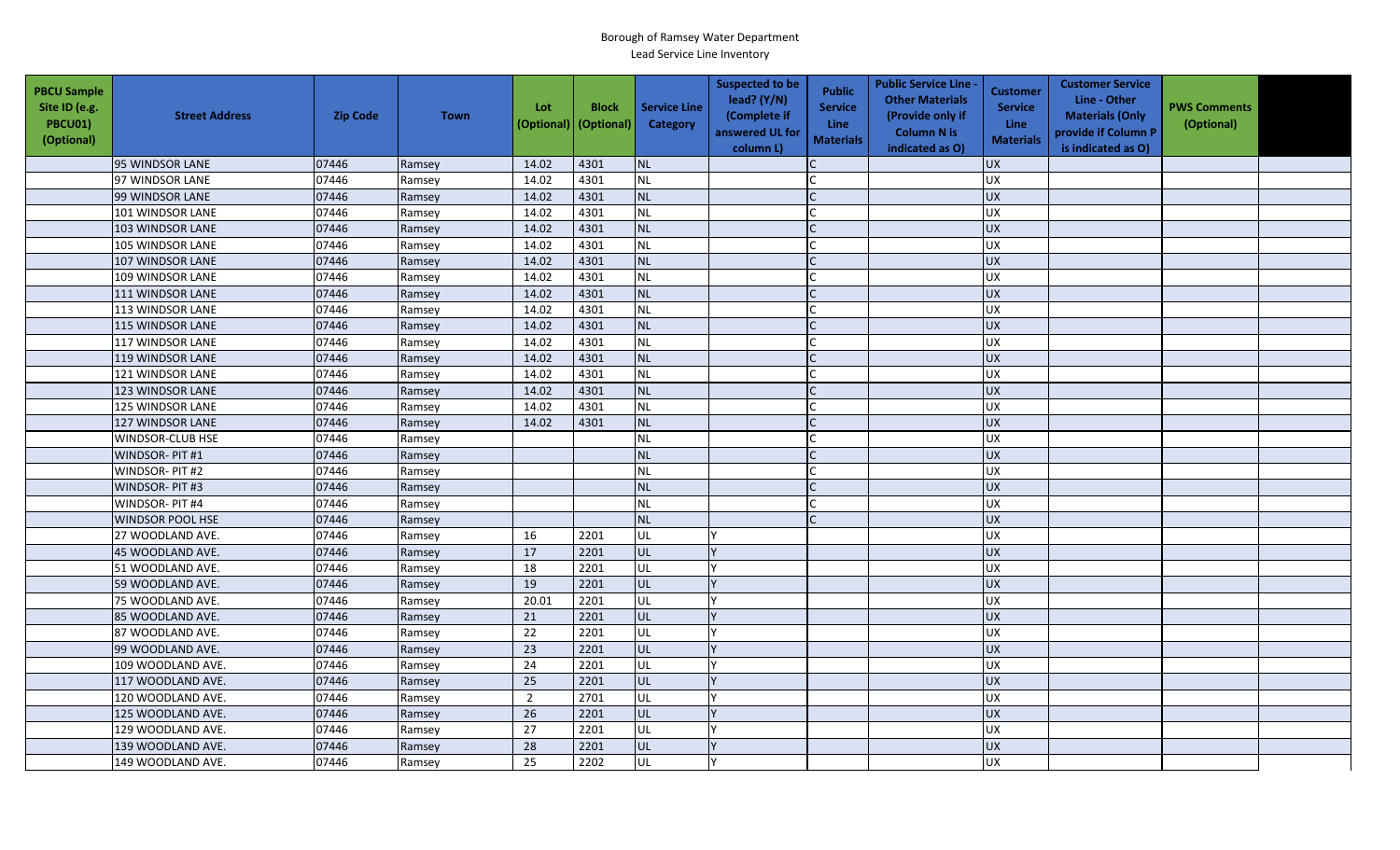| <b>PBCU Sample</b><br>Site ID (e.g.<br>PBCU01)<br>(Optional) | <b>Street Address</b> | <b>Zip Code</b> | <b>Town</b> | Lot<br>(Optional) | <b>Block</b><br>(Optional) | <b>Service Line</b><br>Category | <b>Suspected to be</b><br>lead? $(Y/N)$<br>(Complete if<br>answered UL for<br>column L) | <b>Public</b><br><b>Service</b><br><b>Line</b><br><b>Materials</b> | <b>Public Service Line -</b><br><b>Other Materials</b><br>(Provide only if<br><b>Column N is</b><br>indicated as O) | <b>Customer</b><br><b>Service</b><br><b>Line</b><br><b>Materials</b> | <b>Customer Service</b><br>Line - Other<br><b>Materials (Only</b><br>provide if Column P<br>is indicated as O) | <b>PWS Comments</b><br>(Optional) |  |
|--------------------------------------------------------------|-----------------------|-----------------|-------------|-------------------|----------------------------|---------------------------------|-----------------------------------------------------------------------------------------|--------------------------------------------------------------------|---------------------------------------------------------------------------------------------------------------------|----------------------------------------------------------------------|----------------------------------------------------------------------------------------------------------------|-----------------------------------|--|
|                                                              | 155 WOODLAND AVE.     | 07446           | Ramsey      | 26                | 2202                       | UL                              |                                                                                         |                                                                    |                                                                                                                     | <b>UX</b>                                                            |                                                                                                                |                                   |  |
|                                                              | 159 WOODLAND AVE.     | 07446           | Ramsey      | 27                | 2202                       | UL                              |                                                                                         |                                                                    |                                                                                                                     | UX                                                                   |                                                                                                                |                                   |  |
|                                                              | 163 WOODLAND AVE.     | 07446           | Ramsey      | 28                | 2202                       | UL                              |                                                                                         |                                                                    |                                                                                                                     | <b>UX</b>                                                            |                                                                                                                |                                   |  |
|                                                              | 167 WOODLAND AVE.     | 07446           | Ramsey      | 29                | 2202                       | UL                              |                                                                                         |                                                                    |                                                                                                                     | <b>UX</b>                                                            |                                                                                                                |                                   |  |
|                                                              | 173 WOODLAND AVE.     | 07446           | Ramsey      | 30                | 2202                       | UL                              |                                                                                         |                                                                    |                                                                                                                     | <b>UX</b>                                                            |                                                                                                                |                                   |  |
|                                                              | 177 WOODLAND AVE.     | 07446           | Ramsey      | 31                | 2202                       | UL                              |                                                                                         |                                                                    |                                                                                                                     | <b>UX</b>                                                            |                                                                                                                |                                   |  |
|                                                              | 192 WOODLAND AVE.     | 07446           | Ramsey      | 8                 | 2601                       | UL                              |                                                                                         |                                                                    |                                                                                                                     | <b>UX</b>                                                            |                                                                                                                |                                   |  |
|                                                              | 202 WOODLAND AVE.     | 07446           | Ramsey      | $\overline{7}$    | 2601                       | UL                              |                                                                                         |                                                                    |                                                                                                                     | <b>UX</b>                                                            |                                                                                                                |                                   |  |
|                                                              | 208 WOODLAND AVE.     | 07446           | Ramsey      | 6                 | 2601                       | UL                              |                                                                                         |                                                                    |                                                                                                                     | UX                                                                   |                                                                                                                |                                   |  |
|                                                              | 221 WOODLAND AVE.     | 07446           | Ramsey      | 20                | 2502                       | UL                              |                                                                                         |                                                                    |                                                                                                                     | <b>UX</b>                                                            |                                                                                                                |                                   |  |
|                                                              | 245 WOODLAND AVE.     | 07446           | Ramsey      | 19                | 2502                       | UL                              |                                                                                         |                                                                    |                                                                                                                     | <b>UX</b>                                                            |                                                                                                                |                                   |  |
|                                                              | 270 WOODLAND AVE.     | 07446           | Ramsey      | $\overline{3}$    | 2601                       | UL                              |                                                                                         |                                                                    |                                                                                                                     | UX                                                                   |                                                                                                                |                                   |  |
|                                                              | 275 WOODLAND AVE.     | 07446           | Ramsey      | 18                | 2502                       | UL                              |                                                                                         |                                                                    |                                                                                                                     | <b>UX</b>                                                            |                                                                                                                |                                   |  |
|                                                              | 285 WOODLAND AVE.     | 07446           | Ramsey      | 17                | 2502                       | UL                              |                                                                                         |                                                                    |                                                                                                                     | UX                                                                   |                                                                                                                |                                   |  |
|                                                              | 286 WOODLAND AVE.     | 07446           | Ramsey      | 3.01              | 2601                       | UL                              |                                                                                         |                                                                    |                                                                                                                     | <b>UX</b>                                                            |                                                                                                                |                                   |  |
|                                                              | 295 WOODLAND AVE.     | 07446           | Ramsey      | 10                | 2501                       | UL                              |                                                                                         |                                                                    |                                                                                                                     | <b>UX</b>                                                            |                                                                                                                |                                   |  |
|                                                              | 310 WOODLAND AVE.     | 07446           | Ramsey      | $\overline{4}$    | 2601                       | UL                              |                                                                                         |                                                                    |                                                                                                                     | UX                                                                   |                                                                                                                |                                   |  |
|                                                              | 311 WOODLAND AVE.     | 07446           | Ramsey      | 9.01              | 2501                       | UL                              |                                                                                         |                                                                    |                                                                                                                     | <b>UX</b>                                                            |                                                                                                                |                                   |  |
|                                                              | 333 WOODLAND AVE.     | 07446           | Ramsey      | $\overline{7}$    | 2501                       | UL                              |                                                                                         |                                                                    |                                                                                                                     | UX                                                                   |                                                                                                                |                                   |  |
|                                                              | 343 WOODLAND AVE.     | 07446           | Ramsey      | 6                 | 2501                       | UL                              |                                                                                         |                                                                    |                                                                                                                     | <b>UX</b>                                                            |                                                                                                                |                                   |  |
|                                                              | 357 WOODLAND AVE.     | 07446           | Ramsey      | $\overline{5}$    | 2501                       | <b>UL</b>                       |                                                                                         |                                                                    |                                                                                                                     | <b>UX</b>                                                            |                                                                                                                |                                   |  |
|                                                              | 367 WOODLAND AVE.     | 07446           | Ramsey      | $\mathbf{1}$      | 2601                       | UL                              |                                                                                         |                                                                    |                                                                                                                     | UX                                                                   |                                                                                                                |                                   |  |
|                                                              | 3 WOODS ROAD          | 07446           | Ramsey      | 19                | 3503                       | <b>NL</b>                       |                                                                                         |                                                                    |                                                                                                                     | <b>UX</b>                                                            |                                                                                                                |                                   |  |
|                                                              | 8 WOODS ROAD          | 07446           | Ramsey      | 1                 | 3504                       | <b>NL</b>                       |                                                                                         |                                                                    |                                                                                                                     | UX                                                                   |                                                                                                                |                                   |  |
|                                                              | 9 WOODS ROAD          | 07446           | Ramsey      | 18                | 3503                       | <b>NL</b>                       |                                                                                         | $\mathsf{C}$                                                       |                                                                                                                     | <b>UX</b>                                                            |                                                                                                                |                                   |  |
|                                                              | 15 WOODS ROAD         | 07446           | Ramsey      | 17                | 3503                       | <b>NL</b>                       |                                                                                         |                                                                    |                                                                                                                     | <b>UX</b>                                                            |                                                                                                                |                                   |  |
|                                                              | 16 WOODS ROAD         | 07446           | Ramsey      | $\overline{2}$    | 3504                       | <b>NL</b>                       |                                                                                         |                                                                    |                                                                                                                     | <b>UX</b>                                                            |                                                                                                                |                                   |  |
|                                                              | 21 WOODS ROAD         | 07446           | Ramsey      | 16                | 3503                       | <b>NL</b>                       |                                                                                         |                                                                    |                                                                                                                     | <b>UX</b>                                                            |                                                                                                                |                                   |  |
|                                                              | 24 WOODS ROAD         | 07446           | Ramsey      | $\overline{3}$    | 3504                       | NL                              |                                                                                         |                                                                    |                                                                                                                     | <b>UX</b>                                                            |                                                                                                                |                                   |  |
|                                                              | 27 WOODS ROAD         | 07446           | Ramsey      | 15                | 3503                       | <b>NL</b>                       |                                                                                         |                                                                    |                                                                                                                     | <b>UX</b>                                                            |                                                                                                                |                                   |  |
|                                                              | 32 WOODS ROAD         | 07446           | Ramsey      | $\overline{4}$    | 3504                       | <b>NL</b>                       |                                                                                         |                                                                    |                                                                                                                     | <b>UX</b>                                                            |                                                                                                                |                                   |  |
|                                                              | 33 WOODS ROAD         | 07446           | Ramsey      | 14                | 3503                       | <b>NL</b>                       |                                                                                         |                                                                    |                                                                                                                     | UX                                                                   |                                                                                                                |                                   |  |
|                                                              | 40 WOODS ROAD         | 07446           | Ramsey      | 5                 | 3504                       | <b>NL</b>                       |                                                                                         |                                                                    |                                                                                                                     | UX                                                                   |                                                                                                                |                                   |  |
|                                                              | 41 WOODS ROAD         | 07446           | Ramsey      | 13                | 3503                       | <b>NL</b>                       |                                                                                         |                                                                    |                                                                                                                     | <b>UX</b>                                                            |                                                                                                                |                                   |  |
|                                                              | 48 WOODS ROAD         | 07446           | Ramsey      | 6                 | 3504                       | <b>NL</b>                       |                                                                                         |                                                                    |                                                                                                                     | UX                                                                   |                                                                                                                |                                   |  |
|                                                              | 49 WOODS ROAD         | 07446           | Ramsey      | 12                | 3503                       | NL                              |                                                                                         |                                                                    |                                                                                                                     | <b>UX</b>                                                            |                                                                                                                |                                   |  |
|                                                              | 56 WOODS ROAD         | 07446           | Ramsey      | $\overline{7}$    | 3504                       | NL                              |                                                                                         |                                                                    |                                                                                                                     | <b>UX</b>                                                            |                                                                                                                |                                   |  |
|                                                              | 57 WOODS ROAD         | 07446           | Ramsey      | 11                | 3503                       | <b>NL</b>                       |                                                                                         |                                                                    |                                                                                                                     | <b>UX</b>                                                            |                                                                                                                |                                   |  |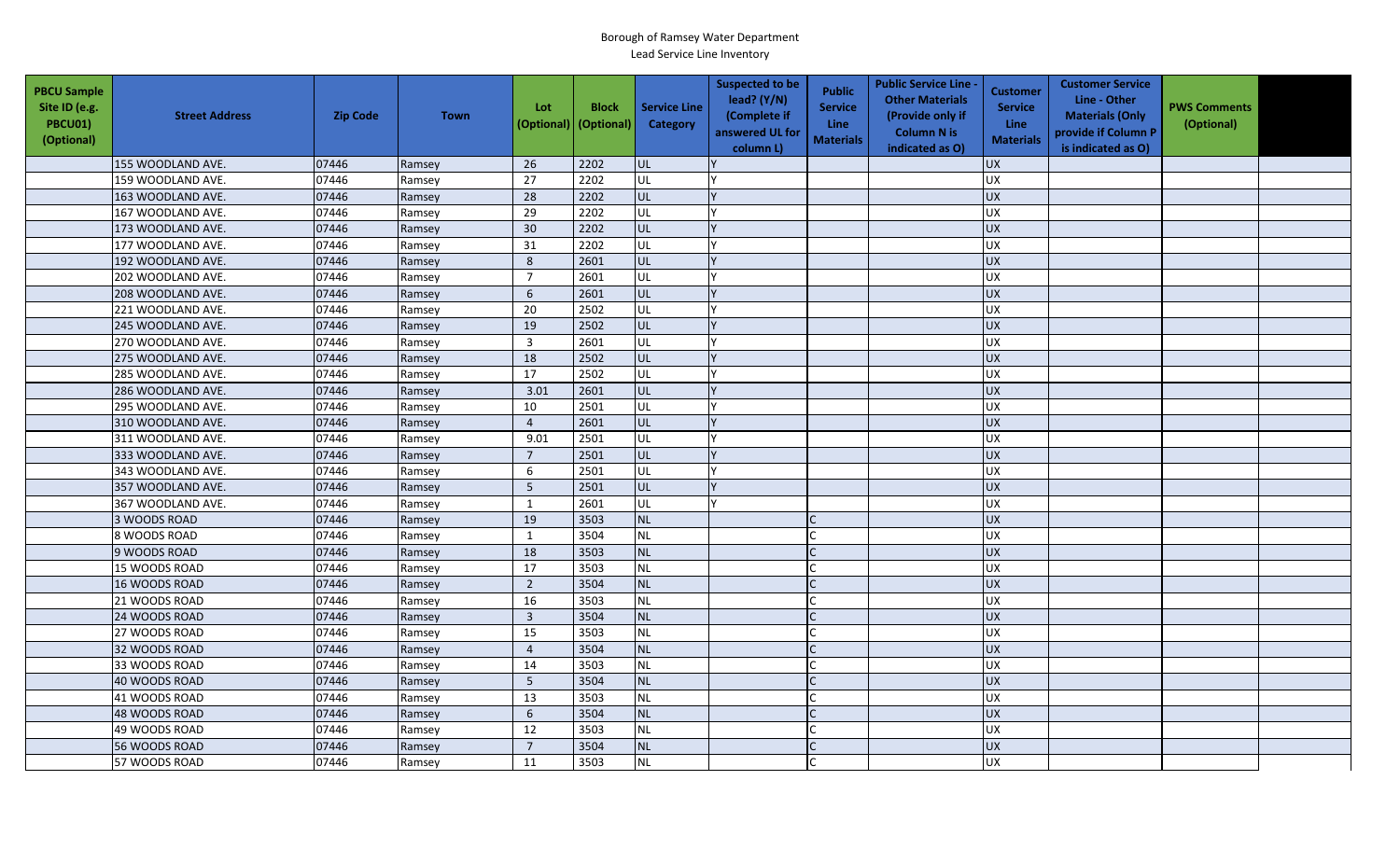| <b>PBCU Sample</b><br>Site ID (e.g.<br>PBCU01)<br>(Optional) | <b>Street Address</b>             | <b>Zip Code</b> | <b>Town</b> | Lot            | <b>Block</b><br>(Optional) (Optional) | <b>Service Line</b><br>Category | <b>Suspected to be</b><br>lead? $(Y/N)$<br>(Complete if<br>answered UL for<br>column L) | <b>Public</b><br><b>Service</b><br>Line<br><b>Materials</b> | <b>Public Service Line -</b><br><b>Other Materials</b><br>(Provide only if<br><b>Column N is</b><br>indicated as O) | <b>Customer</b><br><b>Service</b><br>Line<br><b>Materials</b> | <b>Customer Service</b><br>Line - Other<br><b>Materials (Only</b><br>provide if Column P<br>is indicated as O) | <b>PWS Comments</b><br>(Optional) |  |
|--------------------------------------------------------------|-----------------------------------|-----------------|-------------|----------------|---------------------------------------|---------------------------------|-----------------------------------------------------------------------------------------|-------------------------------------------------------------|---------------------------------------------------------------------------------------------------------------------|---------------------------------------------------------------|----------------------------------------------------------------------------------------------------------------|-----------------------------------|--|
|                                                              | <b>WYCKOFF AVE.-HUBBARD FIELD</b> | 07446           | Ramsey      |                |                                       | <b>NL</b>                       |                                                                                         |                                                             |                                                                                                                     | <b>UX</b>                                                     |                                                                                                                |                                   |  |
|                                                              | 9 WYCKOFF AVE                     | 07446           | Ramsey      | 9.01           | 2304                                  | <b>NL</b>                       |                                                                                         |                                                             |                                                                                                                     | UX                                                            |                                                                                                                |                                   |  |
|                                                              | 9 WYCKOFF AVE                     | 07446           | Ramsey      | 9.01           | 2304                                  | <b>NL</b>                       |                                                                                         |                                                             |                                                                                                                     | <b>UX</b>                                                     |                                                                                                                |                                   |  |
|                                                              | 14 WYCKOFF AVE.                   | 07446           | Ramsey      | $\mathbf{1}$   | 2902                                  | <b>NL</b>                       |                                                                                         |                                                             |                                                                                                                     | <b>UX</b>                                                     |                                                                                                                |                                   |  |
|                                                              | 15 WYCKOFF AVE.                   | 07446           | Ramsey      | 9              | 2304                                  | <b>NL</b>                       |                                                                                         |                                                             |                                                                                                                     | <b>UX</b>                                                     |                                                                                                                |                                   |  |
|                                                              | <b>30 WYCKOFF AVE</b>             | 07446           | Ramsey      | 21             | 2802                                  | <b>NL</b>                       |                                                                                         |                                                             |                                                                                                                     | <b>UX</b>                                                     |                                                                                                                |                                   |  |
|                                                              | 30 WYCKOFF AVE                    | 07446           | Ramsey      | 21             | 2802                                  | <b>NL</b>                       |                                                                                         |                                                             |                                                                                                                     | UX                                                            |                                                                                                                |                                   |  |
|                                                              | <b>30 WYCKOFF AVE</b>             | 07446           | Ramsey      | 21             | 2802                                  | <b>NL</b>                       |                                                                                         |                                                             |                                                                                                                     | <b>UX</b>                                                     |                                                                                                                |                                   |  |
|                                                              | 42 WYCKOFF AVE.                   | 07446           | Ramsey      | 20             | 2802                                  | <b>NL</b>                       |                                                                                         |                                                             |                                                                                                                     | <b>UX</b>                                                     |                                                                                                                |                                   |  |
|                                                              | 52 WYCKOFF AVE.                   | 07446           | Ramsey      | 19             | 2802                                  | <b>NL</b>                       |                                                                                         |                                                             |                                                                                                                     | <b>UX</b>                                                     |                                                                                                                |                                   |  |
|                                                              | 57 WYCKOFF AVE.                   | 07446           | Ramsey      | 10             | 2304                                  | <b>NL</b>                       |                                                                                         |                                                             |                                                                                                                     | <b>UX</b>                                                     |                                                                                                                |                                   |  |
|                                                              | 57 WYCKOFF AVE.                   | 07446           | Ramsey      |                |                                       | <b>NL</b>                       |                                                                                         |                                                             |                                                                                                                     | <b>UX</b>                                                     |                                                                                                                |                                   |  |
|                                                              | 68 WYCKOFF AVE.                   | 07446           | Ramsey      | 18             | 2802                                  | <b>NL</b>                       |                                                                                         |                                                             |                                                                                                                     | <b>UX</b>                                                     |                                                                                                                |                                   |  |
|                                                              | 68 WYCKOFF AVE.                   | 07446           | Ramsey      | 18             | 2802                                  | <b>NL</b>                       |                                                                                         |                                                             |                                                                                                                     | <b>UX</b>                                                     |                                                                                                                |                                   |  |
|                                                              | 74 WYCKOFF AVE.                   | 07446           | Ramsey      | 17             | 2802                                  | <b>NL</b>                       |                                                                                         |                                                             |                                                                                                                     | <b>UX</b>                                                     |                                                                                                                |                                   |  |
|                                                              | 90 WYCKOFF AVE.                   | 07446           | Ramsey      | 16             | 2802                                  | <b>NL</b>                       |                                                                                         |                                                             |                                                                                                                     | UX                                                            |                                                                                                                |                                   |  |
|                                                              | 98 WYCKOFF AVE.                   | 07446           | Ramsey      | 15             | 2802                                  | <b>NL</b>                       |                                                                                         |                                                             |                                                                                                                     | UX                                                            |                                                                                                                |                                   |  |
|                                                              | 110 WYCKOFF AVE.                  | 07446           | Ramsey      | 14             | 2802                                  | <b>NL</b>                       |                                                                                         |                                                             |                                                                                                                     | UX                                                            |                                                                                                                |                                   |  |
|                                                              | 130 WYCKOFF AVE.                  | 07446           | Ramsey      | 13             | 2802                                  | <b>NL</b>                       |                                                                                         |                                                             |                                                                                                                     | UX                                                            |                                                                                                                |                                   |  |
|                                                              | 156 WYCKOFF AVE.                  | 07446           | Ramsey      | 12.01          | 2802                                  | <b>NL</b>                       |                                                                                         |                                                             |                                                                                                                     | <b>UX</b>                                                     |                                                                                                                |                                   |  |
|                                                              | 170 WYCKOFF AVE.                  | 07446           | Ramsey      | 11.02          | 2802                                  | <b>NL</b>                       |                                                                                         |                                                             |                                                                                                                     | UX                                                            |                                                                                                                |                                   |  |
|                                                              | 180 WYCKOFF AVE.                  | 07446           | Ramsey      | 11.01          | 2802                                  | <b>NL</b>                       |                                                                                         |                                                             |                                                                                                                     | UX                                                            |                                                                                                                |                                   |  |
|                                                              | 187 WYCKOFF AVE.                  | 07446           | Ramsey      |                |                                       | <b>NL</b>                       |                                                                                         |                                                             |                                                                                                                     | UX                                                            |                                                                                                                |                                   |  |
|                                                              | 193 WYCKOFF AVE.                  | 07446           | Ramsey      |                |                                       | <b>NL</b>                       |                                                                                         |                                                             |                                                                                                                     | <b>UX</b>                                                     |                                                                                                                |                                   |  |
|                                                              | 200 WYCKOFF AVE.                  | 07446           | Ramsey      | 10             | 2802                                  | <b>NL</b>                       |                                                                                         |                                                             |                                                                                                                     | <b>UX</b>                                                     |                                                                                                                |                                   |  |
|                                                              | 205 WYCKOFF AVE.                  | 07446           | Ramsey      | 5              | 2701                                  | <b>NL</b>                       |                                                                                         |                                                             |                                                                                                                     | UX                                                            |                                                                                                                |                                   |  |
|                                                              | 220 WYCKOFF AVE.                  | 07446           | Ramsey      | $\overline{9}$ | 2802                                  | <b>NL</b>                       |                                                                                         |                                                             |                                                                                                                     | <b>UX</b>                                                     |                                                                                                                |                                   |  |
|                                                              | 223 WYCKOFF AVE.                  | 07446           | Ramsey      | 6              | 2701                                  | <b>NL</b>                       |                                                                                         |                                                             |                                                                                                                     | <b>UX</b>                                                     |                                                                                                                |                                   |  |
|                                                              | 228 WYCKOFF AVE.                  | 07446           | Ramsey      | 8              | 2802                                  | <b>NL</b>                       |                                                                                         |                                                             |                                                                                                                     | <b>UX</b>                                                     |                                                                                                                |                                   |  |
|                                                              | 232 WYCKOFF AVE.                  | 07446           | Ramsey      | $\overline{4}$ | 2801                                  | <b>NL</b>                       |                                                                                         |                                                             |                                                                                                                     | UX                                                            |                                                                                                                |                                   |  |
|                                                              | 235 WYCKOFF AVE.                  | 07446           | Ramsey      | $\overline{7}$ | 2701                                  | <b>NL</b>                       |                                                                                         |                                                             |                                                                                                                     | <b>UX</b>                                                     |                                                                                                                |                                   |  |
|                                                              | 243 WYCKOFF AVE.                  | 07446           | Ramsey      | 8              | 2701                                  | <b>NL</b>                       |                                                                                         |                                                             |                                                                                                                     | <b>UX</b>                                                     |                                                                                                                |                                   |  |
|                                                              | 250 WYCKOFF AVE.                  | 07446           | Ramsey      | $\overline{3}$ | 2801                                  | <b>NL</b>                       |                                                                                         |                                                             |                                                                                                                     | <b>UX</b>                                                     |                                                                                                                |                                   |  |
|                                                              | 250 WYCKOFF AVE.                  | 07446           | Ramsey      | $\overline{3}$ | 2801                                  | <b>NL</b>                       |                                                                                         |                                                             |                                                                                                                     | UX                                                            |                                                                                                                |                                   |  |
|                                                              | 251 WYCKOFF AVE.                  | 07446           | Ramsey      | $9\,$          | 2701                                  | <b>NL</b>                       |                                                                                         |                                                             |                                                                                                                     | UX                                                            |                                                                                                                |                                   |  |
|                                                              | 256 WYCKOFF AVE.                  | 07446           | Ramsey      | $\overline{2}$ | 2801                                  | <b>NL</b>                       |                                                                                         |                                                             |                                                                                                                     | UX                                                            |                                                                                                                |                                   |  |
|                                                              | 260 WYCKOFF AVE.                  | 07446           | Ramsey      | $\mathbf 1$    | 2801                                  | <b>NL</b>                       |                                                                                         |                                                             |                                                                                                                     | UX                                                            |                                                                                                                |                                   |  |
|                                                              | 261 WYCKOFF AVE.                  | 07446           | Ramsey      | 10             | 2701                                  | <b>NL</b>                       |                                                                                         |                                                             |                                                                                                                     | UX                                                            |                                                                                                                |                                   |  |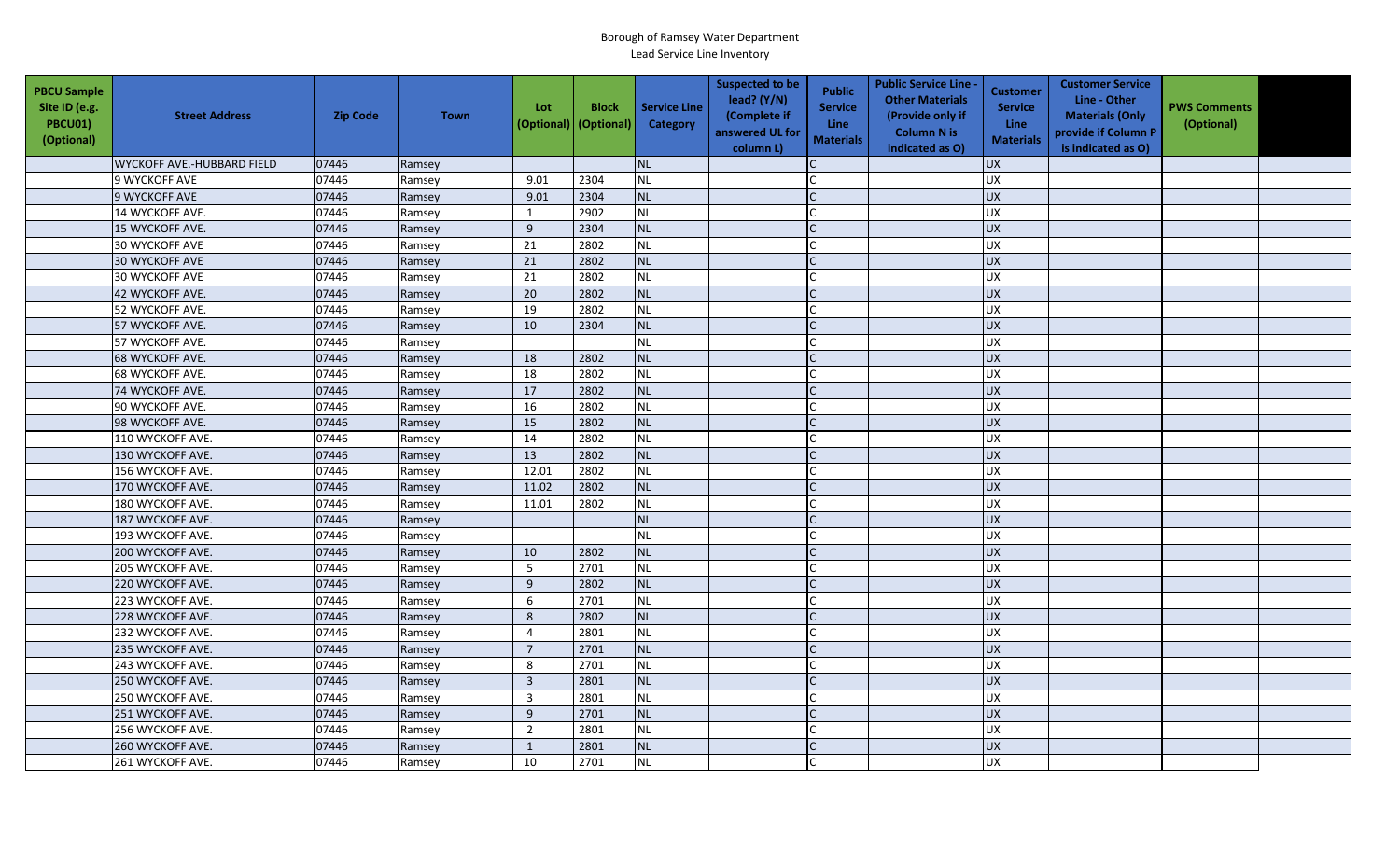| <b>PBCU Sample</b><br>Site ID (e.g.<br>PBCU01)<br>(Optional) | <b>Street Address</b> | <b>Zip Code</b> | <b>Town</b> | Lot<br>(Optional) | <b>Block</b><br>(Optional) | <b>Service Line</b><br><b>Category</b> | <b>Suspected to be</b><br>lead? (Y/N)<br>(Complete if<br>answered UL for<br>column L) | <b>Public</b><br><b>Service</b><br><b>Line</b><br><b>Materials</b> | <b>Public Service Line -</b><br><b>Other Materials</b><br>(Provide only if<br><b>Column N is</b><br>indicated as O) | <b>Customer</b><br><b>Service</b><br>Line<br><b>Materials</b> | <b>Customer Service</b><br>Line - Other<br><b>Materials (Only</b><br>provide if Column P<br>is indicated as O) | <b>PWS Comments</b><br>(Optional) |  |
|--------------------------------------------------------------|-----------------------|-----------------|-------------|-------------------|----------------------------|----------------------------------------|---------------------------------------------------------------------------------------|--------------------------------------------------------------------|---------------------------------------------------------------------------------------------------------------------|---------------------------------------------------------------|----------------------------------------------------------------------------------------------------------------|-----------------------------------|--|
|                                                              | 277 WYCKOFF AVE.      | 07446           | Ramsey      | 12                | 3201                       | <b>NL</b>                              |                                                                                       |                                                                    |                                                                                                                     | <b>UX</b>                                                     |                                                                                                                |                                   |  |
|                                                              | 282 WYCKOFF AVE.      | 07446           | Ramsey      | 18                | 3202                       | <b>NL</b>                              |                                                                                       |                                                                    |                                                                                                                     | <b>UX</b>                                                     |                                                                                                                |                                   |  |
|                                                              | 288 WYCKOFF AVE.      | 07446           | Ramsey      | 17                | 3202                       | <b>NL</b>                              |                                                                                       |                                                                    |                                                                                                                     | <b>UX</b>                                                     |                                                                                                                |                                   |  |
|                                                              | 291 WYCKOFF AVE.      | 07446           | Ramsey      | 13                | 3201                       | <b>NL</b>                              |                                                                                       |                                                                    |                                                                                                                     | <b>UX</b>                                                     |                                                                                                                |                                   |  |
|                                                              | 292 WYCKOFF AVE.      | 07446           | Ramsey      | 16                | 3202                       | <b>NL</b>                              |                                                                                       |                                                                    |                                                                                                                     | <b>UX</b>                                                     |                                                                                                                |                                   |  |
|                                                              | 297 WYCKOFF AVE.      | 07446           | Ramsey      | 14                | 3201                       | <b>NL</b>                              |                                                                                       |                                                                    |                                                                                                                     | <b>UX</b>                                                     |                                                                                                                |                                   |  |
|                                                              | 300 WYCKOFF AVE.      | 07446           | Ramsey      | 15                | 3202                       | <b>NL</b>                              |                                                                                       | $\mathsf{C}$                                                       |                                                                                                                     | <b>UX</b>                                                     |                                                                                                                |                                   |  |
|                                                              | 302 WYCKOFF AVE.      | 07446           | Ramsey      | 14                | 3202                       | <b>NL</b>                              |                                                                                       |                                                                    |                                                                                                                     | <b>UX</b>                                                     |                                                                                                                |                                   |  |
|                                                              | 303 WYCKOFF AVE.      | 07446           | Ramsey      | 15                | 3201                       | <b>NL</b>                              |                                                                                       |                                                                    |                                                                                                                     | <b>UX</b>                                                     |                                                                                                                |                                   |  |
|                                                              | 310 WYCKOFF AVE.      | 07446           | Ramsey      | 13                | 3202                       | NL                                     |                                                                                       |                                                                    |                                                                                                                     | UX                                                            |                                                                                                                |                                   |  |
|                                                              | 311 WYCKOFF AVE.      | 07446           | Ramsey      | 16                | 3201                       | <b>NL</b>                              |                                                                                       | C                                                                  |                                                                                                                     | <b>UX</b>                                                     |                                                                                                                |                                   |  |
|                                                              | 314 WYCKOFF AVE.      | 07446           | Ramsey      | 12                | 3202                       | <b>NL</b>                              |                                                                                       |                                                                    |                                                                                                                     | <b>UX</b>                                                     |                                                                                                                |                                   |  |
|                                                              | 318 WYCKOFF AVE.      | 07446           | Ramsey      | 11                | 3202                       | <b>NL</b>                              |                                                                                       |                                                                    |                                                                                                                     | <b>UX</b>                                                     |                                                                                                                |                                   |  |
|                                                              | 325 WYCKOFF AVE.      | 07446           | Ramsey      | 29.01             | 3101                       | <b>NL</b>                              |                                                                                       |                                                                    |                                                                                                                     | <b>UX</b>                                                     |                                                                                                                |                                   |  |
|                                                              | 326 WYCKOFF AVE.      | 07446           | Ramsey      | 1                 | 3205                       | <b>NL</b>                              |                                                                                       |                                                                    |                                                                                                                     | <b>UX</b>                                                     |                                                                                                                |                                   |  |
|                                                              | 328 WYCKOFF AVE.      | 07446           | Ramsey      | 9                 | 3205                       | <b>NL</b>                              |                                                                                       |                                                                    |                                                                                                                     | <b>UX</b>                                                     |                                                                                                                |                                   |  |
|                                                              | 329 WYCKOFF AVE.      | 07446           | Ramsey      | 29.02             | 3101                       | <b>NL</b>                              |                                                                                       |                                                                    |                                                                                                                     | UX                                                            |                                                                                                                |                                   |  |
|                                                              | 330 WYCKOFF AVE.      | 07446           | Ramsey      | 8                 | 3205                       | <b>NL</b>                              |                                                                                       |                                                                    |                                                                                                                     | UX                                                            |                                                                                                                |                                   |  |
|                                                              | 333 WYCKOFF AVE.      | 07446           | Ramsey      | 30                | 3101                       | <b>NL</b>                              |                                                                                       |                                                                    |                                                                                                                     | <b>UX</b>                                                     |                                                                                                                |                                   |  |
|                                                              | 339 WYCKOFF AVE.      | 07446           | Ramsey      | 31                | 3101                       | <b>NL</b>                              |                                                                                       |                                                                    |                                                                                                                     | <b>UX</b>                                                     |                                                                                                                |                                   |  |
|                                                              | 349 WYCKOFF AVE.      | 07446           | Ramsey      | 32                | 3101                       | <b>NL</b>                              |                                                                                       |                                                                    |                                                                                                                     | <b>UX</b>                                                     |                                                                                                                |                                   |  |
|                                                              | 359 WYCKOFF AVE.      | 07446           | Ramsey      | 33                | 3101                       | <b>NL</b>                              |                                                                                       |                                                                    |                                                                                                                     | <b>UX</b>                                                     |                                                                                                                |                                   |  |
|                                                              | 369 WYCKOFF AVE.      | 07446           | Ramsey      | 34                | 3101                       | <b>NL</b>                              |                                                                                       |                                                                    |                                                                                                                     | UX                                                            |                                                                                                                |                                   |  |
|                                                              | 372 WYCKOFF AVE       | 07446           | Ramsey      | 13                | 3210                       | <b>NL</b>                              |                                                                                       |                                                                    |                                                                                                                     | UX                                                            |                                                                                                                |                                   |  |
|                                                              | 372 WYCKOFF AVE       | 07446           | Ramsey      | 13                | 3210                       | <b>NL</b>                              |                                                                                       |                                                                    |                                                                                                                     | UX                                                            |                                                                                                                |                                   |  |
|                                                              | 377 WYCKOFF AVE.      | 07446           | Ramsey      | 35                | 3101                       | <b>NL</b>                              |                                                                                       |                                                                    |                                                                                                                     | <b>UX</b>                                                     |                                                                                                                |                                   |  |
|                                                              | 382 WYCKOFF AVE.      | 07446           | Ramsey      | 12                | 3210                       | <b>NL</b>                              |                                                                                       |                                                                    |                                                                                                                     | UX                                                            |                                                                                                                |                                   |  |
|                                                              | 387 WYCKOFF AVE.      | 07446           | Ramsey      | 36                | 3101                       | <b>NL</b>                              |                                                                                       |                                                                    |                                                                                                                     | <b>UX</b>                                                     |                                                                                                                |                                   |  |
|                                                              | 390 WYCKOFF AVE.      | 07446           | Ramsey      | 1                 | 3501                       | <b>NL</b>                              |                                                                                       |                                                                    |                                                                                                                     | <b>UX</b>                                                     |                                                                                                                |                                   |  |
|                                                              | 395 WYCKOFF AVE.      | 07446           | Ramsey      | 37                | 3101                       | <b>NL</b>                              |                                                                                       |                                                                    |                                                                                                                     | <b>UX</b>                                                     |                                                                                                                |                                   |  |
|                                                              | 400 WYCKOFF AVE.      | 07446           | Ramsey      | 50                | 3501                       | <b>NL</b>                              |                                                                                       |                                                                    |                                                                                                                     | <b>UX</b>                                                     |                                                                                                                |                                   |  |
|                                                              | 401 WYCKOFF AVE.      | 07446           | Ramsey      | 38                | 3101                       | <b>NL</b>                              |                                                                                       |                                                                    |                                                                                                                     | UX                                                            |                                                                                                                |                                   |  |
|                                                              | 419 WYCKOFF AVE.      | 07446           | Ramsey      | 39                | 3101                       | <b>NL</b>                              |                                                                                       |                                                                    |                                                                                                                     | <b>UX</b>                                                     |                                                                                                                |                                   |  |
|                                                              | 421 WYCKOFF AVE.      | 07446           | Ramsey      | 40                | 3101                       | <b>NL</b>                              |                                                                                       |                                                                    |                                                                                                                     | <b>UX</b>                                                     |                                                                                                                |                                   |  |
|                                                              | 423 WYCKOFF AVE.      | 07446           | Ramsey      | 42                | 3101                       | <b>NL</b>                              |                                                                                       |                                                                    |                                                                                                                     | <b>UX</b>                                                     |                                                                                                                |                                   |  |
|                                                              | 432 WYCKOFF AVE.      | 07446           | Ramsey      | 51                | 3502                       | <b>NL</b>                              |                                                                                       |                                                                    |                                                                                                                     | <b>UX</b>                                                     |                                                                                                                |                                   |  |
|                                                              | 433 WYCKOFF AVE.      | 07446           | Ramsey      | 43                | 3101                       | <b>NL</b>                              |                                                                                       |                                                                    |                                                                                                                     | UX                                                            |                                                                                                                |                                   |  |
|                                                              | 439 WYCKOFF AVE.      | 07446           | Ramsey      | 44                | 3101                       | <b>NL</b>                              |                                                                                       |                                                                    |                                                                                                                     | <b>UX</b>                                                     |                                                                                                                |                                   |  |